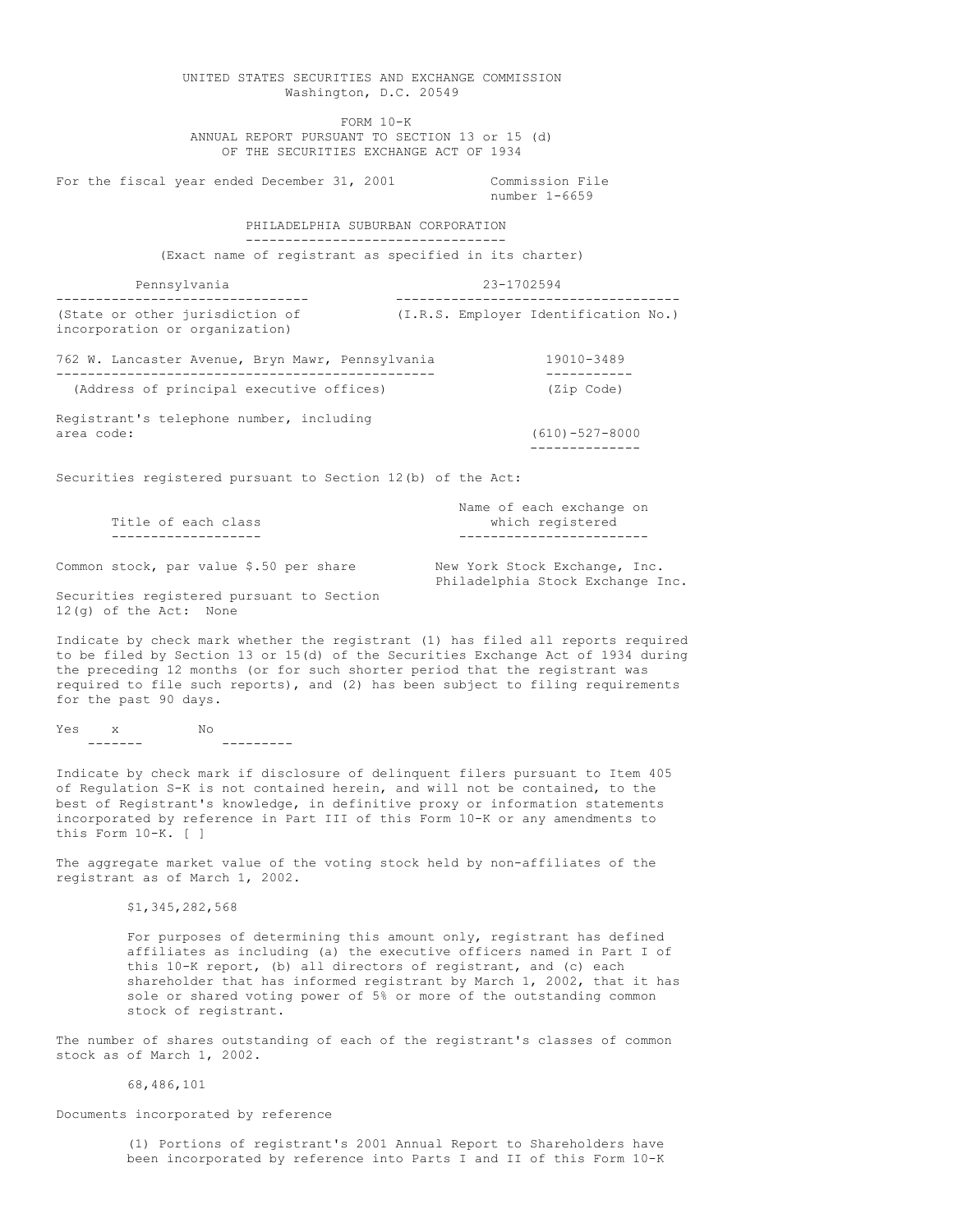Report.

(2) Portions of the Proxy Statement, relative to the May 16, 2002 annual meeting of shareholders of registrant, to be filed within 120 days after the end of the fiscal year covered by this Form 10-K Report, have been incorporated by reference into Part III of this Form 10-K Report.

### SPECIAL NOTE REGARDING FORWARD-LOOKING STATEMENTS

Certain statements in this Annual Report on Form 10-K ("10-K"), or incorporated by reference in this 10-K, are forward-looking statements within the meaning of Section 27A of the Securities Act of 1933 and Section 21E of the Securities Exchange Act of 1934 made based upon, among other things, our current assumptions, expectations and beliefs concerning future developments and their potential effect on us. These forward-looking statements involve risks, uncertainties and other factors, many of which are outside our control, that may cause our actual results, performance or achievements to be materially different from any future results, performance or achievements expressed or implied by these forward-looking statements. In some cases you can identify forward-looking statements where statements are preceded by, followed by or include the words "believes," "expects," "anticipates," "plans," "future," "potential" or the negative of such terms or similar expressions. Forward-looking statements in this 10-K, or incorporated by reference in this 10-K, include, but are not limited to, statements regarding:

- o projected capital expenditures and related funding requirements;
- o developments and trends in the water and wastewater utility industries;
- o opportunities for future acquisitions;
- o the development of new services and technologies by us or our competitors;
- o the availability of qualified personnel;
- o general economic conditions; and
- o merger-related costs and synergies.

Because forward-looking statements involve risks and uncertainties, there are important factors that could cause actual results to differ materially from those expressed or implied by these forward-looking statements, including but not limited to:

- o changes in general economic, business and financial market conditions;
- o changes in government regulations, including environmental and public utility regulations;
- o abnormal weather conditions;
- o changes in capital requirements;
- o our ability to integrate businesses, technologies or services which we may acquire;
- o our ability to manage the expansion of our business;
- o the extent to which we are able to develop and market new and improved services;
- o the effect of the loss of major customers;
- o our ability to retain the services of key personnel and to hire qualified personnel as we expand;
- o unanticipated capital requirements; and
- o cost overruns relating to improvements or the expansion of our operations.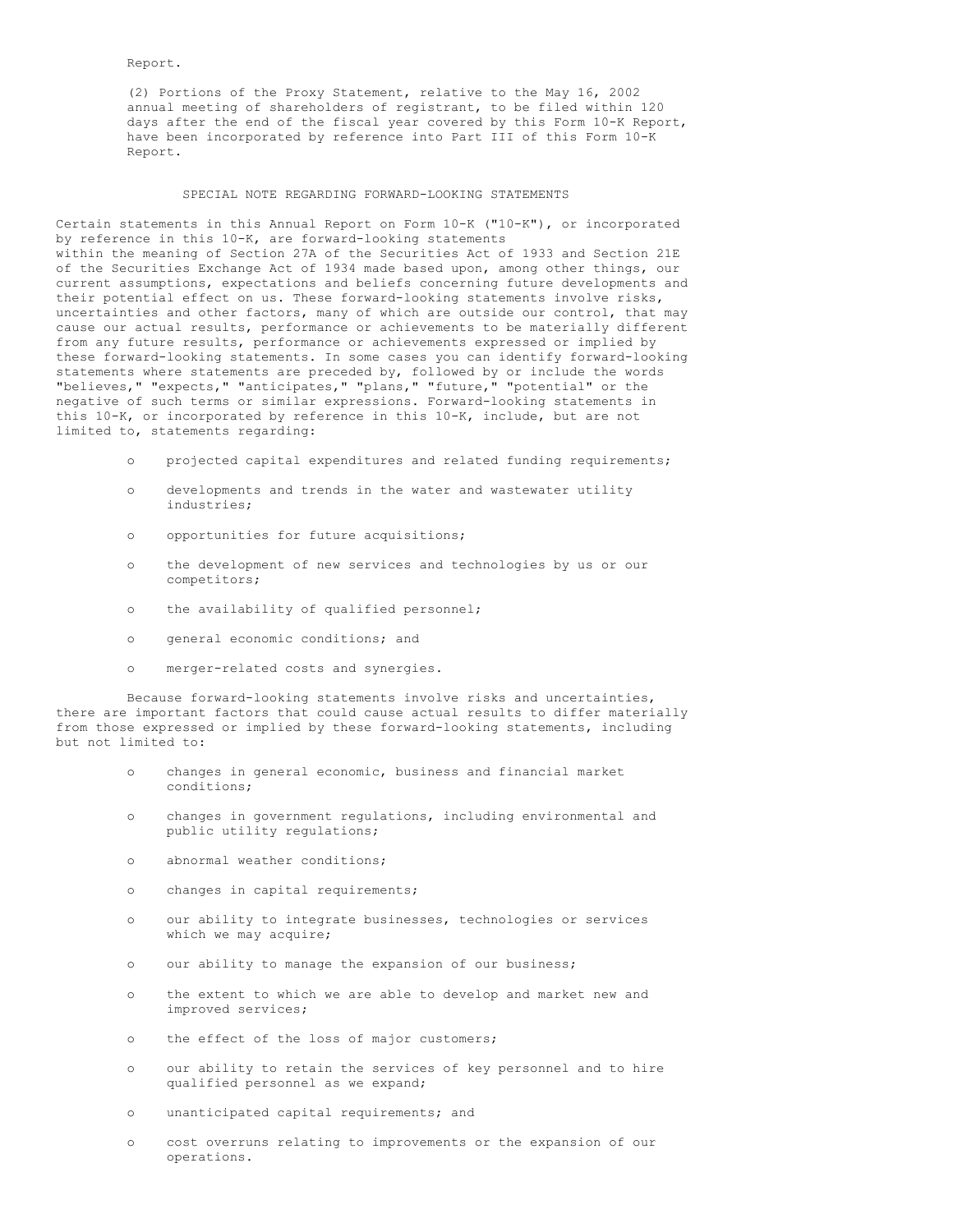Given these uncertainties, you should not place undue reliance on these forward-looking statements. You should read this 10-K and the documents that we incorporate by reference in this 10-K completely and with the understanding that our actual future results may be materially different from what we expect. These forward-looking statements represent our estimates and assumptions only as of the date of this 10-K. Except for our ongoing obligations to disclose material information under the federal securities laws, we are not obligated to update these forward-looking statements, even though our situation may change in the future. We qualify all of our forward-looking statements by these cautionary statements.

2

## PART I

#### Item 1. Business

#### The Company

Philadelphia Suburban Corporation (referred to as "we" or "us") is the holding company for regulated utilities providing water or wastewater services to approximately 2 million people in Pennsylvania, Ohio, Illinois, New Jersey, Maine, and North Carolina. Our two primary subsidiaries are Pennsylvania Suburban Water Company, a regulated public utility that provides water or wastewater services to about 1.3 million residents in the suburban areas north and west of the City of Philadelphia and in ten other counties in Pennsylvania, and Consumers Water Company, a holding company for several regulated public utility companies that provide water or wastewater service to about 700,000 residents in various communities in four states. Other subsidiaries provide water or wastewater services in parts of Pennsylvania, North Carolina and Ohio. In January 2002, Philadelphia Suburban Water Company and various of our other Pennsylvania operating subsidiaries were merged together into Pennsylvania Suburban Water Company. The purpose of the merger was to achieve certain legal, financing and administrative efficiencies and benefits. For operational purposes, those entities will continue to do business under their former names. For discussion purposes, all references to Pennsylvania Suburban Water Company relates to Pennsylvania Suburban Water Company or its predecessor companies.

We are among the largest investor-owned water utilities in the United States based on the number of customers. In addition, we provide water and wastewater service to approximately 35,000 people through operating and maintenance contracts with municipal authorities and other parties close to our operating companies' service territories. Some of our subsidiaries provide wastewater collection, treatment and disposal services (primarily residential) to approximately 40,000 people in Pennsylvania, Illinois, New Jersey and North Carolina.

Consumers Water Company owns 100% of the voting stock of three water companies operating in Ohio, Illinois and Maine, and at least 99% of the voting stock of one water company operating in New Jersey. Consumers Water Company's subsidiaries operate 24 divisions in these four states, providing water service to approximately 700,000 people.

The following table indicates by geographic area our number of customers served and utility revenues (water and wastewater revenues) for the year ended December 31, 2001: Number of the Number of the Taxable

|                                                                                                     | Utility<br>Revenues<br>(000's)                                      | Mullipet<br>οf<br>Customers<br>Served                              |
|-----------------------------------------------------------------------------------------------------|---------------------------------------------------------------------|--------------------------------------------------------------------|
| Suburban Philadelphia<br>Pennsylvania*<br>Ohio<br>Illinois<br>New Jersey<br>Maine<br>North Carolina | \$185,451<br>25,192<br>34,662<br>28,571<br>15,584<br>8,675<br>2,053 | 347,728<br>47,121<br>83,299<br>64,030<br>37,937<br>16,882<br>5,513 |
|                                                                                                     | \$300,188                                                           | 602,510                                                            |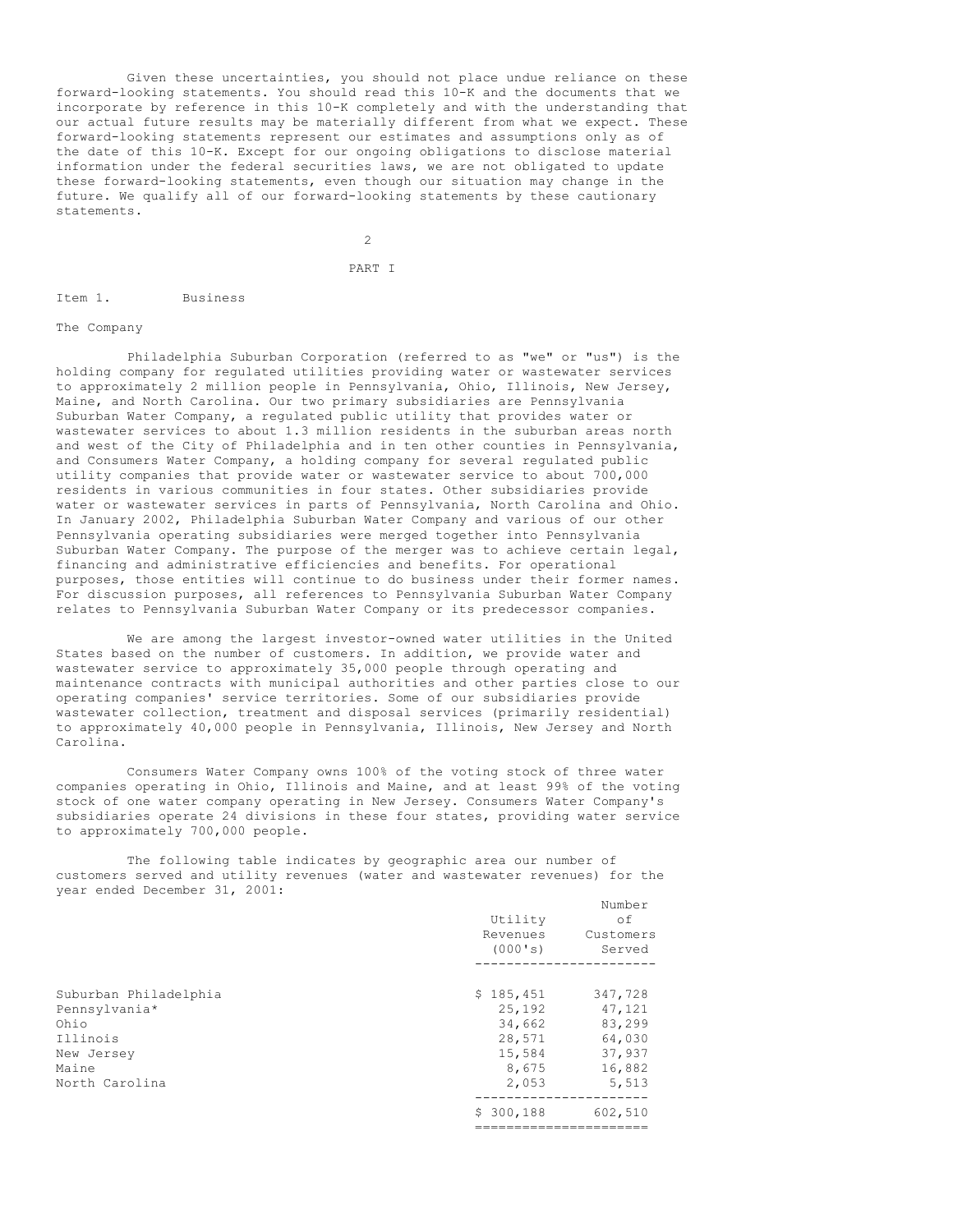## Item 1, Continued

The following table indicates by customer class our number of customers served and utility revenues for the year ended December 31, 2001:

| Customer class                                                                         | Utility<br>Revenues<br>(000's)                   | Number<br>of<br>Customers<br>Served           |
|----------------------------------------------------------------------------------------|--------------------------------------------------|-----------------------------------------------|
|                                                                                        |                                                  |                                               |
| Residential<br>Commercial<br>Industrial<br>Other<br>Wastewater and operating contracts | \$188,303<br>53,103<br>16,140<br>35,682<br>6,960 | 526,776<br>29,745<br>1,454<br>9,947<br>34,588 |
|                                                                                        | \$300,188                                        | 602,510                                       |

Our customer base is primarily residential, representing approximately 63% of our total sales. Substantially all of our water customers are metered, which allows us to measure our customers' water consumption. Water consumption per customer is affected by local weather conditions during the year, especially during the late spring and early summer. In general, during these seasons, an extended period of dry weather increases consumption, while above average rainfall decreases water consumption. Also, an increase in the average temperature generally causes an increase in water consumption. See "Water Supplies and Facilities" for a discussion of water use restrictions that may impact water consumption during abnormally dry weather. Our exposure to regional weather conditions is lessened by our geographic diversity, as our customers are located in six states. During 2001, we experienced relatively dry weather and warmer temperatures than normal in portions of our service territory, particularly suburban Philadelphia, New Jersey and Maine. The 2001 weather conditions resulted in increased water consumption in these portions of our service territory, in contrast to the cool and wet weather conditions in these same areas during the summer of 2000, which resulted in a decline in water consumption during this period in 2000.

The growth in revenues over the past three years is a result of increases in the customer base and in water rates. Excluding customers added through acquisitions and other growth ventures, during the three-year period of 1999 through 2001, our customer base grew at an annual compound rate of 1.2%. Including acquisitions and other growth ventures, our customer base increased at an annual compound rate of 4.1% during this period. The customer growth rate in 2001 was 4.0%. Our business combination with Consumers Water Company in 1999 has enabled us to grow through acquisitions in the areas where Consumers operates, and to enter a new state, North Carolina, in 2000.

## Acquisitions and Water Sale Agreements

With more than 50,000 community water systems in the U.S. (85% of which serve less than 3,300 customers), the water industry is the most fragmented of the major utility industries (telephone, natural gas, electric and water). The nation's water systems range in size from large municipally-owned systems, like the New York City water system that serves about 9 million people, to small systems, where a few customers share a common well. In the states where we operate, we believe there are over 8,800 public water systems of widely varying size.

4

#### Item 1, Continued

Although not as fragmented as the water industry, the wastewater industry in the U.S. also presents opportunities for consolidation. According to the U.S Environmental Protection Agency's most recent survey of publicly-owned wastewater treatment facilities in 1996, there are approximately 16,000 such facilities in the nation serving approximately 72% of the U.S. population. The vast majority of wastewater facilities are government-owned rather than privately-owned. That survey also indicates that there are about 3,500 such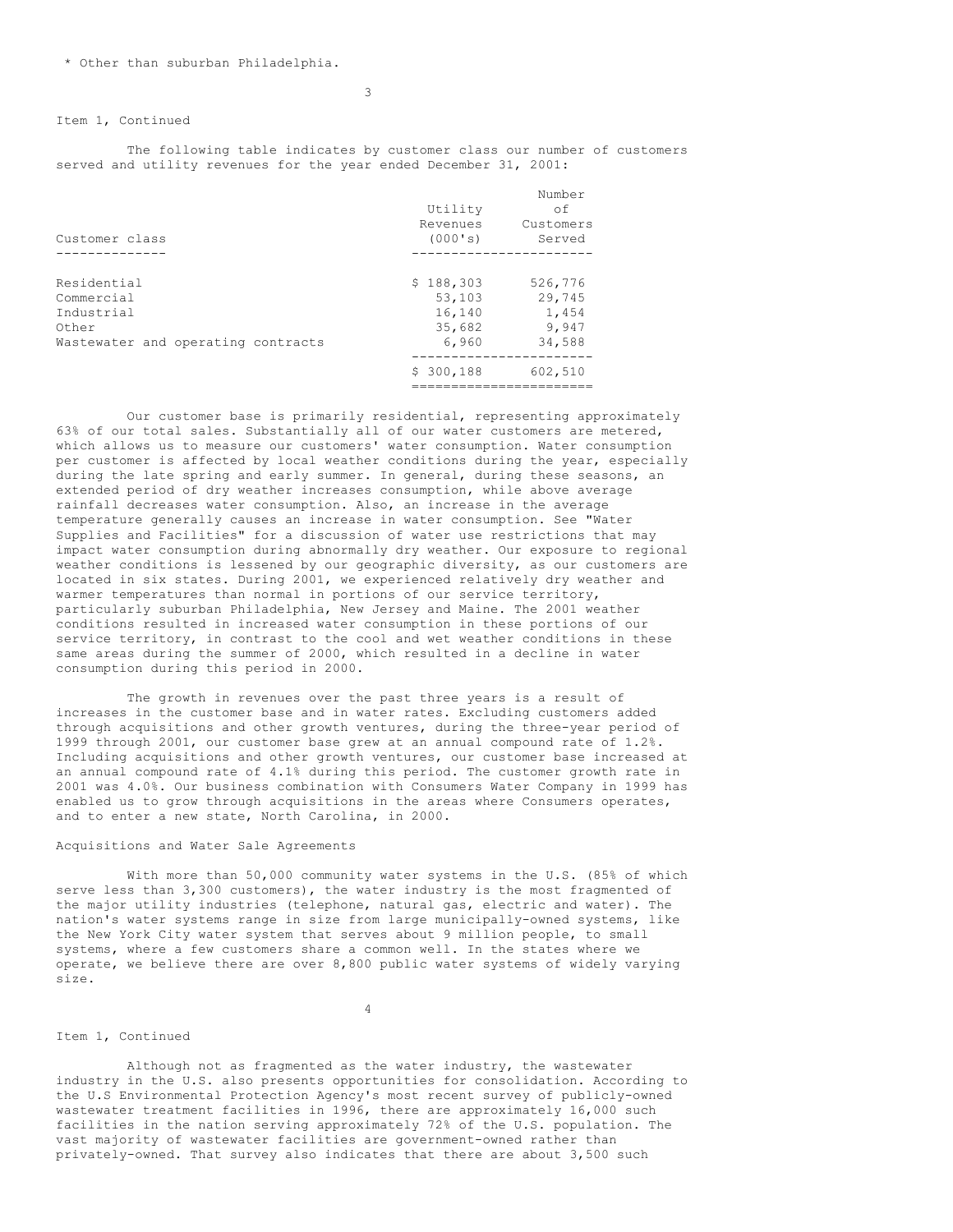facilities in operation or planned in the six states where we operate.

We believe that there are many potential water and wastewater system acquisition candidates throughout the United States because of the fragmented nature of these industries. We believe the factors driving consolidation of these systems are:

- o the benefits of economies of scale, including the development of technological expertise that would not be feasible in a smaller organization;
- o increasingly stringent environmental regulations; and
- o the need for capital investment.

We believe that acquisitions will continue to be an important source of growth for us. We intend to continue to pursue acquisitions of municipally-owned and investor-owned water systems of all sizes that provide services in the vicinity of our existing service territories or in new service areas, and we intend to pursue wastewater system acquisitions, typically when the wastewater system acquisition complements a water system opportunity. We engage in continuing activities with respect to potential acquisitions, including performing analyses and investigations of acquisition candidates, making preliminary acquisition proposals and negotiating the terms of potential acquisitions.

During the past five years, exclusive of the Consumers Water Company merger we have completed 73 acquisitions or other growth ventures adding approximately 66,200 customers to our customer base. The largest of these transactions was the acquisition of the water utility assets of Bensalem Township in December 1999, which has added 14,945 customers. We are actively exploring other opportunities to expand our utility operations through acquisitions or otherwise.

## Water Supplies and Water Facilities

Our water utility operations obtain their water supplies from surface water sources such as reservoirs, lakes, ponds, rivers and streams, in addition to obtaining water from wells and purchasing water from other water suppliers. Less than 10% of our water sales are purchased from other suppliers. We believe that we have all of the necessary permits to obtain the water we distribute. Our supplies are sufficient for anticipated daily demand and normal peak demand under normal weather conditions. Our supplies by service area are as follows:

- o Suburban Philadelphia The principal supply of water is surface water from the Schuylkill River, Delaware River, eight rural streams which are tributaries of the Schuylkill and Delaware Rivers, and the Upper Merion Reservoir, a former quarry now impounding groundwater. Wells and interconnections with adjacent municipal authorities supplement these surface supplies.
- o Pennsylvania (other than suburban Philadelphia) The Roaring Creek Division draws its water from a man-made lake within a 12,000 acre watershed and two wells also located in the watershed. The Susquehanna Division obtains its water supply from wells. The Shenango Division draws its water from the Shenango River. The Waymart Division's water supply is principally from wells.

5

# Item 1, Continued

- o Ohio Water supply is obtained for customers in Lake County from Lake Erie. Customers in Mahoning County obtain their water from man-made lakes and the Ashtabula division is supplied by purchased water. Water supply is obtained for customers in Stark and Summit Counties from wells.
- o Illinois Water supply is obtained for customers in Kankakee County from the Kankakee River and satellite wells, while customers in Vermilion County are supplied from Lake Vermilion. In Will, Lee, Boone, Lake and Knox counties, our customers are served from deep and shallow well systems.
- o New Jersey Water supply in our three non-contiguous divisions is obtained from wells and is supplemented with purchased water.
- o Maine Eleven non-contiguous water systems obtain their water supply as follows: five systems use groundwater, five systems use surface water and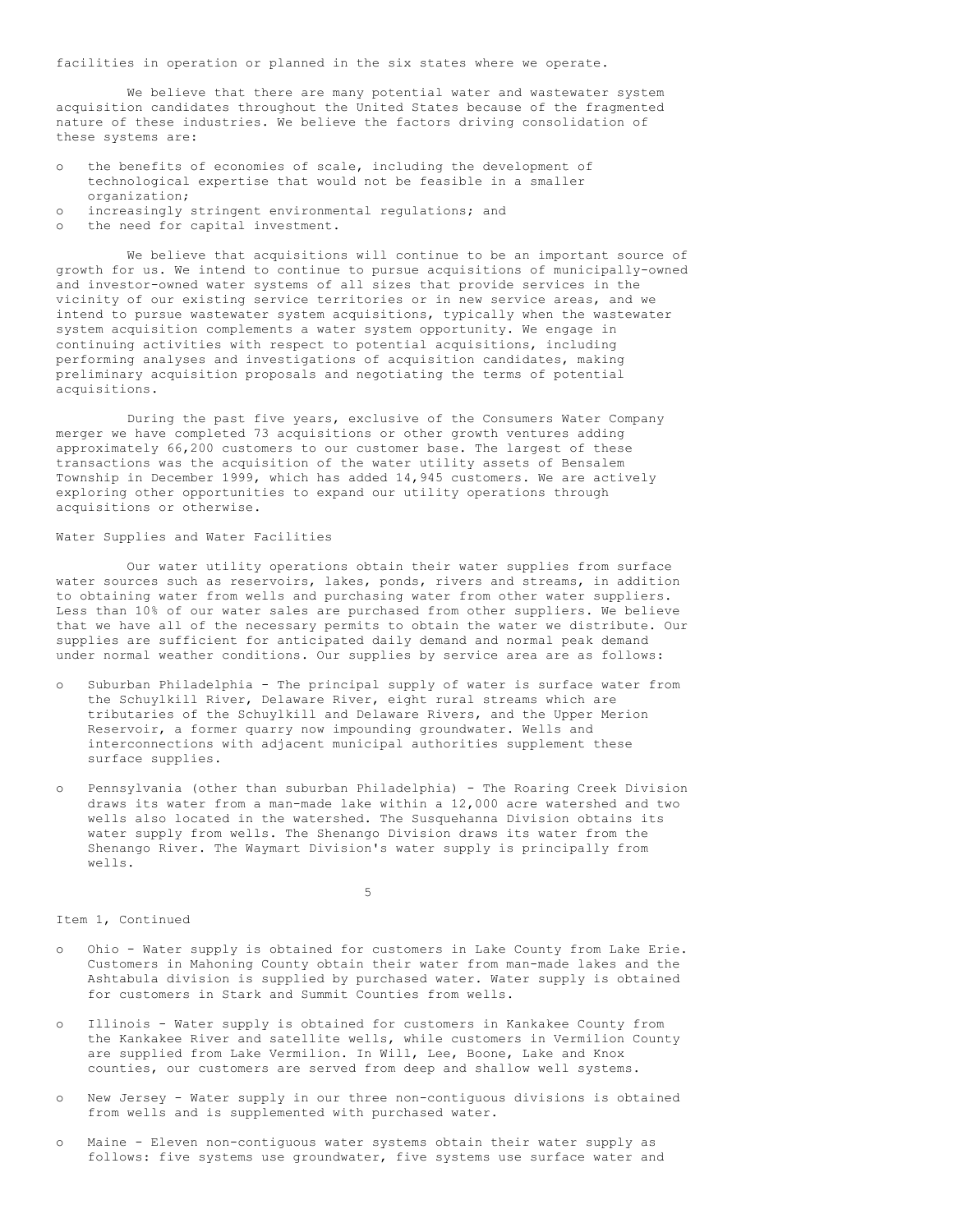one system purchases water from a neighboring municipal district.

o North Carolina - Water supply in 105 non-contiguous divisions is obtained from wells and 2 divisions purchase water from neighboring municipalities.

We believe that the capacities of our sources of supply, and our water treatment, pumping and distribution facilities are generally sufficient to meet the present requirements of our customers. On a continuing basis, we make system improvements and additions to capacity in response to changing regulatory standards, changing patterns of consumption and increases in the number of customers. The various state public utility commissions have generally recognized the operating and capital costs associated with these improvements in setting water rates.

On occasion, drought warnings and water use restrictions are issued by governmental authorities for portions of our service territories in response to extended periods of dry weather conditions. The timing and duration of the warnings and restrictions can have an impact on our water revenues and net income. In general, water consumption in the summer months are affected by drought warnings and restrictions to a higher degree because nonessential and recreational use of water is highest and at times other than the summer months, warnings and restrictions generally have less of an effect on water consumption. In November 2001, a drought warning was declared in nine counties in Pennsylvania, including one of the five counties we serve in southeastern Pennsylvania. A drought warning calls for a 10 to 15 percent voluntary reduction of water use, particularly non-essential uses of water. In February 2002, a drought emergency was declared in 24 counties, including seven of the counties we serve in Pennsylvania. A drought emergency imposes a ban on nonessential water use.

On occasion, there have been other water use restrictions in Pennsylvania and New Jersey during the past three years, however, the restrictions did not have a significant impact on operating revenues and we had sufficient quantities of raw water and maintained adequate storage levels of treated water.

6

### Item 1, Continued

### Economic Regulation

Our water and wastewater utility operations are subject to regulation by their respective state regulatory commissions, which have broad administrative power and authority to regulate rates and charges, determine franchise areas and conditions of service and authorize the issuance of securities. The regulatory commissions also establish uniform systems of accounts and approve the terms of contracts with affiliates and customers, business combinations with other utility systems, loans and the purchases or sales of property. The profitability of our utility operations is influenced to a great extent by the timeliness and adequacy of rate allowances in the various states in which we operate. Accordingly, we maintain a rate case management capability to provide that the tariffs of our utility operations reflect, to the extent practicable, the timely recovery of increases in costs of operations, capital, taxes, energy, materials and compliance with environmental regulations. Rates for some divisions of our Ohio water utility can be fixed by negotiated agreements with the municipalities that are served by those divisions in lieu of regulatory approval from the Public Utilities Commission of Ohio. Currently, two of the six regulated divisions in Ohio are operating under such rate ordinances.

The Pennsylvania Public Utility Commission ("PAPUC") permits Pennsylvania water utilities to add a surcharge to their water bills. The revenues earned from the surcharge offsets the additional depreciation and capital costs associated with certain capital expenditures related to replacing and rehabilitating distribution systems. In general, the capital expenditures are associated with projects that are non-revenue producing, non-expense reducing replacements and rehabilitation distribution system improvements. The surcharge is known as a Distribution System Improvement Charge ("DSIC"). Prior to the DSIC, water utilities absorbed all of the depreciation and capital costs of these projects between base rate increases without the benefit of additional revenues. The gap between the time that a capital project is completed and the recovery of its costs in base rates is known as regulatory lag. The DSIC is intended to eliminate or reduce regulatory lag that often acted as a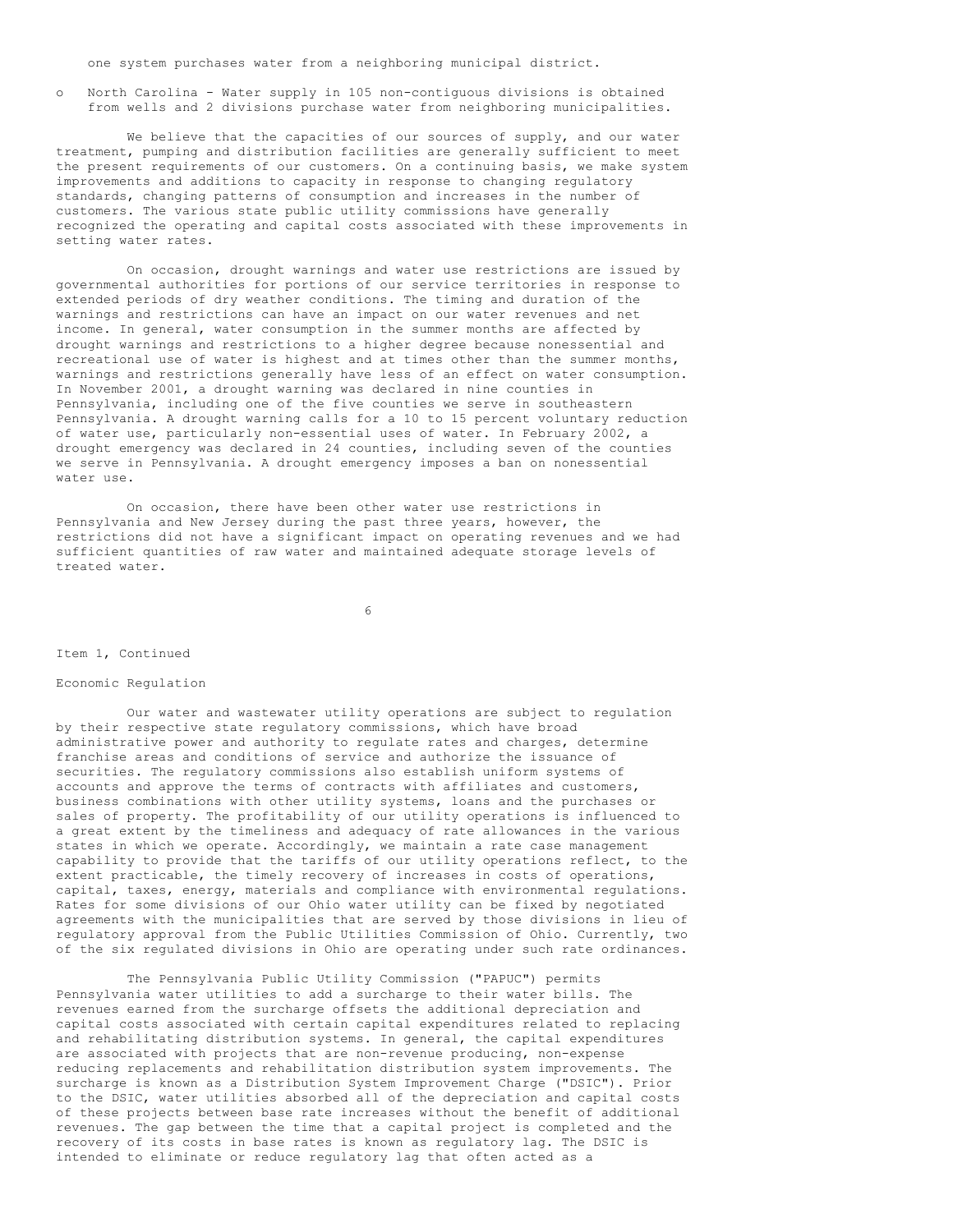disincentive to water utilities in rehabilitating their distribution systems. The DSIC is adjusted quarterly based on additional qualified capital expenditures made in the previous quarter. The DSIC may never exceed 5% of the base rates in effect. The DSIC is reset to zero when new base rates that reflect the costs of those additions become effective. The PAPUC also limits use of the DSIC to periods when a company's return on equity is less than a benchmark it establishes each quarter.

In 2001, the Illinois Commerce Commission issued regulations implementing an infrastructure surcharge mechanism known as a Qualifying Infrastructure Plant Surcharge ("QIPS") for use by Illinois water and wastewater utilities. QIPS is similar to DSIC, however, it is established annually and prospectively based on anticipated qualifying capital expenditures, and it includes a broader range of qualifying capital expenditures, including certain wastewater capital expenditures. Consumers Illinois Water Company has received approval to add a QIPS to its bills in three of its operating divisions beginning January 1, 2002 at various rates ranging from 1.06% to 2.49%. We are currently working to establish DSIC mechanisms in the other states in which we operate.

In general, we believe that Philadelphia Suburban Corporation and its subsidiaries have valid authority, free from unduly burdensome restrictions, to enable us to carry on our business as presently conducted in the territories we now serve. The rights to provide water or wastewater service to a particular franchised service territory are generally non-exclusive, although the applicable regulatory commissions usually allow only one utility to provide service to a given area. In some instances, another water utility provides service to a separate area within the same political subdivision served by one  $\cap$ f

7

### Item 1, Continued

our subsidiaries. In the states where our subsidiaries operate, it is possible that portions of our subsidiaries' operations could be acquired by municipal governments by one or more of the following methods:

eminent domain;

- o the right of purchase given or reserved by a municipality or political
- subdivision when the original franchise was granted; and
- o the right of purchase given or reserved under the law of the state in which the subsidiary was incorporated or from which it received its permit.

The price to be paid upon such an acquisition by the municipal government is usually determined in accordance with applicable law governing the taking of lands and other property under eminent domain. In other instances, the price may be negotiated, fixed by appraisers selected by the parties or computed in accordance with a formula prescribed in the law of the state or in the particular franchise or charter. Generally, our strategy is to acquire additional water and wastewater systems, maintain our existing systems, and actively oppose efforts by municipal governments to acquire any of our operations, particularly for less than the fair market value of our operations or where the municipal government seeks to acquire more than it is entitled to under the applicable law or agreement.

There are two matters in Ohio that involve the attempted acquisition or condemnation of certain assets of our Ohio water utility.

In Ashtabula County, Consumers Ohio Water Company provides water service to several municipalities and to areas of the county that are located outside of these municipalities. Ashtabula County has proposed, under a 1959 agreement with Consumers Ohio Water Company, to purchase certain assets of Consumers Ohio Water Company that are located outside of these municipalities. This proposal resulted in litigation over the question of whether Ashtabula County's right to purchase includes all of the assets located outside of these municipalities or only those assets that are not essential for providing service to these municipalities. The court denied the County's request to acquire all assets outside of these municipalities; yet, the assets which may be purchased have not been defined. A court hearing has been scheduled in mid-2002 to define the assets that may be purchased. It is not certain that the County will proceed with an acquisition if all the assets cannot be purchased. If the County does proceed to acquire all or some of these assets, we believe that Consumers Ohio Water Company will be entitled to fair market value for these assets, which we believe will be in excess of the book value for these assets.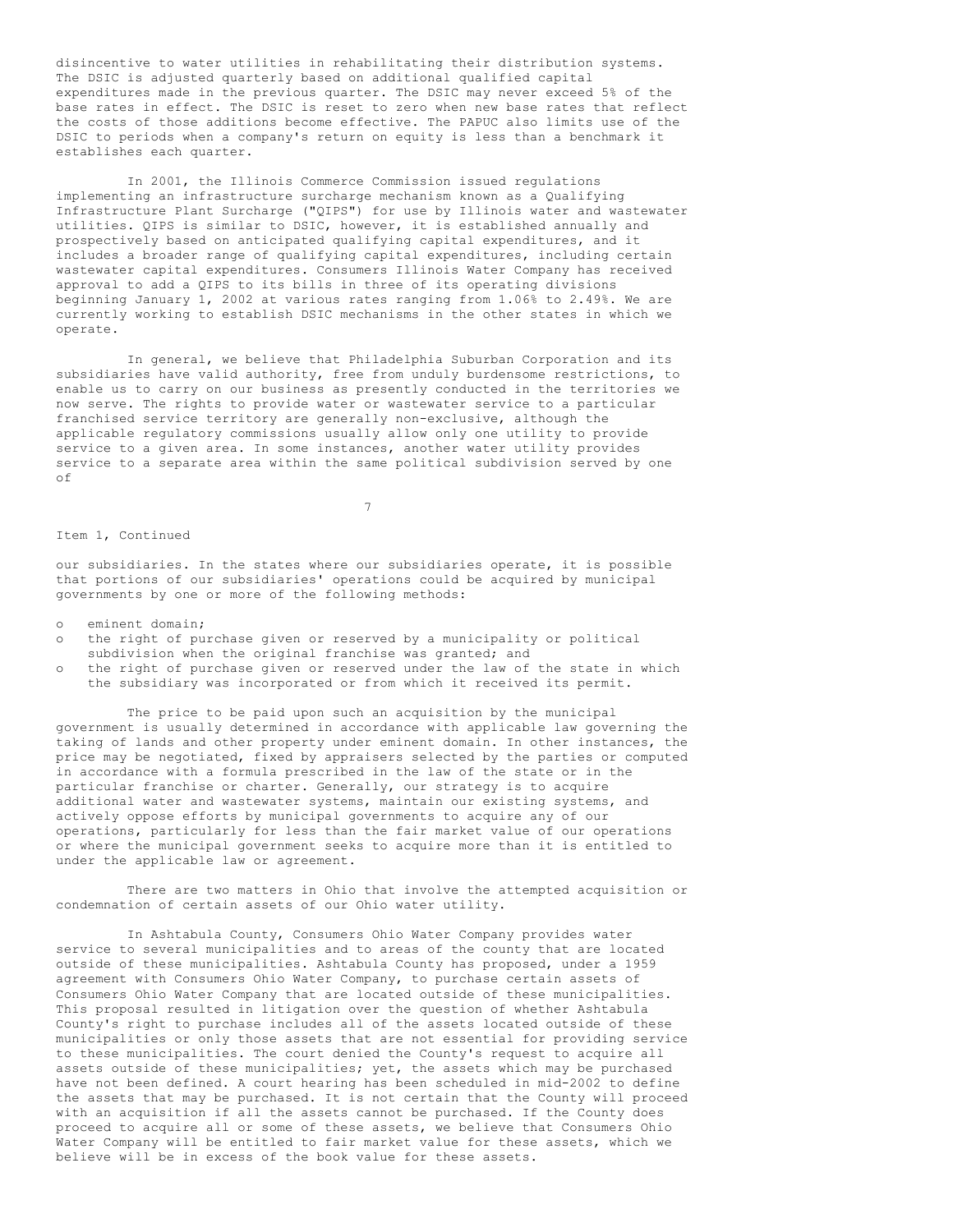The City of Geneva in Ashtabula County, Ohio, has passed an ordinance seeking authorization to condemn the assets of Consumers Ohio Water Company that are located in Geneva. The issue was submitted to a referendum in November 2000, whereby voters by a margin of 16 votes affirmed the ordinance. The City has engaged a consulting firm to assist it in valuing the assets that may be condemned. If the City condemns these assets, we believe that Consumers Ohio Water Company will be entitled to fair market value for these assets, which we believe will be in excess of the book value for these assets. The total number of customers included in the Ashtabula and Geneva systems discussed above represent approximately 1% of our total customer base.

#### Environmental Regulation

The provision of water and wastewater services is governed primarily by the federal Safe Drinking Water Act, the Clean Water Act and related state laws, and state and federal regulations issued under these laws by the Environmental Protection Agency and state environmental regulatory agencies. These laws and regulations establish criteria and standards for drinking water and for discharges into the

8

### Item 1, Continued

waters of the United States. The states may have the right to establish criteria and standards that are stricter than those established by the Environmental Protection Agency. In addition, we are subject to federal and state laws and other regulations relating to residual waste disposal, dam safety and other operations of our subsidiaries.

In addition to the capital expenditures and costs currently anticipated, changes in environmental regulations, enforcement policies and practices or related matters may result in additional capital expenditures and costs. Capital expenditures and costs required as a result of water quality standards and environmental requirements have been recognized by state public utility commissions as appropriate for inclusion in establishing rates.

Safe Drinking Water Act - The Safe Drinking Water Act establishes criteria and procedures for the Environmental Protection Agency to develop national quality standards for drinking water. Regulations issued pursuant to the Safe Drinking Water Act set standards on the amount of certain microbial and chemical contaminants and radionuclides allowable in drinking water. The 1996 Amendments to the Safe Drinking Water Act require the Environmental Protection Agency to analyze both the benefits and the costs of compliance when considering new or stricter water quality standards. Current requirements under the Safe Drinking Water Act are not expected to have a material impact on our operations or financial condition. We may, in the future, be required to change our method of treating drinking water at certain sources of supply if additional regulations become effective. The 1996 amendments to the Safe Drinking Water Act also prescribe testing for certain additional substances and propose establishing future rules that may change standards for water treatment. The cost of maintaining compliance with new rulemakings is expected to be fully recoverable in water rates and is not expected to have a material impact on our results from operations or financial condition.

The Safe Drinking Water Act of 1974 established a standard for nitrate, a regulated inorganic chemical used extensively in crop fertilization. In 1999 and 2000, elevated levels of nitrate were observed in the Vermilion River, a water supply source for Consumers Illinois Water Company. As a result of the nitrate levels, in December 2000 Consumers Illinois Water Company completed construction of a nitrate-removal facility for its Vermilion River source. The facility has operated effectively since then to keep nitrate levels at the Danville Water Treatment Plant in compliance with the drinking water standard. The project cost of approximately \$5.7 million is being recovered in water rates.

The EPA may issue a final rule for radon in the future, although the EPA has postponed the issuance of these rules many times in the past. If a rule is issued, limits for radon would probably become effective 4 or 5 years later. We anticipate this rule may establish a radon level that would require treatment at a small number of our wells. The capital costs to comply with the anticipated limit are expected to total less than \$1 million. If the states in which we operate elect not to implement general radon reduction programs (Multi-Media Mitigation), then a lower limit for radon may apply and a larger number of wells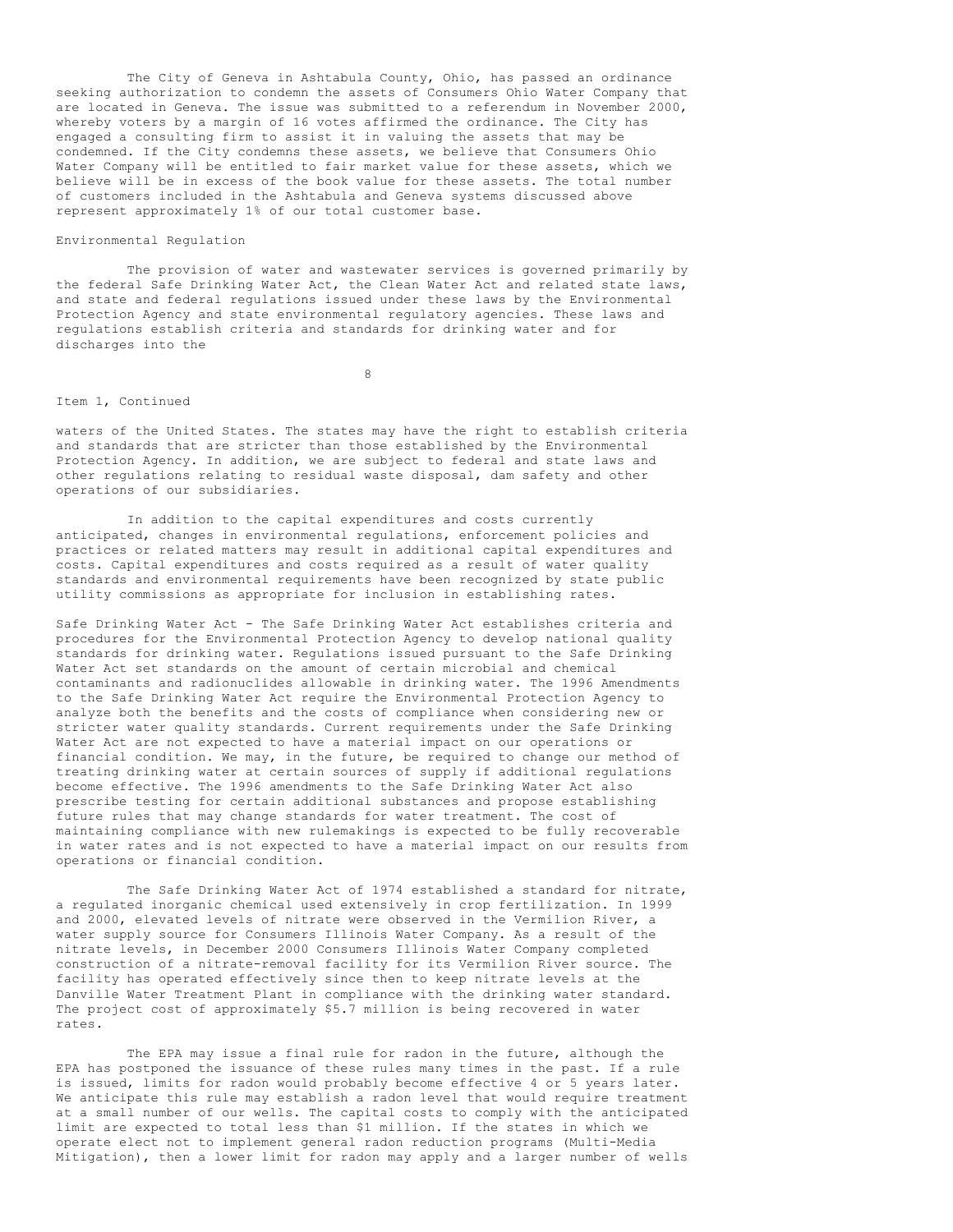would be affected. It is expected that states will adopt Multi-Media Mitigation programs. Whether or not states adopt these programs, we expect that future costs associated with radon treatment will be fully recoverable in water rates.

The Safe Drinking Water Act provides for the regulation of radionuclides other than radon, such as radium and uranium. In December 2000, the EPA issued a final rule regulating certain radionuclides other than radon. The rule will become effective in December 2003 and no significant impact on our operations or financial condition is anticipated from the new rulemaking. As a result of revised testing procedures under the new regulation, additional treatment or alternate sources of water supply may be required for a small number of groundwater sources in one of our divisions. We believe the costs for additional treatment or alternate sources of water supply will be fully recoverable in water rates.

9

### Item 1, Continued

In order to eliminate or inactivate microbial organisms, the Surface Water Treatment Rule and the Interim Enhanced Surface Water Treatment Rule were issued by the EPA to improve disinfection or filtration. The EPA developed the Disinfectants-Disinfection By-products Rule to reduce consumers' exposure to disinfectants and by-products of the disinfection process. In December 1998, the EPA issued new rules on disinfection and on surface water treatment. Our large surface water systems are in compliance with these rulemakings, including the additional provisions that became effective in January 2002. In July 2000, construction was completed on a \$35 million water treatment plant at one of our Pennsylvania operating companies. This new plant replaced an aged, lower-capacity facility and allows us to maintain compliance with the Surface Water Treatment Rule, continue to maintain compliance with anticipated future regulations. The cost of the plant is being fully recovered in rates. The plant is currently operating under an agreement with a state regulatory agency while data is being collected to demonstrate the effective performance of the plant's innovative technologies. This plant has met and continues to meet all drinking water standards. Groundwater and smaller surface water systems have until December 2003 to comply with the rules on disinfection and on surface water treatment. We are currently developing a new groundwater source for a small surface water system in Maine, and in the future may be required to install filtration for a surface water supply in Maine. A number of small groundwater systems in New Jersey and Pennsylvania may be reclassified as being influenced by surface water. This may require additional treatment or the development of replacement sources of supply over time, and that could cost approximately \$5 million. It is expected that these capital expenditures would be fully recoverable in water rates and would represent a small portion of our typical annual capital expenditures.

We conduct extensive water quality monitoring beyond what is required by the regulations, including monitoring for contaminants for which health advisories or other limits have been published or proposed, but for which drinking water standards are not in effect. In the course of this monitoring, contaminants may be identified that may prompt us to take a water supply source out of service or add treatment at the water supply source. Where a source of contamination can be identified, we pursue recovery of response costs from responsible parties. In April 2000, the gasoline additive Methyl tert-Butyl Ether ("MtBE") was discovered in a Consumers New Jersey production well at levels exceeding the New Jersey drinking water standard. The well was immediately taken out of service and alternate water supplies were obtained through existing wells. The New Jersey Department of Environmental Protection identified the source of the MtBE as a nearby gasoline station. The company responsible for the contamination has reimbursed us for expenses incurred to-date and we expect to continue to be reimbursed for the future costs associated with developing a long-term replacement supply.

In January 2001, the EPA issued a final rule for arsenic that lowers the limit to a more stringent level effective by 2006, with a provision for further time extensions for small systems. Currently, two small well systems slightly exceed the new arsenic levels and will require additional treatment. The cost of maintaining compliance with new rulemakings is expected to be fully recoverable in water rates and is not expected to have a material impact on our results from operations or financial condition.

Additional rules dealing with water treatment and disinfection are anticipated during 2002, and are not expected to have a material impact on our results of operations or financial condition.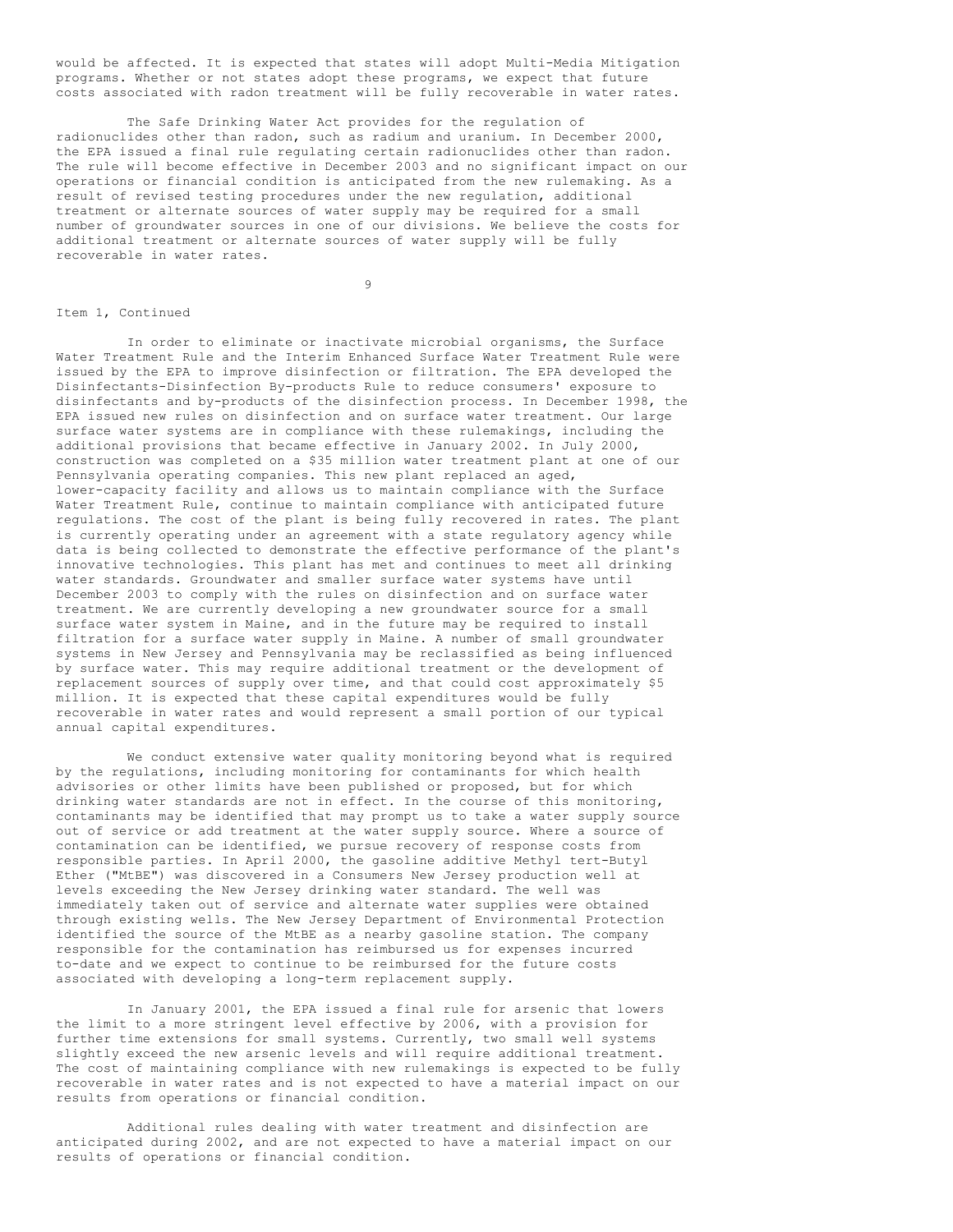Item 1, Continued

Clean Water Act - The Clean Water Act regulates discharges from drinking water and wastewater treatment facilities into lakes, rivers, streams, and groundwater. We currently maintain all required permits and approvals for the discharge from our water and wastewater facilities. Additional capital expenditures and operating costs in connection with the management and disposal of discharges from our water and wastewater facilities may be required in the future, particularly if changes are made in the requirements of the applicable Federal or state laws. We believe that these capital expenditures would be fully recoverable in our rates.

Residual and Solid Waste Disposal - The handling and disposal of residuals and solids from water and wastewater treatment facilities are governed by state and federal laws and regulations. Water treatment residuals and solids are a combination of the chemicals used in the treatment process and the silt and other materials removed from the raw water. Most of our water treatment residuals and solids are disposed of in company-owned, dedicated landfills, or by land application by a licensed contractor. A small portion of our water treatment residuals and solids are disposed of in state-approved landfills owned by others or in a liquid form into municipal sewer systems. Wastewater residuals and solids result from the treatment of wastewater, and these "sludges" are disposed of in approved landfills, transferred to larger wastewater treatment facilities or applied to farmland. We currently maintain all required permits for our water and wastewater treatment facilities and our dedicated landfills. Additional capital expenditures and operating costs in connection with the management and disposal of residuals and solids from our water and wastewater facilities may be required in the future, particularly if changes are made in the requirements of the applicable Federal or state laws. We believe that these capital expenditures would be fully recoverable in our rates.

Dam Safety - Our subsidiaries own seventeen major dams that are subject to the requirements of the Federal and state regulations related to dam safety. All major dams undergo an annual engineering inspection. We believe that all seventeen dams are structurally sound and well-maintained.

In Pennsylvania, the Department of Environmental Protection has recently adopted the use of a new formula for determining the magnitude of the Probable Maximum Flood. We are studying our dams to determine what improvements may be needed to our dams as a result of this new calculation. As a result of the initial results of the studies, we have identified three dams that could require capital improvements of approximately \$7 million in aggregate. We believe that these capital expenditures that could be required by the new formulas would be fully recoverable in our rates. In Ohio, the Department of Environmental Resources has adopted the use of the new formula. We are studying our dams in Ohio to determine the required improvements. Based on the preliminary results, we believe that capital expenditures of approximately \$2.2 million in aggregate will be required on three dams over the next four years.

## Employee Relations

As of December 31, 2001, we employed a total of 951 full-time persons. Our subsidiaries are parties to agreements with labor unions covering 456 employees. We consider our employee relations to be good.

11

## Item 2. Properties.

Our properties consist of transmission and distribution mains and conduits, water treatment plants, pumping facilities, wells, tanks, meters, supply lines, dams, reservoirs, buildings, vehicles, land, easements, rights and other facilities and equipment used for the operation of our systems, including the collection, treatment, storage and distribution of water. Substantially all of our properties are owned by our subsidiaries and are subject to liens of mortgage or indentures. These liens secure bonds, notes and other evidences of long-term indebtedness of our subsidiaries. For certain properties that we acquired through the exercise of the power of eminent domain and certain other properties we purchased, we hold title for water supply purposes only. We own, operate and maintain approximately 7,690 miles of transmission and distribution mains, 19 water treatment plants and 14 wastewater treatment plants. Some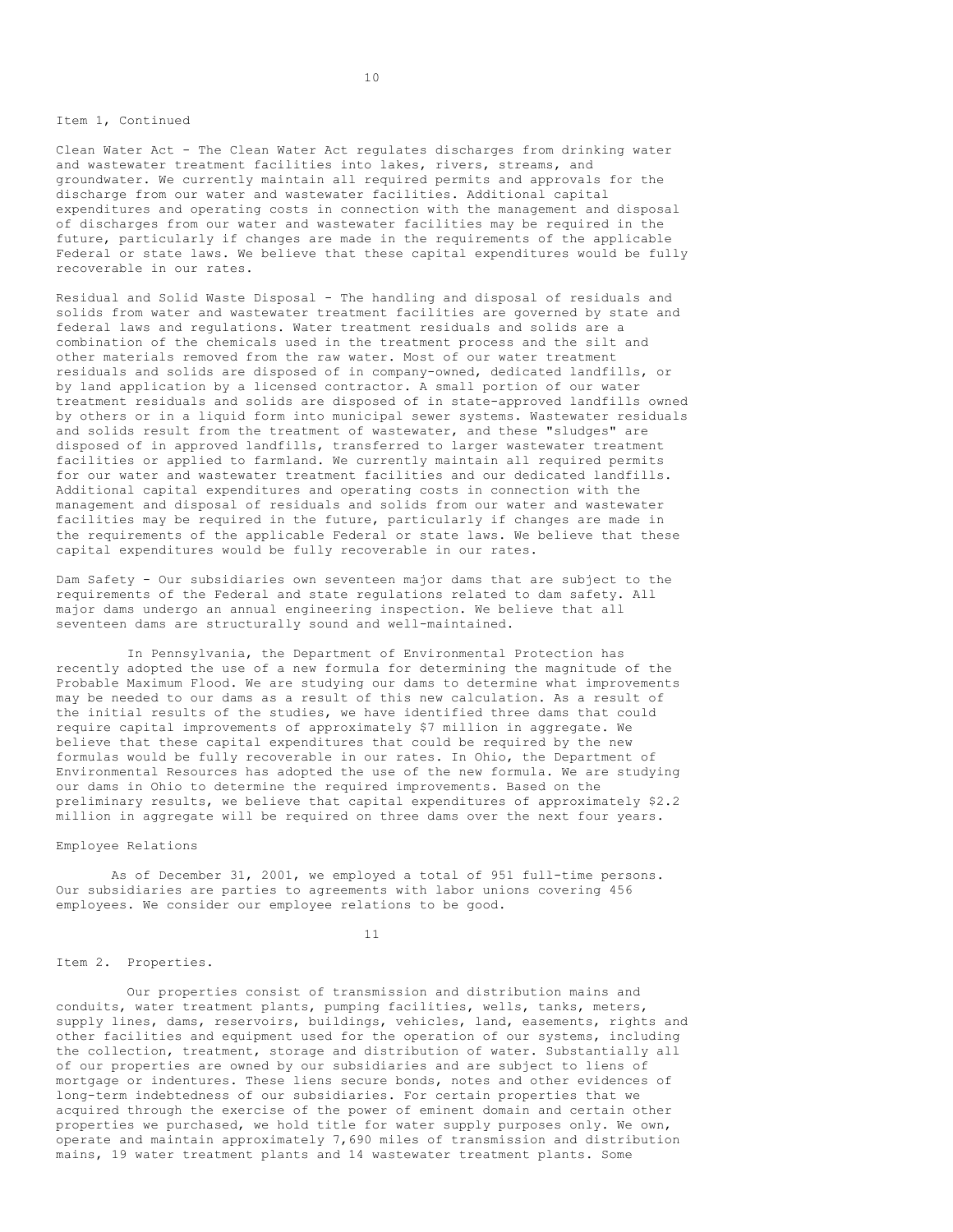properties are leased under long-term leases. The following table indicates our net utility plant as of December 31, 2001 by service area:

|                                      | Net Property, |
|--------------------------------------|---------------|
|                                      | Plant and     |
|                                      | Equipment     |
|                                      | (000's)       |
|                                      |               |
| Suburban Philadelphia                | \$842,410     |
| Pennsylvania*                        | 129,174       |
| Ohio                                 | 150,909       |
| Illinois                             | 124,442       |
| New Jersey                           | 79,571        |
| Maine                                | 34,628        |
| North Carolina                       | 10,452        |
| Inter-company eliminations and other | (3, 471)      |
|                                      | ---------     |
|                                      | \$1,368,115   |
|                                      | =======       |

\*Other than suburban Philadelphia.

We believe that our properties are maintained in good condition and in accordance with current standards of good waterworks industry practice. We believe that the facilities used in the operation of our business are in good condition in terms of suitability, adequacy and utilization.

Our corporate offices are leased from Pennsylvania Suburban Water Company and located in Bryn Mawr, Pennsylvania.

## Item 3. Legal Proceedings

There are various legal proceedings in which we are involved. Although the results of legal proceedings cannot be predicted with certainty, there are no pending legal proceedings to which we or any of our subsidiaries is a party or to which any of our properties is the subject that are expected to have a material effect on our financial position, results of operations or cash flows.

Item 4. Submission of Matters to a Vote of Security Holders

No matters were submitted to a vote of security holders during the fourth quarter of 2001.

## Executive Officers of the Registrant

Information with respect to our executive officers is contained in Item 10 hereof and is hereby incorporated by reference herein.

### 12

### PART II

Item 5. Market for the Registrant's Common Stock and Related Security Holder Matters

Our common stock is traded on the New York Stock Exchange and the Philadelphia Stock Exchange. As of March 1, 2002, there were approximately 21,056 holders of record of our common stock.

The following selected quarterly financial data is in thousands of dollars, except for per share amounts:

|                                     | First    | Second   | Third    | Fourth   | Year      |
|-------------------------------------|----------|----------|----------|----------|-----------|
| 2001                                |          |          |          |          |           |
|                                     |          |          |          |          |           |
| Operating revenues                  | \$70,193 | \$77,240 | \$84,726 | \$75,121 | \$307,280 |
| Operations and maintenance expense  | 26,186   | 26,462   | 28,994   | 30,243   | 111,885   |
| Net income available to common      |          |          |          |          |           |
| stock                               | 13,085   | 15,432   | 19,279   | 12,209   | 60,005    |
| Basic net income per common share   | 0.19     | 0.23     | 0.28     | 0.18     | 0.88      |
| Diluted net income per common share | 0.19     | 0.22     | 0.28     | 0.18     | 0.87      |
| Dividend paid per common share      | 0.124    | 0.124    | 0.124    | 0.13248  | 0.504     |
| Dividend declared per common share  | 0.124    | 0.124    | 0.25648  |          | 0.504     |
| Price range of common stock         |          |          |          |          |           |
| - high                              | 19.39    | 20.40    | 23.28    | 24.64    | 24.64     |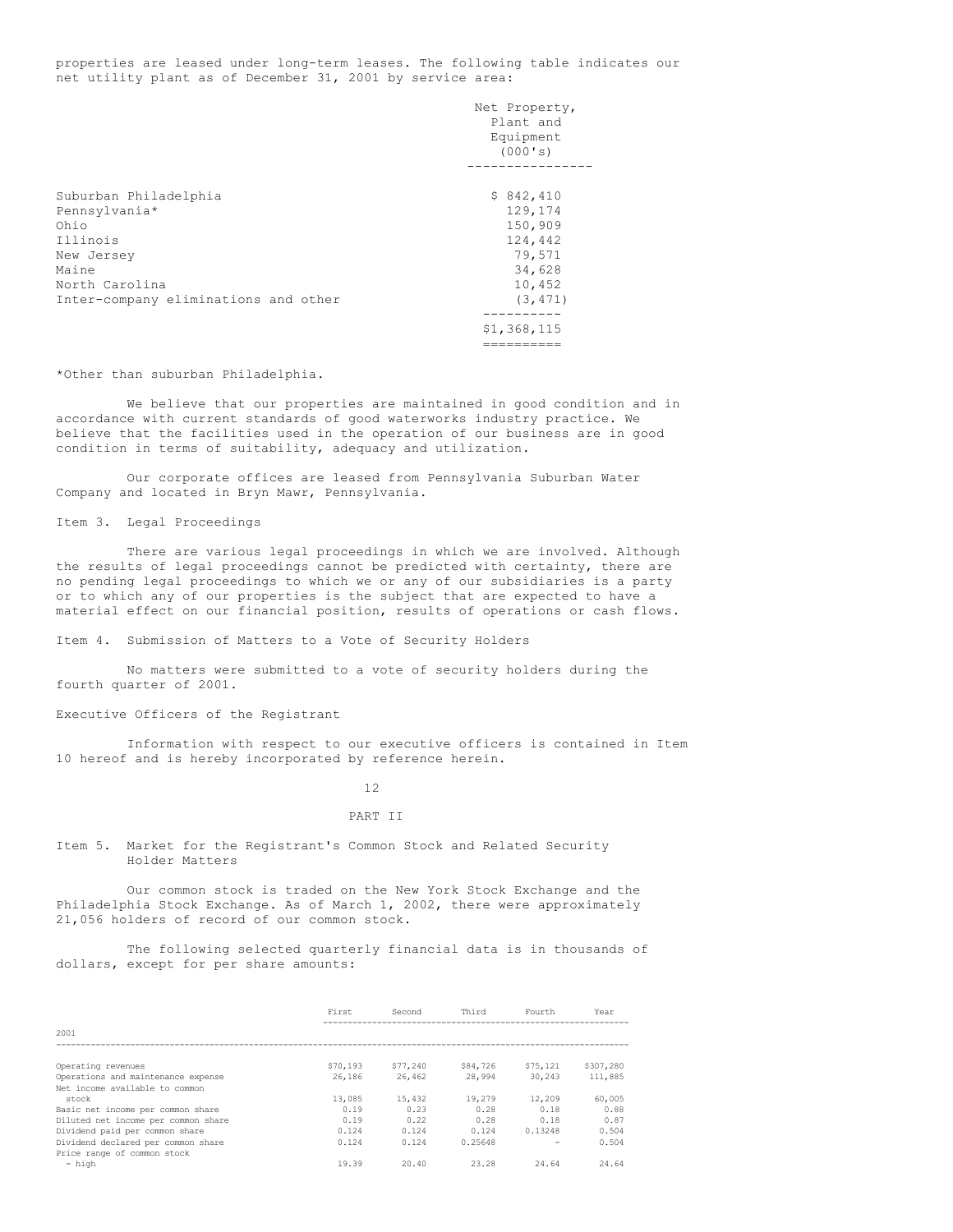| $-$ low                             | 15.65    | 16.60    | 18.66    | 20.80    | 15.65     |
|-------------------------------------|----------|----------|----------|----------|-----------|
| 2000                                |          |          |          |          |           |
| Operating revenues                  | \$64,208 | \$68,494 | \$72,123 | \$69,189 | \$274,014 |
| Operations and maintenance expense  | 24,928   | 24,350   | 25,037   | 27,426   | 101,741   |
| Net income available to common      |          |          |          |          |           |
| stock                               | 10,246   | 13,565   | 16,539   | 12,434   | 52,784    |
| Basic net income per common share   | 0.16     | 0.21     | 0.26     | 0.19     | 0.82      |
| Diluted net income per common share | 0.16     | 0.21     | 0.25     | 0.18     | 0.81      |
| Dividends paid per common share     | 0.115    | 0.115    | 0.115    | 0.124    | 0.4696    |
| Dividends declared per common share | 0.115    | 0.115    | 0.239    |          | 0.4696    |
| Price range of common stock         |          |          |          |          |           |
| - high                              | 14.08    | 15.96    | 15.56    | 19.95    | 19.95     |
| $-$ low                             | 10.56    | 11.60    | 12.80    | 13.56    | 10.56     |

All per share data as presented has been adjusted for the 2001 5-for-4 common stock split effected in the form of a stock distribution (described below). High and low prices of our common stock are as reported on the New York Stock Exchange Composite Tape. The cash dividends paid in December 2001 of \$0.13248 per share and December 2000 of \$0.124 per share were declared in August 2001 and August 2000, respectively.

Net income available to common stock and net income per common share for 2000 includes the partial recovery of the merger costs related to the Consumers Water Company merger as follows: \$972,000 (\$1,059,000 pre-tax) or \$0.02 per share in the second quarter and \$1,264,000 (\$2,982,000 pre-tax) or \$0.02 per share in the third quarter.

13

## Item 5, Continued

We have paid common dividends consecutively for 57 years. Effective December 1, 2001, our Board of Directors authorized an increase of 6.9% in the dividend rate over the amount Philadelphia Suburban Corporation has historically paid. As a result of this authorization, beginning with the dividend payment in December, the annual dividend rate increased to \$0.53 per share. We presently intend to pay quarterly cash dividends in the future, on March 1, June 1, September 1 and December 1, subject to our earnings and financial condition, regulatory requirements and such other factors as our Board of Directors may deem relevant. During the past five years, after restatement for the Consumers Water Company pooling, our common dividends paid have averaged 65.3% of income from continuing operations.

In August 2001, our Board of Directors declared a 5-for-4 common stock split effected in the form of a 25% stock distribution for all common shares outstanding, to shareholders of record on November 16, 2001. The new shares were distributed on December 1, 2001. PSC's par value of \$0.50 per share remained unchanged and \$6,829,000 was transferred from Capital in Excess of Par Value to Common Stock to record the split. All share and per share data for all periods presented have been restated to give effect to the stock split.

Item 6. Selected Financial Data

The information appearing in the section captioned "Summary of Selected Financial Data" from the portions of our 2001 Annual Report to Shareholders filed as Exhibit 13.9 to this Form 10-K Report is incorporated by reference herein.

Item 7. Management's Discussion and Analysis of Financial Condition and Results of Operations

The information appearing in the section captioned "Management's Discussion and Analysis" from the portions of our 2001 Annual Report to Shareholders filed as Exhibit 13.9 to this Form 10-K Report is incorporated by reference herein.

14

# Item 7A. Quantitative and Qualitative Disclosures About Market Risk

We are subject to market risks in the normal course of business, including changes in interest rates and equity prices. The exposure to changes in interest rates is a result of financings through the issuance of fixed-rate, long-term debt. Such exposure is typically related to financings between utility rate increases, since generally our rate increases include a revenue level to allow recovery of our current cost of capital. Interest rate risk is managed through the use of a combination of long-term debt, which is at fixed interest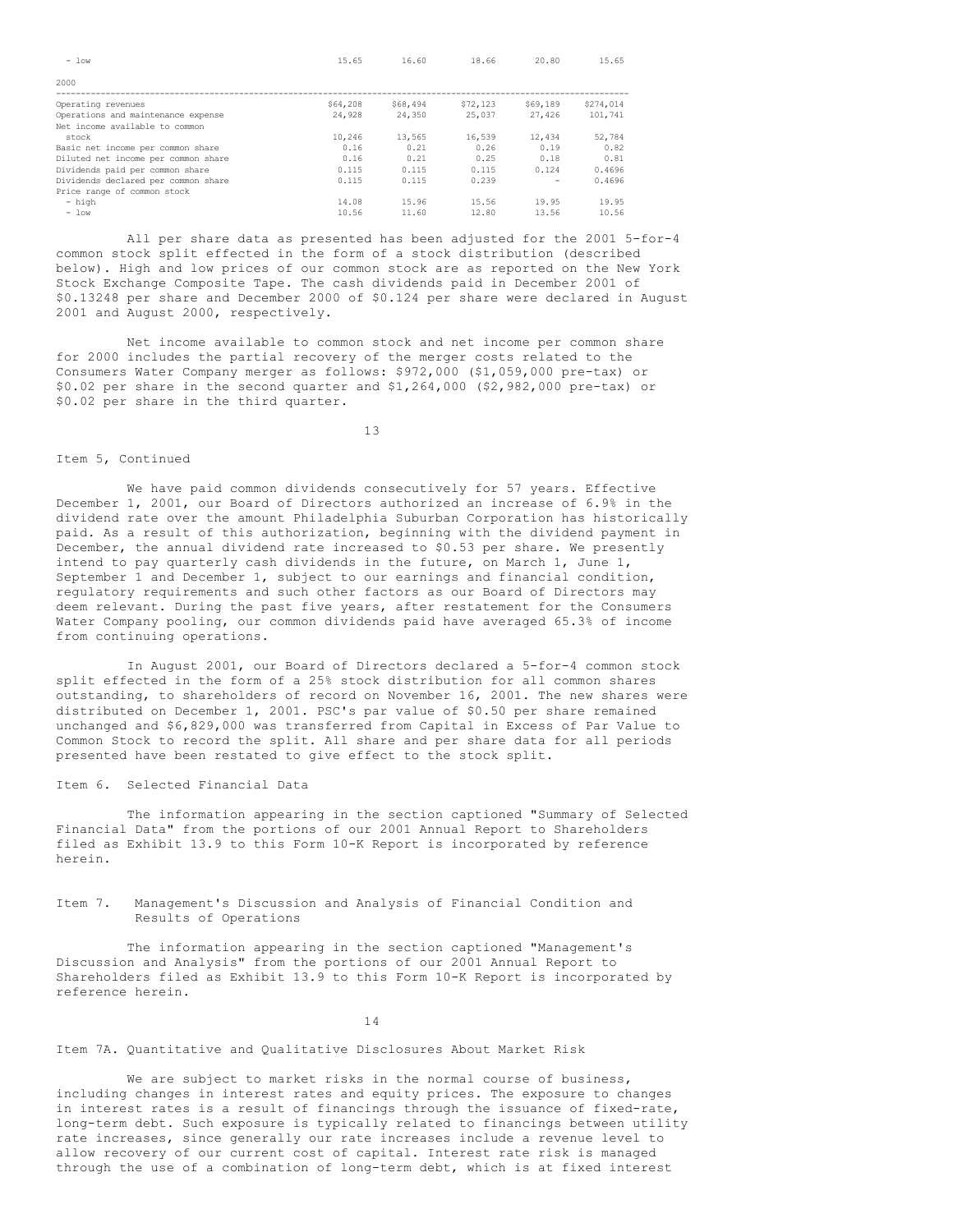rates and short-term debt, which is at floating interest rates. As of December 31, 2001, the debt maturities by period, in thousands of dollars, and the weighted average interest rate for fixed-rate, long-term debt are as follows:

|                                | 2002     | 2003     | 2004     | 2005     | 2006     | Thereafter | Total     | Fair<br>Value |
|--------------------------------|----------|----------|----------|----------|----------|------------|-----------|---------------|
| Long-term<br>debt (fixed rate) | \$14,935 | \$34,945 | \$39,972 | \$40,961 | \$17,130 | \$383,512  | \$531,455 | \$562,740     |
| Average interest rate          | 6.54%    | 6.75%    | 6.36%    | 7.22%    | 7.20%    | 7.02%      | 6.96%     |               |

--------------------------------------------------------------------------------------------------------------------

From time to time, we make investments in marketable equity securities. As a result, we are exposed to the risk of changes in equity prices for the "available-for-sale" marketable equity securities. As of December 31, 2001, our carrying value of marketable equity securities was \$6,425,000, which reflects the market value of such securities. The market risks that we are exposed to are consistent with the risks that we were exposed to in the prior year.

## Item 8. Financial Statements and Supplementary Data

Information appearing under the captions "Consolidated Statements of Income and Comprehensive Income", "Consolidated Balance Sheets", "Consolidated Cash Flow Statements" "Consolidated Statements of Capitalization" and "Notes to Consolidated Financial Statements" from the portions of our 2001 Annual Report to Shareholders filed as Exhibit 13.9 to this Form 10-K Report is incorporated by reference herein. Also, the information appearing in the section captioned "Reports on Financial Statements" from the portions of our 2001 Annual Report to Shareholders filed as Exhibit 13.9 to this Form 10-K Report is incorporated by reference herein.

Item 9. Changes in and Disagreements with Accountants on Accounting and Financial Disclosure

None.

15

## PART III

Item 10. Directors and Executive Officers of the Registrant

## Directors of the Registrant

The information appearing in the section captioned "Information Regarding Nominees and Directors" of the Proxy Statement relating to our May 16, 2002, annual meeting of shareholders, to be filed within 120 days after the end of the fiscal year covered by this Form 10-K Report, is incorporated herein by reference.

### Executive Officers of the Registrant

The following table and the notes thereto set forth information with respect to the executive officers of the Registrant, including their names, ages, positions with the Registrant and business experience during the last five years:

| Name                  | Aqe | Position with the Registrant<br>and date of election (1)                                                                                                                                                                                                                                                                                                                                                               |
|-----------------------|-----|------------------------------------------------------------------------------------------------------------------------------------------------------------------------------------------------------------------------------------------------------------------------------------------------------------------------------------------------------------------------------------------------------------------------|
| Nicholas DeBenedictis | 56  | President and Chairman (May 1993 to present); President and Chief<br>Executive Officer (July 1992 to May 1993); Chairman and Chief<br>Executive Officer, Pennsylvania Suburban Water Company (July 1992 to<br>present); President, Philadelphia Suburban Water Company (February<br>1995 to January 1999) (2)                                                                                                          |
| Morrison Coulter      | 65  | President, Pennsylvania Suburban Water Company - Philadelphia Suburban<br>Division (December 2001 to present); President, Philadelphia Suburban<br>Water Company (January 1999 to December 2001); Senior Vice President -<br>Production, Philadelphia Suburban Water Company (February 1996 to<br>January 1999); Vice President - Production, Philadelphia Suburban<br>Water Company (April 1989 to February 1996) (3) |
| Richard R. Riegler    | 55  | Senior Vice President - Engineering and Environmental Affairs (January<br>1999 to present); Senior Vice President - Operations, Philadelphia                                                                                                                                                                                                                                                                           |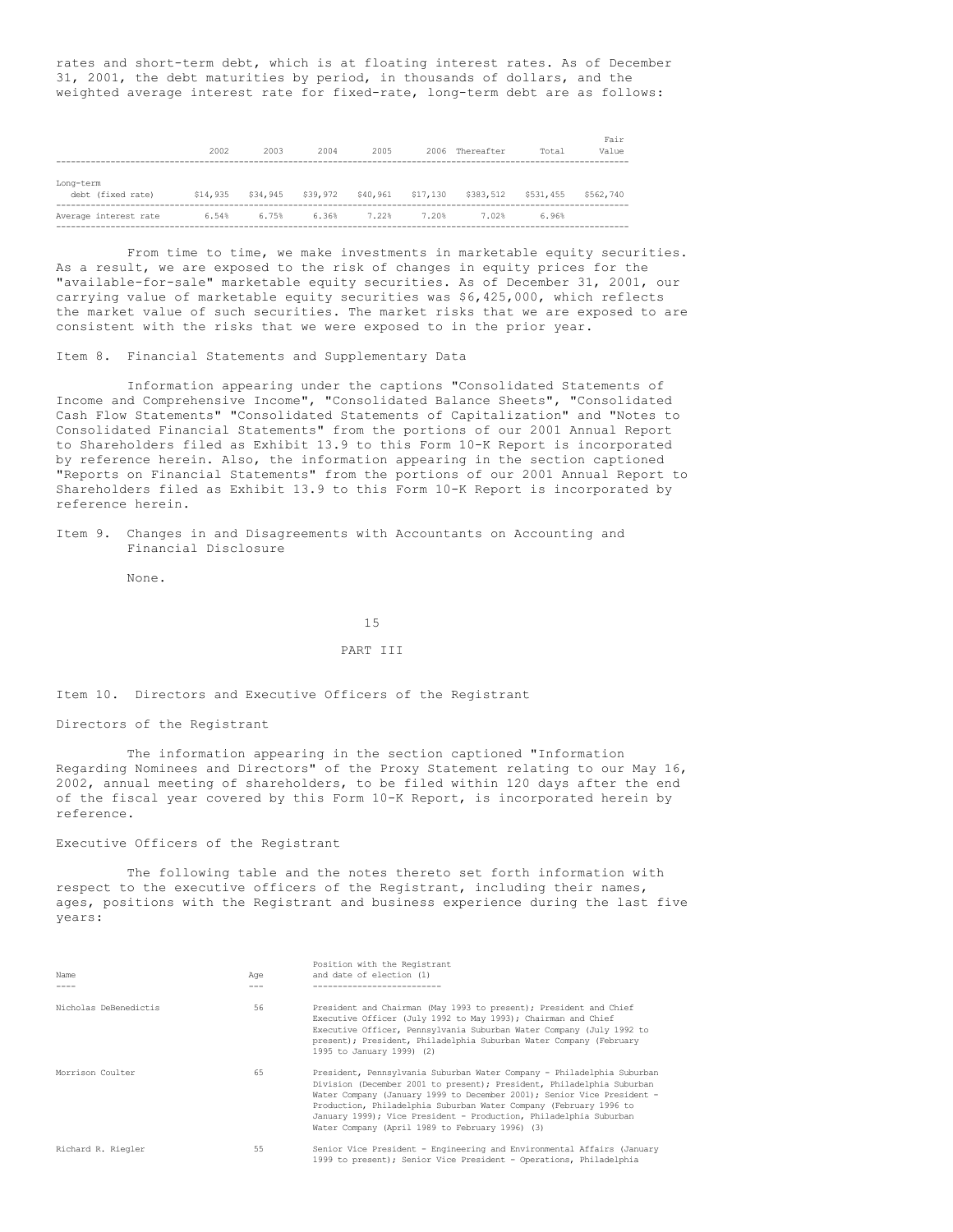|                   |    | Suburban Water Company (April 1989 to January 1999) (4)                                                                                                                                                                                                                                                 |
|-------------------|----|---------------------------------------------------------------------------------------------------------------------------------------------------------------------------------------------------------------------------------------------------------------------------------------------------------|
| Roy H. Stahl      | 49 | Executive Vice President and General Counsel (May 2000 to present);<br>Secretary (June 2001 to present); Senior Vice President and General<br>Counsel (April 1991 to May 2000) (5)                                                                                                                      |
| David P. Smeltzer | 43 | Senior Vice President - Finance and Chief Financial Officer (December<br>1999 to present); Vice President - Finance and Chief Financial Officer<br>(May 1999 to December 1999); Vice President - Rates and Requlatory<br>Relations, Philadelphia Suburban Water Company (March 1991 to May<br>1999) (6) |

(1) In addition to the capacities indicated, the individuals named in the above table hold other offices or directorships with subsidiaries of the Registrant. Officers serve at the discretion of the Board of Directors.

(2) Mr. DeBenedictis was Secretary of the Pennsylvania Department of Environmental Resources from 1983 to 1986. From December 1986 to April 1989, he was President of the Greater Philadelphia Chamber of Commerce. Mr. DeBenedictis was Senior Vice President for Corporate and Public Affairs of Philadelphia Electric Company from April 1989 to June 1992.

(3) Mr. Coulter was Superintendent of Pumping Facilities from 1971 to 1982. From 1982 to 1987 he served as Manager - Electrical/Mechanical Department and from 1987 to 1989 he was Assistant Vice President - Production.

(4) Mr. Riegler was Chief Engineer of Philadelphia Suburban Water Company from 1982 to 1984. He then served as Vice President and Chief Engineer from 1984 to 1986 and Vice President of Operations from 1986 to 1989.

(5) From January 1984 to August 1985, Mr. Stahl was Corporate Counsel, from August 1985 to May 1988 he was Vice President - Administration and Corporate Counsel of the Registrant, and from May 1988 to April 1991 he was Vice President and General Counsel of the Registrant.

(6) Mr. Smeltzer was Vice President - Controller of Philadelphia Suburban Water Company from March, 1986 to March 1991.

16

Item 11. Executive Compensation

The information appearing in the sections captioned "Executive Compensation" of the Proxy Statement relating to our May 16, 2002, annual meeting of shareholders, to be filed within 120 days after the end of the fiscal year covered by this Form 10-K Report, is incorporated herein by reference.

Item 12. Security Ownership of Certain Beneficial Owners and Management

The information appearing in the sections captioned "Ownership of Common Stock" of the Proxy Statement relating to our May 16, 2002, annual meeting of shareholders, to be filed within 120 days after the end of the fiscal year covered by this Form 10-K Report, is incorporated herein by reference.

Item 13. Certain Relationships and Related Transactions

The information appearing in the sections captioned "Certain Relationships and Related Transactions" of the Proxy Statement relating to our May 16, 2002, annual meeting of shareholders, to be filed within 120 days after the end of the fiscal year covered by this Form 10-K Report, is incorporated herein by reference.

## PART IV

Item 14. Exhibits, Financial Statement Schedules and Reports on Form 8-K

Financial Statements. The following is a list of our consolidated financial statements and its subsidiaries and supplementary data incorporated by reference in Item 8 hereof:

Report of Management

Independent Accountants' Report of PricewaterhouseCoopers LLP - 2001

Consolidated Balance Sheets - December 31, 2001 and 2000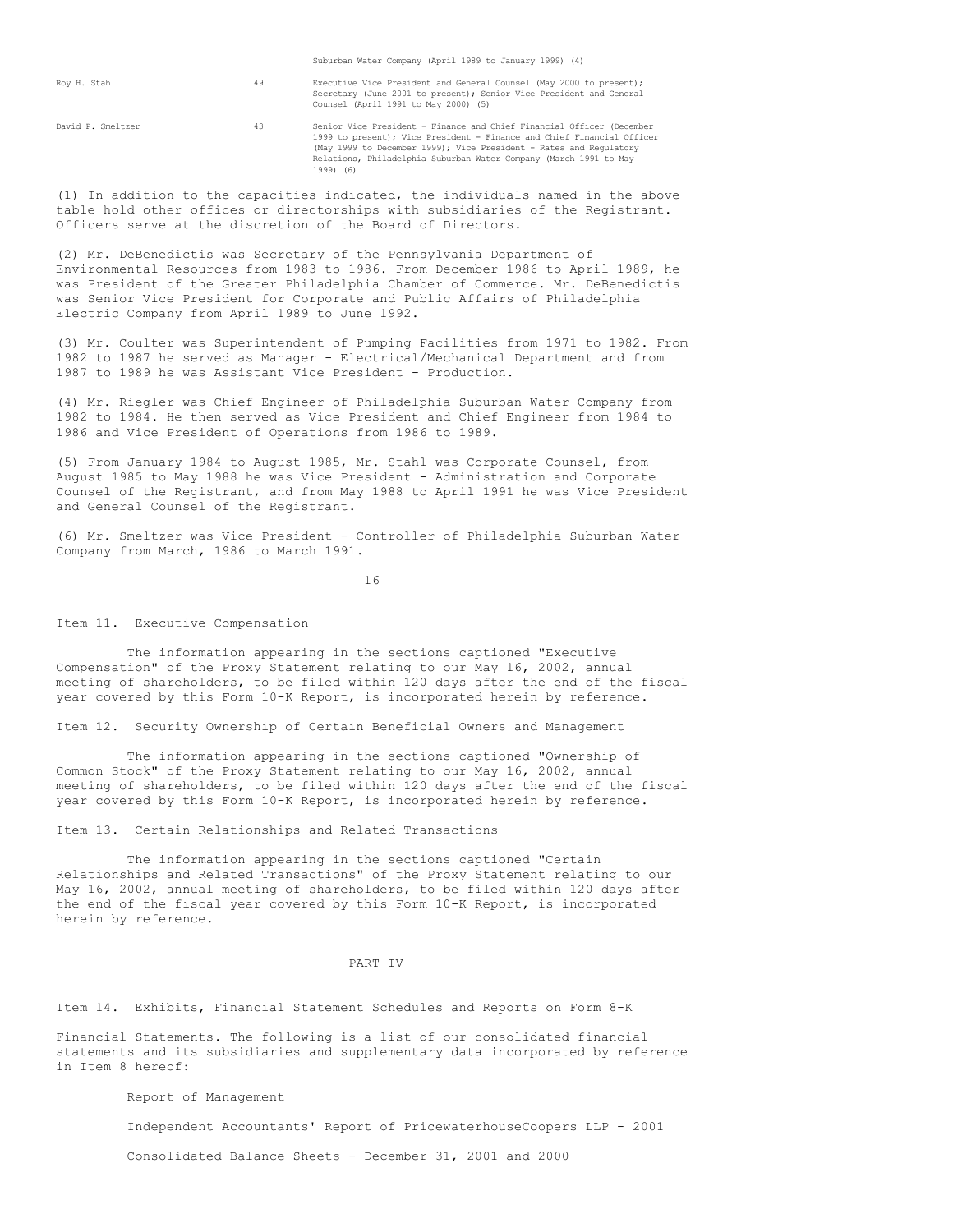Consolidated Statements of Income and Comprehensive Income - 2001, 2000 and 1999 Consolidated Cash Flow Statements - 2001, 2000, and 1999 Consolidated Statements of Capitalization - December 31, 2001 and 2000 Notes to Consolidated Financial Statements

Financial Statement Schedules. The financial statement schedules, or supplemental schedules, filed as part of this annual report on Form 10-K are omitted because they are not applicable or not required, or because the required information is included in the consolidated financial statements or notes thereto.

17

Item 14, Continued

Pursuant to Rule 14a-3 Note 1, filed herein is the independent auditors' report of KPMG LLP for the year ended December 31, 1999.

INDEPENDENT AUDITORS' REPORT

The Stockholders and Board of Directors Philadelphia Suburban Corporation:

We have audited the accompanying consolidated statements of income and comprehensive income and cash flow of Philadelphia Suburban Corporation and subsidiaries for the year ended December 31, 1999. These consolidated financial statements are the responsibility of the Company's management. Our responsibility is to express an opinion on these consolidated financial statements based on our audit.

We conducted our audit in accordance with generally accepted auditing standards. Those standards require that we plan and perform the audit to obtain reasonable assurance about whether the financial statements are free of material misstatement. An audit includes examining, on a test basis, evidence supporting the amounts and disclosures in the financial statements. An audit also includes assessing the accounting principles used and significant estimates made by management, as well as evaluating the overall financial statement presentation. We believe that our audit provides a reasonable basis for our opinion.

In our opinion, the consolidated financial statements referred to above present fairly, in all material respects, the results of operations and the cash flows of Philadelphia Suburban Corporation and subsidiaries for the year ended December 31, 1999, in conformity with generally accepted accounting principles.

/s/ KPMG LLP

Philadelphia, Pennsylvania January 31, 2000

Reports on Form 8-K.

Philadelphia Suburban Corporation filed no reports on Form 8-K during the quarter ended December 31, 2001.

Exhibits, Including Those Incorporated by Reference. The following is a list of exhibits filed as part of this annual report on Form 10-K. Where so indicated by footnote, exhibits which were previously filed are incorporated by reference. For exhibits incorporated by reference, the location of the exhibit in the previous filing is indicated in parentheses. The page numbers listed refer to page numbers where such exhibits are located using the sequential numbering system specified by Rules 0-3 and 403.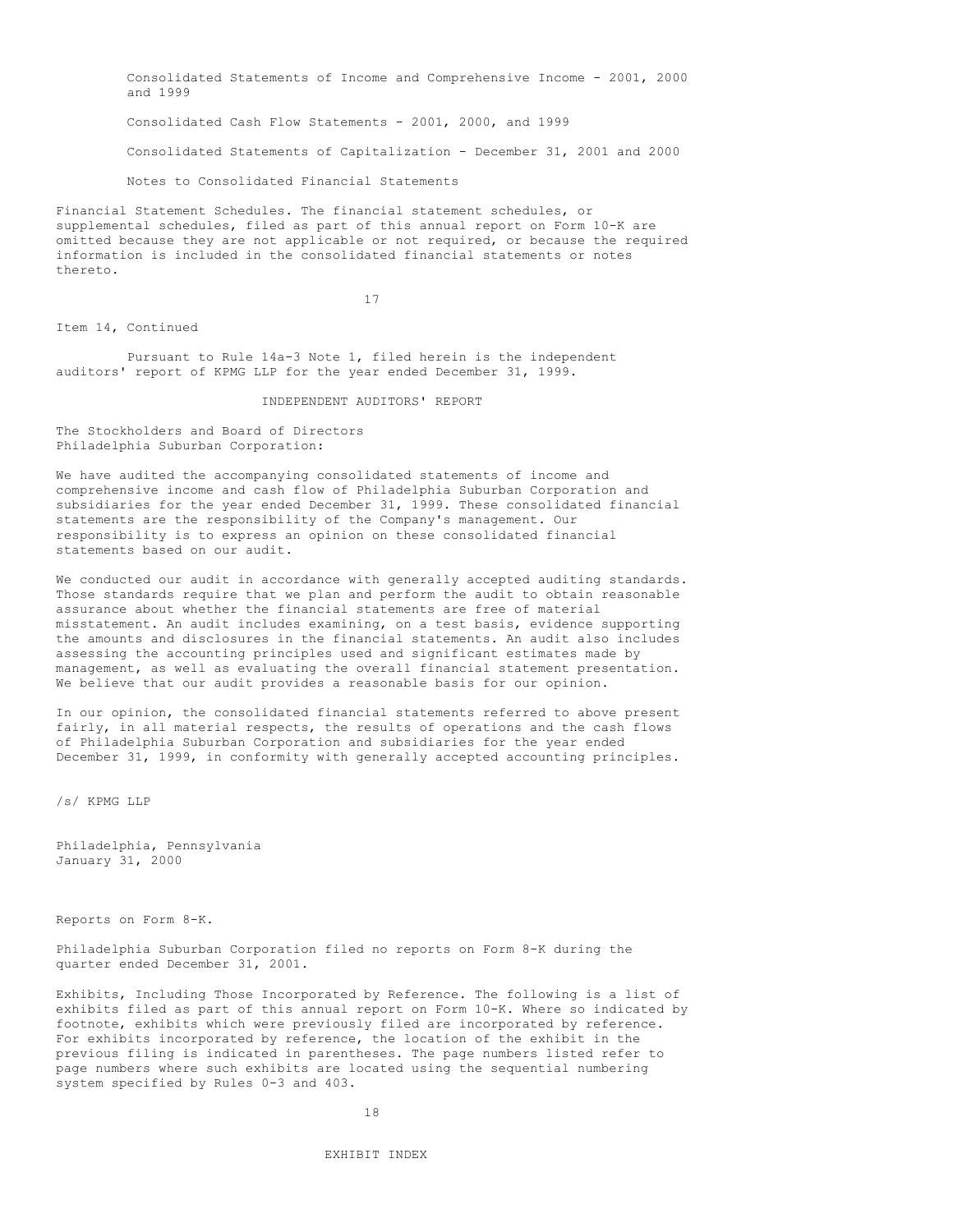Exhibit No. Page No.

| 3.1  | Amended and Restated Articles of Incorporation, as<br>amended (1) (Exhibit 3.1)                                                                                                                                                                                                                                                                                           |    |
|------|---------------------------------------------------------------------------------------------------------------------------------------------------------------------------------------------------------------------------------------------------------------------------------------------------------------------------------------------------------------------------|----|
| 3.2  | By-Laws, as amended (14) (Exhibit 3.2)                                                                                                                                                                                                                                                                                                                                    |    |
| 3.3  | Amendment to Amended and Restated Articles of<br>Incorporation, as amended, to increase the number<br>of authorized shares to 41,770,819 and to<br>provide that 40,000,000 of such shares be<br>shares of Common Stock (14) (Exhibit 3.3)                                                                                                                                 |    |
| 3.4  | Amendment to Amended and Restated Articles of<br>Incorporation, as amended, designating the<br>Series B Preferred Stock (14) (Exhibit 3.4)                                                                                                                                                                                                                                |    |
| 3.5  | Amendment to Section 3.03 and addition of Section 3.17<br>to Bylaws (16) (Exhibits 1 and 2)                                                                                                                                                                                                                                                                               |    |
| 3.6  | Amendment to Amended and Restated Articles of<br>Incorporation, designating the terms of the Series A<br>Junior Participating Preferred Shares (18) (Exhibit 3.6)                                                                                                                                                                                                         |    |
| 3.7  | Amendment to Amended and Restated Articles of Incorporation,<br>to increase the number of authorized shares to 101,770,819<br>and to provide that 100,000,000 of such shares be shares of<br>Common Stock (20) (Annex E)                                                                                                                                                  |    |
| 3.8  | Amendment to Section 3.03 of the Bylaws (23) (Exhibit 3.8)                                                                                                                                                                                                                                                                                                                |    |
| 3.9  | Amendment to Section 5.05(a) to the Amended and restated Articles<br>of Incorporation (24) (Annex A)                                                                                                                                                                                                                                                                      |    |
| 3.10 | Amendments to Sections $2.01(a)$ , $2.02$ and $3.08(b)$ of the Bylaws (25) (Exhibit $3.10$ )                                                                                                                                                                                                                                                                              |    |
| 3.11 | Restated Articles of Incorporation (as of May 17, 2001)                                                                                                                                                                                                                                                                                                                   | 28 |
| 4.1  | Indenture of Mortgage dated as of January 1, 1941<br>between Philadelphia Suburban Water Company and The<br>Pennsylvania Company for Insurance on Lives and Granting<br>Annuities (now First Pennsylvania Bank, N.A.), as Trustee, with<br>supplements thereto through the Twentieth Supplemental Indenture<br>dated as of August 1, 1983 (2) (Exhibits 4.1 through 4.16) |    |
| 4.2  | Agreement to furnish copies of other long-term debt<br>instruments (1) (Exhibit 4.7)                                                                                                                                                                                                                                                                                      |    |
| 4.3  | Twenty-first Supplemental Indenture dated as of August 1,<br>1985 (3) (Exhibit 4.2)                                                                                                                                                                                                                                                                                       |    |
| 4.4  | Twenty-second Supplemental Indenture dated as of April 1,<br>1986 (4) (Exhibit 4.3)                                                                                                                                                                                                                                                                                       |    |
| 4.5  | Twenty-third Supplemental Indenture dated as of April 1,<br>1987 (5) (Exhibit 4.4)                                                                                                                                                                                                                                                                                        |    |
| 4.6  | Twenty-fourth Supplemental Indenture dated as of June 1,<br>1988 (6) (Exhibit 4.5)                                                                                                                                                                                                                                                                                        |    |
| 4.7  | Twenty-fifth Supplemental Indenture dated as of<br>January 1, 1990 (7) (Exhibit 4.6)                                                                                                                                                                                                                                                                                      |    |
|      |                                                                                                                                                                                                                                                                                                                                                                           |    |

19

# ----------- --------

# Exhibit No. Page No.

| 4.8  | Twenty-sixth Supplemental Indenture dated as of November<br>1, 1991 (8) (Exhibit 4.12)                                                                                     |  |
|------|----------------------------------------------------------------------------------------------------------------------------------------------------------------------------|--|
| 4.9  | Twenty-seventh Supplemental Indenture dated as of June 1,<br>1992 (1) (Exhibit 4.14)                                                                                       |  |
| 4.10 | Twenty-eighth Supplemental Indenture dated as of April 1,<br>1993 (9) (Exhibit 4.15)                                                                                       |  |
| 4.11 | Twenty-ninth Supplemental Indenture dated as of March 30,<br>1995 (11) (Exhibit 4.17)                                                                                      |  |
| 4.12 | Thirtieth Supplemental Indenture dated as of August 15,<br>1995 (12) (Exhibit 4.18)                                                                                        |  |
| 4.13 | Thirty-first Supplemental Indenture dated as of July 1,<br>1997 (15) (Exhibit 4.22)                                                                                        |  |
| 4.14 | Rights Agreement, dated as of March 1, 1998 between Philadelphia<br>Suburban Corporation and ChaseMellon Shareholder Services,<br>L.L.C., as Rights Agent (17) (Exhibit 1) |  |
| 4.15 | Rights Agreement, dated as of March 1, 1998 between Philadelphia<br>Suburban Corporation and BankBoston, N.A., as Rights Agent (21)<br>(Exhibit 4.25)                      |  |
| 4.16 | Thirty-second Supplement Indenture, dated as of October 1, 1999 (22)<br>(Exhibit 4.26)                                                                                     |  |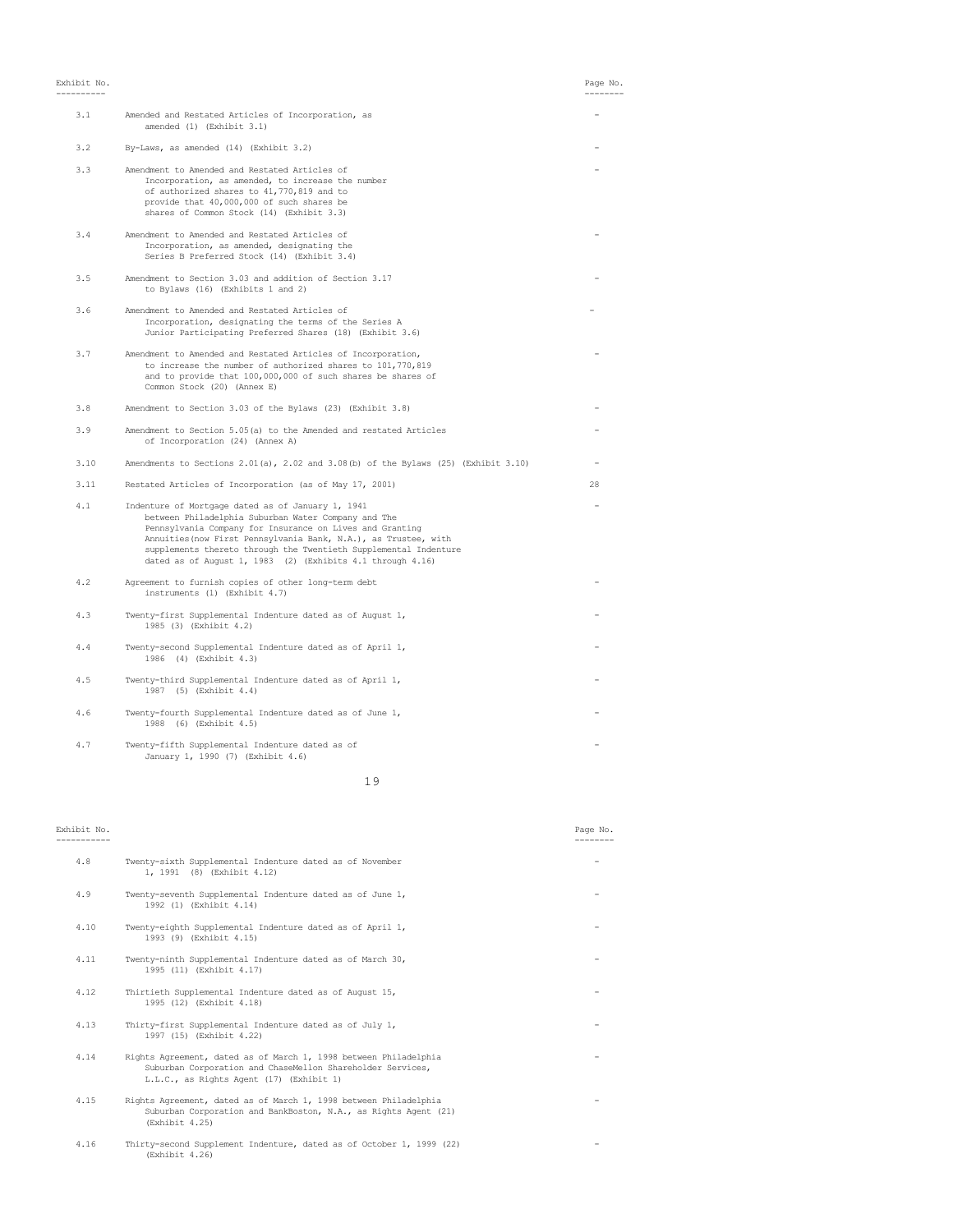| 4.17 | Thirty-third Supplemental Indenture, dated as of November 15, 1999.<br>(23) (Exhibit 4.27)                                                                                                                                                                                                                                                           |    |
|------|------------------------------------------------------------------------------------------------------------------------------------------------------------------------------------------------------------------------------------------------------------------------------------------------------------------------------------------------------|----|
| 4.18 | Revolving Credit Agreement between Philadelphia Suburban Water<br>Company and PNC Bank National Association, First Union National<br>Bank, N.A., Mellon Bank, N.A. dated as of December 22, 1999.<br>(23) (Exhibit 4.27)                                                                                                                             |    |
| 4.19 | First Amendment to Revolving Credit Agreement dated as of November 28,<br>2000, between Philadelphia Suburban Water Company and PNC Bank,<br>National Association, First Union National Bank, N.A., Mellon Bank,<br>N.A. dated as of December 22, 1999. (25) (Exhibit 4.19)                                                                          |    |
| 4.20 | Second Amendment to Revolving Credit Agreement dated as of December 18,<br>2001, between Philadelphia Suburban Water Company (and its successor<br>Pennsylvania Suburban Water Company) and PNC Bank, National<br>Association, Citizens Bank of Pennsylvania, First Union National<br>Bank, N.A., Fleet National Bank dated as of December 22, 1999. | 37 |
| 4.21 | Thirty-fourth Supplemental Indenture, dated as of October 15, 2001.                                                                                                                                                                                                                                                                                  | 43 |
| 4.22 | Thirty-fifth Supplemental Indenture, dated as of January 1, 2002.                                                                                                                                                                                                                                                                                    | 79 |
| 10.1 | 1982 Stock Option Plan, as amended and restated effective<br>May 21, 1992* (1) (Exhibit 10.1)                                                                                                                                                                                                                                                        |    |
| 10.2 | 1988 Stock Option Plan, as amended and restated effective<br>May 21, 1992* (1) (Exhibit 10.2)                                                                                                                                                                                                                                                        |    |
| 10.3 | Excess Benefit Plan for Salaried Employees, effective<br>December 1, 1989* (7) (Exhibit 10.4)                                                                                                                                                                                                                                                        |    |
| 10.4 | Supplemental Executive Retirement Plan, effective<br>December 1, 1989* (7) (Exhibit 10.5)                                                                                                                                                                                                                                                            |    |

20

| Exhibit No. |                                                                                                                                                                                                                         | Page No. |
|-------------|-------------------------------------------------------------------------------------------------------------------------------------------------------------------------------------------------------------------------|----------|
| 10.5        | Supplemental Executive Retirement Plan, effective March<br>15, 1992* (1) (Exhibit 10.6)                                                                                                                                 |          |
| 10.6        | Employment letter agreement with Mr. Nicholas<br>DeBenedictis* (1) (Exhibit 10.8)                                                                                                                                       |          |
| 10.7        | 1994 Equity Compensation Plan, as amended by Amendment<br>1994-1* (13) (Exhibit 10.10)                                                                                                                                  |          |
| 10.8        | Placement Agency Agreement between Philadelphia<br>Suburban Water Company and PaineWebber Incorporated<br>dated as of March 30, 1995 (11) (Exhibit 10.12)                                                               |          |
| 10.9        | Bond Purchase Agreement among the Delaware County<br>Industrial Development Authority, Philadelphia<br>Suburban Water Company and Legg Mason Wood Walker,<br>Incorporated dated August 24, 1995 (12) (Exhibit 10.13)    |          |
| 10.10       | Construction and Financing Agreement between the<br>Delaware County Industrial Development Authority and<br>Philadelphia Suburban Water Company dated as of August<br>15, 1995 (12) (Exhibit 10.14)                     |          |
| 10.11       | Amendment 1994-2 to 1994 Equity Compensation<br>Plan, as amended* (14) (Exhibit 10.16)                                                                                                                                  |          |
| 10.12       | Agreement among Philadelphia Suburban Corporation,<br>Philadelphia Suburban Water Company and Nicholas<br>DeBenedictis, dated as of January 1, 1997* (14) (Exhibit 10.18)                                               |          |
| 10.13       | Agreement among Philadelphia Suburban Corporation,<br>Philadelphia Suburban Water Company and Roy H.<br>Stahl, dated as of January 1, 1997* (14) (Exhibit 10.19)                                                        |          |
| 10.14       | Agreement among Philadelphia Suburban Corporation,<br>Philadelphia Suburban Water Company and Richard R.<br>Riegler, dated as of January 1, 1997* (14) (Exhibit 10.21)                                                  |          |
| 10.15       | Agreement among Philadelphia Suburban Corporation,<br>Philadelphia Suburban Water Company and Morrison<br>Coulter, dated as of January 1, 1997* (14) (Exhibit 10.22)                                                    |          |
| 10.16       | Philadelphia Suburban Corporation Amended and<br>Restated Executive Deferral Plan* (14) (Exhibit 10.23)                                                                                                                 |          |
| 10.17       | Philadelphia Suburban Corporation Deferred<br>Compensation Plan Master Trust Agreement<br>with PNC Bank, National Association, dated<br>as of December 31, 1996* (14) (Exhibit 10.24)                                   |          |
| 10.18       | First Amendment to Supplemental Executive Retirement<br>Plan* (14) (Exhibit 10.25)                                                                                                                                      |          |
| 10.19       | Placement Agency Agreement between Philadelphia<br>Suburban Water Company and A.G. Edwards and Sons,<br>Inc., Janney Montgomery Scott Inc., HSBC Securities,<br>Inc., and PaineWebber Incorporated (15) (Exhibit 10.26) |          |
| 10.20       | Philadelphia Suburban Corporation Director Deferral Plan* (21)                                                                                                                                                          |          |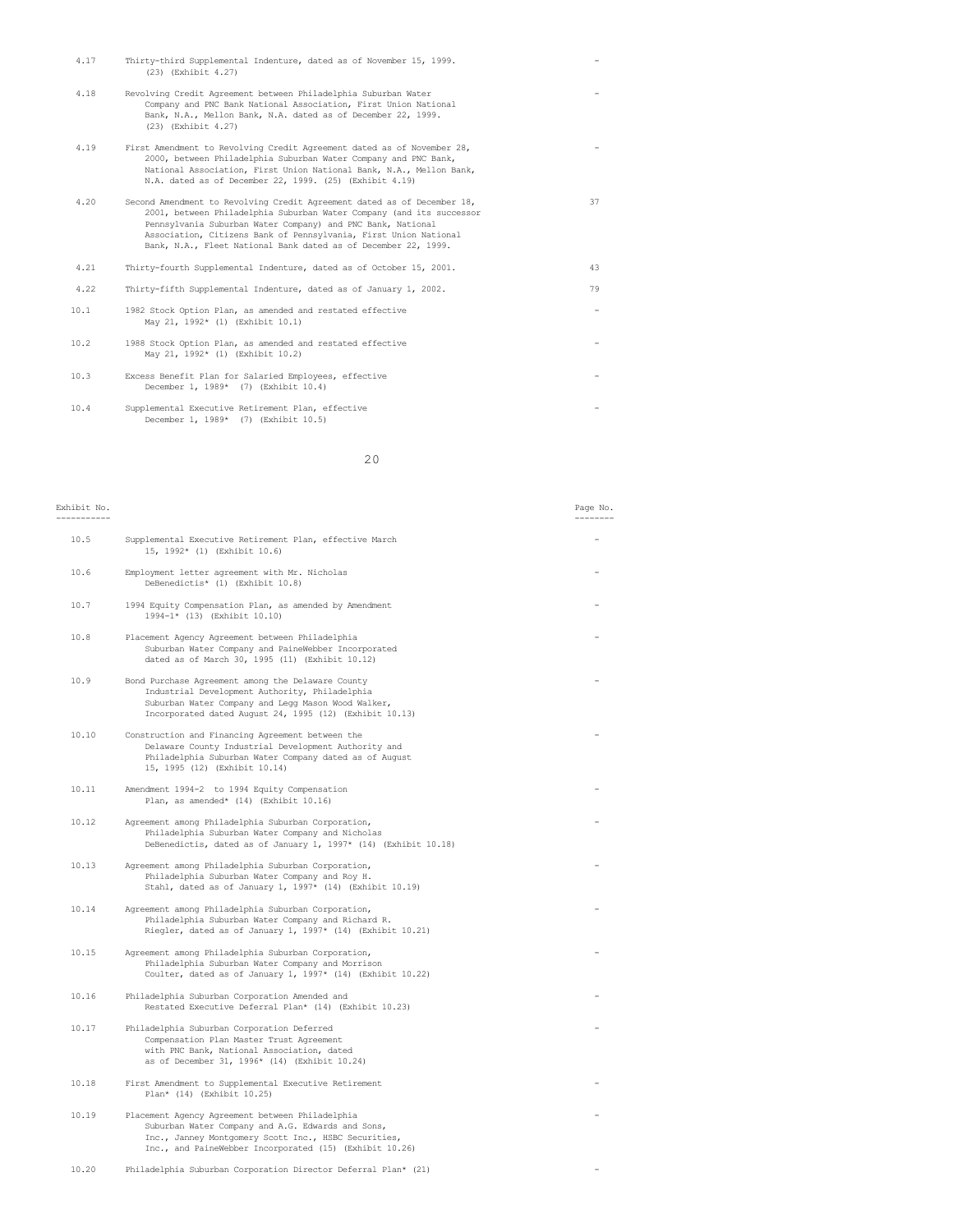10.21 Amendment No. 1 dated as of February 1, 1999 to Agreement - among Philadelphia Suburban Corporation, Philadelphia Suburban Water Company and Nicholas DeBenedictis, dated as of January 1, 1997\* (21) (Exhibit 10.29)

21

| Exhibit No. |                                                                                                                                                                                                                                                                                                                   | Page No.<br>--------- |
|-------------|-------------------------------------------------------------------------------------------------------------------------------------------------------------------------------------------------------------------------------------------------------------------------------------------------------------------|-----------------------|
| 10.22       | Amendment No. 1 dated as of February 1, 1999 to Agreement<br>among Philadelphia Suburban Corporation, Philadelphia<br>Suburban Water Company and Roy H. Stahl, dated as of<br>January 1, 1997* (21) (Exhibit 10.30)                                                                                               |                       |
| 10.23       | Amendment No. 1 dated as of February 1, 1999 to Agreement<br>among Philadelphia Suburban Corporation, Philadelphia<br>Suburban Water Company and Richard R. Riegler, dated<br>as of January 1, 1997* (21) (Exhibit 10.32)                                                                                         |                       |
| 10.24       | Amendment No. 1 dated as of February 1, 1999 to Agreement<br>among Philadelphia Suburban Corporation, Philadelphia<br>Suburban Water Company and Morrison Coulter, dated<br>as of January 1, 1997* (21) (Exhibit 10.33)                                                                                           |                       |
| 10.25       | 1999 Annual Cash Incentive Compensation Plan* (21)<br>(Exhibit 10.34)                                                                                                                                                                                                                                             |                       |
| 10.26       | The Philadelphia Suburban Corporation 1994 Equity<br>Compensation Plan (as Amended and Restated<br>Effective March 3, 1998)* (19) (Exhibit A)                                                                                                                                                                     |                       |
| 10.27       | Amendment 1998-1 to The Philadelphia Suburban<br>Corporation 1994 Equity Compensation Plan*<br>$(20)$ (Annex F)                                                                                                                                                                                                   |                       |
| 10.28       | Bond Purchase Agreement among the Delaware County<br>Industrial Development Authority, Philadelphia<br>Suburban Water Company and Commerce Capital<br>Markets dated September 29, 1999 (22) (Exhibit 10.37)                                                                                                       |                       |
| 10.29       | Construction and Financing Agreement between the Delaware<br>County Industrial Development Authority and Philadelphia<br>Suburban Water Company dated as of October 1, 1999<br>(22) (Exhibit 10.38)                                                                                                               |                       |
| 10.30       | 2000 Annual Cash Incentive Compensation Plan * (23) (Exhibit 10.39)                                                                                                                                                                                                                                               |                       |
| 10.31       | Agreement among Philadelphia Suburban Corporation,<br>Philadelphia Suburban Water Company and<br>David P. Smeltzer dated December 1, 1999. (23) (Exhibit 10.40)                                                                                                                                                   |                       |
| 10.32       | Placement Agency Agreement between Philadelphia Suburban<br>Water Company and Merrill Lynch & Co., PaineWebber<br>Incorporated, A.G. Edwards & Sons, Inc., First Union<br>Securities, Inc., PNC Capital Markets, Inc. and Janney<br>Montgomery Scott, Inc., dated as of November 15, 1999<br>(23) (Exhibit 10.41) |                       |
| 10.33       | Amendment 2000-1 to 1994 Equity Compensation Plan* (24) (Exhibit 10.33)                                                                                                                                                                                                                                           |                       |
| 10.34       | 2001 Annual Cash Incentive Compensation Plan* (26) (Exhibit 10.34)                                                                                                                                                                                                                                                |                       |
| 10.35       | Bond Purchase Agreement among the Delaware County<br>Industrial Development Authority, Philadelphia<br>Suburban Water Company and The GMS Group, L.L.C,<br>dated October 23, 2001                                                                                                                                 | 117                   |
| 10.36       | Construction and Financing Agreement between the Delaware<br>County Industrial Development Authority and Philadelphia<br>Suburban Water Company dated as of October 15, 2001                                                                                                                                      | 140                   |
|             | 22                                                                                                                                                                                                                                                                                                                |                       |

| Exhibit No. |                                                                                                                                               | Page No. |
|-------------|-----------------------------------------------------------------------------------------------------------------------------------------------|----------|
| 10.37       | Agreement among Philadelphia Suburban Corporation,<br>Philadelphia Suburban Water Company and Nicholas DeBenedictis,<br>dated August 7, 2001* | 164      |
| 10.38       | Agreement among Philadelphia Suburban Corporation,<br>Philadelphia Suburban Water Company and Roy H. Stahl,<br>dated August 7, 2001*          | 176      |
| 10.39       | Agreement among Philadelphia Suburban Corporation,<br>Philadelphia Suburban Water Company and Richard R. Riegler,<br>dated August 7, 2001*    | 186      |
| 10.40       | Agreement among Philadelphia Suburban Corporation,<br>Philadelphia Suburban Water Company and David P. Smeltzer,<br>dated August 7, 2001*     | 199      |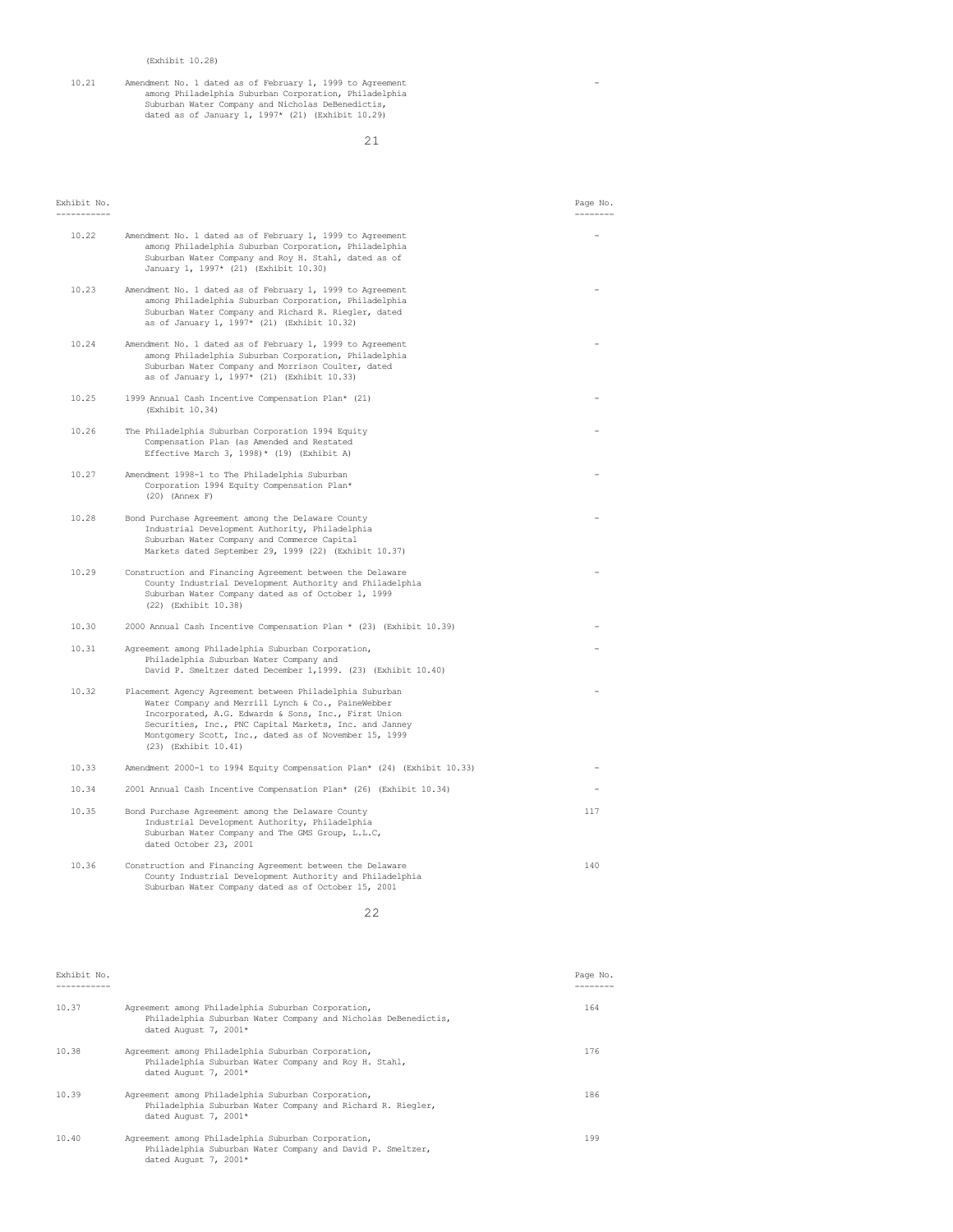| 13.1 | Selected portions of Annual Report to Shareholders<br>for the year ended December 31, 1993 incorporated<br>by reference in Annual Report on Form 10-K for<br>the year ended December 31, 1993 (9) (Exhibit 13.1)  |  |
|------|-------------------------------------------------------------------------------------------------------------------------------------------------------------------------------------------------------------------|--|
| 13.2 | Selected portions of Annual Report to Shareholders<br>for the year ended December 31, 1994 incorporated<br>by reference in Annual Report on Form 10-K for the<br>year ended December 31, 1994 (10) (Exhibit 13.2) |  |
| 13.3 | Selected portions of Annual Report to Shareholders<br>for the year ended December 31, 1995 incorporated<br>by reference in Annual Report on Form 10-K for the<br>year ended December 31, 1995 (13) (Exhibit 13.3) |  |
| 13.4 | Selected portions of Annual Report to Shareholders<br>for the year ended December 31, 1996 incorporated<br>by reference in Annual Report on Form 10-K for the<br>year ended December 31, 1996 (14) (Exhibit 13.4) |  |
| 13.5 | Selected portions of Annual Report to Shareholders<br>for the year ended December 31, 1997 incorporated<br>by reference in Annual Report on Form 10-K for the<br>year ended December 31, 1997 (18) (Exhibit 13.5) |  |
| 13.6 | Selected portions of Annual Report to Shareholders<br>for the year ended December 31, 1998 incorporated<br>by reference in Annual Report on Form 10-K for the<br>year ended December 31, 1998 (21) (Exhibit 13.6) |  |
| 13.7 | Selected portions of Annual Report to Shareholders<br>for the year ended December 31, 1999 incorporated<br>by reference in Annual Report on Form 10-K for the<br>year ended December 31, 1999 (23) (Exhibit 13.7) |  |

23

| Exhibit No. |                                                                                                                                                                                                                   | Page No. |
|-------------|-------------------------------------------------------------------------------------------------------------------------------------------------------------------------------------------------------------------|----------|
| 13.8        | Selected portions of Annual Report to Shareholders<br>for the year ended December 31, 2000 incorporated<br>by reference in Annual Report on Form 10-K for the<br>year ended December 31, 2000 (25) (Exhibit 13.8) |          |
| 13.9        | Selected portions of Annual Report to Shareholders for the year<br>ended December 31, 2001 incorporated by reference in Annual<br>Report on Form 10-K for the year ended December 31, 2001                        | 209      |
| 21.         | Subsidiaries of Philadelphia Suburban Corporation                                                                                                                                                                 | 253      |
| 23.1        | Consent of Independent Accountants - PricewaterhouseCoopers LLP                                                                                                                                                   | 254      |
| 23.2        | Consent of Independent Accountants - KPMG LLP                                                                                                                                                                     | 255      |
| 24.         | Power of Attorney (set forth as a part of this report)                                                                                                                                                            | 26       |

## 24

### - Notes -

# Documents Incorporated by Reference

- (1) Filed as an Exhibit to Annual Report on Form 10-K for the year ended December 31, 1992.
- (2) Indenture of Mortgage dated as of January 1, 1941 with supplements thereto through the Twentieth Supplemental Indenture dated as of August 1, 1983 were filed as an Exhibit to Annual Report on Form 10-K for the year ended December 31, 1983.

| (3) |  |  |  |  |  |  |  |  |  |  |  |  |  |  | Filed as an Exhibit to Annual Report on Form 10-K for the year ended December 31, 1985. |  |  |
|-----|--|--|--|--|--|--|--|--|--|--|--|--|--|--|-----------------------------------------------------------------------------------------|--|--|
|-----|--|--|--|--|--|--|--|--|--|--|--|--|--|--|-----------------------------------------------------------------------------------------|--|--|

- (4) Filed as an Exhibit to Annual Report on Form 10-K for the year ended December 31, 1986.
- (5) Filed as an Exhibit to Annual Report on Form 10-K for the year ended December 31, 1987.
- (6) Filed as an Exhibit to Annual Report on Form 10-K for the year ended December 31, 1988.
- (7) Filed as an Exhibit to Annual Report on Form 10-K for the year ended December 31, 1989.
- 
- (8) Filed as an Exhibit to Annual Report on Form 10-K for the year ended December 31, 1991.
- (9) Filed as an Exhibit to Annual Report on Form 10-K for the year ended December 31, 1993.
- (10) Filed as an Exhibit to Annual Report on Form 10-K for the year ended December 31, 1994.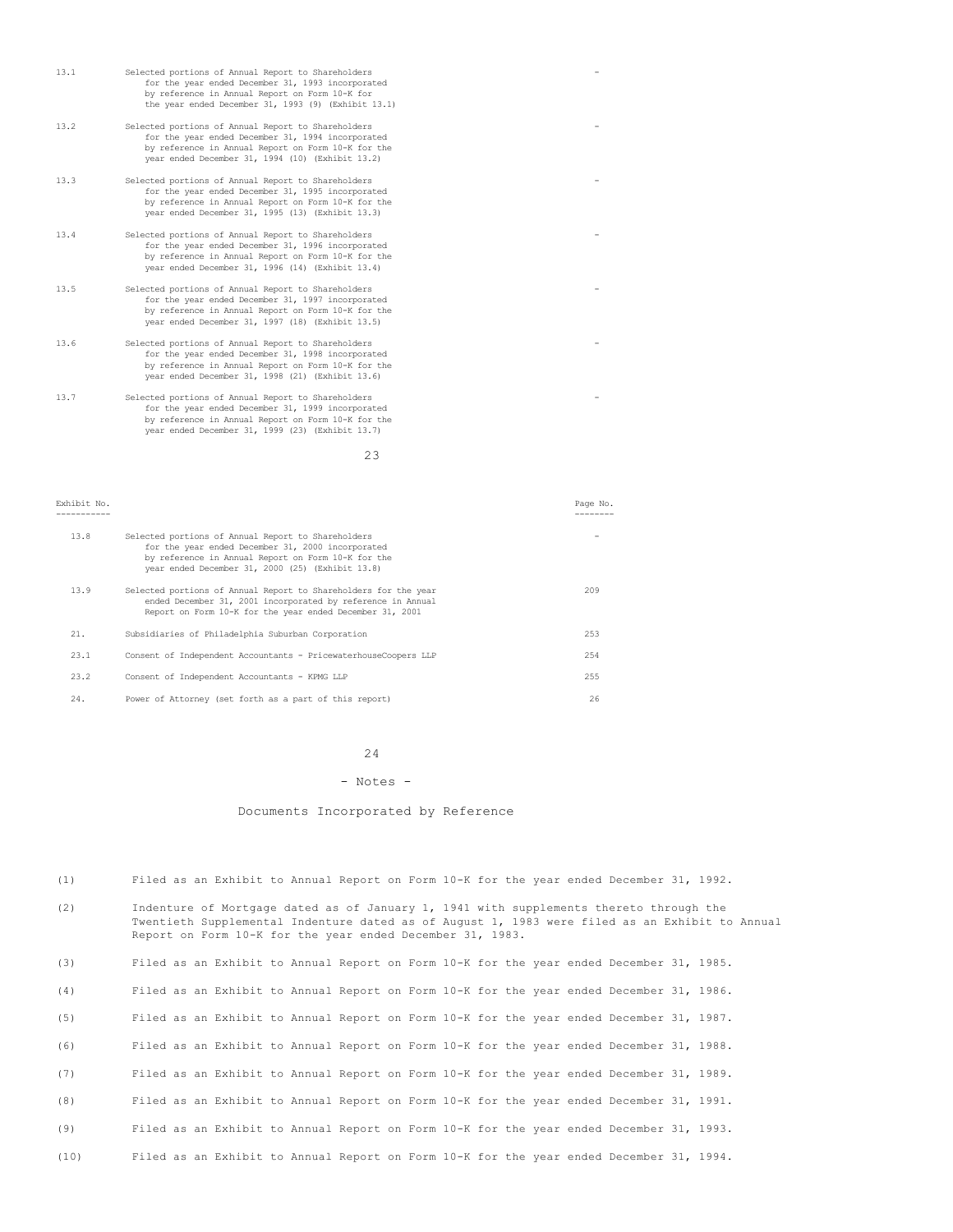(11) Filed as an Exhibit to Quarterly Report on Form 10-Q for the quarter ended March 31, 1995. (12) Filed as an Exhibit to Quarterly Report on Form 10-Q for the quarter ended September 30, 1995. (13) Filed as an Exhibit to Annual Report on Form 10-K for the year ended December 31, 1995. (14) Filed as an Exhibit to Annual Report on Form 10-K for the year ended December 31, 1996. (15) Filed as an Exhibit to Quarterly Report on Form 10-Q for the quarter ended June 30, 1997. (16) Filed as an Exhibit to Form 8-K filed August 7, 1997. (17) Filed as Exhibit 1 to the Registration Statement on Form 8-A filed on March 17, 1998. (18) Filed as an Exhibit to Annual Report on Form 10-K for the year ended December 31, 1997. (19) Filed as Exhibit A to definitive Proxy Statement dated April 7, 1998. (20) Filed as an Annex to Registration Statement on Form S-4 filed on September 11, 1998. (21) Filed as an Exhibit to Annual Report on Form 10-K for the year ended December 31, 1998. (22) Filed as an Exhibit to Quarterly Report on Form 10-Q for the quarter ended September 30, 1999. (23) Filed as Exhibit to Annual Report on Form 10-K for the year ended December 31, 1999. (24) Filed as Annex A to definitive Proxy Statement dated April 10, 2000.

(25) Filed as Exhibit to Annual Report on Form 10-K for the year ended December 31, 2000.

(26) Filed as an Exhibit to Quarterly Report on Form 10-Q for the quarter ended March 31, 2001.

\* Indicates management contract or compensatory plan or arrangement.

### 25

## SIGNATURES

Pursuant to the requirements of Section 13 or 15(d) of the Securities Exchange Act of 1934, the Registrant has duly caused this report to be signed on its behalf by the undersigned, thereunto duly authorized.

PHILADELPHIA SUBURBAN CORPORATION

By /s/ Nicholas DeBenedictis ---------------------------------- Nicholas DeBenedictis President and Chairman

Date: March 20, 2002

Pursuant to the requirements of the Securities and Exchange Act of 1934, this report has been signed below by the following persons on behalf of the Registrant and in the capacities and on the dates indicated.

Each person in so signing also makes, constitutes and appoints Nicholas DeBenedictis, President and Chairman of Philadelphia Suburban Corporation, David P. Smeltzer, Senior Vice President - Finance and Chief Financial Officer of Philadelphia Suburban Corporation, and each of them, his or her true and lawful attorneys-in-fact, in his or her name, place and stead to execute and cause to be filed with the Securities and Exchange Commission any and all amendments to this report.

/s/ Nicholas DeBenedictis /s/ David P. Smeltzer

---------------------------------- ---------------------------------------- Nicholas DeBenedictis David P. Smeltzer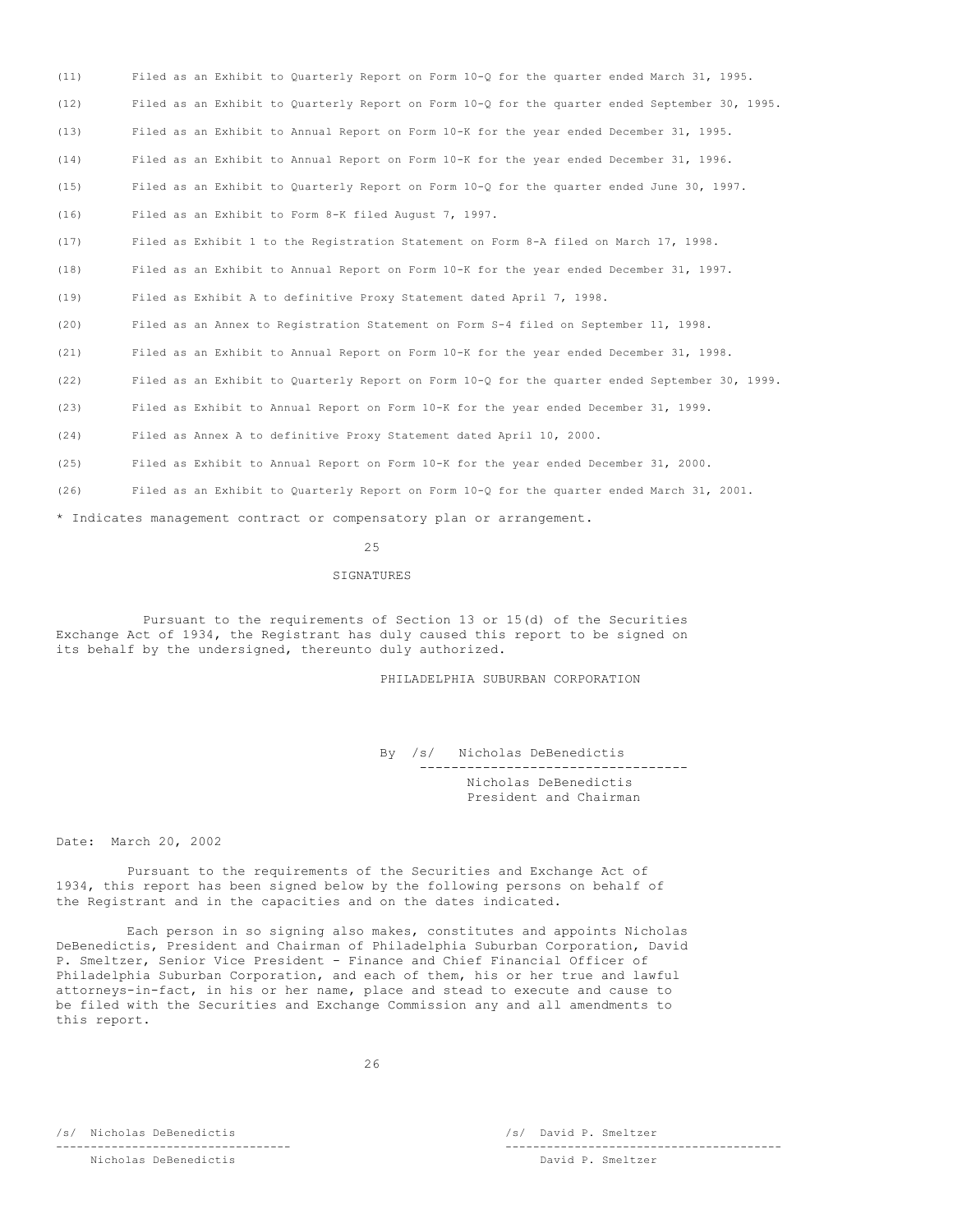(principal executive officer) and Director

---------------------------------- ---------------------------------------- Director Director

Richard H. Glanton<br>Director

John E. Menario John F. McCaughan

---------------------------------- ----------------------------------------

27

President and Chairman Senior Vice President - Finance and Senior Vice President - Finance and Senior Vice President - Finance and Senior Vice President - Finance and Senior Vice President - Finance and Senior Vice Preside

/s/ Mary C. Carroll /s/ G. Fred DiBona, Jr.

G. Fred DiBona, Jr.

/s/ Richard H. Glanton /s/ Alan Hirsig ---------------------------------- ---------------------------------------- Director

/s/ John E. Menario /s/ John F. McCaughan /s/ John F. McCaughan /s/ John F. McCaughan /s/ John F. McCaughan /s/ John F. McCaughan /s/ John F. McCaughan /s/ John F. McCaughan /s/ John F. McCaughan /s/ John F. McCaughan /s/ ---------------------------------- ---------------------------------------- Director

/s/ Richard L. Smoot

Andrew D. Seidel Richard L. Smoot Director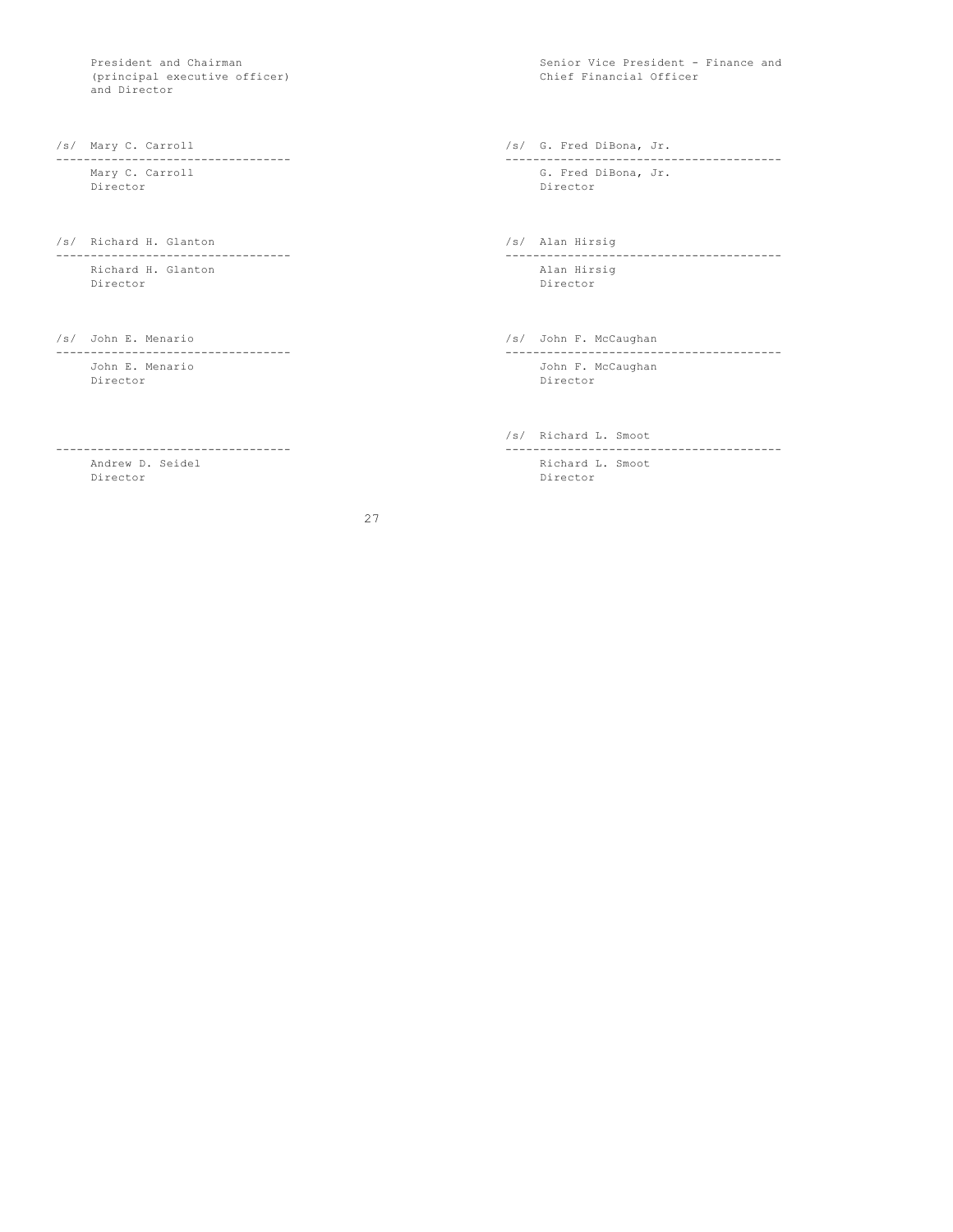Exhibit 3.11

## PHILADELPHIA SUBURBAN CORPORATION

## RESTATED ARTICLES OF INCORPORATION (As of May 17, 2001)

### ARTICLE I NAME

The name of the Corporation is Philadelphia Suburban Corporation.

# ARTICLE II ADDRESS OF REGISTERED OFFICE

The location and address of the registered office of the Corporation in this Commonwealth is 762 Lancaster Avenue, Bryn Mawr, Montgomery County, Pennsylvania, 19010.

## ARTICLE III PURPOSE

The purpose or purposes for which the Corporation is incorporated under the Pennsylvania Business Corporation Law of 1988 are to engage in, and to do any lawful act concerning, any or all lawful business for which corporations may be incorporated under said Business Corporation Law, including but not limited to, manufacturing, processing, owning, using and dealing in personal property of every class and description, engaging in research and development, furnishing services, and acquiring, owning, using and disposing of real property of any nature whatsoever.

# ARTICLE IV CAPITAL STOCK

4.01 The aggregate number of shares which the Corporation shall have authority to issue is 101,770,819 shares, divided into 100,000,000 shares of Common Stock, par value \$.50 per share, and 1,770,819 shares of Series Preferred Stock, par value \$1.00 per share. The Board of Directors shall have the full authority permitted by law to fix by resolution full, limited, multiple or fractional, or no voting rights, and such designations, preferences, qualifications, privileges, limitations, restrictions, options, conversion rights, and other special or relative rights of any class or any series of any class that may be desired.

4.02 Series A Preferred Shares. The first series of the Series Preferred Stock, par value \$1.00 per share, shall consist of 100,000 shares and shall be designated as Series A Junior Participating Preferred Shares (the "Series A Preferred Shares").

-1-

#### 4.02 (a) Dividends and Distributions.

(1) The rate of dividends payable per share of Series A Preferred Shares on the first day of January, April, July and October in each year or such other quarterly payment date as shall be specified by the Board of Directors (each such date being referred to herein as a "Quarterly Dividend Payment Date"), commencing on the first Quarterly Dividend Payment Date after the first issuance of a share or fraction of a share of the Series A Preferred Shares, shall be (rounded to the nearest cent) equal to the greater of (i) \$10.00 or (ii) subject to the provision for adjustment hereinafter set forth, 100 times the aggregate per share amount of all cash dividends, and 100 times the aggregate per share amount (payable in cash, based upon the fair market value at the time the non-cash dividend or other distribution is declared or paid as determined in good faith by the Board of Directors) of all non-cash dividends or other distributions other than a dividend payable in shares of Common Stock or a subdivision of the outstanding shares of Common Stock (by reclassification or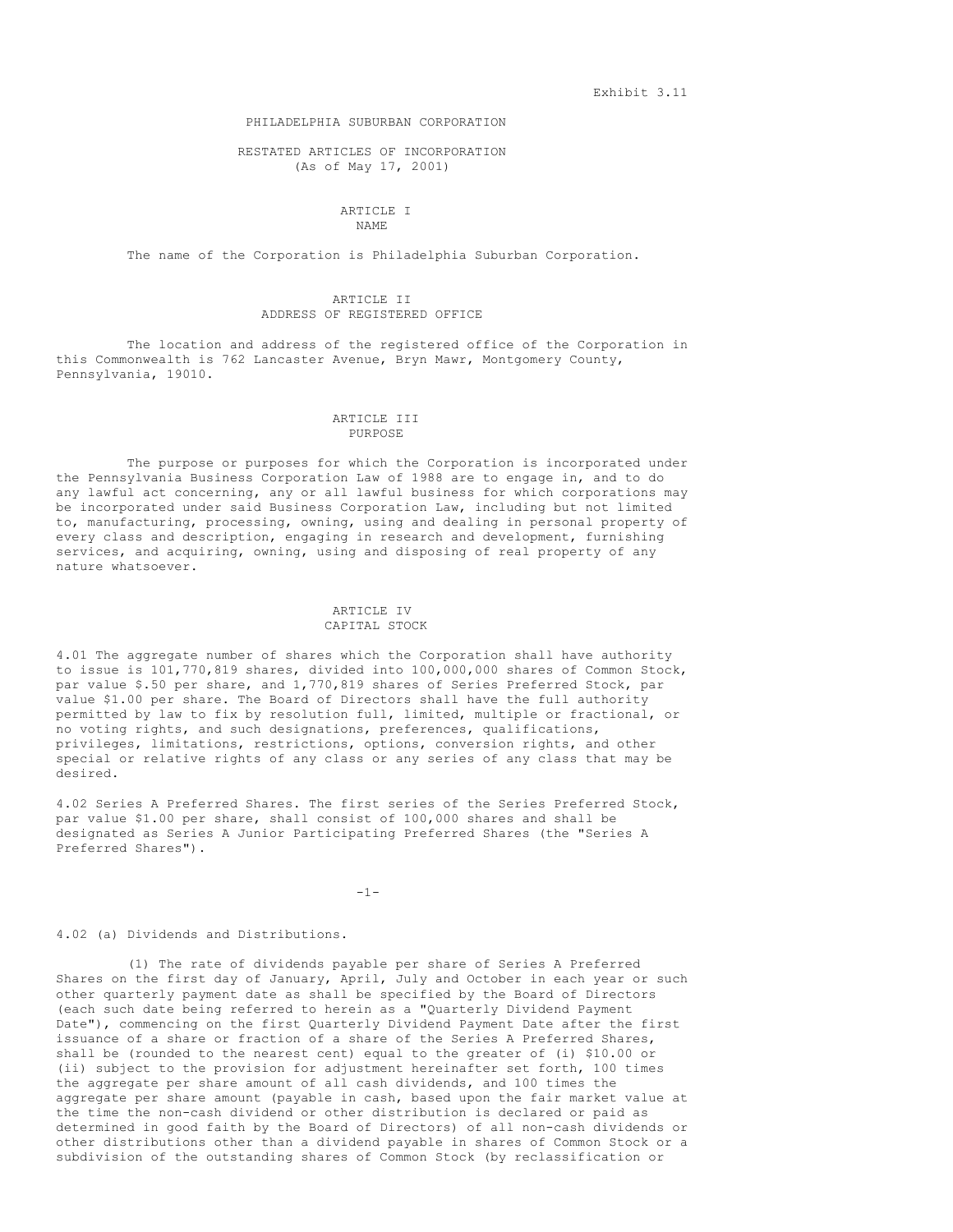otherwise), declared on the Common Stock, \$.50 par value, of the Corporation since the immediately preceding Quarterly Dividend Payment Date, or, with respect to the first Quarterly Dividend Payment Date, since the first issuance of any share or fraction of a share of the Series A Preferred Shares. Dividends on the Series A Preferred Shares shall be paid out of funds legally available for such purpose. In the event the Corporation shall at any time after February 19, 1988 (the "Rights Declaration Date") (i) declare any dividend on Common Stock payable in shares of Common Stock, (ii) subdivide the outstanding shares of Common Stock, or (iii) combine the outstanding shares of Common Stock into a smaller number of shares, then in each such case the amounts to which holders of Series A Preferred Shares were entitled immediately prior to such event under clause (ii) of the preceding sentence shall be adjusted by multiplying each such amount by a fraction the numerator of which is the number of shares of Common Stock outstanding immediately after such event and the denominator of which is the number of shares of Common Stock that were outstanding immediately prior to such event.

(2) Dividends shall begin to accrue and be cumulative on outstanding Series A Preferred Shares from the Quarterly Dividend Payment Date next preceding the date of issue of such Series A Preferred Shares, unless the date of issue of such shares is prior to the record date for the first Quarterly Dividend Payment Date, in which case dividends on such shares shall begin to accrue from the date of issue of such shares, or unless the date of issue is a Quarterly Dividend Payment Date or is a date after the record date for the determination of holders of Series A Preferred Shares entitled to receive a quarterly dividend and before such Quarterly Dividend Payment Date, in either of which events such dividends shall begin to accrue and be cumulative from such quarterly Dividend Payment Date. Accrued but unpaid dividends shall not bear interest. Dividends paid on the Series A Preferred Shares in an amount less than the total amount of such dividends at the time accrued and payable on such shares shall be allocated pro rata on a share-by-share basis among all such shares at the time outstanding.

 $-2-$ 

4.02 (b) Voting Rights. In addition to any other voting rights required by law, the holders of Series A Preferred Shares shall have the following voting rights:

(1) Subject to the provision for adjustment hereinafter set forth, each Series A Preferred Share shall entitle the holder thereof to 100 votes on all matters submitted to a vote of the shareholders of the Corporation. In the event the Corporation shall at any time after the Rights Declaration Date (i) declare any dividend on Common Stock payable in shares of Common Stock, (ii) subdivide the outstanding shares of Common Stock, or (iii) combine the outstanding shares of Common Stock into a smaller number of shares, then in each such case the number of votes per share to which holders of Series A Preferred Shares were entitled immediately prior to such event shall be adjusted by multiplying such number by a fraction the numerator of which is the number of shares of Common Stock outstanding immediately after such event and the denominator of which is the number of shares of Common Stock that were outstanding immediately prior to such event.

(2) Except as otherwise provided herein, in the articles of the Corporation or by law, the holders of Series A Preferred Shares and the holders of Common Stock (and the holders of shares of any other series or class entitled to vote thereon) shall vote together as one class on all matters submitted to a vote of shareholders of the Corporation.

4.02(c) Reacquired Shares. Any Series A Preferred Shares purchased or otherwise acquired by the Corporation in any manner whatsoever shall be retired and cancelled promptly after the acquisition thereof. All such shares shall upon their cancellation become authorized but unissued Series Preferred Stock and may be reissued as part of a new series of Series Preferred Stock to be created by resolution or resolutions of the Board of Directors.

4.02(d) Liquidation, Dissolution or Winding Up. In the event of any voluntary or involuntary liquidation, dissolution or winding up of the Corporation, the holders of Series A Preferred Shares shall be entitled to receive the greater of (a) \$100.00 per share, plus accrued dividends to the date of distribution, whether or not earned or declared, or (b) an amount per share, subject to the provision for adjustment hereinafter set forth, equal to 100 times the aggregate amount to be distributed per share to holders of Common Stock. In the event the Corporation shall at any time after the Rights Declaration Date (i) declare any dividend on Common Stock payable in shares of Common Stock, (ii) subdivide the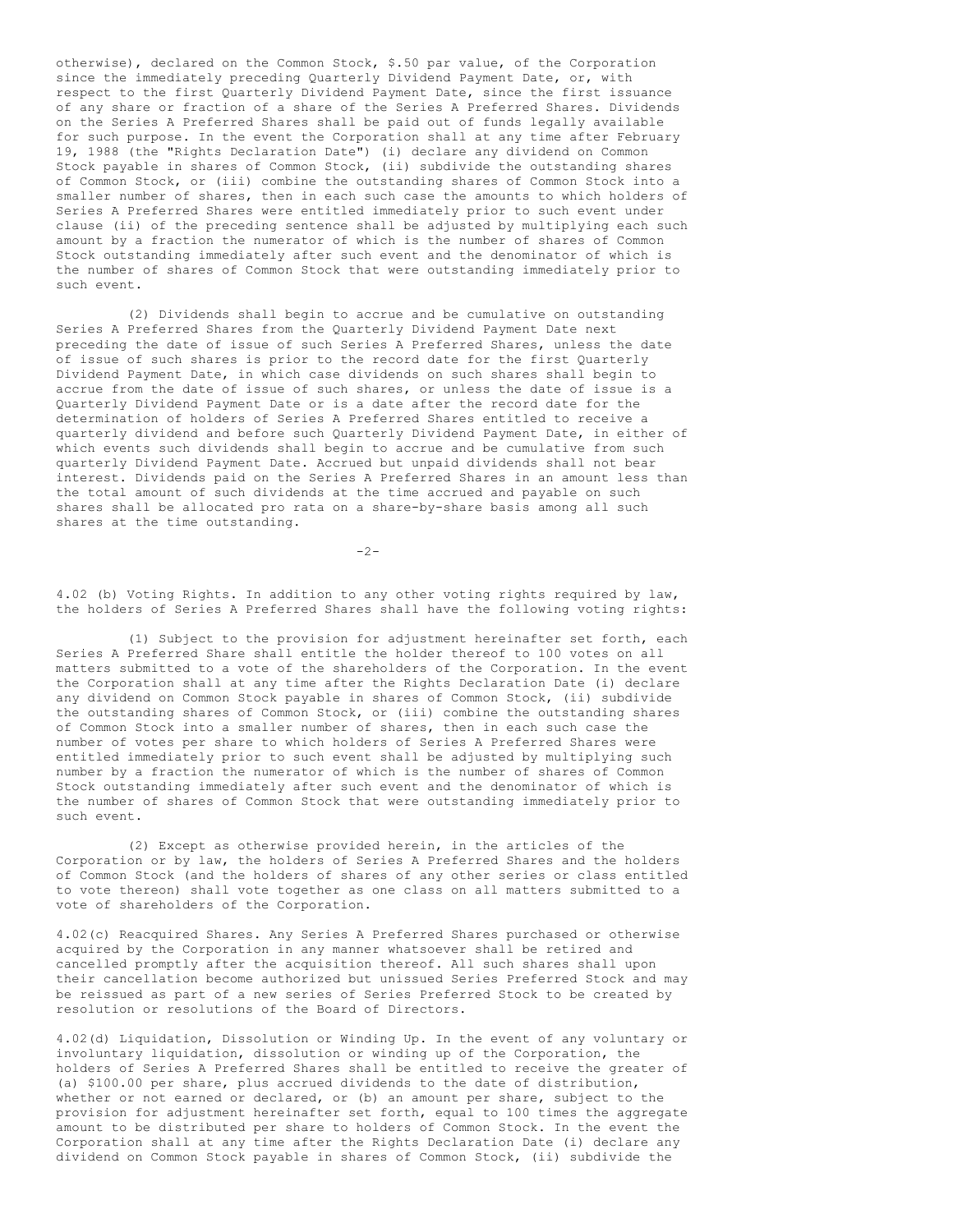outstanding shares of Common Stock, or (iii) combine the outstanding shares of Common Stock into a smaller number of shares, then in each such case the amount to which holders of Series A Preferred Shares were entitled immediately prior to such event pursuant to clause (b) of the preceding sentence shall be adjusted by multiplying such amount by a fraction the numerator of which is the number of shares of Common Stock outstanding immediately after such event and the denominator of which is the number of shares of Common Stock that were outstanding immediately prior to such event.

 $-3-$ 

4.02(e) Consolidation, Merger, etc. In case the Corporation shall enter into any consolidation, merger, combination or other transaction in which the shares of Common Stock are exchanged for or changed into other stock or securities, cash and/or any other property, then in any such case the Series A Preferred Shares shall at the same time be similarly exchanged or changed in an amount per share (subject to the provision for adjustment hereinafter set forth) equal to 100 times the aggregate amount of stock, securities, cash and/or any other property (payable in kind), as the case may be, into which or for which each share of Common Stock is changed or exchanged. In the event the Corporation shall at any time after the Rights Declaration Date (i) declare any dividend on Common Stock payable in shares of Common Stock, (ii) subdivide the outstanding shares of Common Stock, or (iii) combine the outstanding shares of Common Stock into a smaller number of shares, then in each such case the amount set forth in the preceding sentence with respect to the exchange or change of shares of Series A Preferred Shares shall be adjusted by multiplying such amount by a fraction the numerator of which is the number of shares of Common Stock outstanding immediately after such event and the denominator of which is the number of shares of Common Stock that were outstanding immediately prior to such event.

4.02(f) No Redemption. The Series A Preferred Shares shall not be redeemable.

4.02(g) Ranking. The Series A Preferred Shares shall rank junior to all other series of the Corporation's Series Preferred Stock as to the payment of dividends and the distribution of assets, unless the terms of any such series shall provide otherwise.

4.02(h) Fractional Shares. Series A Preferred Shares may be issued in fractions of a share which shall entitle the holder, in proportion to such holder's fractional shares, to exercise voting rights, receive dividends, participate in distributions and to have the benefit of all other rights of holders of Series A Preferred Shares.

4.03 Series B Preferred Shares. The second series of the Series Preferred Stock, par value \$1.00 per share, shall consist of 32,200 shares and shall be designated as the Series B Preferred Stock.

4.03(a) Designation. The shares of such series of Preferred Stock shall be designated as "Series B Preferred Stock."

4.03(b) Authorized Number. The number of shares constituting the Series B Preferred Stock shall be 32,200 shares.

 $-4-$ 

4.03(c) Dividends. Beginning on March 1, 1997, and on each June 1, September 1, December 1 and March 1 thereafter, the holders of shares of Series B Preferred Stock shall be entitled to receive a quarterly dividend in arrears equal to \$1.5125 per share of Series B Preferred Stock (as adjusted for any stock dividends, combinations or splits with respect to such shares) out of funds legally available for such purchase. Such dividends shall be payable only when, as and if declared by the Board of Directors, provided that quarterly dividends that are not so paid shall be cumulative, and accumulations of dividends shall bear interest at the rate of 6.05% per annum. No dividend or other distribution shall be declared or paid (other than dividends payable in shares of common stock of the Corporation, par value \$.50 per share (the "Common Stock") or options to purchase or rights to subscribe for Common Stock, or securities by their terms convertible into or exchangeable for Common Stock, or options to purchase or rights to subscribe for such convertible or exchangeable securities, provided that such securities rank junior to the Series B Preferred Stock with respect to the payment of dividends and liquidation proceeds) on any shares of the Corporation"s capital stock ranking junior to the Series B Preferred Stock as to payment of dividends unless all dividends on the Series B Preferred Stock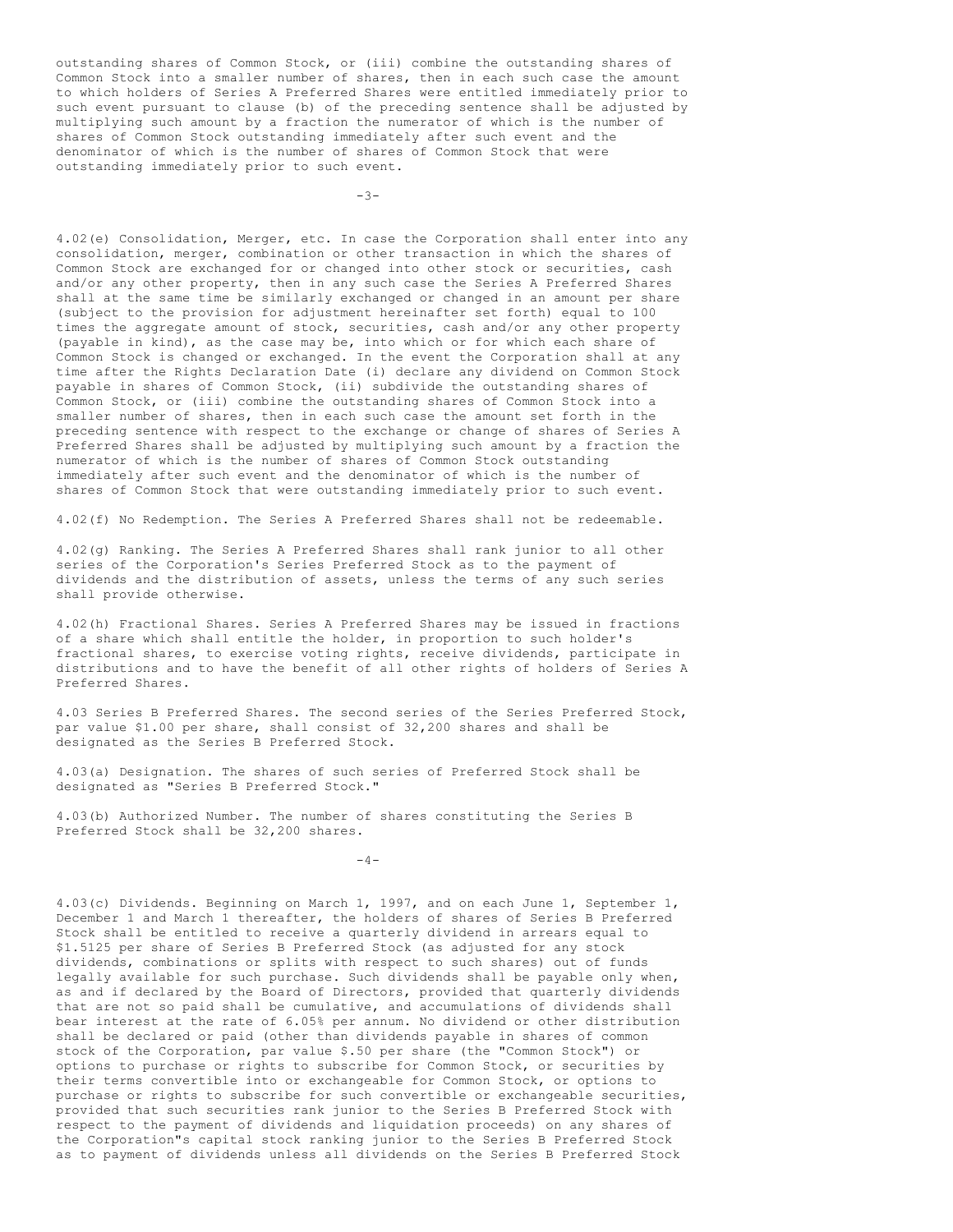accrued for all past quarterly dividend periods shall have been paid and the full dividend thereon for the current dividend period shall be paid or declared and set apart for payment. The Corporation"s Series B Preferred Stock shall rank senior to its Series A Preferred Stock and its Common Stock with respect to the right to receive dividends and other distributions.

4.03(d) Rights on Liquidation, Dissolution, Winding-Up.

(1) In the event of any liquidation, dissolution or winding-up of the affairs of the Corporation (collectively, a "Liquidation"), whether voluntary or involuntary, before any payment of cash or distribution of other property is made to the holders of the Common Stock or any other class or series of shares ranking on Liquidation junior to the Series B Preferred Stock, the holders of Series B Preferred Stock shall be entitled to receive out of the assets of the Corporation legally available for distribution to its shareholders, an amount per share (rounded to the nearest \$0.01 equal to the Liquidation Preference (as defined below), plus an amount equal to any accrued but unpaid cumulative dividends and any interest accrued thereon. The Liquidation Preference shall be equal to \$100.00 per share (as adjusted for any stock dividends, combinations or splits with respect to such shares).

(2) If upon the occurrence of any Liquidation, whether voluntary or involuntary, the assets and funds to be distributed among holders of Series B Preferred Stock and any other class or series of stock ranking equal to the Series B Preferred Stock as to distribution of assets upon Liquidation shall be insufficient to permit the payment to the holders of the preferential amounts described in Section 4.03 (d)(1), then the entire assets and funds of the Corporation legally available for distribution shall be distributed ratably among holders of Series B Preferred Stock and any other class or series of stock ranking equal to the Series B Preferred Stock as to distribution of assets upon Liquidation in accordance with the sums that would be payable on such distribution if all sums payable thereon to holders of all shares of such classes or series were paid in full.

(3) If upon the occurrence of any liquidation, the assets and funds thus distributed among holders of Series B Preferred Stock shall be sufficient to permit the payment to such holders of the preferential amounts described in 4.03(d)(1), then the holders of shares of Series B Preferred Stock shall be entitled to no further participation in the distribution of the assets of the Corporation and any remaining net assets of the Corporation may be distributed to the holders of Common Stock and any other class or series of stock ranking junior to the Series B Preferred Stock as to the distribution of assets upon Liquidation in accordance with their relative liquidation preferences. Written notice of such liquidation, dissolution or winding up, stating a payment date, the amount of the Liquidation payments and the place where said Liquidation payments shall be payable, shall be given by mail, postage prepaid, not less than 30 days prior to the payment date stated therein, to the holders of record of Series B Preferred Stock, such notice to be addressed to each such holder at his post office address as shown by the records of the Corporation.

(4) Except as provided in 4.03(e), a consolidation or merger of the Corporation into or with any other corporation or corporations shall not be deemed to be a liquidation, dissolution or winding up of the Corporation within the meanings of the provisions of 4.03(d).

(5) The Company's Series B Preferred Stock shall rank senior to its Series A Preferred Stock with respect to the right to the distribution of the Company's assets upon liquidation.

 $-5-$ 

4.03(e) Merger, Consolidation, etc. The Corporation shall give notice to each holder of Series B Preferred Stock at least 20 days prior to the effective date of (i) any consolidation or merger of the Corporation with or into any other corporation or corporations (other than a merger or consolidation in which the holders of Series B Preferred Stock receive securities of the surviving corporation having substantially similar rights to the Series B Preferred Stock and in which the shareholders of the Corporation immediately prior to the transaction will be the holders of at least a majority of the voting securities of the surviving corporation immediately after the transaction); (ii) a sale, conveyance or disposition of all or substantially all of the assets of the Corporation; or (iii) the effectuation by the Corporation of a transaction or series of related transactions in which more than 50% of the voting power of the Corporation is disposed of. The holders of a majority of the Series B Preferred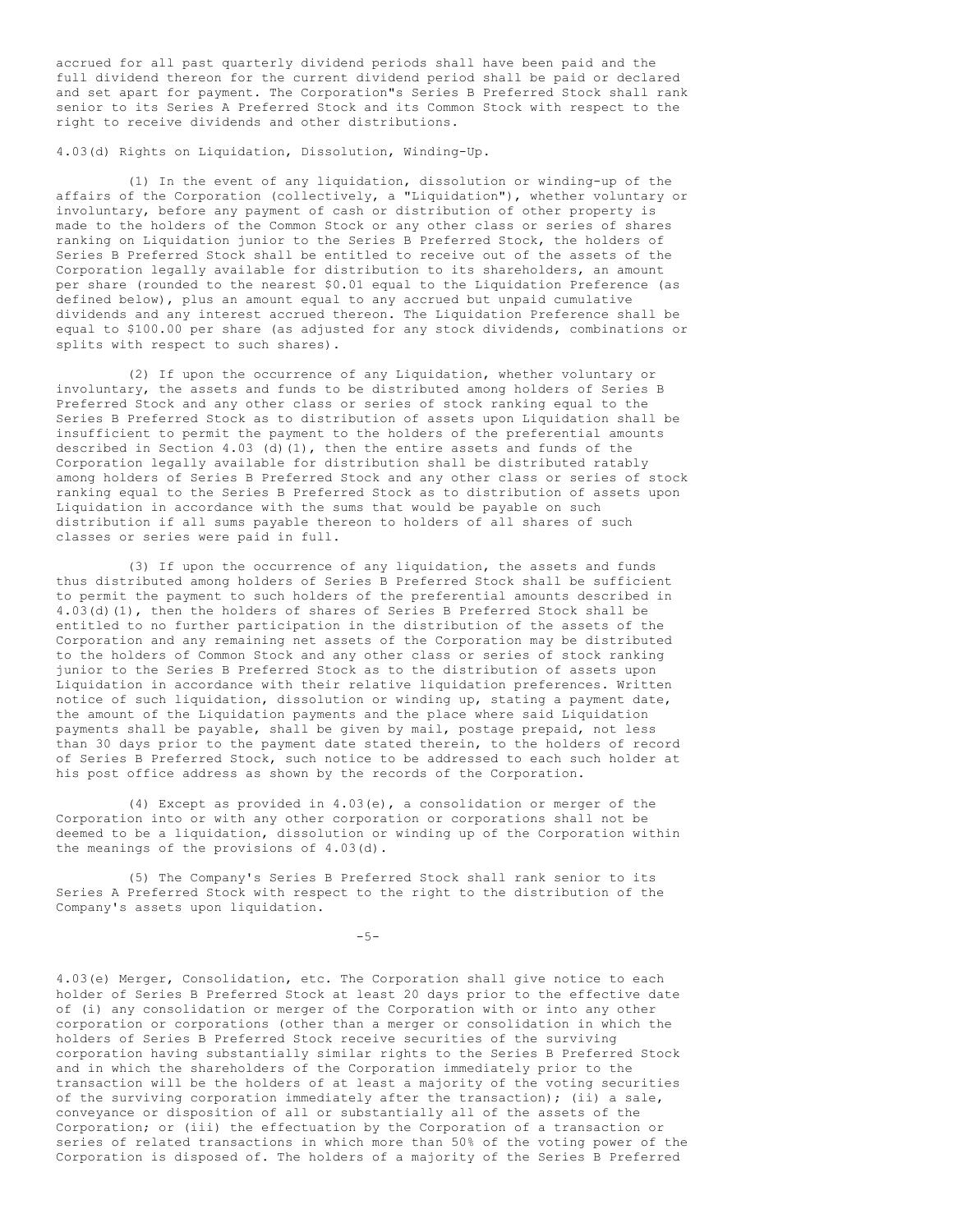Stock shall be entitled, by electing prior to the effective date of any of the foregoing types of transactions, to require the Corporation to treat any such transaction as if it were a Liquidation and to cause the proceeds of such transaction, or any property deliverable from such transaction to be distributed among the shareholders as if such transaction were a Liquidation.

4.03(f) Protective Provisions. So long as any shares of Series B Preferred Stock shall remain outstanding, the Corporation shall not, without the affirmative vote of the holders of at least a majority of the shares of Series B Preferred Stock at the time outstanding adopt any amendment to its Articles of Incorporation which would adversely affect in any material respect the rights or preferences of shares of the Series B Preferred Stock as set forth in this Statement of Designation.

4.03(g) Conversion. The Series B Preferred Stock shall not be convertible into any other class or series of capital stock of the Corporation.

4.03(h) Redemption.

(1) The Series B Preferred Stock shall not be redeemable by the Corporation prior to November 30, 2001. Thereafter, up to 20% of the number of the number of shares of Series B Preferred Stock originally issued may be called for redemption by the Corporation, in whole or in part, each year starting on December 1, 2001 (the "Redemption Date"), upon 30 days prior written notice, by the payment therefor of an amount per share (rounded to the nearest \$0.01) equal to the sum of (i) the Liquidation Preference and (ii) all accumulations of accrued and unpaid dividends on such outstanding shares of Series B Preferred Stock (together with any accrued interest thereon) through the date of redemption (such amount, the "Redemption Price"). The Corporation"s right to redeem shall be cumulative, such that any shares the Corporation has a right to redeem in one year that are not so redeemed, may be redeemed by the Corporation in a subsequent year. At the election of the holders of the Series B Preferred Stock called for redemption by the Corporation, the Redemption Price may be paid in cash or by the delivery of a promissory note of the Corporation in substantially the form attached hereto as Exhibit "A" (the "Note"). The election by the holders of the shares being redeemed shall be made by written notice to the Corporation no less than 15 days prior to the Redemption Date, otherwise the Corporation may elect to pay the Redemption Price in cash.

(2) The Series B Preferred Stock shall not be called for redemption by the holders prior to December 1, 1998. Thereafter, the Series B Preferred Stock may be called for redemption, in whole or in part, by such holders, and thereupon shall be redeemed for cash by the Corporation, upon 30 days prior written notice, from such holders at a per share price equal to the Redemption Price.

 $-6-$ 

(3) Shares of Series B Preferred Stock are not subject to or entitled to the benefit of a sinking fund.

(4) Shares of Series B Preferred Stock that are redeemed shall be canceled and shall not be reissuable by the Corporation and the Articles of Incorporation of the Corporation shall be appropriately amended to effect a corresponding reduction in the Corporation"s authorized capital stock.

(5) If notice of redemption as provided in Section 4.03 (h) (1) above shall have been duly given or if the Corporation shall have given to the bank or trust company hereinafter referred to irrevocable authorization promptly to give such notice, and if on or before the Redemption Date specified therein the Corporation shall have either deposited the funds necessary for such redemption with, or delivered a Note in the amount of the applicable Redemption to, such bank or trust company in trust for the benefit of the holders of the shares called for redemption, then, notwithstanding that any certificates for shares so called for redemption shall not have been surrendered for cancellation, from and after the Redemption Date, all shares so called for redemption shall no longer be deemed to be outstanding and all rights with respect to such shares shall forthwith cease and terminate, except only the right of the holders thereof to receive from such bank or trust company at any time after the time of such deposit the funds so deposited, without interest. Any interest accrued on such funds shall be paid to the Corporation from time to time. The aforesaid bank or trust company shall be organized and in good standing under the laws of the United States of America, or the Commonwealth of Pennsylvania, shall be doing business in Pennsylvania, and shall be identified in the notice of redemption.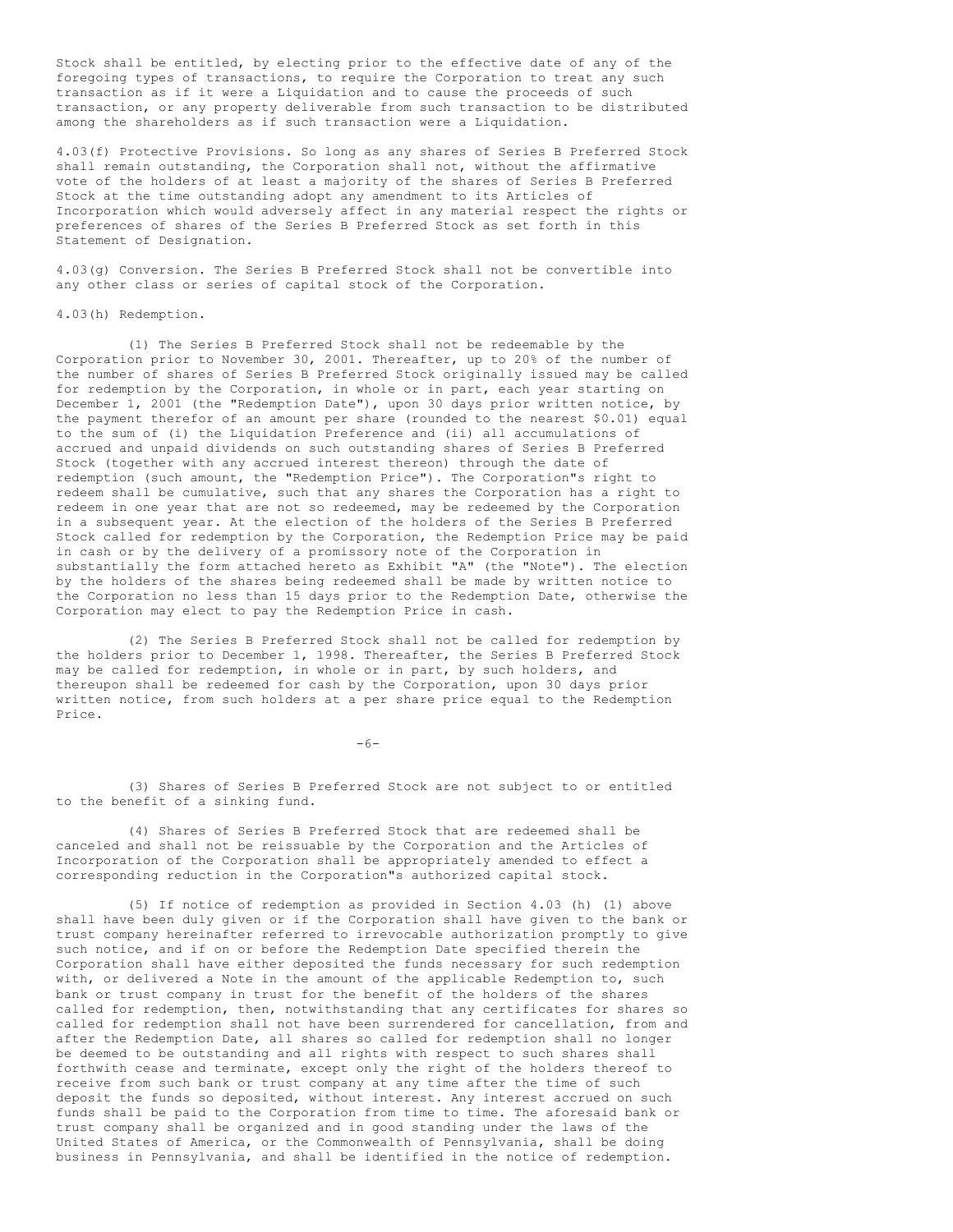Any funds so set aside or deposited, as the case may be, and unclaimed at the end of two years from such Redemption Date shall, to the extent permitted by law, be released or repaid to the Corporation, after which repayment the holders of the shares so called for redemption shall look only to the Corporation for payment thereof.

## ARTICLE V MANAGEMENT

### 5.01 Board of Directors

5.01(a) Number; Classification. The Board of Directors of the Corporation shall consist of such number of directors as shall be fixed from time to time by resolution of the Board adopted by a vote of three-quarters of the entire Board of Directors. Cumulative voting for directors shall not be permitted. The Board of Directors shall be divided into three classes, which shall be as nearly equal in number as possible. Directors of each class shall serve for a term of three years and until their successors shall have been elected and qualified.

5.01(b) Qualifications. Directors of the Corporation need not be residents of Pennsylvania or Shareholders. No person shall be appointed or elected a director of the Corporation unless:

 $-7-$ 

(1) such person is elected to fill a vacancy in the Board of Directors (including any vacancy resulting from any increase in the authorized number of directors) by a vote of a majority of the entire Board of Directors, and any director so elected shall hold office until the next election of the class for which such director shall have been elected and until a successor shall have been elected and qualified; or

(2) the name of such person, together with such consents and information concerning present and prior occupations, transactions with the Corporation or its subsidiaries and other matters as may at the time be required by or pursuant to the Bylaws, shall have been filed with the Secretary of the Corporation no later than a time fixed by or pursuant to the Bylaws immediately preceding the annual or special meeting at which such person intends to be a candidate for director.

5.01(c) Removal of Directors. Directors of the Corporation may be removed without cause by vote of the shareholders only if authorized in the manner provided in Section 5.05 (b). No decrease or increase in the size of the Board shall shorten or otherwise affect the term of any incumbent director.

5.02 Bylaws. Bylaws may be adopted, amended or repealed by the Board of Directors to the full extent permitted by law.

5.03 Special Meetings. A special meeting of shareholders may be called by the President, the Board of Directors, or shareholders entitled to cast a majority of the votes, which all shareholders are entitled to cast at the particular meeting or by such other officers or persons as may be provided in the Bylaws.

5.04 Amendment of Articles. Any amendment of the Articles of Incorporation may be proposed by either the Board of Directors or by the shareholders. An amendment initiated by the shareholders shall be proposed only by a petition of shareholders entitled to cast a majority of the votes which all shareholders are entitled to cast thereon, setting forth the proposed amendment, which petition shall be directed to and filed with the Board of Directors.

5.05 Fundamental and Other Transactions.

5.05(a) Shareholder Authorization of Corporate Action Recommended by Management. Whenever any corporate action, other than the election of directors, is to be taken by vote of the Shareholders on recommendation of a vote of a majority of the entire Board of Directors, the proposed corporate action, including a Fundamental Transaction (as defined in Section 5.06), shall be authorized upon receiving the minimum vote required for the authorization of such action by statute, after taking into account the express terms of any class or any series of any class of shares of the Corporation with respect to such vote.

5.05(b) Shareholder Authorization of Other Corporate Action. Except as provided in Section 5.05 (a), whenever any corporate action, other than the election of directors, is to be taken by vote of the shareholder, the proposed corporate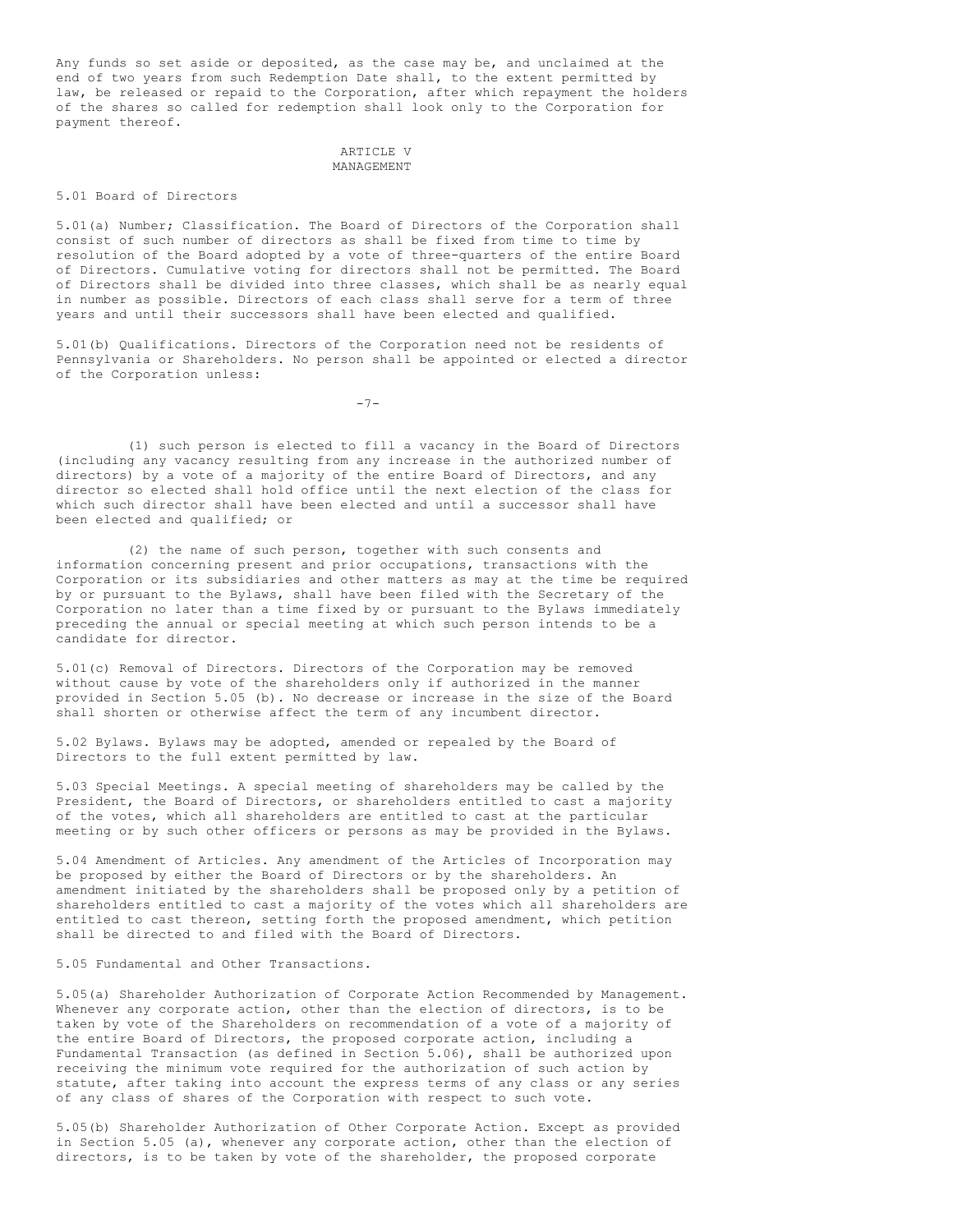action, including a Fundamental Transaction (as defined in Section 5.06), shall be authorized only upon receiving at least three-quarters of the vote which all voting shareholders, voting as a single class, are entitled to cast thereon and, in addition, the affirmative vote of the number or proportion of shares of any class or any series of any class of shares of the Corporation, if any, as shall at the time be required by the express terms of any such class or series of shares of the Corporation.

 $-8-$ 

5.06 Fundamental Transactions Defined. For the purposes of this Article V, the term "Fundamental Transaction shall mean:

5.06(a) Any of the following, if such action is effected by vote of the shareholders: amendment of the Articles of Incorporation; adoption, amendment or repeal of the Bylaws; a change in the number of directors constituting the entire Board of Directors; or removal of one or more directors; or

5.06(b) Any of the following, if any such transaction requires the approval of the shareholders under the Articles of Incorporation of the Corporation as then in effect or the Business Corporation Law as then in effect with respect to the Corporation: the sale, lease, exchange or other disposition of all or substantially all of the assets of the Corporation; the issuance in a single or one or more related transactions of voting shares of the Corporation sufficient to elect a majority of the directors of the Corporation; or the merger, consolidation, division, reorganization, recapitalization, dissolution, liquidation or winding up of the Corporation.

5.07 Series Preferred Stock Provisions. The provisions of Sections 5.01, 5.03 and 5.04 shall be subject to the express terms of any class or series of any class of the Corporation.

# ARTICLE VI MISCELLANEOUS

Reservation of Right to Amend. Subject to the provisions of Article V hereof, the Corporation reserves the right to amend, alter, change or repeal any provision contained in these Articles of Incorporation in the manner now or hereafter prescribed by the statute, and all rights conferred upon Shareholders herein are granted subject to this reservation.

 $-9-$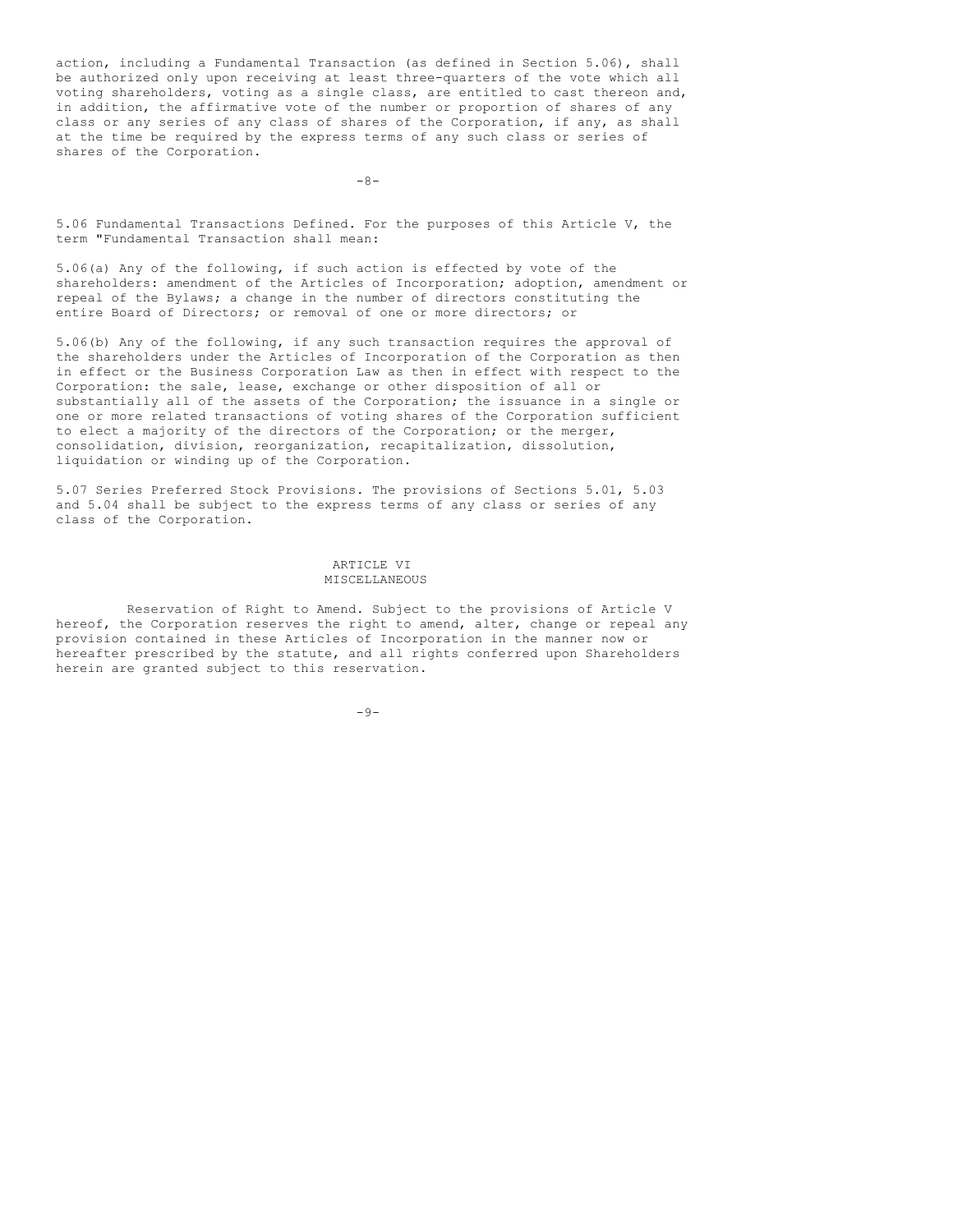### SECOND AMENDMENT TO CREDIT AGREEMENT

THIS SECOND AMENDMENT TO CREDIT AGREEMENT is made as of this 18th day of December, 2001, by and among PHILADELPHIA SUBURBAN WATER COMPANY, a Pennsylvania corporation ("Borrower"), the several banks which are parties to this Agreement (each a "Bank" and collectively, "Banks") and PNC BANK, NATIONAL ASSOCIATION in its capacity as agent for Banks (in such capacity, "Agent").

## BACKGROUND

A. Borrower, Agent and certain Banks are parties to a Credit Agreement, dated as of December 22, 1999, as amended by a First Amendment to Credit Agreement dated as of November 28, 2000 (as so amended, the "Credit Agreement"), pursuant to which those Banks agreed to make revolving credit loans to Borrower in an aggregate outstanding amount of up to \$50,000,000 (the "Loans"). The Loans are evidenced by Borrower's Revolving Credit Notes in the aggregate principal face amount of \$50,000,000 (the "Notes").

B. Borrower, Agent and Banks desire to increase the amount of the facility by \$20,000,000, increase the Commitment of Citizens Bank of Pennsylvania (successor by assignment from Mellon Bank, N.A.) ("Citizens"), add Fleet National Bank ("Fleet") as an additional Bank under the Credit Agreement, modify certain covenants in the Credit Agreement and extend the Termination Date of the facility, all on the terms and subject to the conditions herein set forth.

NOW THEREFORE, the parties hereto, intending to be legally bound hereby, agree as follows:

### AGREEMENT

1. Terms. Capitalized terms used herein and not otherwise defined herein shall have the meanings given to such terms in the Credit Agreement.

2. Amendments to Credit Agreement. Effective on December 18, 2001 (the "Effective Date") the Credit Agreement is hereby amended as follows:

(a) The definition of Termination Date in Section 1.1 is hereby amended and restated to read in full as follows:

> " "Termination Date": the earlier of (a) December 16, 2002 or any later date to which the Termination Date shall have been extended pursuant to subsection 2.8(d) hereof and (b) the date the Commitments are terminated as provided herein."

(b) Subsection 6.2(vii) is hereby amended and restated to read in full as follows:

## "(vii) indebtedness to the Pennsylvania Infrastructure Investment Authority for the purchase of capital assets; and"

(c) The amount of the Total Commitment is hereby increased from \$50,000,000 to \$70,000,000 and any references to "\$50,000,000" in the Credit Agreement shall be changed to "\$70,000,000." \$5,000,000 of such increase shall be allocated to Citizens increasing its Commitment from \$12,500,000 to \$17,500,000 and \$15,000,000 of such increase shall become the Commitment of Fleet upon its joinder as a party to the Credit Agreement as provided hereunder.

(d) To give effect to the increase in the Total Commitment, the joinder of Fleet and the change in the Commitment of Citizens, Schedule I to the Credit Agreement is hereby amended and replaced with Schedule I attached hereto.

3. Joinder of Fleet. Effective on the Effective Date, Fleet hereby joins in and becomes a party to the Credit Agreement with a Commitment of \$15,000,000, agrees to be bound by the provisions of the Credit Agreement and shall have the rights and obligations of a Bank thereunder and under any other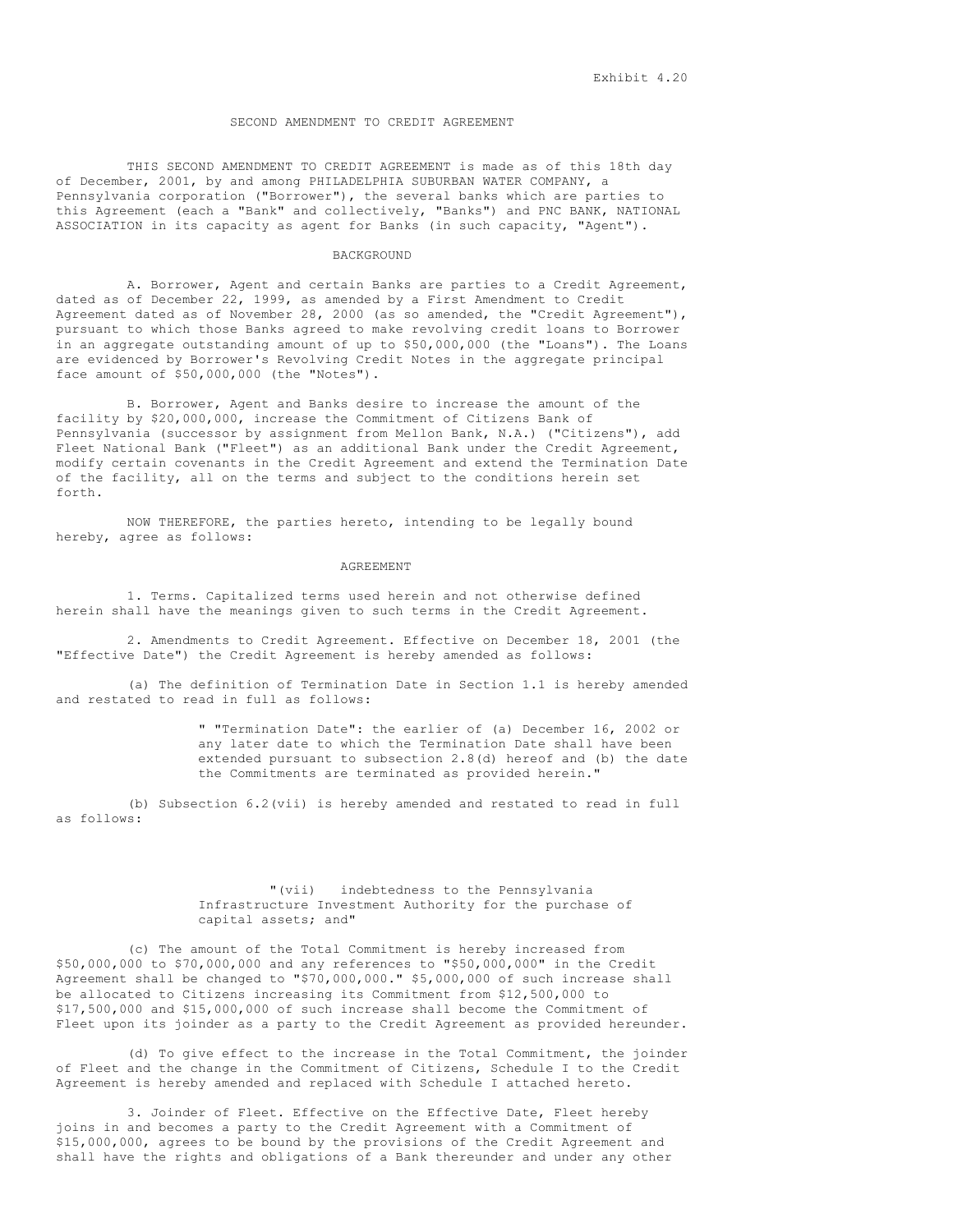document issued in connection therewith. Fleet hereby makes and agrees to be bound by all of the representations, warranties and agreements set forth in Section 9.6(c) of the Agreement as if it were an assignee of its Commitment under the provisions of Section 9.6.

4. Replacement and Additional Notes. Concurrently with the execution and delivery of this Agreement, Borrower shall execute and deliver to Citizens a replacement Revolving Credit Note in the face amount of \$17,500,000 and to Fleet a Revolving Credit Note in the face amount of \$15,000,000 in each case in the form of Exhibit B-2 attached to the Credit Agreement. Such replacement Revolving Credit Note to Citizens shall evidence any outstanding Revolving Credit Loans and upon receipt thereof the existing Revolving Credit Note to Citizens shall be cancelled and returned to Borrower.

5. Adjusting Payments. Prior to the Effective Date Agent shall notify each Bank as to the adjusting payments which will be required to be made to the outstanding Revolving Credit Loans of each Bank in order to give effect to the increase in the Total Commitment and the increase to and addition of the individual Commitments of certain Banks pursuant to the provisions of Sections 2(c) and 3 above so that after such adjusting payments are made each Bank's outstanding Revolving Credit Loans evidenced by such Bank's Revolving Credit Note shall be in an amount equal to its Commitment Percentage of all outstanding Revolving Credit Loans. On the Effective Date each Bank agrees to pay to the other Banks the amounts, if any, specified by Agent in such notice.

6. Merger of Borrower. Borrower has advised Agent and Banks that on or about December 31, 2001 Borrower and its Pennsylvania affiliates will merge with and into Pennsylvania Suburban Water Company, a Pennsylvania corporation ("PSWC") and has requested that Banks consent to such merger (the "Merger"). Notwithstanding the provisions of Section 6.4, Banks hereby consent to the Merger subject to compliance, to the satisfaction of Agent, with the following terms and conditions: (a) the Merger occurs no later than March 31, 2002 and after giving effect thereto PSWC (i) is and remains a wholly-owned subsidiary of the Parent Company, (ii) has a senior secured indebtedness rating (the "Debt Rating") from S&P of either AA- or A+ and (iii) shall have succeeded to and assumed all of the rights, obligations and liabilities of Borrower under the Credit Agreement and the Notes, (b) immediately after the Merger and after giving effect thereto (assuming that pro forma adjustments are made to the financial statements of Borrower reflecting the Merger) PSWC, as successor Borrower, is in compliance with the Credit Agreement and no Default or Event of Default shall be in existence or result from the Merger, and Borrower shall have delivered to Agent a certificate of a Responsible Officer certifying to the foregoing, (including detailed calculations demonstrating pro forma compliance with all financial covenants), (c) if the Debt Rating of PSWC is A+, the interest rate margin above the Eurodollar Rate for purposes of Section 2.6(b) of the Credit Agreement shall be increased from twenty two and one-half basis points (.225%) to thirty two and one-half basis points (.325%) effective as of the effective date of the Merger, and (d) PSWC, as successor Borrower, shall, at Agent's request, execute and deliver such filings, agreements, documents and instruments as Agent shall have reasonably requested to evidence and confirm the completion of the Merger consistent with the terms and conditions hereof, including evidence from S&P of the Debt Rating of PSWC, and the succession of PSWC as Borrower under the Credit Agreement and the Notes. Agent will provide Banks with notice of the effective date of the Merger and with copies of each such filing, agreement, document and instrument executed and/or delivered by Borrower and/or Agent in compliance with this Section.

7. Loan Documents. Except where the context clearly requires otherwise, all references to the Credit Agreement in any of the Loan Documents or any other document delivered to Banks or Agent in connection therewith shall be to the Credit Agreement as amended by this Agreement.

8. Borrower's Ratification. Borrower agrees that it has no defenses or set-offs against Banks or Agent or their respective officers, directors, employees, agents or attorneys, with respect to the Loan Documents, all of which are in full force and effect, and that all of the terms and conditions of the Loan Documents not inconsistent herewith shall remain in full force and effect unless and until modified or amended in writing in accordance with their terms. Borrower hereby ratifies and confirms its obligations under the Loan Documents as amended hereby and agrees that the execution and delivery of this Agreement does not in any way diminish or invalidate any of its obligations thereunder.

9. Representations and Warranties. Borrower hereby represents and warrants to Agent and Banks that: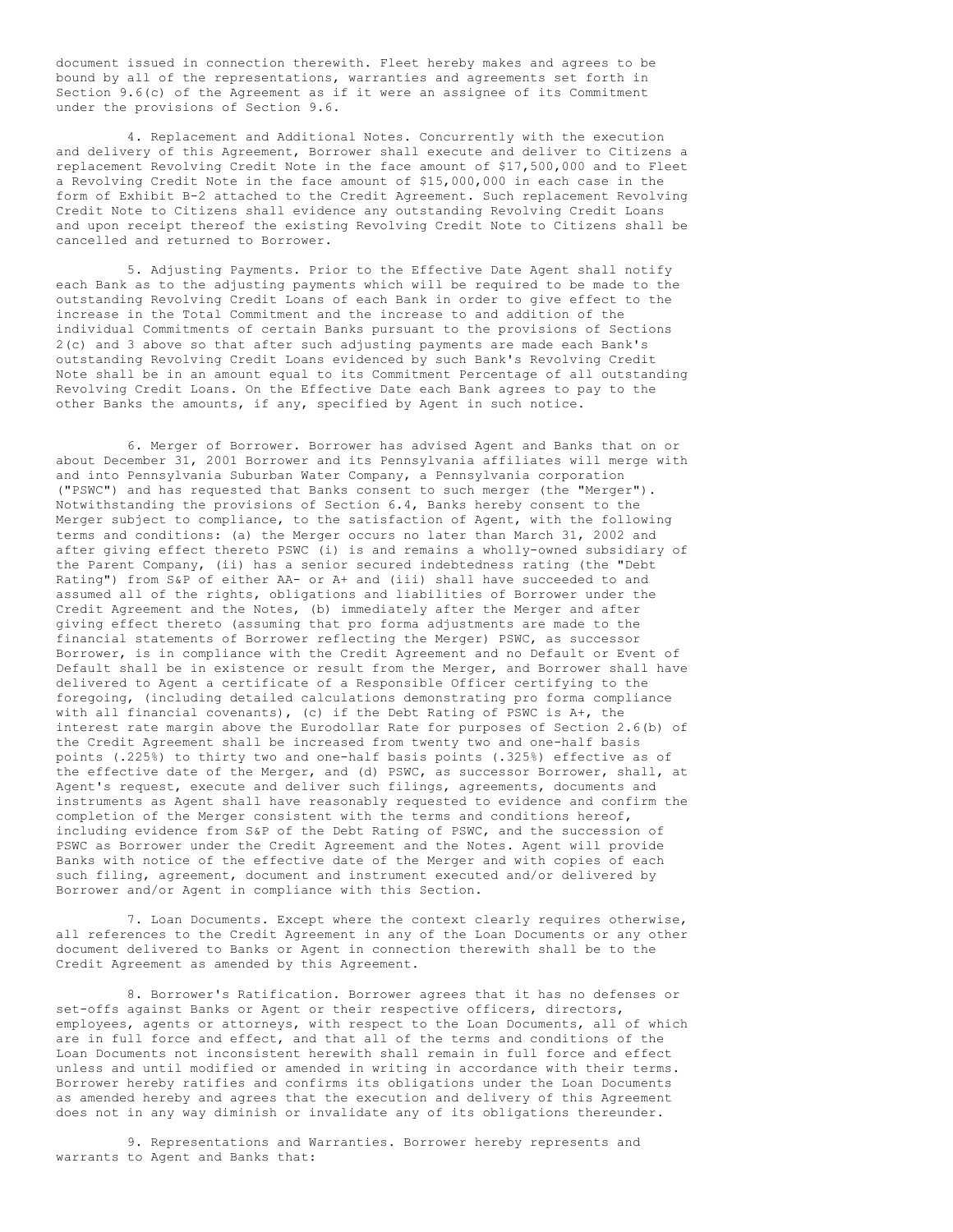(a) Except as otherwise previously disclosed to Agent and Banks, the representations and warranties made in the Credit Agreement, as amended by this Agreement, are true and correct as of the date hereof;

(b) No Default or Event of Default under the Credit Agreement exists on the date hereof; and

(c) This Agreement and the replacement and additional Revolving Credit Notes have been duly authorized, executed and delivered so as to constitute the legal, valid and binding obligations of Borrower, enforceable in accordance with its terms.

All of the above representations and warranties shall survive the making of this Agreement.

10. Conditions Precedent. The effectiveness of the amendments set forth herein is subject to the fulfillment, to the satisfaction of Agent and its counsel, of the following conditions precedent on or before the Effective Date:

(a) Borrower shall have delivered to Agent, with copies or counterparts for each Bank as appropriate, the following, all of which shall be in form and substance satisfactory to Agent and shall be duly completed and executed:

- (i) This Agreement;
- (ii) The replacement Revolving Credit Note to Citizens and the additional Revolving Credit Note to Fleet;
- (iii) Copies, certified by the Secretary or an Assistant Secretary of Borrower of resolutions of the board of directors of Borrower in effect on the date hereof authorizing the execution, delivery and performance of this Agreement and the replacement and additional Revolving Credit Notes and the other documents and transactions contemplated hereby;
- (iv) Copies, certified by its corporate secretary of the articles of incorporation, certificate of formation, and by-laws of Borrower as in effect, or a certificate stating that there have been no changes to any such documents since the most recent date, true and correct copies thereof were delivered to Agent;
- (v) Copies of the proposed terms and conditions of the Merger as they exist on the date hereof; and
- (vi) Such additional documents, certificates and information as Agent or Banks may require pursuant to the terms hereof or otherwise reasonably request.

(b) The representations and warranties set forth in the Credit Agreement shall be true and correct on and as of the date hereof.

(c) No Default or Event of Default shall have occurred and be continuing as of the date hereof.

(d) Borrower shall have paid to Agent for the benefit of Banks an additional fee of \$42,000 to be distributed to Banks pro rata in accordance with their Commitments (after giving effect to the increase and adjustment in the Commitments provided herein).

# 11. Miscellaneous.

(a) All terms, conditions, provisions and covenants in the Loan Documents and all other documents delivered to Agent and Banks in connection therewith shall remain unaltered and in full force and effect except as modified or amended hereby. To the extent that any term or provision of this Agreement is or may be deemed expressly inconsistent with any term or provision in any Loan Document or any other document executed in connection therewith, the terms and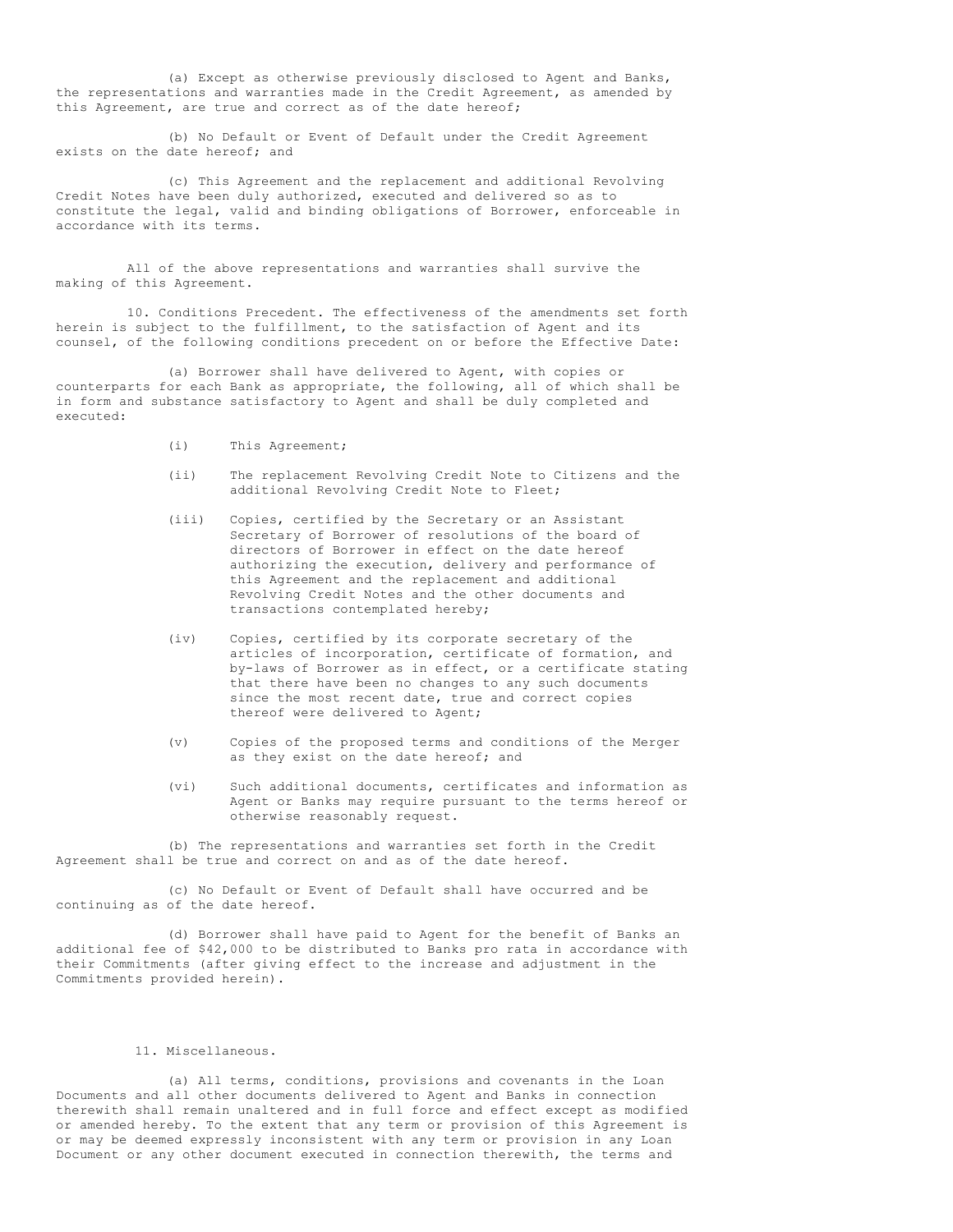provisions hereof shall control.

(b) The execution, delivery and effectiveness of this Agreement shall neither operate as a waiver of any right, power or remedy of Agent or Banks under any of the Loan Documents nor constitute a waiver of any Default or Event of Default or default thereunder.

(c) In consideration of Agent's and Banks' agreement to amend the existing credit facility, Borrower hereby waives and releases Agent and Banks and their respective officers, attorneys, agents and employees from any liability, suit, damage, claim, loss or expense of any kind or failure whatsoever and howsoever arising that it ever had up until, or has as of, the date of this Agreement.

(d) This Agreement constitutes the entire agreement of the parties with respect to the subject matter hereof and supersedes all prior and contemporaneous understandings and agreements.

(e) In the event any provisions of this Agreement shall be held invalid or unenforceable by any court of competent jurisdiction, such holding shall not invalidate or render unenforceable any other provision hereof.

(f) This Agreement shall be governed by and construed according to the laws of the Commonwealth of Pennsylvania.

(g) This Agreement shall inure to the benefit of, and be binding upon, the parties hereto and their respective successors and assigns and may be executed in one or more counterparts, each of which shall be deemed an original, but all of which together shall constitute one and the same instrument.

(h) The headings used in this Agreement are for convenience of reference only, do not form a part of this Agreement and shall not affect in any way the meaning or interpretation of this Agreement.

IN WITNESS WHEREOF, Borrower, Agent and Banks have caused this Agreement to be executed by their duly authorized officers as of the date first above written.

> PHILADELPHIA SUBURBAN WATER COMPANY

By: /s/ Kathy L. Pape -------------------------------------------- Title: Vice President and Treasurer

PNC BANK, NATIONAL ASSOCIATION, as a Bank and as Agent

By: /s/ Frank Pugliese<br>---------------------------------------------------------------- Title: Vice President

FIRST UNION NATIONAL BANK

By: /s/ Jeffrey Stottler -------------------------------------------- Title:

CITIZENS BANK OF PENNSYLVANIA (successor by assignment from Mellon Bank, N.A.)

By: /s/ Mark Tori -------------------------------------------- Title: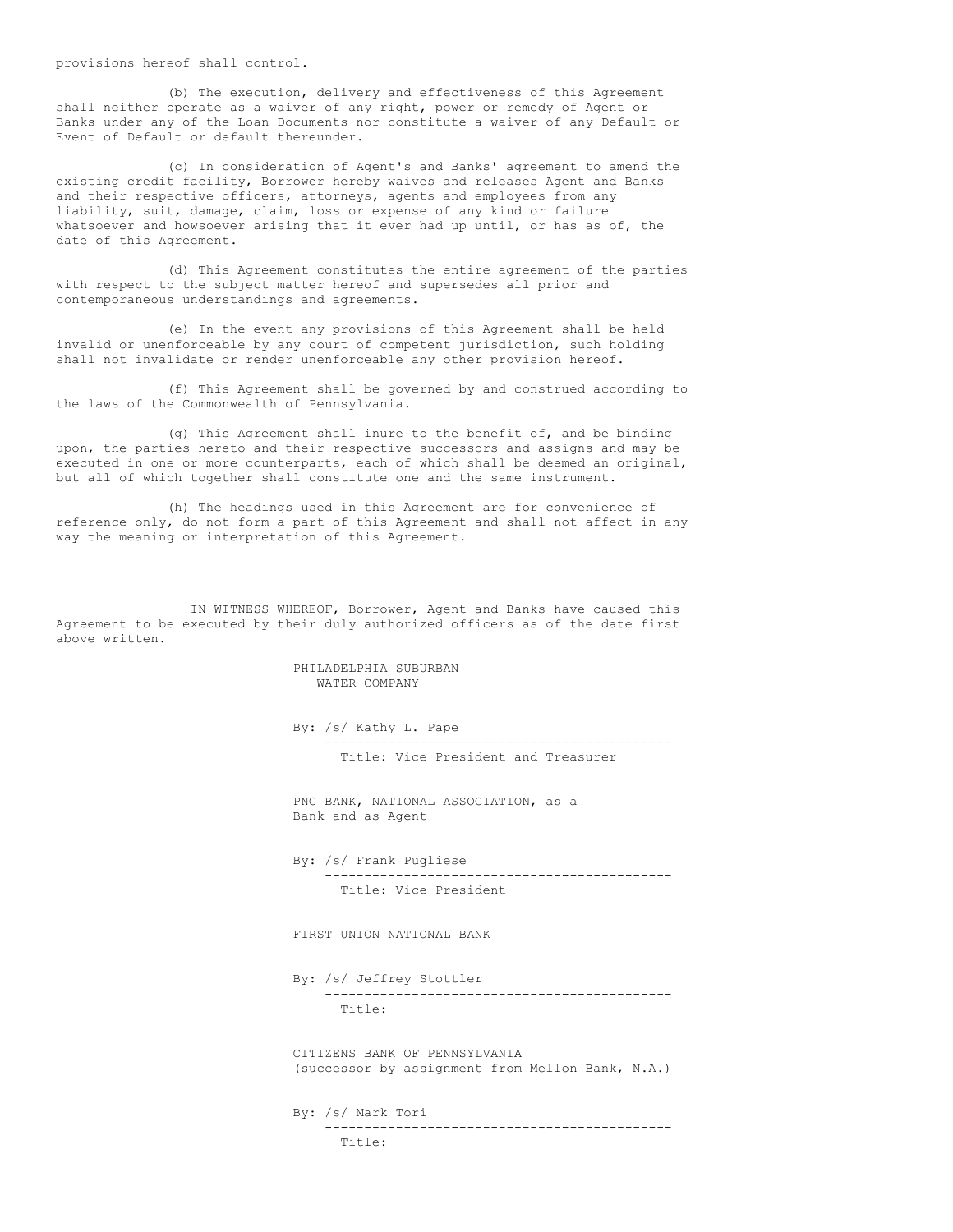FLEET NATIONAL BANK

By: /s/ Tracy L. Hawkins -------------------------------------------- Title: Senior Vice President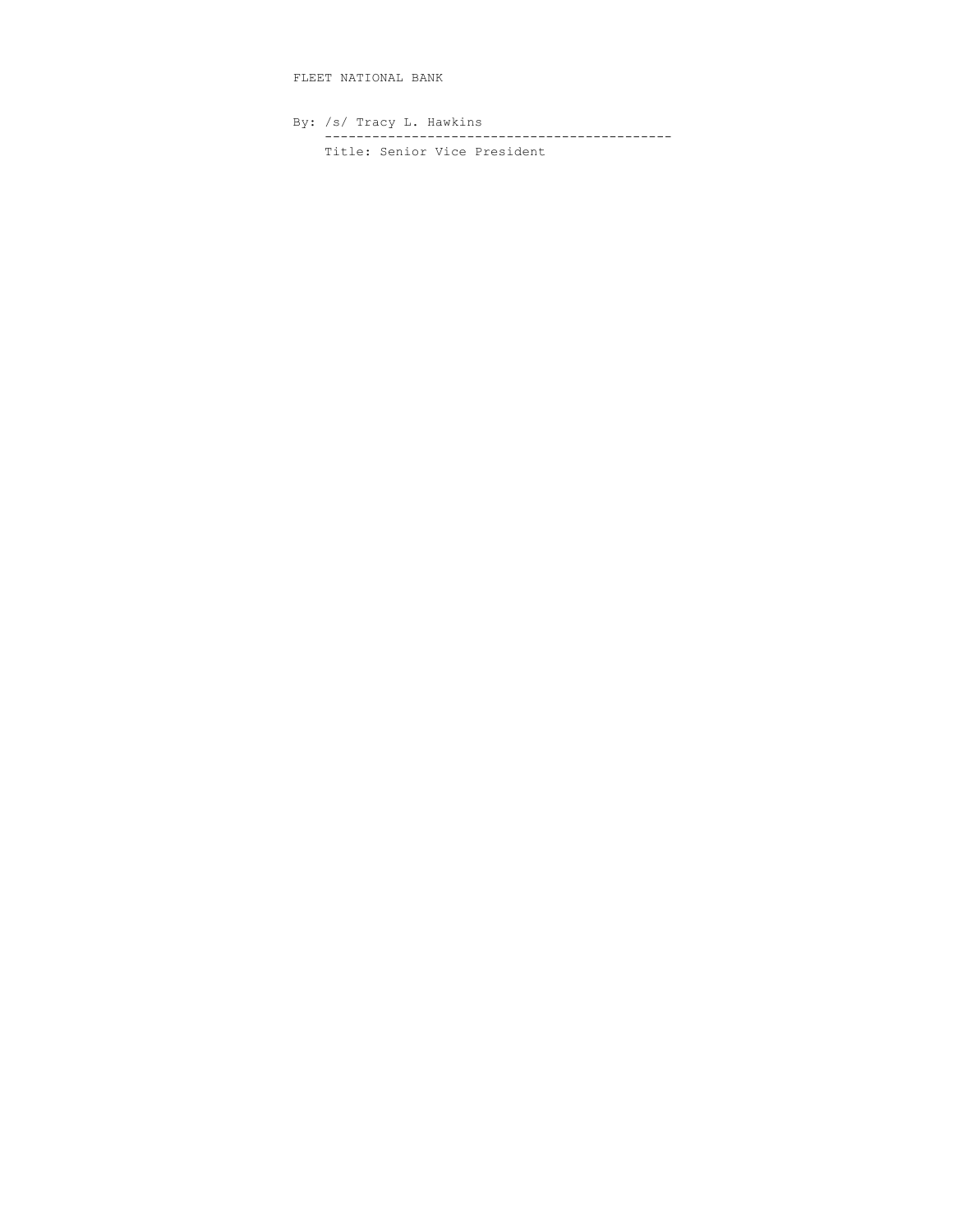Exhibit 4.21

--------------------------------------------------------------------------------

THIRTY-FOURTH SUPPLEMENTAL

```
INDENTURE
```
DATED AS OF OCTOBER 15, 2001

TO

INDENTURE OF MORTGAGE

DATED AS OF JANUARY 1, 1941

------------------

PHILADELPHIA SUBURBAN WATER COMPANY

TO

CHASE MANHATTAN TRUST COMPANY, NATIONAL ASSOCIATION

------------------

\$30,000,000 FIRST MORTGAGE BONDS, 5.35% Series due 2031

### THIRTY-FOURTH SUPPLEMENTAL INDENTURE

THIRTY-FOURTH SUPPLEMENTAL INDENTURE dated as of the 15TH day of October 2001, by and between PHILADELPHIA SUBURBAN WATER COMPANY, a corporation duly organized and existing under the laws of the Commonwealth of Pennsylvania (the "Company"), party of the first part, and CHASE MANHATTAN TRUST COMPANY, NATIONAL ASSOCIATION, a national banking association (the "Trustee"), party of the second part.

WHEREAS, the Company heretofore duly executed and delivered to The Pennsylvania Company for Insurances on Lives and Granting Annuities, as trustee, an Indenture of Mortgage dated as of January 1, 1941 (the "Original Indenture"), which by reference is hereby made a part hereof, and in and by the Original Indenture the Company conveyed and mortgaged to the Trustee certain property therein described, to secure the payment of its bonds to be generally known as its "First Mortgage Bonds" and to be issued under the Original Indenture in one or more series as therein provided; and

WHEREAS, on March 29, 1947, concurrently with a merger of Germantown Trust Company into The Pennsylvania Company for Insurances on Lives and Granting Annuities, the name of the surviving corporation was changed to The Pennsylvania Company for Banking and Trusts; on September 30, 1955, concurrently with a merger of The First National Bank of Philadelphia into The Pennsylvania Company for Banking and Trusts, the name of the surviving corporation was changed to The First Pennsylvania Banking and Trust Company; on June 3, 1974, by amendment to its Articles of Association, The First Pennsylvania Banking and Trust Company was changed and converted into a national bank and concurrently therewith changed its name to First Pennsylvania Bank N.A.; on October 1, 1991,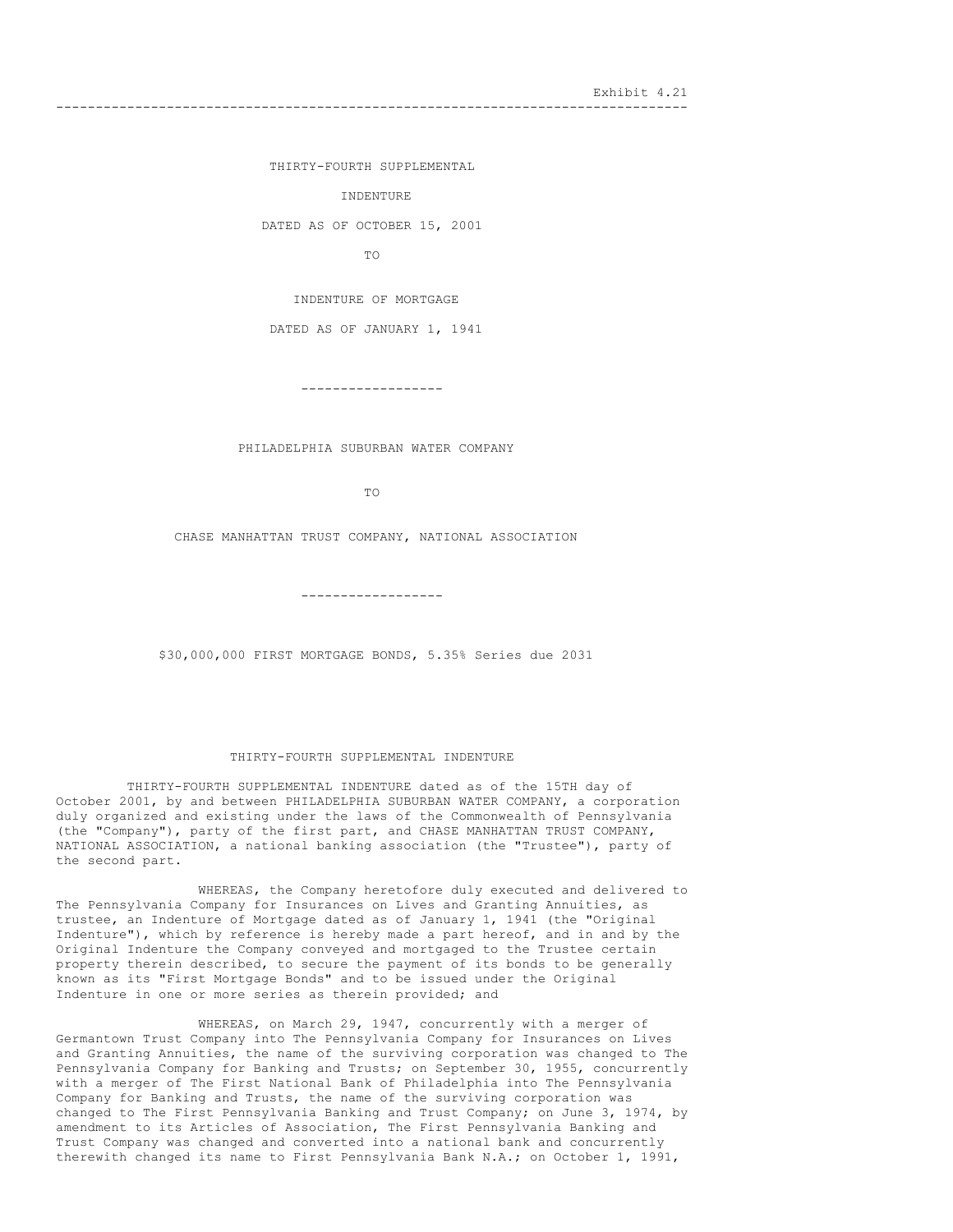First Pennsylvania Bank N.A. merged with and into The Philadelphia National Bank, which changed its name to CoreStates Bank, N.A.; on October 10, 1995, Mellon Bank, N.A. succeeded Corestates Bank N.A. as trustee; and on November 24, 1997, Chase Manhattan Trust Company, National Association, succeeded Mellon Bank, N.A. as trustee, such mergers and changes of name not involving any change in the title, powers, rights or duties of the Trustee, as trustee under the Original Indenture as supplemented at the respective dates thereof; and

WHEREAS, the Company duly executed and delivered to the Trustee a First Supplemental Indenture dated as of July 1, 1948, a Second Supplemental Indenture dated as of July 1, 1952, a Third Supplemental Indenture dated as of November 1, 1953, a Fourth Supplemental Indenture dated as of January 1, 1956, a Fifth Supplemental Indenture dated as of March 1, 1957, a Sixth Supplemental Indenture dated as of May 1, 1958, a Seventh Supplemental Indenture dated as of September 1, 1959, an Eighth Supplemental Indenture dated as of May 1, 1961, a Ninth Supplemental Indenture dated as of April 1, 1962, a Tenth Supplemental Indenture dated as of March 1, 1964, an Eleventh Supplemental Indenture dated as of November 1, 1966, a Twelfth Supplemental Indenture dated as of January 1, 1968, a Thirteenth Supplemental Indenture dated as of June 15, 1970, a Fourteenth Supplemental Indenture dated as of November 1, 1970, a Fifteenth Supplemental Indenture dated as of December 1, 1972, a Sixteenth Supplemental Indenture dated as of May 15, 1975, a Seventeenth Supplemental Indenture dated as of December 15, 1976, an Eighteenth Supplemental Indenture

dated as of May 1, 1977, a Nineteenth Supplemental Indenture dated as of June 1, 1980, a Twentieth Supplemental Indenture dated as of August 1, 1983, a Twenty-First Supplemental Indenture dated as of August 1, 1985, a Twenty-Second Supplemental Indenture dated as of April 1, 1986, a Twenty-Third Supplemental Indenture dated as of April 1, 1987, a Twenty-Fourth Supplemental Indenture dated as of June 1, 1988, a Twenty-Fifth Supplemental Indenture dated as of January 1, 1990, a Twenty-Sixth Supplemental Indenture dated as of November 1, 1991, a Twenty-Seventh Supplemental Indenture dated as of June 1, 1992, a Twenty-Eighth Supplemental Indenture dated as of April 1, 1993, a Twenty-Ninth Supplemental Indenture dated as of March 1, 1995, a Thirtieth Supplemental Indenture dated as of August 15, 1995, a Thirty-First Supplemental Indenture dated as of July 1, 1997, a Thirty-Second Supplemental Indenture dated as of October 1, 1999, and a Thirty-Third Supplemental Indenture dated as of November 15, 1999, so as to subject certain additional property to the lien of the Original Indenture and to provide for the creation of additional series of bonds; and

WHEREAS, the Company has issued under the Original Indenture, as supplemented at the respective dates of issue, thirty-nine series of First Mortgage Bonds designated, respectively, as set forth in the following table, the Indenture creating each series and the principal amount of bonds thereof issued being indicated opposite the designation of such series:

| Designation             | Indenture                   | Amount       |
|-------------------------|-----------------------------|--------------|
|                         |                             |              |
| 3 1/4% Series due 1971  | Original                    | \$16,375,000 |
| 9 5/8% Series due 1975  | Thirteenth Supplemental     | 10,000,000   |
| 9.15% Series due 1977   | Fourteenth Supplemental     | 10,000,000   |
| 3% Series due 1978      | First Supplemental          | 2,000,000    |
| 3 3/8% Series due 1982  | Second Supplemental         | 4,000,000    |
| 3.90% Series due 1983   | Third Supplemental          | 5,000,000    |
| 3 1/2% Series due 1986  | Fourth Supplemental         | 6,000,000    |
| 4 1/2% Series due 1987  | Fifth Supplemental          | 4,000,000    |
| 4 1/8% Series due 1988  | Sixth Supplemental          | 4,000,000    |
| 5% Series due 1989      | Seventh Supplemental        | 4,000,000    |
| 4 5/8% Series due 1991  | Eighth Supplemental         | 3,000,000    |
| 4.70% Series due 1992   | Ninth Supplemental          | 3,000,000    |
| 6 7/8% Series due 1993  | Twelfth Supplemental        | 4,500,000    |
| 4.55% Series due 1994   | Tenth Supplemental          | 4,000,000    |
| 10 1/8% Series due 1995 | Sixteenth Supplemental      | 10,000,000   |
| 5 1/2% Series due 1996  | Eleventh Supplemental       | 4,000,000    |
| 7 7/8% Series due 1997  | Fifteenth Supplemental      | 5,000,000    |
| 8.44% Series due 1997   | Twenty-Third Supplemental   | 12,000,000   |
| 9.20% Series due 2001   | Seventeenth Supplemental    | 7,000,000    |
| 8.40% Series due 2002   | Eighteenth Supplemental     | 10,000,000   |
| 5.95% Series due 2002   | Twenty-Seventh Supplemental | 4,000,000    |
|                         |                             |              |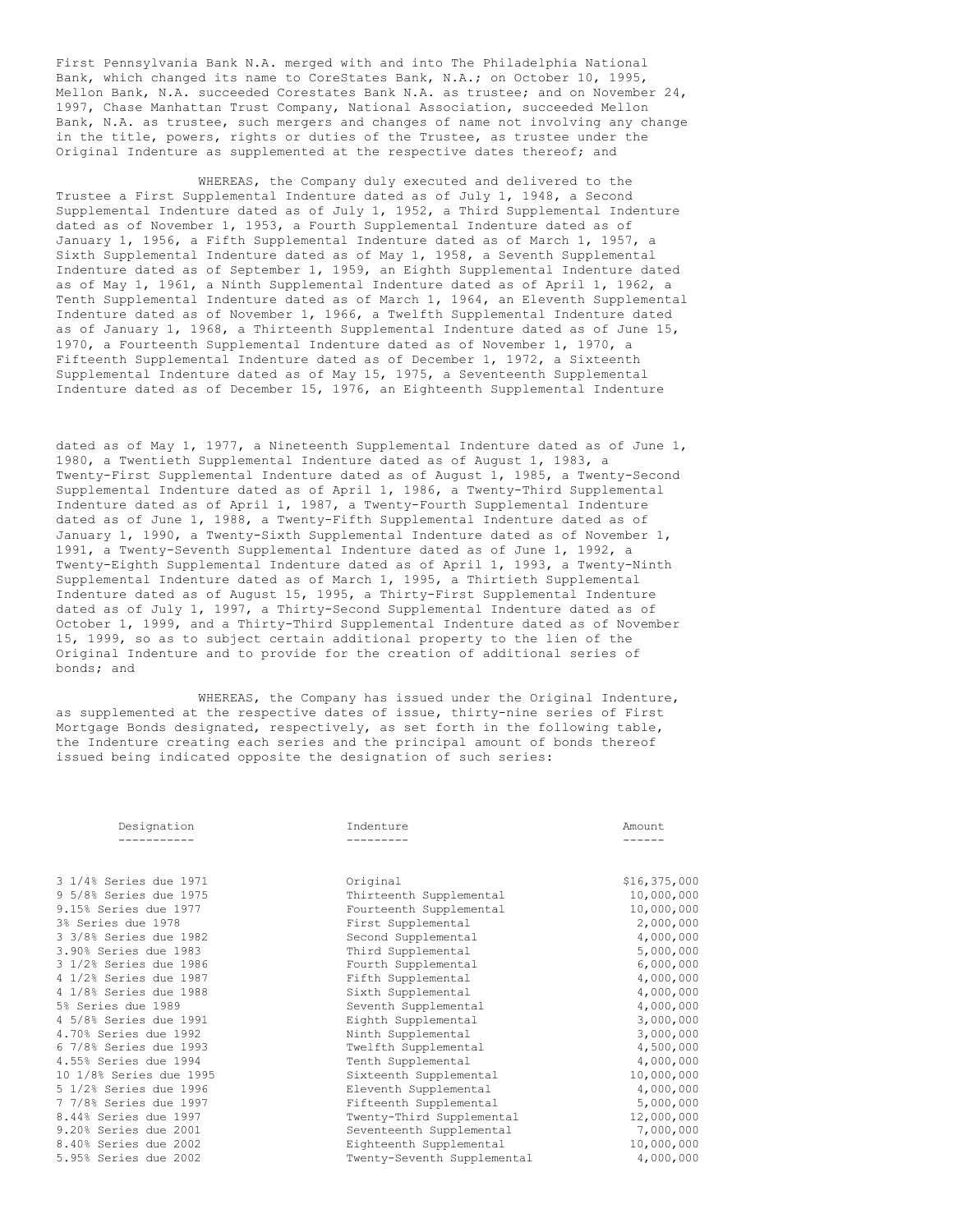12.45% Series due 2003 Twentieth Supplemental 10,000,000

2

| Designation                                                                                                                                                                                                                                                                                                               | Indenture                                                                                                                                                                                                                                                                                           | Amount.                                                                                                                           |
|---------------------------------------------------------------------------------------------------------------------------------------------------------------------------------------------------------------------------------------------------------------------------------------------------------------------------|-----------------------------------------------------------------------------------------------------------------------------------------------------------------------------------------------------------------------------------------------------------------------------------------------------|-----------------------------------------------------------------------------------------------------------------------------------|
| 13% Series due 2005<br>10.65% Series due 2006<br>9.89% Series due 2008<br>7.15% Series due 2008<br>9.12% Series due 2010<br>8 7/8% Series due 2010<br>6.50% Series due 2010<br>9.17% Series due 2011<br>9.93% Series due 2013<br>9.97% Series due 2018                                                                    | Twenty-First Supplemental<br>Twenty-Second Supplemental<br>Twenty-Fourth Supplemental<br>Twenty-Eighth Supplemental<br>Twenty-Fifth Supplemental<br>Nineteenth Supplemental<br>Twenty-Seventh Supplemental<br>Twenty-Sixth Supplemental<br>Twenty-Fourth Supplemental<br>Twenty-Fourth Supplemental | 8,000,000<br>10,000,000<br>5,000,000<br>22,000,000<br>20,000,000<br>8,000,000<br>3,200,000<br>5,000,000<br>5,000,000<br>5,000,000 |
| 9.17% Series due 2021<br>9.29% Series due 2026<br>1995 Medium Term Note Series<br>7.72% Subseries A due 2025<br>6.82% Subseries B due 2005<br>6.89% Subseries C due 2015<br>6.99% Subseries D due 2006<br>7.47% Subseries E due 2003<br>6.83% Subseries F due 2003<br>7.06% Subseries G due 2004<br>6.35% Series due 2025 | Twenty-Sixth Supplemental<br>Twenty-Sixth Supplemental<br>Twenty-Ninth Supplemental<br>15,000,000<br>10,000,000<br>12,000,000<br>10,000,000<br>10,000,000<br>10,000,000<br>10,000,000<br>Thirtieth Supplemental                                                                                     | 8,000,000<br>12,000,000<br>77,000,000<br>22,000,000                                                                               |
| 1997 Medium Term Note Series<br>6.75% Subseries A due 2007<br>6.30% Subseries B due 2002<br>6.14% Subseries C due 2008<br>5.80% Subseries D due 2003<br>5.85% Subseries E due 2004<br>6.00% Subseries F due 2004<br>6.00% Series due 2029                                                                                 | Thirty-First Supplemental<br>10,000,000<br>10,000,000<br>10,000,000<br>10,000,000<br>10,000,000<br>15,000,000<br>Thirty-Second Supplemental                                                                                                                                                         | 65,000,000<br>25,000,000                                                                                                          |
| 1999 Medium Term Note Series<br>7.40% Subseries A due 2005<br>7.40% Subseries B due 2005<br>6.21% Subseries C due 2011                                                                                                                                                                                                    | Thirty-Third Supplemental<br>15,000,000<br>11,000,000<br>15,000,000                                                                                                                                                                                                                                 |                                                                                                                                   |

WHEREAS, the Original Indenture and said Supplemental Indentures were duly recorded in the Commonwealth of Pennsylvania on the dates and in the office for the Recording of Deeds for the following counties in the Mortgage Books and at the pages indicated in the following table:

[Continued on Next Page]

# 3

|                                                                   | Bucks                |      | Chester      |                  |              |      | Montgomery   |      |              |
|-------------------------------------------------------------------|----------------------|------|--------------|------------------|--------------|------|--------------|------|--------------|
|                                                                   |                      |      |              |                  |              |      |              |      |              |
| Indenture                                                         | Date of<br>Recording | Book | Page         | Book             | Page         | Book | Page         | Book | Page         |
| Original                                                          | 2/20/41              | 496  | $\mathbf{1}$ | H-13.Vol.307     | 20           | 1034 | 1.           | 1625 | $\mathbf{1}$ |
| First Supplemental                                                | 8/26/48              | 632  | -1           | $F-16.Vo1.380$   | 200          | 1668 | 169          | 2031 | 257          |
| Second Supplemental                                               | 7/1/52               | 768  | 438          | 18.Vol.425       | 186          | 1962 | 376          | 2360 | 517          |
| Third Supplemental                                                | 11/25/53             | 895  | $\mathbf{1}$ | 18.Vol.442       | 325          | 2052 | п.           | 2493 | $\mathbf{1}$ |
| Fourth Supplemental                                               | 1/9/56               | 1089 | 155          | $Z - 20.Vol.499$ | $\mathbf{1}$ | 2199 | 1.           | 2722 | 425          |
| ----------------<br>Fifth Supplemental<br>----------------------- | 3/20/57              | 1181 | 316          | B-22.Vol.536     | 601          | 2294 | 50           | 2850 | 335          |
| Sixth Supplemental                                                | 5/9/58               | 1254 | $\mathbf{1}$ | $G-23$           | 201          | 2380 | 039          | 2952 | 289          |
| Seventh Supplemental                                              | 9/25/59              | 1332 | 509          | $B-25$           | 109          | 2442 | $\mathbf{1}$ | 3090 | 249          |

COUNTY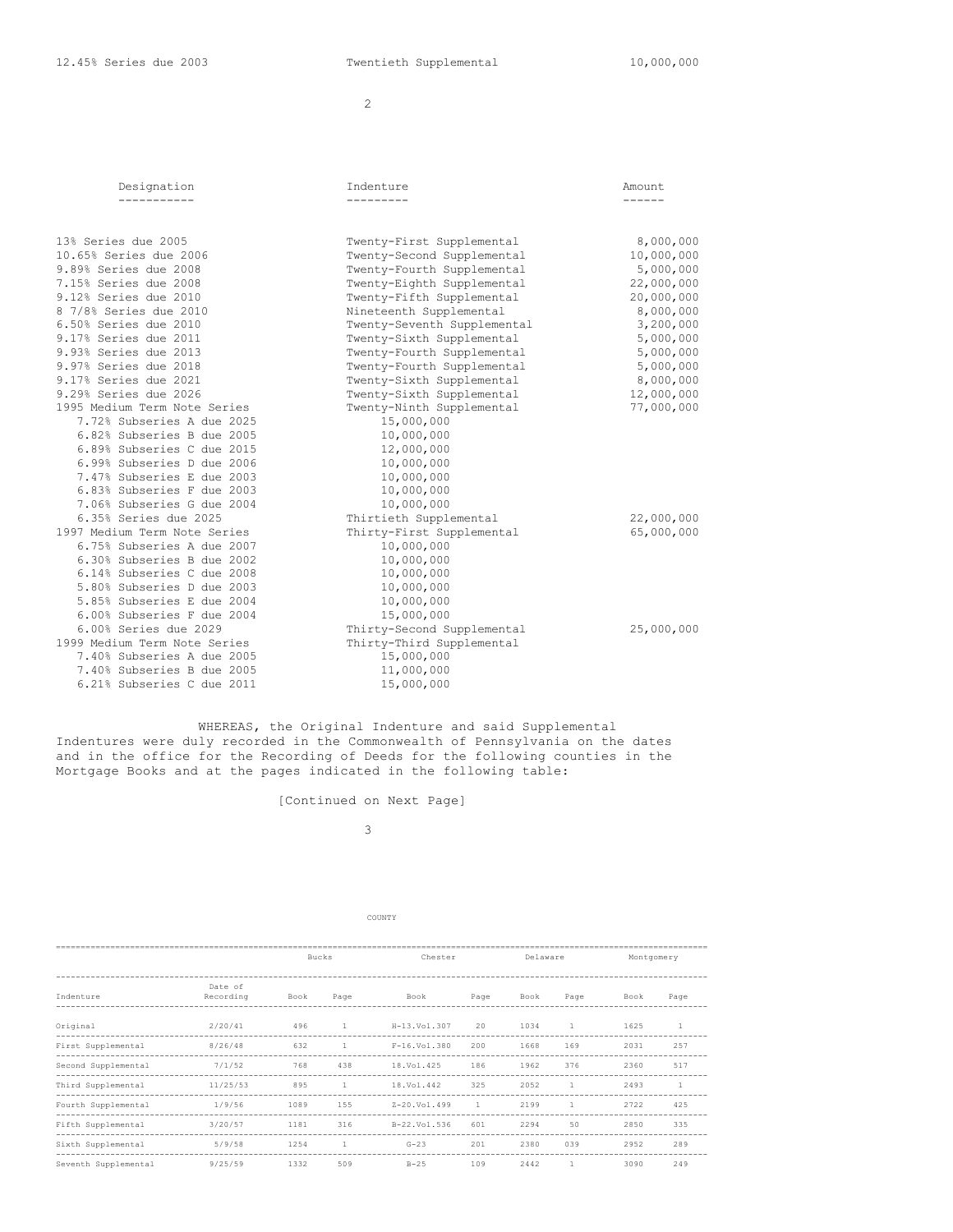| Eighth Supplemental      | 5/9/61   |      |      | $Z - 26$ | 17   | 2526 | 312  |      |     |
|--------------------------|----------|------|------|----------|------|------|------|------|-----|
| Eighth Supplemental      | 5/10/61  | 1409 | 225  | -        |      |      |      | 3249 | 289 |
| Ninth Supplemental       | 4/10/62  | 1458 | 372  | $G-28$   | 126  | 2581 | 463  | 3307 | 169 |
| Tenth Supplemental       | 3/19/64  | 1568 | 1    | $M-30$   | 967  | 2976 | 1043 | 3310 | 237 |
| Eleventh Supplemental    | 11/4/66  | 1655 | 695  | $Q - 32$ | 6682 | 762  | 223  | 3549 | 129 |
| Twelfth Supplemental     | 1/23/68  | 1691 | 531  | $N-33$   | 219  | 2792 | 708  | 3542 | 315 |
| Thirteenth Supplemental  | 7/2/70   | 1763 | 1167 | $D-35$   | 80   | 2850 | 301  | 3687 | 23  |
| Fourteenth Supplemental  | 11/5/70  | 1774 | 331  | $K-35$   | 713  | 2858 | 3113 | 700  | 548 |
| Fifteenth Supplemental   | 12/11/72 | 1869 | 196  | $0 - 37$ | 998  | 2926 | 550  | 3786 | 96  |
| Sixteenth Supplemental   | 5/28/75  | 1979 | 14   | $E - 44$ | 77   | 3005 | 511  | 4010 | 307 |
| Seventeenth Supplemental | 12/18/77 | 2072 | 683  | $L-51$   | 1    | 3072 | 43   | 5002 | 436 |
| Eighteenth Supplemental  | 4/29/77  | 2082 | 567  | $B-52$   | 344  | 3078 | 728  | 5003 | 291 |

4

#### COUNTY

|                              |                      | <b>Bucks</b> |      | Chester        |                | Delaware                 |      | Montgomery |      |
|------------------------------|----------------------|--------------|------|----------------|----------------|--------------------------|------|------------|------|
| Indenture                    | Date of<br>Recording | Book         | Page | Book           | Page           | Book                     | Page | Book       | Page |
| Nineteenth Supplemental      | 6/23/80              | 2303         | 714  | $J-62$         | 92             | 3261                     | 293  | 5030       | 502  |
| Twentieth Supplemental       | 8/2/83               | 2487         | 370  | $D-72$         | $\mathbf{1}$   | 96                       | 810  | 5662       | 1045 |
| Twenty-First Supplemental    | 8/27/85              | 2690         | 806  | 54             | 550            |                          |      | 5864       | 1347 |
| Twenty-First Supplemental    | 8/28/85              |              |      |                |                | 264                      | 159  |            |      |
| Twenty-Second Supplemental   | 4/22/86              | 2774         | 160  | 263            | 275            | 326                      | 592  | 5944       | 360  |
| Twenty-Third Supplemental    | 4/1/87               | 2960         | 693  | $\overline{a}$ | $\overline{a}$ | $\overline{\phantom{a}}$ |      |            |      |
| Twenty-Third Supplemental    | 4/2/87               |              |      | 680            | 337            | 447                      | 1807 | 6115       | 602  |
| Twenty-Fourth Supplemental   | 7/25/88              | 3199         | 1095 | 1224           | 389            | 0593                     | 0585 | 6324       | 143  |
| Twenty-Fifth Supplemental    | 1/12/90              | 0136         | 0250 | 1848           | 205            | 731                      | 1571 | 6538       | 376  |
| Twenty-Sixth Supplemental    | 11/8/91              | 369          | 2190 | 2660           | 205            | 894                      | 2241 | 6780       | 891  |
| Twenty-Seventh Supplemental  | 6/29/92              | 0487         | 1829 | 3055           | 182            | 0969                     | 2023 | 6918       | 302  |
| Twenty-Eighth Supplemental   | 4/22/93              | 0652         | 1335 | 3542           | 1542           | 1081                     | 0852 | 7112       | 0539 |
| Twenty-Ninth<br>Supplemental | 3/30/95              | 1045         | 1872 | 3875           | 1368           | 1349                     | 0829 | 7561       | 1155 |
| Thirtieth Supplemental       | 8/30/95              | 1111         | 0798 | 3932           | 0471           | 1393                     | 2255 | 7631       | 0689 |
| Thirty-First Supplemental    | 7/11/97              | 1421         | 2196 | 4201           | 2133           | 1607                     | 138  | 7968       | 779  |
| Thirty-Second Supplemental   | 10/6/99              | 1939         | 421  | 4646           | 642            | 1936                     | 1207 | 8548       | 1067 |
| Thirty-Third Supplemental    | 11/30/99             | 1970         | 1573 | 4675           | 1272           | 1936                     | 1207 | 8548       | 1067 |

5

and

WHEREAS, the Original Indenture was recorded in Berks County on August 16, 1999, the Thirty-Second Supplemental Indenture was recorded in Berks County on October 6, 1999 and the Thirty-Third Supplemental Indenture was recorded in Berks County on November 30, 1999 in Books 3113, 3132 and 3149 and at Pages 707, 1510 and 1260, respectively; and

WHEREAS, all of the bonds of each of said series are presently outstanding other than the bonds listed on Exhibit A attached hereto and made a part hereof; and

WHEREAS, the lien of the Original Indenture, as supplemented, has been perfected as a security interest under the Pennsylvania Uniform Commercial Code by filing a financing statement in the office of the Secretary of the Commonwealth; and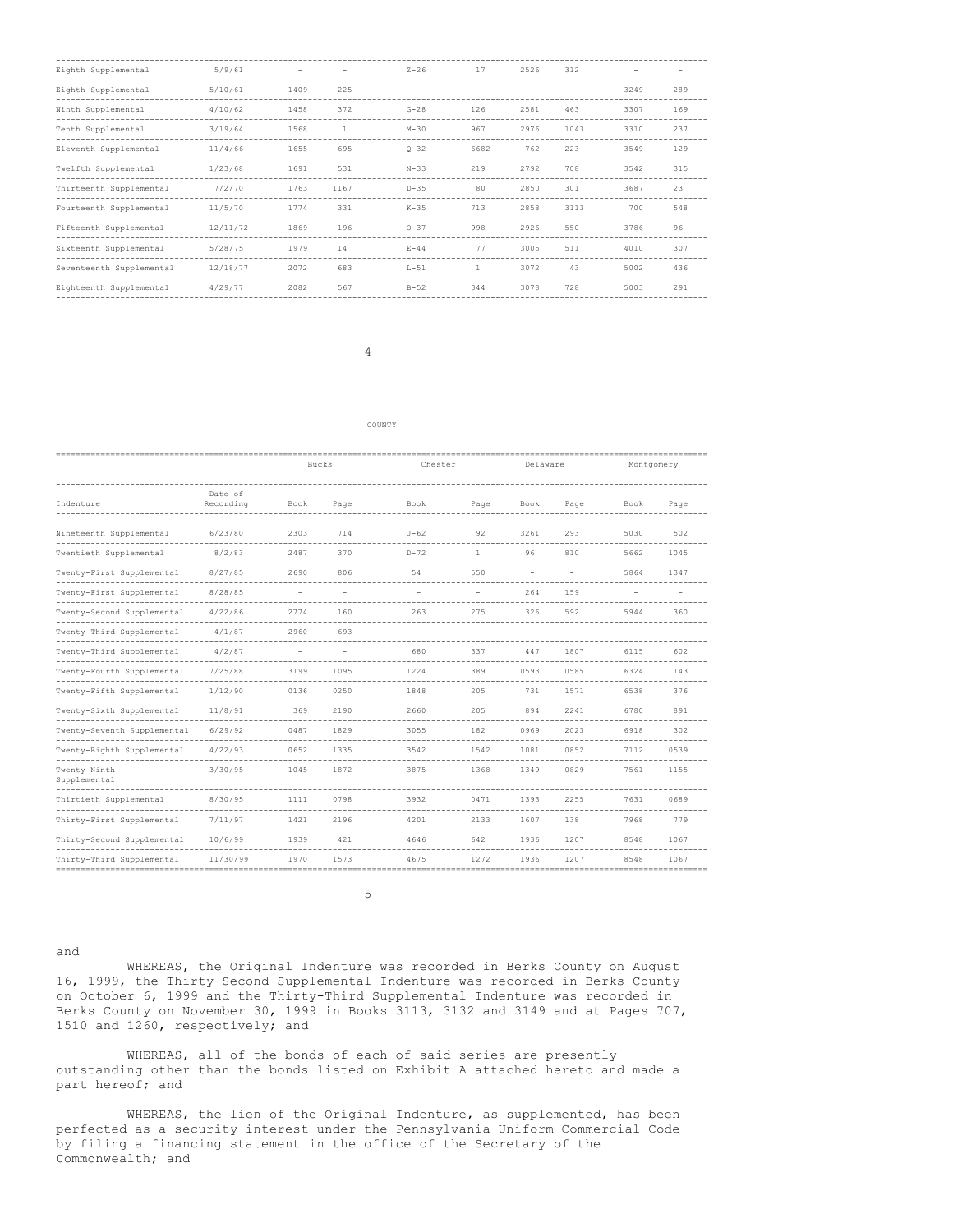WHEREAS, the Company proposes to create under the Original Indenture, as supplemented by this Thirty-Fourth Supplemental Indenture, a new series of bonds to be designated "First Mortgage Bonds, 5.35% Series due 2031" (herein referred to as the "Bonds") to be limited in aggregate principal amount to \$30,000,000, to be issued only as registered bonds without coupons, to be dated as of November 1, 2001, to bear interest at the rate of 5.35% per annum, and to mature on October 1, 2031; and

WHEREAS, in order to finance the cost of acquiring, constructing, installing and equipping facilities for the furnishing of water, in the counties of Bucks, Chester, Delaware and Montgomery, which are to be financed under a Construction and Financing Agreement dated as of October 15, 2001 (the "Financing Agreement") between the Company and the Delaware County Industrial Development Authority, a Pennsylvania body politic and corporate (the "Authority"), and which are described in Exhibit A thereto, less any deletions therefor and together with any additions, improvements and modifications thereto and substitutions therefor made in accordance with the provisions of the Financing Agreement (the "Facilities"), the Company has requested the Authority to issue a new series of bonds to be known as the Authority's Water Facilities Revenue Bonds (Philadelphia Suburban Water Company Project), Series of 2001 in the aggregate principal amount of \$30,000,000 (the "Authority Bonds"); and

WHEREAS, the Authority Bonds are to be issued under a Trust Indenture, dated as of October 15, 2001 (the "Authority Indenture"), between the Authority and First Union National Bank, as trustee (the "Authority Trustee"); and

WHEREAS, the Bonds are to be issued by the Company to secure the obligation of the Company to pay to or for the account of the Authority an amount equal to the principal of, redemption premium, if any, and interest on the Authority Bonds pursuant to the Financing Agreement; and

6

WHEREAS, the right, title and interest of the Authority in and to the Financing Agreement and the payments thereunder and the security for such payments are to be assigned by the Authority to the Authority Trustee, and the Bonds are to be delivered by the Company on behalf of the Authority directly to the Authority Trustee, as assignee, as security for the payment of the principal of, redemption premium, if any, and interest on, the Authority Bonds; and

WHEREAS, Article XVIII of the Original Indenture provides that the Company, when authorized by resolution of its Board of Directors, may with the Trustee enter into an indenture supplemental to the Original Indenture, which thereafter shall form a part of the Original Indenture, for the purposes, inter alia, of subjecting to the lien of the Original Indenture additional property, of defining the covenants and provisions applicable to any bonds of any series other than the 3 1/4% Series due 1971, of adding to the covenants and agreements of the Company contained in the Original Indenture other covenants and agreements thereafter to be observed by the Company, of surrendering any right or power in the Original Indenture reserved to or conferred upon the Company, and of making such provisions in regard to matters or questions arising under the Original Indenture as may be necessary or desirable and not inconsistent therewith; and

WHEREAS, in addition to the property described in the Original Indenture and the First, Second, Third, Fourth, Fifth, Sixth, Seventh, Eighth, Ninth, Tenth, Eleventh, Twelfth, Thirteenth, Fourteenth, Fifteenth, Sixteenth, Seventeenth, Eighteenth, Nineteenth, Twentieth, Twenty-First, Twenty-Second, Twenty-Third, Twenty-Fourth, Twenty-Fifth, Twenty-Sixth, Twenty-Seventh, Twenty-Eighth, Twenty-Ninth, Thirtieth, Thirty-First, Thirty-Second and Thirty-Third Supplemental Indentures, the Company has acquired certain other property and desires to confirm the lien of the Original Indenture thereon; and

WHEREAS, the Company, by proper corporate action, has duly authorized the creation of said new series of Bonds (to be issued in accordance with the terms and provisions of the Original Indenture and indentures supplemental thereto, including this Thirty-Fourth Supplemental Indenture, and to be secured by said Original Indenture and indentures supplemental thereto, including this Thirty-Fourth Supplemental Indenture) and has further duly authorized the execution, delivery and recording of this Thirty-Fourth Supplemental Indenture setting forth the terms and provisions of the Bonds insofar as said terms and provisions are not set forth in said Original Indenture; and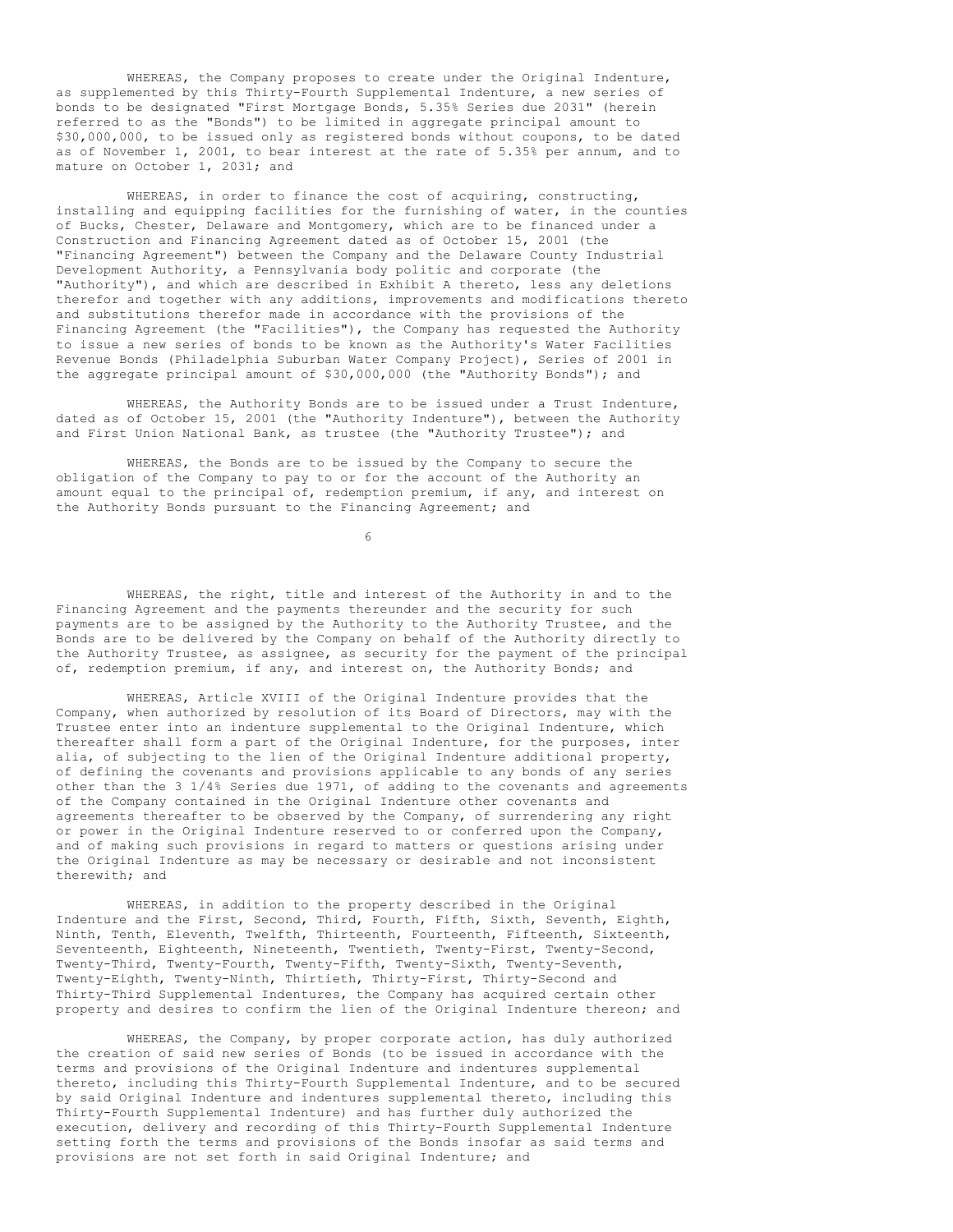WHEREAS, the Bonds and the Trustee's certificate upon said Bonds are to be substantially in the following form - the proper amount, names of registered owners and numbers to be inserted therein, and such appropriate insertions, omissions and changes to be made therein as may be required or permitted by this Indenture to conform to any pertinent law or usage:

7

No. R-1 \$30,000,000

PHILADELPHIA SUBURBAN WATER COMPANY

(Incorporated under the Laws of the Commonwealth of Pennsylvania)

First Mortgage Bond, 5.35% Series Due 2031

Philadelphia Suburban Water Company, a corporation organized and existing under the laws of the Commonwealth of Pennsylvania (hereinafter called the "Company", which term shall include any successor corporation as defined in the Indenture hereinafter referred to), for value received, hereby promises to pay to The Delaware County Industrial Development Authority or its registered assigns, on the 1st day of October 2031, at the designated office of Chase Manhattan Trust Company, National Association in Dallas, Texas, the sum of Thirty Million Dollars in such coin or currency of the United States of America as at the time of payment is legal tender for the payment of public and private debts and to pay interest thereon to the registered owner hereof by draft or check of the Trustee mailed to such registered owner from the interest payment date next preceding the date of the authentication of this Bond (or if this Bond is authenticated after a Record Date as defined below and on or before the succeeding interest payment date, from such succeeding interest payment date, or if this Bond is authenticated prior to April 1, 2002, from the date hereof) until the principal hereof shall become due and payable, at the rate of five and thirty-five hundredths percent (5.35%) per annum, payable semiannually in like coin or currency on the first day of April and the first day of October in each year, commencing April 1, 2002 and to pay interest on overdue principal (including any overdue required or optional prepayment of principal) and premium, if any, and, to the extent legally enforceable, on any overdue installment of interest at a rate of 5.35% per annum after maturity whether by acceleration or otherwise until paid.

The interest so payable will (except as otherwise provided in the Thirty-Fourth Supplemental Indenture referred to herein) be calculated on the basis of a 360-day year of twelve 30-day months and be paid to the person in whose name this Bond (or a Bond or Bonds in exchange for which this Bond was issued) is registered at the close of business on the fifteenth day of the calendar month next preceding the month in which the interest payment date occurs whether or not such day is a business day (a "Record Date") and principal, premium, if any, and interest on this Bond shall be paid in accordance with written payment instructions of the registered owner delivered to the Trustee (defined below) on or before such record date.

The provisions of the Bond are continued on the reverse hereof and such continued provisions shall for all purposes have the same effect as if fully set forth at this place.

8

IN WITNESS WHEREOF, Philadelphia Suburban Water Company has caused this Bond to be signed by its President or a Vice President and its corporate seal to be hereto affixed and attested by its Secretary or an Assistant Secretary, and this Bond to be dated November 1, 2001.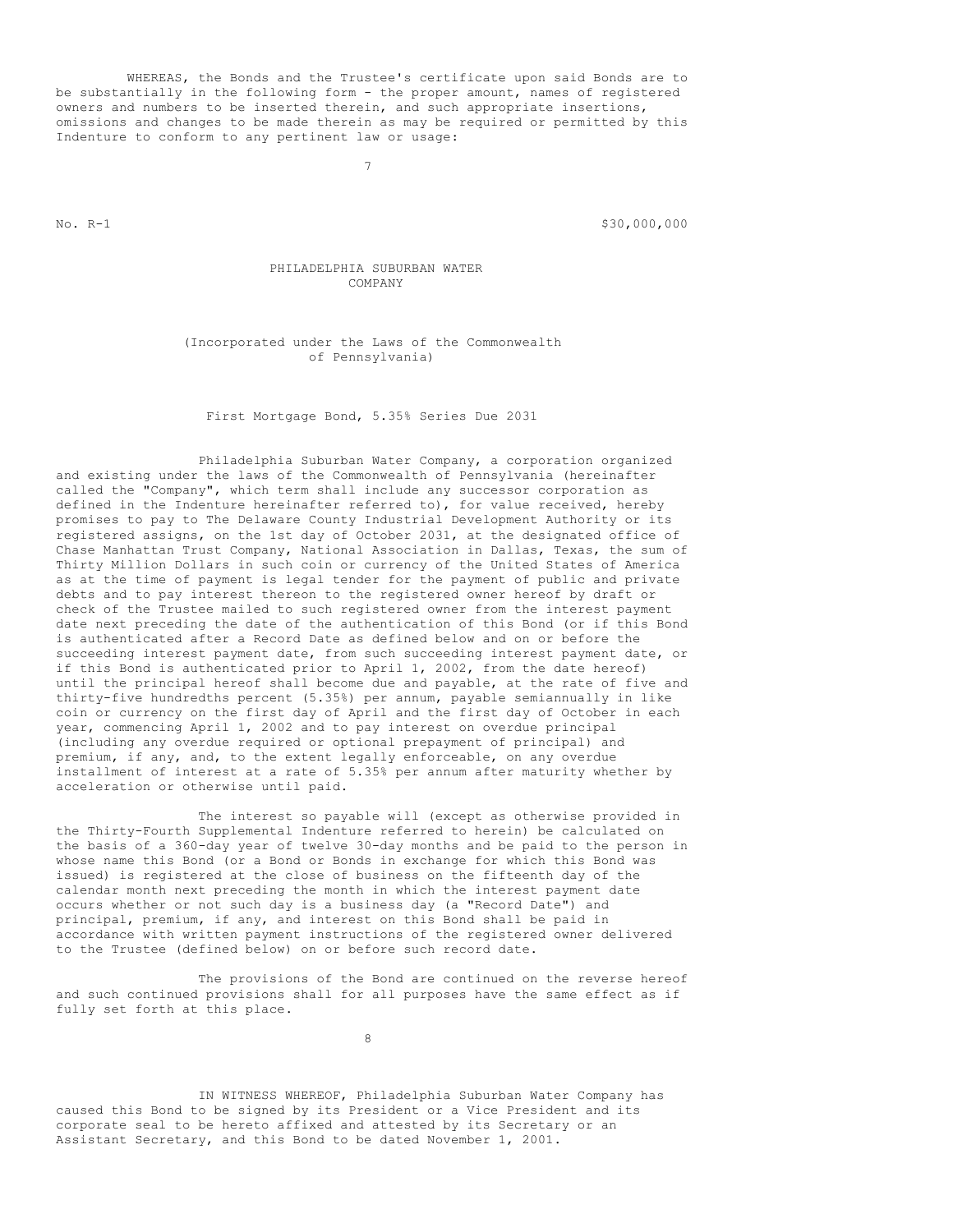Attest: PHILADELPHIA SUBURBAN WATER COMPANY

#### By: ----------------------------- ----------------------------------

(Assistant) Secretary Vice President and Treasurer

(Form of Reverse of Bond)

This Bond is one of a duly authorized issue of bonds of the Company known as its First Mortgage Bonds, issued and to be issued without limitation as to aggregate principal amount except as set forth in the Indenture hereinafter mentioned in one or more series and equally secured (except insofar as a sinking fund or other similar fund established in accordance with the provisions of the Indenture may afford additional security for the bonds of any specific series) by an Indenture of Mortgage (herein called the "Indenture") dated as of January 1, 1941, executed by the Company to The Pennsylvania Company for Insurances on Lives and Granting Annuities (succeeded as trustee by Chase Manhattan Trust Company, National Association), as Trustee (hereinafter called the "Trustee"), to which Indenture and all indentures supplemental thereto reference is hereby made for a description of the property mortgaged and pledged, the nature and extent of the security, the rights of the holders and registered owners of the bonds and of the Trustee in respect of such security, and the terms and conditions under which the bonds are and are to be secured and may be issued under the Indenture; but neither the foregoing reference to the Indenture nor any provision of this Bond or of the Indenture or of any indenture supplemental thereto shall affect or impair the obligation of the Company, which is absolute and unconditional, to pay at the stated or accelerated maturity herein and in the Indenture provided, the principal of and premium, if any, and interest on this Bond as herein provided. As provided in the Indenture, the bonds may be issued in series for various principal amounts, may bear different dates and mature at different times, may bear interest at different rates and may otherwise vary as in the Indenture provided or permitted. This Bond is one of the Bonds described in an indenture supplemental to said Indenture known as the "Thirty-Fourth Supplemental Indenture" dated as of October 15, 2001, and designated therein as "First Mortgage Bonds, 5.35% Series due 2031" (the "Bonds").

9

To the extent permitted by and as provided in the Indenture, modifications or alterations of the Indenture, or of any indenture supplemental thereto, and of the rights and obligations of the Company and of the holders and registered owners of bonds issued and to be issued thereunder may be made with the consent of the Company by an affirmative vote of the holders and registered owners of not less than 75% in principal amount of bonds then outstanding under the Indenture and entitled to vote, at a meeting of the bondholders called and held as provided in the Indenture, and, in case one or more but less than all of the series of bonds then outstanding under the Indenture are so affected, by an affirmative vote of the holders and registered owners of not less than 75% in principal amount of bonds of any series then outstanding under the Indenture and entitled to vote on and affected by such modification or alteration, or by the written consent of the holders and registered owners of such percentages of bonds; provided, however, that no such modification or alteration shall be made which shall reduce the percentage of bonds the consent of the holders or registered owners of which is required for any such modification or alteration or which shall affect the terms of payment of the principal of or interest on the bonds, or permit the creation by the Company of any lien prior to or on a parity with the lien of the Indenture with respect to any property subject to the lien of the Indenture as a first mortgage lien thereon, or which shall affect the rights of the holders or registered owners of less than all of the bonds of any series affected thereby.

The Bonds have been issued by the Company to secure the obligation of the Company to pay to or for the account of the Authority (defined below) an amount equal to the principal, premium, if any, of, and interest on, the Authority Bonds (defined below) pursuant to the Construction and Financing Agreement (the "Financing Agreement") dated as of October 15, 2001, between the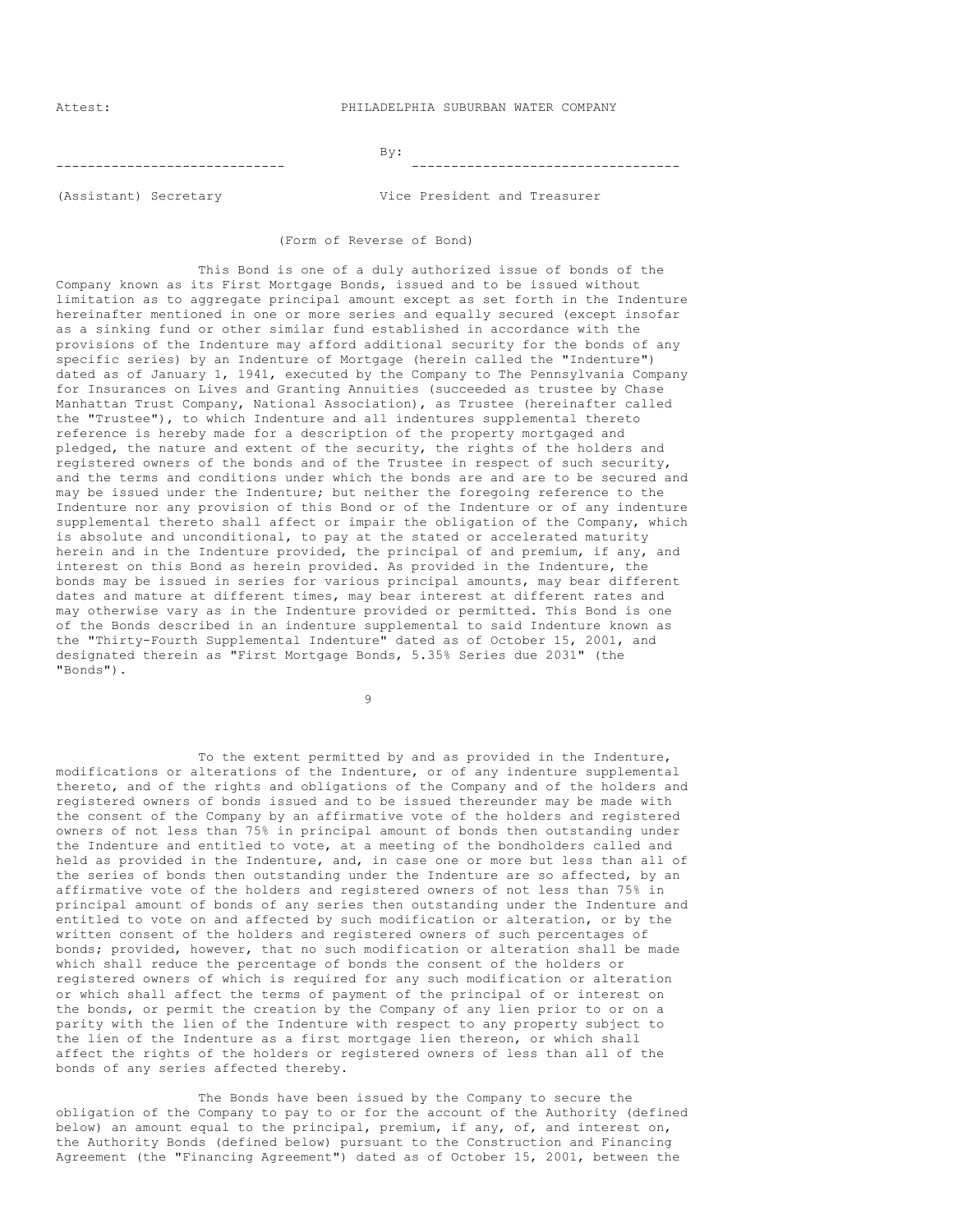Delaware County Industrial Development Authority, a Pennsylvania body politic and corporate (the "Authority"), and the Company, which Authority Bonds are being issued to finance the cost of acquiring, constructing, installing and equipping facilities for the furnishing of water, in the counties of Bucks, Chester, Delaware and Montgomery in the Commonwealth of Pennsylvania which are to be financed under the Financing Agreement and which are described in Exhibit A thereto, less any deletions therefor and together with any additions, improvements and modifications thereto and substitutions therefor made in accordance with the provisions of the Financing Agreement (the "Facilities"). The Facilities are to be financed through the sale of the Authority's Water Facilities Revenue Bonds (Philadelphia Suburban Water Company Project), Series of 2001, in the aggregate principal amount of \$30,000,000 due October 1, 2031 (the "Authority Bonds") and bearing interest at 5.35% per annum.

The Authority Bonds are to be issued under a Trust Indenture, dated as of October 15, 2001 (the "Authority Indenture"), between the Authority and First Union National Bank as trustee (the "Authority Trustee"). The right, title and interest of the Authority in and to the Financing Agreement and the payments thereunder and the security for such payments have been assigned by the Authority to the Authority Trustee, and the Bonds have been delivered by the Company on behalf of the Authority directly to the Authority Trustee, as assignee, as security for the payment of the principal of, and premium, if any, and interest on, the Authority Bonds. The Authority Trustee may not sell, assign or otherwise transfer the Bonds except for a transfer of the entire outstanding principal amount thereof to its successor as Trustee under the Authority Indenture, which successor and each subsequent successor shall hold such Bonds subject to the same restriction on transfer.

 $1<sub>0</sub>$ 

In the event any Authority Bonds shall be purchased by the Company and cancelled pursuant to the Authority Indenture, Bonds corresponding in principal amount to the Authority Bonds so purchased and cancelled shall be deemed to be paid in full, and in the event and to the extent the principal of, and premium, if any, or interest on, any Authority Bonds is paid out of funds held by the Authority Trustee other than payments on Bonds, the corresponding payment of the principal of and premium, if any, or interest on, an aggregate principal amount of Bonds shall be deemed to have been satisfied.

In the event this Bond shall be deemed to have been paid in full, this Bond shall be surrendered to the Trustee for cancellation. In the event this Bond shall be deemed to have been paid in part, this Bond shall be presented to the Trustee for notation hereon of the payment of the portion of the principal hereof so deemed to have been paid.

#### The Bonds are redeemable only as follows:

(a) The Bonds are subject to redemption prior to maturity on or after October 1, 2012 by the Company, to the extent that the Authority Bonds are called for redemption under Section 7.01 of the Authority Indenture, and then out of moneys deposited with or held by the Trustee for such purpose, as a whole or in part, at any time in the manner described below, at the redemption price (stated as a percentage of the principal amount), as set forth below, of the Bonds to be redeemed, plus interest accrued thereon to the date fixed for redemption:

| Optional Redemption Period | Redemption Price |  |
|----------------------------|------------------|--|
|                            | ---------------- |  |

### October 1, 2012 and thereafter 100%

(b) The Bonds are subject to mandatory redemption as a whole at any time prior to maturity should the Company be required to make payments with respect to the Authority Bonds pursuant to the provisions of Section 7.02 (a) of the Financing Agreement or Sections 7.01(b) or (c) of the Authority Indenture, if the Trustee shall receive a written notice from the Authority or the Authority Trustee that the Authority Bonds are subject to mandatory redemption in accordance with any of such provisions.

(c) The Bonds are also subject to mandatory redemption by the Company in whole if the Trustee shall receive a written demand from the Authority Trustee for redemption of all such Bonds held by the Authority Trustee stating that an "Event of Default" as defined in Section 9.01(a) of the Authority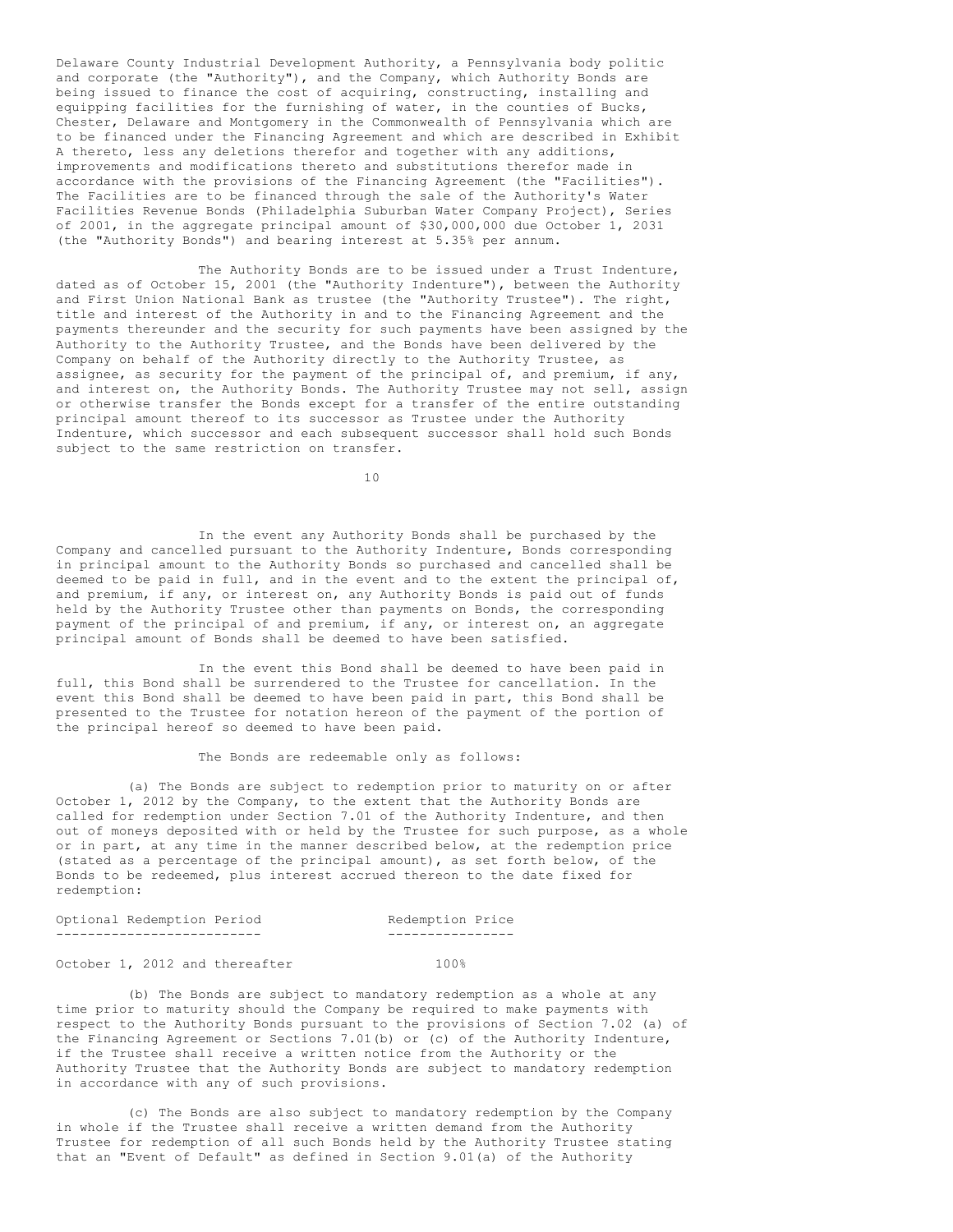Indenture has occurred and is continuing and that payment of the principal of the Authority Bonds has been accelerated pursuant to Section 9.01(b) of the Authority Indenture, provided that at the time of notice of such redemption as provided in Section 2 of Article V of the Original Indenture (i) said written demand shall not have been withdrawn by the Authority Trustee, and (ii) no event of default under Section 1 of Article XI of the Original Indenture shall have occurred and be continuing.

11

If this Bond or any portion hereof is called for redemption and payment thereof is duly provided for as specified in the Indenture, interest shall cease to accrue hereon or on such portion, as the case may be, from and after the date fixed for redemption.

The principal hereof may be declared or may become due prior to its maturity date on the conditions, in the manner and with the effect set forth in the Indenture upon the happening of an event of default, as in the Indenture provided; subject, however, to the right, under certain circumstances, of the registered owners of a majority in principal amount of Bonds outstanding to annul such declaration.

This Bond is transferable by the registered owner hereof in person or by attorney duly authorized in writing, on books of the Company to be kept for that purpose at the designated office of the Trustee in Dallas, Texas upon surrender hereof for cancellation at such office and upon presentation of a written instrument of transfer duly executed, and thereupon the Company shall issue in the name of the transferee or transferees, and the Trustee shall authenticate and deliver, a new Bond or Bonds in authorized denominations, of equal aggregate unpaid principal amount. Any such transfer or exchange shall be subject to the terms and conditions and to the payment of the charges specified in the Indenture.

The Company and the Trustee may deem and treat the registered owner of this Bond as the absolute owner hereof for the purpose of receiving payment of or on account of the principal hereof and the interest hereon, and for all other purposes, and shall not be affected by any notice to the contrary.

No recourse shall be had for the payment of the principal of or interest on this Bond or for any claim based hereon or otherwise in respect hereof or of the Indenture or of any indenture supplemental thereto against any incorporator or any past, present or future stockholder, officer or director of the Company or of any predecessor or successor corporation, as such, either directly or through the Company or through any such predecessor or successor corporation or through any receiver or trustee in bankruptcy, by virtue of any constitutional provision, statute or rule of law or equity, or by the enforcement of any assessment or penalty or otherwise; all such liability being, by the acceptance hereof and as part of the consideration for the issue hereof, expressly waived and released by every holder or registered owner hereof, as more fully provided in the Indenture.

This Bond shall not be entitled to any benefit under the Indenture or any indenture supplemental thereto, or become valid or obligatory for any purpose, until Chase Manhattan Trust Company, National Association, as Trustee under the Indenture, or a successor trustee thereunder, shall have signed the certificate of authentication endorsed hereon.

(Form of Trustee's Certificate)

This Bond is one of the Bonds, of the series designated therein, referred to in the within-mentioned Thirty-Fourth Supplemental Indenture.

> CHASE MANHATTAN TRUST COMPANY, NATIONAL ASSOCIATION

 $By:$ 

Authorized Signer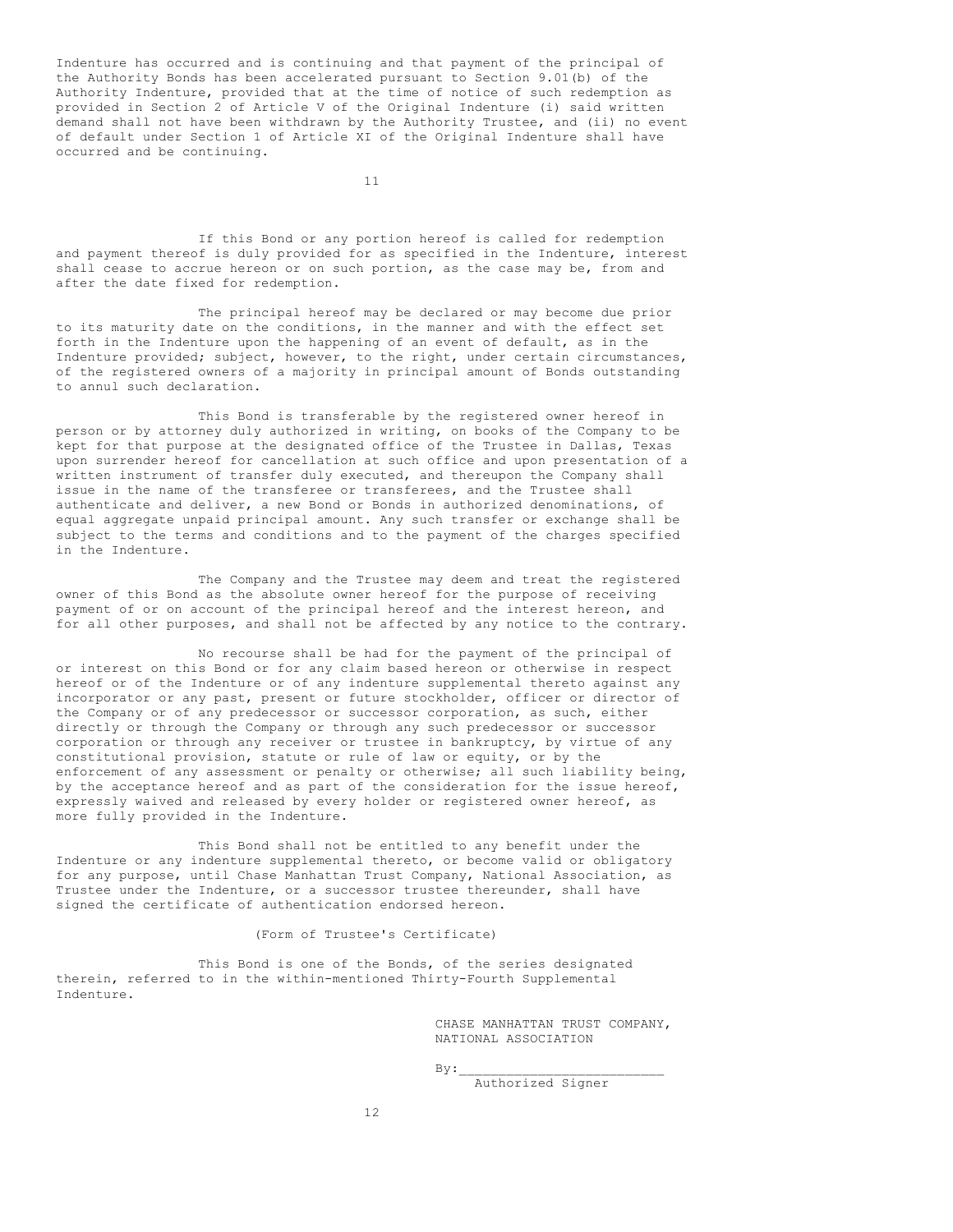WHEREAS, all acts and things necessary to make the Bonds, when executed by the Company and authenticated and delivered by the Trustee as in this Thirty-Fourth Supplemental Indenture provided and issued by the Company, valid, binding and legal obligations of the Company, and this Thirty-Fourth Supplemental Indenture a valid and enforceable supplement to said Original Indenture, have been done, performed and fulfilled, and the execution of this Thirty-Fourth Supplemental Indenture has been in all respects duly authorized; and

WHEREAS, the Company and the Trustee, pursuant to Article XVIII of the Original Indenture, wish, by means of this Thirty-Fourth Supplemental Indenture, to amend the Thirty-Third Supplemental Indenture dated as of November 15, 1999 (the "Thirty-Third Supplemental Indenture"):

NOW, THEREFORE, THIS THIRTY-FOURTH SUPPLEMENTAL INDENTURE WITNESSETH: That, in order to secure the payment of the principal and interest of all bonds issued under the Original Indenture and all indentures supplemental thereto, according to their tenor and effect, and according to the terms of the Original Indenture and of any indenture supplemental thereto, and to secure the performance of the covenants and obligations in said bonds and in the Original Indenture and any indenture supplemental thereto respectively contained, and to provide for the proper issuing, conveying and confirming unto the Trustee, its successors in said trust and its and their assigns forever, upon the trusts and for the purposes expressed in the Original Indenture and in any indenture supplemental thereto, all and singular the estates, property and franchises of the Company thereby mortgaged or intended so to be, the Company, for and in consideration of the premises and of the sum of One Dollar (\$1.00) in hand paid by the Trustee to the Company upon the execution and delivery of this Thirty-Fourth Supplemental Indenture, receipt whereof is hereby acknowledged, and of other good and valuable consideration, and intending to be legally bound, has granted, bargained, sold, aliened, enfeoffed, released and confirmed and by these presents does grant, bargain, sell, alien, enfeoff, release and confirm unto Chase Manhattan Trust Company, National Association, as Trustee, and to its successors in said trust and its and their assigns forever:

All and singular the premises, property, assets, rights and franchises of the Company, whether now or hereafter owned, constructed or acquired, of whatever character and wherever situated (except as herein expressly excepted), including among other things the following, but reference to or enumeration of any particular kinds, classes, or items of property shall not be deemed to exclude from the operation and effect of the Original Indenture or any indenture supplemental thereto any kind, class or item not so referred to or enumerated:

13

# I. REAL ESTATE AND WATER RIGHTS.

The real estate described in the deeds from the grantors named in Exhibit B hereto, dated and recorded as therein set forth, and any other real estate and water rights acquired since the date of the Thirty-Third Supplemental Indenture.

#### II.

### BUILDINGS AND EQUIPMENT.

All mains, pipes, pipe lines, service pipes, buildings, improvements, standpipes, reservoirs, wells, flumes, sluices, canals, basins, cribs, machinery, conduits, hydrants, water works, plants and systems, tanks, shops, structures, purification systems, pumping stations, fixtures, engines, boilers, pumps, meters and equipment which are now owned or may hereafter be acquired by the Company (except as herein expressly excepted), including all improvements, additions and extensions appurtenant to any real or fixed property now or hereafter subject to the lien of the Original Indenture or any indenture supplemental thereto which are used or useful in connection with the business of the Company as a water company or as a water utility, whether any of the foregoing property is now owned or may hereafter be acquired by the Company.

It is hereby declared by the Company that all property of the

and;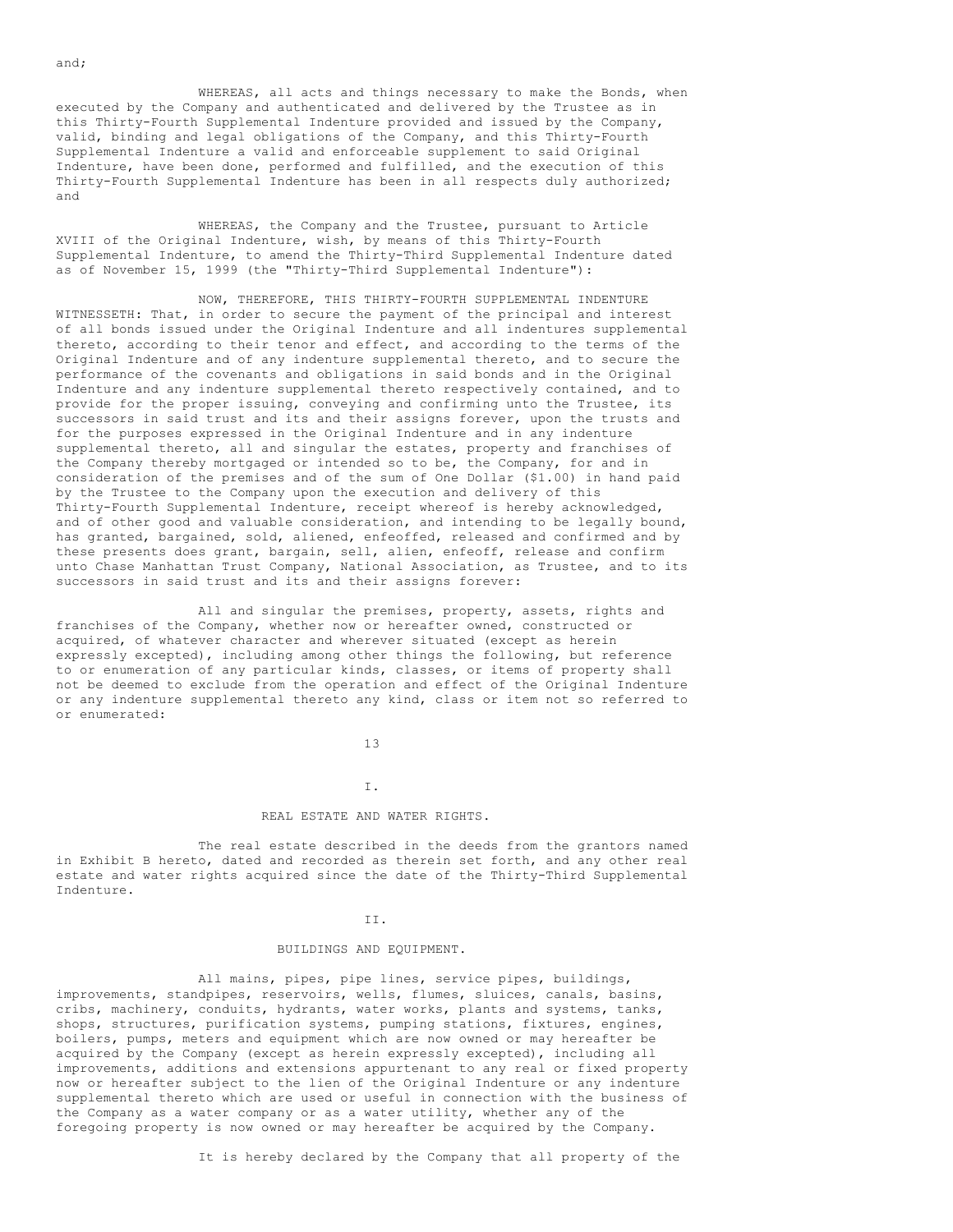kinds described in the next preceding paragraph, whether now owned or hereafter acquired, has been or is or will be owned or acquired with the intention of using the same in carrying on the business or branches of the business of the Company, and it is hereby declared that it is the intention of the Company that all thereof (except property hereinafter specifically excepted) shall be subject to the lien of the Original Indenture.

It is agreed by the Company that so far as may be permitted by law tangible personal property now owned or hereafter acquired by the Company, except such as is hereafter expressly excepted from the lien hereof, shall be deemed to be and construed as fixtures and appurtenances to the real property of the Company.

### III.

## FRANCHISES AND RIGHTS OF WAY.

All the corporate and other franchises of the Company, all water and flowage rights, riparian rights, easements and rights of way, and all permits, licenses, rights, grants, privileges and immunities, and all renewals, extensions, additions or modifications of any of the foregoing, whether the same or any thereof, or any renewals, extensions, additions or modifications thereof, are now owned or may hereafter be acquired, owned, held, or enjoyed by the Company.

IV.

### AFTER ACQUIRED PROPERTY.

All real and fixed property and all other property of the character hereinabove described which the Company may hereafter acquire.

14

TOGETHER WITH all and singular the tenements, hereditaments and appurtenances belonging or in any way appertaining to the aforesaid property or any part thereof, with the reversion and reversions, remainder and remainders, tolls, rents, revenues, issues, income, product and profits thereof, and all the estate, right, title, interest and claim whatsoever, at law as well as in equity, which the Company now has or may hereafter acquire in and to the aforesaid premises, property, rights and franchises and every part and parcel thereof.

EXCEPTING AND RESERVING, HOWEVER, certain premises, not used or useful in the supplying of water by the Company, expressly excepted and reserved from the lien of the Original Indenture and not subject to the terms thereof.

AND ALSO SAVING AND EXCEPTING from the property hereby mortgaged and pledged, all of the following property (whether now owned by the Company or hereafter acquired by it): All bills, notes and accounts receivable, cash on hand and in banks, contracts, choses in action and leases to others (as distinct from the property leased and without limiting any rights of the Trustee with respect thereto under any of the provisions of the Original Indenture or of any indenture supplemental thereto), all bonds, obligations, evidences of indebtedness, shares of stock and other securities, and certificates or evidences of interest therein, all automobiles, motor trucks, and other like automobile equipment and all furniture, and all equipment, materials, goods, merchandise and supplies acquired for the purpose of sale in the ordinary course of business or for consumption in the operation of any properties of the Company other than any of the foregoing which may be specifically transferred or assigned to or pledged or deposited with the Trustee hereunder or required by the provisions of the Original Indenture or any indenture supplemental thereto so to be; provided, however, that if, upon the happening of a completed default, as specified in Section 1 of Article XI of the Original Indenture, the Trustee or any receiver appointed hereunder shall enter upon and take possession of the mortgaged property, the Trustee or any such receiver may, to the extent permitted by law, at the same time likewise take possession of any and all of the property described in this paragraph then on hand and any and all other property of the Company then on hand, not described or referred to in the foregoing granting clauses, which is used or useful in connection with the business of the Company as a water company or as a water utility, and use and administer the same to the same extent as if such property were part of the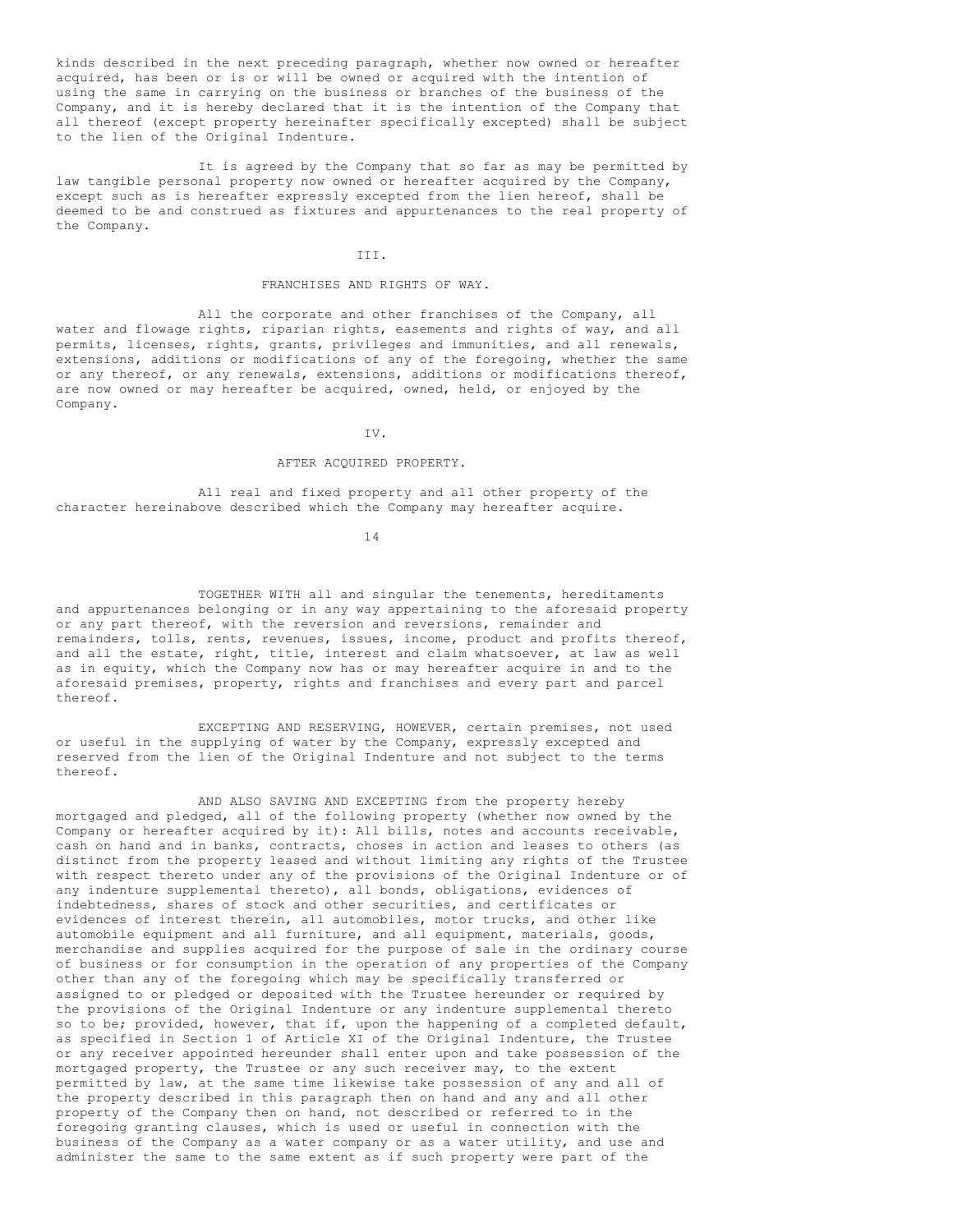mortgaged property, unless and until such completed default shall be remedied or waived and possession of the mortgaged property restored to the Company, its successors or assigns.

SUBJECT, HOWEVER, to the exceptions, reservations and matters hereinabove and in the Original Indenture recited, to releases executed since the date of the Original Indenture in accordance with the provisions thereof, to existing leases, to easements and rights of way for pole lines and electric transmission lines and other similar encumbrances and restrictions which the Company hereby certifies, in its judgment, do not impair the use of said property by the Company in its business, to liens existing on or claims against, and rights in and relating to, real estate acquired for right-of-way purposes, to taxes and assessments not delinquent, to alleys, streets and highways that

15

may run across or encroach upon said lands, to liens, if any, incidental to construction, and to Permitted Liens, as defined in the Original Indenture; and, with respect to any property which the Company may hereafter acquire, to all terms, conditions, agreements, covenants, exceptions and reservations expressed or provided in such deeds and other instruments, respectively, under and by virtue of which the Company shall hereafter acquire the same and to any and all liens existing thereon at the time of such acquisition.

TO HAVE AND TO HOLD, all and singular the property, rights, privileges and franchises hereby conveyed, transferred or pledged or intended so to be unto the Trustee and its successors in the trust heretofore and hereby created, and its and their assigns forever.

IN TRUST NEVERTHELESS, for the equal pro rata benefit and security of each and every entity who may be or become the holders of bonds and coupons secured by the Original Indenture or by any indenture supplemental thereto, or both, without preference, priority or distinction as to lien or otherwise of any bond or coupon over or from any other bond or coupon, so that each and every of said bonds and coupons issued or to be issued, of whatsoever series, shall have the same right, lien and privilege under the Original Indenture and all indentures supplemental thereto and shall be equally secured hereby and thereby, with the same effect as if said bonds and coupons had all been made, issued and negotiated simultaneously on the date thereof; subject, however, to the provisions with reference to extended, transferred or pledged coupons and claims for interest contained in the Original Indenture and subject to any sinking or improvement fund or maintenance deposit provisions, or both, for the benefit of any particular series of bonds.

IT IS HEREBY COVENANTED, DECLARED AND AGREED, by and between the parties hereto, that all such bonds and coupons are to be authenticated, delivered and issued, and that all property subject or to become subject hereto is to be held subject to the further covenants, conditions, uses and trusts hereinafter set forth, and the Company, for itself and its successors and assigns, does hereby covenant and agree to and with the Trustee and its successor or successors in said trust, for the benefit of those who shall hold said bonds and coupons, or any of them, issued under this Indenture or any indenture supplemental hereto, or both, as follows:

### ARTICLE I.

### Form, Authentication and Delivery of the Bonds; Redemption Provisions

SECTION 1. There shall be a fortieth series of bonds, limited in aggregate principal amount to \$30,000,000 designated as "Philadelphia Suburban Water Company, First Mortgage Bonds, 5.35% Series due 2031".

Interest on the Bonds shall be payable semiannually on April 1 and October 1 of each year (each an "interest payment date"), commencing April 1, 2002. Each Bond shall be dated the date of its authentication and shall bear interest from the interest payment date next preceding its date of authentication, unless authenticated after a record date and on or before the succeeding interest payment date, in which case it shall bear interest from such succeeding interest payment date, or, unless authenticated on or prior to the record date for the first interest payment date for the Bonds, in which case it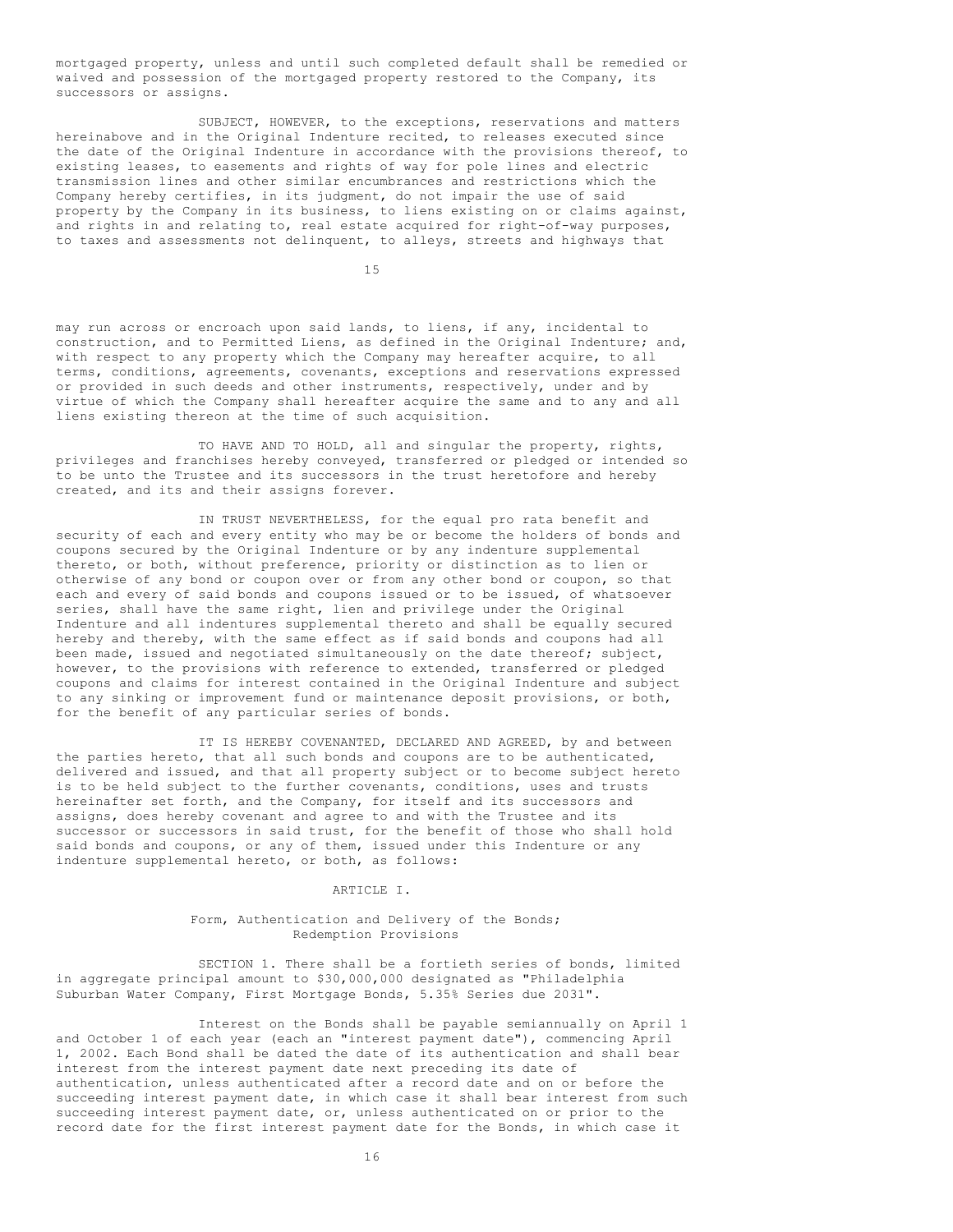shall bear interest from November 1, 2001; provided, however, that, if at the time of authentication of any Bond, interest on the predecessor Bond of such Bond is in default, such Bond shall bear interest from the date to which interest has been paid, or, if no interest has been paid, from November 1, 2001. The Bonds shall be stated to mature (subject to the right of earlier redemption at the prices and dates and upon the terms and conditions hereinafter set forth) on October 1, 2031 and shall bear interest at the rate of 5.35%.

The Bonds shall be issuable only as registered bonds without coupons, shall be in the form hereinabove recited, in the denomination of Five Thousand Dollars (\$5,000) or any integral multiple thereof, shall be lettered "R", and shall bear such numbers as the Company may reasonably require.

The principal of, and interest on the Bonds shall be payable at the designated office of the trustee in Dallas, Texas, and shall be payable, along with interest on the Bonds, in such coin or currency of the United States of America as at the time of payment is legal tender for the payment of public and private debts; each installment of interest shall be paid by check to the order of the person entitled thereto, mailed to such person's address as the same appears on the books maintained for such purpose by or on behalf of the Company, or by bank wire transfer of immediately available funds pursuant to instructions and conditions incorporated in an agreement between such person and the Trustee or the Company.

The person in whose name any Bond is registered at the close of business on any Record Date (as hereinafter defined) with respect to any interest payment date shall be entitled to receive the interest payable on such interest payment date notwithstanding the cancellation of such Bond upon any transfer or exchange subsequent to the Record Date and prior to such interest payment date; provided, however, that if and to the extent the Company shall default in the payment of the interest due on such interest payment date, such defaulted interest shall be paid to the persons in whose names outstanding Bonds are registered at the close of business on a subsequent Record Date established by notice given by mail by or on behalf of the Company to the holders of Bonds not less than fifteen days preceding such subsequent Record Date, such Record Date to be not less than ten days preceding the date of payment of such defaulted interest. The term "Record Date" with respect to any regular interest payment date shall mean the fifteenth day of the calendar month next preceding the month in which such interest payment date occurs.

The Bonds are being issued by the Company to secure the obligation of the Company to pay to or for the account of the Authority an amount equal to the principal of, and interest on, the Authority Bonds pursuant to the Financing Agreement. The Authority Bonds are being sold to finance the cost of the acquiring, constructing, installing and equipping of the Facilities.

The Authority Bonds are to be issued under the Authority Indenture and the right, title and interest of the Authority in and to the Financing Agreement and the payments thereunder and the security for such payments have been assigned by the Authority to the Authority Trustee, and the Bonds are to be delivered by the Company on behalf of the Authority directly to

17

the Authority Trustee, as assignee, as security for the payment of the principal of, and premium, if any, and interest on, the Authority Bonds. The Authority Trustee may not sell, assign or otherwise transfer the Bonds except for a transfer of the entire outstanding principal amount thereof to its successor as Trustee under the Authority Indenture, which successor and each subsequent successor shall hold the Bonds subject to the same restriction on transfer.

The text of the Bonds and of the certificate of the Trustee upon such Bonds shall be, respectively, substantially of the tenor and effect hereinbefore recited.

Exchange of any Bonds shall be effected in accordance with the applicable provisions of Sections 7, 8 and 9 of Article II of the Original Indenture.

SECTION 2. The Bonds are redeemable only as follows: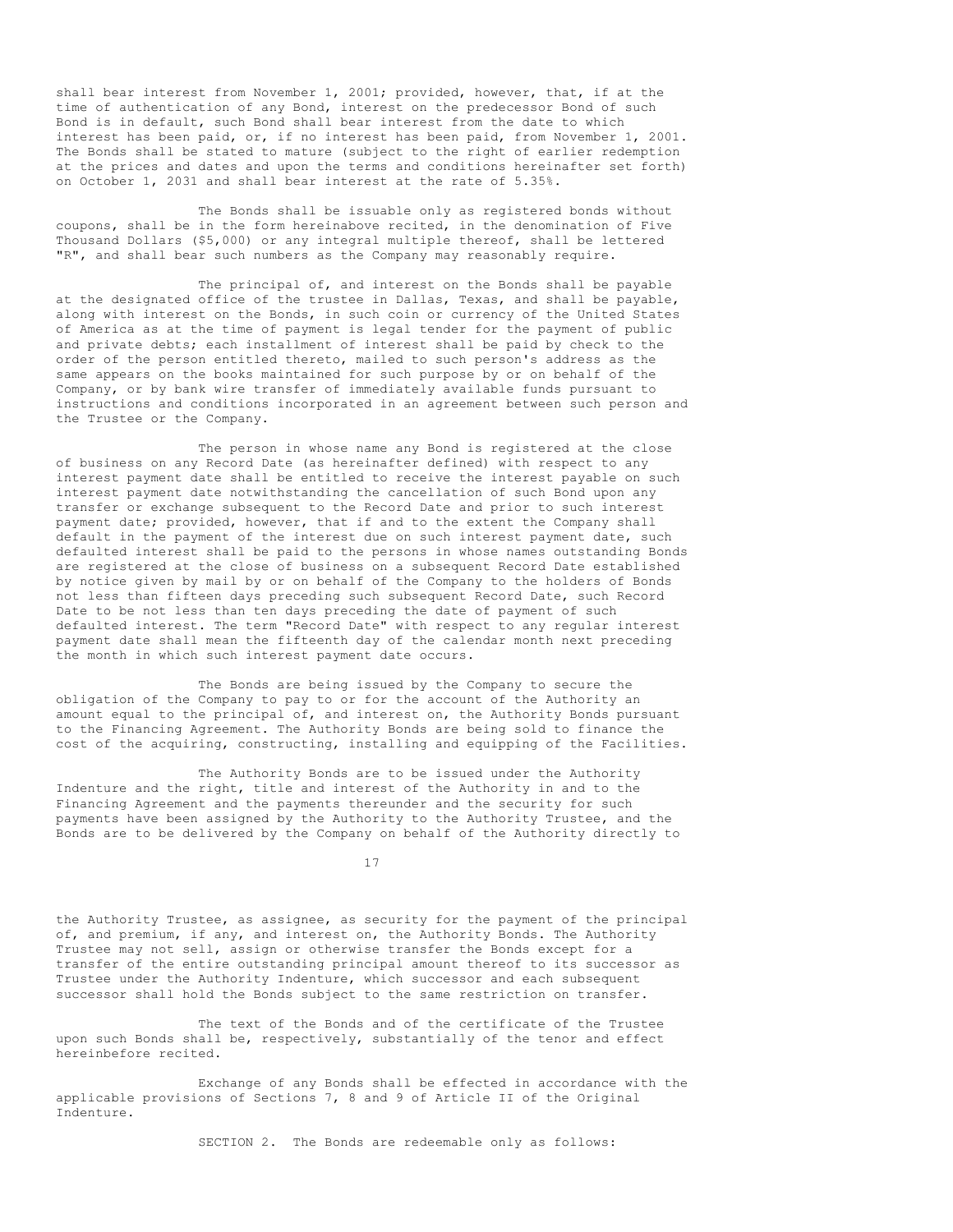(a) The Bonds are subject to redemption prior to maturity on or after October 1, 2012 by the Company, to the extent that the Authority Bonds are called for redemption under Section 7.01 of the Authority Indenture, and then out of moneys deposited with or held by the Trustee for such purpose, as a whole or in part, at any time in the manner described below, at the redemption price (stated as a percentage of the principal amount), as set forth below, of the Bonds to be redeemed, plus interest accrued thereon to the date fixed for redemption:

| Optional Redemption Period | Redemption Price |  |
|----------------------------|------------------|--|
| -------------------------- | ---------------- |  |

October 1, 2012 and thereafter 100%

(b) The Bonds are subject to mandatory redemption as a whole or in part at any time prior to maturity should the Company be required to make payments with respect to the Authority Bonds pursuant to the provisions of Section 7.02(a) of the Financing Agreement, or Sections 7.01(b) or (c) of the Authority Indenture, if the Trustee shall receive a notice from the Authority or the Authority Trustee that the Bonds are subject to mandatory redemption in accordance with any of such provisions.

(c) (reserved)

(d) The Bonds are also subject to mandatory redemption by the Company in whole if the Trustee shall receive a written demand from the Authority Trustee for redemption of all such Bonds held by the Authority Trustee stating that an "Event of Default" as defined in Section 9.01(a) of the Authority Indenture has occurred and is continuing and that payment of the principal of the Authority Bonds has been accelerated pursuant to Section 9.01(b) of the Authority Indenture, provided that at the time of notice of such redemption as provided in Section 2 of Article V of the Original Indenture (i) said written demand shall not have been withdrawn by the Authority Trustee, and (ii) no event of default under Section 1 of Article XI of the Original Indenture shall have occurred and be continuing.

SECTION 3. Any redemption of the Bonds shall be effected in accordance with the provisions of Article V of the Original Indenture.

18

SECTION 4. In the event any Authority Bonds shall be purchased by the Company, surrendered by the Company to the Authority Trustee for cancellation and cancelled by the Authority Trustee, Bonds corresponding in principal amount to the Authority Bonds so purchased, surrendered and cancelled shall be deemed to have been paid in full.

SECTION 5. In the event and to the extent the principal of and premium, if any, or interest on, any Authority Bonds is paid out of funds held by the Authority Trustee other than payments of Bonds, the corresponding payment of the principal of, and premium, if any, or interest on, an aggregate principal amount of Bonds equal to the aggregate principal amount of such Authority Bonds shall be deemed to have been satisfied.

SECTION 6. All Bonds deemed to have been paid in full as provided in Section 4 and 5 of this Article I of this Thirty-Fourth Supplemental Indenture shall be surrendered to the Trustee for cancellation, and the Trustee shall forthwith cancel the same and, in accordance with applicable laws and regulations and the Trustee's policies and procedures, and on the written request of the Company, deliver the same to the Company. In case part of an outstanding Bond shall be deemed to have been partially paid as provided in said Section 4 or Section 5, upon presentation of such Bond at the designated office of the Trustee, the Trustee shall make a notation thereon of the payment of the portion of the principal amount of such Bond so deemed to have been paid unless the registered owner shall elect to surrender such Bond to the Trustee, in which case the Company shall execute and the Trustee shall authenticate and deliver, without charge to the registered owner, Bonds in such authorized denominations as shall be specified by the registered owner for the unpaid balance of the principal amount of such outstanding Bond.

SECTION 7. Bonds in the aggregate principal amount of \$30,000,000 may be issued under the provisions of Article IV of the Original Indenture and may forthwith be executed by the Company and delivered to the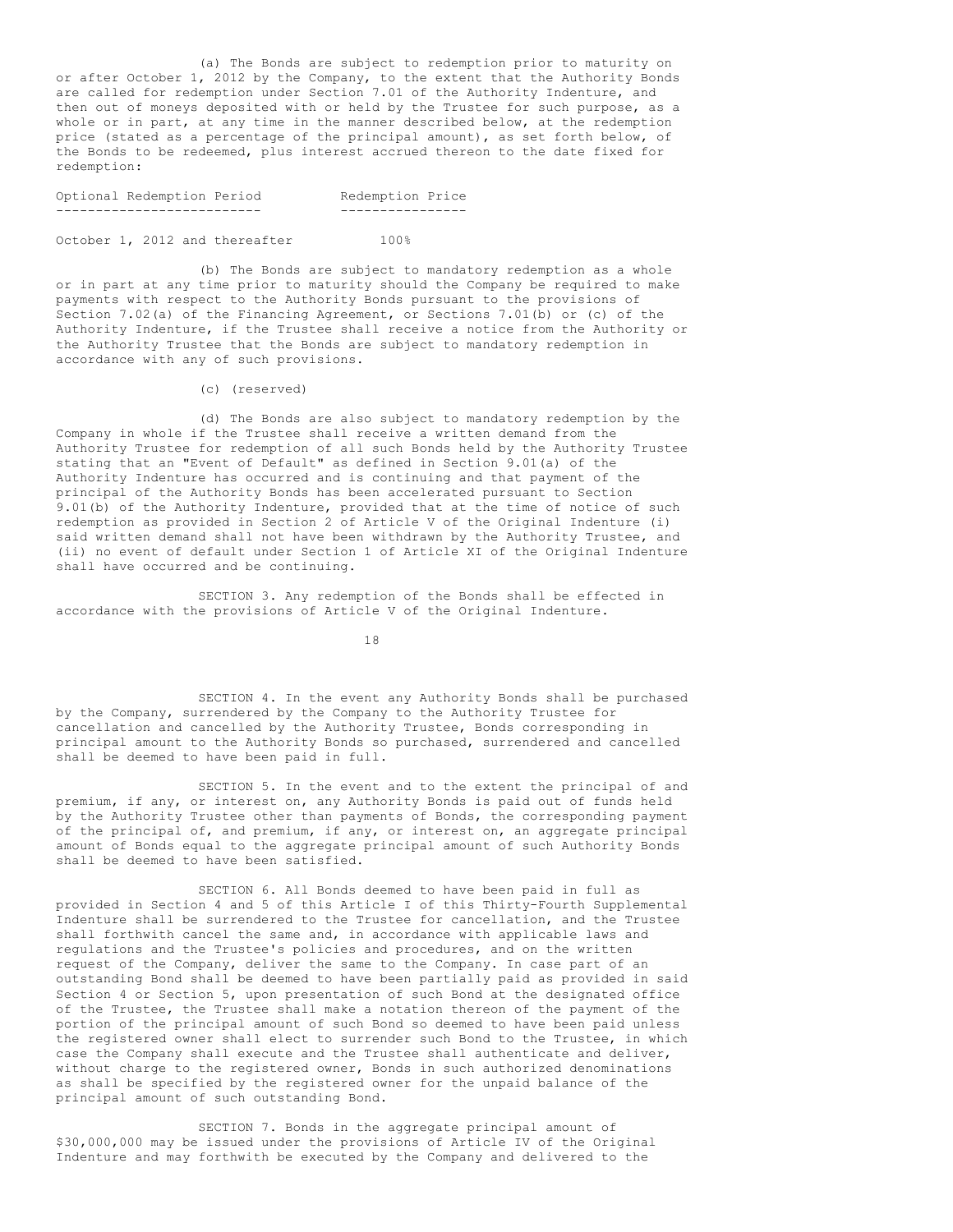Trustee and shall be authenticated by the Trustee and delivered to or upon the order of the Company, upon receipt by the Trustee of the resolutions, certificates, opinions or other instruments or all of the foregoing required to be delivered upon the issue of bonds pursuant to the provisions of the Original Indenture.

#### ARTICLE II.

### Maintenance or Improvement Deposit.

SECTION 1. The Company covenants that it will deposit with the Trustee on or before the March 1 next occurring after the bonds of the 9.89% Series due 2008 cease to be outstanding, or on or before the March 1 next occurring after the bonds of the 9.93% Series due 2013 cease to be outstanding, or on or before the next March 1 next occurring after the bonds of the 9.97% Series due 2018 cease to be outstanding, or on or before the March 1 next occurring after the bonds of the 9.12% Series due 2010 cease to be outstanding, or on or before the March 1 next occurring after the bonds of the 9.29% Series due 2026 cease to be outstanding, or on or before the March 1 next occurring after the bonds of the 9.17% Series due 2021 cease to be outstanding, or on or before the next March 1 next occurring after the bonds of the 9.17% Series due

19

2011 cease to be outstanding, or on or before the March 1 next occurring after the bonds of the 6.50% Series due 2010 cease to be outstanding, or on or before the next March 1 next occurring after the bonds of the 5.95% Series due 2002 cease to be outstanding, or on or before the March 1 next occurring after the bonds of the 7.15% Series due 2008 cease to be outstanding, or on or before the March 1 next occurring after the bonds of any of the Subseries of the 1995 Medium Term Note Series issued under the Twenty-Ninth Supplemental Indenture (consisting of the 7.72% Subseries A due 2025, the 6.82% Subseries B due 2005, the 6.89% Subseries C due 2015, the 6.99% Subseries D due 2006, the 7.47% Subseries E due 2003, the 6.83% Subseries F due 2003, and the 7.06% Subseries G due 2004) shall cease to be outstanding, or on or before the March 1 next occurring after bonds of the 6.35% Series due 2025 shall cease to be outstanding, on or before the March 1 next occurring after the bonds of any of the Subseries of the 1997 Medium Term Note Series issued under the Thirty-First Supplemental Indenture (consisting of the 6.75% Subseries A due 2007, the 6.30% Subseries B due 2002, the 6.14% Subseries C due 2008, the 5.80% Subseries D due 2003, the 5.85% Subseries E due 2004 and the 6.00% Subseries F due 2004) cease to be outstanding, or on or before March 1 next occurring after the bonds of 6.00% Series due 2029 cease to be outstanding, or on or before March 1 next occurring after the Bonds of any of the Subseries of the 1999 Medium Term Note Series issued under the Thirty-Third Supplemental Indenture (consisting of the 7.40% Subseries A due 2005, the 7.40% Subseries B due 2005 and the 6.21% Subseries C due 2011) cease to be outstanding, and on or before March 1 in each year thereafter if and so long as any of the Bonds are outstanding, whichever is latest, an amount in cash (the "Maintenance or Improvement Deposit") equal to 9% of the Gross Operating Revenues of the Company during the preceding calendar year less, to the extent that the Company desires to take such credits, the following:

> (a) the amount actually expended for maintenance during such calendar year; and

(b) the Cost or Fair Value, whichever is less, of Permanent Additions acquired during such calendar year which at the time of taking such credit constitute Available Permanent Additions; and

(c) the unapplied balance, or any part thereof, of the Cost or Fair Value, whichever is less, of Available Permanent Additions acquired by the Company during the five calendar years preceding such calendar year and specified in the Officers' Certificates delivered to the Trustee pursuant to Section 2 of this Article, but only to the extent that the Permanent Additions with respect to which such Cost or Fair Value was determined shall at the time of taking such credit constitute Available Permanent Additions.

SECTION 2. The Company covenants that it will on or before March 1 in each year, beginning with the first deposit made with the Trustee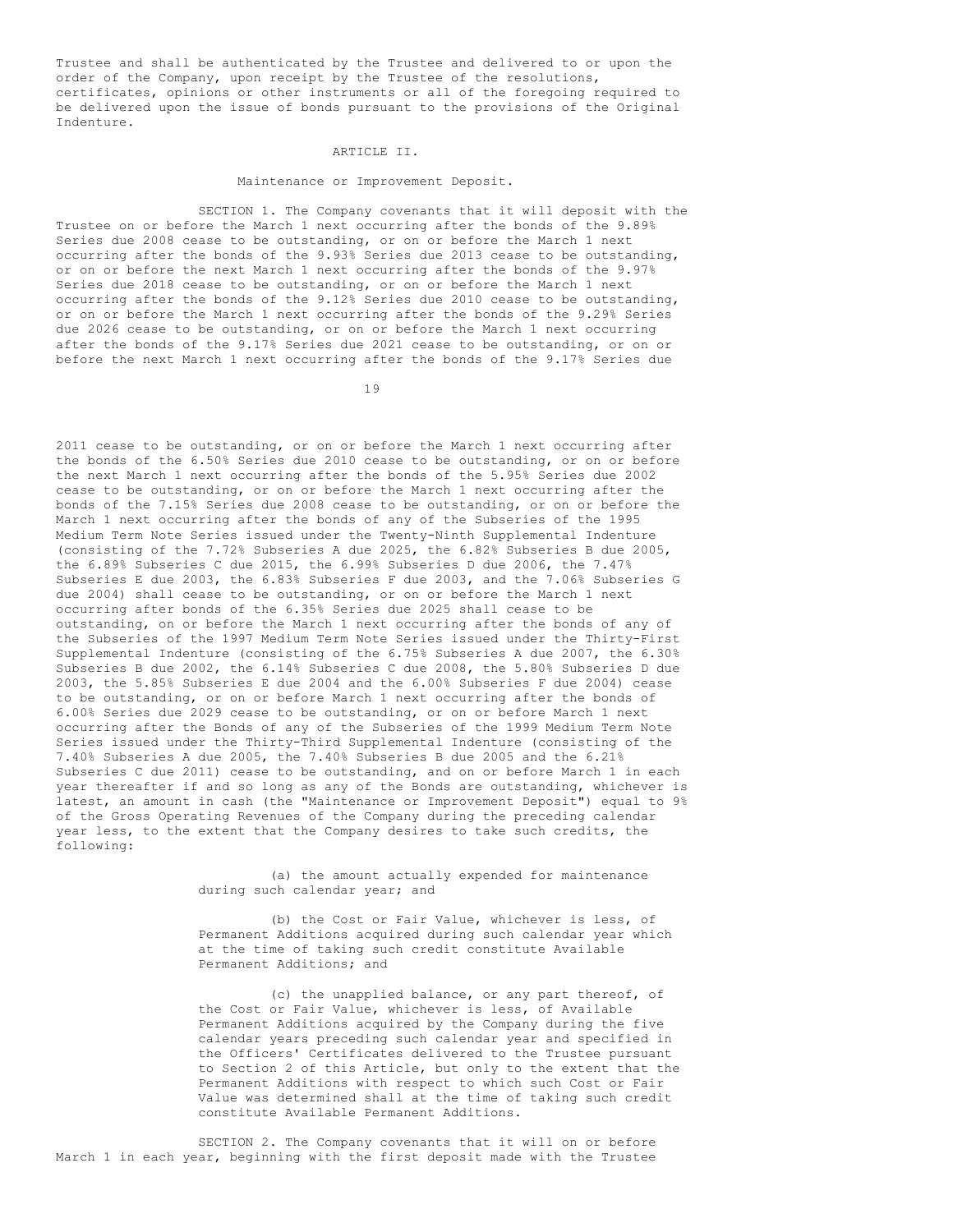under the provisions of Section 1 of this Article, as long as any of the Bonds are outstanding, deliver to the Trustee the following:

 $20$ 

(A) An Officers' Certificate, which shall state:

(i) The amount of the Gross Operating Revenues for the preceding calendar year;

(ii) 9% of such Gross Operating Revenues;

(iii) The amount actually expended by the Company for maintenance during such calendar year;

(iv) The amount set forth in subparagraph (xii) of each Officers' Certificate delivered to the Trustee pursuant to the provisions of this Section during the preceding five calendar years (specifying each such Officers' Certificate), after deducting from each such amount the aggregate of (a) the Cost or Fair Value, whichever is less, of all Permanent Additions represented by such amount which have ceased to be Available Permanent Additions; and (b) any part of such amount for which the Company has previously taken credit against any Maintenance or Improvement Deposit (specifying the Officers' Certificate in which such credit was taken); and (c) any part of such amount for which the Company then desires to take credit against the Maintenance or Improvement Deposit;

(v) An amount which shall be the aggregate of all amounts set forth pursuant to the provisions of clause (c) of the foregoing subparagraph (iv);

(vi) The Cost or Fair Value, whichever is less, of Available Permanent Additions acquired by the Company during the preceding calendar year;

(vii) That part of the amount set forth in subparagraph (vi) which the Company desires to use as a credit against the Maintenance or Improvement Deposit;

(viii) The amount of cash payable to the Trustee under the provisions of Section 1 of this Article, which shall be the amount by which the amount set forth in subparagraph (ii) hereof exceeds the sum of the amounts set forth in subparagraphs (iii), (v) and (vii) hereof;

(ix) The sum of all amounts charged on the books of the Company against any reserve for retirement or depreciation during the preceding calendar year representing the aggregate of the Cost when acquired of any part of the Company's plants and property of the character described in the granting clauses hereof which has been permanently retired or abandoned;

21

(x) The aggregate of the amounts set forth in subparagraphs (v) and (vii) hereof;

(xi) The amount by which the amount set forth in subparagraph (x) exceeds the amount set forth in subparagraph (ix), being the amount required to be deducted from the Cost or Fair Value of Available Permanent Additions in order to determine a Net Amount of Available Permanent Additions pursuant to the provisions of Section 9 of Article I of the Original Indenture;

(xii) The amount set forth in subparagraph (vi) after deducting the amount, if any, set forth in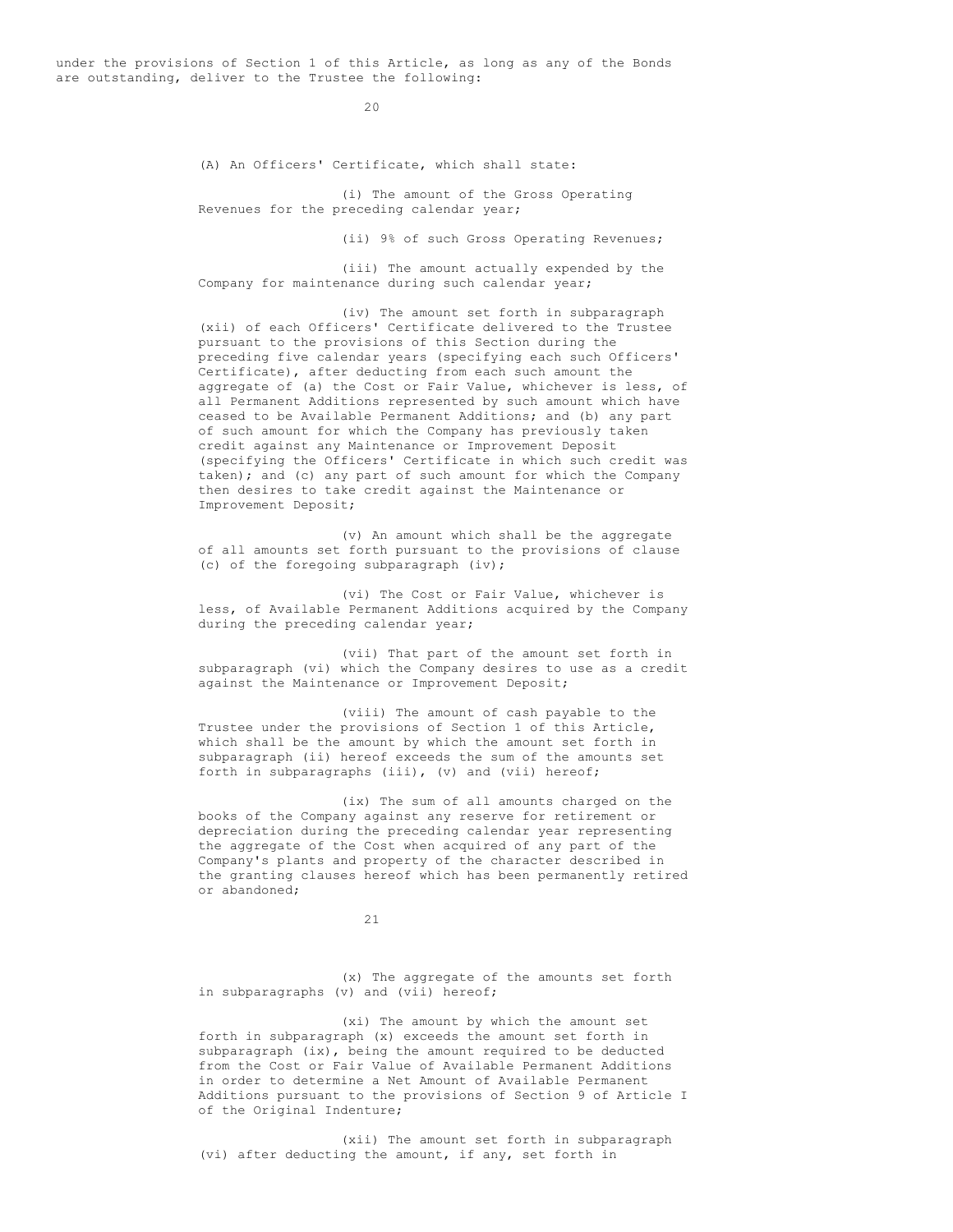(xiii) That all conditions precedent to the taking of the credit or credits so requested by the Company have been complied with.

(B) In the event that the Officers' Certificate delivered to the Trustee pursuant to the provisions of paragraph (A) of this Section shall state, pursuant to the requirements of subparagraph (vi), the Cost or Fair Value of Available Permanent Additions acquired by the Company during the preceding calendar year, the documents specified in paragraphs 2, 3, 5, 6 and 7 of subdivision (B) of Section 3 of Article IV of the Original Indenture.

(C) An amount in cash equal to the sum set forth in subparagraph (viii) of the Officers' Certificate provided for in paragraph (A) hereof.

SECTION 3. All cash deposited with the Trustee as part of any Maintenance or Improvement Deposit provided for in Section 1 of this Article, may, at the option of the Company, be applied to the purchase of bonds under the provisions of Section 2 of Article X of the Original Indenture or to the redemption of bonds under the provisions of Section 3 of Article X of the Original Indenture or may be withdrawn by the Company at any time to reimburse the Company for the cost of a Net Amount of Available Permanent Additions (excluding, however, from any such Available Permanent Additions all Permanent Additions included in any certificate delivered to the Trustee for the purpose of obtaining a credit against any Maintenance or Improvement Deposit provided for in Section 1 of this Article to the extent that such Permanent Additions have been used for any such credit). The Trustee shall pay to or upon the written order of the Company all or any part of such cash upon the receipt by the Trustee of:

(a) A Resolution requesting such payment; and

(b) The documents specified in paragraphs 2, 5, 6 and 7 of subdivision (B) of Section 3 of Article IV of the Original Indenture, with such modifications, additions and omissions as may be appropriate in the light of the purposes for which they are used.

22

### ARTICLE III.

### Covenants of the Company.

SECTION 1. The Company hereby covenants and agrees with the Trustee, for the benefit of the Trustee and all the present and future holders of the Bonds, that the Company will pay the principal of, and premium, if any, and interest on, all bonds issued or to be issued as aforesaid under and secured by the Original Indenture as hereby supplemented, as well as all bonds which may be hereafter issued in exchange or substitution therefor, and will perform and fulfill all of the terms, covenants and conditions of the Original Indenture and of this Thirty-Fourth Supplemental Indenture with respect to the additional bonds to be issued under the Original Indenture as hereby supplemented.

SECTION 2. The Company covenants and agrees that so long as any of the Bonds are outstanding (a) the Company will not make any Stock Payment if, after giving effect thereto, its retained earnings, computed in accordance with generally accepted accounting principles consistently applied, will be less than the sum of (i) Excluded Earnings, if any, since December 31, 2000, and (ii) \$20,000,000; (b) Stock Payments made more than 40 days after the commencement, and prior to the expiration, of any Restricted Period shall not exceed 65% of the Company's Net Income during such Restricted Period; and (c) the Company will not authorize a Stock Payment if there has occurred and is continuing an event of default under subsections (a) and (b) of Section 1 of Article XI of the Original Indenture.

For the purposes of this Section 2 the following terms shall have the following meanings:

"Capitalization" shall mean the sum of (i) the aggregate principal amount of all Debt at the time outstanding, (ii) the aggregate par or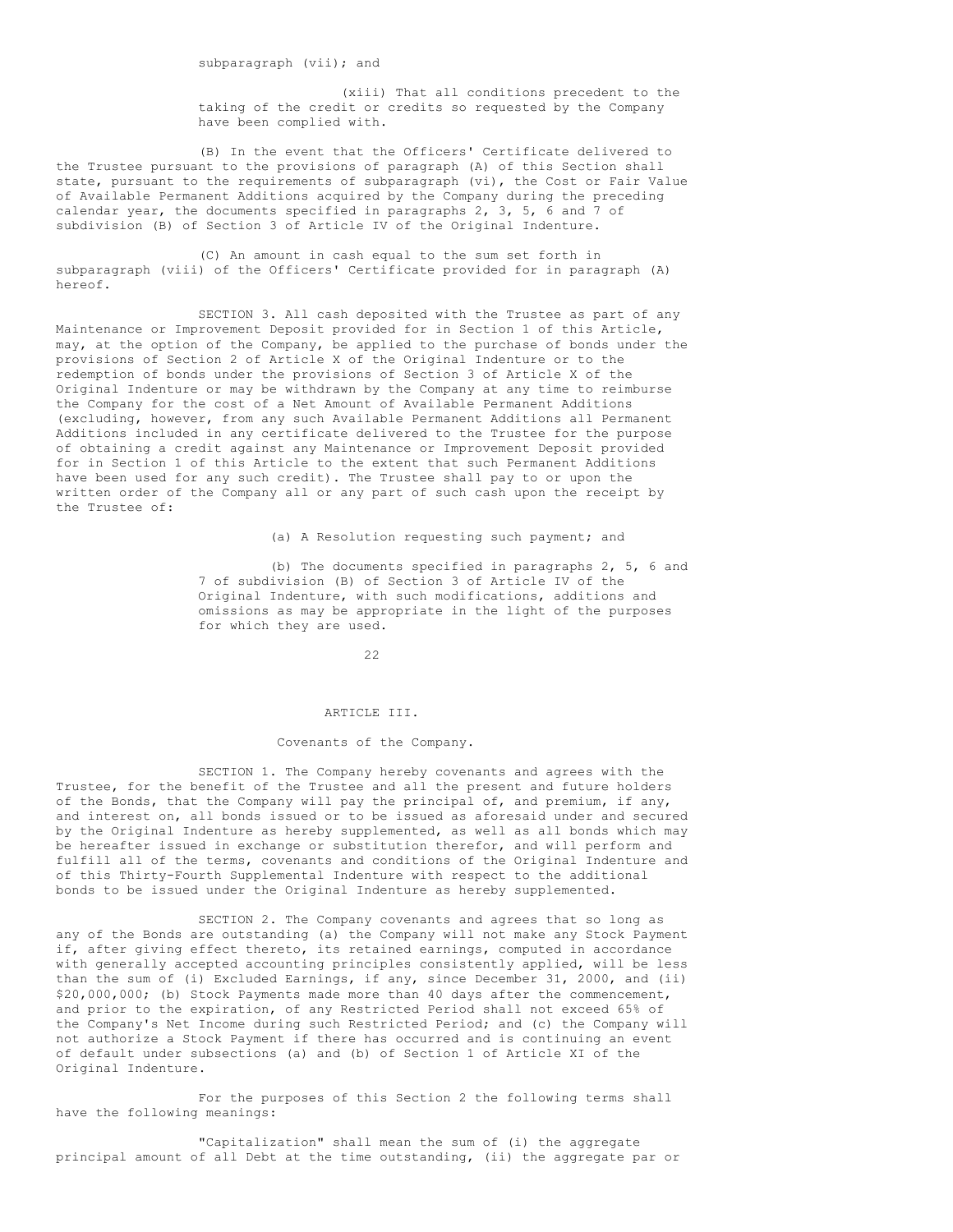stated value of all capital stock of the Company of all classes at the time outstanding, (iii) premium on capital stock, (iv) capital surplus, and (v) retained earnings.

"Debt" means (i) all indebtedness, whether or not represented by bonds, debentures, notes or other securities, for the repayment of money borrowed, (ii) all deferred indebtedness for the payment of the purchase price of property or assets purchased (but Debt shall not be deemed to include Customer Advances for construction or any bonds issued under the Indenture which are not Outstanding Bonds), (iii) leases which have been or, in accordance with generally accepted accounting principles, should be recorded as capital leases and (iv) guarantees of the obligations of another of the nature described in clauses (i), (ii) or (iii) which have been or, in accordance with generally accepted accounting principles, should be recorded as debt.

"Determination Date" shall mean the last day of each calendar quarter. Any calculation with respect to any Determination Date shall be based on the Company's balance sheet as of such date.

23

"Excluded Earnings" shall mean 35% of the Company's Net Income during any Restricted Period.

"Net Income" for any particular Restricted Period shall mean the amount of net income properly attributable to the conduct of the business of the Company for such period, as determined in accordance with generally accepted accounting principles consistently applied, after payment of or provision for taxes on income for such period.

"Outstanding Bonds" shall mean bonds which are outstanding within the meaning indicated in Section 20 of Article I of the Original Indenture except that, in addition to the bonds referred to in clauses (a), (b) and (c) of said Section 20, said term shall not include bonds for the retirement of which sufficient funds have been deposited with the Trustee with irrevocable instructions to apply such funds to the retirement of such bonds at a specified time, which may be either the maturity thereof or a specified redemption date, whether or not notice of redemption shall have been given.

"Restricted Period" shall mean a period commencing on any Determination Date on which the total Debt of the Company is, or as the result of any Stock Payment then declared or set aside and to be made thereafter will be, more than 70% of Capitalization, and continuing until the third consecutive Determination Date on which the total Debt of the Company does not exceed 70% of Capitalization.

"Stock Payment" shall mean any payment in cash or property (other than stock of the Company) to any holder of shares of any class of capital stock of the Company as such holder, whether by dividend or upon the purchase, redemption, conversion or other acquisition of such shares, or otherwise.

SECTION 3. The Company covenants and agrees that so long as any of the Bonds are outstanding, neither the Company nor any subsidiary of the Company will, directly or indirectly, lend or in any manner extend its credit to, or indemnify, or make any donation or capital contribution to, or purchase any security of, any corporation which directly or indirectly controls the Company, or any subsidiary or affiliate (other than an affiliate which is a subsidiary of the Company) of any such corporation.

#### ARTICLE IV.

### The Trustee.

SECTION 1. The Trustee hereby accepts the trust hereby declared and provided, and agrees to perform the same upon the terms and conditions in the Original Indenture, as supplemented by this Thirty-Fourth Supplemental Indenture.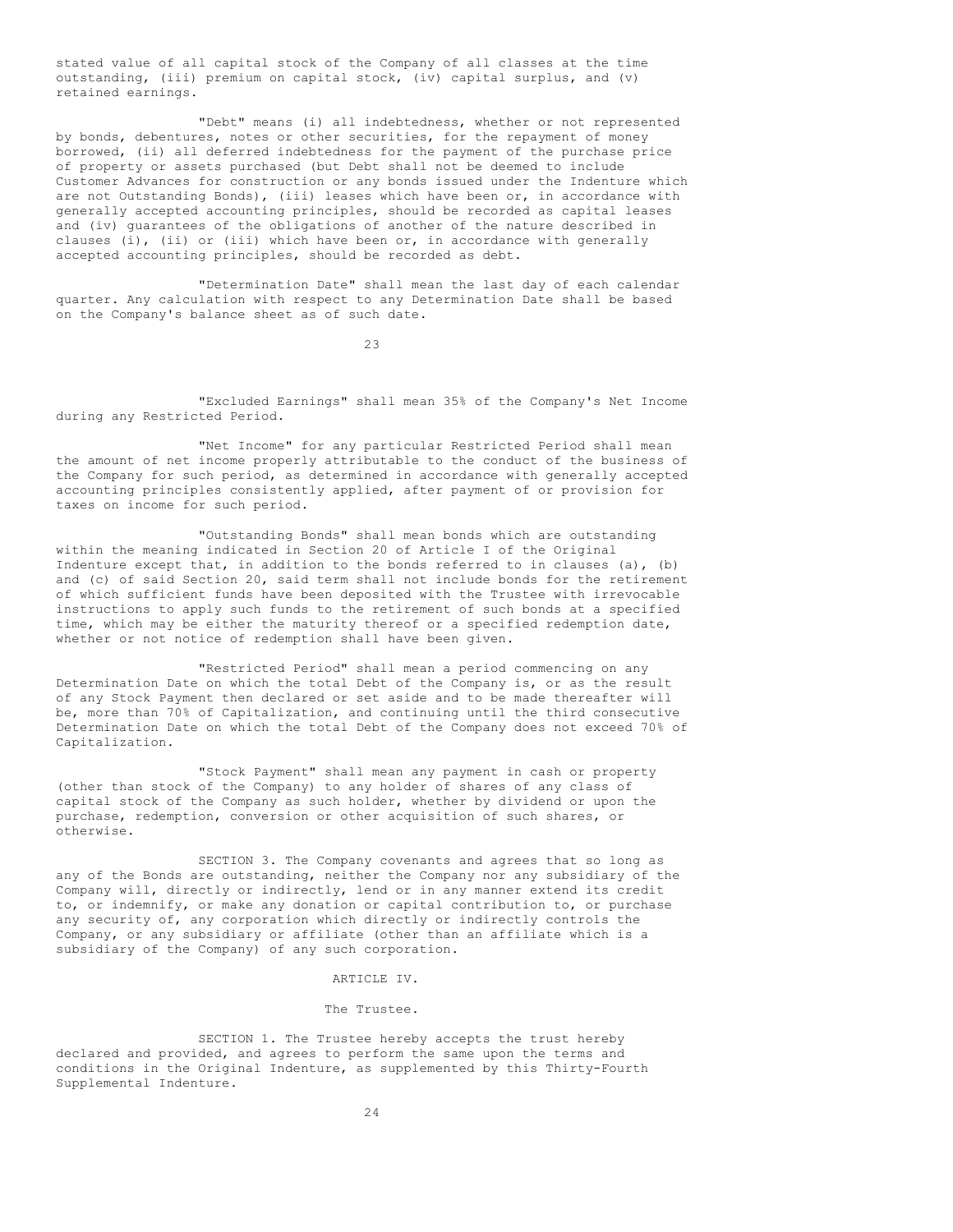SECTION 2. Subject to the provisions of Article XIII of the Original Indenture, the Trustee may execute any of the trusts or powers hereof and perform any of its duties by or through and consult with attorneys, agents, officers or employees selected by the Trustee in its sole discretion. The Trustee shall be entitled to advice of counsel concerning all matters of trusts hereof and the duties hereunder and may in all cases pay such reasonable compensation to all such attorneys, agents, officers and employees as may reasonably be employed in connection with the trusts hereof. The Trustee may act or refrain from acting and rely upon and be free from all liability for so relying upon the opinion or advice of any attorney (who may be the attorney or attorneys for the Company). The Trustee may act and rely on written opinions of experts employed by the Trustee and such advice shall be full and complete authorization and protection in respect of any action taken, suffered or omitted by the Trustee hereunder in good faith and in reliance thereon. The Trustee shall not be responsible for any loss or damage resulting from any action or non-action in good faith taken in reliance upon such opinion or advice. The Trustee shall not be bound to confirm, verify or make any investigation into the facts or matters stated in any financial or other statements, resolution, certificate, statement, instrument, opinion, report, notice, request, direction, consent, order or other paper or document furnished pursuant to the terms hereof.

SECTION 3. Before the Trustee shall be required to foreclose on, or to take control or possession of, the real property or leasehold interest (the "Premises") which may be the subject of any mortgage or mortgages for which the Trustee is mortgagee in connection with the issuance of the Bonds, the Trustee shall be indemnified and held harmless by the holders and/or beneficial owners of the Bonds from and against any and all expense, loss, or liability that may be suffered by the Trustee in connection with any spill, leak or release which may have occurred on or invaded the Premises or any contamination by any Hazardous Substance (hereinafter defined), whether caused by the Company or any other person or entity, including, but not limited to, (1) any and all reasonable expenses that the Trustee may incur in complying with any of the Environmental Statutes (hereinafter defined), (2) any and all reasonable costs that the Trustee may incur in studying or remedying any spill, leak or release which may have occurred on or invaded the Premises or any contamination, (3) any and all fines or penalties assessed upon the Trustee by reason of such contamination, (4) any and all loss of value of the Premises or the improvements thereon by reason of such contamination, and (5) any and all legal fees and costs reasonably incurred by the Trustee in connection with any of the foregoing. As used in this Section, contamination by any Hazardous Substance shall include contamination, arising from the presence, creation, production, collection, treatment, disposal, discharge, release, storage, transport or transfer of any Hazardous Substance at or from the Premises or any improvements thereon. As used in this Section, the term "Hazardous Substance" shall mean petroleum hydrocarbons or any substance which (a) constitutes a hazardous waste or substance under any applicable federal, state or local law, rule, order or regulation now or hereafter adopted; (b) constitutes a "hazardous substance" as such term is defined under the Comprehensive Environmental Response, Compensation and Liability Act, as amended (42 U.S.C. ss.9601 et seq.) and the regulations issued thereunder and any comparable state or local law or regulation; (c) constitutes a "hazardous waste" under the Resource Conservation and Recovery Act, (42 U.S.C. ss.6991) and the regulations issued thereunder and any comparable state or local law or regulation; (d) constitutes a pollutant, contaminant, chemical or industrial, toxic or hazardous substance or waste as

25

such terms are defined under Federal Clean Water Act, as amended (33 U.S.C. ss.1251 et seq.), the Toxic Substances Control Act, as amended (15 U.S.C. ss.2601 et seq.), or any comparable state or local laws or regulations; (e) exhibits any of the characteristics enumerated in 40 C.F.R. Sections 261.20 - 261.24, inclusive; (f) those extremely hazardous substances listed in Section 302 of the Superfund Amendments and Reauthorization Act of 1986 (Public Law 99-499, 100 Stat. 1613) which are present in threshold planning or reportable quantities as defined under such act; (g) toxic or hazardous chemical substances which are present in quantities which exceed exposure standards as those terms are defined under Sections 6 and 8 of the Occupational Safety and Health Act, as amended (29 U.S.C. ss.ss.655 and 657 and 29 C.F.R. Part 1910, subpart 2); and (h) any asbestos, petroleum-based products or any Hazardous Substance contained within or release from any underground or aboveground storage tanks. As used in this Section, the term "Environmental Statutes" shall mean the statutes, laws, rules, orders and regulations referred to in (a) through (h) inclusive in the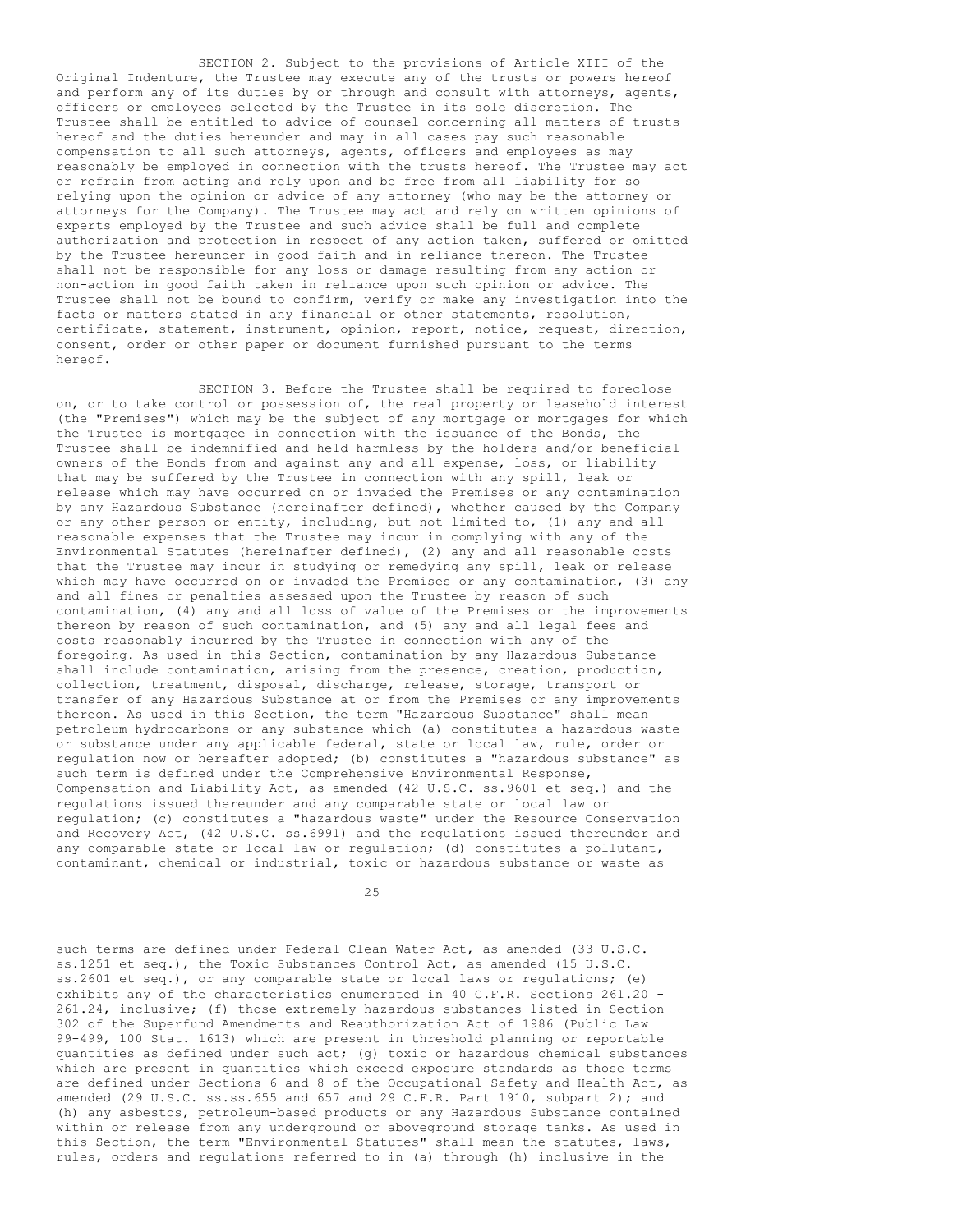### ARTICLE V.

Amendment of Thirty-Third Supplemental Indenture

The second paragraph of Section 1 of Article I of the Thirty-Third Supplemental Indenture is deleted and the following paragraph is substituted therefor:

> Interest on each subseries of the Bonds shall be payable semiannually on either the 1st, 12th or 15th day of two calendar months six months apart as indicated in the Subseries Authorizing Certificate (each an "Interest Payment Date") in each year commencing on the first Interest Payment Date next succeeding the date of authentication of such Bond (the "Original Issue Date"), unless the Original Issue Date or the date of authentication occurs between a Record Date, as defined below, and the next succeeding Interest Payment Date, in which case commencing on the second Interest Payment Date succeeding the Original Issue Date or the date of authentication, to the registered holders of the Bonds on the Record Date with respect to such Interest Payment Date, and on the maturity date specified on the face of the Bond (the "Maturity Date") or any date fixed for tender or redemption pursuant to the terms of such Bond (the "Tender Date" or "Redemption Date" respectively). Interest on each subseries of Bonds will accrue from the most recent Interest Payment Date to which interest has been paid or duly provided for or, if no interest has been paid, from its Original Issue Date, until the principal has been paid or made duly available for payment. If the Maturity Date (or any Redemption Date or Tender Date) or an Interest Payment Date falls on a day which is not a Business Day, as defined below, principal (and premium, if any) or interest payable with respect to such Maturity Date (or Redemption Date or Tender Date) or Interest Payment Date will be paid on the next succeeding Business Day with the same force and effect as if made on such Maturity Date (or Redemption Date or Tender Date) or Interest Payment Date, as the case may be, and no interest shall accrue with respect to such payment for the period from and after such

> > $26$

Maturity Date (or Redemption Date or Tender Date) or Interest Payment Date. The term "Record Date" as used in this Section 1 with respect to any regular Interest Payment Date shall mean the 1st day of the same calendar month of the Interest Payment Date where the Interest Payment Date is on the 12th or 15th day of such month, or the 15th day of the calendar month preceding the Interest Payment Date where such Interest Payment Date is on the 1st day of such month. As used herein, "Business Day" means any day other than a Saturday or Sunday, on which the Trustee, any paying agent or banks in New York, New York are not required or authorized by law or executive order to close.

#### ARTICLE VI

#### Miscellaneous.

SECTION 1. This instrument is executed and shall be construed as an indenture supplemental to the Original Indenture, and shall form a part thereof, and except as hereby supplemented, the Original Indenture and the First, Second, Third, Fourth, Fifth, Sixth, Seventh, Eighth, Ninth, Tenth, Eleventh, Twelfth, Thirteenth, Fourteenth, Fifteenth, Sixteenth, Seventeenth, Eighteenth, Nineteenth, Twentieth, Twenty-First, Twenty-Second, Twenty-Third, Twenty-Fourth, Twenty-Fifth, Twenty-Sixth, Twenty-Seventh, Twenty-Eighth, Twenty-Ninth, Thirtieth, Thirty-First, Thirty-Second and Thirty-Third Supplemental Indentures are hereby confirmed. All references in this Thirty-Fourth Supplemental Indenture to the Original Indenture shall be deemed to refer to the Original Indenture as heretofore amended and supplemented, and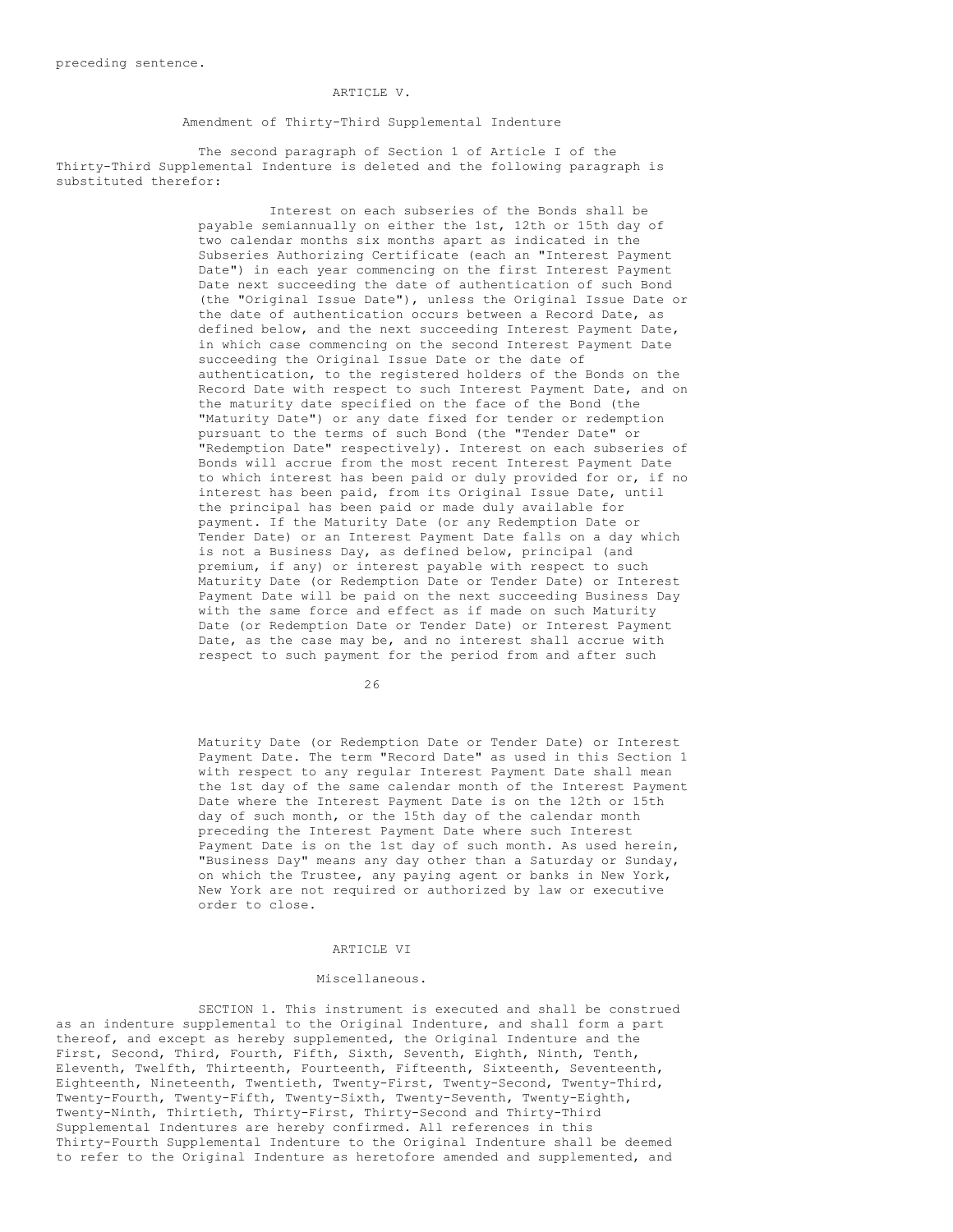all terms used herein and not specifically defined herein shall be taken to have the same meaning as in the Original Indenture, as so amended, except in the cases where the context clearly indicates otherwise.

SECTION 2. Any notices to the Trustee under this Thirty-Fourth Supplemental Indenture shall be delivered to the Trustee by registered or certified mail, hand delivery or other courier or express delivery service (with receipt confirmed) or by telecopy (with receipt confirmed) at the following address:

> Chase Manhattan Trust Company, National Association Institutional Trust Services 1650 Market Street, Suite 5210 Philadelphia, PA 19103 Attention: Philadelphia Suburban Water Administrator Telecopy: (215) 972-1685

> > 27

Any change in such address or telecopy number may be made by notice to the Company delivered in the manner set forth above.

SECTION 3. All recitals in this Thirty-Fourth Supplemental Indenture are made by the Company only and not by the Trustee; and all of the provisions contained in the Original Indenture in respect of the rights, privileges, immunities, powers and duties of the Trustee shall be applicable in respect hereof as fully and with like effect as if set forth herein in full.

SECTION 4. Although this Thirty-Fourth Supplemental Indenture is dated as of October 15, 2001 for convenience and for the purpose of reference, the actual date or dates of execution hereof by the Company and the Trustee are as indicated by their respective acknowledgments annexed hereto.

SECTION 5. In order to facilitate the recording or filing of this Thirty-Fourth Supplemental Indenture, the same may be simultaneously executed in several counterparts, each of which shall be deemed to be an original and such counterparts shall together constitute but one and the same instrument.

28

IN WITNESS WHEREOF the parties hereto have caused their corporate seals to be hereunto affixed and their authorized officers have hereto affixed their signatures, and their authorized officers have duly attested the execution hereof, as of the 15th day of October, 2001.

| [CORPORATE SEAL]            | COMPANY        | PHILADELPHIA SUBURBAN WATER                             |
|-----------------------------|----------------|---------------------------------------------------------|
| Attest: /s/ Roy H. Stahl    | By:            | /s/ Kathy L. Pape                                       |
| Secretary                   |                | Vice President and Treasurer                            |
| [CORPORATE SEAL]            | as Trustee     | CHASE MANHATTAN TRUST<br>COMPANY, NATIONAL ASSOCIATION, |
| Attest: /s/ Judy Wisniewski | $\mathbf{By:}$ | /s/ Catherine Lenhardt                                  |
| Authorized Officer          |                | Authorized Officer                                      |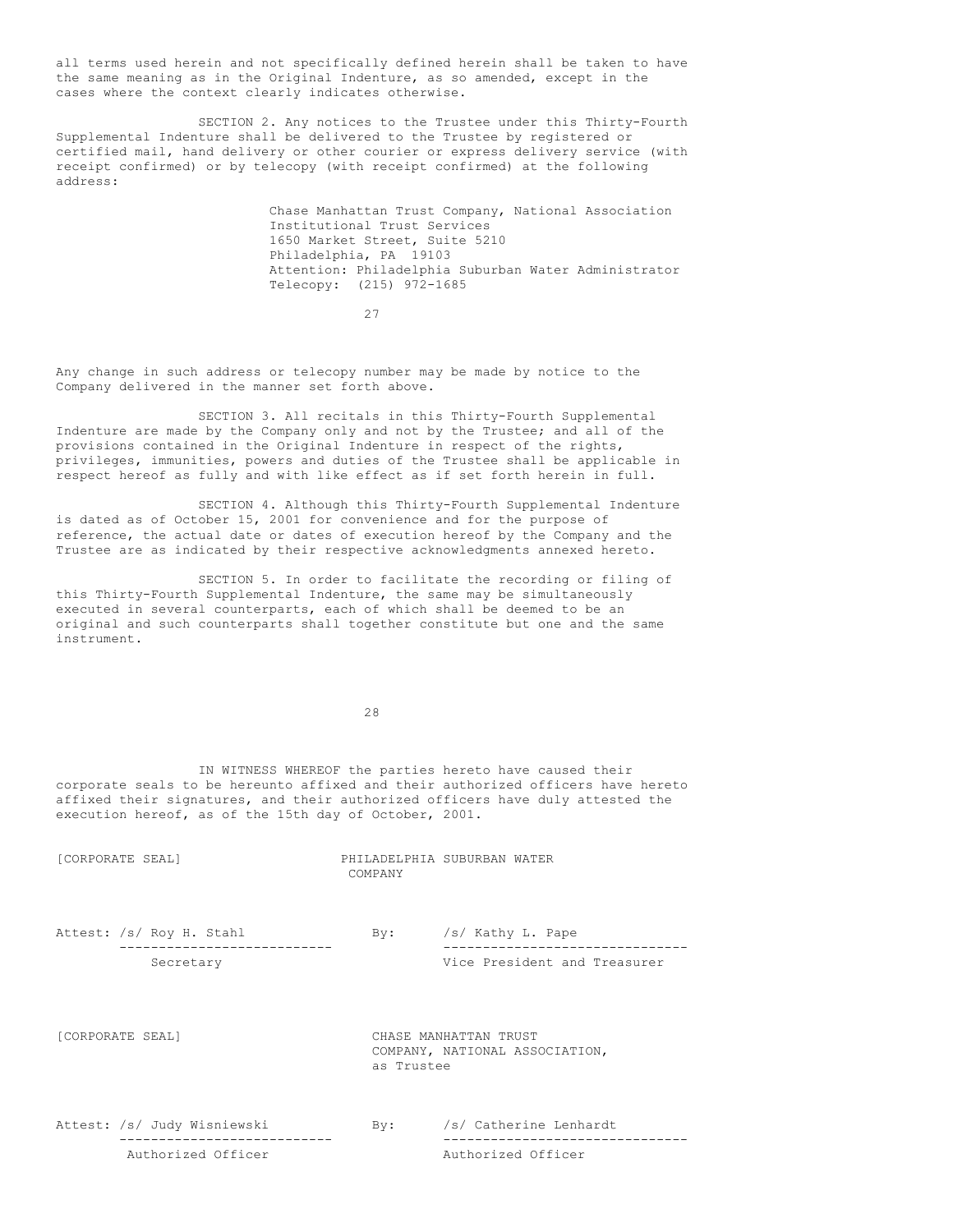## Exhibit A

## Bonds Redeemed or Paid at Maturity

|        |                        | Principal Amount  |            |              |
|--------|------------------------|-------------------|------------|--------------|
|        |                        | Paid or Redeemed  |            |              |
|        |                        | (If less than all | Date       |              |
| Series |                        | Bonds of Series)  | Paid       | Maturity     |
| ------ |                        | ----------------- | $- - - -$  | --------     |
|        |                        |                   |            |              |
|        | 3.25% Series Due 1971  |                   | 12/31/1970 | Redemption   |
|        | 9.63% Series Due 1975  |                   | 06/15/1975 | Maturity     |
|        | 9.15% Series Due 1977  |                   | 01/01/1977 | Maturity     |
|        | 3.00% Series Due 1978  |                   | 07/01/1978 | Maturity     |
|        | 3.38% Series Due 1982  |                   | 07/01/1982 | Maturity     |
|        | 3.90% Series Due 1983  |                   | 07/01/1983 | Maturity     |
|        | 3.50% Series Due 1986  |                   | 01/01/1986 | Maturity     |
|        | 4.50% Series Due 1987  |                   | 01/01/1987 | Maturity     |
|        | 4.13% Series Due 1988  |                   | 05/01/1988 | Maturity     |
|        | 5.00% Series Due 1989  |                   | 09/01/1989 | Maturity     |
|        | 4.63% Series Due 1991  |                   | 05/01/1991 | Maturity     |
|        | 4.70% Series Due 1992  |                   | 04/01/1992 | Maturity     |
|        | 6.88% Series Due 1993  |                   | 01/01/1993 | Maturity     |
|        | 4.55% Series Due 1994  |                   | 03/01/1994 | Maturity     |
|        | 10.13% Series Due 1995 | \$6,300,000       | $-$        | Sinking Fund |
|        | 10.13% Series Due 1995 | \$3,700,000       | 05/17/1993 | Redemption   |
|        | 9.20% Series Due 2001  | \$3,850,000       | $- -$      | Sinking Fund |
|        | 9.20% Series Due 2001  | \$3,150,000       | 05/01/1993 | Redemption   |
|        | 8.40% Series Due 2002  | \$5,850,000       | $- -$      | Sinking Fund |
|        | 8.40% Series Due 2002  | \$4,150,000       | 01/02/1996 | Redemption   |
|        | 5.95% Series Due 2002  | \$3,200,000       | $- -$      | Sinking Fund |
|        | 12.45% Series Due 2003 | \$1,000,000       | 08/01/1993 | Sinking Fund |
|        | 12.45% Series Due 2003 | \$9,000,000       | 08/02/1993 | Redemption   |
|        | 8.88% Series Due 2010  | \$800,000         | $-$        | Sinking Fund |
|        | 8.88% Series Due 2010  | \$7,200,000       | 06/30/1992 | Redemption   |
|        | 13.00% Series Due 2005 |                   | 08/02/1995 | Redemption   |
|        | 7.88% Series Due 1997  |                   | 01/02/1996 | Redemption   |
|        | 10.65% Series Due 2006 |                   | 04/02/1996 | Redemption   |
|        | 5.50% Series Due 1996  |                   | 11/01/1996 | Maturity     |
|        | 8.44% Series Due 1997  |                   | 04/01/1997 | Maturity     |
|        | 7.15% Series Due 2008  | \$8,000,000       | $-$        | Sinking Fund |
|        |                        |                   |            |              |

## EXHIBIT B

# Properties acquired from 8/31/99 to 9/30/01

| Name<br>$- - - -$             | Grantor<br>-------              | County<br>$- - - - - -$ | Index No.<br>--------- | Deed Date | Book<br>$- - - -$ | Page<br>$- - - -$ |
|-------------------------------|---------------------------------|-------------------------|------------------------|-----------|-------------------|-------------------|
| Bubbling Springs              | Simpson Paper                   | Montgomery              | $VI-E-74$              | 09/24/99  | 5293              | 1660              |
| Reeser Parcel                 | Martin M. & Faye A. Reecer      | Chester                 | $VIII-0-1$             | 09/20/99  | 4641              | 1163              |
| East Marlbough                | Township of East<br>Marlborough | Chester                 | $VI-E-75$              | 12/07/99  | 4684              | 2168              |
| Fenimore Parcel<br>(Glenside) | Richard D. Fenimore             | Chester                 | $VI-B-64$              | 03/07/00  | 4724              | 1814              |
| Chatwood                      | Chatwood Water Company          | Chester                 | $R-1$                  | 10/18/00  | 4850              | 3.5               |
| Chatwood                      | Chatwood Water Company          | Chester                 | $R-2$                  | 10/18/00  | 4850              | 35                |
| Todd Cooke Parcel             | Todd Cooke                      | Delaware                | $I - A - 28$           | 05/01/00  | 2009              | 1451              |
| Nase Booster                  | Ruth V. Nase                    | Berks                   | $VI - C - 12$          | 08/08/01  | 3382              | 47                |
| Embreeville Tank              | Com. Of PA.                     | Chester                 | $VT - B - 60$          | 05/15/01  | 4980              | 1763              |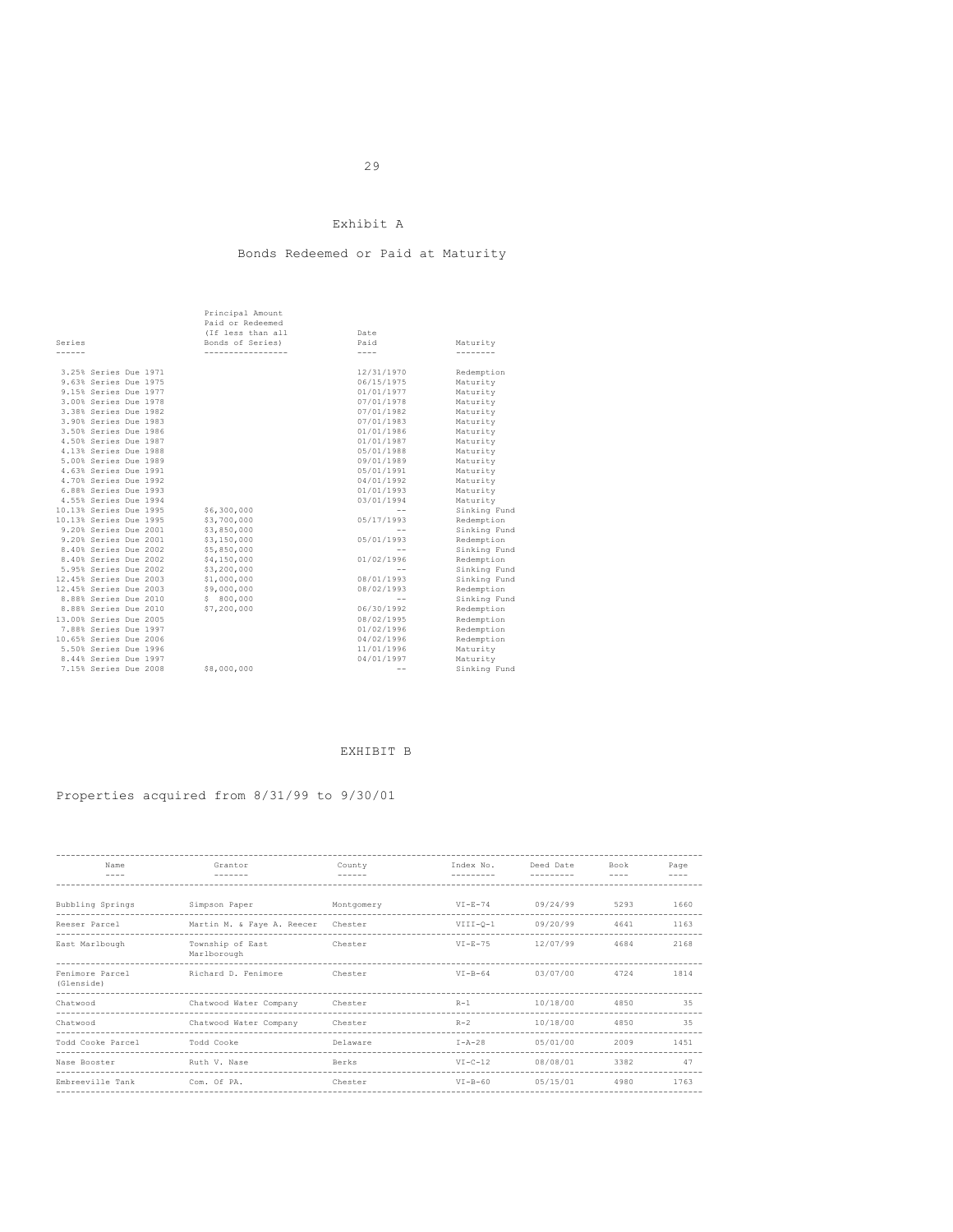Chase Manhattan Trust Company National Association, Mortgagee and Trustee named in the foregoing Thirty-Fourth Supplemental Indenture, hereby certifies that its precise name and the post office address of its Institutional Trust Services Group in Philadelphia, Pennsylvania are as follows:

> Chase Manhattan Trust Company, National Association Institutional Trust Services 1650 Market Street, Suite 5210 Philadelphia, PA 19103 Attention: Philadelphia Suburban Water Administrator Telecopy: (215) 972-1685

> > CHASE MANHATTAN TRUST COMPANY, NATIONAL ASSOCIATION

By: /s/ Catherine Lenhardt ------------------------- Authorized Officer

COMMONWEALTH OF PENNSYLVANIA

COUNTY OF MONTGOMERY

On the 26th day of October, 2001, before me, the Subscriber, a Notary Public for the Commonwealth of Pennsylvania, personally appeared Kathy L. Pape, who acknowledged herself to be the Vice President and Treasurer of Philadelphia Suburban Water Company, a corporation, and that she as such Vice President and Treasurer, being authorized to do so, executed the foregoing Thirty-Fourth Supplemental Indenture as and for the act and deed of said corporation and for the uses and purposes therein mentioned, by signing the name of the corporation by herself as such officer.

In Witness Whereof I hereunto set my hand and official seal.

[NOTARIAL SEAL]

/s/ Catherine Iezzi ---------------------------- Notary

COMMONWEALTH OF PENNSYLVANIA

COUNTY OF PHILADELPHIA

On the 25th day of October, 2001 before me, the Subscriber, a Notary Public for the Commonwealth of Pennsylvania, personally appeared Catherine Lenhardt, who acknowledged herself to be a Vice President of Chase Manhattan Trust Company, National Association, Trustee, a national banking association, and that she as such Vice President, being authorized to do so, executed the foregoing Thirty-Fourth Supplemental Indenture as and for the act and deed of said national banking association and for the uses and purposes therein mentioned by signing the name of said national banking association by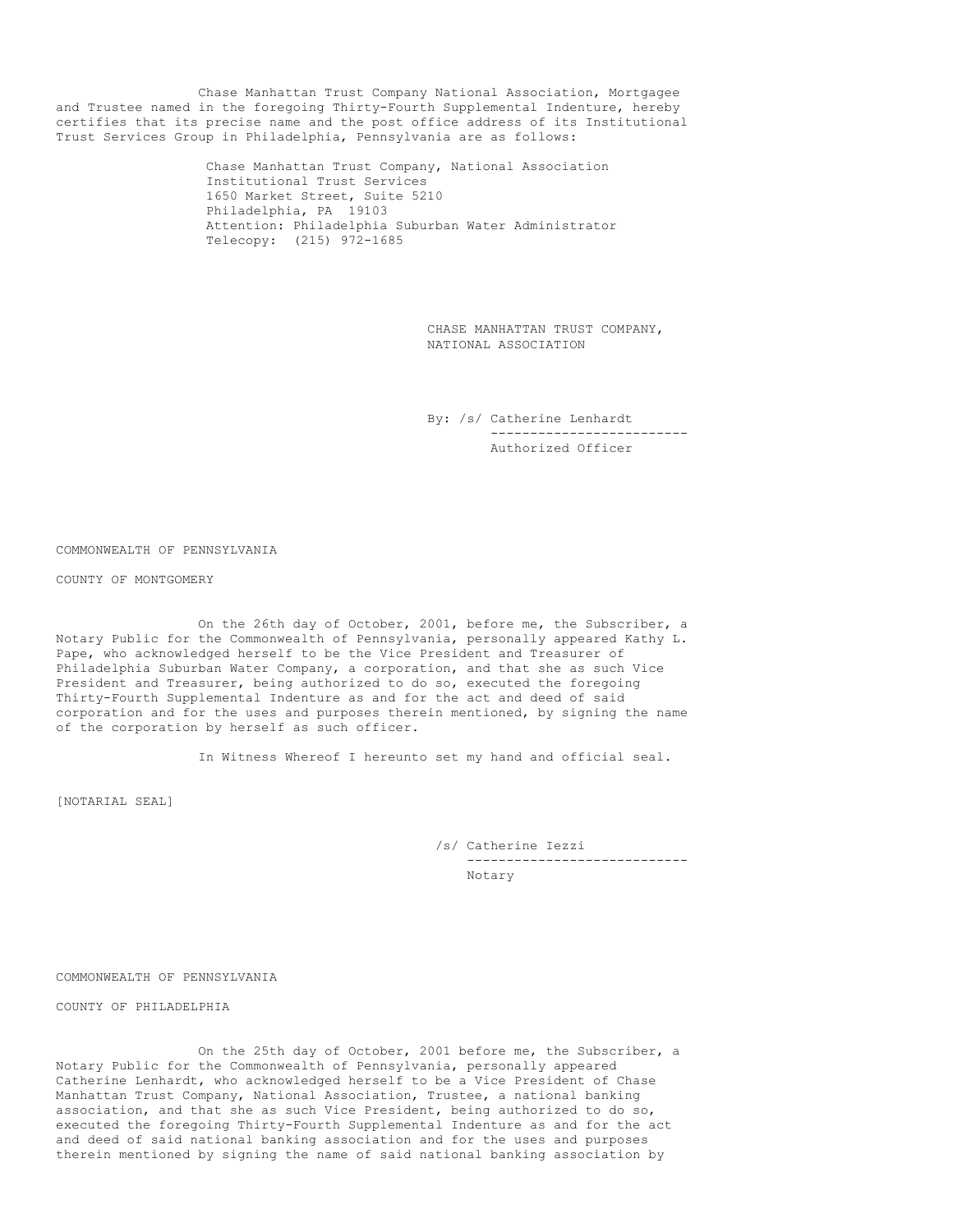In Witness Whereof I hereunto set my hand and official seal.

[NOTARIAL SEAL]

/s/ Sandra M. Abrahams ---------------------------- Notary

This Thirty-Fourth Supplemental Indenture was recorded on \_\_\_\_\_ \_\_, 2001 in the Office for the Recording of Deeds for each of the five counties tabulated below in the Mortgage Book and at the page indicated:

|            | Mortgage    |      |
|------------|-------------|------|
| County     | <b>Book</b> | Page |
|            |             |      |
| Berks      |             |      |
| Bucks      |             |      |
| Chester    |             |      |
| Delaware   |             |      |
| Montgomery |             |      |
|            |             |      |

For the recording information with respect to the Original Indenture and the first thirty-three supplemental indentures, see pages 4 and 5 of this Thirty-Fourth Supplemental Indenture.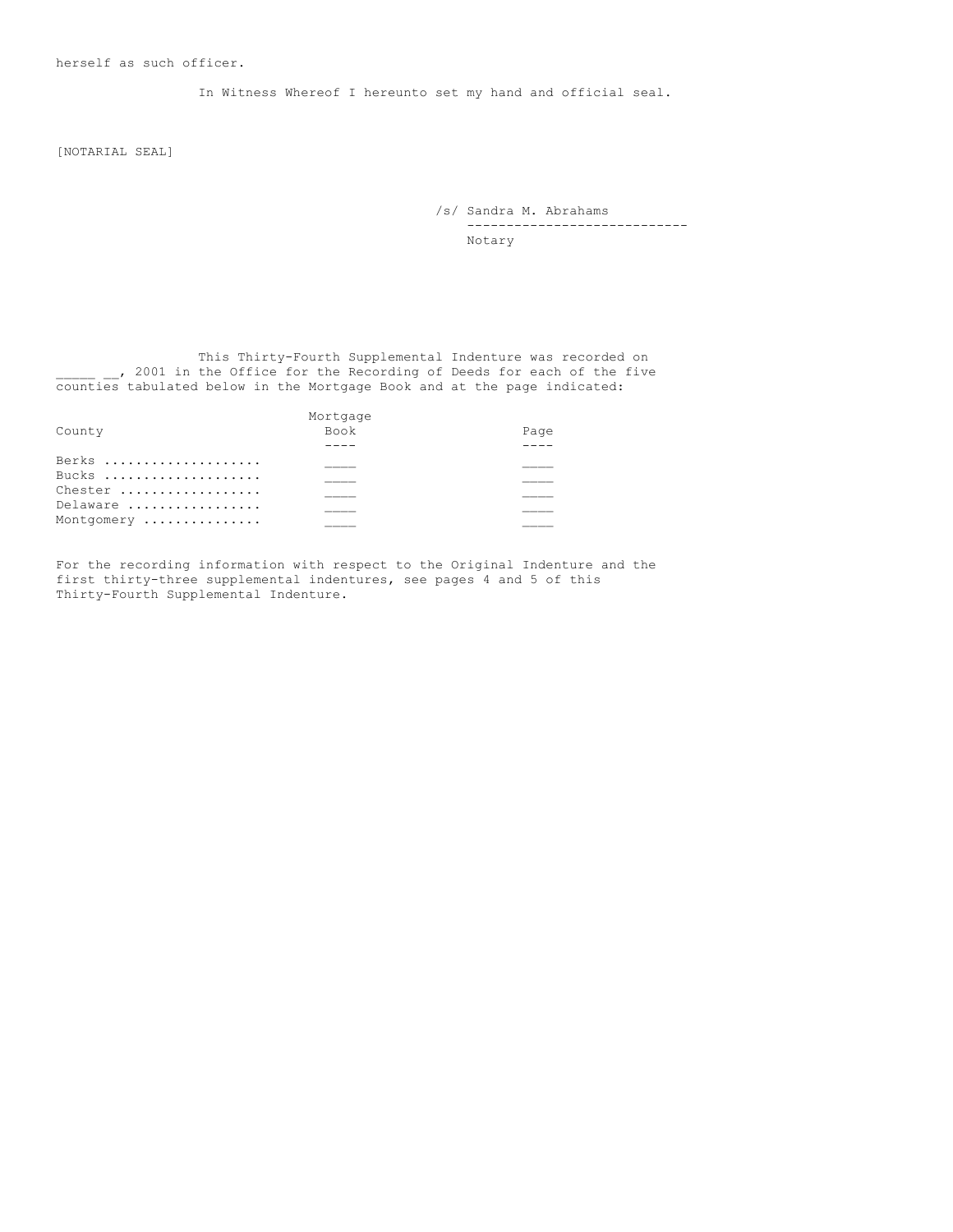Exhibit 4.22

THIRTY-FIFTH SUPPLEMENTAL

INDENTURE

DATED AS OF JANUARY 1, 2002

TO

INDENTURE OF MORTGAGE

DATED AS OF JANUARY 1, 1941

------------

PENNSYLVANIA SUBURBAN WATER COMPANY, as successor by merger to Philadelphia Suburban Water Company Consumers Pennsylvania Water Company - Shenango Valley Division Consumers Pennsylvania Water Company - Roaring Creek Division Consumers Pennsylvania Water Company - Susquehanna Division Waymart Water Company Fawn Lake Forest Water Company Northeastern Utilities, Inc. and Western Utilities, Inc.

TO

J.P. MORGAN TRUST COMPANY, NATIONAL ASSOCIATION

------------

### THIRTY-FIFTH SUPPLEMENTAL INDENTURE

THIRTY-FIFTH SUPPLEMENTAL INDENTURE dated as of the 1st day of January, 2002, by and between PENNSYLVANIA SUBURBAN WATER COMPANY, a corporation duly organized and existing under the laws of the Commonwealth of Pennsylvania (the "Company") as successor by merger to the Philadelphia Suburban Water Company (the "Original Company"), party of the first part, and J.P. MORGAN TRUST COMPANY, NATIONAL ASSOCIATION, a national banking association (the "Trustee"), party of the second part.

WHEREAS, the Original Company heretofore duly executed and delivered to The Pennsylvania Company for Insurances on Lives and Granting Annuities, as trustee, an Indenture of Mortgage dated as of January 1, 1941 (the "Original Indenture"), which by reference is hereby made a part hereof, and in and by the Original Indenture the Original Company conveyed and mortgaged to the Trustee certain property therein described, to secure the payment of its bonds to be generally known as its "First Mortgage Bonds" and to be issued under the Original Indenture in one or more series as therein provided; and

WHEREAS, on March 29, 1947, concurrently with a merger of Germantown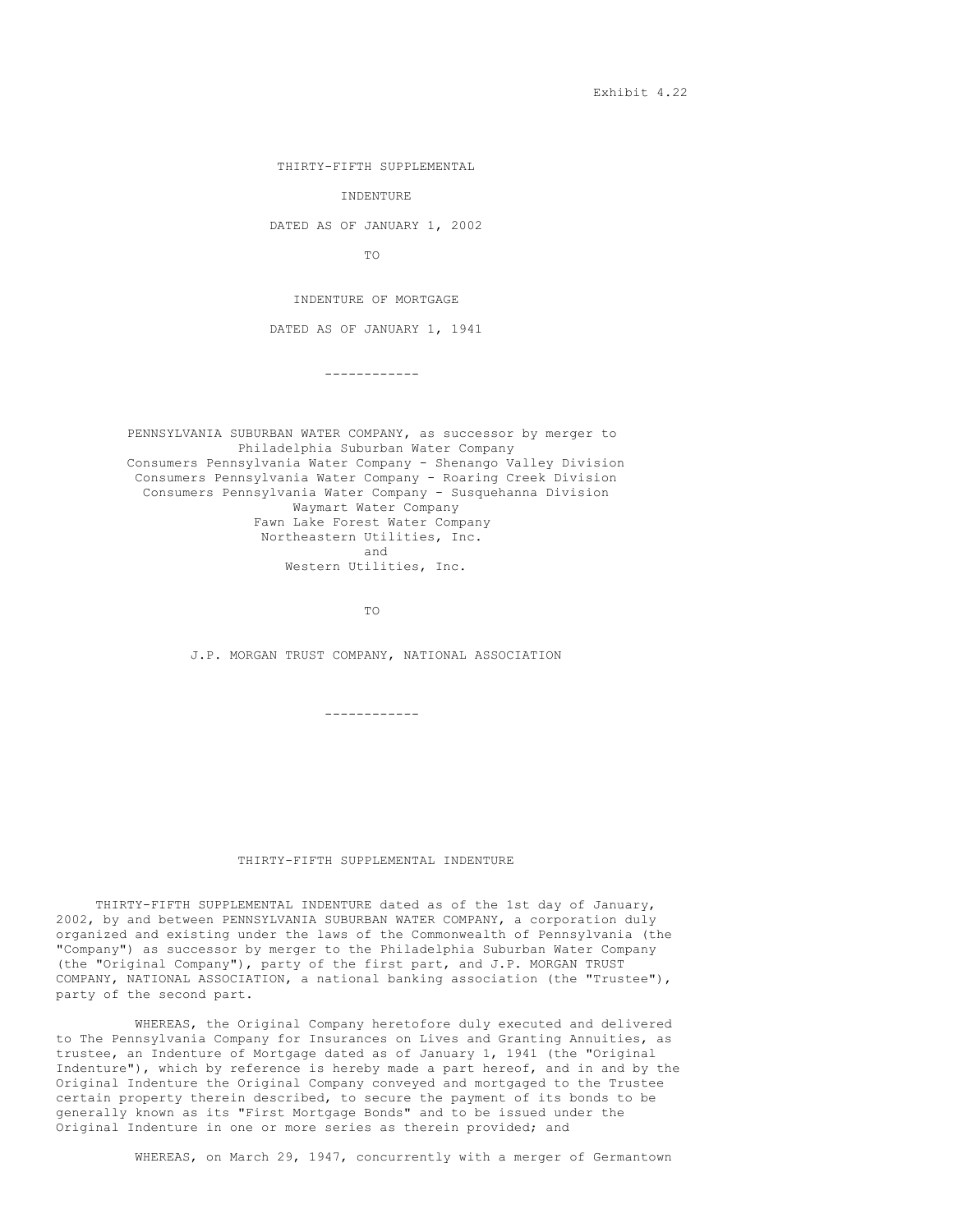Trust Company into The Pennsylvania Company for Insurances on Lives and Granting Annuities, the name of the surviving corporation was changed to The Pennsylvania Company for Banking and Trusts; on September 30, 1955, concurrently with a merger of The First National Bank of Philadelphia into The Pennsylvania Company for Banking and Trusts, the name of the surviving corporation was changed to The First Pennsylvania Banking and Trust Company; on June 3, 1974, by amendment to its Articles of Association, The First Pennsylvania Banking and Trust Company was changed and converted into a national bank and concurrently therewith changed its name to First Pennsylvania Bank N.A.; on October 1, 1991, First Pennsylvania Bank N.A. merged with and into The Philadelphia National Bank, which changed its name to CoreStates Bank, N.A.; on October 10, 1995, Mellon Bank, N.A. succeeded Corestates Bank N.A. as trustee; on November 24, 1997, Chase Manhattan Trust Company, National Association, succeeded Mellon Bank, N.A. as trustee; on December 1, 2001, J.P. Morgan Trust Company, National Association, became successor by merger to Chase Manhattan Trust Company, National Association; such mergers and changes of name not involving any change in the title, powers, rights or duties of the Trustee, as trustee under the Original Indenture as supplemented at the respective dates thereof; and

WHEREAS, the Original Company duly executed and delivered to the Trustee a First Supplemental Indenture dated as of July 1, 1948, a Second Supplemental Indenture dated as of July 1, 1952, a Third Supplemental Indenture dated as of November 1, 1953, a Fourth Supplemental Indenture dated as of January 1, 1956, a Fifth Supplemental Indenture dated as of March 1, 1957, (the "Fifth Supplemental Indenture") a Sixth Supplemental Indenture dated as of May 1, 1958, a Seventh Supplemental Indenture dated as of September 1, 1959, an Eighth Supplemental Indenture dated as of May 1, 1961, a Ninth Supplemental Indenture dated as of April 1, 1962, a Tenth Supplemental Indenture dated as of March 1, 1964, an Eleventh Supplemental Indenture dated as of November 1, 1966, a Twelfth Supplemental Indenture dated as of January 1, 1968, a Thirteenth Supplemental Indenture dated as of June 15, 1970, a Fourteenth Supplemental Indenture dated as of November 1, 1970, a Fifteenth Supplemental Indenture dated as of

December 1, 1972, a Sixteenth Supplemental Indenture dated as of May 15, 1975, a Seventeenth Supplemental Indenture dated as of December 15, 1976, an Eighteenth Supplemental Indenture dated as of May 1, 1977, a Nineteenth Supplemental Indenture dated as of June 1, 1980, a Twentieth Supplemental Indenture dated as of August 1, 1983, a Twenty-First Supplemental Indenture dated as of August 1, 1985, a Twenty-Second Supplemental Indenture dated as of April 1, 1986, a Twenty-Third Supplemental Indenture dated as of April 1, 1987, a Twenty-Fourth Supplemental Indenture dated as of June 1, 1988, a Twenty-Fifth Supplemental Indenture dated as of January 1, 1990, a Twenty-Sixth Supplemental Indenture dated as of November 1, 1991, a Twenty-Seventh Supplemental Indenture dated as of June 1, 1992, a Twenty-Eighth Supplemental Indenture dated as of April 1, 1993, a Twenty-Ninth Supplemental Indenture dated as of March 1, 1995, a Thirtieth Supplemental Indenture dated as of August 15, 1995, a Thirty-First Supplemental Indenture dated as of July 1, 1997, a Thirty-Second Supplemental Indenture dated as of October 1, 1999, a Thirty-Third Supplemental Indenture dated as of November 15, 1999, and a Thirty-Fourth Supplemental Indenture dated as of October 15, 2001, so as to subject certain additional property to the lien of the Original Indenture and to provide for the creation of additional series of bonds; and

WHEREAS, the terms of the Original Indenture were amended by the Fifth Supplemental Indenture; and

WHEREAS, the Original Company has issued under the Original Indenture, as supplemented at the respective dates of issue, forty series of First Mortgage Bonds designated, respectively, as set forth in the following table, the Indenture creating each series and the principal amount of bonds thereof issued being indicated opposite the designation of such series:

9 5/8% Series due 1975 Thirteenth Supplemental<br>9.15% Series due 1977 Thirteenth Supplemental  $9.15\%$  Series due 1977  $$\rm{First\; Supplemental}$$  First Supplemental  $$\rm{First\; Supplemental}$$ 3% Series due 1978 First Supplemental 2,000,000 3 3/8% Series due 1982 Second Supplemental 4,000,000 3.90% Series due 1983 Third Supplemental 5,000,000 3 1/2% Series due 1986 Fourth Supplemental<br>4 1/2% Series due 1987 Fifth Supplemental

Designation Indenture Amount ----------- --------- ------ 3 1/4% Series due 1971 Original \$16,375,000

| Original                | \$16,375,000 |
|-------------------------|--------------|
| Thirteenth Supplemental | 10,000,000   |
| Fourteenth Supplemental | 10,000,000   |
| First Supplemental      | 2,000,000    |
| Second Supplemental     | 4,000,000    |
| Third Supplemental      | 5,000,000    |
| Fourth Supplemental     | 6,000,000    |
| Fifth Supplemental      | 4,000,000    |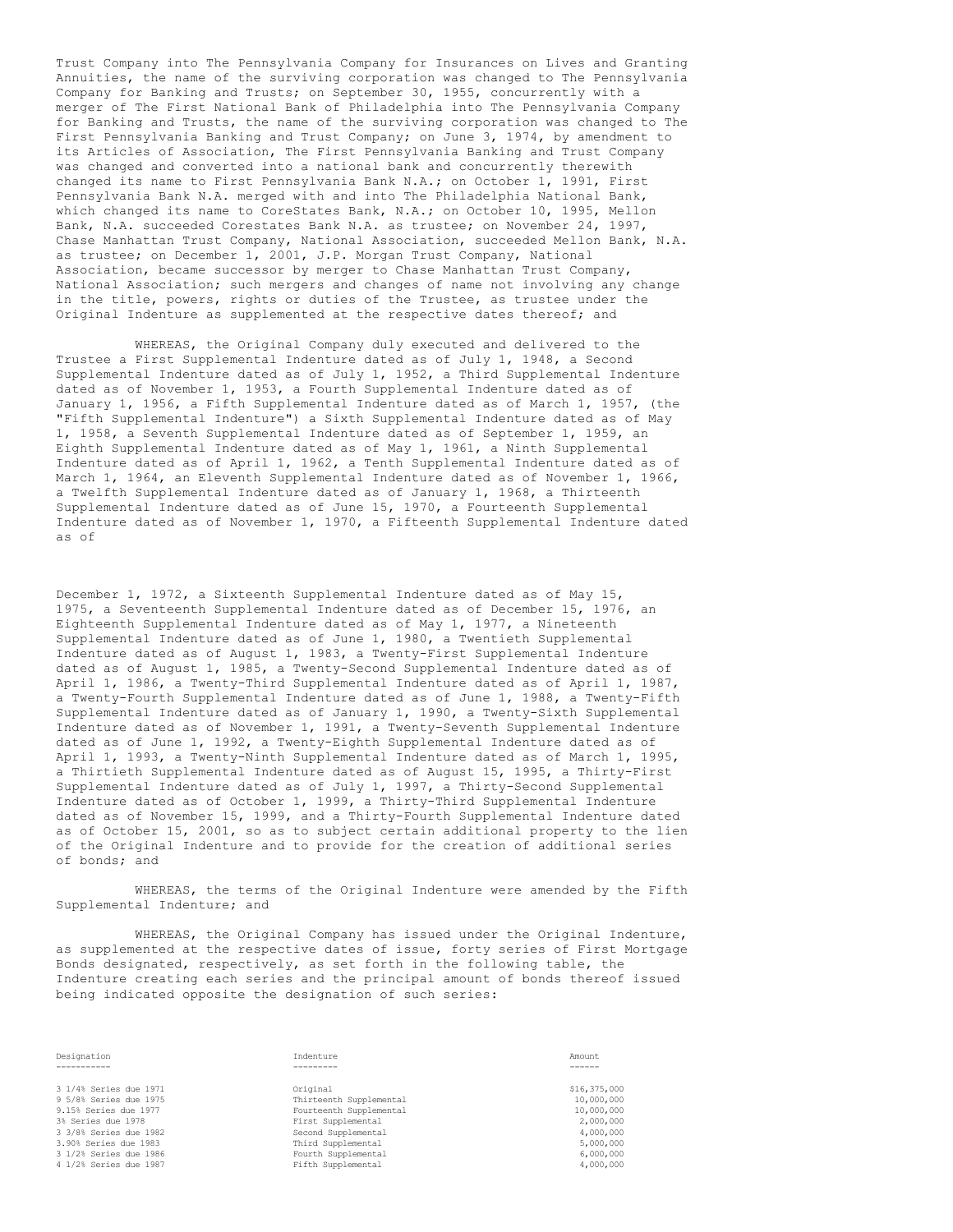|                            | 2                           |               |
|----------------------------|-----------------------------|---------------|
|                            |                             |               |
|                            |                             |               |
| Designation                | Indenture                   | Amount        |
| ------------               | ----------                  | $- - - - - -$ |
|                            |                             |               |
| 8.40% Series due 2002      | Eighteenth Supplemental     | 10,000,000    |
| 5.95% Series due 2002      | Twenty-Seventh Supplemental | 4,000,000     |
| 12.45% Series due 2003     | Twentieth Supplemental      | 10,000,000    |
| 13% Series due 2005        | Twenty-First Supplemental   | 8,000,000     |
| 10.65% Series due 2006     | Twenty-Second Supplemental  | 10,000,000    |
| 9.89% Series due 2008      | Twenty-Fourth Supplemental  | 5,000,000     |
| 7.15% Series due 2008      | Twenty-Eighth Supplemental  | 22,000,000    |
| 9.12% Series due 2010      | Twenty-Fifth Supplemental   | 20,000,000    |
| 8 7/8% Series due 2010     | Nineteenth Supplemental     | 8,000,000     |
| 6.50% Series due 2010      | Twenty-Seventh Supplemental | 3,200,000     |
| 9.17% Series due 2011      | Twenty-Sixth Supplemental   | 5,000,000     |
| 9.93% Series due 2013      | Twenty-Fourth Supplemental  | 5,000,000     |
| 9.97% Series due 2018      | Twenty-Fourth Supplemental  | 5,000,000     |
| 9.17% Series due 2021      | Twenty-Sixth Supplemental   | 8,000,000     |
| 9.29% Series due 2026      | Twenty-Sixth Supplemental   | 12,000,000    |
| 1995 Medium Term Note      |                             |               |
| Series                     | Twenty-Ninth Supplemental   | 77,000,000    |
| 7.72% Subseries A due 2025 | 15,000,000                  |               |
| 6.82% Subseries B due 2005 | 10,000,000                  |               |
| 6.89% Subseries C due 2015 | 12,000,000                  |               |
| 6.99% Subseries D due 2006 | 10,000,000                  |               |
| 7.47% Subseries E due 2003 | 10,000,000                  |               |
| 6.83% Subseries F due 2003 | 10,000,000                  |               |
| 7.06% Subseries G due 2004 | 10,000,000                  |               |
| 6.35% Series due 2025      | Thirtieth Supplemental      | 22,000,000    |
| 1997 Medium Term Note      |                             |               |
| Series                     | Thirty-First Supplemental   | 65,000,000    |
| 6.75% Subseries A due 2007 | 10,000,000                  |               |
| 6.30% Subseries B due 2002 | 10,000,000                  |               |
| 6.14% Subseries C due 2008 | 10,000,000                  |               |
| 5.80% Subseries D due 2003 | 10,000,000                  |               |
| 5.85% Subseries E due 2004 | 10,000,000                  |               |
| 6.00% Subseries F due 2004 | 15,000,000                  |               |
| 6.00% Series due 2029      | Thirty-Second Supplemental  | 25,000,000    |
| 1999 Medium Term Note      |                             |               |
| Series                     | Thirty-Third Supplemental   |               |
| 7.40% Subseries A due 2005 | 15,000,000                  |               |
| 7.40% Subseries B due 2005 | 11,000,000                  |               |
| 6.21% Subseries C due 2011 | 15,000,000                  |               |
| 5.35% Series Due 2031      | Thirty-Fourth Supplemental  | 30,000,000    |
|                            |                             |               |

4 1/8% Series due 1988 <br>
4,000,000 <br>
4,000,000 S% Series due 1989 <br>
4,000,000 S% Series due 1991 <br>
4,000,000 Eighth Supplemental and the Supplemental 3,000,000 5% Series due 1989 Seventh Supplemental 4,000,000 4 5/8% Series due 1991 Eighth Supplemental 3,000,000 4.70% Series due 1992  $\frac{3,000,000}{4.70\%}$  Series due 1992  $\frac{3,000,000}{4.500,000}$  3,000,000 6 7/8% Series due 1993 Twelfth Supplemental 4,500,000 4.55% Series due 1994 Tenth Supplemental 4,000,000 10 1/8% Series due 1995 Sixteenth Supplemental 10,000,000 5 1/2% Series due 1996 Eleventh Supplemental 4,000,000 7 7/8% Series due 1997 Fifteenth Supplemental 5,000,000 8.44% Series due 1997 Twenty-Third Supplemental 12,000,000 9.20% Series due 2001 Seventeenth Supplemental 7,000,000

WHEREAS, the Original Indenture and said Supplemental Indentures were duly recorded in the Commonwealth of Pennsylvania on the dates and in the office for the Recording of Deeds for the following counties in the Mortgage Books and at the pages indicated in the following table:

3

| COUNTY               |           |                |                |                |                |      |              |                          |              |
|----------------------|-----------|----------------|----------------|----------------|----------------|------|--------------|--------------------------|--------------|
|                      |           |                |                |                |                |      |              |                          |              |
|                      |           |                | Bucks          | Chester        |                |      | Delaware     |                          | Montgomery   |
|                      |           |                |                |                |                |      |              |                          |              |
|                      | Date of   |                |                |                |                |      |              |                          |              |
| Indenture            | Recording | Book           | Page           | Book           | Page           | Book | Page         | Book                     | Page         |
|                      |           |                |                |                |                |      |              |                          |              |
|                      |           |                |                |                |                |      |              |                          |              |
| Original             | 2/20/41   | 496            | <sup>1</sup>   | H-13.Vol.307   | 20             | 1034 | $\mathbf{1}$ | 1625                     | $\mathbf{1}$ |
|                      |           |                |                |                |                |      |              |                          |              |
| First Supplemental   | 8/26/48   | 632            | $\overline{1}$ | $F-16.Vo1.380$ | 200            | 1668 | 169          | 2031                     | 257          |
|                      |           |                |                |                |                |      |              |                          |              |
| Second Supplemental  | 7/1/52    | 768            | 438            | 18.Vol.425     | 186            | 1962 | 376          | 2360                     | 517          |
|                      |           |                |                |                |                |      |              |                          |              |
| Third Supplemental   | 11/25/53  | 895            | $\overline{1}$ | 18.Vol.442     | 325            | 2052 | п.           | 2493                     | $\mathbf{1}$ |
|                      |           |                |                |                |                |      |              |                          |              |
| Fourth Supplemental  | 1/9/56    | 1089           | 155            | $Z-20.Vol.499$ | $\overline{1}$ | 2199 | $\mathbf{1}$ | 2722                     | 425          |
|                      |           |                |                |                |                |      |              |                          |              |
|                      |           |                |                |                |                |      | 50           |                          |              |
| Fifth Supplemental   | 3/20/57   | 1181           | 316            | B-22.Vol.536   | 601            | 2294 |              | 2850                     | 335          |
|                      |           |                |                |                |                |      |              |                          |              |
| Sixth Supplemental   | 5/9/58    | 1254           | $\overline{1}$ | $G-23$         | 201            | 2380 | 039          | 2952                     | 289          |
|                      |           |                |                |                |                |      |              |                          |              |
| Seventh Supplemental | 9/25/59   | 1332           | 509            | $B-25$         | 109            | 2442 | $\mathbf{1}$ | 3090                     | 249          |
|                      |           |                |                |                |                |      |              |                          |              |
| Eighth Supplemental  | 5/9/61    | $\overline{a}$ |                | $Z - 26$       | 17             | 2526 | 312          | $\overline{\phantom{0}}$ |              |
|                      |           |                |                |                |                |      |              |                          |              |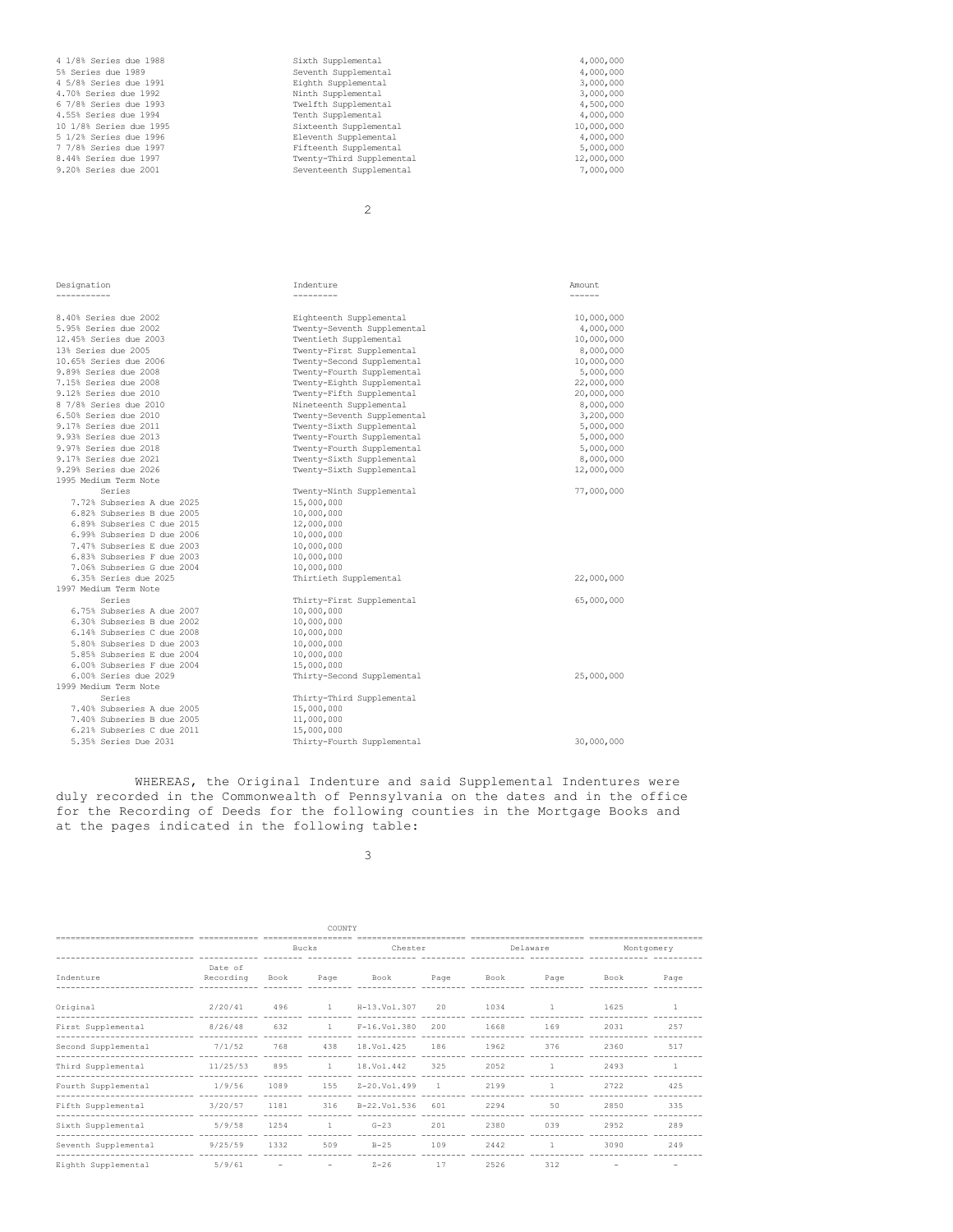| Eighth Supplemental                           | 5/10/61  | 1409 | 225          |          |              |      |      | 3249 | 289 |
|-----------------------------------------------|----------|------|--------------|----------|--------------|------|------|------|-----|
| Ninth Supplemental                            | 4/10/62  | 1458 | 372          | $G-28$   | 126          | 2581 | 463  | 3307 | 169 |
| Tenth Supplemental                            | 3/19/64  | 1568 | $\mathbf{1}$ | $M-30$   | 967          | 2976 | 1043 | 3310 | 237 |
| Eleventh Supplemental                         | 11/4/66  | 1655 | 695          | $Q - 32$ | 6682         | 762  | 223  | 3549 | 129 |
| Twelfth Supplemental                          | 1/23/68  | 1691 | 531          | $N - 33$ | 219          | 2792 | 708  | 3542 | 315 |
| Thirteenth Supplemental<br>------------------ | 7/2/70   | 1763 | 1167         | $D-35$   | 80           | 2850 | 301  | 3687 | 23  |
| Fourteenth Supplemental<br>--------------     | 11/5/70  | 1774 | 331          | $K-35$   | 713          | 2858 | 3113 | 700  | 548 |
| Fifteenth Supplemental                        | 12/11/72 | 1869 | 196          | $0 - 37$ | 998          | 2926 | 550  | 3786 | 96  |
| Sixteenth Supplemental                        | 5/28/75  | 1979 | 14           | $E-44$   | 77           | 3005 | 511  | 4010 | 307 |
| Seventeenth Supplemental                      | 12/18/77 | 2072 | 683          | $L-51$   | $\mathbb{1}$ | 3072 | 43   | 5002 | 436 |
| Eighteenth Supplemental                       | 4/29/77  | 2082 | 567          | $B-52$   | 344          | 3078 | 728  | 5003 | 291 |

| COUNTY<br>--------------------                          |                      |                       |      |                    |              |                             |      |            |                    |
|---------------------------------------------------------|----------------------|-----------------------|------|--------------------|--------------|-----------------------------|------|------------|--------------------|
|                                                         |                      | Bucks                 |      | Chester            |              | Delaware<br>--------------- |      | Montgomery |                    |
| Indenture                                               | Date of<br>Recording | Book                  | Page | Book               | Page         | Book                        | Page | Book       | Page               |
| Nineteenth Supplemental<br>------- ----<br>-----------  | 6/23/80              | 2303                  | 714  | $J-62$             | 92           | 3261                        | 293  | 5030       | 502                |
| Twentieth Supplemental                                  | 8/2/83               | 2487                  | 370  | $D-72$             | $\mathbf{1}$ | 96                          | 810  | 5662       | 1045               |
| Twenty-First Supplemental<br>-------------------------- | 8/27/85              | 2690                  | 806  | 54                 | 550          |                             |      | 5864       | 1347               |
| Twenty-First Supplemental                               | 8/28/85              |                       |      |                    |              | 264                         | 159  |            |                    |
| Twenty-Second Supplemental                              | 4/22/86              | 2774                  | 160  | 263                | 275          | 326                         | 592  | 5944       | 360                |
| Twenty-Third Supplemental                               | 4/1/87               | 2960                  | 693  |                    |              |                             |      |            |                    |
| Twenty-Third Supplemental                               | 4/2/87               |                       |      | 680                | 337          | 447                         | 1807 | 6115       | 602                |
| Twenty-Fourth Supplemental                              | 7/25/88              | 3199                  | 1095 | 1224               | 389          | 0593                        | 0585 | 6324       | 143                |
| Twenty-Fifth Supplemental                               | 1/12/90              | 0136                  | 0250 | 1848               | 205          | 731                         | 1571 | 6538       | 376                |
| Twenty-Sixth Supplemental                               | 11/8/91              | 369                   | 2190 | 2660               | 205          | 894                         | 2241 | 6780       | 891                |
| Twenty-Seventh Supplemental                             | 6/29/92              | $- - - - - -$<br>0487 | 1829 | 3055               | 182          | 0969                        | 2023 | 6918       | - ---------<br>302 |
| Twenty-Eighth Supplemental                              | 4/22/93              | 0652                  | 1335 | 3542               | 1542         | 1081                        | 0852 | 7112       | 0539               |
| Twenty-Ninth Supplemental                               | 3/30/95              | 1045                  | 1872 | 3875               | 1368         | 1349                        | 0829 | 7561       | 1155               |
| Thirtieth Supplemental                                  | 8/30/95              | 1111                  | 0798 | ----------<br>3932 | 0471         | 1393                        | 2255 | 7631       | 0689               |
| Thirty-First Supplemental                               | 7/11/97              | 1421                  | 2196 | 4201               | 2133         | 1607                        | 138  | 7968       | 779                |
| Thirty-Second Supplemental                              | 10/6/99              | 1939                  | 421  | 4646               | 642          | 1936                        | 1207 | 8548       | 1067               |
| Thirty-Third Supplemental                               | 11/30/99             | 1970                  | 1573 | 4675               | 1272         | 1936                        | 1207 | 8548       | 1067               |
| Thirty-Fourth Supplemental                              | 10/31/01             | 2471                  | 1207 | 5101               | 2142         | 2288                        | 0174 | 9225       | 761                |

5

#### ; and

WHEREAS, the Original Indenture was recorded in Berks County on August 16, 1999, the Thirty-Second Supplemental Indenture was recorded in Berks County on October 6, 1999, the Thirty-Third Supplemental Indenture was recorded in Berks County on November 30, 1999 and the Thirty-Fourth Supplemental Indenture was recorded in Berks County on October 31, 2001 in Books 3113, 3132, 3149 and 3421 and at Pages 707, 1510, 1260 and 896, respectively; and

WHEREAS, all of the bonds of each of said series are presently outstanding other than the bonds listed on Exhibit A attached hereto and made a part hereof; and

WHEREAS, the lien of the Original Indenture, as supplemented, has been perfected as a security interest under the Pennsylvania Uniform Commercial Code by filing a financing statement in the office of the Secretary of the Commonwealth; and

WHEREAS, Article XVIII of the Original Indenture provides that the Original Company, when authorized by resolution of its Board of Directors, may with the Trustee enter into an indenture supplemental to the Original Indenture,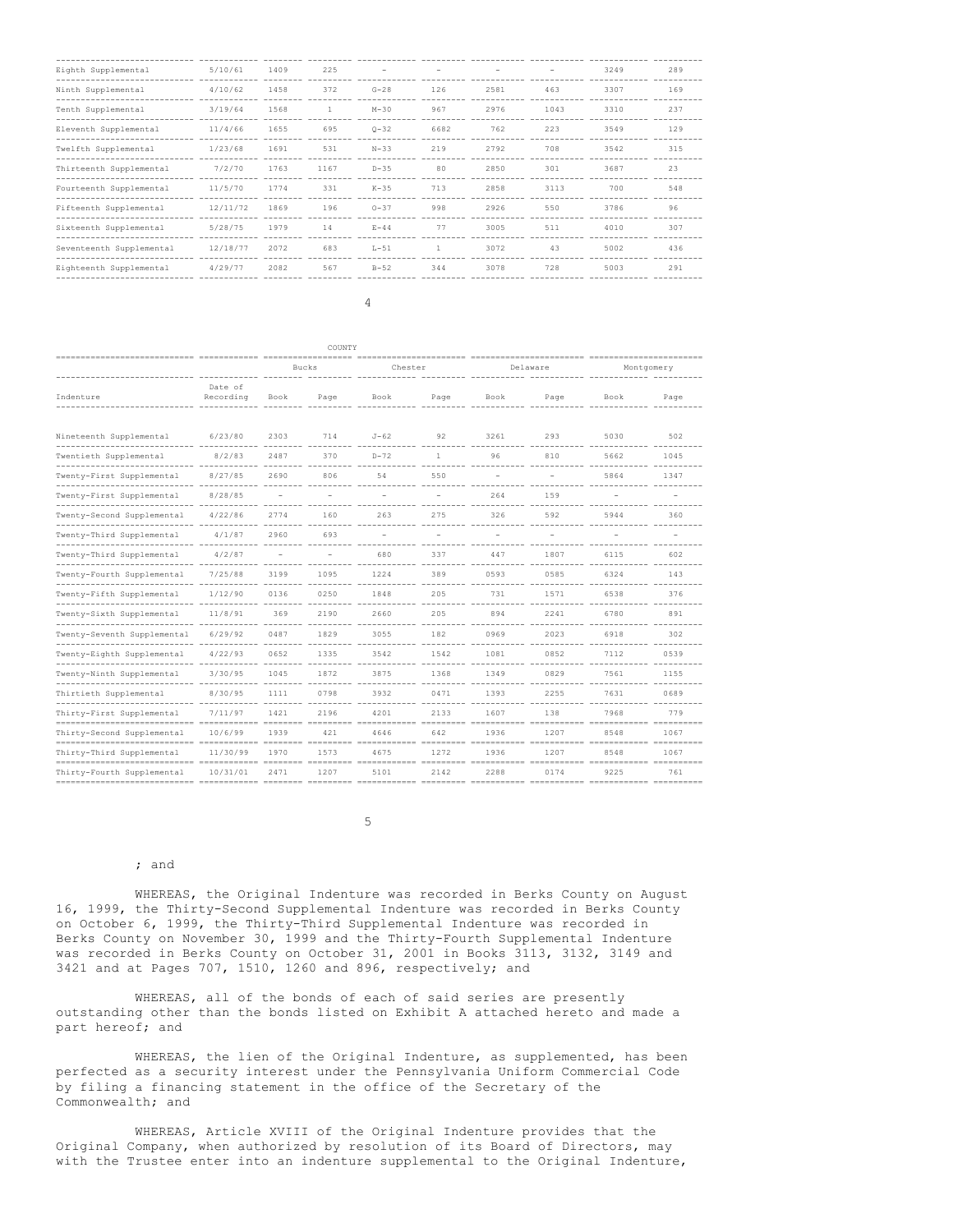which thereafter shall form a part of the Original Indenture, for the purposes, inter alia, of evidencing the succession of another corporation to the Original Company (and the assumption by such successor corporation of the covenants and obligations of the Company under this Indenture), of subjecting to the lien of the Original Indenture additional property, of defining the covenants and provisions applicable to any bonds of any series other than the 3 1/4% Series due 1971, of adding to the covenants and agreements of the Original Company contained in the Original Indenture other covenants and agreements thereafter to be observed by the Original Company, of surrendering any right or power in the Original Indenture reserved to or conferred upon the Original Company, and of making such provisions in regard to matters or questions arising under the Indenture as may be necessary or desirable and not inconsistent therewith; and

WHEREAS, pursuant to an Agreement and Plan of Merger and Reorganization dated December 20, 2001, and effective on January 1, 2002, the Original Company agreed to merge, in conjunction with its affiliated corporations, Consumers Pennsylvania Water Company - Shenango Valley Division, Consumers Pennsylvania Water Company - Roaring Creek Division, Consumers Pennsylvania Water Company - Susquehanna Division, Waymart Water Company, Fawn Lake Forrest Water Company, Western Utilities, Inc., and Northeastern Utilities, Inc. (such affiliates referred to hereinafter as the "Merging Entities") with and into the Company; and

6

WHEREAS, the Company agrees to assume the obligations of the Original Company under the Original Indenture and all supplements thereto; and

WHEREAS, in addition to the property described in the Original Indenture and the First, Second, Third, Fourth, Fifth, Sixth, Seventh, Eighth, Ninth, Tenth, Eleventh, Twelfth, Thirteenth, Fourteenth, Fifteenth, Sixteenth, Seventeenth, Eighteenth, Nineteenth, Twentieth, Twenty-First, Twenty-Second, Twenty-Third, Twenty-Fourth, Twenty-Fifth, Twenty-Sixth, Twenty-Seventh, Twenty-Eighth, Twenty-Ninth, Thirtieth, Thirty-First, Thirty-Second, Thirty-Third and Thirty-Fourth Supplemental Indentures, the Company has acquired certain other property and desires to confirm the lien of the Original Indenture thereon; and

WHEREAS, in order to secure the Lien of the Original Indenture on the properties of the Merging Entities, this Thirty-Fifth Supplemental Indenture, with a true and correct copy of the Original Indenture (redacted to delete property descriptions for counties in which such Original Indenture has already been recorded), attached hereto as Exhibit B, is to be recorded in the counties of Berks, Bradford, Bucks, Chester, Columbia, Delaware, Lawrence, Mercer, Montgomery, Northumberland, Pike, Schuylkill and Wayne; and

WHEREAS, the Company and the Trustee, pursuant to Article XVIII of the Original Indenture, wish, by means of this Thirty-Fifth Supplemental Indenture, to amend the Thirty-Third Supplemental Indenture dated as of November 15, 1999 (the "Thirty-Third Supplemental Indenture"):

NOW, THEREFORE, THIS THIRTY-FIFTH SUPPLEMENTAL INDENTURE WITNESSETH: That, in order to secure the payment of the principal and interest of all bonds issued under the Original Indenture and all indentures supplemental thereto, according to their tenor and effect, and according to the terms of the Original Indenture and of any indenture supplemental thereto, and to secure the performance of the covenants and obligations in said bonds and in the Original Indenture and any indenture supplemental thereto respectively contained, and to provide for the proper issuing, conveying and confirming unto the Trustee, its successors in said trust and its and their assigns forever, upon the trusts and for the purposes expressed in the Original Indenture and in any indenture supplemental thereto, all and singular the estates, property and franchises of the Company thereby mortgaged or intended so to be, the Company, for and in consideration of the premises and of the sum of One Dollar (\$1.00) in hand paid by the Trustee to the Company upon the execution and delivery of this Thirty-Fifth Supplemental Indenture, receipt whereof is hereby acknowledged, and of other good and valuable consideration, and intending to be legally bound, has granted, bargained, sold, aliened, enfeoffed, released and confirmed and by these presents does grant, bargain, sell, alien, enfeoff, release and confirm unto J.P. Morgan Trust Company, National Association, as Trustee, and to its successors in said trust and its and their assigns forever:

All and singular the premises, property, assets, rights and franchises of the Company, whether now or hereafter owned, constructed or acquired, of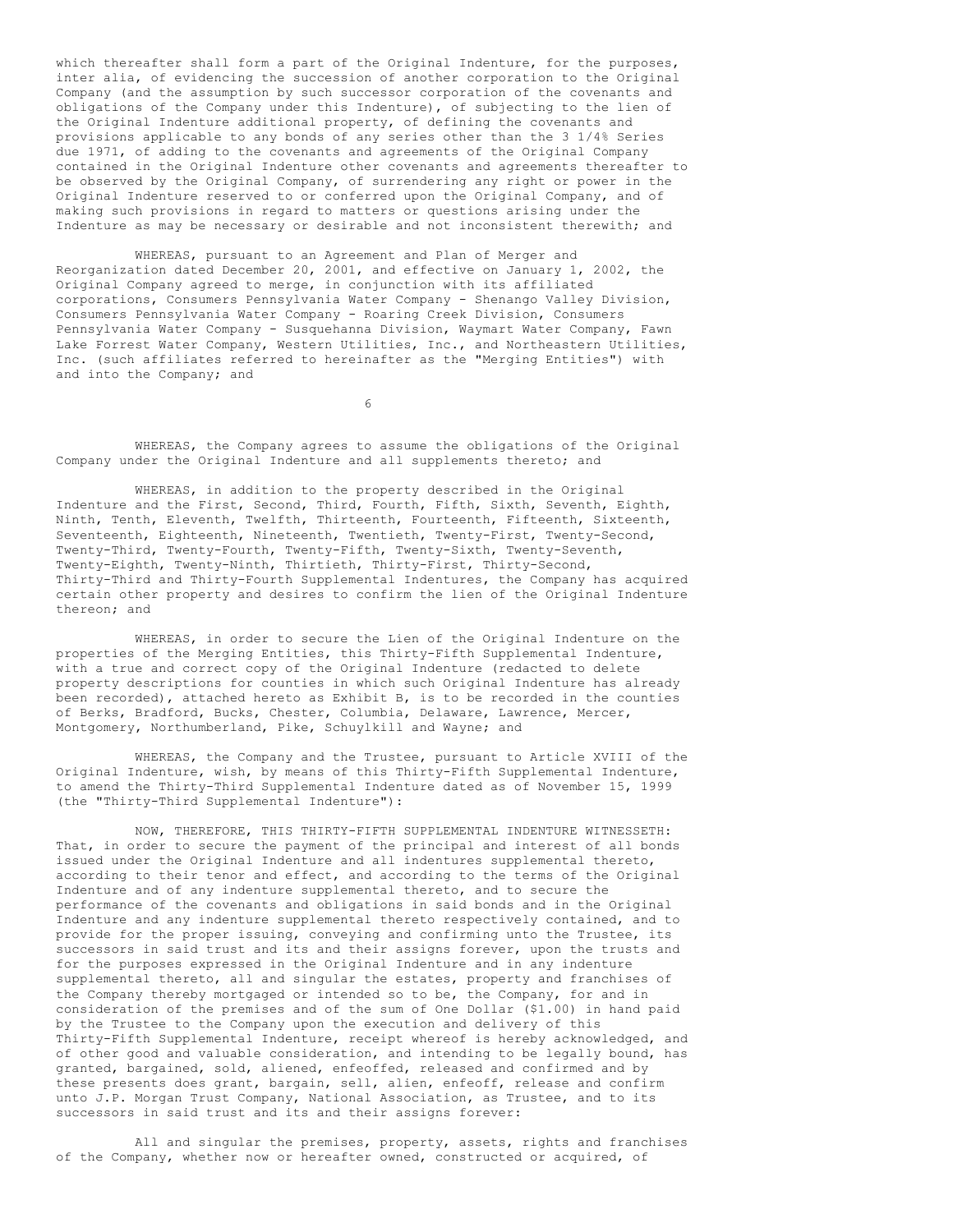whatever character and wherever situated (except as herein expressly excepted), including among other things the following, but reference to or enumeration of any particular kinds, classes, or items of property shall not be deemed to exclude from the operation and effect of the Original Indenture or any indenture supplemental thereto any kind, class or item not so referred to or enumerated:

7

#### I.

## REAL ESTATE AND WATER RIGHTS.

The real estate described in the deeds from the grantors named in Exhibit C hereto, dated and recorded as therein set forth, and any other real estate and water rights acquired since the date of the Thirty-Fourth Supplemental Indenture.

### II.

## BUILDINGS AND EQUIPMENT.

All mains, pipes, pipe lines, service pipes, buildings, improvements, standpipes, reservoirs, wells, flumes, sluices, canals, basins, cribs, machinery, conduits, hydrants, water works, plants and systems, tanks, shops, structures, purification systems, pumping stations, fixtures, engines, boilers, pumps, meters and equipment which are now owned or may hereafter be acquired by the Company (except as herein expressly excepted), including all improvements, additions and extensions appurtenant to any real or fixed property now or hereafter subject to the lien of the Original Indenture or any indenture supplemental thereto which are used or useful in connection with the business of the Company as a water company or as a water utility, whether any of the foregoing property is now owned or may hereafter be acquired by the Company.

It is hereby declared by the Company that all property of the kinds described in the next preceding paragraph, whether now owned or hereafter acquired, has been or is or will be owned or acquired with the intention of using the same in carrying on the business or branches of the business of the Company, and it is hereby declared that it is the intention of the Company that all thereof (except property hereinafter specifically excepted) shall be subject to the lien of the Original Indenture.

It is agreed by the Company that so far as may be permitted by law tangible personal property now owned or hereafter acquired by the Company, except such as is hereafter expressly excepted from the lien hereof, shall be deemed to be and construed as fixtures and appurtenances to the real property of the Company.

#### III.

#### FRANCHISES AND RIGHTS OF WAY.

All the corporate and other franchises of the Company, all water and flowage rights, riparian rights, easements and rights of way, and all permits, licenses, rights, grants, privileges and immunities, and all renewals, extensions, additions or modifications of any of the foregoing, whether the same or any thereof, or any renewals, extensions, additions or modifications thereof, are now owned or may hereafter be acquired, owned, held, or enjoyed by the Company.

## 8

## IV.

### AFTER ACQUIRED PROPERTY.

All real and fixed property and all other property of the character hereinabove described which the Company may hereafter acquire.

TOGETHER WITH all and singular the tenements, hereditaments and appurtenances belonging or in any way appertaining to the aforesaid property or any part thereof, with the reversion and reversions, remainder and remainders, tolls, rents, revenues, issues, income, product and profits thereof, and all the estate, right, title, interest and claim whatsoever, at law as well as in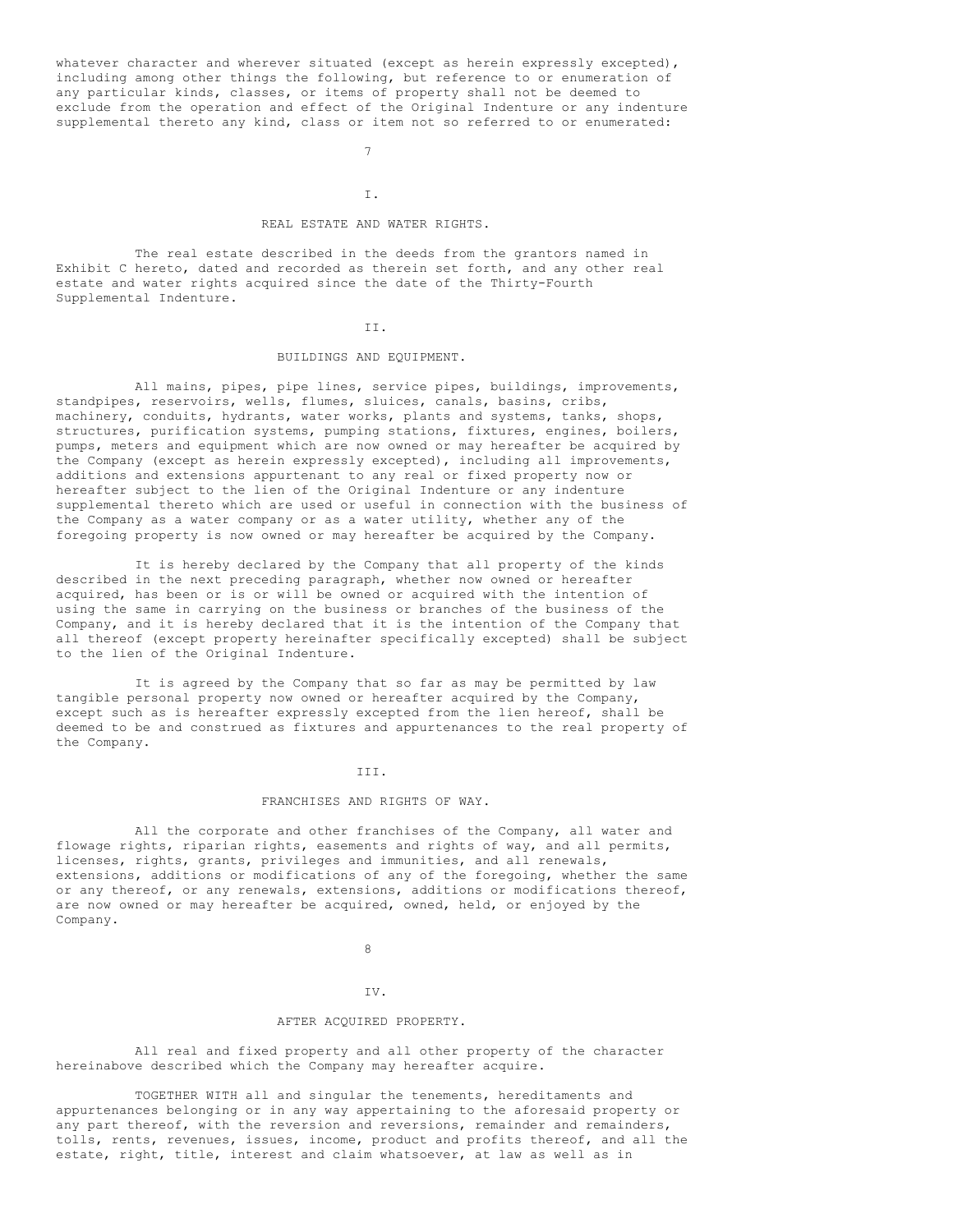equity, which the Company now has or may hereafter acquire in and to the aforesaid premises, property, rights and franchises and every part and parcel thereof.

EXCEPTING AND RESERVING, HOWEVER, certain premises, not used or useful in the supplying of water by the Company, expressly excepted and reserved from the lien of the Original Indenture and not subject to the terms thereof.

AND ALSO SAVING AND EXCEPTING from the property hereby mortgaged and pledged, all of the following property (whether now owned by the Company or hereafter acquired by it): All bills, notes and accounts receivable, cash on hand and in banks, contracts, choses in action and leases to others (as distinct from the property leased and without limiting any rights of the Trustee with respect thereto under any of the provisions of the Original Indenture or of any indenture supplemental thereto), all bonds, obligations, evidences of indebtedness, shares of stock and other securities, and certificates or evidences of interest therein, all automobiles, motor trucks, and other like automobile equipment and all furniture, and all equipment, materials, goods, merchandise and supplies acquired for the purpose of sale in the ordinary course of business or for consumption in the operation of any properties of the Company other than any of the foregoing which may be specifically transferred or assigned to or pledged or deposited with the Trustee hereunder or required by the provisions of the Original Indenture or any indenture supplemental thereto so to be; provided, however, that if, upon the happening of a completed default, as specified in Section 1 of Article XI of the Original Indenture, the Trustee or any receiver appointed hereunder shall enter upon and take possession of the mortgaged property, the Trustee or any such receiver may, to the extent permitted by law, at the same time likewise take possession of any and all of the property described in this paragraph then on hand and any and all other property of the Company then on hand, not described or referred to in the foregoing granting clauses, which is used or useful in connection with the business of the Company as a water company or as a water utility, and use and administer the same to the same extent as if such property were part of the mortgaged property, unless and until such completed default shall be remedied or waived and possession of the mortgaged property restored to the Company, its successors or assigns.

9

SUBJECT, HOWEVER, to the exceptions, reservations and matters hereinabove and in the Original Indenture recited, to releases executed since the date of the Original Indenture in accordance with the provisions thereof, to existing leases, to easements and rights of way for pole lines and electric transmission lines and other similar encumbrances and restrictions which the Company hereby certifies, in its judgment, do not impair the use of said property by the Company in its business, to liens existing on or claims against, and rights in and relating to, real estate acquired for right-of-way purposes, to taxes and assessments not delinquent, to alleys, streets and highways that may run across or encroach upon said lands, to liens, if any, incidental to construction, and to Permitted Liens, as defined in the Original Indenture; and, with respect to any property which the Company may hereafter acquire, to all terms, conditions, agreements, covenants, exceptions and reservations expressed or provided in such deeds and other instruments, respectively, under and by virtue of which the Company shall hereafter acquire the same and to any and all liens existing thereon at the time of such acquisition.

TO HAVE AND TO HOLD, all and singular the property, rights, privileges and franchises hereby conveyed, transferred or pledged or intended so to be unto the Trustee and its successors in the trust heretofore and hereby created, and its and their assigns forever.

IN TRUST NEVERTHELESS, for the equal pro rata benefit and security of each and every entity who may be or become the holders of bonds and coupons secured by the Original Indenture or by any indenture supplemental thereto, or both, without preference, priority or distinction as to lien or otherwise of any bond or coupon over or from any other bond or coupon, so that each and every of said bonds and coupons issued or to be issued, of whatsoever series, shall have the same right, lien and privilege under the Original Indenture and all indentures supplemental thereto and shall be equally secured hereby and thereby, with the same effect as if said bonds and coupons had all been made, issued and negotiated simultaneously on the date thereof; subject, however, to the provisions with reference to extended, transferred or pledged coupons and claims for interest contained in the Original Indenture and subject to any sinking or improvement fund or maintenance deposit provisions, or both, for the benefit of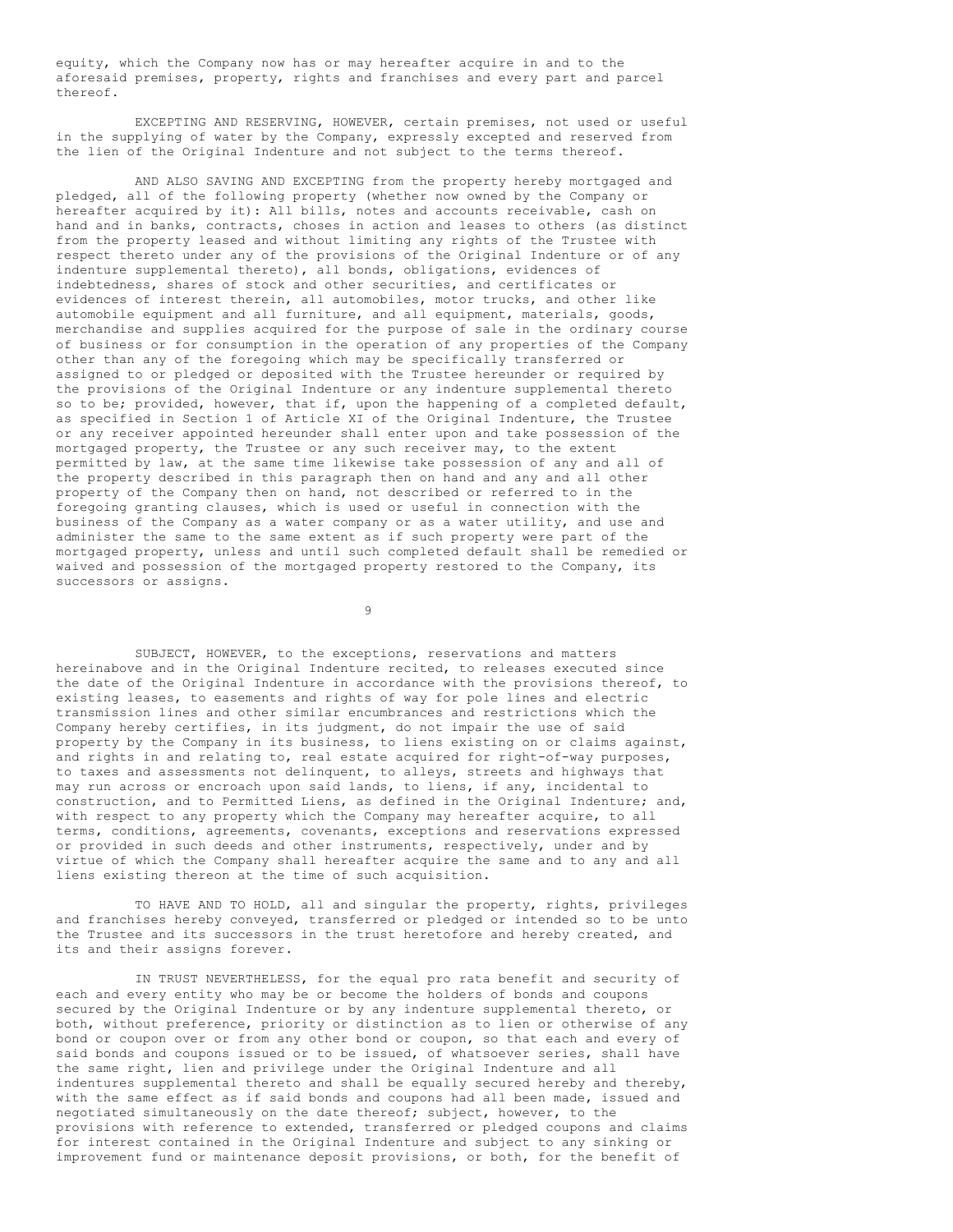#### any particular series of bonds.

IT IS HEREBY COVENANTED, DECLARED AND AGREED, by and between the parties hereto, that all such bonds and coupons are to be authenticated, delivered and issued, and that all property subject or to become subject hereto is to be held subject to the further covenants, conditions, uses and trusts hereinafter set forth, and the Company, for itself and its successors and assigns, does hereby covenant and agree to and with the Trustee and its successor or successors in said trust, for the benefit of those who shall hold said bonds and coupons, or any of them, issued under this Indenture or any indenture supplemental hereto, or both, as follows:

10

#### ARTICLE I.

#### Succession

SECTION 1. The Company expressly assumes the due and punctual payment of the principal and interest of all bonds issued under the Original Indenture and all supplements thereto according to their tenor, and the due and punctual performance and observance of all covenants and conditions of the Original Indenture and of all supplements thereto to be performed and observed by the Company.

SECTION 2. The Company further covenants that all additional plants and properties and permanent improvements, extensions, betterments, or additions (including equipment and appliances), which shall be acquired or constructed by it to the extent to which the same or any undivided portion thereof shall from time to time constitute in whole or in part appurtenances to the mortgaged property or additions or accessions thereto reasonably necessary to the maintenance or operation thereof, shall forthwith become subject to the lien of the Original Indenture and all supplements thereto and subject to no mortgage liens prior hereto except the lien of any mortgage subject to which the Company shall acquire or construct such property.

#### ARTICLE II.

#### Maintenance or Improvement Deposit.

SECTION 1. The Company covenants that it will deposit with the Trustee on or before the March 1 next occurring after the bonds of the 9.89% Series due 2008 cease to be outstanding, or on or before the March 1 next occurring after the bonds of the 9.93% Series due 2013 cease to be outstanding, or on or before the next March 1 next occurring after the bonds of the 9.97% Series due 2018 cease to be outstanding, or on or before the March 1 next occurring after the bonds of the 9.12% Series due 2010 cease to be outstanding, or on or before the March 1 next occurring after the bonds of the 9.29% Series due 2026 cease to be outstanding, or on or before the March 1 next occurring after the bonds of the 9.17% Series due 2021 cease to be outstanding, or on or before the next March 1 next occurring after the bonds of the 9.17% Series due 2011 cease to be outstanding, or on or before the March 1 next occurring after the bonds of the 6.50% Series due 2010 cease to be outstanding, or on or before the next March 1 next occurring after the bonds of the 5.95% Series due 2002 cease to be outstanding, or on or before the March 1 next occurring after the bonds of the 7.15% Series due 2008 cease to be outstanding, or on or before the March 1 next occurring after the bonds of any of the Subseries of the 1995 Medium Term Note Series issued under the Twenty-Ninth Supplemental Indenture (consisting of the 7.72% Subseries A due 2025, the 6.82% Subseries B due 2005, the 6.89% Subseries C due 2015, the 6.99% Subseries D due 2006, the 7.47% Subseries E due 2003, the 6.83% Subseries F due 2003, and the 7.06% Subseries G due 2004) shall cease to be outstanding, or on or before the March 1 next occurring after bonds of the 6.35% Series due 2025 shall cease to be outstanding, on or before the March 1 next occurring after the bonds of any of the Subseries of the 1997 Medium Term Note Series issued under the

Thirty-First Supplemental Indenture (consisting of the 6.75% Subseries A due 2007, the 6.30% Subseries B due 2002, the 6.14% Subseries C due 2008, the 5.80% Subseries D due 2003, the 5.85% Subseries E due 2004 and the 6.00% Subseries F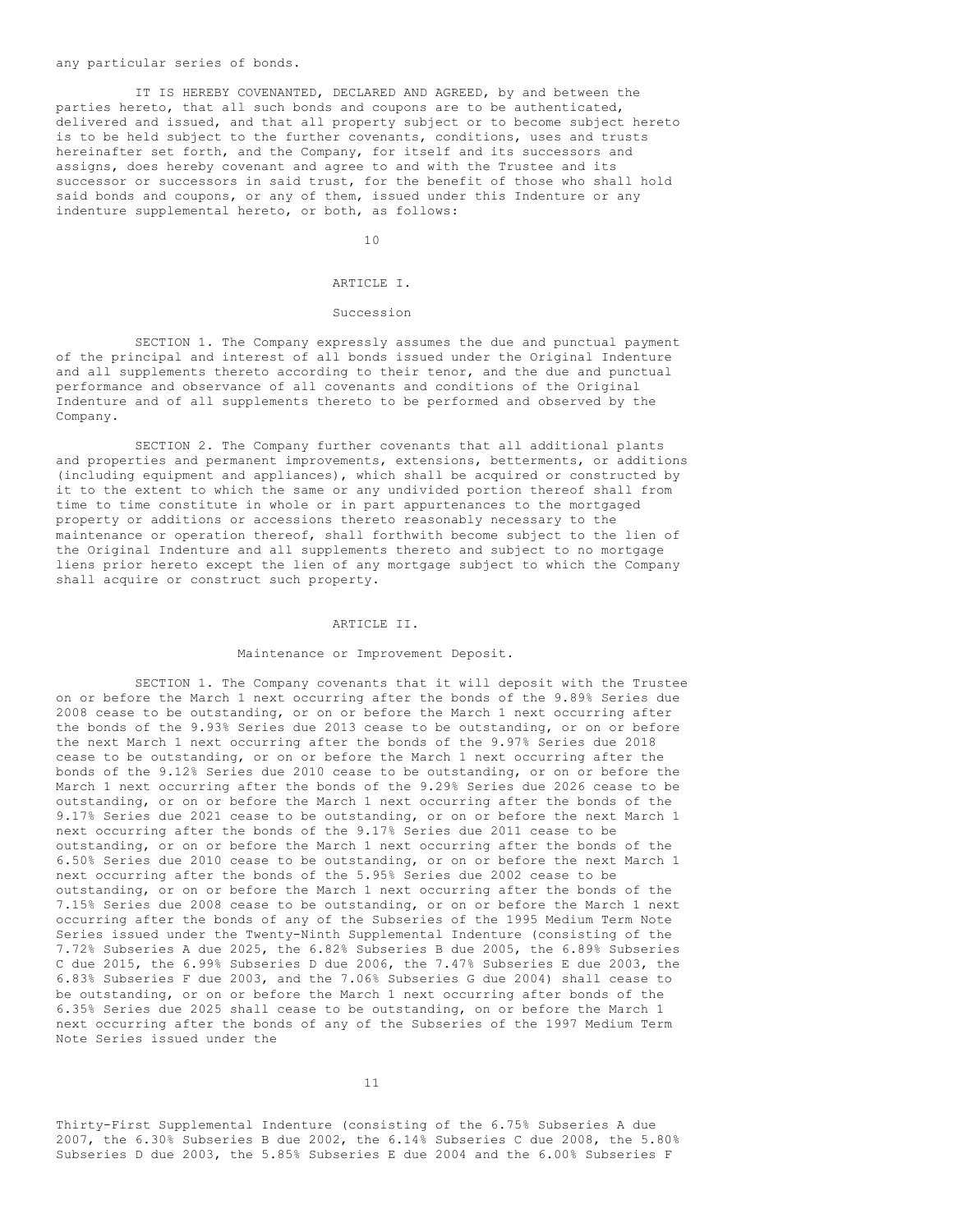due 2004) cease to be outstanding, or on or before March 1 next occurring after the bonds of 6.00% Series due 2029 cease to be outstanding, or on or before March 1 next occurring after the Bonds of any of the Subseries of the 1999 Medium Term Note Series issued under the Thirty-Third Supplemental Indenture (consisting of the 7.40% Subseries A due 2005, the 7.40% Subseries B due 2005 and the 6.21% Subseries C due 2011) cease to be outstanding, or on or before March 1 next occurring after the bonds of the 5.35% Series due 2031 cease to be outstanding, whichever is latest, an amount in cash (the "Maintenance or Improvement Deposit") equal to 9% of the Gross Operating Revenues of the Company during the preceding calendar year less, to the extent that the Company desires to take such credits, the following:

> (a) the amount actually expended for maintenance during such calendar year; and

> (b) the Cost or Fair Value, whichever is less, of Permanent Additions acquired during such calendar year which at the time of taking such credit constitute Available Permanent Additions; and

(c) the unapplied balance, or any part thereof, of the Cost or Fair Value, whichever is less, of Available Permanent Additions acquired by the Company during the five calendar years preceding such calendar year and specified in the Officers' Certificates delivered to the Trustee pursuant to Section 2 of this Article, but only to the extent that the Permanent Additions with respect to which such Cost or Fair Value was determined shall at the time of taking such credit constitute Available Permanent Additions.

SECTION 2. The Company covenants that it will on or before March 1 in each year, beginning with the first deposit made with the Trustee under the provisions of Section 1 of this Article, as long as any of the Bonds are outstanding, deliver to the Trustee the following:

(A) An Officers' Certificate, which shall state:

(i) The amount of the Gross Operating Revenues for the preceding calendar year;

(ii) 9% of such Gross Operating Revenues;

(iii) The amount actually expended by the Company for maintenance during such calendar year;

(iv) The amount set forth in subparagraph (xii) of each Officers' Certificate delivered to the Trustee pursuant to the provisions of this Section during the preceding five calendar years (specifying each such Officers' Certificate), after deducting from each such amount the aggregate of (a) the Cost or Fair Value, whichever is less, of all Permanent Additions represented by such amount which have ceased to be Available Permanent Additions; and (b) any part of such amount for which the Company has previously taken credit against any Maintenance or Improvement Deposit (specifying the Officers' Certificate in which such credit was taken); and (c) any part of such amount for which the Company then desires to take credit against the Maintenance or Improvement Deposit;

12

(v) An amount which shall be the aggregate of all amounts set forth pursuant to the provisions of clause (c) of the foregoing subparagraph (iv);

(vi) The Cost or Fair Value, whichever is less, of Available Permanent Additions acquired by the Company during the preceding calendar year;

(vii) That part of the amount set forth in subparagraph (vi) which the Company desires to use as a credit against the Maintenance or Improvement Deposit;

(viii) The amount of cash payable to the Trustee under the provisions of Section 1 of this Article, which shall be the amount by which the amount set forth in subparagraph (ii) hereof exceeds the sum of the amounts set forth in subparagraphs (iii), (v) and (vii) hereof;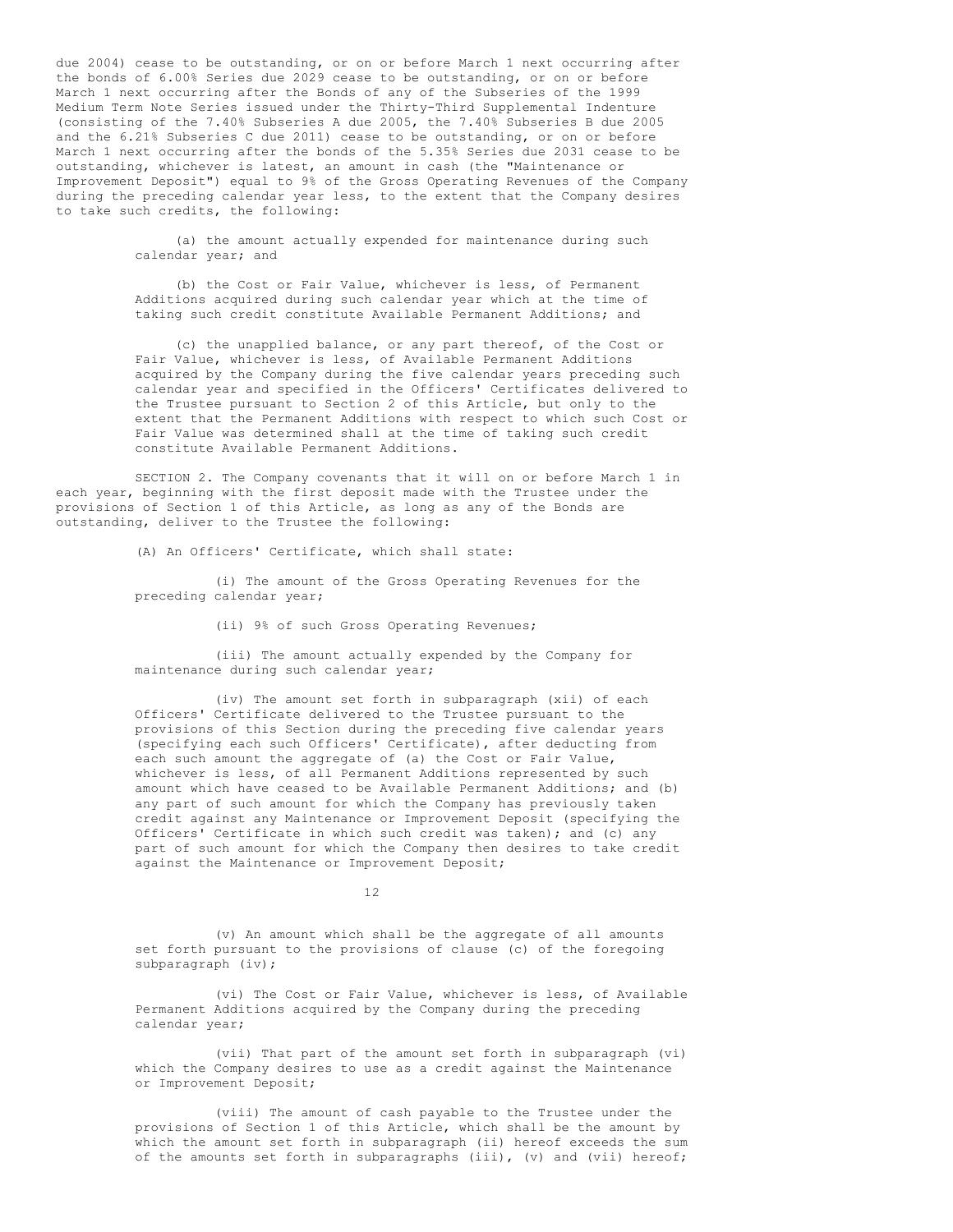(ix) The sum of all amounts charged on the books of the Company against any reserve for retirement or depreciation during the preceding calendar year representing the aggregate of the Cost when acquired of any part of the Company's plants and property of the character described in the granting clauses hereof which has been permanently retired or abandoned;

(x) The aggregate of the amounts set forth in subparagraphs (v) and (vii) hereof;

(xi) The amount by which the amount set forth in subparagraph (x) exceeds the amount set forth in subparagraph (ix), being the amount required to be deducted from the Cost or Fair Value of Available Permanent Additions in order to determine a Net Amount of Available Permanent Additions pursuant to the provisions of Section 9 of Article I of the Original Indenture;

(xii) The amount set forth in subparagraph (vi) after deducting the amount, if any, set forth in subparagraph (vii); and

13

(xiii) That all conditions precedent to the taking of the credit or credits so requested by the Company have been complied with.

(B) In the event that the Officers' Certificate delivered to the Trustee pursuant to the provisions of paragraph (A) of this Section shall state, pursuant to the requirements of subparagraph (vi), the Cost or Fair Value of Available Permanent Additions acquired by the Company during the preceding calendar year, the documents specified in paragraphs 2, 3, 5, 6 and 7 of subdivision (B) of Section 3 of Article IV of the Original Indenture.

(C) An amount in cash equal to the sum set forth in subparagraph (viii) of the Officers' Certificate provided for in paragraph (A) hereof.

SECTION 3. All cash deposited with the Trustee as part of any Maintenance or Improvement Deposit provided for in Section 1 of this Article, may, at the option of the Company, be applied to the purchase of bonds under the provisions of Section 2 of Article X of the Original Indenture or to the redemption of bonds under the provisions of Section 3 of Article X of the Original Indenture or may be withdrawn by the Company at any time to reimburse the Company for the cost of a Net Amount of Available Permanent Additions (excluding, however, from any such Available Permanent Additions all Permanent Additions included in any certificate delivered to the Trustee for the purpose of obtaining a credit against any Maintenance or Improvement Deposit provided for in Section 1 of this Article to the extent that such Permanent Additions have been used for any such credit). The Trustee shall pay to or upon the written order of the Company all or any part of such cash upon the receipt by the Trustee of:

(a) A Resolution requesting such payment; and

(b) The documents specified in paragraphs 2, 5, 6 and 7 of subdivision (B) of Section 3 of Article IV of the Original Indenture, with such modifications, additions and omissions as may be appropriate in the light of the purposes for which they are used.

#### ARTICLE III.

#### Covenants of the Company.

SECTION 1. The Company hereby covenants and agrees with the Trustee, for the benefit of the Trustee and all the present and future holders of the Bonds, that the Company will pay the principal of, and premium, if any, and interest on, all bonds issued or to be issued as aforesaid under and secured by the Original Indenture as hereby supplemented, as well as all bonds which may be hereafter issued in exchange or substitution therefor, and will perform and fulfill all of the terms, covenants and conditions of the Original Indenture and of this Thirty-Fifth Supplemental Indenture with respect to the additional bonds to be issued under the Original Indenture as hereby supplemented.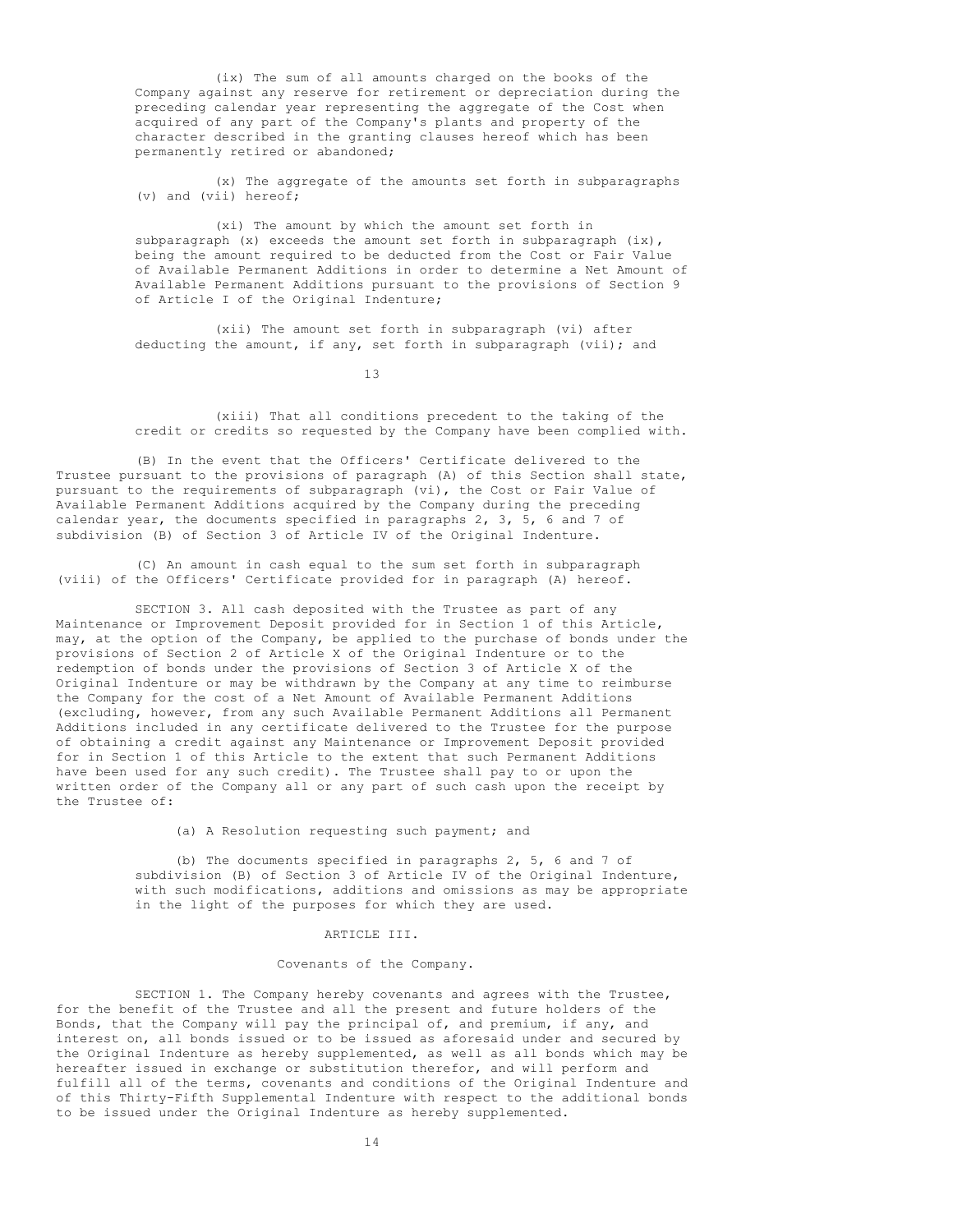SECTION 2. The Company covenants and agrees that so long as any of the Bonds are outstanding (a) the Company will not make any Stock Payment if, after giving effect thereto, its retained earnings, computed in accordance with generally accepted accounting principles consistently applied, will be less than the sum of (i) Excluded Earnings, if any, since December 31, 2000, and (ii) \$20,000,000; (b) Stock Payments made more than 40 days after the commencement, and prior to the expiration, of any Restricted Period shall not exceed 65% of the Company's Net Income during such Restricted Period; and (c) the Company will not authorize a Stock Payment if there has occurred and is continuing an event of default under subsections (a) and (b) of Section 1 of Article XI of the Original Indenture.

For the purposes of this Section 2 the following terms shall have the following meanings:

"Capitalization" shall mean the sum of (i) the aggregate principal amount of all Debt at the time outstanding, (ii) the aggregate par or stated value of all capital stock of the Company of all classes at the time outstanding, (iii) premium on capital stock, (iv) capital surplus, and (v) retained earnings.

"Debt" means (i) all indebtedness, whether or not represented by bonds, debentures, notes or other securities, for the repayment of money borrowed, (ii) all deferred indebtedness for the payment of the purchase price of property or assets purchased (but Debt shall not be deemed to include Customer Advances for construction or any bonds issued under the Indenture which are not Outstanding Bonds), (iii) leases which have been or, in accordance with generally accepted accounting principles, should be recorded as capital leases and (iv) guarantees of the obligations of another of the nature described in clauses (i), (ii) or (iii) which have been or, in accordance with generally accepted accounting principles, should be recorded as debt.

"Determination Date" shall mean the last day of each calendar quarter. Any calculation with respect to any Determination Date shall be based on the Company's balance sheet as of such date.

"Excluded Earnings" shall mean 35% of the Company's Net Income during any Restricted Period.

"Net Income" for any particular Restricted Period shall mean the amount of net income properly attributable to the conduct of the business of the Company for such period, as determined in accordance with generally accepted accounting principles consistently applied, after payment of or provision for taxes on income for such period.

"Outstanding Bonds" shall mean bonds which are outstanding within the meaning indicated in Section 20 of Article I of the Original Indenture except that, in addition to the bonds referred to in clauses (a), (b) and (c) of said Section 20, said term shall not include bonds for the retirement of which sufficient funds have been deposited with the Trustee with irrevocable instructions to apply such funds to the retirement of such bonds at a specified time, which may be either the maturity thereof or a specified redemption date, whether or not notice of redemption shall have been given.

15

"Restricted Period" shall mean a period commencing on any Determination Date on which the total Debt of the Company is, or as the result of any Stock Payment then declared or set aside and to be made thereafter will be, more than 70% of Capitalization, and continuing until the third consecutive Determination Date on which the total Debt of the Company does not exceed 70% of Capitalization.

"Stock Payment" shall mean any payment in cash or property (other than stock of the Company) to any holder of shares of any class of capital stock of the Company as such holder, whether by dividend or upon the purchase, redemption, conversion or other acquisition of such shares, or otherwise.

SECTION 3. The Company covenants and agrees that so long as any of the Bonds are outstanding, neither the Company nor any subsidiary of the Company will, directly or indirectly, lend or in any manner extend its credit to, or indemnify, or make any donation or capital contribution to, or purchase any security of, any corporation which directly or indirectly controls the Company,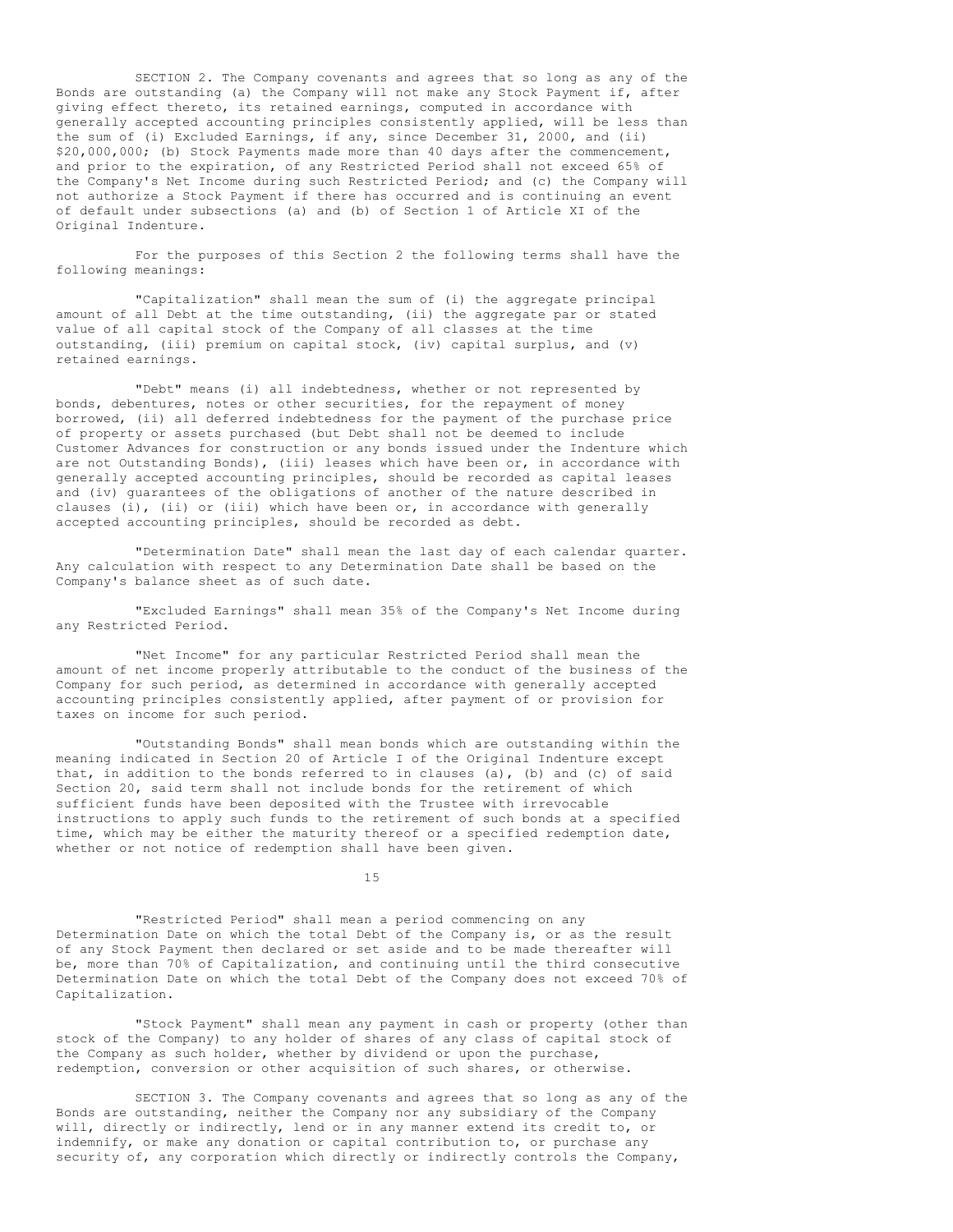or any subsidiary or affiliate (other than an affiliate which is a subsidiary of the Company) of any such corporation.

### ARTICLE IV.

#### The Trustee.

SECTION 1. The Trustee hereby accepts the trust hereby declared and provided, and agrees to perform the same upon the terms and conditions in the Original Indenture, as supplemented by this Thirty-Fifth Supplemental Indenture.

SECTION 2. Subject to the provisions of Article XIII of the Original Indenture, the Trustee may execute any of the trusts or powers hereof and perform any of its duties by or through and consult with attorneys, agents, officers or employees selected by the Trustee in its sole discretion. The Trustee shall be entitled to advice of counsel concerning all matters of trusts hereof and the duties hereunder and may in all cases pay such reasonable compensation to all such attorneys, agents, officers and employees as may reasonably be employed in connection with the trusts hereof. The Trustee may act or refrain from acting and rely upon and be free from all liability for so relying upon the opinion or advice of any attorney (who may be the attorney or attorneys for the Company). The Trustee may act and rely on written opinions of experts employed by the Trustee and such advice shall be full and complete authorization and protection in respect of any action taken, suffered or omitted by the Trustee hereunder in good faith and in reliance thereon. The Trustee shall not be responsible for any loss or damage resulting from any action or non-action in good faith taken in reliance upon such opinion or advice. The Trustee shall not be bound to confirm, verify or make any investigation into the facts or matters stated in any financial or other statements, resolution, certificate, statement, instrument, opinion, report, notice, request, direction, consent, order or other paper or document furnished pursuant to the terms hereof.

16

SECTION 3. Before the Trustee shall be required to foreclose on, or to take control or possession of, the real property or leasehold interest (the "Premises") which may be the subject of any mortgage or mortgages for which the Trustee is mortgagee in connection with the issuance of the Bonds, the Trustee shall be indemnified and held harmless by the holders and/or beneficial owners of the Bonds from and against any and all expense, loss, or liability that may be suffered by the Trustee in connection with any spill, leak or release which may have occurred on or invaded the Premises or any contamination by any Hazardous Substance (hereinafter defined), whether caused by the Company or any other person or entity, including, but not limited to, (1) any and all reasonable expenses that the Trustee may incur in complying with any of the Environmental Statutes (hereinafter defined), (2) any and all reasonable costs that the Trustee may incur in studying or remedying any spill, leak or release which may have occurred on or invaded the Premises or any contamination, (3) any and all fines or penalties assessed upon the Trustee by reason of such contamination, (4) any and all loss of value of the Premises or the improvements thereon by reason of such contamination, and (5) any and all legal fees and costs reasonably incurred by the Trustee in connection with any of the foregoing. As used in this Section, contamination by any Hazardous Substance shall include contamination, arising from the presence, creation, production, collection, treatment, disposal, discharge, release, storage, transport or transfer of any Hazardous Substance at or from the Premises or any improvements thereon. As used in this Section, the term "Hazardous Substance" shall mean petroleum hydrocarbons or any substance which (a) constitutes a hazardous waste or substance under any applicable federal, state or local law, rule, order or regulation now or hereafter adopted; (b) constitutes a "hazardous substance" as such term is defined under the Comprehensive Environmental Response, Compensation and Liability Act, as amended (42 U.S.C. ss.9601 et seq.) and the regulations issued thereunder and any comparable state or local law or regulation; (c) constitutes a "hazardous waste" under the Resource Conservation and Recovery Act, (42 U.S.C. ss.6991) and the regulations issued thereunder and any comparable state or local law or regulation; (d) constitutes a pollutant, contaminant, chemical or industrial, toxic or hazardous substance or waste as such terms are defined under Federal Clean Water Act, as amended (33 U.S.C. ss.1251 et seq.), the Toxic Substances Control Act, as amended (15 U.S.C. ss.2601 et seq.), or any comparable state or local laws or regulations; (e) exhibits any of the characteristics enumerated in 40 C.F.R. Sections 261.20 - 261.24, inclusive; (f) those extremely hazardous substances listed in Section 302 of the Superfund Amendments and Reauthorization Act of 1986 (Public Law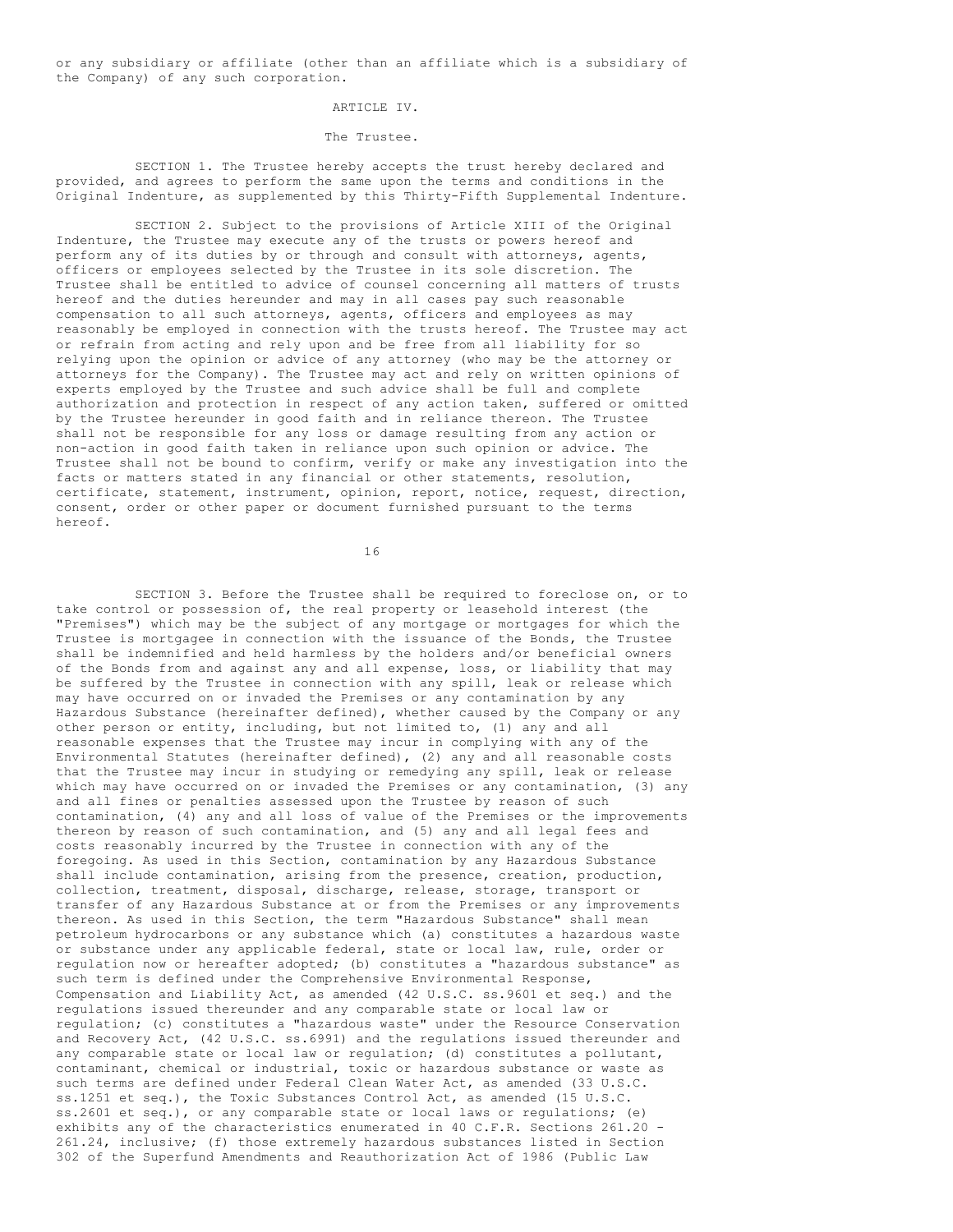99-499, 100 Stat. 1613) which are present in threshold planning or reportable quantities as defined under such act; (g) toxic or hazardous chemical substances which are present in quantities which exceed exposure standards as those terms are defined under Sections 6 and 8 of the Occupational Safety and Health Act, as amended (29 U.S.C. ss.ss.655 and 657 and 29 C.F.R. Part 1910, subpart 2); and (h) any asbestos, petroleum-based products or any Hazardous Substance contained within or release from any underground or aboveground storage tanks. As used in this Section, the term "Environmental Statutes" shall mean the statutes, laws, rules, orders and regulations referred to in (a) through (h) inclusive in the preceding sentence.

17

### ARTICLE V.

#### Amendment of Thirty-Third Supplemental Indenture

The Thirty-Third Supplemental Indenture is amended as follows, by inserting the following paragraph after the first paragraph of Section 3 of Article I:

> When any subseries of the Bonds is issued in order to secure the Company's obligation under a Loan or Construction or Financing Agreement with any municipal authority (a "Loan Agreement") securing tax-exempt bonds of such authority, such obligation assumed by operation of any merger, consolidation or acquisition, such subseries of Bonds may contain such mandatory optional and extraordinary optional redemption provisions as are required by any such Loan Agreement. Furthermore, when any subseries of Bonds is issued as Certificated Bonds as a substitute for mortgage bonds assumed by the Company pursuant to any merger, succession or acquisition and such mortgage bonds are secured by a lien on the real property acquired by the Company pursuant to such merger, succession or acquisition, then such subseries of Bonds may contain such redemption provisions as such mortgage bonds contain therein, not inconsistent with the Original Indenture or the supplements thereto and such bonds may be issued in whatever whole dollar amount is remaining on such bonds, notwithstanding the provisions of Section 1 of Article 1.

#### ARTICLE VI

#### Miscellaneous.

SECTION 1. This instrument is executed and shall be construed as an indenture supplemental to the Original Indenture, and shall form a part thereof, and except as hereby supplemented, the Original Indenture and the First, Second, Third, Fourth, Fifth, Sixth, Seventh, Eighth, Ninth, Tenth, Eleventh, Twelfth, Thirteenth, Fourteenth, Fifteenth, Sixteenth, Seventeenth, Eighteenth, Nineteenth, Twentieth, Twenty-First, Twenty-Second, Twenty-Third, Twenty-Fourth, Twenty-Fifth, Twenty-Sixth, Twenty-Seventh, Twenty-Eighth, Twenty-Ninth, Thirtieth, Thirty-First, Thirty-Second, Thirty-Third and Thirty-Fourth Supplemental Indentures are hereby confirmed. All references in this Thirty-Fifth Supplemental Indenture to the Original Indenture shall be deemed to refer to the Original Indenture as heretofore amended and supplemented, and all terms used herein and not specifically defined herein shall be taken to have the same meaning as in the Original Indenture, as so amended, except in the cases where the context clearly indicates otherwise.

SECTION 2. Any notices to the Trustee under this Thirty-Fifth Supplemental Indenture shall be delivered to the Trustee by registered or certified mail, hand delivery or other courier or express delivery service (with receipt confirmed) or by telecopy (with receipt confirmed) at the following address:

> J.P. Morgan Trust Company, National Association Institutional Trust Services 1650 Market Street, Suite 5210 Philadelphia, PA 19103 Attention: Pennsylvania Suburban Water Administrator Telecopy: (215) 972-1685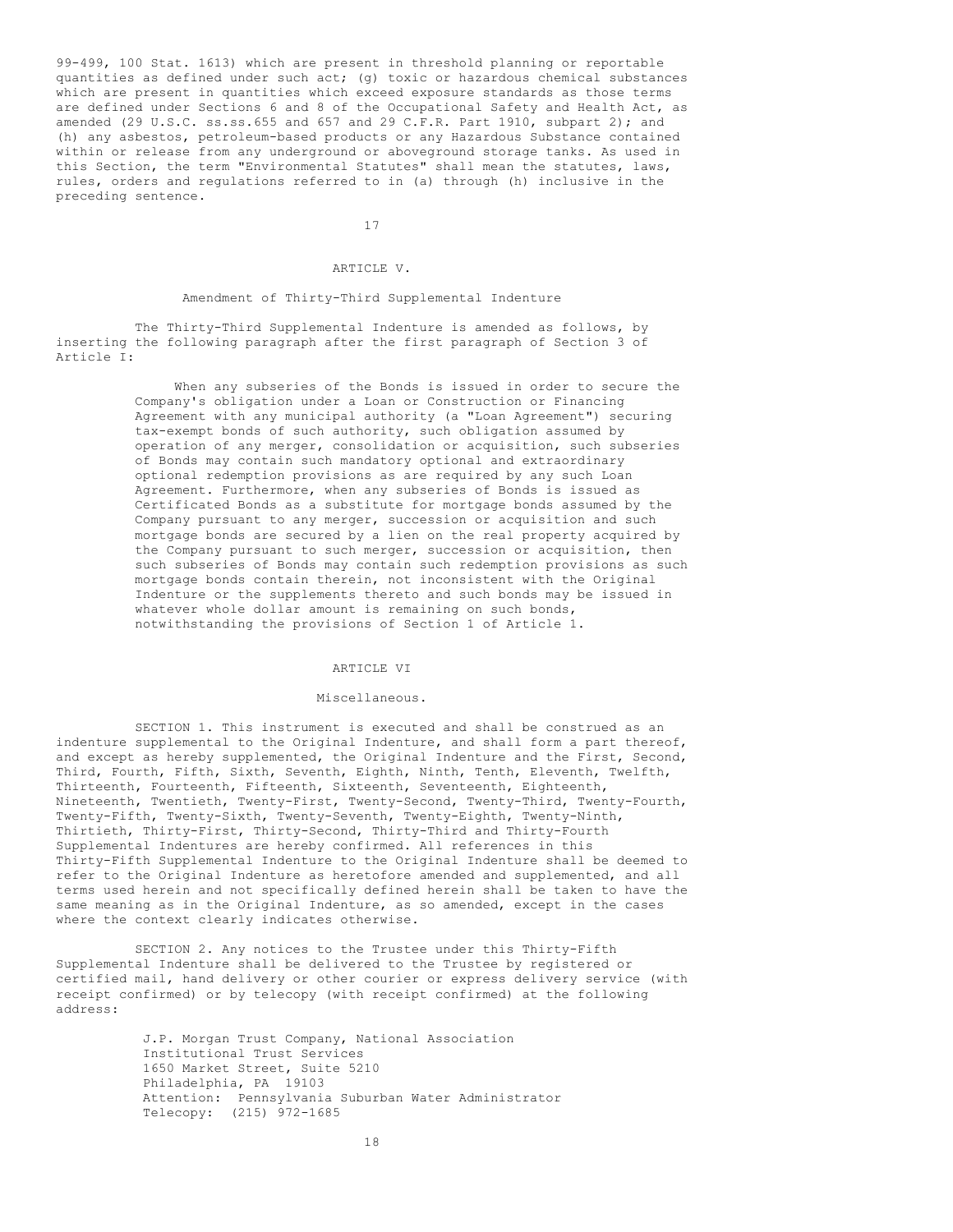Any change in such address or telecopy number may be made by notice to the Company delivered in the manner set forth above.

SECTION 3. All recitals in this Thirty-Fifth Supplemental Indenture are made by the Company only and not by the Trustee; and all of the provisions contained in the Original Indenture in respect of the rights, privileges, immunities, powers and duties of the Trustee shall be applicable in respect hereof as fully and with like effect as if set forth herein in full.

SECTION 4. Although this Thirty-Fifth Supplemental Indenture is dated as of January 1, 2002 for convenience and for the purpose of reference, the actual date or dates of execution hereof by the Company and the Trustee are as indicated by their respective acknowledgments annexed hereto.

SECTION 5. In order to facilitate the recording or filing of this Thirty-Fifth Supplemental Indenture, the same may be simultaneously executed in several counterparts, each of which shall be deemed to be an original and such counterparts shall together constitute but one and the same instrument.

19

IN WITNESS WHEREOF the parties hereto have caused their corporate seals to be hereunto affixed and their authorized officers have hereto affixed their signatures, and their authorized officers have duly attested the execution hereof, as of the 1st day of January, 2002.

[CORPORATE SEAL] PENNSYLVANIA SUBURBAN WATER COMPANY, as successor by merger to Philadelphia Suburban Water Company, Consumers Pennsylvania Water Company - Shenango Valley Division, Consumers Pennsylvania Water Company - Roaring Creek Division, Consumers Pennsylvania Water Company - Susquehanna Division, Waymart Water Company, Fawn Lake Forest Water Company, Northeastern Utilities, Inc., and Western Utilities, Inc.

Attest: /s/ Roy H. Stahl By: /s/ Kathy L. Pape

--------------------------- --------------------------- Secretary Vice President and Treasurer

[CORPORATE SEAL] J.P. MORGAN TRUST COMPANY, NATIONAL ASSOCIATION, as Trustee

Attest: /s/ Judy Wisniewski By: /s/ Catherine Lenhardt Authorized Officer Authorized Officer

--------------------------- ---------------------------

### $20$

#### Exhibit A

Bonds Redeemed or Paid at Maturity

Principal Amount Paid or Redeemed (If less than all Date Series Bonds of Series) Paid Maturity ------ ----------------- ---- --------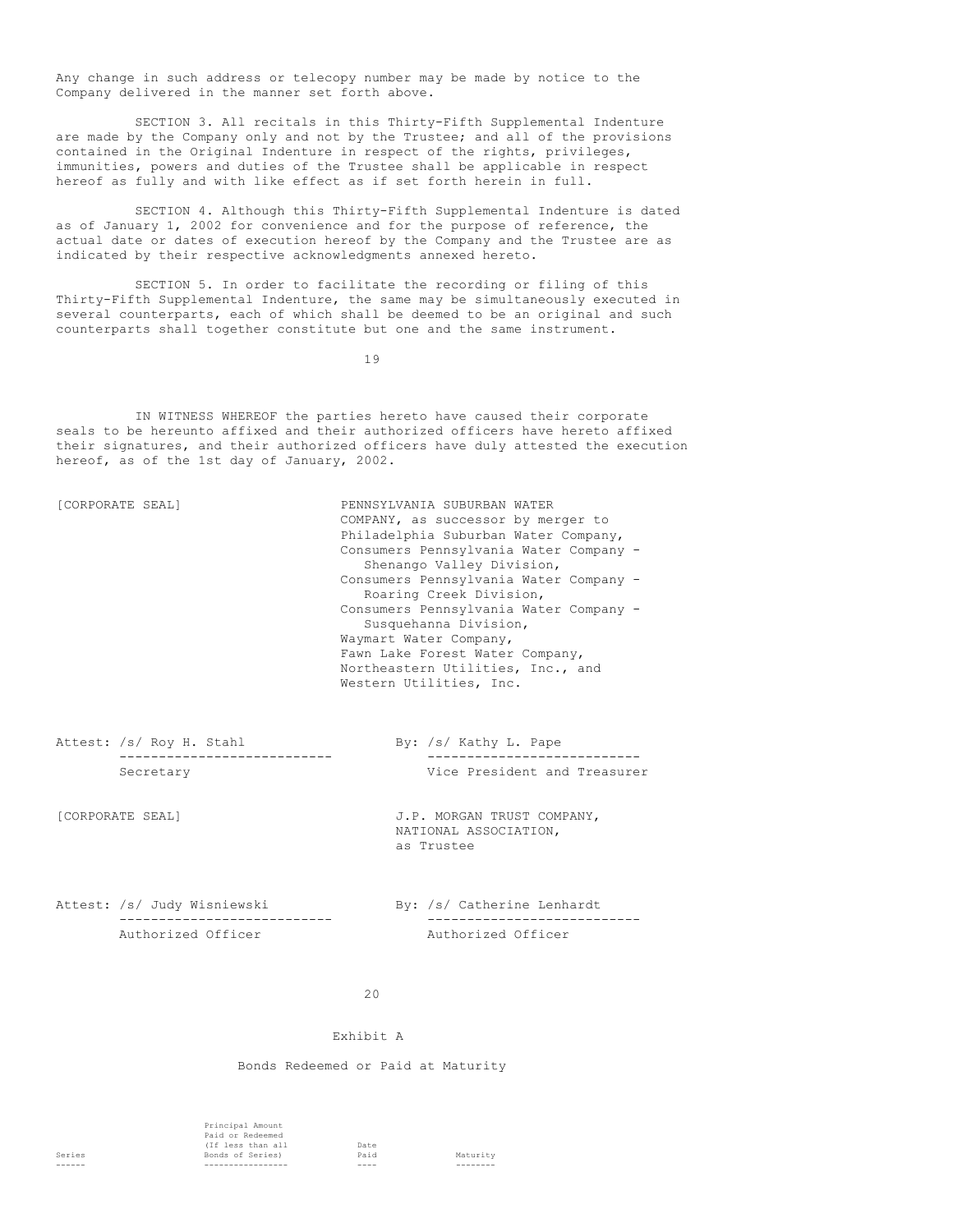| 3.25% Series Due 1971  |  |             | 12/31/1970 | Redemption   |
|------------------------|--|-------------|------------|--------------|
| 9.63% Series Due 1975  |  |             | 06/15/1975 | Maturity     |
| 9.15% Series Due 1977  |  |             | 01/01/1977 | Maturity     |
| 3.00% Series Due 1978  |  |             | 07/01/1978 | Maturity     |
| 3.38% Series Due 1982  |  |             | 07/01/1982 | Maturity     |
| 3.90% Series Due 1983  |  |             | 07/01/1983 | Maturity     |
| 3.50% Series Due 1986  |  |             | 01/01/1986 | Maturity     |
| 4.50% Series Due 1987  |  |             | 01/01/1987 | Maturity     |
| 4.13% Series Due 1988  |  |             | 05/01/1988 | Maturity     |
| 5.00% Series Due 1989  |  |             | 09/01/1989 | Maturity     |
| 4.63% Series Due 1991  |  |             | 05/01/1991 | Maturity     |
| 4.70% Series Due 1992  |  |             | 04/01/1992 | Maturity     |
| 6.88% Series Due 1993  |  |             | 01/01/1993 | Maturity     |
| 4.55% Series Due 1994  |  |             | 03/01/1994 | Maturity     |
| 10.13% Series Due 1995 |  | \$6,300,000 |            | Sinking Fund |
| 10.13% Series Due 1995 |  | \$3,700,000 | 05/17/1993 | Redemption   |
| 9.20% Series Due 2001  |  | \$3,850,000 | $- -$      | Sinking Fund |
| 9.20% Series Due 2001  |  | \$3,150,000 | 05/01/1993 | Redemption   |
| 8.40% Series Due 2002  |  | \$5,850,000 | $- -$      | Sinking Fund |
| 8.40% Series Due 2002  |  | \$4,150,000 | 01/02/1996 | Redemption   |
| 5.95% Series Due 2002  |  | \$3,200,000 |            | Sinking Fund |
| 12.45% Series Due 2003 |  | \$1,000,000 | 08/01/1993 | Sinking Fund |
| 12.45% Series Due 2003 |  | \$9,000,000 | 08/02/1993 | Redemption   |
| 8.88% Series Due 2010  |  | \$800,000   |            | Sinking Fund |
| 8.88% Series Due 2010  |  | \$7,200,000 | 06/30/1992 | Redemption   |
| 13.00% Series Due 2005 |  |             | 08/02/1995 | Redemption   |
| 7.88% Series Due 1997  |  |             | 01/02/1996 | Redemption   |
| 10.65% Series Due 2006 |  |             | 04/02/1996 | Redemption   |
| 5.50% Series Due 1996  |  |             | 11/01/1996 | Maturity     |
| 8.44% Series Due 1997  |  |             | 04/01/1997 | Maturity     |
| 7.15% Series Due 2008  |  | \$8,000,000 | $ -$       | Sinking Fund |
|                        |  |             |            |              |

## EXHIBIT B

The Original Indenture (redacted to delete property descriptions contained therein for property contained in Bucks, Chester, Delaware and Montgomery Counties)

For purposes of filing this Annual Report on Form 10-K, the Indenture of Mortgage dated as of January 1, 1941 was previously filed as Exhibit 4.1 to Annual Report on Form 10-K for the year ended December 31, 1983.

### Exhibit C

#### New Property

Additional Property Secured by the Lien of the Indenture Subsequent to the Date of the 34th Supplemental Indenture

There is no new property in Berks County since the recording of the Thirty-fourth Supplemental Indenture on October 31, 2001.

There is no new property in Chester County since the recording of the Thirty-fourth Supplemental Indenture on October 31, 2001.

There is no new property in Delaware County since the recording of the Thirty-fourth Supplemental Indenture on October 31, 2001.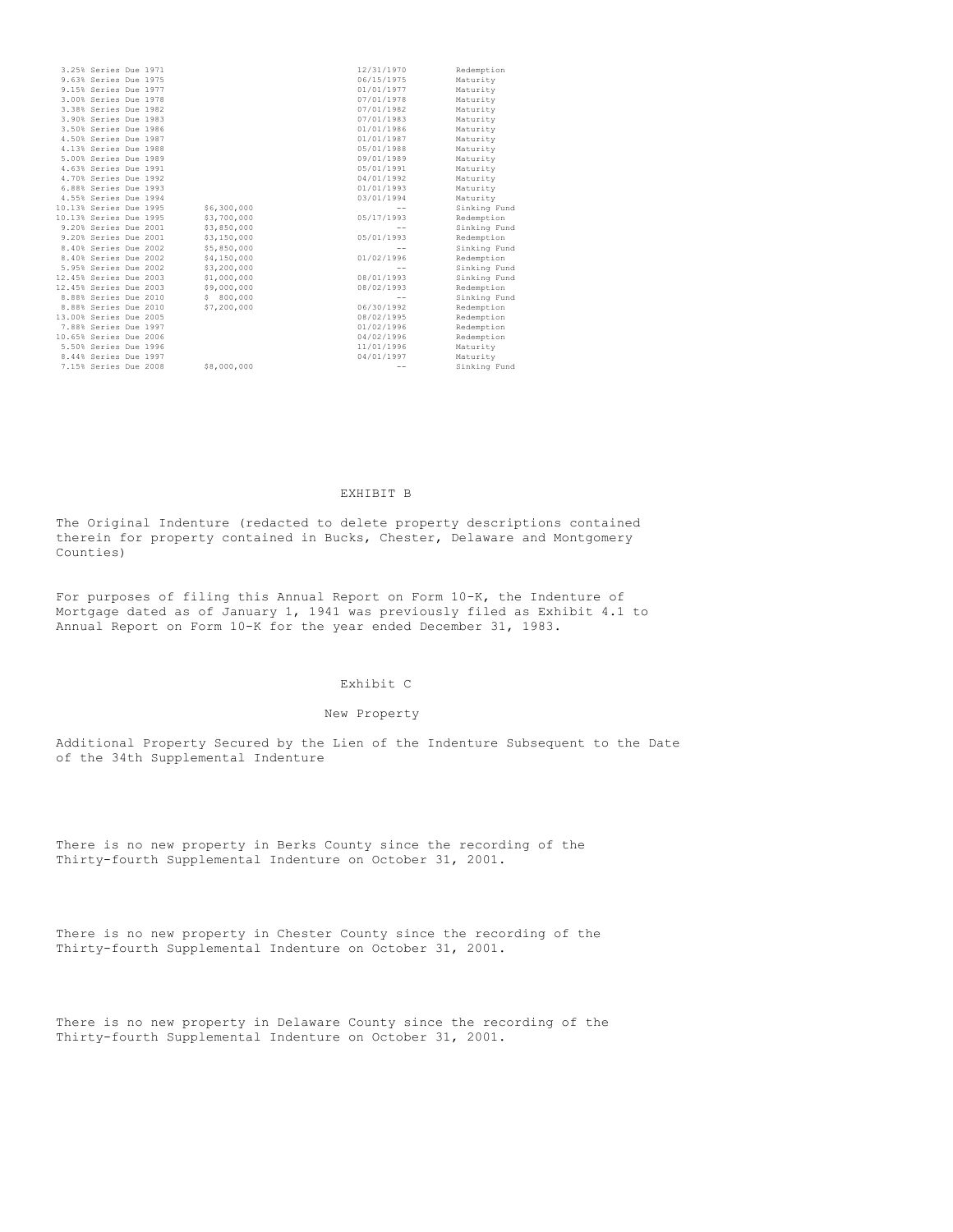| Name                          | Grantor                                                     | County   | Index No.    | Deed Date | Book | Page |
|-------------------------------|-------------------------------------------------------------|----------|--------------|-----------|------|------|
|                               |                                                             |          |              |           |      |      |
|                               |                                                             |          |              |           |      |      |
| Bubbling Springs              | Simpson Paper Montgomery                                    |          | $VI-E-74$    | 09/24/99  | 5293 | 1660 |
| Reeser Parcel                 | Martin M. & Faye A. Reecer Chester                          |          | VIII-0-1     | 09/20/99  | 4641 | 1163 |
| East Marlborough              | Township of East<br><b>Example 2</b> Chester<br>Marlborough |          | $VI-E-75$    | 12/07/99  | 4684 | 2168 |
| Fenimore Parcel<br>(Glenside) | Richard D. Fenimore                                         | Chester  | $VI-B-64$    | 03/07/00  | 4724 | 1814 |
| Chatwood                      | Chatwood Water Company Chester                              |          | $R-1$        | 10/18/00  | 4850 | 35   |
| Chatwood                      | Chatwood Water Company                                      | Chester  | $R-2$        | 10/18/00  | 4850 | 35   |
| Todd Cooke Parcel             | Todd Cooke                                                  | Delaware | $I - A - 28$ | 05/01/00  | 2009 | 1451 |
| Nase Booster                  | Ruth V. Nase                                                | Berks    | $VI-C-12$    | 08/08/01  | 3382 | 47   |
| Embreeville Tank              | Com. Of PA.                                                 | Chester  | $VI-B-60$    | 05/15/01  | 4980 | 1763 |

There is no new property in Montgomery County since the recording of the Thirty-fourth Supplemental Indenture on October 31, 2001.

# EXHIBIT "C"

## Schedule of Real Estate Owned By the Consumers Pennsylvania Water Company Susquehanna Division in Bradford County Pennsylvania

| Borough or<br>Township |                    | Lot No. or<br>Location           | Date of<br>Deed          | Bradford<br>County<br>Deed Book and<br>Page or<br>Instrument No. |
|------------------------|--------------------|----------------------------------|--------------------------|------------------------------------------------------------------|
| 1.                     | Athens<br>Township | Lehigh Reservoir<br>Mills Street | 03/30/1955               | 506/240                                                          |
| 2.                     | Athens<br>Township | Reservoir No. 1                  | 11/11/1889<br>02/16/1885 | 181/331<br>160/117                                               |
| $\overline{3}$ .       | Athens<br>Borough  | Soper Well<br>Property           | 04/05/1968               | 588/360                                                          |
| 4.                     | Athens<br>Borough  | Stover Well<br>Property          | 03/26/1973<br>03/26/1973 | 619/206<br>619/208                                               |
| 5.                     | Athens<br>Township | State Highway<br>No. 08077       | 07/18/1974               | 641/192                                                          |
| 6.                     | Athens<br>Borough  | Maple Street                     | 06/06/1973               | 640/362                                                          |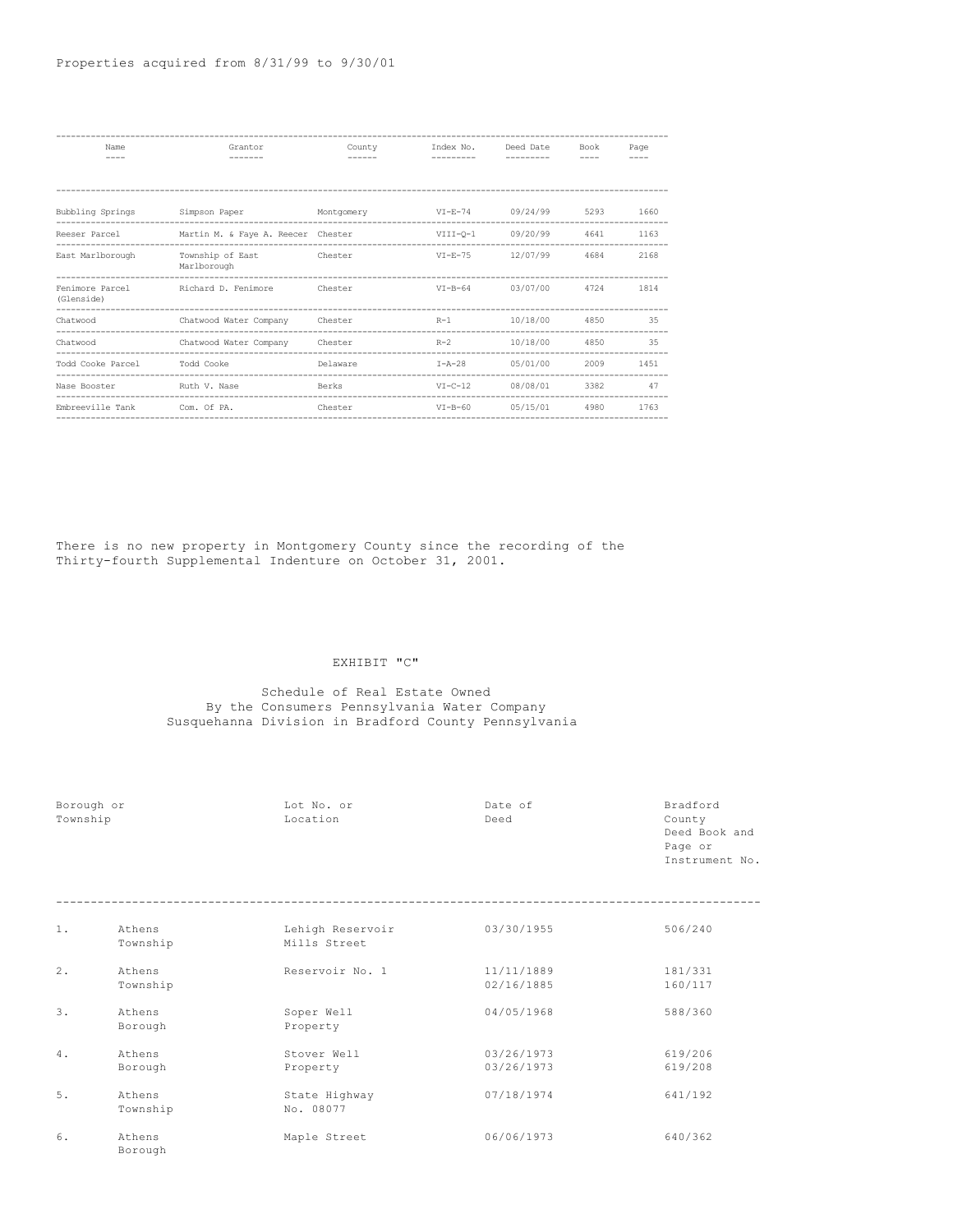Borough

7. Athens South Main 05/11/2001 #200104955<br>Borough Street

# Properties Acquired from October 1, 2001 through November 30, 2001

| Name          | Grantor             | County | Deed Date | Book | Page |
|---------------|---------------------|--------|-----------|------|------|
| $\frac{1}{2}$ |                     |        |           | ---- | ---- |
|               |                     |        |           |      |      |
|               |                     |        |           |      |      |
| Well # 8      | Borough of Chalfont | Bucks  | 11/01/01  | 2477 | 1677 |
| Well # 11     | Borough of Chalfont | Bucks  | 11/01/01  | 2477 | 1682 |
| Well # 12     | Borough of Chalfont | Bucks  | 11/01/01  | 2477 | 1688 |
| Tank # 2      | Borough of Chalfont | Bucks  | 11/01/01  | 2477 | 1672 |

# Other Real Estate Acquired

Real Estate Subject to the Lien of the Indenture in Columbia and Northumberland Counties, Pennsylvania, owned on November 1, 1964 by predecessors to Pennsylvania Suburban Water Company.

> COMPREHENSIVE LIST OF PROPERTY OWNED BY CONSUMERS PA. WATER COMPANY - SHENANGO VALLEY DIVISION MERCER COUNTY 2001 BOND FINANCING December 17, 2001

| Name                                                   | Location                                                                                                                                                                                                                                  |                                                                                                                                                                                                                                 | Recorded Place of Recording                                                                          |
|--------------------------------------------------------|-------------------------------------------------------------------------------------------------------------------------------------------------------------------------------------------------------------------------------------------|---------------------------------------------------------------------------------------------------------------------------------------------------------------------------------------------------------------------------------|------------------------------------------------------------------------------------------------------|
| Plant - Sharon                                         | Pumping Station and Filter Lots in the McGilvary Addition 1926 through<br>Lots 4, 5, 6, 7, 8, 9, 10, 11,<br>12, 13, 14, 15, 16, 17, 18, 19,<br>20, 21, 22, 23, 25, 26, 27, 28,<br>29, 30, 31, 32, 33, 34, 35, 36,<br>37, 38, 39           | 1969 — 1969 — 1960 — 1960 — 1970 — 1980 — 1980 — 1980 — 1980 — 1980 — 1980 — 1980 — 1980 — 1980 — 1980 — 1980 — 1980 — 1980 — 1980 — 1980 — 1980 — 1980 — 1980 — 1980 — 1980 — 1980 — 1980 — 1980 — 1980 — 1980 — 1980 — 1980 — | $N - 21 - 458$<br>$Y20 - 58$<br>1969 D.R. 1288<br>1968 D.R. 3283<br>1964 D.R. 2626<br>$Z - 13 - 398$ |
| Mercer Avenue Standpipe - 4 Freeble Heights<br>Farrell |                                                                                                                                                                                                                                           | 8/20/1947                                                                                                                                                                                                                       | Y-18-281 and corrected<br>deed description at<br>$I - 19 - 579$                                      |
| Farrell                                                | Carnegie View Standpipe - 491, 492, 493, 494, south 10 ft 1/10/1952 1-20-79<br>of 459, 460, 461, part of south<br>10 ft. of 458, together with<br>vacated portions of Rhoda St.,<br>all in Carnegie View Plan<br>________________________ |                                                                                                                                                                                                                                 |                                                                                                      |
| Hermitage<br>------------------------------            | Homewood Drive Standpipe - 264 Buena Vista Heights Plan 7/12/1957<br>265 and 266 Buena Vista Heights 11/3/1955 F-21-340<br>Plan                                                                                                           |                                                                                                                                                                                                                                 | R-21-34                                                                                              |
| - Hermitage                                            | Boyd Drive Booster Station Westerman Street Ext. 4/17/1958 U-21-501                                                                                                                                                                       |                                                                                                                                                                                                                                 | ------------------                                                                                   |
| Main - Farrell and Hermitage                           | Rhoda Street Garage 16" Carnegie View Plan, Lot 406                                                                                                                                                                                       | 1/6/1960<br>12/5/1960                                                                                                                                                                                                           | 1960 D.R. 25<br>1960 D.R. 2654                                                                       |
|                                                        | North 50' Lot 459                                                                                                                                                                                                                         | 9/8/1959                                                                                                                                                                                                                        | 1959 D.R. 2144                                                                                       |
|                                                        | Carnegie View Lots<br>454, 455, 456, 457, 458                                                                                                                                                                                             | 10/12/1984 84 D.R. 3574                                                                                                                                                                                                         |                                                                                                      |
| West Middlesex                                         | Mitchell Road                                                                                                                                                                                                                             | 8/26/1965                                                                                                                                                                                                                       | 1965 D.R. 2219                                                                                       |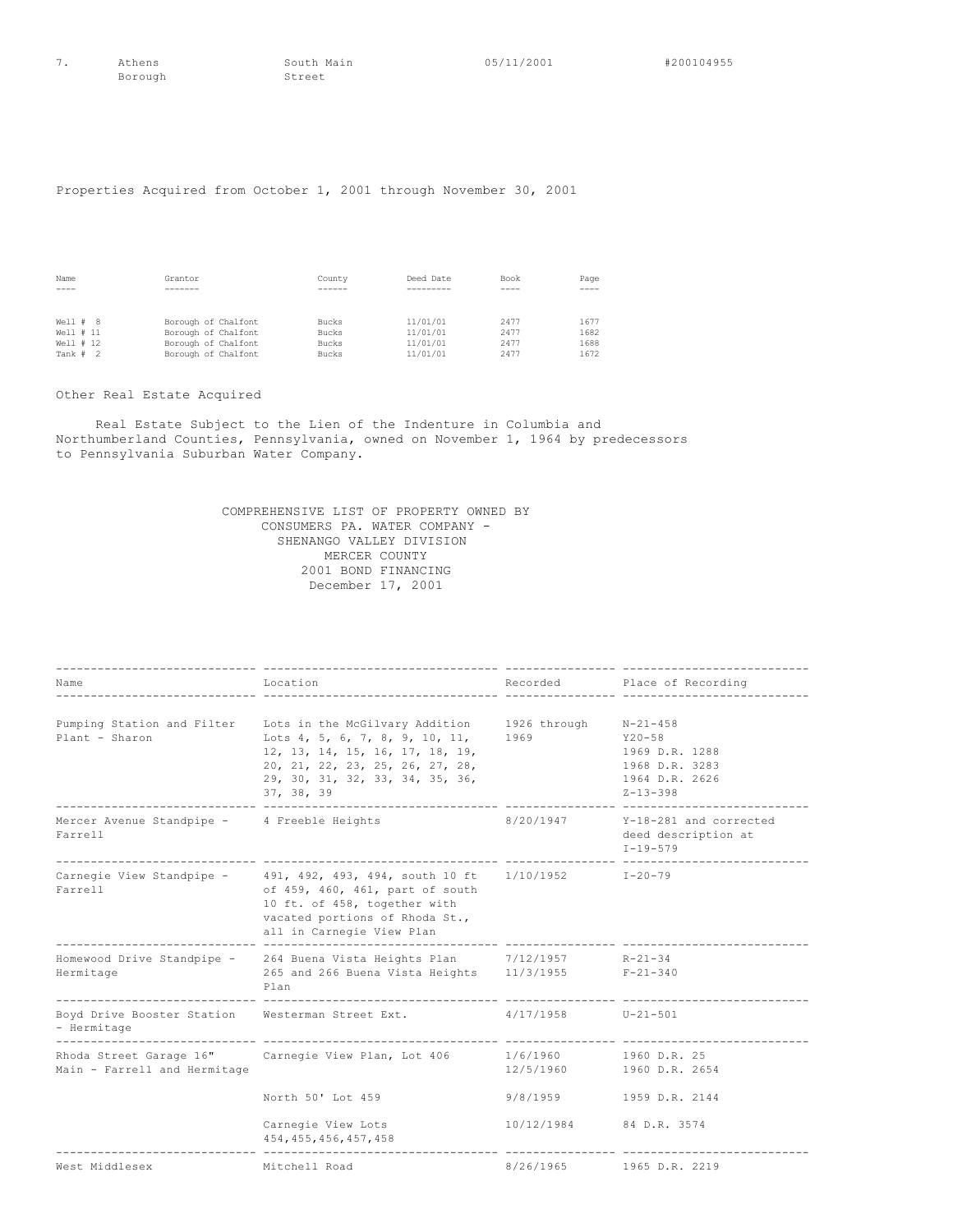# Standpipe-Shenango Twp

| New Wilmington Standpipe -<br>Wilmington Township | Pa. Route No. 18                                                           | 9/2/1965   | 1965 D.R. 2317            |
|---------------------------------------------------|----------------------------------------------------------------------------|------------|---------------------------|
| East State Street<br>Standpipe-Hermitage          | U.S. Route No. 62                                                          | 10/14/1965 | 1965 D.R. 2870            |
| North Keel Ridge Booster<br>Station-Hermitage     | North Keel Ridge Road                                                      | 11/12/1965 | Part of 1965 D.R. 3197    |
| Gail Drive<br>Standpipe-Hermitage                 | Gail Drive                                                                 | 10/24/1984 | 84 D.R. 3574 (Parcel One) |
| Dock Street                                       | Office Building - 665 South South Dock Street (G.W. Becker)                | 8/3/1990   | 90 D.R. 08133             |
|                                                   | Mercer Standpipe Lot 1 Lot 1 Mandell Plan (Mandell) 6/14/1990 91 D.R. 7104 |            |                           |

| Mercer Booster Station                   | Lot 9 U.S. Route 62 (Holcroft)                                         | 7/24/1990  | 90 D.R. 07715 |
|------------------------------------------|------------------------------------------------------------------------|------------|---------------|
| Mercer County                            | Lot one Treimer, Plan 97<br>PL9607-143                                 | 7/30/1997  | 97 D.R. 10426 |
| Meter Vault Property                     | Parcel 3 Special Warranty Deed                                         | 3/26/1999  | 99-05839      |
| Western Utilities, Inc.<br>Mercer County | Coolspring Township, Lot 917 in 11/30/1990<br>Lake Latonka Subdivision |            | 90 D.R. 13011 |
|                                          | Lot 230 in Lake Latonka<br>Subdivision                                 | 11/30/1990 | 90 D.R. 13011 |

# FAWN LAKE FOREST WATER COMPANY

| Name<br>$---$                     | Grantor<br>--------                                                                                          | County<br>$- - - - - -$ | Index/Tax No. Deed Date  | ---------- | Book<br>$---$ | Page<br>$- - - -$ |
|-----------------------------------|--------------------------------------------------------------------------------------------------------------|-------------------------|--------------------------|------------|---------------|-------------------|
|                                   |                                                                                                              |                         |                          |            |               |                   |
| Fawn Lake Forest Water<br>Company | Batco - 1989 - III, Inc., Pike County<br>Philip Economy,<br>Attornery-in-Fact<br>--------------------------- |                         | 1995-258                 | 12/12/94   | 997           | 78                |
| Fawn Lake Forest Water<br>Company | Tax Claim Bureau of Pike<br>County, Wesley Hains and<br>Eileen Hains                                         | Pike County             | 1985-14664 12/15/86 1094 |            |               | 265               |
| Fawn Lake Forest Water<br>Company | American Central<br>Corporation                                                                              | Pike County             | 1980-5356                | 11/7/79    | 721           | 234               |
| Fawn Lake Forest Water<br>Company | Pike County Tax Claim<br>Bureau, James Weir and<br>Margaret Weir<br>-----------------                        | Pike County             | 1983-3978                | 1/25/83    | 851           | 266               |
| Fawn Lake Forest Water<br>Company | American Central<br>Corporation                                                                              | Pike County             | 1980-5358 11/7/79        |            | 721           | 240               |
| Fawn Lake Forest Water<br>Company | Arthur Jebson, Sheriff,<br>Joseph Hirko and Patricia Pike County 1982-3566<br>Hirko                          |                         |                          | 1/6/81     | 814           | 223               |
| Company                           | Fawn Lake Forest Water Pike County Tax Claim Pike County<br>Bureau, Francis Parrish                          |                         | 1983-3977                | 1/25/83    | 851           | 263               |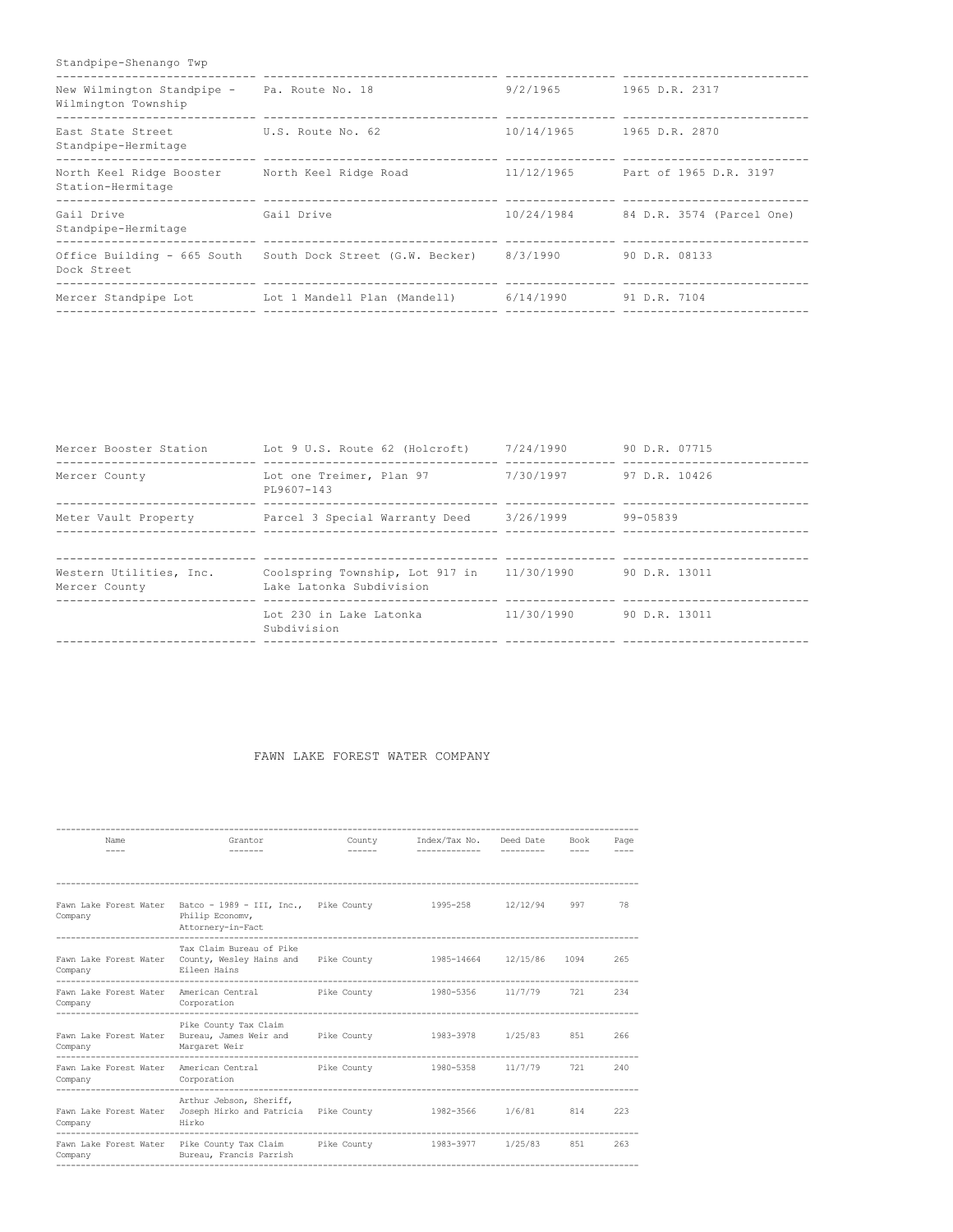| Fawn Lake Forest Water<br>Company | Pike County Tax Claim<br>Bureau, Brigitte Willis<br>and Harry Willis | Pike County | 1993-12684 | 11/6/93  | 798  | 285 |
|-----------------------------------|----------------------------------------------------------------------|-------------|------------|----------|------|-----|
| Fawn Lake Forest Water<br>Company | Clifford Holbert and<br>Thelma Holbert                               | Pike County | 1990-9863  | 12/15/89 | 296  | 284 |
| Fawn Lake Forest Water<br>Company | M.M. Fisher and Karen<br>Fisher                                      | Pike County | 1992-11228 | 8/29/92  | 608  | 55  |
| Fawn Lake Forest Water<br>Company | Norman Prescott and Betty<br>Prescott                                | Pike County | 1995-10108 | 8/21/95  | 1104 | 306 |

### ADDITIONAL PROPERTIES

All real property and interests in real property, wherever situated, of the type and nature contemplated in the Original Indenture, acquired by the Company subsequent to November1, 1964, including, without limitation, the real property and interests in real property more particularly described in the following deeds:

- 1. Deed from Helker Construction Company to the Company dated August 12, 1992, and recorded in the Northumberland County Office for Recording of Deeds in Book 869, Page 795;
- 2. Deed from Northeaster Enterprises, Inc. to the Company dated December 31, 1992, and recorded in the Northumberland County Office for Recording of Deeds in Book 889, Page 131;
- 3. Deed from Northeaster Enterprises, Inc. to the Company dated August 12, 1992, and recorded in the Schuylkill County Office for Recording of Deeds in Book 1491, Page 906;
- 4. Deed from Ronald Narke, et al,. to the Company dated January 6, 1992, and recorded in the Northumberland County Office for Recording of Deeds in Book 897, Page 791;
- 5. Deed from Susquehanna Coal Company to the Company dated January 6, 1992, and recorded in the Northumberland County Office for Recording of Deeds in Book 898, Page 876;
- 6. Deed from Community Banks, N.A. to the Company dated September 26, 1994, and recorded in the Northumberland County Office for Recording of Deeds in Book 977, Page 319;
- 7. Deed from County of Northumberland to the Company dated August 7, 1996, and recorded in the Northumberland County Office for Recording of Deeds in Book 1066, Page 863; and
- 8. Deed from Shamokin Area Industrial Corporation to the Company dated March 25, 1998, and recorded in the Northumberland County Office for Recording of Deeds in Book 1150, Page 126.

Excepting, however, all real property and interests in real property, wherever situated, conveyed by the Company subsequent to November 1, 1964, in accordance with the terms and provisions of the Original Indenture including, without limitation, the real property and interests in real property more particularly described in the following deeds:

- 1. Deed from the Company to Northumberland County Authority dated September 30, 1992, and recorded in the Northumberland County Office for Recording of Deeds in Book 835, Page 428;
- 2. Deed from the Company to Schuylkill Economic Development Corporation dated January 13, 1996, and recorded in the Schuylkill County Office for Recording of Deeds in Book 1644, Page 97; and
- 3. Deed from the Company to Charles W. Remaley, Inc. dated July 31, 2000, and recorded in the Schuylkill County Office for Recording of Deeds in Book 1071, Page 151.

WAYMART WATER COMPANY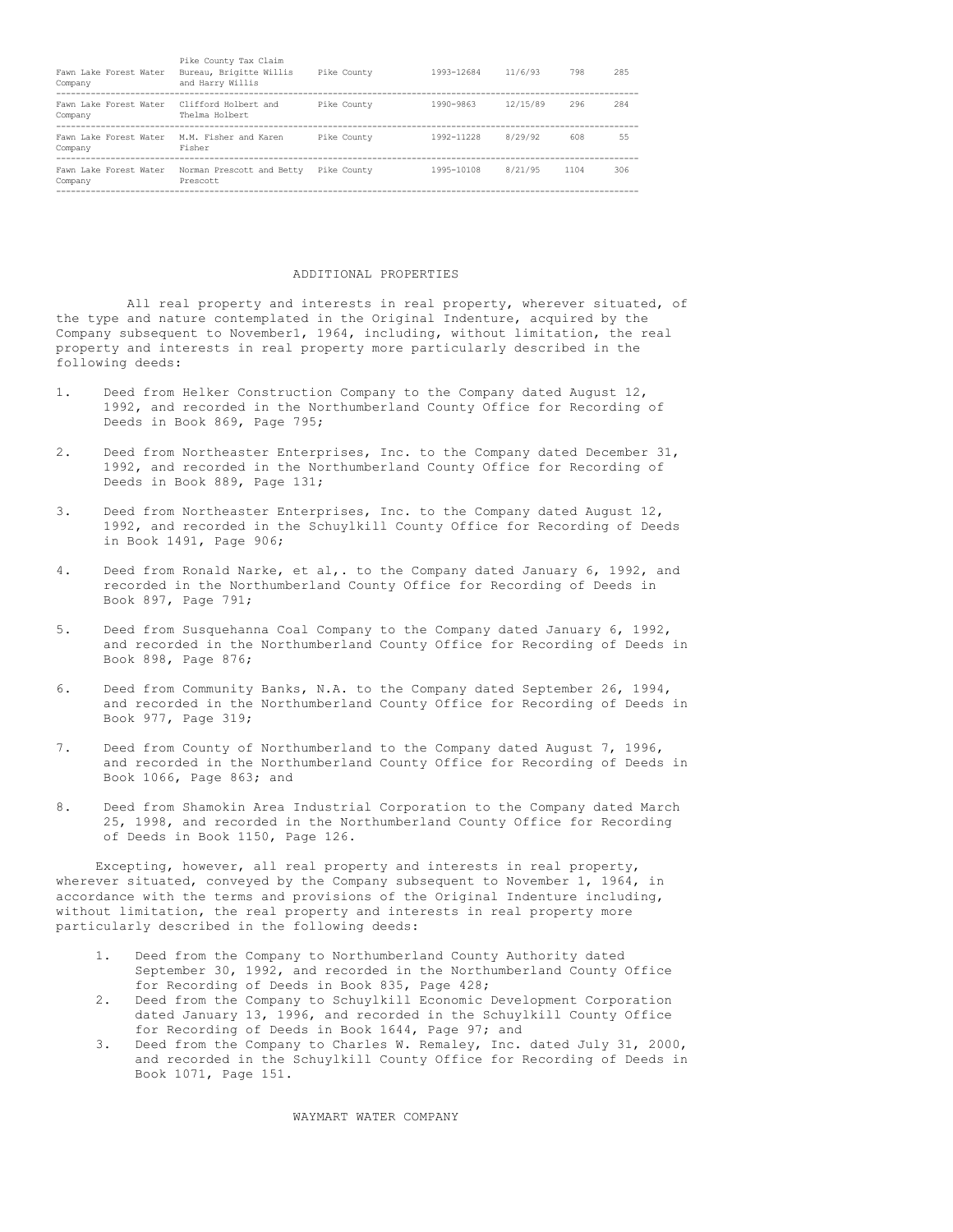| Name                  | Grantor                                 | County       | Index/Tax No.     | Deed Date | Book | Page |
|-----------------------|-----------------------------------------|--------------|-------------------|-----------|------|------|
| $- - - -$             |                                         |              |                   |           |      |      |
|                       |                                         |              |                   |           |      |      |
| Waymart Water Company | The Dime Bank                           | Wayne County | $28 - 3 - 99.3$   | 1/27/92   | 645  | 108  |
| Waymart Water Company | Augustus L. Patterson                   | Wayne County | $28 - 6 - 11$     | 2/1/21    | 115  | 373  |
| Waymart Water Company | Frank R. and Susan Sargent              | Wayne County | $28 - 7 - 65.3$   | 9/23/75   | 321  | 132  |
| Waymart Water Company | Vincent P. and Patricia E.<br>Spaulding | Wayne County | $28 - 10 - 23$    | 9/7/74    | 311  | 396  |
| Waymart Water Company | Edward Marsh and Carolyn<br>Marsh       | Wayne County | $28 - 10 - 24$    | 11/15/74  | 313  | 794  |
| Waymart Water Company | Claire F. Carlin                        | Wayne County | $28 - 10 - 25$    | 12/4/74   | 314  | 137  |
| Waymart Water Company | Harold & Mary French                    | Wayne County | $28 - 251 - 22.1$ | 11/15/74  | 313  | 797  |
| Waymart Water Company | Armena Williams                         | Wayne County | $28 - 251 - 23.1$ | 11/15/74  | 313  | 800  |

J.P. Morgan Trust Company National Association, Mortgagee and Trustee named in the foregoing Thirty-Fifth Supplemental Indenture, hereby certifies that its precise name and the post office address of its Institutional Trust Services Group in Philadelphia, Pennsylvania are as follows:

> J.P. Morgan Trust Company, National Association Institutional Trust Services 1650 Market Street, Suite 5210 Philadelphia, PA 19103 Attention: Pennsylvania Suburban Water Administrator Telecopy: (215) 972-1685

> > J.P. MORGAN TRUST COMPANY, NATIONAL ASSOCIATION

By: /s/ Catherine Lenhardt ---------------------- Authorized Officer

## COMMONWEALTH OF PENNSYLVANIA

## COUNTY OF MONTGOMERY

On the 18th day of December, 2001, before me, the Subscriber, a Notary Public for the Commonwealth of Pennsylvania, personally appeared Kathy L. Pape, who acknowledged herself to be the Vice President and Treasurer of Pennsylvania Suburban Water Company, a corporation, and that she as such Vice President and Treasurer, being authorized to do so, executed the foregoing Thirty-Fifth Supplemental Indenture as and for the act and deed of said corporation and for the uses and purposes therein mentioned, by signing the name of the corporation by herself as such officer.

In Witness Whereof I hereunto set my hand and official seal.

[NOTARIAL SEAL]

/s/ Catherine A. Iezzi ----------------------- Notary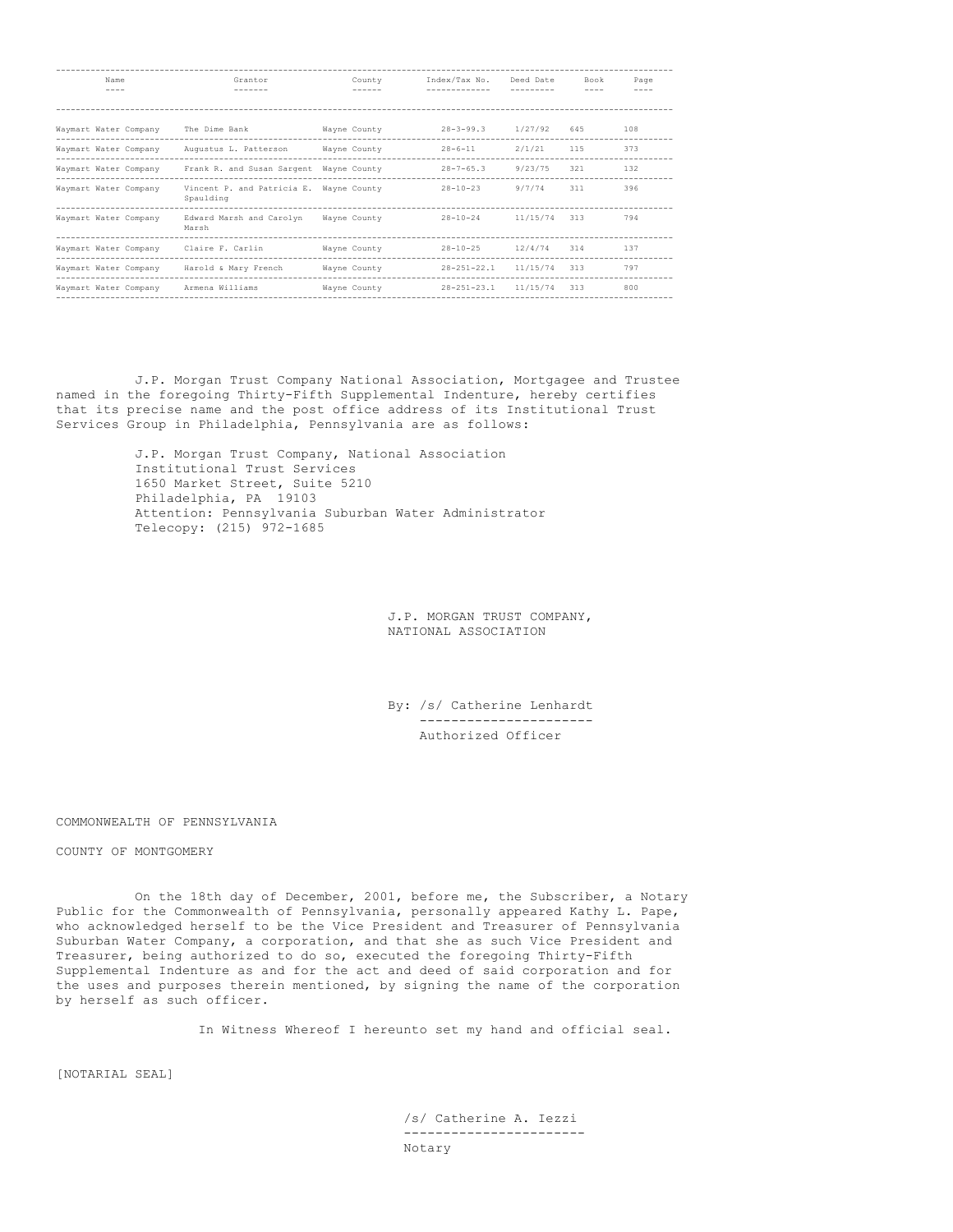COMMONWEALTH OF PENNSYLVANIA

COUNTY OF PHILADELPHIA

On the 13th day of December, 2001 before me, the Subscriber, a Notary Public for the Commonwealth of Pennsylvania, personally appeared Catherine Lenhardt, who acknowledged herself to be a Vice President of J.P. Morgan Trust Company, National Association, Trustee, a national banking association, and that she as such Vice President, being authorized to do so, executed the foregoing Thirty-Fifth Supplemental Indenture as and for the act and deed of said national banking association and for the uses and purposes therein mentioned by signing the name of said national banking association by herself as such officer.

In Witness Whereof I hereunto set my hand and official seal.

[NOTARIAL SEAL]

/s/ Sandra M. Abrahams ----------------------- Notary

This Thirty-Fifth Supplemental Indenture was recorded on December 2001 in the Office for the Recording of Deeds for each of the counties tabulated below in the Mortgage Book and at the page indicated:

|                    | Mortgage |      |
|--------------------|----------|------|
| County             | Book     | Page |
|                    |          |      |
| Berks<br>Bradford  |          |      |
| Bucks              |          |      |
| Chester            |          |      |
| Columbia           |          |      |
| Delaware           |          |      |
| Lawrence<br>Mercer |          |      |
| Montgomery         |          |      |
| Northumberland     |          |      |
| Pike               |          |      |
| Schuylkill         |          |      |
| Wayne              |          |      |

For the recording information with respect to the Original Indenture and the first thirty-four supplemental indentures, see pages 4-6 of this Thirty-Fifth Supplemental Indenture.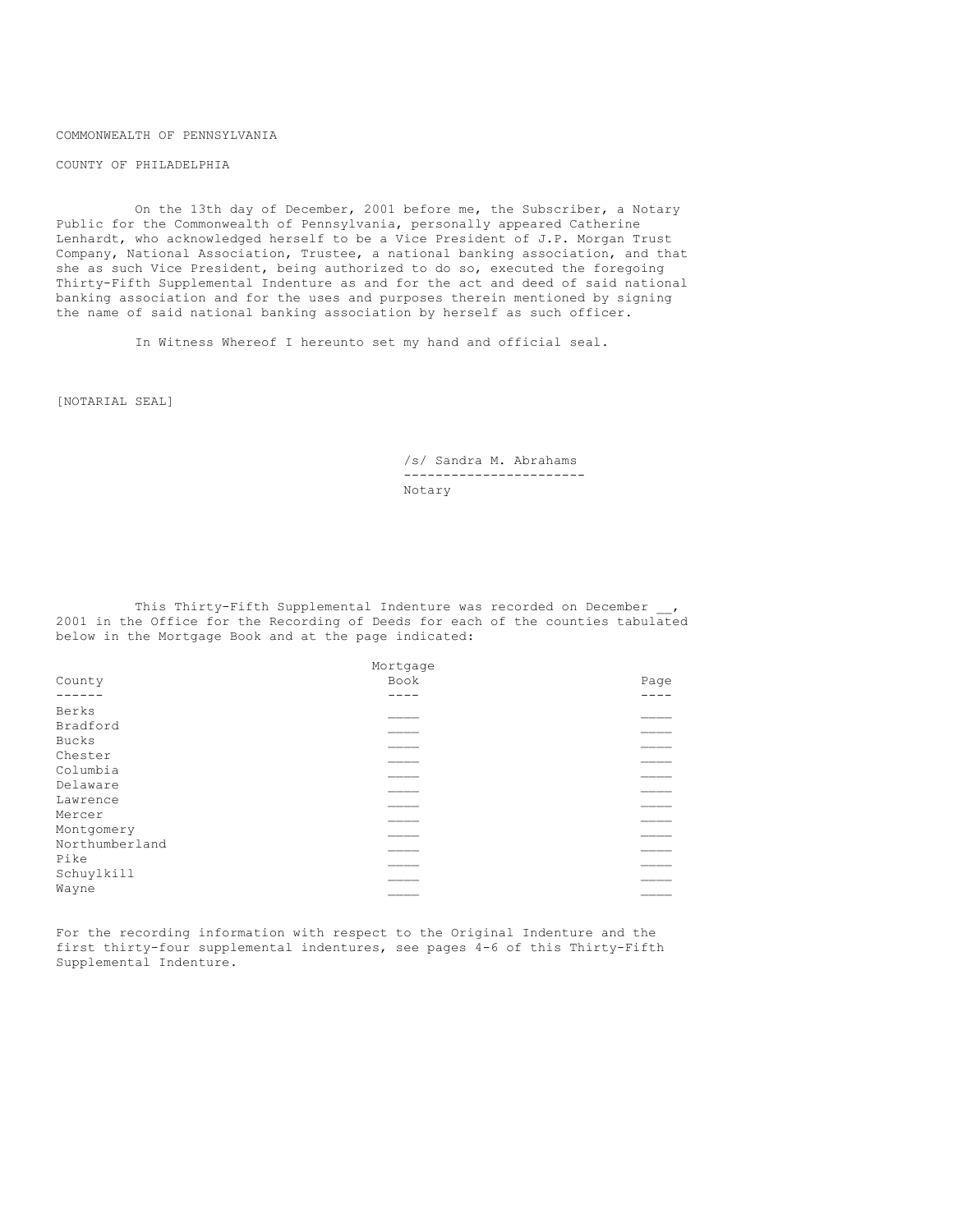## BOND PURCHASE AGREEMENT

\$30,000,000 DELAWARE COUNTY INDUSTRIAL DEVELOPMENT AUTHORITY Water Facilities Revenue Bonds (Philadelphia Suburban Water Company Project) Series of 2001

Bond Purchase Agreement dated October 23, 2001, among the DELAWARE COUNTY INDUSTRIAL DEVELOPMENT AUTHORITY (the "Authority"), PHILADELPHIA SUBURBAN WATER COMPANY, a Pennsylvania corporation (the "Company"), and THE GMS GROUP, L.L.C., a Delaware limited liability company (the "Underwriter").

### 1. Background.

(a) The Authority proposes to enter into a Construction and Financing Agreement (the "Financing Agreement") dated as of October 15, 2001 with the Company, under which the Authority will agree to loan to the Company funds (1) to finance a portion of the costs of the acquisition, construction, installation and equipping of the Facilities (as defined below), and (2) to pay a portion of the costs of issuance of the Bonds (the "Project"). The Facilities being financed using proceeds of the Bonds (the "Facilities") are located at various sites throughout the Company's existing water supply and distribution system and are described in the Financing Agreement. To finance the loan under the Financing Agreement, the Authority proposes to issue and sell \$30,000,000 aggregate principal amount of the bonds identified above (the "Bonds") to the Underwriter, who will in turn reoffer the Bonds for sale to the public;

(b) The Bonds will be issued pursuant to the Pennsylvania Economic Development Financing Law, Act of August 23, 1967, P.L. 251, as amended and supplemented (the "Act"), a resolution adopted by the Authority on September 21, 2001 (the "Authority Resolution") and under a Trust Indenture dated as of October 15, 2001 (the "Trust Indenture"), between the Authority and First Union National Bank, as trustee (the "Trustee"). The Bonds will have such terms as are set forth in Schedule I attached hereto. The Bonds will be payable out of payments by the Company under the Financing Agreement, including payments under its First Mortgage Bond, to be issued in the principal amount of \$30,000,000 (the "First Mortgage Bond") concurrently with the Bonds pursuant to the Company's Indenture of Mortgage (the "Indenture of Mortgage") dated as of January 1, 1941, from the Company to Chase Manhattan Trust Company, National Association, as trustee (successor to The Pennsylvania Company for Insurance on Lives and Granting Annuities, The Pennsylvania Company for Banking and Trusts, The First Pennsylvania Banking and Trust Company, First Pennsylvania Bank, N.A., CoreStates Bank, N.A. and Mellon Bank, N.A.) (the "Mortgage Trustee"), as presently amended and supplemented and as to be further supplemented by a Thirty-Fourth Supplemental Indenture of Mortgage (the "Thirty-Fourth Supplemental Mortgage," which together with the Indenture of Mortgage, as amended and supplemented, is referred to hereinafter as the "Mortgage") to be dated as of October 15, 2001. The First Mortgage Bond will be issued in the same principal amount and will mature on the same date and bear interest at the same rate as the Bonds. All of the Authority's rights under the Financing Agreement to receive and enforce repayment of its loan to the Company and to enforce payment of the Bonds, including all of the Authority's rights to the First Mortgage Bond, except for the Authority's rights to certain fees and reimbursements for expenses, indemnification and notice thereunder and rights relating to amendments of and notices under the Financing Agreement, will be assigned to the Trustee as security for the Bonds pursuant to the Trust Indenture;

(c) The Project is intended to construct facilities for the furnishing of water for purposes of Section 142(a)(4) of the Internal Revenue Code of 1986, as amended (the "Code"), so that the interest on the Bonds will not be includable in gross income for federal income tax purposes under the Code and the Underwriter may offer the Bonds for sale without registration under the Securities Act of 1933, as amended (the "1933 Act") or qualification of the Trust Indenture under the Trust Indenture Act of 1939, as amended (the "1939 Act"); and

(d) A Preliminary Official Statement dated October 15, 2001, including the Appendices thereto and all documents incorporated therein by reference (the "Preliminary Official Statement"), has been supplied to the parties hereto, and a final Official Statement to be dated as of the date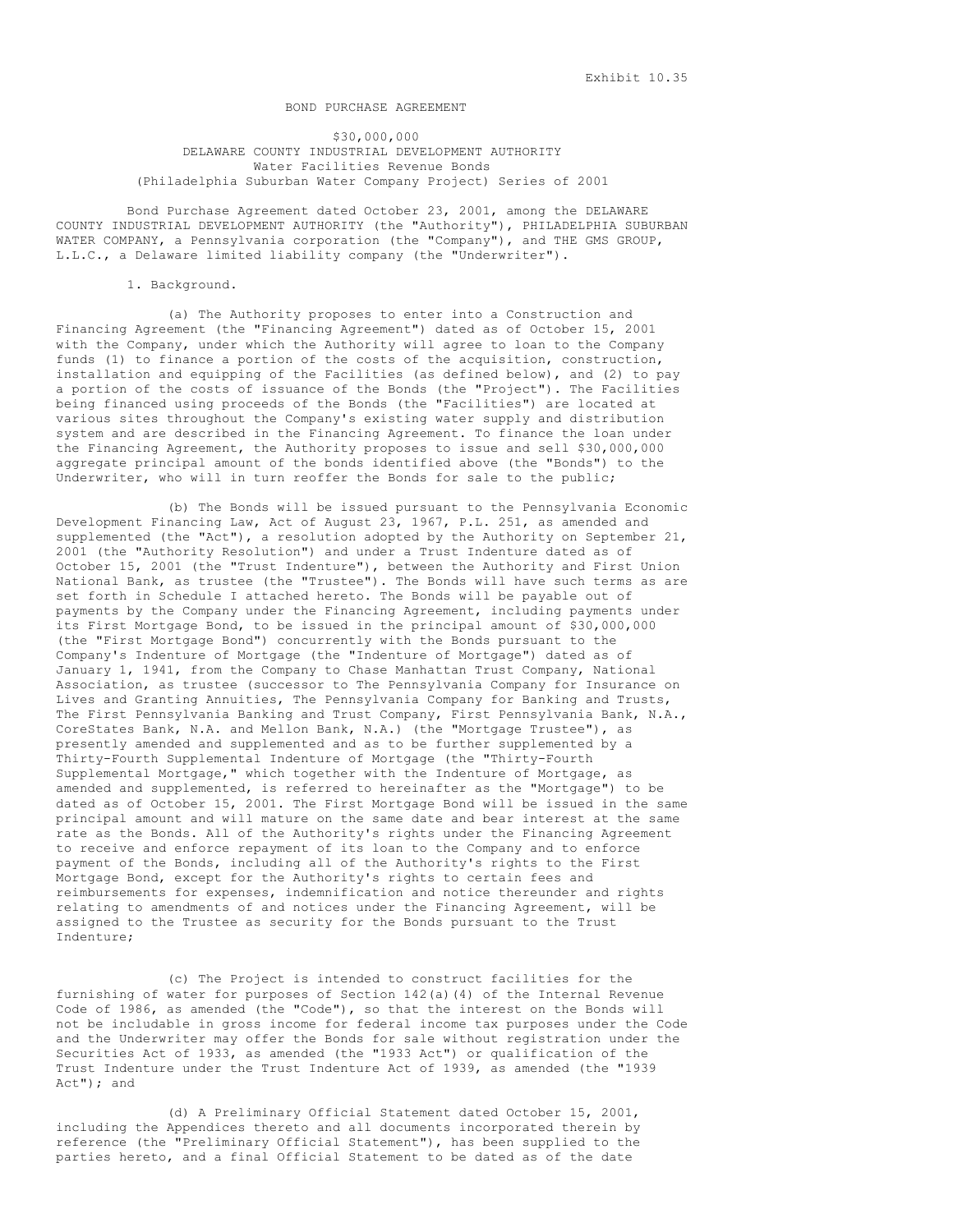hereof, including the Appendices thereto and all documents incorporated therein by reference, prepared for use in such offerings will be supplied to the parties hereto as soon as it is available, subject to Section 10 hereof (such final Official Statement, as it may be amended or supplemented with the consent of the Authority, the Underwriter and the Company, is hereinafter referred to as the "Official Statement").

2. Purchase, Sale and Closing. On the terms and conditions herein set forth, the Underwriter will buy from the Authority, and the Authority will sell to the Underwriter, all (but not less than all) of the Bonds at a purchase price equal to 29,550,000, consisting of the aggregate principal amount of the Bonds (\$30,000,000), less an underwriters' discount of \$450,000. Payment shall be made in immediately available funds to the Trustee for the account of the Authority. Closing (the "Closing") will be at the offices of Reed Smith LLP, bond counsel, at 10:00 a.m., Eastern Daylight Time, on November 1, 2001 or at such other date, time or place or in such other manner as may be agreed on by the parties hereto. The Bonds will be delivered as fully registered Bonds with one Bond for each maturity, each in the aggregate principal amount of Bonds for each such maturity as requested in the name of Cede & Co., as nominee for The Depository Trust Company ("DTC"), with CUSIP numbers printed thereon, and shall conform in all respects to DTC's Book-Entry-Only System. Delivery of the Bonds will be made at the office of DTC in New York, New York, unless DTC's "FAST" program is employed, in which case the delivery of the Bonds will be made at the offices of Reed Smith LLP, bond counsel (or such other location as is acceptable to the Underwriter). If the Underwriter so requests, the Bonds shall be made available to the Underwriter (prior to their delivery to DTC) in Springfield, Pennsylvania at least three full business day before the Closing for purposes of inspection.

The Underwriter agrees to make a bona fide public offering of the Bonds at the initial offering prices or yields set forth in the Official Statement; provided, however, that the Underwriter reserves the right (and the Authority and the Company hereby expressly acknowledge such right): (i) to make concessions to dealers; (ii) to effect transactions that stabilize or maintain the market price of the Bonds above that which might otherwise prevail in the open market and to discontinue at any time such stabilizing transactions; and (iii) to change such initial offering prices, all as the Underwriter shall deem necessary in connection with the marketing of the Bonds.

3. Authority's Representations and Warranties. The Authority makes the following representations and warranties, all of which shall survive Closing; that:

 $-2-$ 

(a) The Authority is a body politic and corporate, duly created and existing under the Constitution and laws of the Commonwealth of Pennsylvania (the "Commonwealth"), and has, and at the date of Closing will have, full legal right, power and authority to: (i) enter into this Bond Purchase Agreement; (ii) execute and deliver the Bonds, the Trust Indenture, the Financing Agreement, this Bond Purchase Agreement and the Authority's tax certificate and the other various documents and certificates executed by the Authority in connection therewith (collectively, the "Authority Financing Documents"); (iii) issue, sell and deliver the Bonds to the Underwriter as provided herein; and (iv) carry out and consummate the transactions contemplated by the Authority Financing Documents and the Official Statement to be carried out and/or consummated by it;

(b) The sections entitled "INTRODUCTORY STATEMENT," "ABSENCE OF MATERIAL LITIGATION" (insofar as each such section relates to the Authority) and "THE AUTHORITY" contained in the Preliminary Official Statement as of its date did not contain any untrue statement of a material fact or omit to state any material fact required to be stated therein or necessary in order to make the statements contained therein, in the light of the circumstances under which they were made, not misleading;

(c) The sections entitled "THE AUTHORITY" and "ABSENCE OF MATERIAL LITIGATION" (insofar as it relates to the Authority) contained in the Official Statement as of its date does not or will not contain any untrue statement of a material fact or omit to state any material fact required to be stated therein or necessary in order to make the statements contained therein, in the light of the circumstances under which they were made, not misleading;

(d) The Authority has complied, and will at the Closing be in compliance, in all material respects with the provisions of the Act;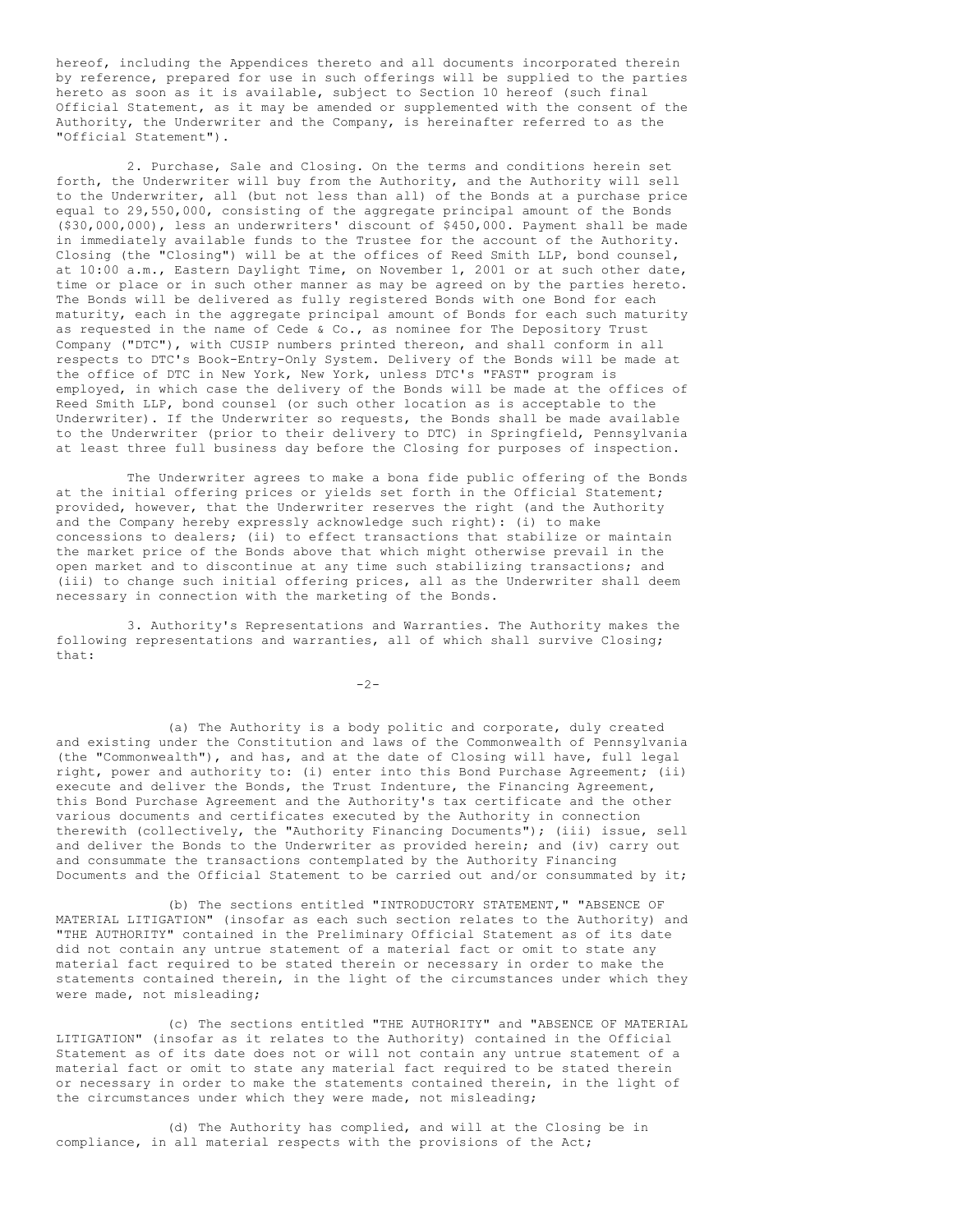(e) To the extent required by law, the Authority has duly authorized and approved the Preliminary Official Statement and the Official Statement; and has duly authorized and approved the execution and delivery of, and the performance by the Authority of the obligations on its part contained in, the Authority Financing Documents;

(f) To the best of the knowledge of the officer of the Authority executing this Bond Purchase Agreement, the Authority is not in material breach of or in default under any applicable law or administrative regulation of the Commonwealth or the United States; and the execution and delivery of the Authority Financing Documents, and compliance with the provisions of each thereof, do not and will not conflict with or constitute a breach of or default under any existing law, administrative regulation, judgment, decree, loan agreement, note, resolution, agreement or other instrument to which the Authority is a party or is otherwise subject;

(g) Except as previously disclosed to the Company and the Underwriter, the Authority is not now in default, and has not at any time been in default, as to principal or interest on any obligation issued or guarantee by the Authority;

(h) All approvals, consents and orders of any governmental authority, board, agency or commission having jurisdiction which would constitute a condition precedent to the Authority's legal ability to issue the Bonds or to the Authority's performance of its obligations hereunder and under the Authority Financing Documents have been obtained or will be obtained prior to the Closing;

-3-

(i) The Bonds, when issued, authenticated and delivered in accordance with the Trust Indenture and sold to the Underwriter as provided herein, will be validly issued and will be valid and binding limited obligations of the Authority enforceable against the Authority in accordance with their terms (except as an enforcement of remedies may be limited by bankruptcy, insolvency, reorganization, moratorium or other laws or legal or equitable principles affecting the enforcement of creditors' rights ("Creditors' Rights Limitations"));

(j) The terms and provisions of the Authority Financing Documents when executed and delivered by the respective parties thereto will constitute the valid, legal and binding obligations of the Authority enforceable against the Authority in accordance with their respective terms (except as enforcement of remedies may be limited by Creditors' Rights Limitations);

(k) There is no action, suit, proceeding, inquiry or investigation, at law or in equity, before or by any court, or public board or body, pending or, to the knowledge of the Authority after due inquiry, threatened against the Authority, affecting the existence of the Authority or the titles of its officers to their respective offices or seeking to prohibit, restrain or enjoin the sale, issuance or delivery of the Bonds or of the revenues or assets of the Authority pledged or to be pledged to pay the principal of and interest on the Bonds, or the pledge thereof, or in any way contesting or affecting the validity or enforceability of the Authority Financing Documents or contesting in any way the completeness or accuracy of the Preliminary Official Statement or the Official Statement, or contesting the power or authority of the Authority with respect to the issuance of the Bonds or the execution, delivery or performance of any of the Authority Financing Documents, or wherein an unfavorable decision, ruling or finding would affect in any way the validity or enforceability of any of the Authority Financing Documents;

(l) The net proceeds received from the Bonds and applied in accordance with the Trust Indenture and Financing Agreement shall be used in accordance with the Act as described in the Official Statement;

(m) The Authority has not been notified of any listing or proposed listing by the Internal Revenue Service to the effect that the Authority is a bond issuer whose arbitrage certifications may not be relied upon; and

(n) Any certificate signed by any of the authorized officers of the Authority and delivered to the Underwriter shall be deemed a representation and warranty by the Authority to the Underwriter as to the statements made therein.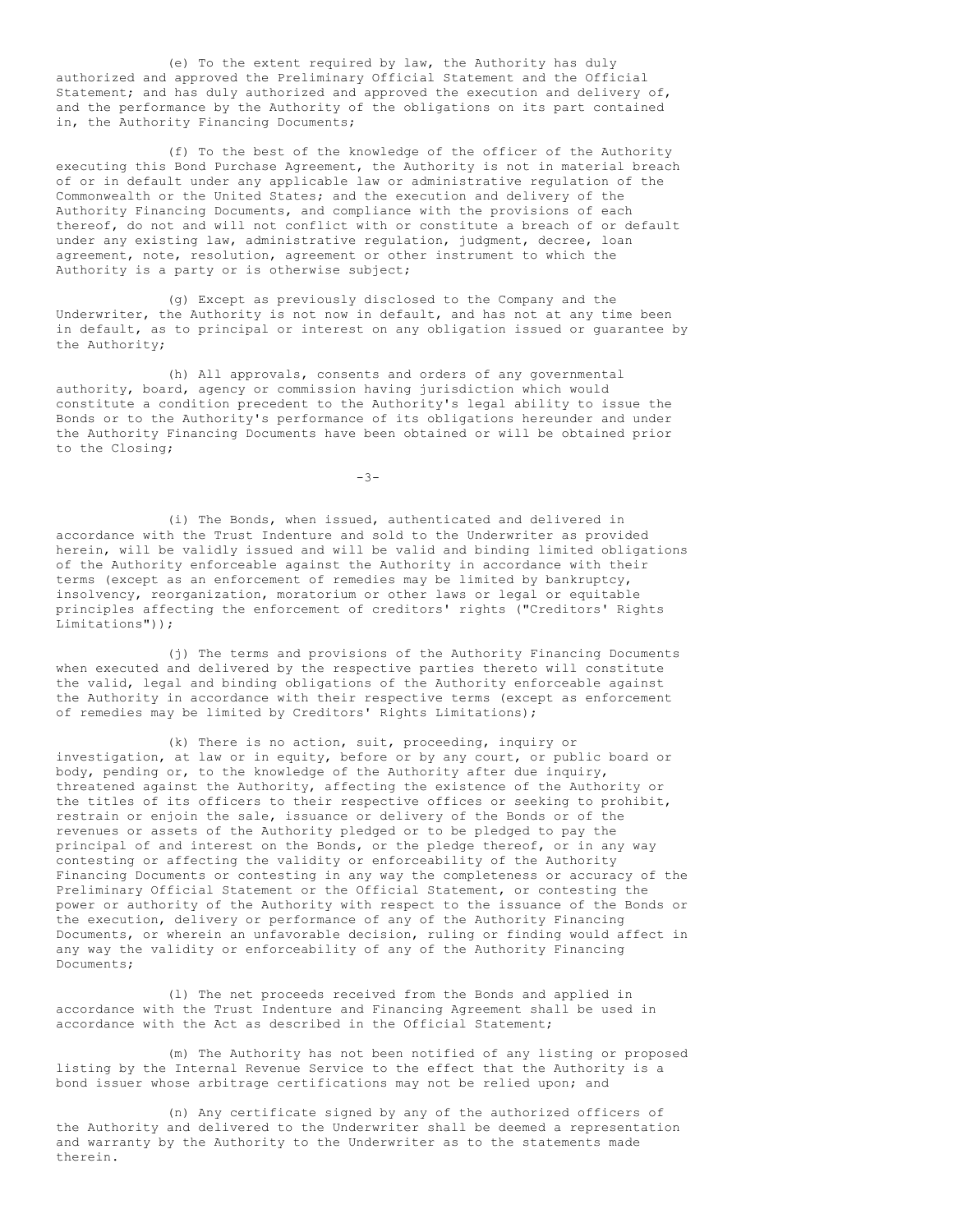4. Company's Representations and Warranties. The Company makes the following representations and warranties, all of which will survive the Closing:

(a) The Company has not sustained since January 1, 2001 any material loss or interference with its business from fire, explosion, flood or other calamity, whether or not covered by insurance, or from any labor dispute or court or governmental action, order or decree; and since the respective dates as of which information is given in the Official Statement, there have not been any material changes in the outstanding capital stock or the long-term debt of the Company or any material adverse change, or a development involving a prospective material adverse change, in or affecting the general affairs, management, financial position, stockholders' equity or results of operations of the Company, otherwise than as set forth or contemplated in the Official Statement;

 $-4-$ 

(b) The Company was organized, is in good standing and subsists as a corporation under the laws of the Commonwealth, with power (corporate and other) to own its properties and conduct its business as described in the Official Statement;

(c) The First Mortgage Bond has been duly authorized; and, when issued and delivered as contemplated by this Bond Purchase Agreement, will have been duly executed, authenticated, issued and delivered and will constitute a valid and legally binding obligation of the Company entitled to the benefits provided by the Mortgage;

(d) The Original Indenture has been duly authorized, executed and delivered by the Company and the Mortgage Trustee, and the Thirty-Fourth Supplemental Mortgage has been duly authorized. When the Thirty-Fourth Supplemental Mortgage, in substantially the form approved by the Company, has been executed and delivered by the Company and the Mortgage Trustee and recorded as required by law, the Mortgage (i) will constitute a valid and legally binding instrument enforceable in accordance with its terms except as enforceability may be limited by Creditors' Rights Limitations; and (ii) will constitute a direct, valid and enforceable first mortgage lien (except as enforceability of such lien may be limited by Creditors' Rights Limitations) upon all of the properties and assets of the Company (not heretofore released as provided for in the Mortgage) specifically or generally described or referred to in the Mortgage as being subject to the lien thereof, excepting permitted liens under the Mortgage and excepting property and assets that the Mortgage expressly excludes from the lien thereof, and will create a similar lien upon all properties and assets acquired by the Company after the execution and delivery of the Thirty-Fourth Supplemental Mortgage and required to be subjected to the lien of the Mortgage pursuant thereto when so acquired, except for permitted liens under the Mortgage; the Original Indenture has been, and the Thirty-Fourth Supplemental Mortgage will be, duly filed, recorded or registered in each place in the Commonwealth in which such filing, recording or registration was or is required to protect and preserve the lien of the Mortgage; and all necessary approvals of regulatory authorities, commissions and other governmental bodies having jurisdiction over the Company required to subject the mortgaged properties and assets or trust estate (as defined in the Mortgage) to the lien of the Mortgage have been duly obtained;

(e) In each of the following cases with such exceptions as are not material and do not interfere with the conduct of the business of the Company, the Company has good and marketable title to all of its real property currently held in fee simple; good and marketable title to all of its other interests in real property (other than certain rights of way, easements, occupancy rights, riparian and flowage rights, licenses, leaseholds, and real property interests of a similar nature); and good and marketable title to all personal property owned by it; in each case free and clear of all liens, encumbrances and defects except such as may be described in the Official Statement, the lien of the Mortgage, permitted liens under the Mortgage or such as do not materially affect the value of such property and do not interfere with the use made and proposed to be made of such property by the Company; and any real property and buildings held under lease by the Company are held by it under valid, subsisting and enforceable leases with such exceptions as are not material and do not interfere with the use made and proposed to be made of such property and buildings by the Company;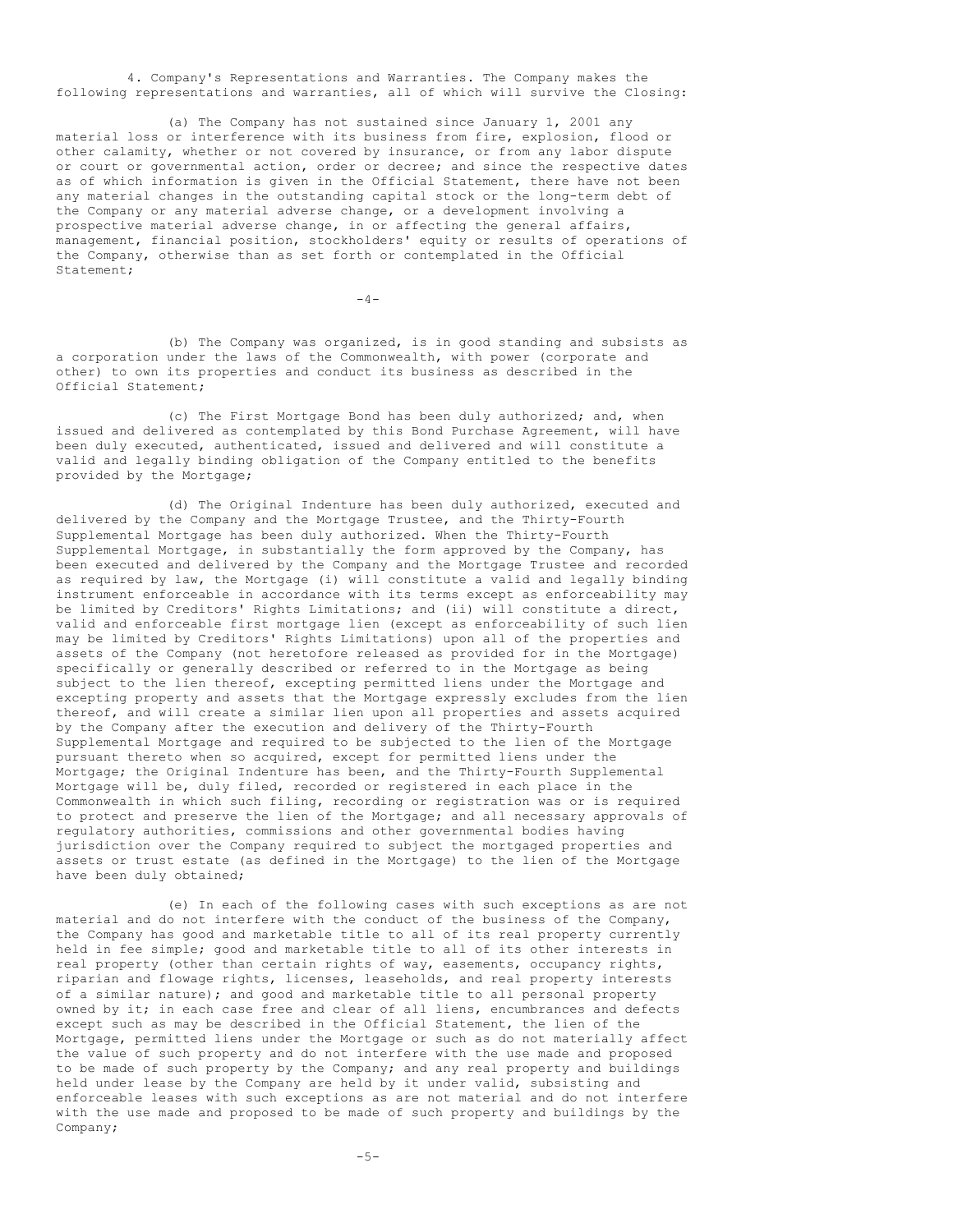(f) In each of the following cases except for such exceptions which are not material and do not interfere with the conduct of the business of the Company, the Company has all licenses, franchises, permits, authorizations, rights, approvals, consents and orders of all governmental authorities or agencies necessary for the ownership or lease of the properties owned or leased by it and for the operation of the business carried on by it as described in the Official Statement, and all water rights, riparian rights, easements, rights of way and other similar interests and rights described or referred to in the Mortgage necessary for the operation of the business carried on by it as described in the Official Statement; except as otherwise set forth in the Official Statement, all such licenses, franchises, permits, orders, authorizations, rights, approvals and consents are in full force and effect and contain no unduly burdensome provisions; except as otherwise set forth in the Official Statement, there are no legal or governmental proceedings pending or, to its knowledge after due inquiry, threatened that would result in a material modification, suspension or revocation thereof; and the Company has the legal power to exercise the rights of eminent domain for the purposes of conducting its water utility operations;

(g) The issue and sale of the Bonds, the issue and delivery of the First Mortgage Bond and the compliance by the Company with all of the applicable provisions of the First Mortgage Bond and the Mortgage and the execution, delivery and performance by the Company of the Thirty-Fourth Supplemental Mortgage, the Financing Agreement, this Bond Purchase Agreement and the Continuing Disclosure Agreement (hereinafter defined) will not conflict with or result in a breach of any of the terms or provisions of, or constitute a default under, or result in the creation or imposition of any lien, charge or encumbrance (other than the lien of the Mortgage) upon any of the property or assets of the Company pursuant to the terms of any indenture, mortgage, deed of trust, loan agreement or other agreement or instrument to which the Company is a party or by which the Company is bound or to which any of the property or assets of the Company are subject, nor will such action result in a violation of the provisions of the Articles of Incorporation, as amended, or the Bylaws of the Company or any statute or any order, rule or regulation of any court or governmental agency or body having jurisdiction over the Company or any of its property; and no consent, approval, authorization, order, registration or qualification of or with any court or any such regulatory authority or other governmental body (other than those already obtained) is required for the issue and sale of the Bonds; the issue and delivery of the First Mortgage Bond; the execution, delivery and performance by the Company of this Bond Purchase Agreement, the Financing Agreement, the Thirty-Fourth Supplemental Mortgage, the First Mortgage Bond and the Continuing Disclosure Agreement, or the consummation by the Company of the other transactions contemplated by this Bond Purchase Agreement or the Mortgage;

(h) The Pennsylvania Public Utility Commission by order has duly authorized the issuance and delivery of the First Mortgage Bond on terms not inconsistent with this Bond Purchase Agreement;

(i) The Company is not a holding company, a registered holding company or an affiliate of a registered holding company within the meaning of the Public Utility Holding Company Act of 1935, as amended;

 $-6-$ 

(j) There are no legal or governmental proceedings pending to which the Company is a party or to which any property of the Company is subject, other than as set forth in the Official Statement and other than litigation incident to the kind of business conducted by the Company, wherein an unfavorable ruling, decision or finding is likely that would have a material adverse effect on the financial position, stockholders' equity or results of operations of the Company; and, to the best of the Company's knowledge after due, no such proceedings are threatened by governmental authorities or threatened by others;

(k) (i) The Project consists of either land or property of a character subject to the allowance for depreciation for federal income tax purposes and will be used to furnish water that is or will be made available to members of the general public (including electric utility, industrial, agricultural, or commercial users); (ii) the rates for the furnishing or sale of the water have been established or approved by a State or political subdivision thereof, by an agency or instrumentality of the United States, or by a public service or public utility commission or other similar body of any State or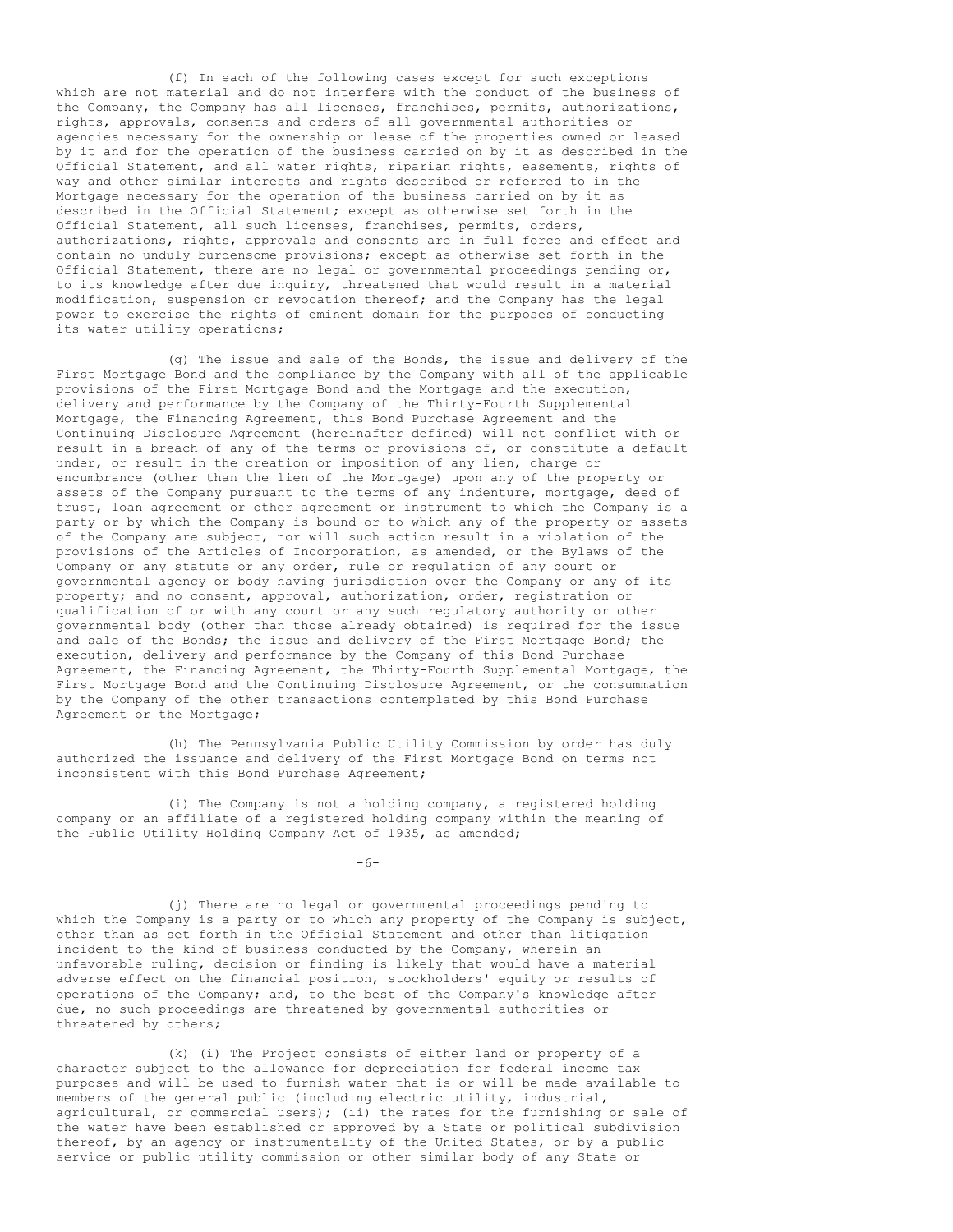political subdivision thereof; and (iii) all other information supplied by the Company to the Underwriter with respect to the exclusion from gross income pursuant to Section 103 of the Code of the interest on the Bonds is correct and complete;

(l) The Company has not, within the immediately preceding ten (10) years, defaulted in the payment of principal or interest on any of its bonds, notes or other securities, or any legally authorized obligation issued by it; and

(m) The information with respect to the Company and the Project and the descriptions of the Financing Agreement, the First Mortgage Bond, the Mortgage and the Continuing Disclosure Agreement contained in the Preliminary Official Statement and the Official Statement (including appendices A, B and C thereto) do not contain an untrue statement of a material fact or omit to state a material fact necessary to make such information and descriptions, in the light of the circumstances under which they were made, not misleading.

5. Authority's Covenants. The Authority will:

(a) furnish such information, execute such instruments and take such other action in cooperation with the Underwriter as the Underwriter may reasonably request to qualify the Bonds for offer and sale under the Blue Sky or other securities laws and regulations of such states and other jurisdictions in the United States of America as the Underwriter may designate and will assist, if necessary therefor, in the continuance of such qualifications in effect so long as required for distribution of the Bonds; provided, however, that the Authority shall in no event be required to file a general consent to suit or service of process or to qualify as a foreign corporation or as a dealer in securities in any such state or other jurisdiction;

(b) not, on its part, amend or supplement the Official Statement without prior notice to and the consent of the Underwriter and the Company and will advise the Underwriter and the Company promptly of the institution of any proceedings by any governmental agency or otherwise affecting the use of the Official Statement in connection with the offer and sale of the Bonds; and

(c) refrain from knowingly taking any action (and permitting any action with regard to which the Authority may exercise control) which would result in the loss of the exclusion from gross income for federal income tax purposes of interest on the Bonds referred to under the caption "TAX MATTERS" in the Official Statement.

-7-

6. Company's Covenants. The Company agrees that it will:

(a) refrain from knowingly taking any actions (and from permitting any action with regard to which the Company may exercise control) that would result in the loss of the exclusion from gross income for federal tax purposes of interest on the Bonds referred to under the caption "TAX MATTERS" in the Official Statement;

(b) indemnify and hold harmless the Authority, its members, directors, officers, agents, attorneys, and employees and the Underwriter, its officers, directors, officials, agents, attorneys, employees, and each person, if any, who controls the Underwriter within the meaning of Section 15 of the 1933 Act or Section 20 of the Securities Exchange Act of 1934, as amended (the "1934 Act"), from and against all losses, claims, damages, liabilities and expenses, joint or several, to which the Authority and the Underwriter, or either of them, or any of their respective members, directors, officers, agents, attorneys, and employees and each person, if any, who controls the Underwriter within the meaning of the 1933 Act or 1934 Act as aforedescribed may become subject, under federal laws or regulations, or otherwise, insofar as such losses, claims, damages, liabilities and expenses (or actions in respect thereof) arise out of or are based upon: (i) a breach of the Company's representations included in this Agreement; (ii) any untrue statement or alleged untrue statement of any material fact pertaining to the Project or the Company set forth in the Official Statement, the Preliminary Official Statement or any amendment to either, or (iii) the willful or negligent omission of (or the alleged omission to state) a material fact in the Official Statement in the Preliminary Official Statement, or in any amendment or supplement to either, as such fact is required to be stated therein or necessary to make the statements therein which pertain to the Company or the Project not misleading in the light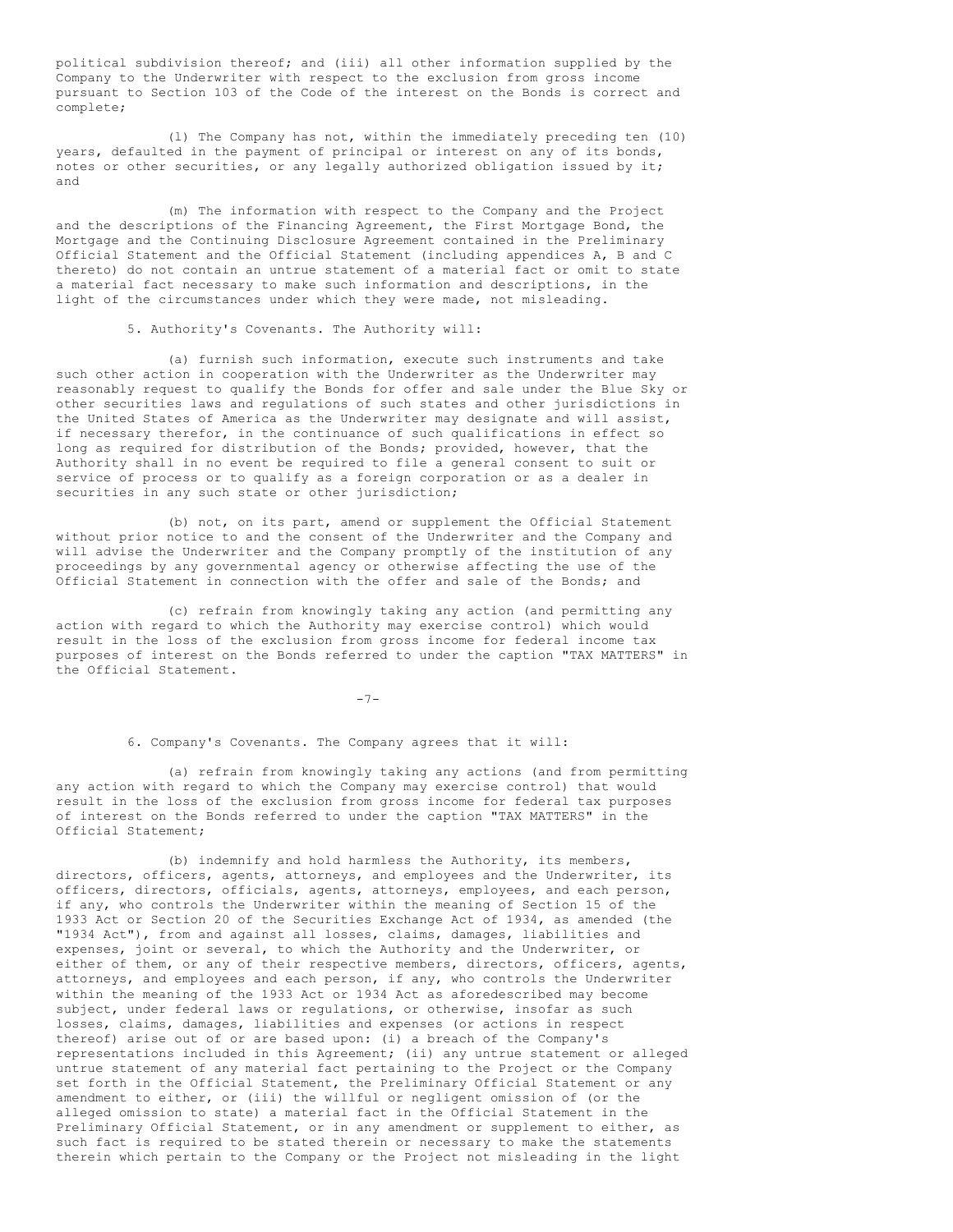of the circumstances under which they were made, or (iv) arising by virtue of the failure to register the Bonds under the 1933 Act or the failure to qualify the Indenture under the 1939 Act;

(c) undertake, pursuant to the Continuing Disclosure Agreement dated October 15, 2001 to be entered into between the Company and the Trustee (the "Continuing Disclosure Agreement"), to provide annual reports and notices of certain material events in accordance with Rule 15c2-12 under the 1934 Act, as amended ("Rule 15c2-12"). A description of this undertaking and the Continuing Disclosure Agreement is set forth in the Preliminary Official Statement and will also be set forth in the Official Statement;

(d) not amend or supplement the Official Statement without prior notice to, and the consent of, the Underwriter, and will advise the Underwriter and the Authority promptly of the institution of any proceedings by any governmental agency or otherwise affecting the use of the Official Statement in connection with the offer and the sale of the Bonds; and

(e) Concurrently with the Authority's and the Company's acceptance hereof, and as a condition to the obligation of the Underwriter hereunder, (a) the Company will deliver or cause to be delivered to the Underwriter a letter or letters from PricewaterhouseCoopers, LLP, dated a date not more than seven days prior to the date of this Bond Purchase Contract, containing the results of the performance of certain agreed upon procedures and consenting to the use of the Company's audited financial statements prepared by PricewaterhouseCoopers, LLP, in the Preliminary Official Statement and the Official Statement.

 $-8-$ 

7. Underwriter's Covenant. By acceptance hereof the Underwriter agrees to indemnify and hold harmless the Authority, its members, directors, officers, agents, attorneys, and employees and the Company, its officers, directors, agents, attorneys, and employees and each person if any, who controls the Company within the meaning of Section 15 of the 1933 Act against all or several claims, losses, damages, liabilities and expenses asserted against them, or any of them, at law or in equity, in connection with (i) the offering and sale of the Bonds on the grounds that the information under the caption "UNDERWRITING" in the Preliminary Statement or the Official Statement (or any supplement or amendment to said information) contains an untrue or allegedly untrue statement of a material fact or omits or allegedly omits to state any material fact necessary to make the statements therein not misleading in the light of the circumstances under which they were made (it being understood that the Underwriters furnished only the information under such "UNDERWRITING" heading), or (ii) failure on the part of the Underwriter to deliver an Official Statement to any purchaser; and will reimburse any legal or other expenses reasonably incurred by a party, person or entity indemnifiable under this Section 7 in connection with investigating or defending any such loss, claim, damage, liability or action. This indemnity agreement will be in addition to any liability which the Underwriter may otherwise have. The Underwriter shall not be liable for any settlement of any such action effected without its consent.

8. Notice of Indemnification; Settlement. Promptly after a party, person or entity indemnifiable under Section 6 or 7 of this Bond Purchase Agreement (an "Indemnitee") receives notice of the commencement of any action against such Indemnitee in respect of which indemnity is to be sought by the Indemnitee against the Company or the Underwriter, as the case may be (the "Indemnifying Party"), the Indemnitee will notify the Indemnifying Party in writing of such action and the Indemnifying Party may assume the defense thereof, including the employment of counsel and the payment of all expenses; but the omission so to notify the Indemnifying Party will not relieve the Indemnifying Party from any liability which it may have to the Indemnitee otherwise than hereunder. The Indemnifying Party shall not be liable for any settlement of any such action effected without its consent, but if settled with the consent of the Indemnifying Party or if there is a final judgment for the plaintiff in any such action, the Indemnifying Party will indemnify and hold harmless the Indemnitee from and against any loss or liability by reason of such settlement or judgment. The indemnity agreements contained in this Bond Purchase Agreement shall include reimbursement for expenses reasonably incurred by an Indemnitee in investigating the claim and in defending it if the Indemnifying Party declines to assume the defense and shall survive delivery of the Bonds.

9. Equitable Contribution. If the indemnification provided for in Section 6(b) of this Bond Purchase Agreement is unavailable to the Underwriter (or any controlling person thereof) in respect of any losses, claims, damages or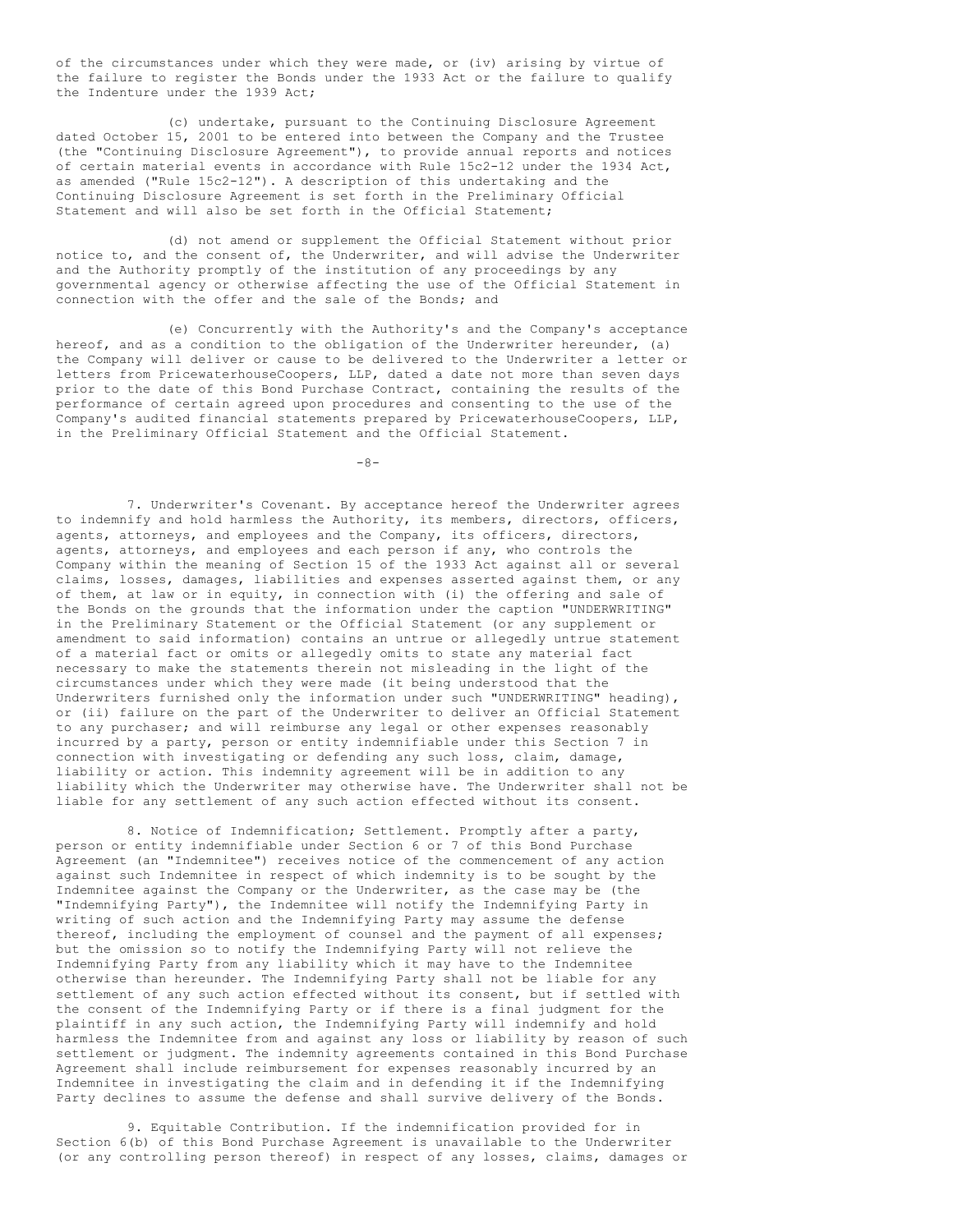liabilities referred to therein, then the Company shall, in lieu of indemnifying the Underwriter, contribute to the amount paid or payable by the Underwriter as a result of such losses, claims, damages or liabilities in such proportion as is appropriate to reflect the relative benefits received by the Company and the Underwriter, respectively, from the offering of the Bonds. If, however, the allocation provided by the immediately preceding sentence is not permitted by applicable law, then the Company shall contribute to such amount paid or payable by the Underwriter in such proportion as is appropriate to reflect not only such relative benefits but also the relative fault of the Company and the Underwriter, respectively, in connection with the statements or omission which resulted in such losses, claims, damages or liabilities, as well as any other relevant equitable considerations. The relative benefit received by the Company or the Underwriter shall be deemed to be in the same proportion as the total proceeds from the offering (before deducting issuance costs and expenses other than underwriting fees and commissions) received by the Company, on the one hand, bear to the total underwriting fees and commissions received by the Underwriter, on the other hand. The relative fault shall be determined by reference to, among other things, whether the untrue or alleged untrue statement of a material fact or the omission or alleged omission to state a material fact

 $-9-$ 

related to information supplied by the Company or the Underwriter and the parties' relative intent, knowledge, access to information and opportunity to correct or prevent such statement or omission. The Company and the Underwriter agree that it would not be just and equitable if contribution pursuant to this Section 9 were determined by pro rata allocation or by any other method of allocation which does not take account of the equitable considerations referred to above in this Section 9. The amount paid or payable by the Underwriter as a result of the losses, claims, damages or liabilities referred to above in this Section 9 shall be deemed to include any reasonable legal or other expenses reasonably incurred by the Underwriter in connection with investigating or defending any such action or claim. Notwithstanding the provisions of this Section 9, the Underwriter shall not be required to contribute any amount in excess of the amount by which the total price at which the Bonds underwritten by it and distributed to the public were offered to the public exceeds the amount of any damages which the Underwriter has otherwise been required to pay by reason of such untrue or allegedly untrue statement or omission or alleged omission.

# 10. Official Statement; Public Offering.

(a) In order to enable the Underwriter to comply with Rule 15c2-12: (i) the Company has prepared (or caused to be prepared) the Preliminary Official Statement, which the Company and the Authority (but, in the case of the Authority, only with respect to the information therein under the headings "THE AUTHORITY" and, insofar as they relate to the Authority, "INTRODUCTORY STATEMENT" and "ABSENCE OF MATERIAL LITIGATION") deem final and complete as of its date; (ii) the Company shall provide to the Underwriter sufficient copies of the Official Statement in sufficient time to accompany any confirmation that requires payment from any customer and in any event within seven business days after the date of this Bond Purchase Agreement; and (iii) if any event of which the Company has or gains knowledge would render the Official Statement misleading in any material respect in the period from the date of its delivery to the Underwriter by the Company (as that phrase is defined in Rule 15c2-12) then the Company shall promptly give the Underwriter notice thereof. The Authority and the Company hereby authorize the use of the Preliminary Official Statement and the Official Statement by the Underwriter in connection with the offering of the Bonds.

(b) After the Closing, and until the Underwriter has informed the Authority and the Company that the Underwriter has sold all the Bonds, the Authority and the Company will not adopt or distribute any amendment of or supplement to the Official Statement, except with the prior written consent of the Underwriter; and if any event relating to or affecting the Authority, the Company or the Bonds shall occur, the result of which shall make it necessary, in the opinion of the Underwriter, to amend or supplement the Official Statement in order to make it not misleading in the light of the circumstances existing at that time, the Company shall forthwith prepare, and the Company and the Authority shall approve for distribution, a reasonable number of copies of an amendment of or supplement to the Official Statement, in form and substance reasonably satisfactory to the Underwriter, so that the Official Statement then will not contain any untrue statement of a material fact or omit to state a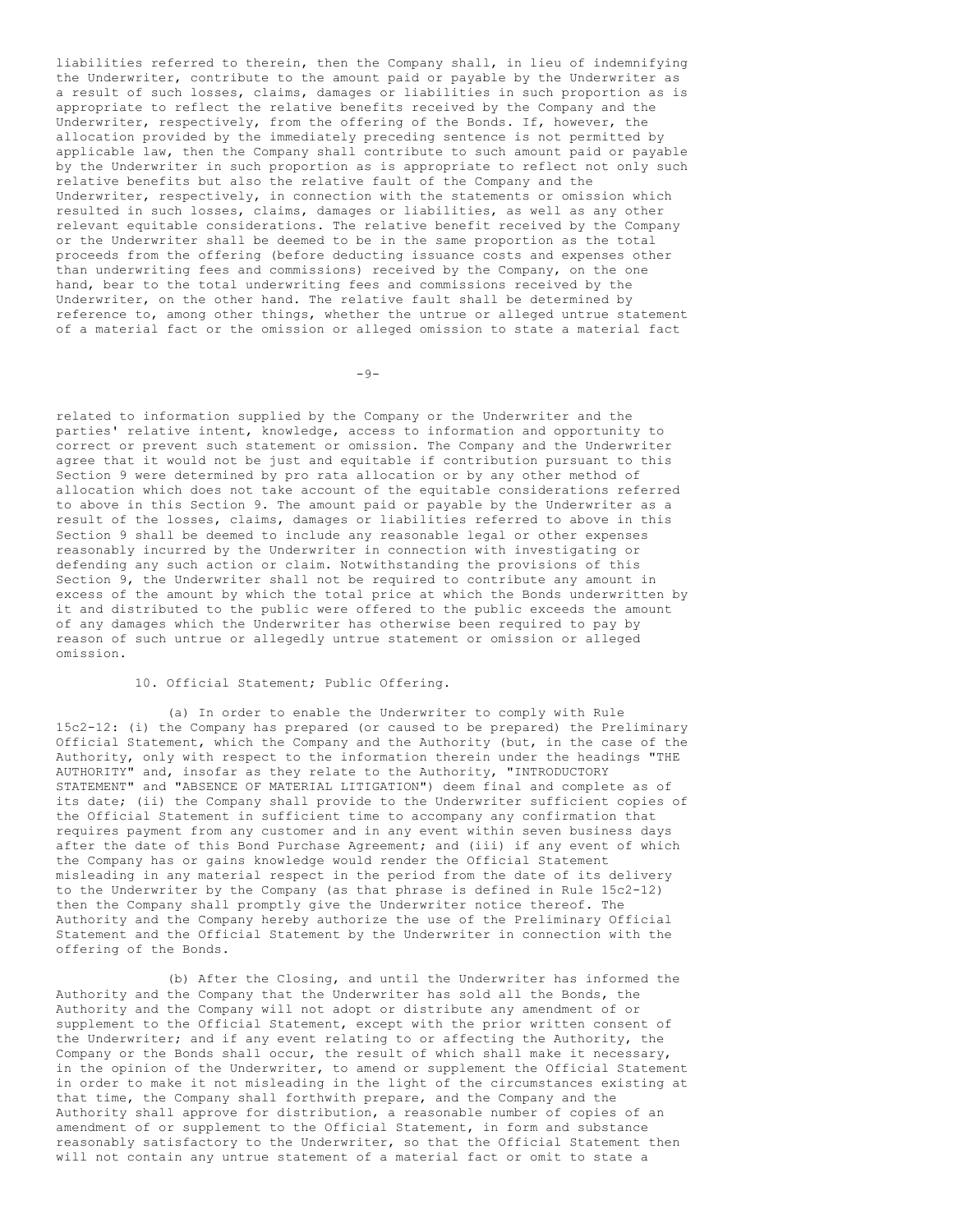material fact necessary to make the statements therein, in the light of the circumstances existing at that time, not misleading. The Authority shall cooperate with the Company in the issuance and distribution of any such amendment or supplement.

 $-10-$ 

(c) Upon Closing, the Underwriter shall promptly provide a Nationally Recognized Municipal Securities Information Repository ("NRMSIR") and the Municipal Securities Rulemaking Board ("MSRB") with a copy of the Official Statement for filing in accordance with Rule 15c2-12 and will inform the Authority and the Company in writing as to (i) the date and place of such filing and (ii) the date of the end of the underwriting period.

11. Conditions of Underwriter's and Authority's Obligations. The Underwriter's obligations to purchase and pay for the Bonds and the Authority's obligation to issue and deliver the Bonds are subject to fulfillment of the following conditions at or before Closing:

(a) The representations of the Authority and the Company herein shall be true in all material respects on and as of the date of the Closing and shall be confirmed by appropriate certificates at Closing;

(b) Neither the Authority nor the Company shall be in default in the performance of any of their respective covenants herein;

(c) The Underwriter shall have received:

(i) Opinions of Reed Smith LLP, Bond Counsel, dated the date of Closing, substantially in the forms attached as Appendix D to the Preliminary Official Statement and Exhibit A hereto, addressed to (or with reliance letters delivered in respect of) the Authority and the Underwriter;

(ii) An opinion of Blank Rome Comisky & McCauley LLP, counsel for the Authority, dated the date of Closing, with respect to the matters set forth in Exhibit B hereto, addressed to the Underwriter and in form and substance reasonably satisfactory to the Underwriter and Bond Counsel;

(iii) Opinions of Dilworth Paxson LLP, counsel to the Company, and the Company's general counsel, dated the date of Closing, with respect to the matters set forth in Exhibit C hereto, addressed to the Underwriter, the Authority and Bond Counsel, in form and substance reasonably satisfactory to the Underwriter and to Bond Counsel;

(iv) An opinion of Klett Rooney Lieber & Schorling, A Professional Corporation, counsel for the Underwriter, in form and substance reasonably satisfactory to the Underwriter;

(v) An opinion of legal counsel to the Ambac Assurance Corporation (the "Bond Insurer") in form and substance satisfactory to the Underwriter, relating to the enforceability of a municipal bond insurance policy from the Bond Insurer (the "Insurance Policy") and the information concerning the Bond Insurer in the Official Statement;

-11-

(vi) An agreed upon procedures letter dated a date not more than seven days prior to the Closing from PricewaterhouseCoopers, LLP, the Company's auditors, with respect to the Official Statement, in form and substance satisfactory to the Underwriter, updating the agreed upon procedures required by Section hereof;

(vii) A certificate dated the date of Closing executed by the an authorized officer of the Authority to the effect that:

> (A) the representations and warranties of the Authority contained herein, to the best of the knowledge of such officer, are true and correct in all material respects as of the date of Closing; and

> > (B) to the best of the knowledge of such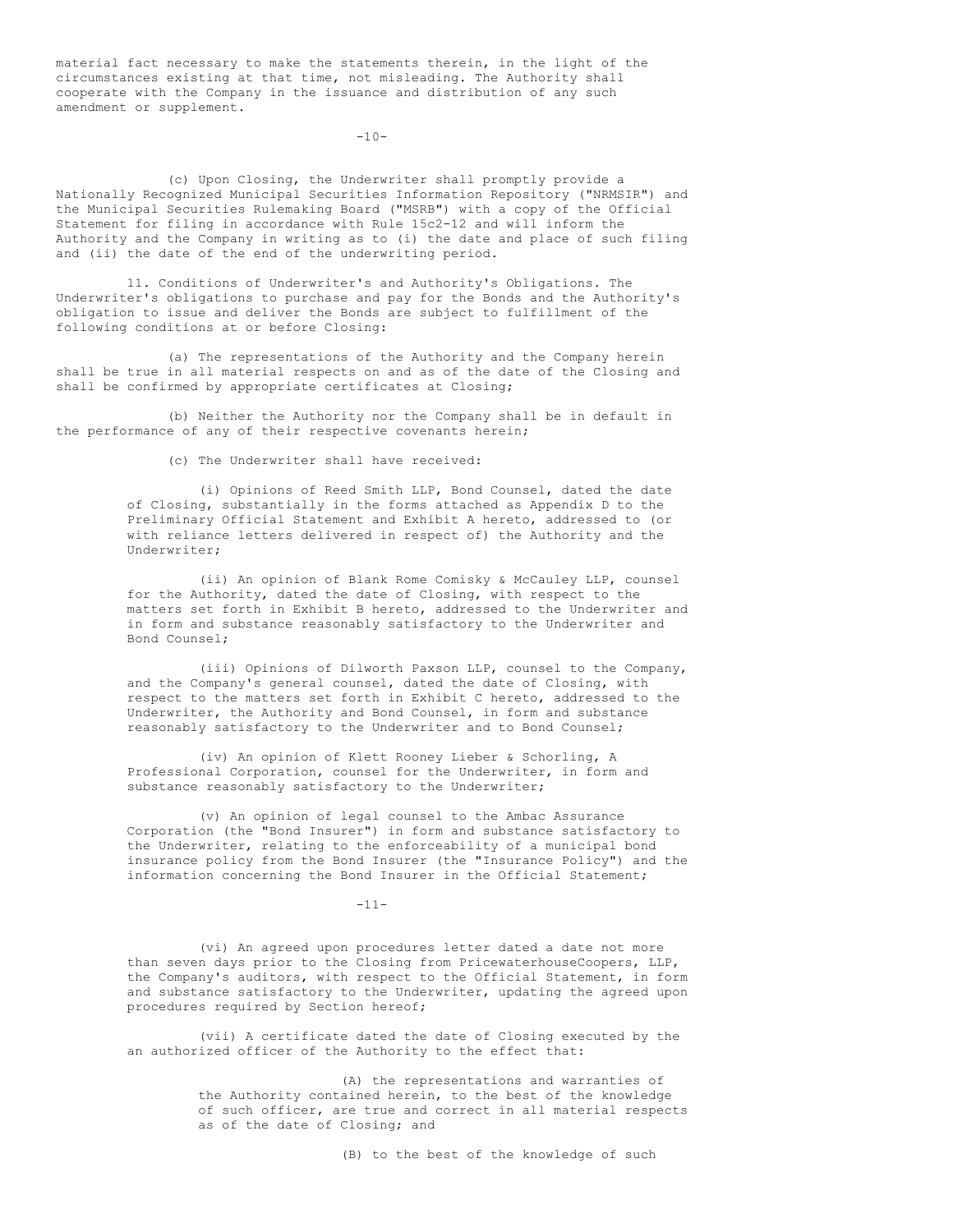officer, the Authority has complied in all material respects with all agreements executed by the Authority in connection with issuance of the Bonds and satisfied in all material respects the Authority's covenants contained in Section 5 herein and all of the conditions on its part to be performed or satisfied at or prior to the Closing;

(viii) A certificate dated the date of Closing executed by the chief financial officer of the Company to the effect that:

> (A) the representations and warranties of the Company in this Bond Purchase Agreement are true and correct in all material respects as of the date of Closing;

(B) the Preliminary Official Statement and the Official Statement, as of their respective dates, insofar as they relate to the Company, do not contain any untrue statement of a material fact or omit to state any material fact required to be stated therein or necessary to make the statements therein, under the circumstances in which they were made, not misleading in any respect; and

(C) no event affecting the Company has occurred since the date of the Bond Purchase Agreement which is required to be disclosed in the Official Statement in order to make the statements and information therein not misleading in any material respect;

(ix) Two executed copies of the Trust Indenture, the Financing Agreement, the Bond Purchase Agreement, the Thirty-Fourth Supplemental Mortgage and the Continuing Disclosure Agreement;

(x) Two copies of the Articles of Incorporation and Bylaws of the Company, as amended to the date of Closing, and of the resolutions of the Board of Directors of the Company authorizing and approving the execution and delivery of this Bond Purchase Agreement, the Financing Agreement, the First Mortgage Bond, the Thirty-Fourth Supplemental Mortgage, the Continuing Disclosure Agreement and the incurrence of indebtedness with respect thereto and all transactions described in the Official Statement and contemplated by this Bond Purchase Agreement, all certified by its Secretary or Assistant Secretary;

 $-12-$ 

(xi) Two copies of the Authority Resolution, a copy of the Articles of Incorporation of the Authority certified by the Secretary of the Commonwealth, a copy of the Bylaws of the Authority certified by its Secretary, and a subsistence certificate from the Secretary of the Commonwealth, dated as of a date within ten (10) days prior to the Closing Date;

(xii) A letter from PricewaterhouseCoopers, LLP, dated the date of Closing and addressed to the Underwriter; consenting to the use of the financial statements prepared by such firm and all references to such firm contained in the Preliminary Official Statement and the Official Statement;

(xiii) Evidence of the issuance of the Insurance Policy by the Bond Insurer, which policy shall unconditionally and irrevocably guarantee the payment when due of the principal of and interest on the Bonds;

(xiv) Evidence satisfactory to the Underwriter of a rating of "AAA" assigned by Standard & Poor's with respect to the Bonds, and that such rating is in full force and effect as of the date of Closing;

(xv) Evidence satisfactory to Bond Counsel and the Underwriter of the receipt by the Authority of a Preliminary Allocation relating to the Bonds from the Pennsylvania Department of Community and Economic Development and of the registration of a Securities Certificate relating to the First Mortgage Bond and the Bonds with the Pennsylvania Public Utility Commission;

(xvi) a subsistence certificate with respect to the Company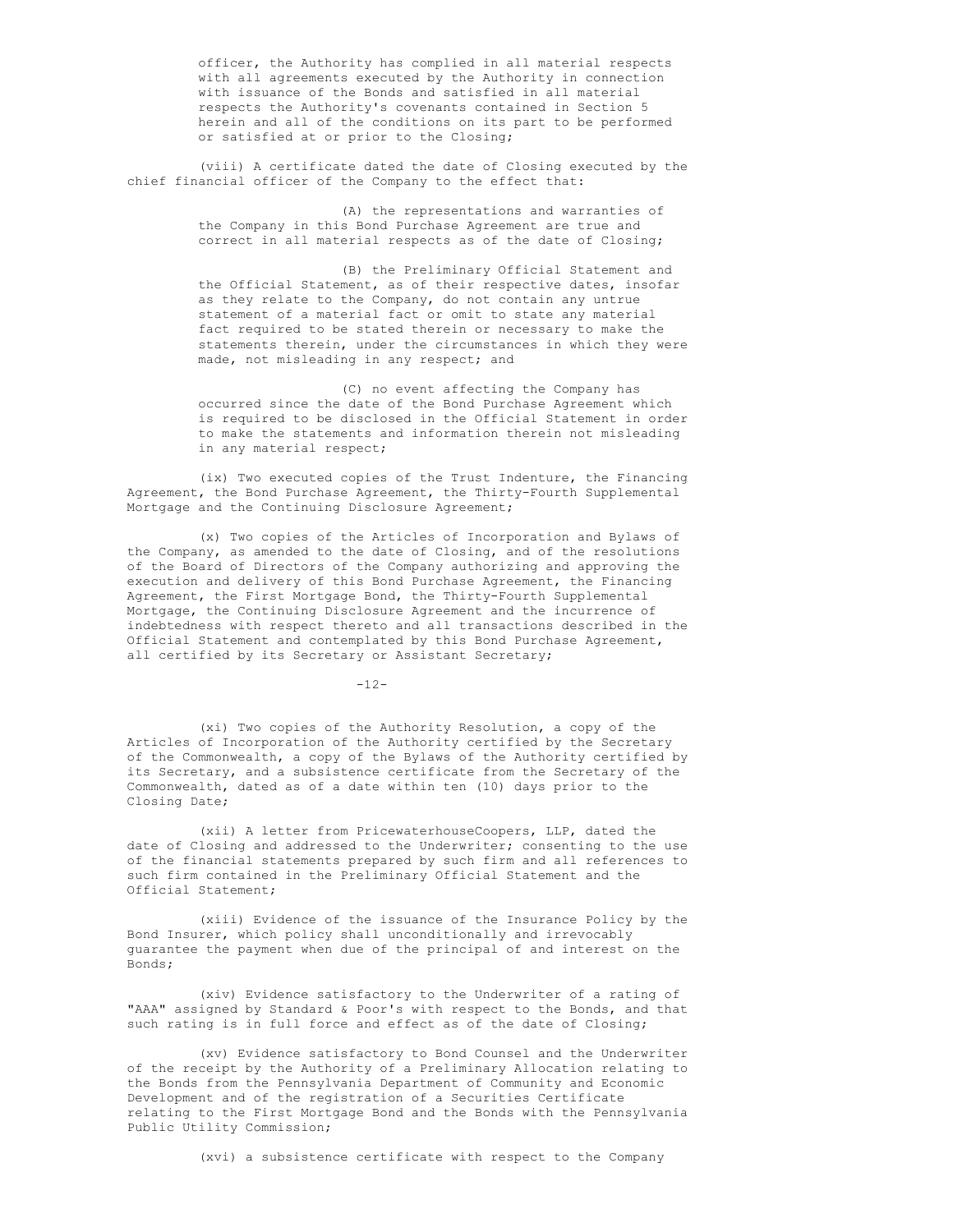from the Secretary of the Commonwealth, dated as of a date within ten (10) days prior to the Closing Date; and

(xvii) Such additional documentation as the Underwriter or its counsel or Bond Counsel may reasonably request to evidence compliance with applicable law and the validity of the Bonds, the Financing Agreement, the Trust Indenture, this Bond Purchase Agreement, the Mortgage, the First Mortgage Bond and the Continuing Disclosure Agreement, and to evidence that the interest on the Bonds is not includable in gross income under the Code and the status of the offering under the 1933 Act and the 1939 Act.

(d) At Closing there shall not have been any material adverse change in the financial condition of the Company or any adverse development concerning the business or assets of the Company which would result in a material adverse change in the prospective financial condition or results of operations of the Company from that described in the Official Statement which, in the judgment of the Underwriter, makes it inadvisable to proceed with the sale of the Bonds; and the Underwriter shall have received certificates of the Company certifying that no such material adverse change has occurred or, if such a change has occurred, full information with respect thereto; and

 $-13-$ 

(e) The Underwriter shall deliver at Closing a certificate in form acceptable to Bond Counsel to the effect that the Underwriter has sold to the public (excluding bond houses and brokers) a substantial amount of the Bonds at initial offering prices no higher than, or yields no lower than, those shown on the cover page of the Official Statement and that such certificate may be relied upon for purposes of determining compliance with Section 148 of the Code.

12. Events Permitting the Underwriter to Terminate. The Underwriter may terminate its obligation to purchase the Bonds at any time before Closing if any of the following occurs:

(a) A legislative, executive or regulatory action or proposed action, or a court decision, which, in the reasonable judgment of the Underwriter, casts sufficient doubt on the legality of, or the exclusion from gross income for federal income tax purposes of interest on, obligations such as the Bonds so as to materially impair the marketability or materially lower the market price of the Bonds; or

(b) Any action by the Securities and Exchange Commission or a court which would require registration of the Bonds or the First Mortgage Bond under the 1933 Act or qualification of the Indenture under the 1939 Act; or

(c) Any general suspension of trading in securities on the New York Stock Exchange or the establishment, by the New York Stock Exchange, by the Securities and Exchange Commission, by any federal or state agency, or by the decision of any court, of any limitation on prices for such trading, or any outbreak of hostilities or other national or international calamity or crisis, or any material escalation in any such hostilities, calamity or crisis, the effect of which on the financial markets of the United States of America shall be such as to materially impair the marketability or materially lower the market price of the Bonds; or

(d) Any event or condition occurring or arising after the date hereof which, in the reasonable judgment of the Underwriter, renders untrue or incorrect, in any material respect as of the time to which the same purports to relate, the information contained in the Official Statement, or which requires that information not reflected in the Official Statement or Appendices thereto should be reflected therein in order to make the statements and information contained therein not misleading in any material respect as of such time; provided that the Authority, the Company and the Underwriter will use their best efforts to amend or supplement the Official Statement to reflect, to the reasonable satisfaction of the Underwriter, such changes in or additions to the information contained in the Official Statement; or

(e) Pending or threatened litigation affecting or arising out of the ownership of the Project or any other facilities of the Company or the issuance of the Bonds which in the reasonable judgment of the Underwriter would materially impair the marketability or materially lower the market price of the Bonds; or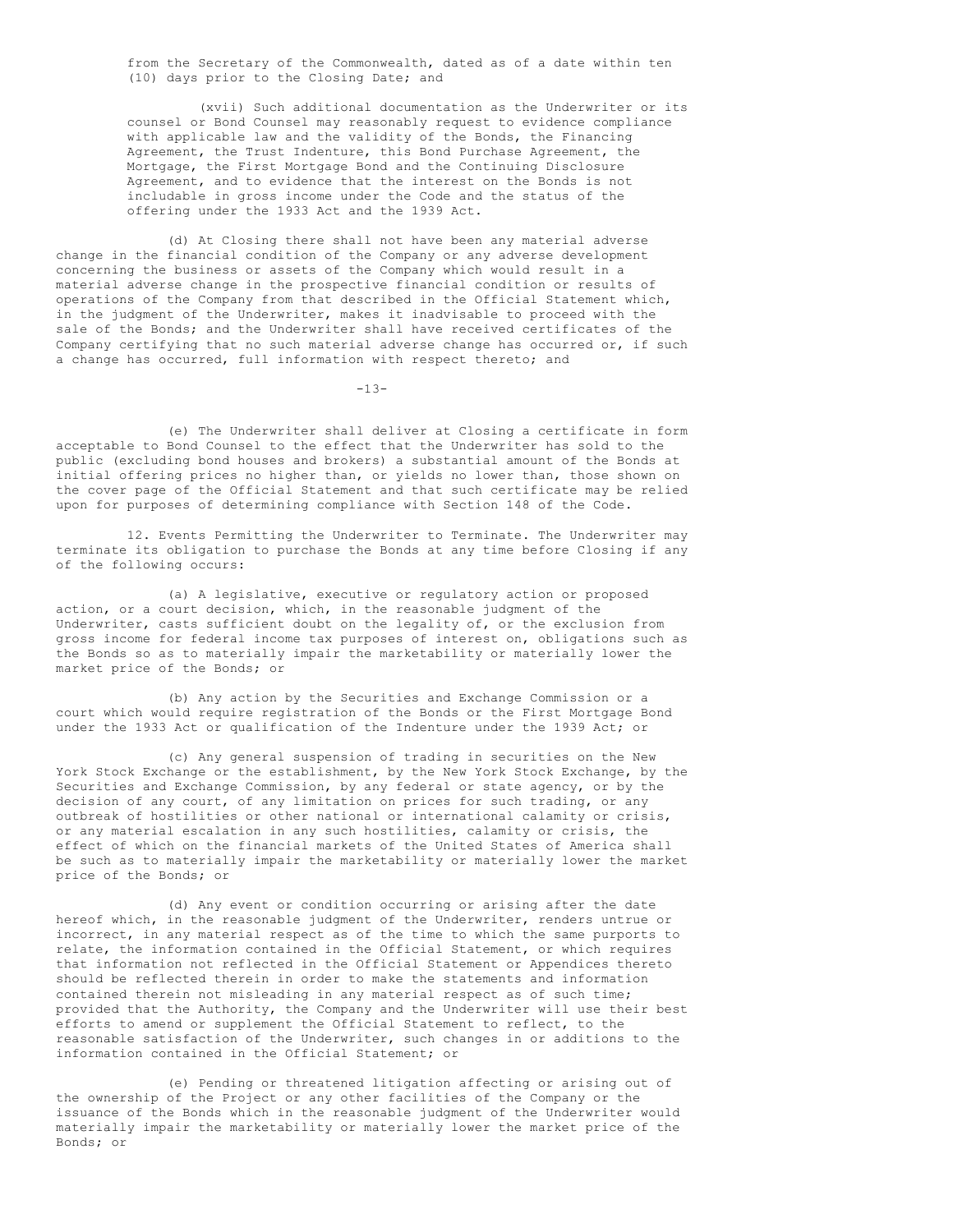(f) quantities of the Official Statement are not delivered to the Underwriter in a timely manner as required by Section 10 hereof.

If the Underwriter terminates its obligation to purchase the Bonds because any of the conditions specified in Section 11 hereof or this Section 12 shall not have been fulfilled at or before the Closing, such termination shall not result in any liability on the part of the Authority, the Underwriter, or, except for the payment of such costs of issuance described in Section 13 hereof which are due and payable, the Company.

 $-14-$ 

13. Expenses. All expenses and costs of the authorization, issuance, sale and delivery of the Bonds including, without limitation, the preparation of and furnishing to the Underwriter of the Preliminary Official Statement and the Official Statement, the preparation and execution of the Bonds, the Financing Agreement, the Trust Indenture, the First Mortgage Bond, the Thirty-Fourth Supplemental Mortgage and this Bond Purchase Agreement, the Insurance Policy premium, rating agency fees, the issuance and closing fees of the Authority, the fees and disbursements of counsel to the Authority, the fees and disbursements of Bond Counsel, the fees and disbursements of counsel to the Underwriter and the expenses incurred in connection with qualifying the Bonds for sale under the securities laws of various jurisdictions and preparing Blue Sky and legal investment memoranda, shall be paid by the Company. The Authority shall bear no out-of-pocket expense in connection with the transactions contemplated by this Bond Purchase Agreement. The Underwriter will pay all other expenses of the Underwriter in connection with the public offering of the Bonds.

14. Execution in Counterparts. This Bond Purchase Agreement may be executed in any number of counterparts, all of which taken together shall constitute one and the same instrument, and any of the parties hereto may execute this Bond Purchase Agreement by signing any such counterpart.

15. Notices and Other Actions. All notices, requests, demands and formal actions hereunder will be in writing mailed, faxed (with confirmation of receipt) or delivered by nationally recognized, next-day delivery service to:

The Underwriter:

The GMS Group, L.L.C. 1489 Baltimore Pike Building 200, Suite 245 Springfield, Pennsylvania 19064

Attention: George C. Werner, III Senior Vice President

Fax #: (610) 690-7150

The Company:

Philadelphia Suburban Company 762 Lancaster Avenue Bryn Mawr, Pennsylvania 19010

Attention: Kathy L. Pape, Esq., Vice President, Treasurer & Rate Counsel

Fax #: (610) 519-0989

## -15-

The Authority:

Delaware County Industrial Development Authority 200 East Street, Suite 205 Media, Pennsylvania 19063 Attention: J. Patrick Killian, Commerce Director Fax #: (610) 566-7337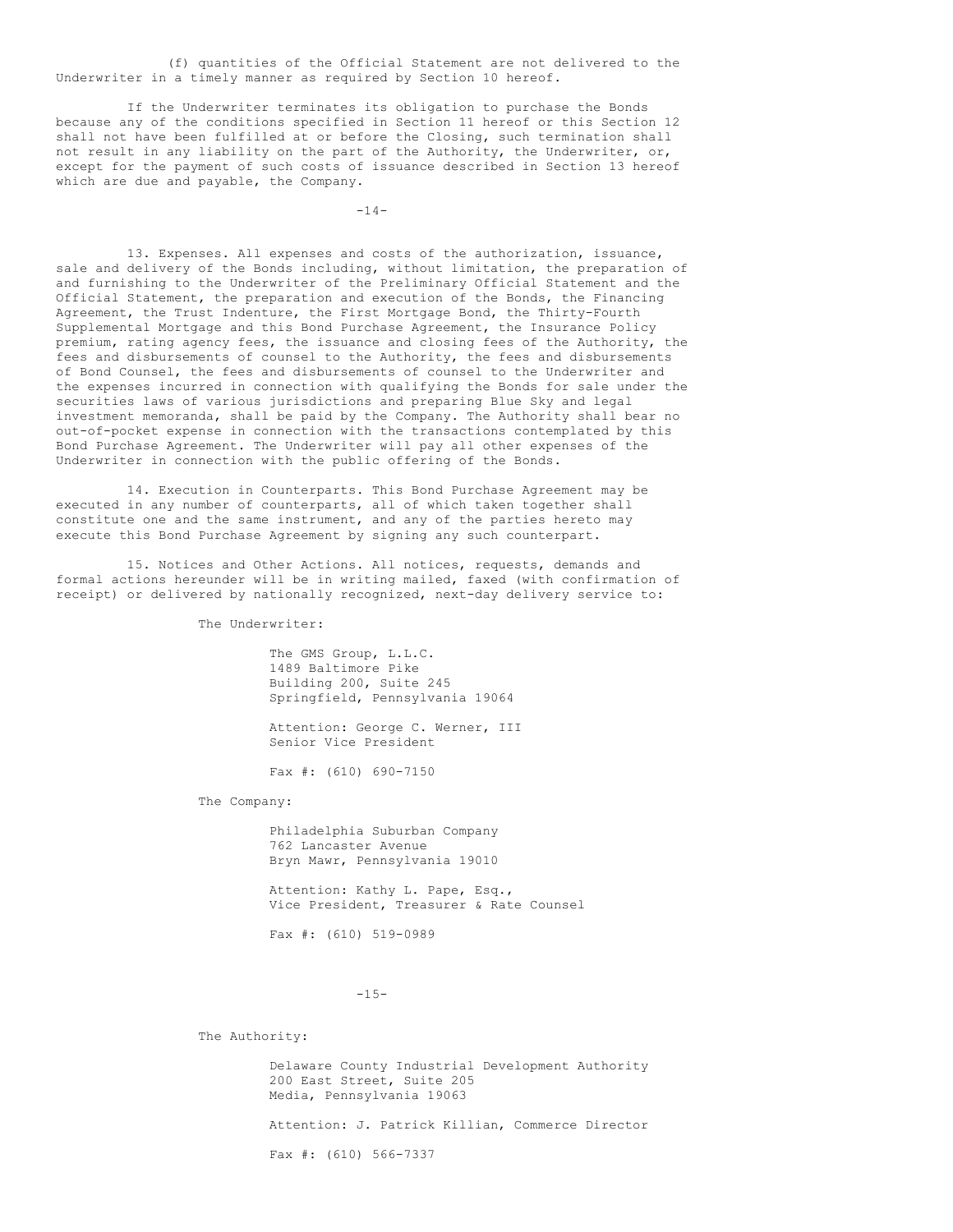16. Governing Law. This Bond Purchase Agreement shall be governed by and construed in accordance with the laws of the Commonwealth of Pennsylvania, excluding those relating to choice of laws or conflict of laws, and may not be assigned by the Authority, the Company or the Underwriter.

17. Successors. This Bond Purchase Agreement will inure to the benefit of and be binding upon the parties and their respective successors and, as to Sections 6, 7 and 8 hereof, the Indemnitees, and will not confer any rights upon any other person. The term "successor" shall not include any holder of any Bonds merely by virtue of such holding.

18. Limitations on Liability. No personal recourse shall be had for any claim based on this Bond Purchase Agreement or the Bonds against any board member, officer, agent, employee, or attorney past, present or future, of the Authority or any successor body as such, either directly or through the Authority or any successor body, under any constitutional provision, statute, or rule of law or by enforcement of any assessment or penalty or otherwise. Notwithstanding any provision or obligation to the contrary in this Bond Purchase Agreement, the liability of the Authority for payments of any kind, nature or description provided for herein or in any other document executed pursuant hereto shall be limited to the revenues derived by the Authority from the Financing Agreement and the First Mortgage Bond.

-16-

IN WITNESS WHEREOF, the Authority, the Company and the Underwriter have caused their duly authorized representatives to execute and deliver this Bond Purchase Agreement as of the date first written above.

> DELAWARE COUNTY INDUSTRIAL DEVELOPMENT AUTHORITY

By: /s/ Henry Coleman -------------------------------------------- (Vice) Chairman

PHILADELPHIA SUBURBAN WATER COMPANY

By: /s/ Kathy L. Pape -------------------------------------------- (Vice) President

THE GMS GROUP, L.L.C.

By: /s/ George C. Werner -------------------------------------------- George C. Werner, III Senior Vice President

-17-

SCHEDULE I

Terms of Bonds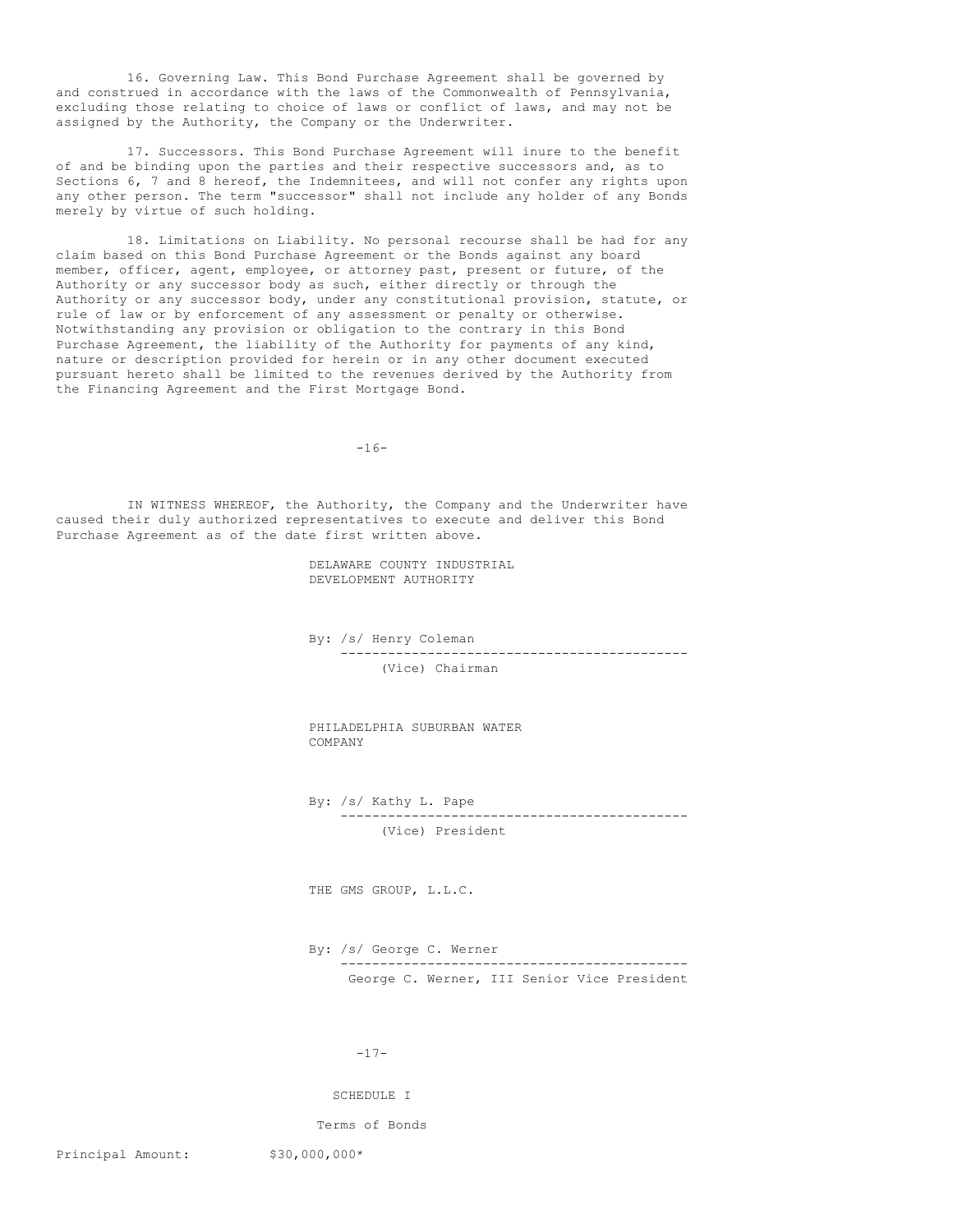| Dated Date:       | November 1, 2001                                                                                                              |
|-------------------|-------------------------------------------------------------------------------------------------------------------------------|
| Maturity Date:    | October 1, 2031 in the amount of \$30,000,000                                                                                 |
|                   | Interest Payment Dates: Interest will be paid semiannually on April 1 and<br>October 1 with payments commencing April 1, 2002 |
| Rate of Interest: | 5.35%                                                                                                                         |

Redemption provisions:

The Bonds are subject to redemption as follows:

Optional Redemption. The Bonds are subject to redemption prior to maturity by the Authority, at the direction of the Company, on or after October 1, 2012, as a whole or in part at any time, at a redemption price of one hundred percent of the principal amount thereof, plus interest accrued to the date fixed for redemption.

Extraordinary Optional Redemption. The Bonds are subject to redemption by the Authority at the direction of the Company as a whole at any time prior to maturity at a redemption price of 100% of the principal amount thereof plus accrued interest to the redemption date upon the occurrence of the following events:

> (a) the Facilities are partially or totally damaged or destroyed by fire or other casualty and (1) the Company fails to make any determination within sixty (60) days after such damage or destruction, as to the restoration of the Facilities; (2) the Company determines within sixty (60) days after such damage or destruction that satisfactory restoration of the Facilities may not be made; or (3) after having made the determination to make such repair or restoration as permitted by the Agreement, the Company fails to proceed promptly with such restoration; or

(b) all or substantially all of the Facilities are taken or condemned as a whole by a public body in the exercise of its power of eminent domain, or any portion of the Facilities are so taken or condemned and the Company determines that the remaining portion of the Facilities is unsuitable for the Company's business; or

(c) if changes in the economic availability of raw materials, operating supplies, labor or facilities necessary for the operation of the Facilities or the water supply and distribution system of which they are part as an efficient facility, or technological or other changes shall have occurred which, in the Company's opinion, render the Facilities or such system uneconomical for their intended purposes.

Excess Funds Redemption. The Bonds are subject to redemption as a whole or in part at any time prior to maturity at a redemption price of 100% of the principal amount thereof plus accrued interest to the redemption date to the extent that excess funds on deposit in the Construction Fund are not needed to pay Project Costs or costs of other permitted uses.

# EXHIBIT A

Points to be covered in Supplemental Opinion of Bond Counsel

(Terms defined in Bond Purchase Agreement are used here with same meanings)

1. The Bonds are not subject to the registration requirements of the 1933 Act and the Indenture is not required to be qualified under the 1939 Act.

2. The Bond Purchase Agreement has been duly authorized, executed and delivered by the Authority.

3. The execution and delivery of the Official Statement have been authorized by the Authority,.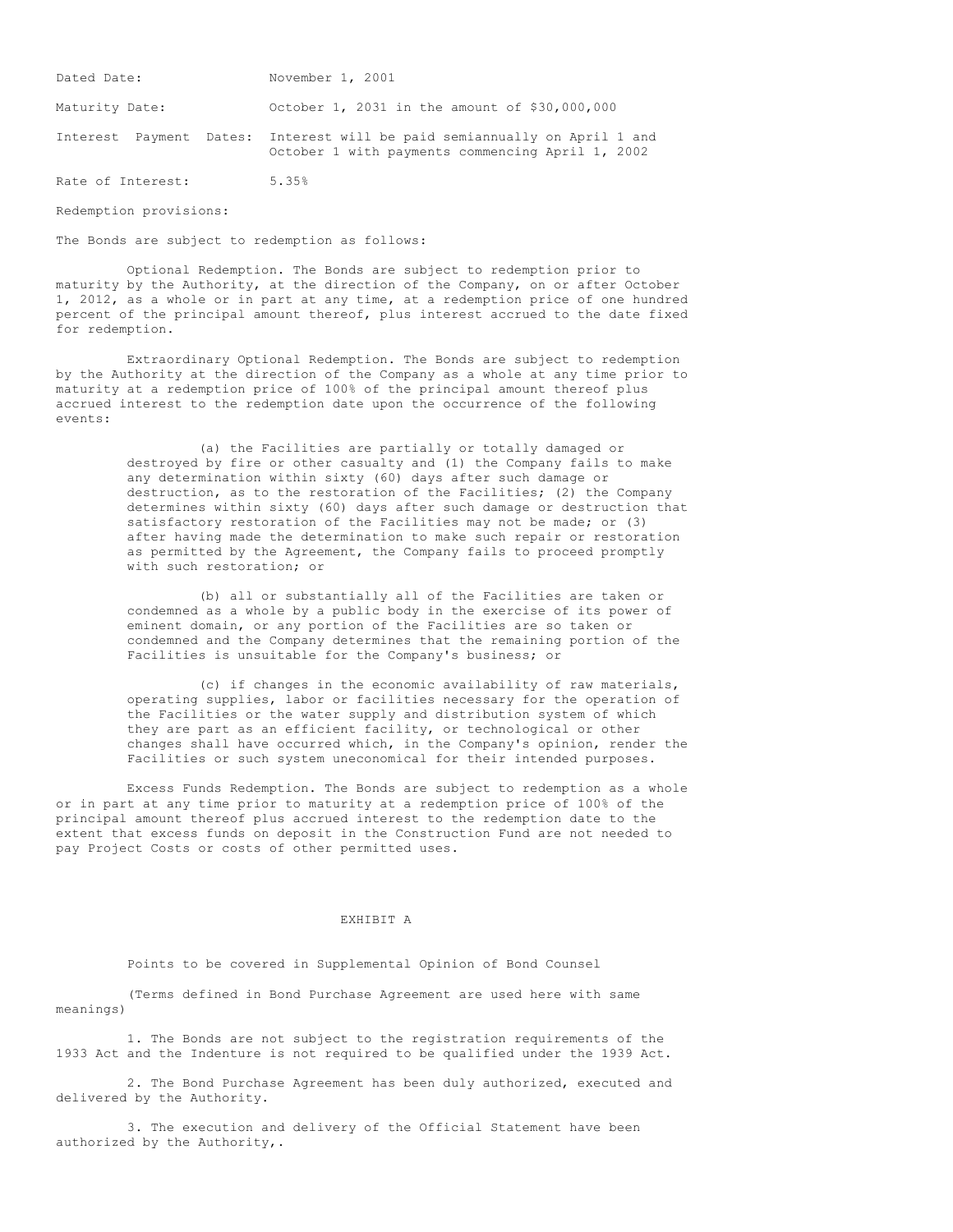4. The information and statements contained in the Official Statement under the sections captioned "INTRODUCTORY STATEMENT", "THE BONDS", "SECURITY FOR THE BONDS" and in APPENDIX C thereto (insofar as such information and statements purport to summarize provisions of the Bonds, the Trust Indenture and the Financing Agreement) accurately summarize in all material respects the provisions of the Bonds, the Trust Indenture and the Financing Agreement purported to be summarized therein, and statements set forth in the section captioned "TAX MATTERS" accurately summarizes in all material respects the matters purported to be summarized therein.

# EXHIBIT B

Points to be covered in Opinion of Counsel for the Authority

(Terms defined in Bond Purchase Agreement are used here with same meanings)

1. The Authority is a body corporate and politic constituting an instrumentality of the Commonwealth and is duly created and existing pursuant to the Act.

2. The Authority has by proper action duly authorized the execution and issuance of the Bonds and the execution and delivery of the Authority Financing Documents. The Bonds have been duly and validly issued by the Authority and the Authority Financing Documents have each been duly and validly executed and delivered by the Authority and the Bonds and each of such documents are valid and binding agreements of the Authority, enforceable against the Authority in accordance with their respective terms, except as enforcement may be limited by bankruptcy, insolvency, reorganization, moratorium or other laws or legal or equitable principles affecting the enforcement of creditor's rights.

3. To the knowledge of such counsel, the execution and the issuance by the Authority of the Bonds, the execution and delivery by the Authority of the Authority Financing Documents and performance by the Authority of the Authority's obligations under the Bonds and the Authority's Financing Documents, do not conflict with or constitute on a part of the Authority a violation of, breach of or default under any existing constitutional provision or statute of the Commonwealth, or, to our knowledge without having undertaken any independent investigation, any indenture, mortgage, deed of trust, resolution, note agreement or other agreement or instrument to which the Authority is a party or by which the Authority is bound, or, to our knowledge, any order, rule or regulation of any court, governmental agency or body of the Commonwealth having jurisdiction over the Authority or any of its activities or property.

4. To the knowledge of such counsel, there is no action, suit, proceeding, inquiry or investigation, at law or in equity, before or by any court, public board or body, pending or threatened against the Authority, wherein an unfavorable decision, ruling or finding would materially and adversely affect the transactions contemplated by the Bonds.

5. The Authority has approved the distribution of the Preliminary Official Statement and the Official Statement by the Underwriter in connection with the sale of the Bonds.

6. The information contained in the Preliminary Official Statement and the Official Statement under the headings "THE AUTHORITY" and "ABSENCE OF MATERIAL LITIGATION" has been reviewed by us and nothing has come to our attention which would lead us to believe that such information contains any untrue statement of a material fact or omits to state a material fact which is required to be stated therein or which is necessary to make the statements therein, in the light of the circumstances under which they were made, not misleading in any material respect.

## EXHIBIT C

Points to be covered in Opinions of the Company's Legal and General Counsel

(Terms defined in Bond Purchase Agreement are used here with same meanings)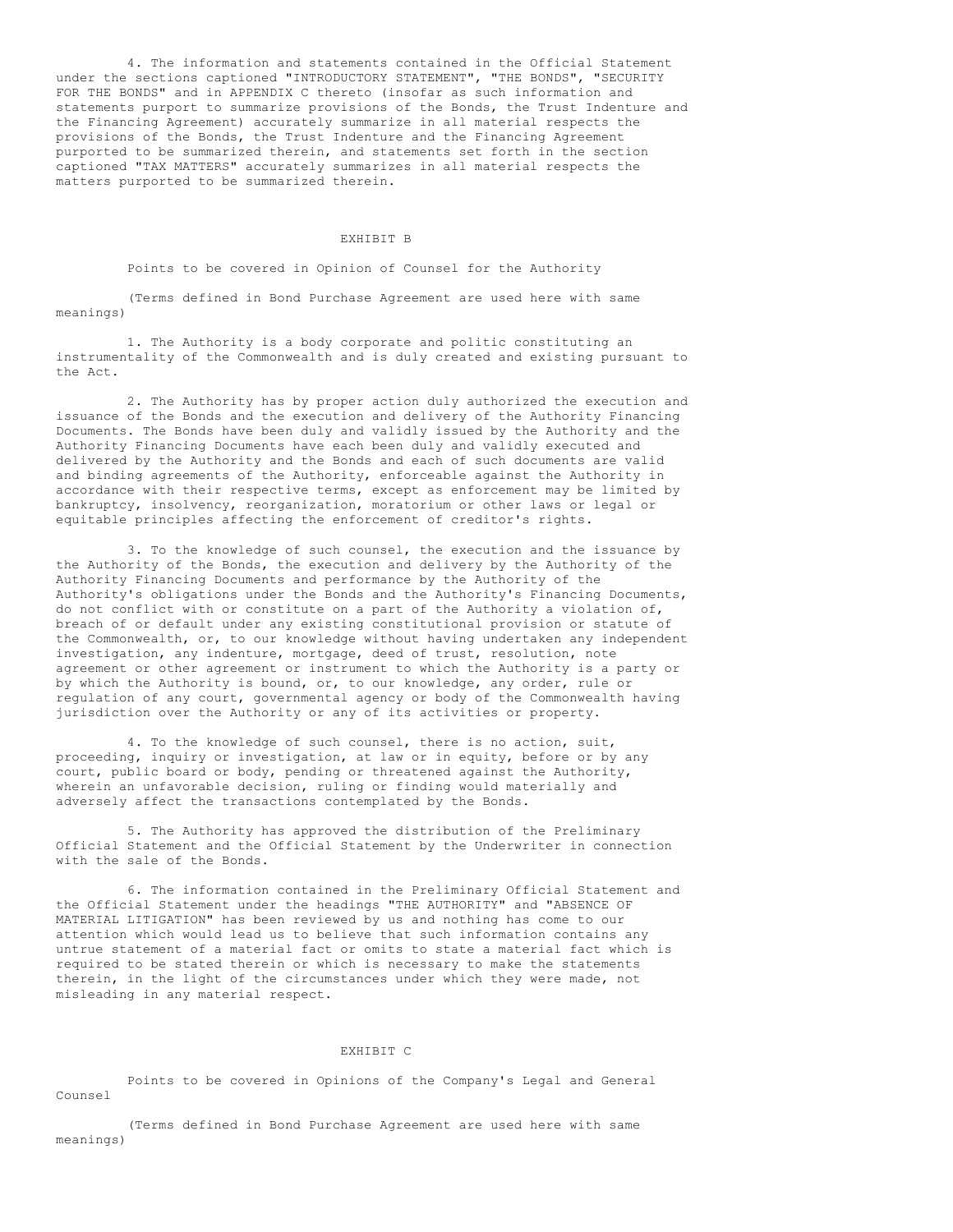1. The Company was organized and subsists under the laws of the Commonwealth, with power (corporate and other) to own its properties and conduct its business as described in the Official Statement.

2. The Company has the corporate power and authority to enter into and perform the Bond Purchase Agreement, the Financing Agreement, the First Mortgage Bond, Thirty-Fourth Supplemental Mortgage, Tax Clearance Certificate and the Continuing Disclosure Agreement. The execution, delivery and performance by the Company of the Financing Agreement, the Bond Purchase Agreement, the First Mortgage Bond, Thirty-Fourth Supplemental Mortgage, Tax Clearance Certificate and the Continuing Disclosure Agreement have been duly authorized by all requisite corporate action.

3. The Bond Purchase Agreement has been duly executed and delivered by the Company and constitutes a legal, valid and binding obligation of the Company. The Financing Agreement and the Continuing Disclosure Agreement, when executed and delivered by the Company, will constitute legal, valid and binding obligations of the Company, enforceable against the Company in accordance with their terms, except as may be limited by bankruptcy, insolvency or other similar laws affecting the enforcement of creditors' rights in general.

4. The execution and delivery of the Bond Purchase Agreement, the Financing Agreement and the Continuing Disclosure Agreement and the performance by the Company of its obligations thereunder will not violate, conflict with or result in a breach of or constitute a default under the Articles of Incorporation or Bylaws of the Company or any agreement, instrument, order, writ, judgment or decree to which the Company is a party or to which it or any of its property is subject.

5. The Company has obtained all approvals required in connection with the execution and delivery of, and performance by the Company of its obligations under, the Bond Purchase Agreement, the Financing Agreement, the First Mortgage Bond, the Thirty-Fourth Supplemental Mortgage and the Continuing Disclosure Agreement.

6. The First Mortgage Bond has been duly authorized, executed, authenticated, issued and delivered and constitutes a valid and legally binding obligation of the Company entitled to the benefits provided by the Mortgage.

7. The First Mortgage Bond is not subject to the registration requirements of the 1933 Act.

8. The Original Indenture has been duly authorized, executed and delivered by the Company and the Trustee and the Thirty-Fourth Supplemental Mortgage has been duly authorized, executed and delivered by the Company and the Trustee and recorded as required by law. The Mortgage (i) constitutes a valid and legally binding instrument enforceable in accordance with its terms except as enforceability may be limited by bankruptcy, insolvency, reorganization or other laws relating to or affecting the enforcement of creditors' rights, and (ii) constitutes a direct, valid and enforceable first mortgage lien (except as enforceability of such lien may be limited by bankruptcy, insolvency, reorganization or other laws affecting the enforcement of creditors' rights) upon all of the properties and assets of the Company (not heretofore released as provided for in the Mortgage) specifically or generally described or referred to in the Mortgage as being subject to the lien thereof, except for permitted liens under the Mortgage, and will create a similar lien upon all properties and assets acquired by the Company after the execution and delivery of the Thirty-Fourth Supplemental Mortgage and required to be subjected to the lien of the Mortgage pursuant thereto when so acquired, except for permitted liens under the Mortgage; the Mortgage has been duly filed, recorded or registered in each place in the Commonwealth in which such filing, recording or registration was or is required to protect and preserve the lien of the Mortgage; and all necessary approvals of regulatory authorities, commissions and other governmental bodies having jurisdiction over the Company required to subject to the lien of the Mortgage the mortgaged property or trust estate (as defined in the Mortgage) have been duly obtained.

9. In each of the following cases with such exceptions as are not material and do not interfere with the conduct of the business of the Company, the Company has good and marketable title to all of its real property currently held in fee simple; good and marketable title to all of its other interests in real property (other than to certain rights of way, easements, occupancy rights, riparian and flowage rights, licenses, leaseholds, and real property interests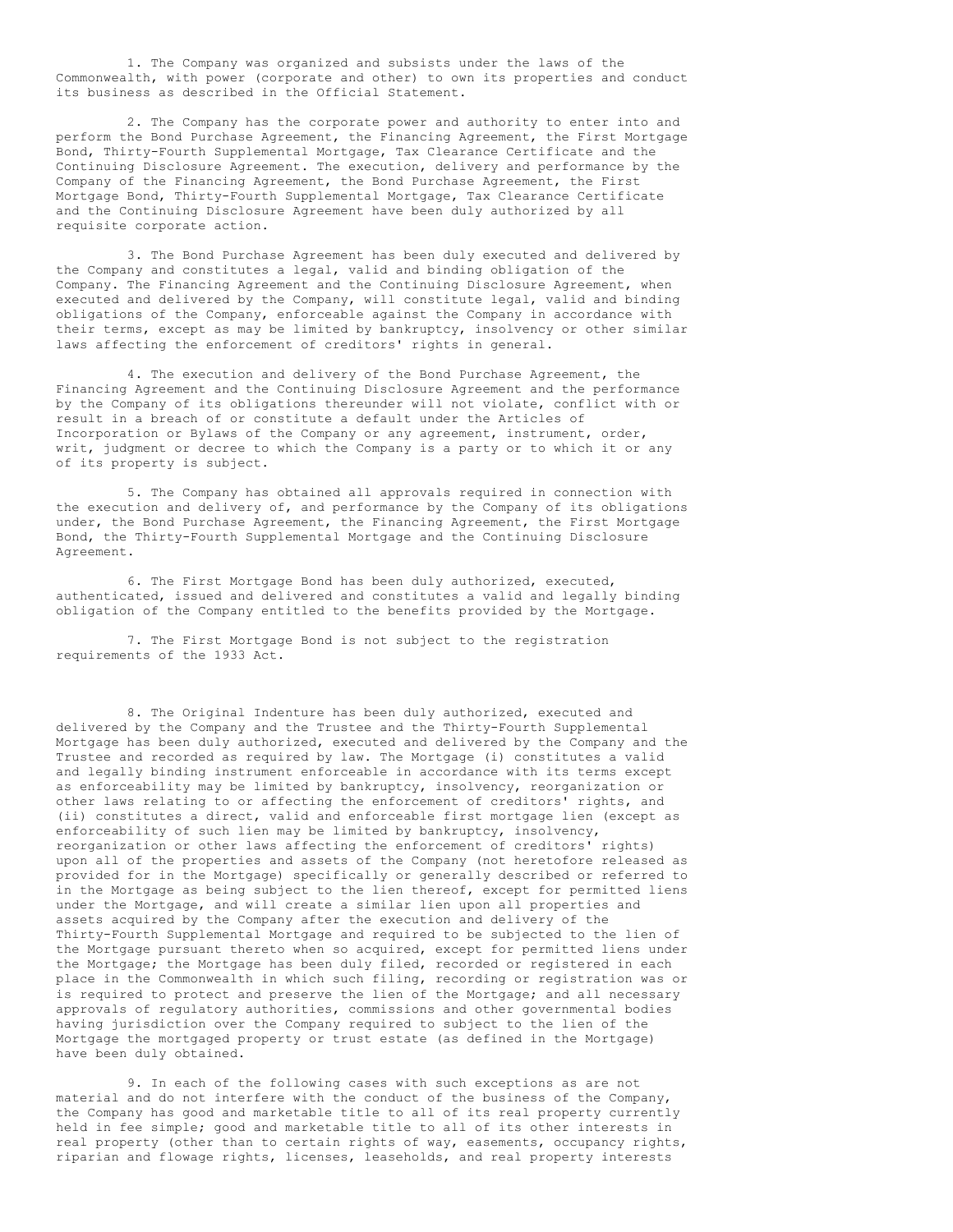of a similar nature); and good and marketable title to all personal property owned by it; in each case free and clear of all liens, encumbrances and defects except such as maybe described in the Official Statement, the lien of the Mortgage, permitted liens under the Mortgage or such as do not materially affect the value of such property and do not interfere with the use made and proposed to be made of such property by the Company; and any real property and buildings held under lease by the Company are held by it under valid, subsisting and enforceable leases with such exceptions as are not material and do not interfere with the use made and proposed to be made of such property and buildings by the Company.

10. In each of the following cases with such exceptions as are not material and do not interfere with the conduct of the business of the Company, the Company has all licenses, franchises, permits, authorizations, rights, approvals, consents and order of all governmental authorities or agencies necessary for the ownership or lease of the properties owned or leased by it and for the operation of the business carried on by it as described in the Official Statement, and all water rights, riparian rights, easements, rights of way and other similar interests and rights described or referred to in the Mortgage necessary for the operation of the business carried on by it as described in the Official Statement; except as otherwise set forth in the Official Statement, all such licenses, franchises, permits, orders, authorizations, rights, approvals and consents are in full force and effect and contain no unduly burdensome provisions; to the best of such counsel's knowledge, except as otherwise set forth in the Official Statement, there are no legal or governmental proceedings pending or, to its knowledge, threatened that would result in a material modification, suspension or revocation thereof; and the Company has the legal power to exercise the rights of eminent domain for the purposes of conducting its water utility operations.

11. The issue and sale of the Bonds; the issue and delivery of the First Mortgage Bond and the compliance by the Company with all of the applicable provisions of the First Mortgage Bond and the Mortgage; the execution, delivery and performance by the Company of the Thirty-Fourth Supplemental Mortgage, the Financing Agreement, this Bond Purchase Agreement and the Continuing Disclosure Agreement will not conflict with or result in a breach of any of the terms or provisions of, or constitute a default under, or result in the creation or imposition of any lien, charge or encumbrance (other than the lien of the Mortgage) upon any of the property or assets of the Company pursuant to the terms of, any indenture, mortgage, deed of trust, loan agreement or other agreement or instrument to which the Company is a party or by which the Company is bound or to which any of the property or assets of the Company is subject, nor will such action result in a violation of the provisions of the Articles of Incorporation, as amended, or the Bylaws of he Company or any statute or any order, rule or regulation of any court or governmental agency or body having jurisdiction over the Company or any of its property; and no consent, approval, authorization, order, registration or qualification of or with any court or any such regulatory authority or other governmental body not already obtained is required for the issue and sale of the Bonds; the issue and delivery of the First Mortgage Bond; the execution, delivery and performance of this Bond Purchase Agreement, the Financing Agreement, the Thirty-Fourth Supplemental Mortgage, the First Mortgage Bond and the Continuing Disclosure Agreement; or the consummation of the other transactions contemplated by this Bond Purchase Financing Agreement or the Mortgage.

12. The Company is not a holding company, a registered holding company or an affiliate of a registered holding company within the meaning of the Public Utility Company Holding Act of 1935, as amended.

13. There are no legal or governmental proceedings pending to which the Company is a party or of which any property of the Company is the subject, other than as set forth in the Official Statement and other than litigation incident to the kind of business conducted by the Company, wherein an unfavorable ruling, decision or finding is likely that would have a material adverse effect on the financial position, stockholders' equity or results of operations of the Company.

14. Such counsel shall also state that it has no reason to believe that the information with respect to the Company and the Project and the descriptions of the First Mortgage Bond and the Mortgage contained in the Preliminary Official Statement and the Official Statement (including Appendix A and the information incorporated therein by reference) contain any untrue statement of a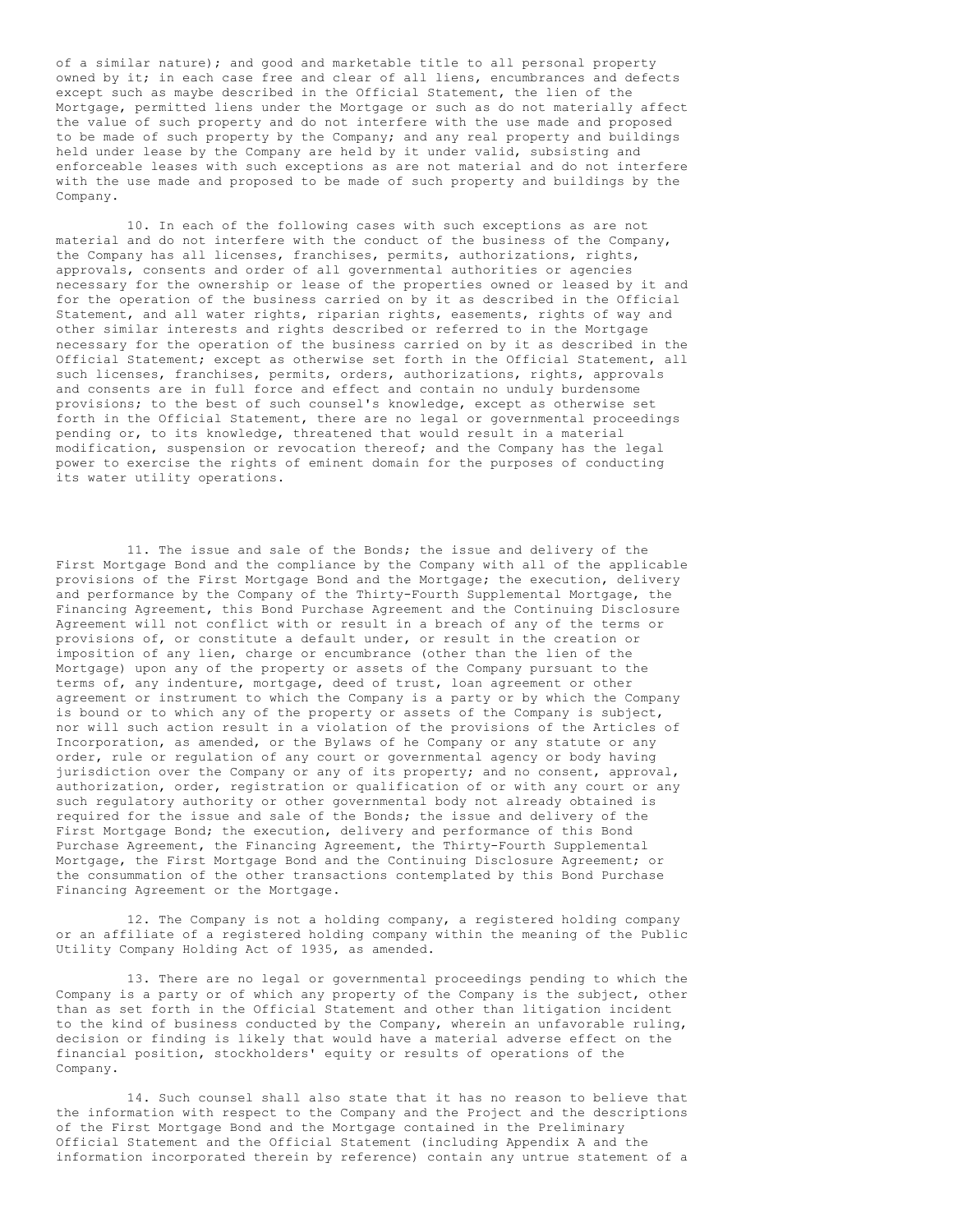material fact or omit to state a material fact which is required to be stated therein or which is necessary to make such information and descriptions, in the light of the circumstances under which they were made, not misleading in any material respect.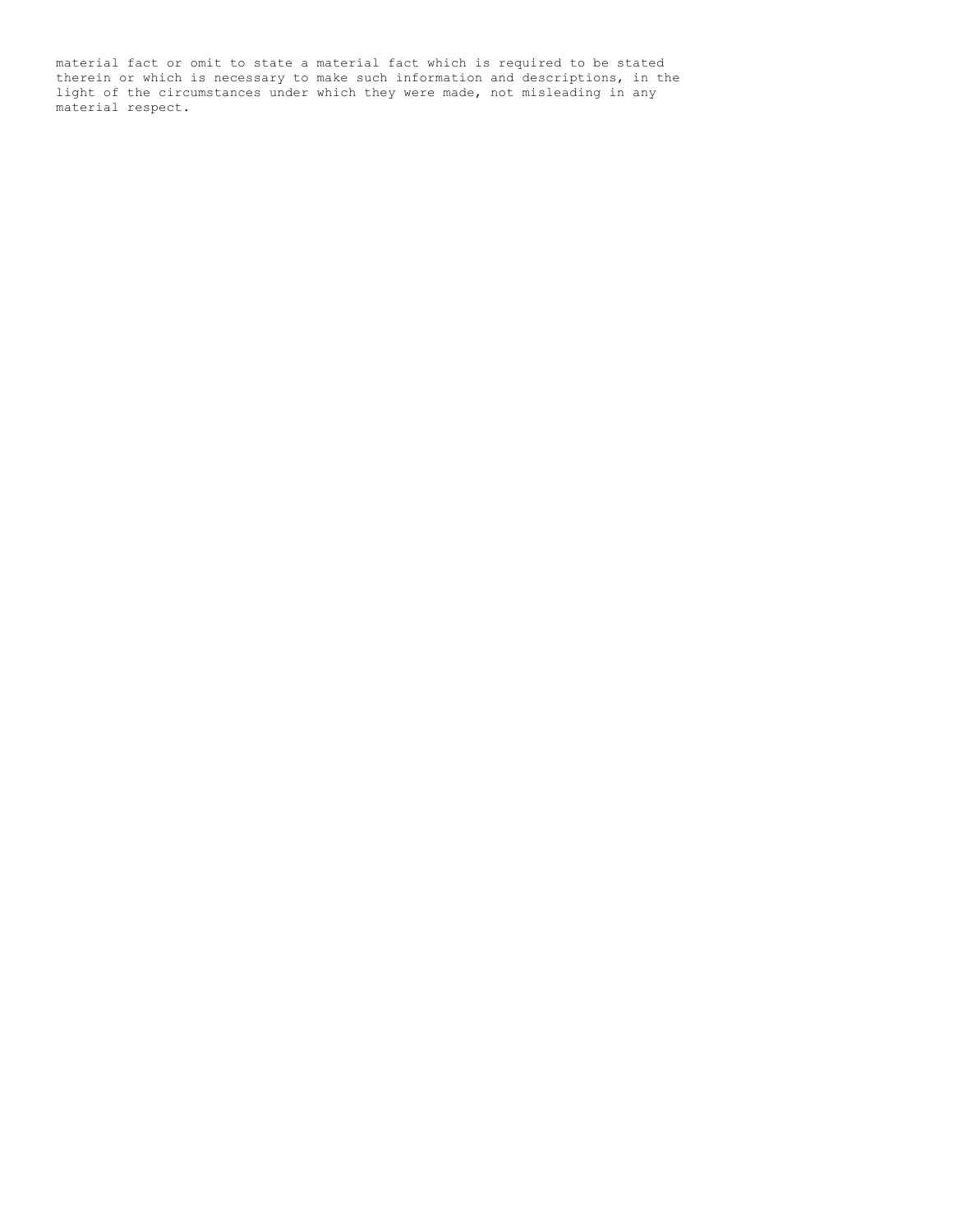Exhibit 10.36

Execution Copy

CONSTRUCTION AND FINANCING AGREEMENT

between

DELAWARE COUNTY INDUSTRIAL DEVELOPMENT AUTHORITY

and

PHILADELPHIA SUBURBAN WATER COMPANY

Dated as of October 15, 2001  $\mathcal{L}_\text{max}$ 

 $\mathcal{L}_\text{max}$ 

Relating to \$30,000,000 aggregate principal amount of Delaware County Industrial Development Authority Water Facilities Revenue Bonds (Philadelphia Suburban Water Company Project), Series of 2001

SUBSTANTIALLY ALL OF THE RIGHTS OF THE DELAWARE COUNTY INDUSTRIAL DEVELOPMENT AUTHORITY IN AND TO THIS AGREEMENT HAVE BEEN ASSIGNED TO FIRST UNION NATIONAL BANK, AS TRUSTEE UNDER THE TRUST INDENTURE DATED AS OF OCTOBER 15, 2001 BETWEEN SAID AUTHORITY AND SAID TRUSTEE.

\_\_\_\_\_\_\_\_\_\_\_\_\_\_\_\_\_\_\_\_\_\_\_\_\_\_\_\_\_\_\_\_\_\_\_\_\_\_\_\_\_\_\_\_\_\_\_\_\_\_\_\_\_\_\_\_\_\_\_\_\_\_\_\_\_\_\_\_\_\_\_\_\_\_\_\_\_\_\_  $\mathcal{L}_\text{max}$ 

TABLE OF CONTENTS

ARTICLE I

DEFINITIONS

| SECTION 1.01.                                                    |                                                          |  |  |  |
|------------------------------------------------------------------|----------------------------------------------------------|--|--|--|
|                                                                  | ARTICLE II                                               |  |  |  |
|                                                                  | REPRESENTATIONS AND FINDINGS                             |  |  |  |
| SECTION 2.01.<br>SECTION 2.02.<br>SECTION 2.03.                  |                                                          |  |  |  |
| ARTICLE III                                                      |                                                          |  |  |  |
|                                                                  | COMPLETION OF THE FACILITIES: ISSUANCE OF THE 2001 BONDS |  |  |  |
| SECTION 3.01.<br>SECTION 3.02.<br>SECTION 3.03.<br>SECTION 3.04. | Payments From Construction                               |  |  |  |
|                                                                  |                                                          |  |  |  |

| SECTION 3.05. |  |
|---------------|--|
| SECTION 3.06. |  |
| SECTION 3.07. |  |
| SECTION 3.08. |  |
| SECTION 3.09. |  |

ARTICLE IV

LOAN AND OTHER AMOUNTS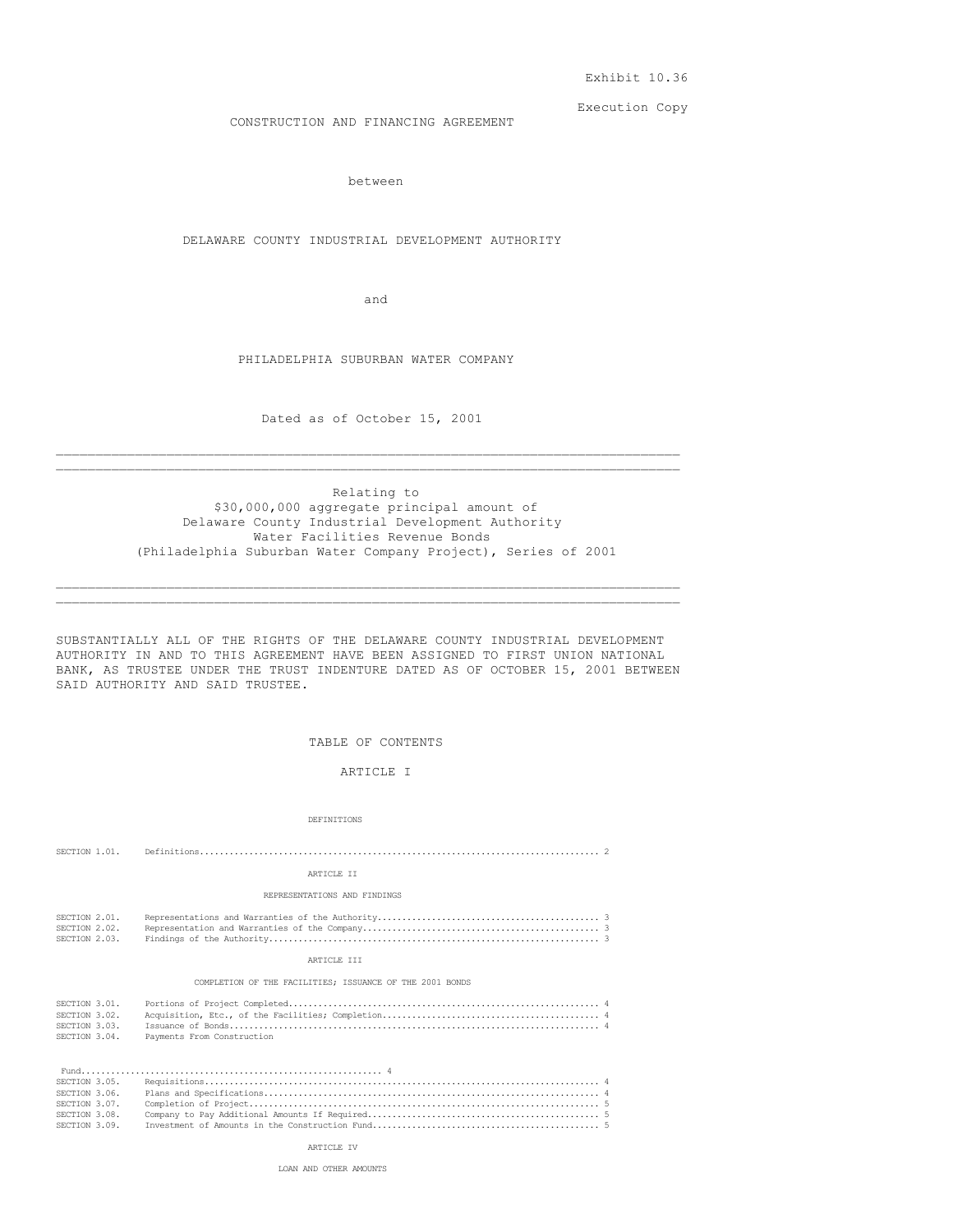| SECTION 4.01. |  |
|---------------|--|
| SECTION 4.02. |  |
| SECTION 4.03. |  |
| SECTION 4.04. |  |
| SECTION 4.05. |  |
| SECTION 4.06. |  |
| SECTION 4.07. |  |
| SECTION 4.08. |  |
| SECTION 4.09. |  |
| SECTION 4.10. |  |

## ARTICLE V

#### SPECIAL COVENANTS

| SECTION 5.01. |                                                       |  |
|---------------|-------------------------------------------------------|--|
| SECTION 5.02. |                                                       |  |
| SECTION 5.03. |                                                       |  |
| SECTION 5.04. |                                                       |  |
| SECTION 5.05. |                                                       |  |
| SECTION 5.06. |                                                       |  |
| SECTION 5.07. |                                                       |  |
| SECTION 5.08. | Financial Statements and Other Reporting Requirements |  |
|               |                                                       |  |
| SECTION 5.09. |                                                       |  |

#### ARTICLE VI

#### ASSIGNMENT, LEASING AND SALES

### ARTICLE VII

### EVENTS OF DEFAULT AND REMEDIES

| SECTION 7 03 |  |
|--------------|--|
|              |  |
|              |  |

### ARTICLE VIII

#### MISCELLANEOUS

| SECTION 8.01. |  |
|---------------|--|
| SECTION 8.02. |  |
| SECTION 8.03. |  |
| SECTION 8.04. |  |
| SECTION 8.05. |  |
| SECTION 8.06. |  |
| SECTION 8.07. |  |
| SECTION 8.08. |  |
| SECTION 8.09. |  |
| SECTION 8.10. |  |

EXHIBIT A Description of the Facilities<br>EXHIBIT B Nondiscrimination Provisions Nondiscrimination Provisions

# -ii-

# CONSTRUCTION AND FINANCING AGREEMENT

THIS CONSTRUCTION AND FINANCING AGREEMENT, dated as of October 15, 2001 (as it may be amended, supplemented or otherwise modified and in effect from time to time, this "Agreement"), by and between the DELAWARE COUNTY INDUSTRIAL DEVELOPMENT AUTHORITY, a body corporate and politic organized and existing under and by virtue of the laws of the Commonwealth of Pennsylvania (the "Authority"), and PHILADELPHIA SUBURBAN WATER COMPANY, a corporation organized and existing under the laws of the Commonwealth of Pennsylvania (the "Company").

## WITNESSETH:

WHEREAS, the Authority was organized pursuant to the Economic Development Financing Law of the Commonwealth of Pennsylvania, Act of August 23, 1967, P.L. 251, as amended (the "Act"), which Act declares it to be the policy of the Commonwealth of Pennsylvania (the "Commonwealth") to promote the health, safety, morals, employment, business opportunities and general welfare of the people thereof by providing for the creation of industrial and commercial development authorities which shall exist and operate as public instrumentalities of the Commonwealth for the public purpose of alleviating unemployment, maintaining employment at a high level, eliminating and preventing blight and eliminating or reducing air and water pollution, and creating and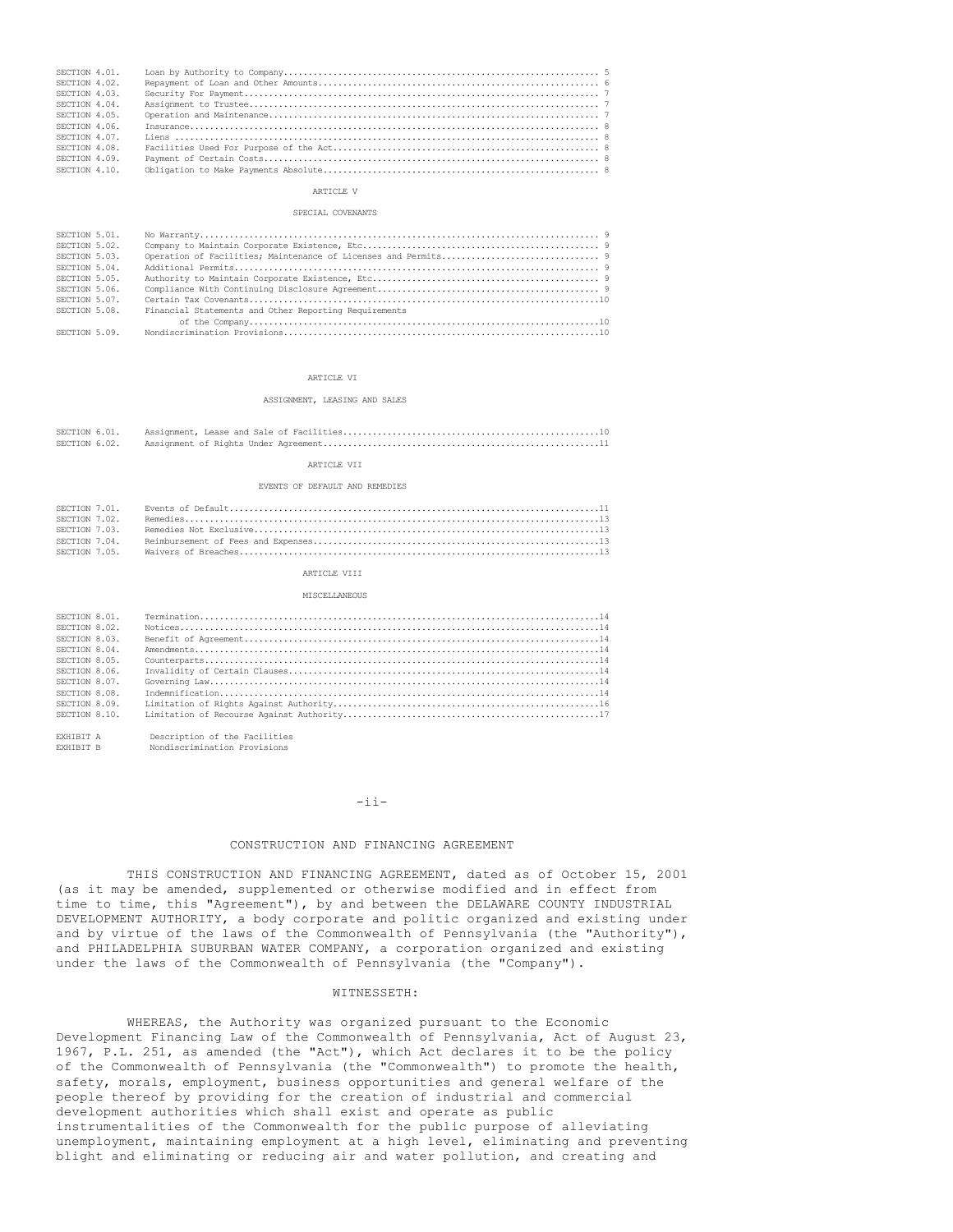developing business opportunities by the construction, improvement, rehabilitation, revitalization and financing of industrial, commercial, manufacturing and research and development enterprises; and

WHEREAS, the Act declares that every authority incorporated under it shall be for the purpose of acquiring, holding, constructing, improving, maintaining, owning, financing and leasing, as lessor or as lessee, among other things, facilities for the furnishing of water; and

WHEREAS, the Company is engaged primarily in the activity, under the regulatory control of the Pennsylvania Public Utility Commission, of furnishing water available on reasonable demand to members of the general public; and

WHEREAS, the Authority adopted resolutions on September 21, 2001 providing for the issuance and sale by the Authority of its revenue bonds to provide funds to pay all or a portion of (i) the costs of the acquisition, construction, installation and equipping of the Facilities (as defined in the Indenture hereinafter mentioned) and (ii) the costs of issuance relating thereto; and

WHEREAS , in connection with the issuance by the Authority of its revenue bonds to provide funds for the cost of the Facilities, the Company is to enter into this Agreement under which the Authority agrees to loan funds to the Company for the construction and installation of the Facilities and the Company agrees to pay to the Authority, in repayment of the loan, amounts sufficient to pay the principal of and interest on such revenue bonds as and when due; and

WHEREAS, the Company has commenced the acquisition, construction, installation and equipping of certain of the Facilities; and

WHEREAS, the Company now desires that the Authority proceed with the issuance and sale of its revenue bonds to provide the funds to pay the costs of the Project (as defined in the Indenture) and related financing costs; and

WHEREAS, the Authority has authorized the issuance and sale of up to \$30,000,000 aggregate principal amount of its Water Facilities Revenue Bonds (Philadelphia Suburban Water Company Project), Series of 2001 (the "2001 Bonds"), the proceeds of which shall be applied to pay and to reimburse the Company for its payment of the costs of the Project and related financing costs; and

WHEREAS, the 2001 Bonds are to be issued under and secured by a Trust Indenture, dated as of October 15, 2001 (as it may be amended, supplemented or otherwise modified and in effect from time to time, the "Indenture"), between the Authority and First Union National Bank, a national banking association organized and existing under the laws of the United States of America and having a corporate trust office and place of business in Philadelphia, Pennsylvania, as trustee ("Trustee"); and

WHEREAS, the proceedings to be undertaken by the Authority in respect of the acquisition, construction, installation and equipping of the Facilities and the financing thereof have been approved by the Secretary of the Department of Community and Economic Development of the Commonwealth;

NOW, THEREFORE, the parties hereto, intending to be legally bound hereby and in consideration of the mutual covenants hereinafter contained, DO HEREBY AGREE as follows:

## ARTICLE I

### DEFINITIONS

SECTION 1.01. Definitions. Terms defined in the preambles hereof shall have the meanings ascribed thereto in such preambles. Other capitalized terms used herein and not otherwise defined herein shall have the meanings ascribed thereto in the Indenture.

For all purposes of this Agreement, the terms defined in this Article I shall have the respective meanings herein specified, unless the context clearly otherwise requires:

"Completion Date" shall mean the date of completion of acquisition, construction, installation and equipping of the Facilities, as that date shall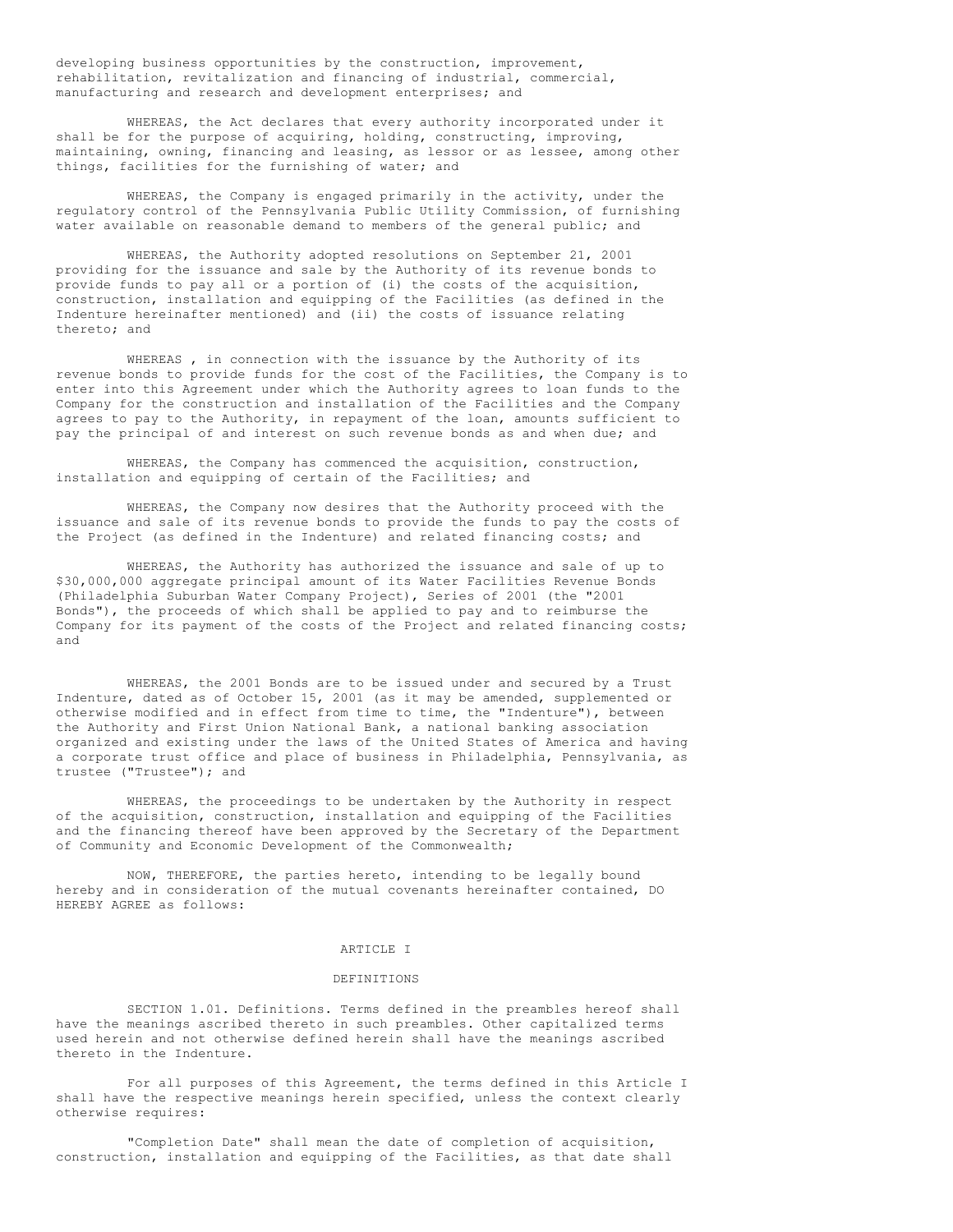be certified pursuant to Section 3.07 hereof.

"Event of Default" shall mean any of the events specified as such under Section 7.01 hereof.

"Loan" shall mean the financing provided by the Authority to the Company pursuant to Section 4.01 hereof to provide funds for and toward the Costs of the Project.

"Loan Repayments" shall mean the payments to be made by the Company to the Authority pursuant to Section 4.02(a) hereof.

"Plans and Specifications" shall mean the plans and specifications prepared for the Facilities, duly certified by an Authorized Company Representative and on file at the principal office of the Company in Bryn Mawr, Pennsylvania, as the same may be revised from time to time prior to the Completion Date in accordance with Section 3.06 of this Agreement.

## $-2-$

# ARTICLE II

# REPRESENTATIONS AND FINDINGS

SECTION 2.01. Representations and Warranties of the Authority. The Authority makes the following representations as the basis for the undertakings on the part of the Company herein contained:

(a) The Authority is a public instrumentality of the Commonwealth and a public body corporate and politic organized and existing under and pursuant to the Act.

(b) The Authority has full power and authority to enter into this Agreement and to perform and observe the agreements and covenants on its part contained herein, and by proper corporate action has duly authorized the execution and delivery hereof. The execution and delivery of this Agreement by the Authority and the performance of its obligations hereunder, do not and will not violate or constitute a default under the Authority's Articles of Incorporation or bylaws or any agreement, indenture, mortgage, lease, note or other obligation or instrument or order or regulation of any court or administrative agency binding upon the Authority.

(c) Under existing law, no taxes on income or profits are imposed on the Authority.

(d) As required by the Act, the Secretary of the Department of Community and Economic Development of the Commonwealth has determined that the Facilities and the financing thereof are in apparent conformity with the Act and any regulations, statements of policy, guidelines or rulings promulgated pursuant to the Act, and said Secretary has, by instrument dated August 29, 2001, approved the same and certified such approval to the Authority.

SECTION 2.02. Representation and Warranties of the Company. The Company makes the following representations as the basis for the undertakings on the part of the Authority herein contained:

(a) The Company is a corporation duly organized, validly existing and in good standing under the laws of the Commonwealth, and has all required corporate power and authority to enter into this Agreement and to perform and observe the agreements and covenants on its part contained herein. The Company by proper corporate action has duly authorized the execution and delivery of this Agreement. The execution and delivery of this Agreement by the Company and the performance of its obligations hereunder do not and will not violate or constitute a default under the Corporation's articles of incorporation or bylaws or any agreement, indenture, mortgage, lease, note or other obligation or instrument or any order of any court or administrative agency binding upon the Company.

(b) The "cost" of the Project, as defined in the Act, is estimated by the Company as of the date hereof to be not less than \$30,000,000.

(c) The Facilities are to be located in the Counties of Delaware, Chester, Montgomery and Bucks in the Commonwealth, and within the authorized service area of the Company.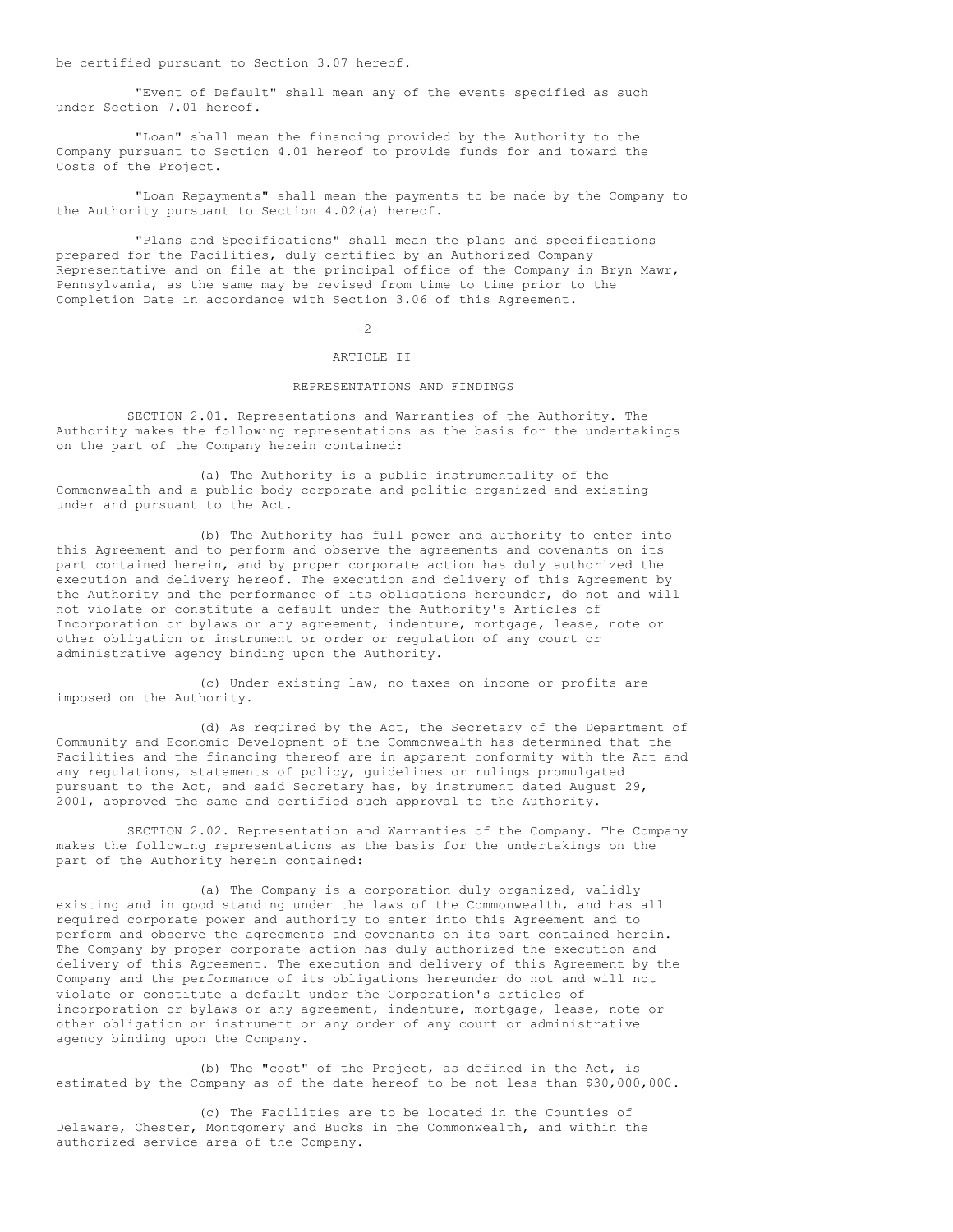SECTION 2.03. Findings of the Authority. The Authority hereby confirms its findings that:

-3-

(a) The Company is of a nature and size and is engaged in activities which require substantial capital, is financially responsible to assume all obligations prescribed by the Authority and the Act and is qualified to be an "occupant" for purposes of the Act.

(b) The Project to be undertaken by the Authority hereunder will promote the purposes of the Act by protecting the health, safety and general welfare of the people of the Commonwealth and encouraging economic development within the Commonwealth through the provision of basic services and facilities, thereby alleviating unemployment, maintaining employment at a high level and creating and developing business opportunities.

# ARTICLE III

## COMPLETION OF THE FACILITIES; ISSUANCE OF THE 2001 BONDS

SECTION 3.01. Portions of Project Completed. The acquisition or construction of certain of the Facilities has been commenced and, in some cases, completed.

SECTION 3.02. Acquisition, Etc., of the Facilities; Completion. The Company will cause the acquisition, construction, installation and equipping of the Facilities to be completed with all reasonable dispatch substantially in accordance with the Plans and Specifications. In order to effectuate the purposes of this Agreement, the Company will make, execute, acknowledge and deliver, or cause to be made, executed, acknowledged and delivered, all such contracts, orders, receipts, writings and instructions, in the name of the Company or otherwise, with or to other Persons, and in general do or cause to be done all such other things, as may be requisite or proper for acquiring, constructing, installing and equipping the Facilities and fulfilling the obligations of the Company under this Agreement.

The Company will maintain such records in connection with the acquisition, construction, installation and equipping of the Facilities as to permit ready identification of the Facilities and the Cost thereof.

SECTION 3.03. Issuance of Bonds. In order to provide funds for payment of the Cost of the Project the Authority will issue and sell the 2001 Bonds and deliver the proceeds thereof to the Trustee. A sum equal to the accrued interest, if any, paid by the initial purchasers of the 2001 Bonds shall be deposited in the Debt Service Fund and the balance of the proceeds received from said sale shall be deposited in the Construction Fund. The Company hereby approves all of the terms, provisions and other details of the 2001 Bonds and the Indenture.

SECTION 3.04. Payments From Construction Fund. In the Indenture, the Authority has authorized and directed the Trustee to make payments from the Construction Fund to pay the Cost of the Project upon receipt of Requisitions signed by an Authorized Company Representative, setting forth the matters required pursuant to Exhibit "B" to the Indenture.

SECTION 3.05. Requisitions. The Company will cause such Requisitions to be submitted to the Trustee as may be necessary to effect payments out of the Construction Fund in accordance with the provisions of the Indenture; provided, however, that the Company will not submit any Requisition for payment of any item not properly included in the "cost" of the Project as defined in the Act or which, if paid, would result in less than 95% of the proceeds from the 2001 Bonds being used to acquire, construct, install and equip the Facilities.

 $-4-$ 

SECTION 3.06. Plans and Specifications. The Company may revise the Plans and Specifications, which revisions may add structures, equipment, fixtures and machinery not described in Exhibit A hereto, and which revisions may effect modifications or deletions of structures, equipment, fixtures and machinery described therein, at any time and from time to time prior to the Completion Date, provided that in the case of a material change, (a) an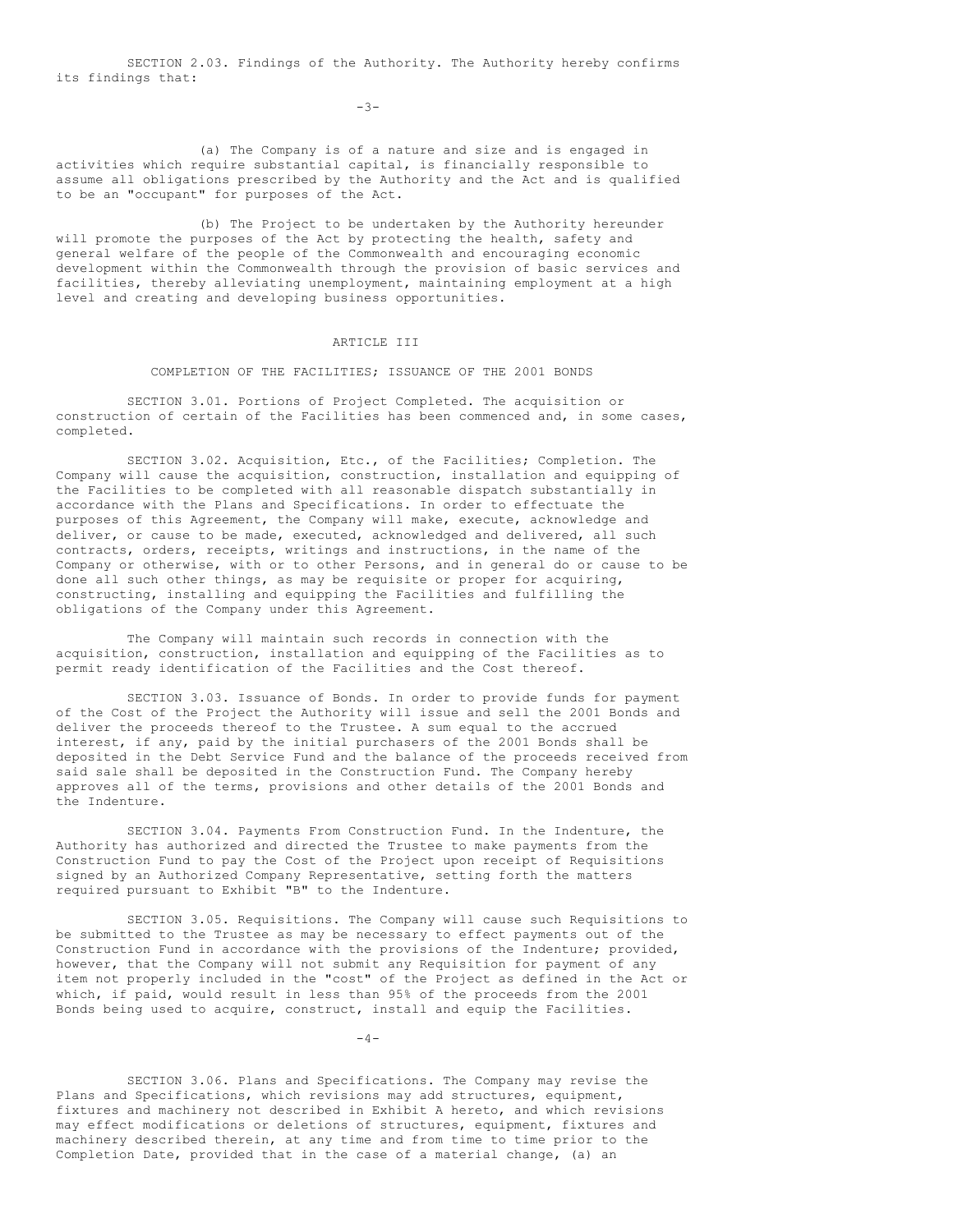Authorized Company Representative shall certify to the Trustee that the Facilities provided for by the revised Plans and Specifications will constitute facilities for the furnishing of water meeting the requirements of Section 142 (a) (4) of the Code; and (b) the Trustee shall be furnished with a Favorable Opinion of Recognized Bond Counsel that the revision of the Plans and Specifications and the expenditure of moneys from the Construction Fund to pay the Cost of the Project in accordance with the revised Plans and Specifications will not adversely affect the exclusion of interest on the 2001 Bonds from gross proceeds of the holders thereof for federal income purposes.

SECTION 3.07. Completion of Project. When the Project has been completed, the Company shall so notify the Authority and the Trustee by a certificate of an Authorized Company Representative. Such certificate shall establish the Completion Date and shall state that, except for amounts retained by the Trustee at the Company's direction for any Costs of the Project not then due and payable or the liability for payment of which is being contested or disputed by the Company: (a) acquisition, construction, installation and equipping of the Facilities have been completed substantially in accordance with the Plans and Specifications, and all labor, services, materials and supplies used therefor have been paid for; and (b) all other facilities necessary in connection with the Facilities have been constructed, installed and equipped in accordance with the Plans and Specifications, and all costs and expenses incurred in connection therewith have been paid. Notwithstanding the foregoing, such certificate may state that it is given without prejudice to any rights against third parties which exist at the date thereof or which may subsequently come into being.

SECTION 3.08. Company to Pay Additional Amounts If Required. If the moneys in the Construction Fund shall not be sufficient to pay the Costs of the Project in full, the Company will complete the Facilities and pay all that portion of the Cost of Construction thereof in excess of the moneys available therefor in the Construction Fund. The Authority does not make any warranty, either express or implied, that the moneys which will be paid into the Construction Fund will be sufficient to pay the Costs of the Project. If the Company shall pay any portion of the Costs of the Project pursuant to the provisions of this Section, it shall not be entitled to any reimbursement therefor from the Authority, the Trustee or the holders of any of the 2001 Bonds, nor shall it be entitled to any diminution in or postponement of the Loan Repayments required in Section 4.02 hereof to be paid by the Company.

SECTION 3.09. Investment of Amounts in the Construction Fund. Any moneys held in the Construction Fund shall be invested or reinvested as provided in Article VI of the Indenture. The Company shall not request any investment of such moneys which would be in violation of the covenant of the Authority contained in the final paragraph of Section 6.03 of the Indenture.

### ARTICLE IV

### LOAN AND OTHER AMOUNTS

SECTION 4.01. Loan by Authority to Company. Concurrently with the execution and delivery of this Agreement and at the request of the Company, the Authority is issuing the 2001 Bonds under the Indenture. The Authority hereby agrees to make a loan to the Company in the principal amount of \$30,000,000, such amount being equal to the aggregate principal amount of the 2001 Bonds, and the deposit by the Authority of the proceeds of the sale of the 2001 Bonds in accordance with Section 3.03 hereof shall be deemed to constitute the advance by the Authority to the Company of the full principal amount of the Loan.

 $-5-$ 

SECTION 4.02. Repayment of Loan and Other Amounts. (a) Loan Repayments. The Company shall pay to the Authority, as and for the repayment of the Loan, (i) on the second Business Day prior to each Interest Payment Date, maturity date or date established for the redemption of the 2001 Bonds, as the case may be, an amount which, together with other moneys available for the purpose in the Debt Service Fund under the Indenture, will equal the sum of (x) the interest which will become due on such date on the 2001 Bonds; plus (y) the principal amount of the 2001 Bonds, if any, maturing on such date; plus (z) the principal amount of and premium, if any, on the 2001 Bonds, if any, to be redeemed on such date; and (ii) on any date on which the 2001 Bonds shall be declared to be and shall become due and payable prior to their stated maturity pursuant to the provisions of the Indenture, an aggregate amount equal to the sum of the principal or redemption price of and interest so becoming due and payable on the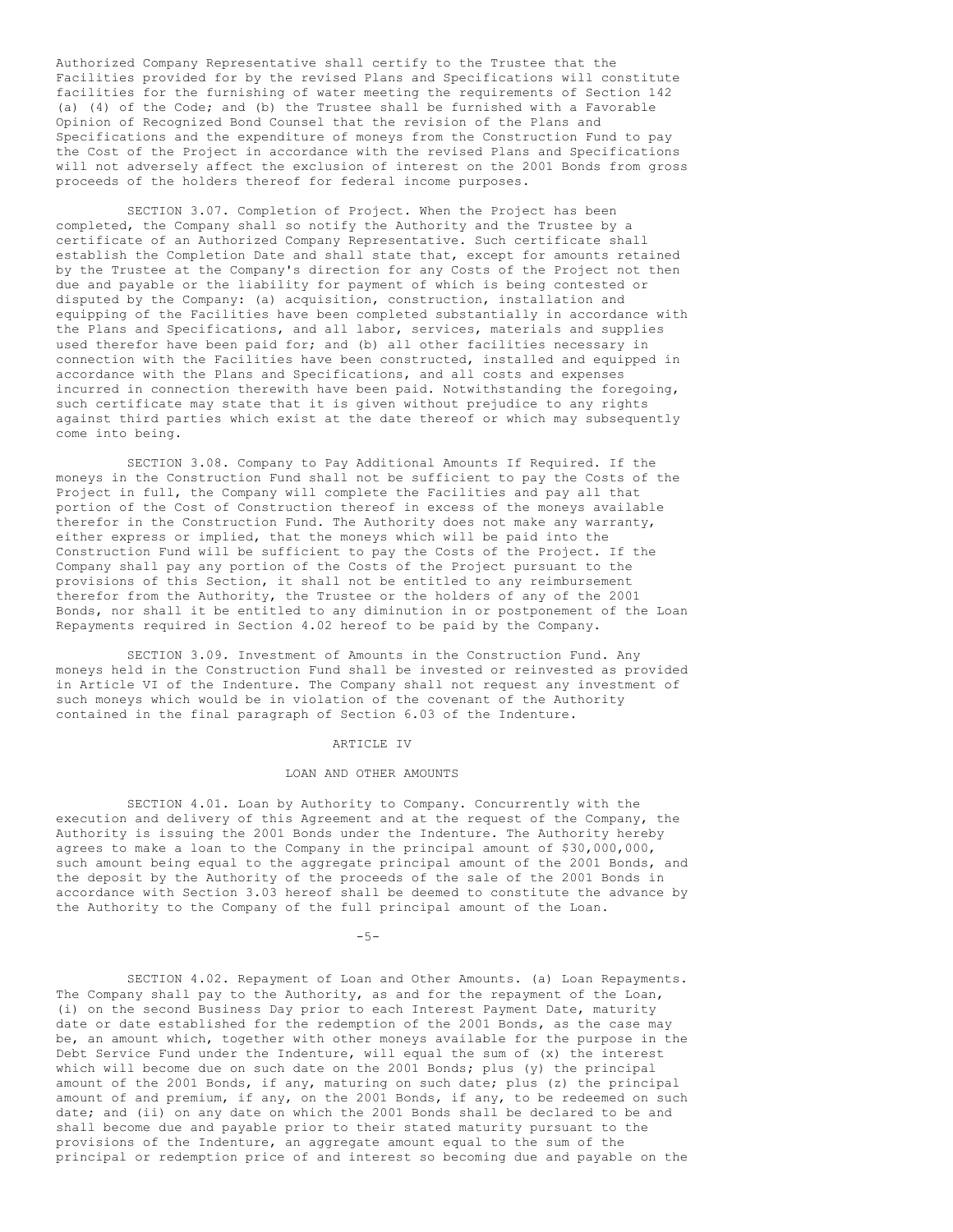2001 Bonds (all of the foregoing are collectively referred to herein as the "Loan Repayments").

Nothing herein contained shall be construed as imposing on the Authority or on the Trustee any duty or responsibility of giving any prior notice to the Company of the due date of any Loan Repayment hereunder, or of the amount on deposit in the Debt Service Fund, or of the amount of any credits available to the Company against any Loan Repayment, and failure by the Company to receive any such prior notice, even if customarily given by the Authority or the Trustee, shall not relieve the Company of its obligation to make any Loan Repayment when it is due and payable.

All such payments shall be made in funds which will be immediately available funds at the place of payment on the payment date in question. The Company shall have the option to make prepayment, from time to time, in whole or in part, of any amount due as aforesaid on account of the Loan, together with interest accrued and to accrue with respect to such prepayment. The Authority shall direct the Trustee in writing to apply such prepayments to the purchase or redemption of 2001 Bonds in such manner, consistent with the provisions of the Indenture, as may be directed by the Company.

In the event the Company shall fail to make any of the payments required in this Section, the item or payment so in default shall continue as an obligation of the Company until the amount in default shall have been fully paid, and the Company will pay the same with interest thereon from the due date until paid at the highest rate per annum borne by the 2001 Bonds.

The obligation of the Company to make Loan Repayments hereunder is subject to acceleration as set forth in Section 7.02 hereof.

It is the intent of this Agreement that the Company shall make Loan Repayments hereunder at such times and in such amounts as shall be sufficient to enable the Authority to make full and timely payment of principal or Redemption Price of, and interest on, the 2001 Bonds. Accordingly, notwithstanding any other provision hereof to the contrary, if for any reason the amounts paid by the Company pursuant to this Section  $\overline{4.02}$  (a) or pursuant to the other provisions of this Agreement, together with any other amounts available therefor under the Indenture, are at any time insufficient to make payments of the principal or Redemption Price of and interest on the 2001 Bonds when due, whether at maturity, upon redemption, by acceleration or otherwise, the Company will forthwith pay to the Trustee the amount required to make up such deficiency.

(b) Other Amounts. The Company agrees to make additional payments as follows:

 $-6-$ 

(i) to the Authority on the date of issuance and delivery of the 2001 Bonds, a loan closing fee of \$29,500 (less any portion of such fee paid by the Company to the Authority as a deposit upon submission of the Company's financing application), and to the Authority upon its submission of an invoice therefor to the Company from time to time, an annual fee and a termination fee of such amount as the Authority may customarily charge from time to time;

(ii) to the Authority upon its written request at any time, an amount equal to the reasonable expenses incurred by the Authority in enforcing the provisions of this Agreement or the Indenture, or incurred in defending any action or proceeding with respect to the Facilities, this Agreement, the Tax Compliance Agreement or the Indenture and not otherwise required to be paid by the Company under this Agreement;

(iii) to the Trustee upon its written request, an amount equal to the reasonable fees and charges of the Trustee for its services and the reasonable expenses incurred by it in connection with the Indenture and this Agreement (including without limitation the reasonable fees and expenses of any attorneys retained by the Trustee), in accordance with any separate agreement between the Company and the Trustee with respect thereto; and

(iv) to the Trustee, for deposit to the credit of the Rebate Fund established under the Indenture, any amount required to be deposited in the Rebate Fund pursuant to the Indenture and the Tax Compliance Agreement at the times required under the Indenture and the Tax Compliance Agreement.

SECTION 4.03. Security For Payment. To further secure the obligation of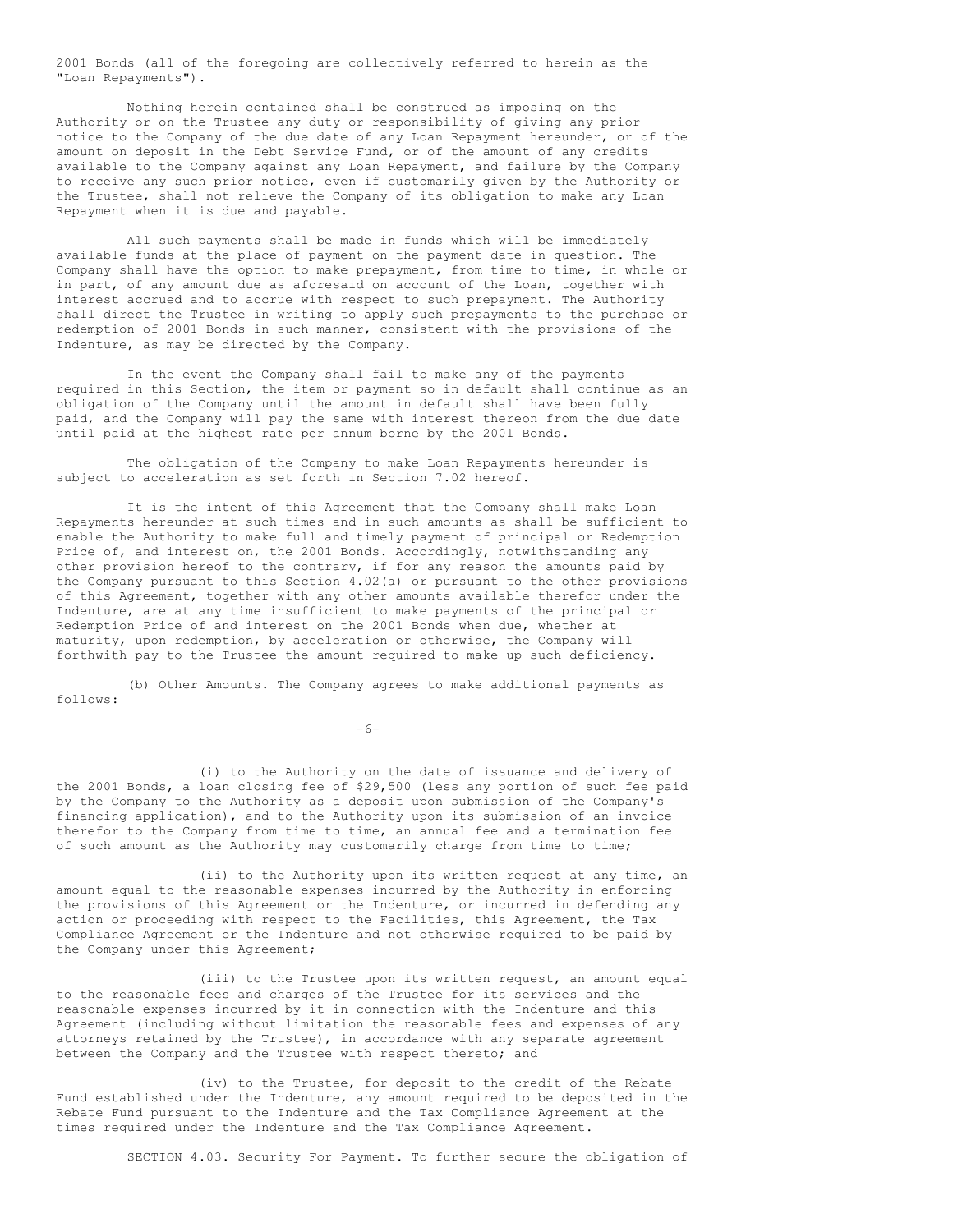the Company to make Loan Repayments, the Company will execute and deliver its First Mortgage Bond under the Mortgage Indenture in such principal amounts and with such interest rate, interest payment and maturity dates and redemption provisions as may correspond to such provisions of the 2001 Bonds issued and sold by the Authority. Contemporaneously with the execution and delivery of this Agreement the Company is executing and delivering, as security for its obligation to make Loan Repayments, its First Mortgage Bond which contains provisions with respect to interest rate, interest payment and maturity dates, redemption and acceleration of maturity corresponding to such provisions of the 2001 Bonds.

SECTION 4.04. Assignment to Trustee. It is understood and agreed that the obligations of the Company to make the Loan Repayments under this Agreement and the payments under the First Mortgage Bond are to be assigned and pledged by the Authority to the Trustee. The Company consents to such assignment and pledge and agrees that, as to the Trustee, its obligation to make such Loan Repayments and the payments required under the First Mortgage Bond shall be absolute and unconditional and shall not be subject to any defense (other than full and indefeasible payment) or to any right of set off, counterclaim or recoupment arising out of any breach by the Authority of any obligation to the Company, whether hereunder or otherwise, or out of any indebtedness or liability at any time owing to the Company by the Authority.

The Authority hereby directs the Company and the Company agrees to pay to the Trustee at its designated office in Philadelphia, Pennsylvania, all Loan Repayments pursuant to this Agreement and the payments required under the First Mortgage Bond.

SECTION 4.05. Operation and Maintenance. The Company shall maintain, preserve, and keep the Facilities or cause the Facilities to be maintained, preserved and kept, with the appurtenances and every part and parcel thereof, in good repair, working order and condition and, from time to time, will make or cause to be made all such repairs, replacements and renewals as it deems necessary. The Authority shall not operate the Facilities or have any obligation to maintain them.

 $-7-$ 

The Company shall have the privilege of remodeling the Facilities or making substitutions, modifications and improvements to the Facilities from time to time as it, in its discretion, may deem to be desirable for its uses and purposes, the cost of which remodeling, substitutions, modifications and improvements shall be paid by the Company and the same shall be the property of the Company and be included under the terms of this Agreement as part of the Facilities.

SECTION 4.06. Insurance. At all times during the term of this Agreement the Company will keep the Facilities continuously insured in accordance with the requirements of the Mortgage Indenture.

SECTION 4.07. Liens. The Company will pay or cause to be discharged or make adequate provision to satisfy and discharge, within sixty (60) days after the same shall accrue, any lien or charge (other than Permitted Encumbrances) upon any Loan Repayments hereunder or upon the First Mortgage Bond and all lawful claims or demands which, if unpaid, might be or become a lien upon any Loan Repayments hereunder or upon the First Mortgage Bond. Notwithstanding the foregoing, if the Company shall first notify the Authority and Trustee of its intention so to do, the Company may in good faith contest any such lien or charge or claim or demand in appropriate legal proceedings, and in such event may permit the items so contested to remain undischarged and unsatisfied during the period of such contest and any appeal therefrom, unless the Authority or the Trustee shall notify the Company in writing that, in the opinion of Counsel, by nonpayment of any such items the lien of the Indenture as to the Loan Repayments or as to the First Mortgage Bond shall be materially endangered, in which event the Company shall promptly pay and cause to be satisfied and discharged all such unpaid items. The Authority will cooperate fully with the Company in any such contest.

SECTION 4.08. Facilities Used For Purpose of the Act. So long as the Company operates the Facilities, they will be used for purposes permitted by the Act and as facilities for the furnishing of water.

SECTION 4.09. Payment of Certain Costs. The Company shall pay or cause to be paid all of the expenses of operation of the Facilities, including,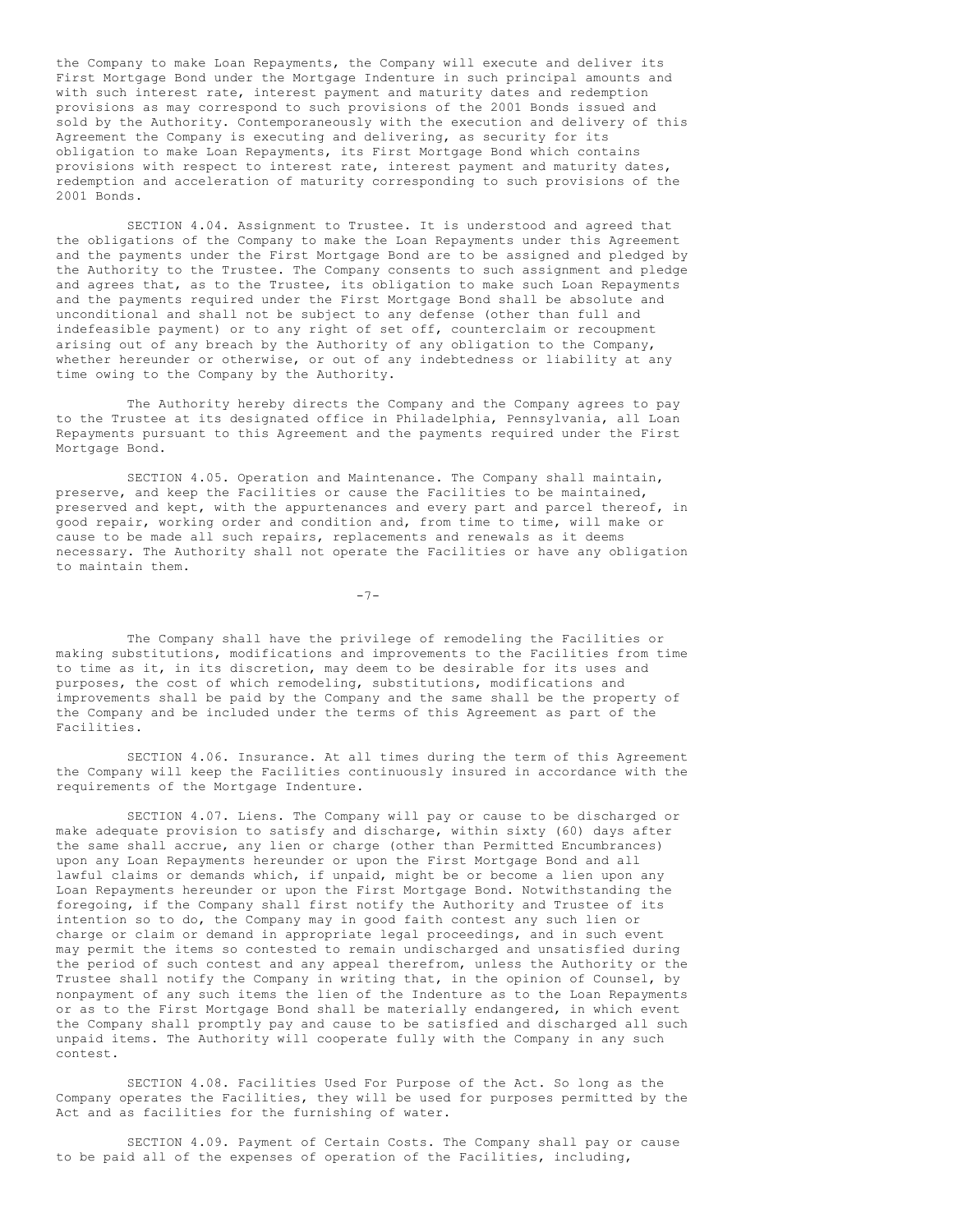without limitation, the cost of all necessary and proper repairs, replacements and renewals made pursuant to Section 4.05 hereof.

SECTION 4.10. Obligation to Make Payments Absolute. The obligations of the Company to make the Loan Repayments and other payments required pursuant to this Agreement and to perform and observe the other agreements contained herein shall be absolute and unconditional until such time as the principal of, premium, if any, and interest on the 2001 Bonds are paid in full. The Company will not suspend or discontinue, or permit the suspension or discontinuance of, any payment provided for in this Agreement or the performance or observance of any of the Company's obligations hereunder, for any reason or cause whatsoever, including (without limiting the generality of the foregoing), any destruction of or damage to, or any condemnation or taking by any public or private entity of, all or any portion of the Facilities; the occurrence of any Final Determination of Taxability with respect to any of the 2001 Bonds; any acts or circumstances which may constitute failure of consideration or commercial frustration of purpose; any change in the tax or other laws or administrative rulings of or administrative actions by the United States or the Commonwealth or any political subdivision of either; or any failure of the Authority, the Trustee, any other Paying Agent or the Bond Insurer to perform and to observe any agreement, whether express or implied, or any duty, liability or obligation, arising out of or connected with this Agreement, the Indenture, the Financial Guaranty Insurance Policy, the Tax Compliance Agreement or the 2001 Bonds, as the case may be.

## $-8-$

# ARTICLE V

# SPECIAL COVENANTS

SECTION 5.01. No Warranty. The Authority makes no warranty, either express or implied, as to the actual or designed capacity of the Facilities, as to the suitability of the Facilities for the purposes specified in this Agreement, or that the Facilities will be suitable for the Company's purposes or needs.

SECTION 5.02. Company to Maintain Corporate Existence, Etc. The Company shall maintain its corporate existence and its qualification to do business in the Commonwealth, will not dissolve or otherwise dispose of all or substantially all its assets and will not consolidate with or merge into another corporation except as provided in this Section 5.02; provided, however, that the Company may consolidate with or merge into another corporation, or sell or otherwise transfer to another Company all or substantially all its assets as an entirety and thereafter dissolve, if (a) the successor corporation assumes in writing all the obligations of the Company in the Agreement and in the First Mortgage Bond, (b) the Company delivers to the Authority, the Trustee and the Bond Insurer a Favorable Opinion of Recognized Bond Counsel with respect to such action, and (c) the successor corporation shall either qualify to do business in the Commonwealth or file with the Trustee a consent to service of process in the Commonwealth in form satisfactory to the Trustee if such successor is not a Pennsylvania corporation.

If consolidation, merger or sale or other transfer is made as permitted by this Section, the provisions of this Section shall continue in full force and effect and no further consolidation, merger or sale or other transfer shall be made except in compliance with the provisions of this Section.

SECTION 5.03. Operation of Facilities; Maintenance of Licenses and Permits. The Company shall operate the Facilities as part of its system for the furnishing of water to the general public at rates approved by the Public Utility Commission of the Commonwealth, and to that end will maintain in force and effect the requisite franchises, operating rights, certificates of public convenience and all necessity tariffs, licenses and permits.

SECTION 5.04. Additional Permits. In the event it may be necessary for the proper performance of this Agreement on the part of the Authority or the Company that any application or applications for any permit or license to do or to perform certain things be made to any governmental or other agency by the Company or the Authority, the Company and the Authority shall execute upon the request of the other such application or applications.

SECTION 5.05. Authority to Maintain Corporate Existence, Etc. The Authority will maintain its corporate existence and duly will procure any necessary renewals and extensions thereof; will use its best efforts to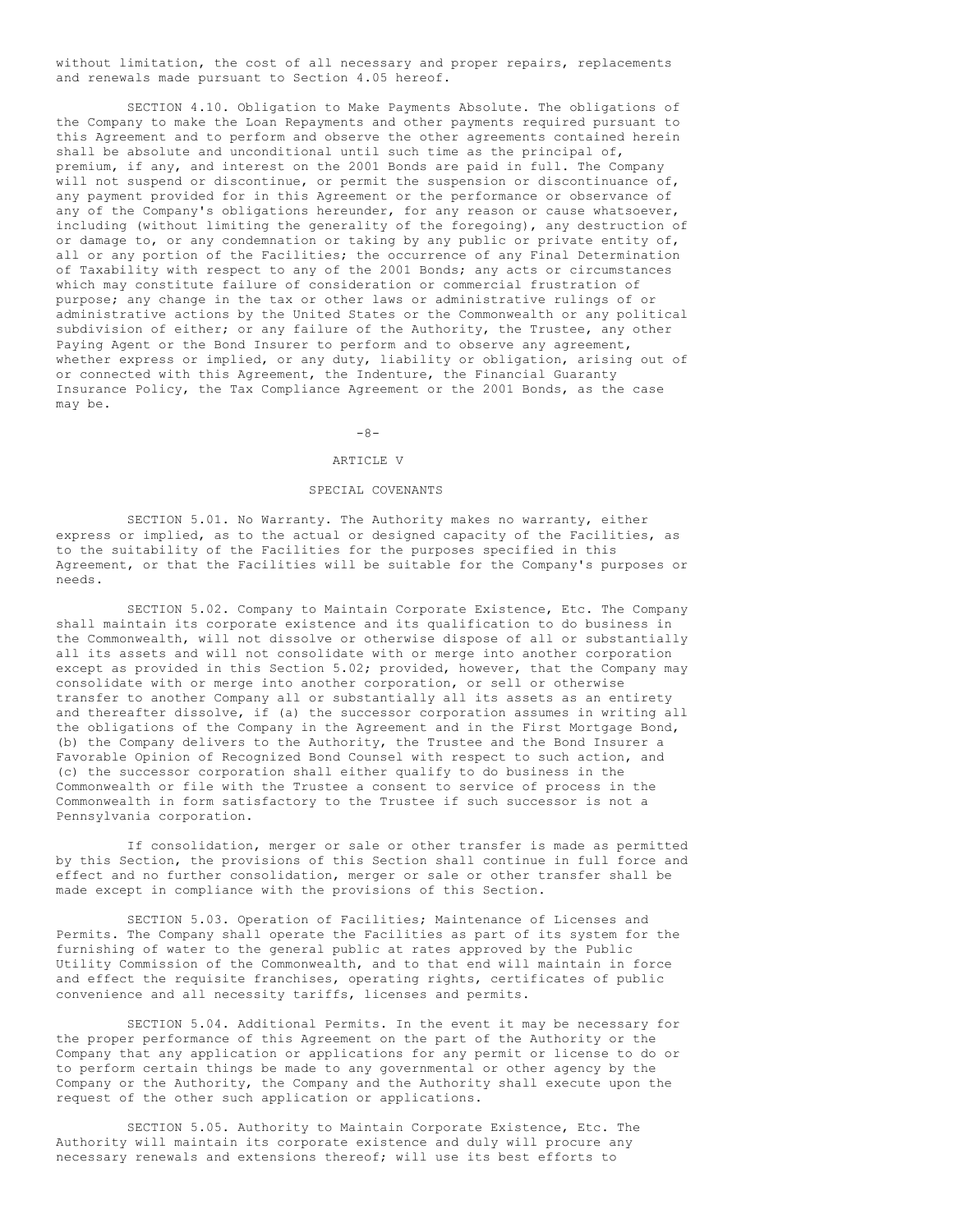maintain, preserve and renew all its rights, powers, privileges and franchises; and will comply with all valid acts, rules, regulations, orders and directions of any legislative, executive, administrative or judicial body applicable to the Project and the 2001 Bonds. The Authority further covenants that it will not voluntarily or knowingly take or fail to take any action that would result in the loss of any exemption from taxes which it presently enjoys or to which it may subsequently become entitled.

SECTION 5.06. Compliance With Continuing Disclosure Agreement. The Company hereby covenants and agrees that it will comply with and carry out all of the provisions of the Continuing Disclosure Agreement. Notwithstanding any other provision of this Agreement, failure of the Company to comply with the Continuing Disclosure Agreement shall not be considered an Event of Default hereunder or under the Indenture. However, the Trustee may (and, at the request of any Participating Underwriter (as defined in the Continuing Disclosure Agreement) or the holders of at least 25% aggregate principal amount in Outstanding 2001 Bonds and provision of indemnity satisfactory to the Trustee in its sole discretion, shall) or any Bondholder may, take such actions as may be necessary and appropriate, including seeking specific performance by court order, to cause the Company to comply with its obligations under this Section 5.06 and the Continuing Disclosure Agreement.

 $-9-$ 

SECTION 5.07. Certain Tax Covenants. The Company will comply with all provisions of the Tax Compliance Agreement applicable to it. The Company will not take any action or fail to take any action (including the requirement to make rebate payments to the United States as required under Section 148(f) of the Code and the Tax Compliance Agreement and the obligations described in 5.05 of the Indenture) which would cause the 2001 Bonds to be "arbitrage bonds" within the meaning of Sections 103(b) and 148(a) of the Code or would otherwise cause interest on the 2001 Bonds to be includible in the gross income of the holders thereof for federal income tax purposes (except with respect to the interest on the 2001 Bonds during any period when such Bonds are held by a "substantial user" of the Facilities financed by the 2001 Bonds or a "related person" within the meaning of Section 147(a) of the Code); provided, however, that if the Trustee receives an opinion of Recognized Bond Counsel that any action or failure to take action will cause the interest on the 2001 Bonds to be included in the gross income of Bondholders for federal income tax purposes, no Event of Default shall be deemed to have occurred unless and until there is a Final Determination of Taxability.

SECTION 5.08. Financial Statements and Other Reporting Requirements of the Company. The Company shall furnish to the Authority, the Trustee and the Bond Insurer within 120 days after the end of the Company's fiscal year copies of the Company's audited financial statements for such fiscal year. The Company shall also furnish to the Bond Insurer such additional information as the Bond Insurer may reasonably request from time to time. The Company will permit the Bond Insurer to discuss the affairs, finances and accounts of the Company or any information the Bond Insurer may reasonably request regarding the security for the 2001 Bonds with appropriate officers of the Company. The Company will permit the Bond Insurer to have access to the Facilities and to have access to and to make copies of all books and records relating to the 2001 Bonds at any reasonable time.

SECTION 5.09. Nondiscrimination Provisions. In connection with the Project and the operation of the Facilities, the Company shall comply with the nondiscrimination provisions attached to this Agreement as Exhibit B and by this reference made a part hereof.

# ARTICLE VI

## ASSIGNMENT, LEASING AND SALE OF FACILITIES

SECTION 6.01. Assignment, Lease and Sale of Facilities. The Company shall not sell, lease or otherwise dispose of or encumber the Facilities except as permitted in the Mortgage Indenture and in this Agreement. This Agreement may be assigned in whole or in part and the Facilities may be sold or leased as a whole or in part by the Company, subject, however, to the following conditions:

(a) The Company may sell or otherwise dispose of any machinery, fixtures, apparatus, tools, instruments or other movable property constituting part of the Facilities (collectively, "Moveable Property") which the Company deems no longer to be needed or useful in its operation of the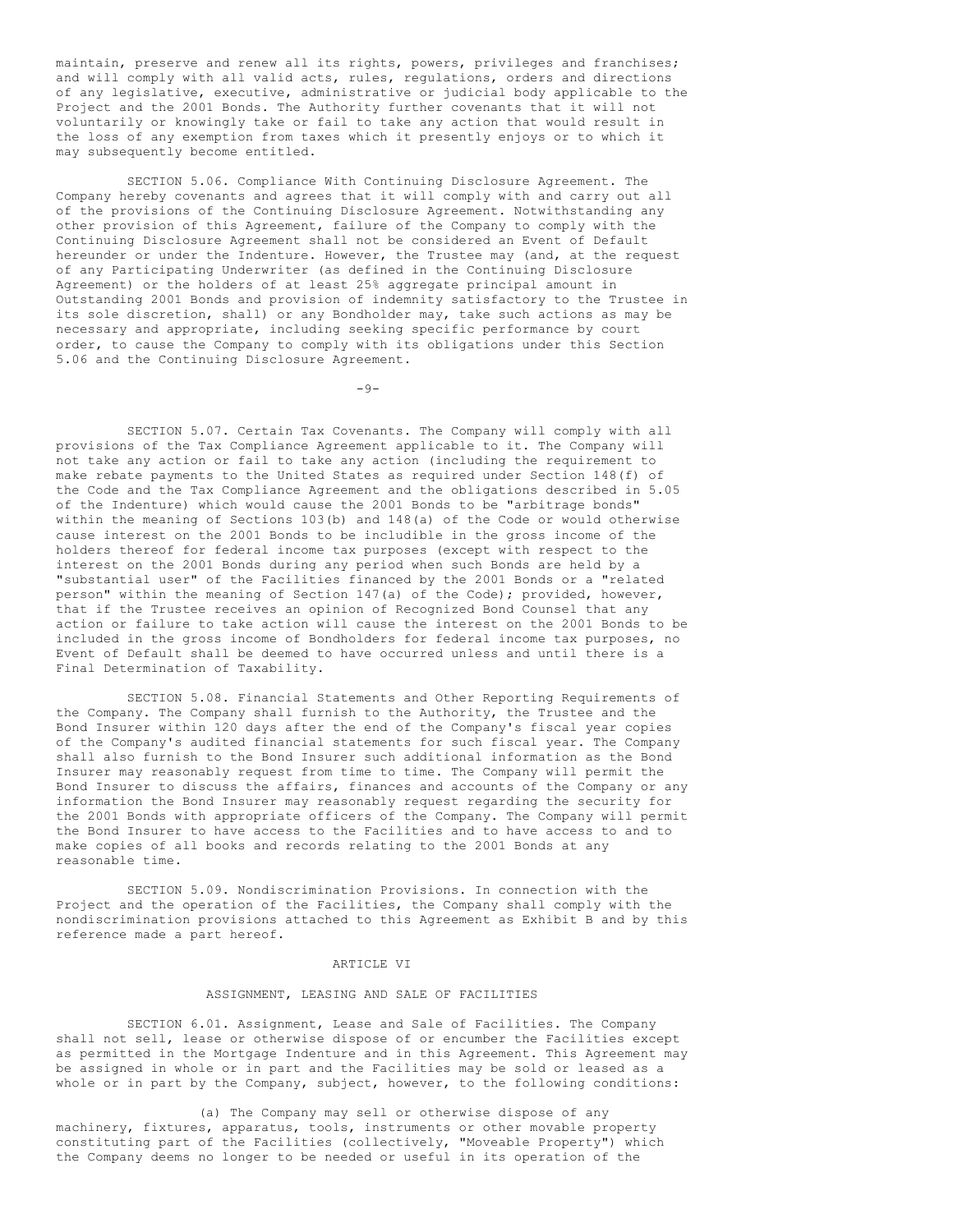Facilities; provided, that if the original cost of acquisition of such machinery, fixtures, apparatus, tools, instruments or other movable property was more than \$100,000, the Company shall, in writing, certify to the Authority that such items are no longer needed or useful in its operation of the Facilities. Any proceeds thereof shall be paid to the Trustee for deposit in the Construction Fund or used to purchase replacements for the Moveable Property sold or disposed of pursuant to this Section 6.01(a).

 $-10-$ 

(b) No sale, assignment or leasing (other than pursuant to Section 5.02 hereof) shall relieve the Company from primary liability for any of its obligations hereunder, and in the event of any such sale, assignment or leasing the Company shall continue to remain primarily liable for all Loan Repayments and all other payment obligations under this Agreement and for performance and observance of the other agreements on its part herein provided.

(c) The purchaser, assignee or lessee from the Company shall assume the obligations of the Company hereunder to the extent of the interest assigned or leased.

(d) The Company shall, at least fifteen (15) days prior to the delivery thereof, furnish or cause to be furnished to the Authority, for its information only, a true and complete copy of each such proposed sale agreement, assignment or lease, as the case may be, and shall furnish to the Authority and the Trustee an executed copy thereof following execution.

(e) The Company shall pay the Authority's and the Trustee's reasonable costs and expenses incurred, and the reasonable fees charged thereby, in connection with such sale, assignment or lease.

(f) The Company shall furnish to the Trustee a Favorable Opinion to the effect that the proposed sale, assignment or lease, as the case may be, is permissible under this Agreement, the Mortgage Indenture and the Act and will not adversely affect the exclusion of interest on the 2001 Bonds from gross income of the holders thereof from federal income tax purposes.

SECTION 6.02. Assignment of Rights Under Agreement. The Authority shall assign its rights under and interest in this Agreement (except for the Authority's Reserve Rights), and will pledge and assign all Loan Repayments and security therefor, including the First Mortgage Bond of the Company pledged as security therefor, and receipts and revenues receivable under or pursuant to this Agreement, and income earned by the investment of funds held under the Indenture, to the Trustee pursuant to the Indenture as security for payment of the principal of, premium, if any, and interest on the Bonds.

Except as provided in this Section 6.02, the Authority will not otherwise sell, assign, transfer, convey or dispose of the revenues from the Facilities or the Loan Repayments or the First Mortgage Bond during the term of this Agreement, nor will it take any action which may reasonably be construed as tending to cause or induce the levy of special assessments against the Facilities or such revenues or the First Mortgage Bond, nor will it create or suffer to be created any lien or charge upon the Facilities or such revenues or the First Mortgage Bond except Permitted Encumbrances.

### ARTICLE VII

### EVENTS OF DEFAULT AND REMEDIES

SECTION 7.01. Events of Default. (a) Subject to the provisions set forth in Section 7.01(c) hereof, each of the following shall be an "Event of Default" under this Agreement, and the terms " Event of Default " or " Default " shall mean, whenever they are used in this Agreement, any one or more of the following events:

 $-11-$ 

Repayments; or

(i) Failure by the Company to pay when due any Loan

(ii) Failure by the Company to pay when due any payment required to be made under this Agreement other than Loan Repayments, which failure shall continue for a period of sixty (60) days after written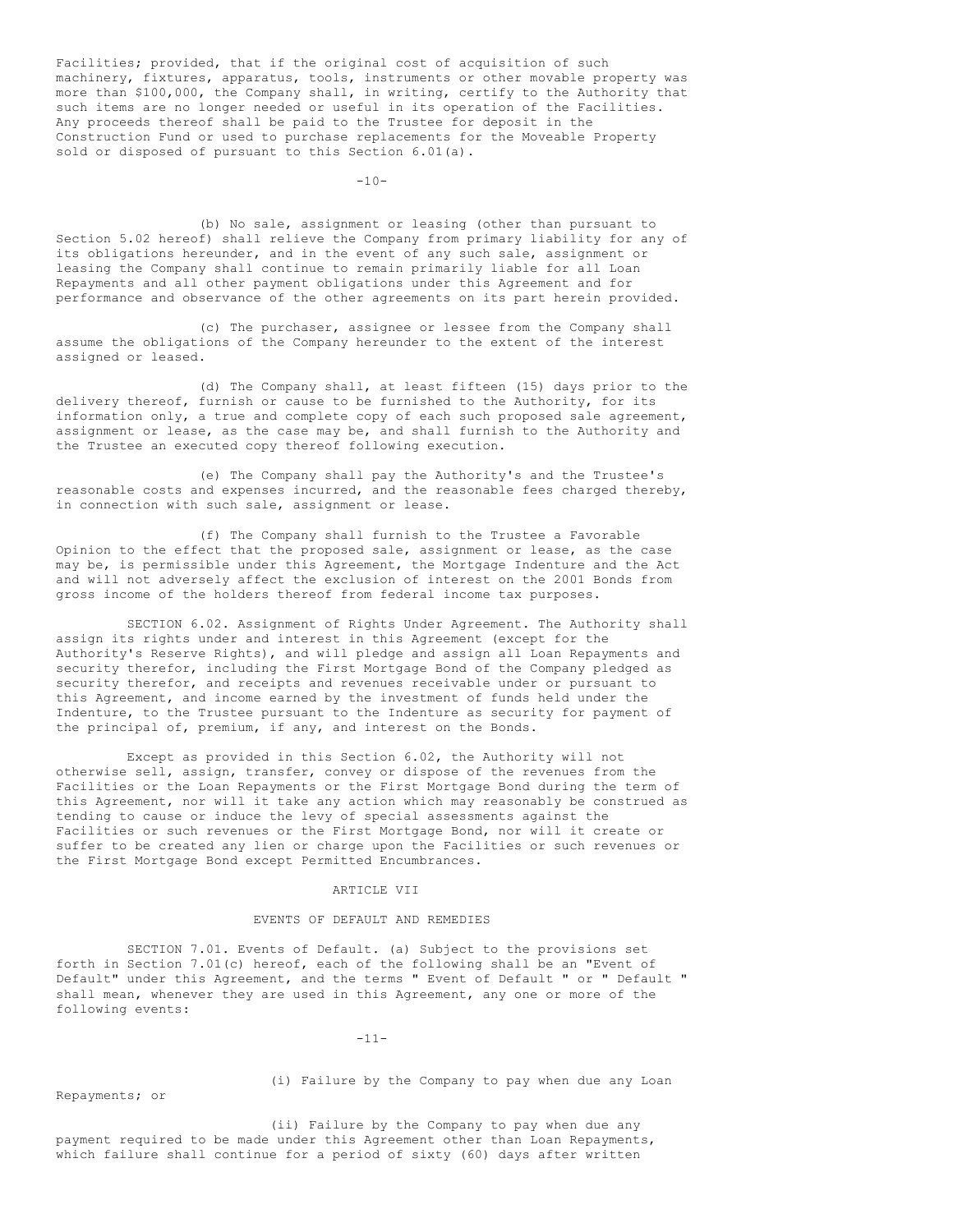notice, specifying such failure and requesting that it be remedied, is given to the Company by the Authority or the Trustee, unless the Company is contesting in good faith its obligation to make the payment or the Authority and the Trustee shall agree in writing to an extension of such time prior to the expiration of such period; or

(iii) Failure by the Company to observe and perform any covenant, condition or agreement on its part to be observed or performed, other than as referred to in subsections (a) and (b) of this Section, which failure shall continue for a period of sixty (60) days after written notice, specifying such failure and requesting that it be remedied, is given to the Company by the Authority or the Trustee, unless the Authority and the Trustee shall agree in writing to an extension of such time prior to the expiration of such period; or

(iv) The dissolution or liquidation of the Company or the filing by the Company of a voluntary petition under the laws of the United States relating to bankruptcy or failure by the Company promptly to procure the dismissal of an involuntary petition in bankruptcy filed against it, or an assignment by the Company for the benefit of its creditors, or the entry by the Company into an agreement of composition with its creditors, or the appointment by a court of competent jurisdiction of a receiver for the Company. The term "dissolution or liquidation of the Company" as used in this subsection shall not be construed to include the cessation of the corporate existence of the Company resulting either from a merger or consolidation of the Company into or with another Company or a dissolution or liquidation of the Company following a transfer of all or substantially all its assets as an entirety under the conditions permitting such actions contained in Section 5.02 hereof.

(b) A failure by the Authority to observe or perform any covenant or agreement herein contained on its part to be observed or performed shall not constitute an Event of Default hereunder, but the Company shall be entitled to enforce the observance and performance by the Authority of any of its covenants or agreements herein contained by such remedies at law or in equity as it deems desirable, subject to the limitation of liability set forth in Section 8.10 hereof.

(c) The foregoing provisions of this Section are subject to the following limitations: if by reason of acts of God; strikes, lockouts or other industrial disturbances; acts of public enemies; orders of any kind of the government of the United States or of the Commonwealth or any department, agency, political subdivision or official of either of them, or any civil or military authority; insurrections; riots; epidemics; landslides; lightning; earthquakes; fires; hurricanes; storms; floods; washouts; droughts; arrests; restraint of government and people; civil disturbances; explosions; breakage or accident to machinery; partial or entire failure of utilities; or any cause or event not reasonably within the control of the Company, the Company is unable in whole or in part to carry out its agreements herein contained, the Company shall not be deemed in default during the continuance of such inability.

The Company agrees to use its best efforts to remedy with all reasonable dispatch the cause or causes preventing it from carrying out its agreements; provided, however, that the settlement of strikes, lockouts and other industrial disturbances shall be entirely within the discretion of the Company, and the Company shall not be required to make settlement of strikes, lockouts and other industrial disturbances by acceding to the demands of the opposing party or parties when such course, in the judgment of the Company, is unfavorable to the Company.

 $-12-$ 

This Section 7.01(c) shall not apply to any Event of Default described in Section 7.01(a)(i) or 7.01(a)(ii), and any failure of the Company to perform its obligations under Section 4.02 hereof shall constitute an Event of Default regardless of the reason for such failure to perform.

SECTION 7.02. Remedies. Whenever any Event of Default hereof shall have happened and be continuing, any one or more of the following remedial steps may be taken:

(a) The Authority or the Trustee, as the assignee of the Authority, at its option, may declare the unpaid principal balance of the Loan to be immediately due and payable, whereupon the same, together with all other amounts due from the Company then accrued and unpaid, shall become immediately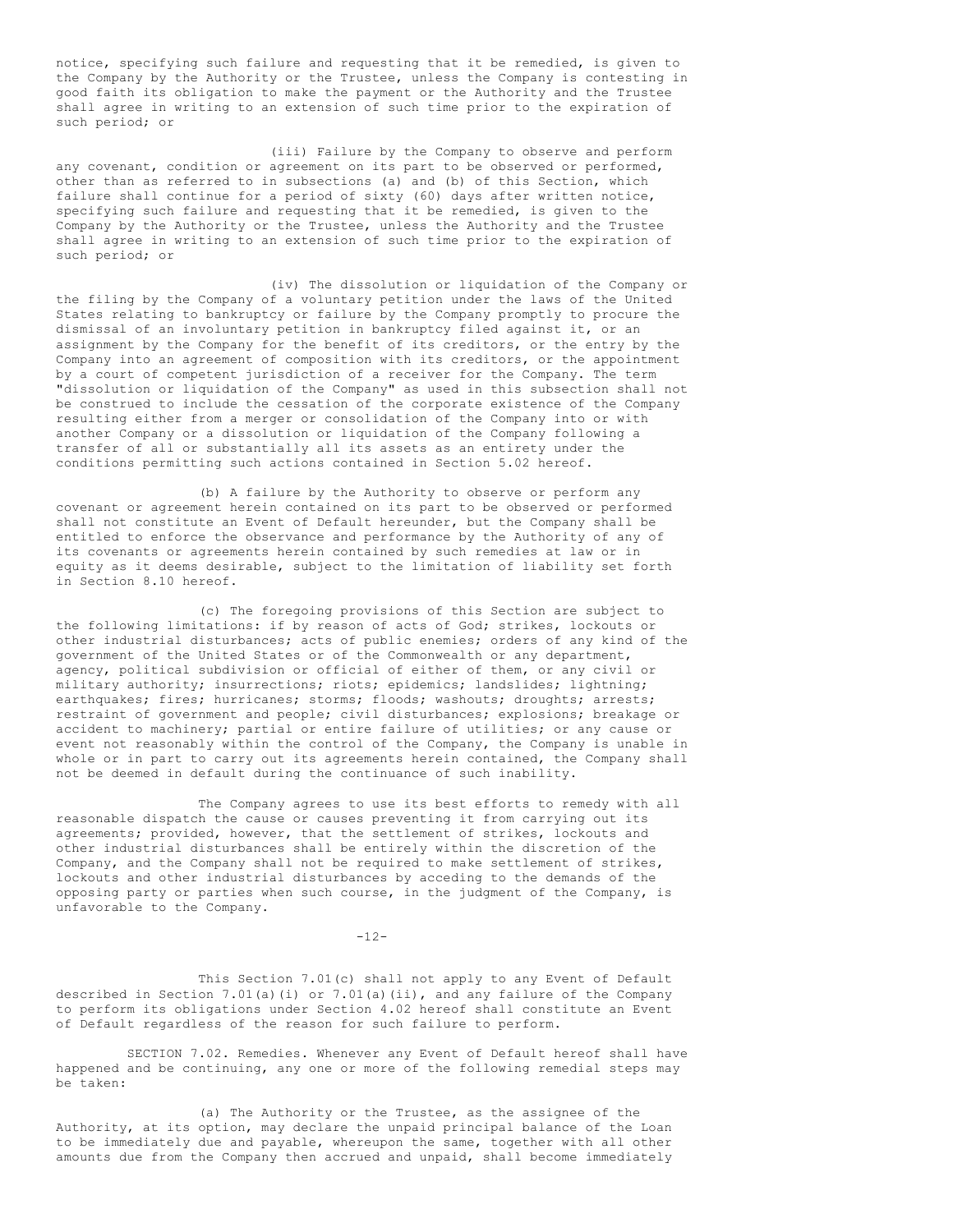due and payable; and

(b) The Authority or the Trustee, as the assignee of the Authority, may take any action at law or in equity to collect the payments then due and thereafter to become due or to enforce performance and observance of any obligation, agreement or covenant of the Company under this Agreement and under the First Mortgage Bond. All amounts collected pursuant to action taken under this Section shall be applied in accordance with the Indenture.

SECTION 7.03. Remedies Not Exclusive. No remedy conferred upon or reserved to the Authority by this Agreement is intended to be exclusive of any other available remedy or remedies, but each and every such remedy shall be cumulative and shall be in addition to every other remedy given under this Agreement or now or hereafter existing at law or in equity or by statute. No delay or omission to exercise any right or power accruing upon any default shall impair any such right or power or shall be construed to be a waiver thereof, but any such right and power may be exercised from time to time and as often as may be deemed expedient. In order to entitle the Authority to exercise any remedy reserved to it in this Article, it shall not be necessary to give any notice other than such notice as may be herein expressly required.

SECTION 7.04. Reimbursement of Fees and Expenses. If the Company shall default under any of the provisions of this Agreement and the Authority shall employ attorneys or incur other expenses for the collection of Loan Repayments or for the enforcement of performance or observance of any obligation or agreement on the part of the Company contained in this Agreement or in the First Mortgage Bond, the Company, on demand therefor, will reimburse the Authority for reasonable fees and expenses of such attorneys and such other reasonable expenses so incurred.

SECTION 7.05. Waivers of Breaches. In the event any agreement contained in this Agreement shall be breached by either party and such breach shall thereafter be waived by the other party, such waiver shall be limited to the particular breach so waived and shall not be deemed to waive any other breach hereunder. In view of the assignment of the Authority's rights under this Agreement to the Trustee under the Indenture, the Authority shall have no power to exercise any right hereunder or waive any default hereunder by the Company (other than in respect of the Authority's Reserved Rights) without the written consent of the Trustee to such exercise or waiver, or, if the maturity of the Outstanding 2001 Bonds shall have been accelerated pursuant to the Indentures, the consent of the holders of a majority in principal amount of the 2001 Bonds then Outstanding. In the event any default by the Company hereunder shall have been waived as a default under the Indenture by the holders of the requisite majority in principal amount of the 2001 Bonds, no consent of the Trustee shall be required, and the Authority shall be obligated to waive the Company's default hereunder.

 $-13-$ 

### ARTICLE VIII

#### MISCELLANEOUS

SECTION 8.01. Termination. This Agreement shall terminate upon payment in full of the 2001 Bonds (including interest and premium, if any, thereon), or the making of provision for payment thereof in accordance with the provisions of the Indenture, and payment of all other amounts owing to the Authority and the Trustee hereunder and under the Indenture.

Any amounts, other than amounts being held for payment of the 2001 Bonds or other payments referred to in the preceding sentence, then remaining in the Debt Service Fund and other Funds established under the Indenture shall belong to and be paid to the Company by the Trustee.

SECTION 8.02. Notices. All notices hereunder shall be given in the manner and to the locations specified in Section 14.08 of the Indenture with respect to notices given thereunder.

SECTION 8.03. Benefit of Agreement. This Agreement shall inure to the benefit of and shall be binding upon the Authority, the Company and the Trustee and their respective successors and assigns.

SECTION 8.04. Amendments. This Agreement may be amended in any respect but only by written agreement of the parties hereto and subject to the additional requirements relating to such amendments set forth in the Indenture.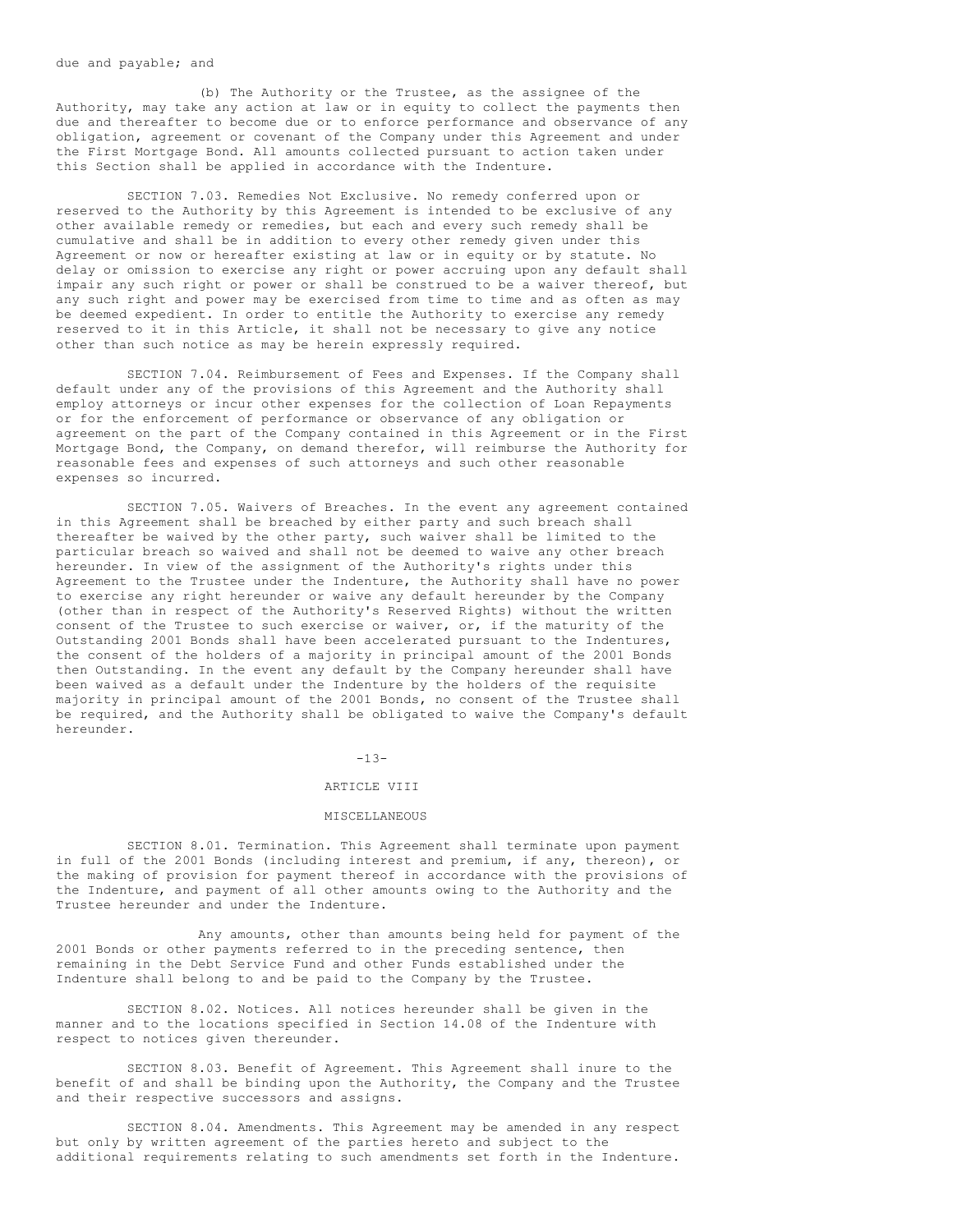Any provision of this Agreement expressly recognizing or granting rights in or to the Bond Insurer may not be amended in any manner which affects the rights of the Bond Insurer hereunder without the prior written consent of the Bond Insurer.

SECTION 8.05. Counterparts. This Agreement may be executed in any number of counterparts, each of which, when so executed and delivered shall be an original, but all such counterparts shall together constitute but one and the same Agreement.

SECTION 8.06. Invalidity of Certain Clauses. If any clause, provision or section of this Agreement be held illegal or invalid by any court, the invalidity of such clause, provision or section shall not affect any of the remaining clauses, provisions or sections hereof, and this Agreement shall be construed and enforced as if such illegal or invalid clause, provision or section had not been contained herein. In case any agreement or obligation contained in this Agreement be held to be in violation of law, then such agreement or obligation shall be deemed to be the agreement or obligation of the Authority or the Company, as the case may be, only to the extent permitted by law.

SECTION 8.07. Governing Law. The laws of the Commonwealth shall govern the construction and interpretation of this Agreement.

SECTION 8.08. Indemnification.

(a) The Company agrees that at all times it will protect and hold the Authority and its officers, members, employees and agents (including, but not limited to, the Authority's legal counsel), past, present and future, harmless and indemnified from and against all claims for losses, damages or injuries to the Trustee or others, including death, personal injury and property damage or loss, arising during the term hereof or during any other period when the Authority has, had or shall have any interest in the Facilities or arising out of the use thereof or any activity conducted thereon or in any other manner connected therewith, directly or indirectly, including but not limited to claims arising out of the acquisition, construction, installation, equipping and operation of the Facilities; and the Authority and said officers, members, employees and agents shall not be liable for any loss, damage or injury to the person or property of the Company or its agents, servants or employees or any other Person who or that may be upon the Facilities or damaged or injured as a result of any condition existing or activity occurring upon the Facilities or any other matter connected directly or indirectly therewith due to any act or negligence of any Person, excepting only willful misconduct or gross negligence of the Authority, and said officers, agents, members or employees.

 $-14-$ 

(b) The Company hereby covenants and agrees that it will indemnify and hold the Trustee and its directors, officers, agents and employees (collectively, the "Indemnitees") harmless from and against any and all claims, liabilities, losses, damages, fines, penalties, and expenses, including out-of-pocket, incidental expenses, legal fees and expenses, the allocated costs and expenses of in-house counsel and legal staff and the costs and expenses of defending or preparing to defend against any claim (collectively "Losses") that may be imposed on, incurred by, or asserted against, the Indemnitees or any of them for following any instruction or other direction upon which the Trustee is authorized to rely pursuant to the terms of this Agreement and the Indenture. In addition to and not in limitation of the immediately preceding sentence, the Company also covenants and agrees to indemnify and hold the Indemnitees and each of them harmless from and against any and all Losses that may be imposed on, incurred by, or asserted against the Indemnitees or any of them in connection with or arising out of the Trustee's performance under this Agreement and the Indenture, provided the Trustee has not acted with negligence or engaged in willful misconduct. The provisions of this Section 8.08(b) shall survive the termination of this Agreement and the Indenture, the defeasance of the 2001 bonds and the resignation or removal of the Trustee for any reason.

(c) The Company shall indemnify, hold harmless and defend the Authority and the Trustee and the respective officers, members, directors, employees and agents (including, but not limited to, the Authority's and the Trustee's legal counsel) of each of them, past, present and future, against all loss, costs, damages, expenses, suits, judgments, actions and liabilities of whatever nature, including, specifically, (i) any liability under any state or federal securities laws (including but not limited to attorneys fees, litigation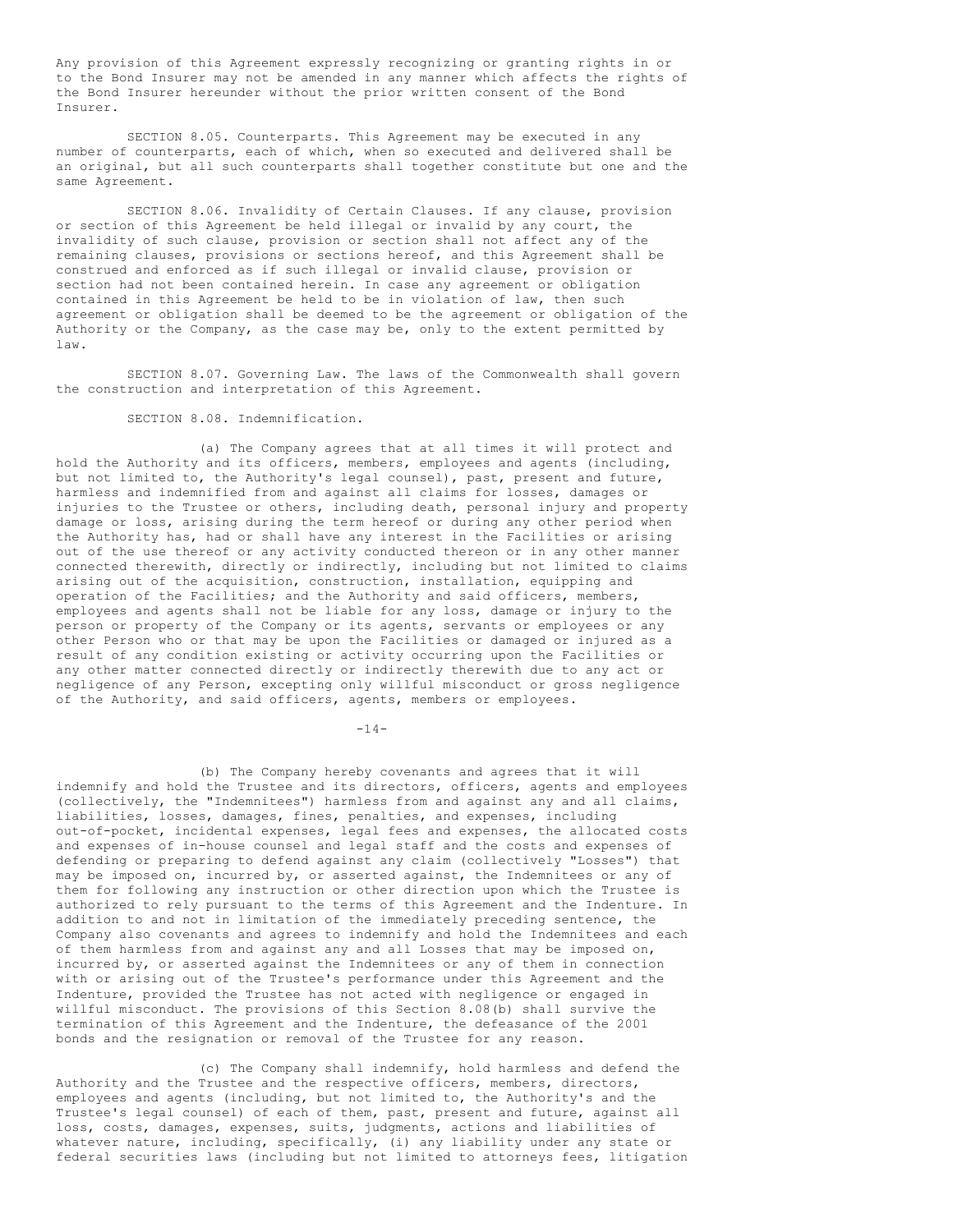and court costs, amounts paid in settlement and amounts paid to discharge judgments) and (ii) any and all costs and expense arising out of, or from, any state or federal environmental laws (including, without limitation, costs of remediation, attorney's fees and expenses, litigation and court costs, amounts paid in settlement and amounts paid to discharge judgments) directly or indirectly resulting from or arising out of or related to: (A) the design, construction, installation, operation, use, occupancy, maintenance or ownership of the Facilities (including compliance with laws, ordinances and rules and regulations of public authorities relating thereto); or (B) any statements or representations with respect to Company, the Project, this Agreement, the 2001 Bonds, the Indenture or any other document or instrument delivered in connection with the issuance of the 2001 Bonds (including any statements or representations made in connection with the offer or sale thereof) made or given to the Authority, the Trustee or any underwriters or purchasers of any of the 2001 Bonds, by the Company or any of its directors, officers, agents or employees, including but not limited to, statements or representations of facts, financial information or corporate affairs.

The Company also will pay and discharge and indemnify and hold harmless the Authority and the Trustee from (i) any lien or charge upon payments by the Company to the Authority and the Trustee under this Agreement, and (ii) any taxes (including, without limitation, any ad valorem taxes and sales taxes, assessments, impositions and other charges) in respect of any portion of the Facilities.

If any such claim is asserted, or any such lien or charge upon payments, or any such taxes, assessments, impositions or other charges are sought to be imposed, the Authority or the Trustee will give prompt notice to the Company, and the Company shall have the sole right and duty to assume, and will assume, the defense thereof, with full power to litigate, compromise or settle the same in its sole discretion.

 $-15-$ 

(d) The Company releases the Authority and the Trustee from, agrees that the Authority and the Trustee shall not be liable for, and agrees to indemnify and hold the Authority and the Trustee and their agents, employees and servants, harmless from, any liability arising out of the construction of the Facilities or the Loan. If any such claim is asserted, the Authority or the Trustee will give prompt notice to the Company and the Company will assume the defense thereof, with full power to litigate, compromise or settle the claim in its sole discretion. The Company will reimburse the Authority or the Trustee, as the case may be, for all direct costs, including reasonable attorney's fees and expenses properly incurred in connection therewith.

(e) If the indemnification provided herein is for any reason determined to be unavailable to the Authority or the Trustee, then, with respect to any such loss, claim, demand or liability, including expenses in connection therewith, the Authority and the Trustee, as appropriate, shall be entitled as a matter of right to contribution by the Company. The amount of each contribution shall be in such proportion as is appropriate to reflect relative culpability of the parties.

(f) The Company shall not make any claim against the Authority, nor shall the Authority be liable for any damage or injury to any property of the Company or any other Person on the Facilities or to any part of the Facilities due to any cause whatsoever, nor will the Company resist the Authority's claim to indemnification on the ground that the right to such claim is not set forth herein with sufficient particularity.

(g) The obligations and liabilities of the Company under this Section 8.08 shall survive the termination of this Agreement and the payment of the 2001 Bonds.

SECTION 8.09. Limitation of Rights Against Authority.

(a) The Company hereby expressly acknowledges that the Authority is a conduit issuer and that all of the right, title and interest of the Authority in and to this Agreement are to be assigned to the Trustee (except for the Authority's Reserved Rights), naming the Trustee its true and lawful attorney for and in its name to enforce the terms and conditions of this Agreement. Notwithstanding any other provision contained herein, the Company hereby expressly agrees, acknowledges and covenants that to the extent practicable it shall duly and punctually perform or cause to be performed each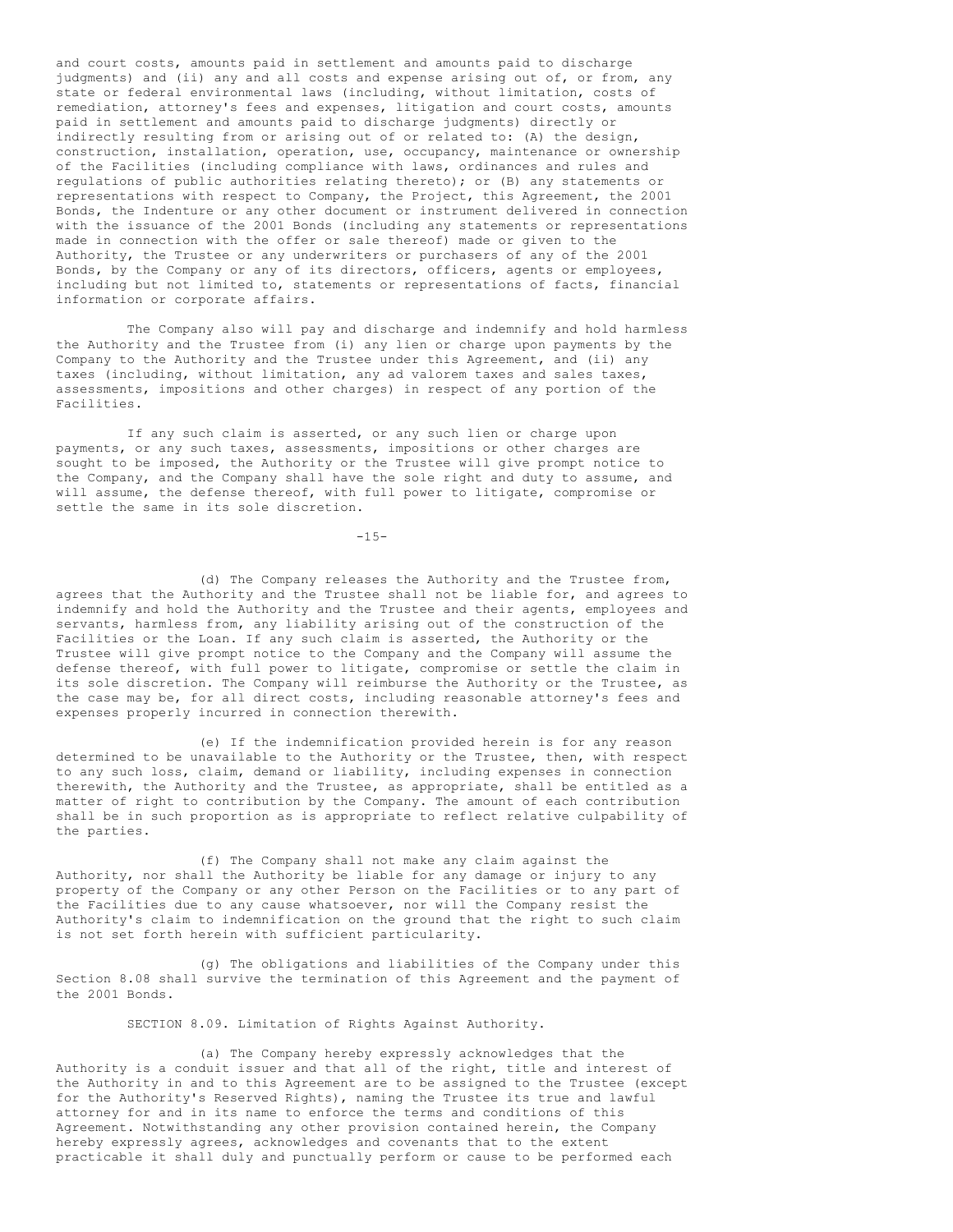and every duty and obligation of the Authority hereunder and under the Indenture.

(b) The Company shall neither sue the Authority, or any of its members, officers, agents or employees, past, present or future, for any costs, damages, expenses, suits, judgments, liabilities, claims, losses, demands, actions or nonactions based upon this financing or sustained in connection with or as a result of this financing, nor will be Company ever raise as a defense in any proceedings whatsoever that the Authority is a true party in interest.

Notwithstanding any other provisions of this Agreement, the Company shall be entitled to (i) bring an action of specific performance against the Authority to compel any action required to be taken by the Authority hereunder or an action to enjoin the Authority from performing any action prohibited by this instrument, but no such action shall in any way impose pecuniary liability against the Authority or any of its members, officers, agents or employees, past, present and future, (ii) join the Authority in any litigation if such joinder is necessary to pursue any of the Company's rights, provided that prior to such joinder, the Company shall post such security as the Authority may require to further protect the Authority from loss and (iii) pecuniary remuneration from the Authority for damage or loss suffered by Company by reason of the willful misconduct of the Authority or any of its members, officers, agents or employees, past, present or future.

 $-16-$ 

## SECTION 8.10. Limitation of Recourse Against Authority.

(a) In the event of any default by the Authority hereunder, and notwithstanding any provision or obligation to the contrary herein set forth, the liability of the Authority, its incorporator, officers, members, agents and employees, past, present or future, shall be limited to its interest in the Trust Estate and the lien of any judgment shall be restricted thereto. Other than as set forth hereinabove in this Section 8.10, there shall be no other recourse for damages of any kind or nature by the Company or any other Person against the Authority, its incorporator, officers, members, agents and employees, past, present or future, or any of the property or other assets nor or hereafter owned by it or them, either directly or indirectly; and all such recourse or liability is hereby expressly waived and released as a condition of and in consideration of execution and delivery of this Agreement by the Authority.

(b) No recourse under or upon any obligation, covenant or agreement contained herein or in any 2001 Bond shall be had against the Authority or any member, officer, employee or agent, past, present or future, of the Authority or of any successor of the Authority under this Agreement, any other agreement, any rule of law, statute or constitutional provision, or by enforcement of any assessment or by any legal or equitable proceeding or otherwise, it being expressly agreed and understood that the obligations of the Authority hereunder, and under the 2001 Bonds and elsewhere, are solely corporate obligations of the Authority to the extent specifically limited in the Act and that no personal liability whatsoever shall attach to or shall be incurred by the Authority or such members, officers, employees or agents, past, present or future, of the Authority or of any successor of the Authority, or any of them, because of such indebtedness or by reason of any obligation, covenant or agreement contained herein, in the 2001 Bonds on implied therefrom.

[The balance of this page is intentionally left blank.]

 $-17-$ 

IN WITNESS WHEREOF, the parties hereto have caused this Agreement to be duly executed as of the day and year first above written.

> DELAWARE COUNTY INDUSTRIAL DEVELOPMENT AUTHORITY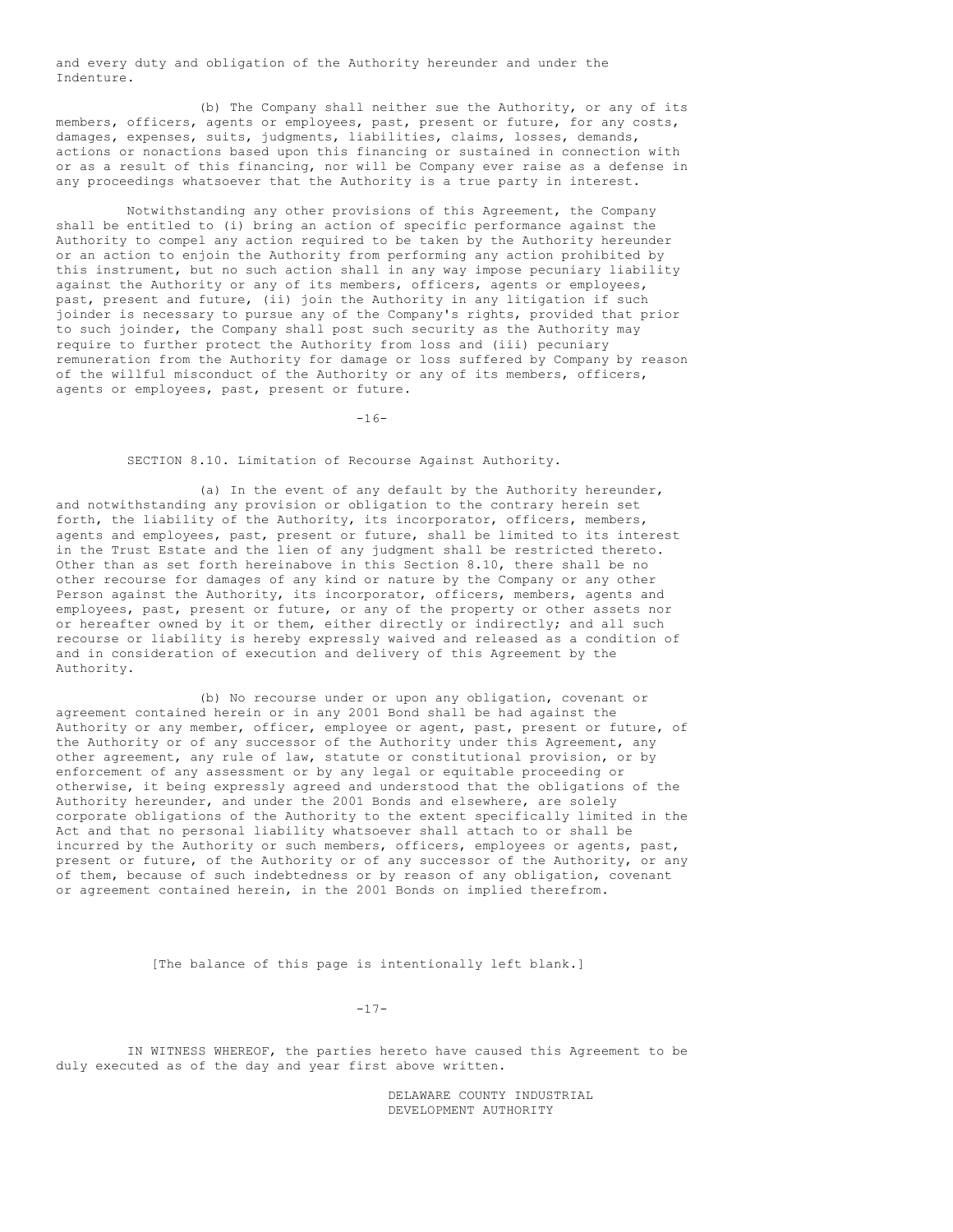By: /s/ Henry Coleman --------------------------------- (Vice) Chairman

PHILADELPHIA SUBURBAN WATER COMPANY

By: /s/ Kathy L. Pape ---------------------------------- Vice President and Treasurer

[Signature Page to Construction and Financing Agreement]

-18-

#### EXHIBIT "A"

# DESCRIPTION OF THE FACILITIES

# (Attached)

#### EXHIBIT "B"

#### NONDISCRIMINATION PROVISIONS

During the term of this Agreement, the Company agrees as to itself and each tenant of the Project controlling, controlled by or under common control with the Company (each of the Company and each such tenant, a "Contractor") as follows:

1. Contractor shall not discriminate against any employee, applicant for employment, independent contractor or any other Person because of race, color, religious creed, handicap, ancestry, national origin, age or sex. Contractor shall take affirmative action to insure that applicants are employed, and that employees or agents are treated during employment, without regard to their race, color, religious creed, handicap, ancestry, national origin, age or sex. Such affirmative action shall include, but not limited to: employment, upgrading, demotion or transfer, recruitment or recruitment advertising; layoff or termination; rates of pay or other forms of compensation; and selection for training. Contractors shall post in conspicuous places available to employees, agents, applicants for employment and other Persons a notice to be provided by the contracting agency setting forth these nondiscrimination provisions.

2. Contractor shall in advertisements or requests for employment placed by it or on its behalf, state that all qualified applicants will receive consideration for employment without regard to race, color,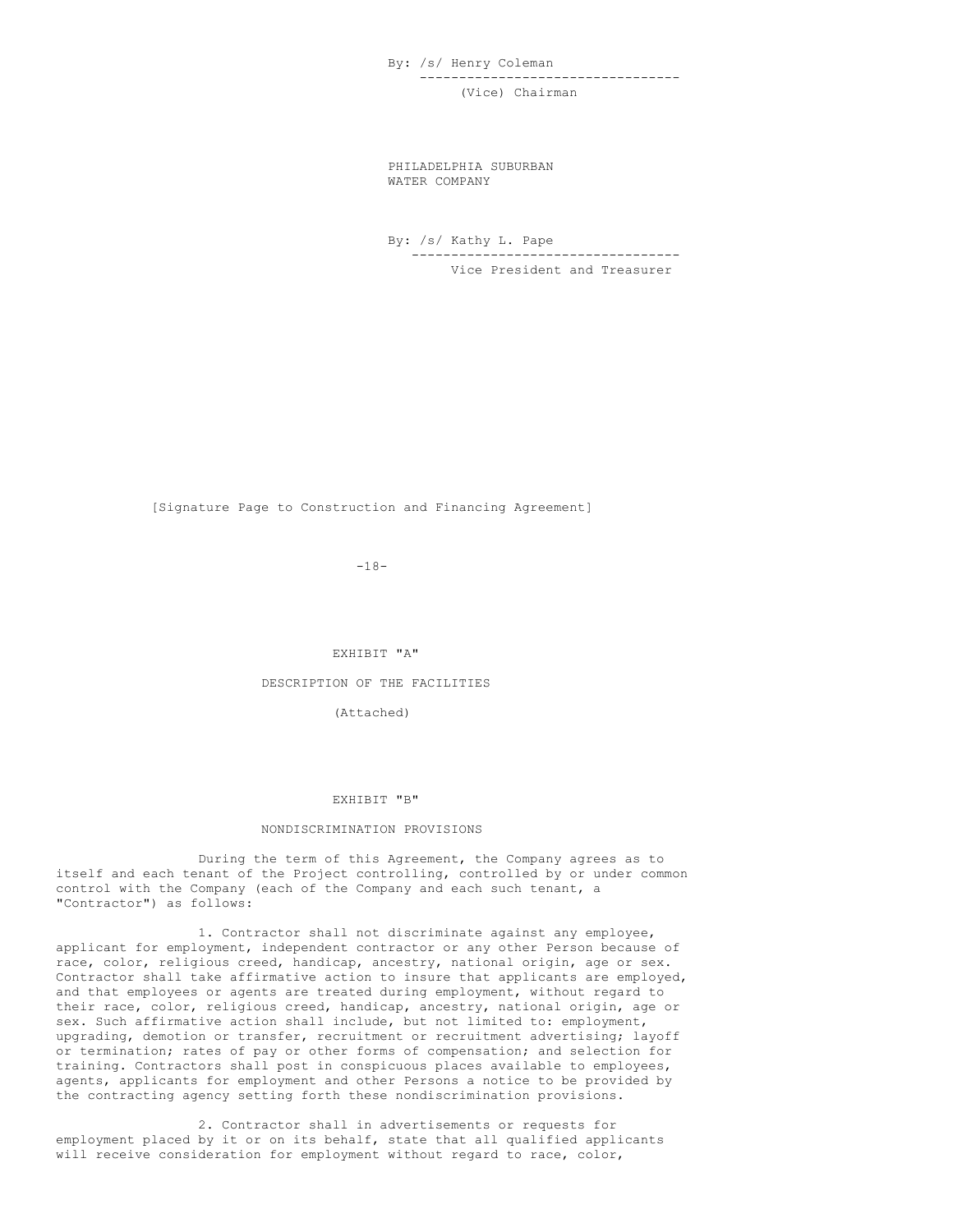religious creed, handicap, ancestry, national origin, age or sex.

3. Contractor shall send each to labor union or workers' representative with which it has a collective bargaining agreement or other contract or understanding, a notice advising said labor union or workers' representative of its commitment to these nondiscrimination provisions. Similar notice shall be sent to every other source of recruitment regularly utilized by Contractor.

4. It shall be no defense to a finding of noncompliance with these nondiscrimination provisions that Contractor has delegated some of its employment practices to any union, training program or other source of recruitment which prevents it from meeting its obligations. However, if the evidence indicates that Contractor was not on notice of the third-party discrimination or made a good faith effort to correct it, such factor shall be considered a mitigating circumstance in determining appropriate sanctions.

5. Where the practices of a union or of any training program or other program of recruitment will result in the exclusion of minority group Persons, so that Contractor will be unable to meet its obligations under these nondiscrimination provisions, Contractor shall then employ and fill vacancies through other nondiscriminatory employment procedures.

6. Contractor shall comply with all state and federal laws prohibiting discrimination in hiring or employment opportunities. In the event of Contractor's noncompliance with these nondiscrimination provisions or with any such laws, an Event of Default under this Agreement shall be deemed to have occurred and Contractor may be declared temporarily ineligible for further Commonwealth of Pennsylvania contracts, and other sanctions may be imposed and remedies invoked.

7. Contractor shall furnish all necessary employment documents and records to, and permit access to its books, records and accounts by, the Issuer for purposes of investigation to ascertain compliance with these nondiscrimination provisions. If Contractor does not possess documents or records reflecting the necessary information requested, it shall furnish such information on reporting forms supplied by the Issuer.

8. Contractor shall actively recruit minority subcontractors and women subcontractors or subcontractors with substantial minority or women representation among their employees.

9. Contractor shall include these nondiscrimination provisions in every subcontract, so that such provisions will be binding upon each subcontractor.

10. Contractor obligations under these nondiscrimination provisions are limited to Contractor's facilities within Pennsylvania or, where the contract is for purchase of goods manufactured outside of Pennsylvania, the facilities at which such goods are actually produced.

 $B-2$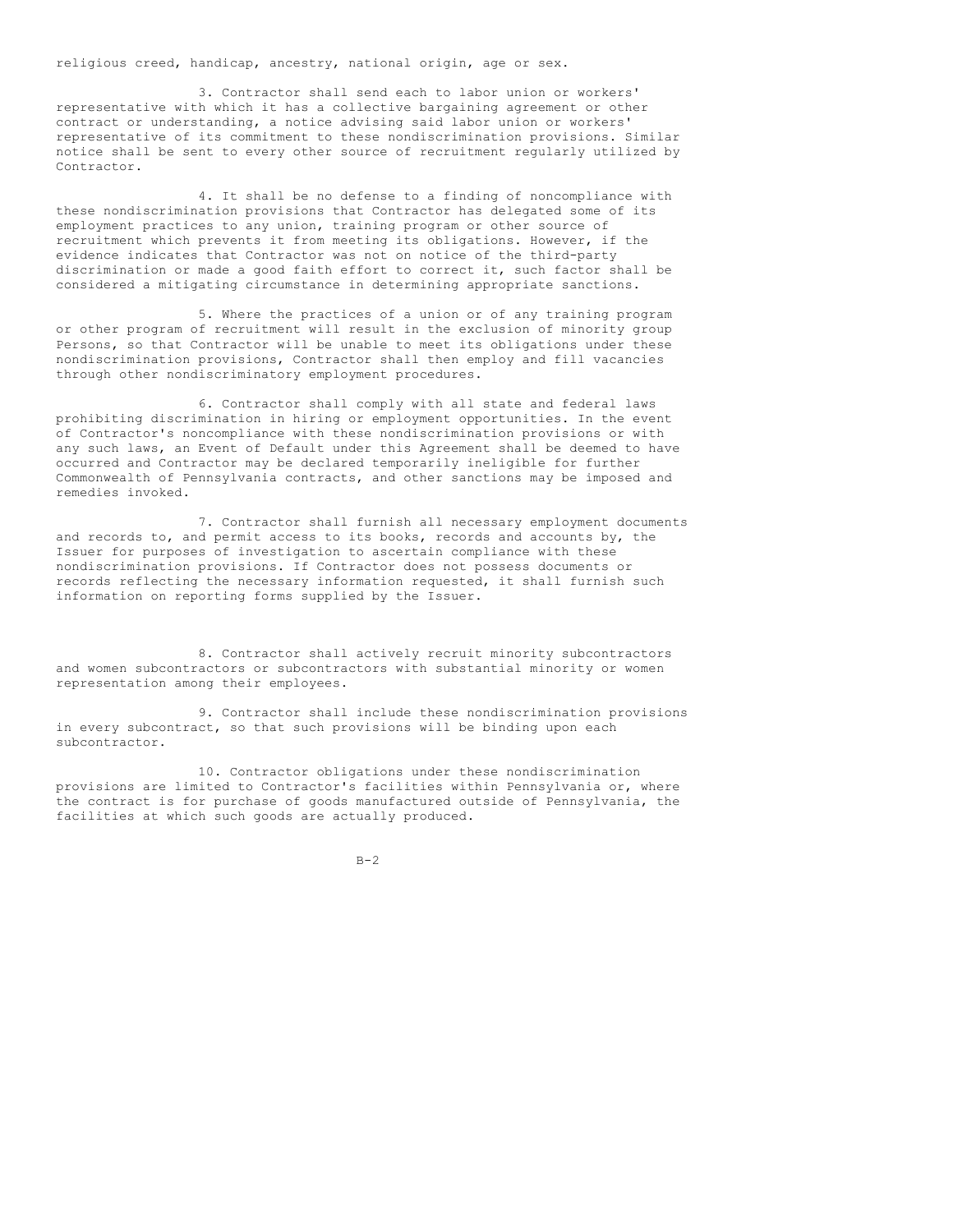## AMENDED AGREEMENT

THIS Amended Agreement made as of the 7th day of August 2001, by and between Philadelphia Suburban Corporation, a Pennsylvania corporation ("PSC"), and Nicholas DeBenedictis (the "Executive").

WHEREAS, the Executive is presently employed by PSC, as its Chairman, Chief Executive Officer and President and provides executive services as an officer of Philadelphia Suburban Water Company ("PSW"); and

WHEREAS, PSC considers it essential to foster the employment of well-qualified, key management personnel, and, in this regard, the boards of directors of and PSC and PSW recognize that, as is the case with many publicly-held corporations such as PSC, the possibility of a change of control of PSC may exist and that such possibility, and the uncertainty and questions which it may raise among management, may result in the departure or distraction of key management personnel to the detriment of PSC and PSW;

WHEREAS, the boards of directors of PSC and PSW have determined that appropriate steps should be taken to reinforce and encourage the continued attention and dedication of key members of PSC's and PSW's management to their assigned duties without distraction in the face of potentially disturbing circumstances arising from the possibility of a change of control of PSC, although no such change is now contemplated;

WHEREAS, in order to induce the Executive to remain in the employ of PSC, PSC and PSW, for which certain of the employees of PSC, such as the Executive, provide key executive services, entered into an Agreement, effective as of January 1, 1997, to provide that the Executive would receive certain compensation in the event his employment with PSC or PSW is terminated subsequent to a "Change of Control" (as defined in Section 1 hereof) of PSC as a cushion against the financial and career impact on the Executive of any such Change of Control; and

WHEREAS, the agreement was amended effective as of February 1, 1999, to clarify the term of the Agreement; and

WHEREAS, PSC and PSW wish to amend and restate the Agreement at this time to clarify certain rights of the Executive, incorporate the amendment that was made to the Agreement effective as of February 1, 1999, and to make other desirable changes; and

WHEREAS, PSW is willing to enter into this Agreement along with PSC in light of Executive's role in the management of the affairs of PSW and its subsidiaries;

NOW, THEREFORE, in consideration of the foregoing and the mutual covenants and agreements hereinafter set forth and intending to be legally bound hereby, the parties hereto agree that the Agreement shall be amended and restated to read as follows:

1. Definitions. For all purposes of this Agreement, the following terms shall have the meanings specified in this Section unless the context clearly otherwise requires:

(a) "Affiliate" and "Associate" shall have the respective meanings ascribed to such terms in Rule 12b-2 of the General Rules and Regulations under the Securities Exchange Act of 1934, as amended (the "Exchange Act").

(b) "Base Compensation" shall mean the average of the total of cash base salary and annual bonus paid to, and dividend equivalents under the Equity Compensation Plan accrued for, the Executive in each calendar year in all capacities with PSC, PSW and their Subsidiaries or Affiliates, as would be reported for Federal income tax purposes on Form W-2 if currently subject to tax, together with (i) any amounts the payment of which has been deferred by the Executive under any deferred compensation plan of PSC, PSW and their Subsidiaries or Affiliates, or otherwise, (ii) any and all salary reduction authorized amounts under any of the benefit plans or programs of PSC, PSW and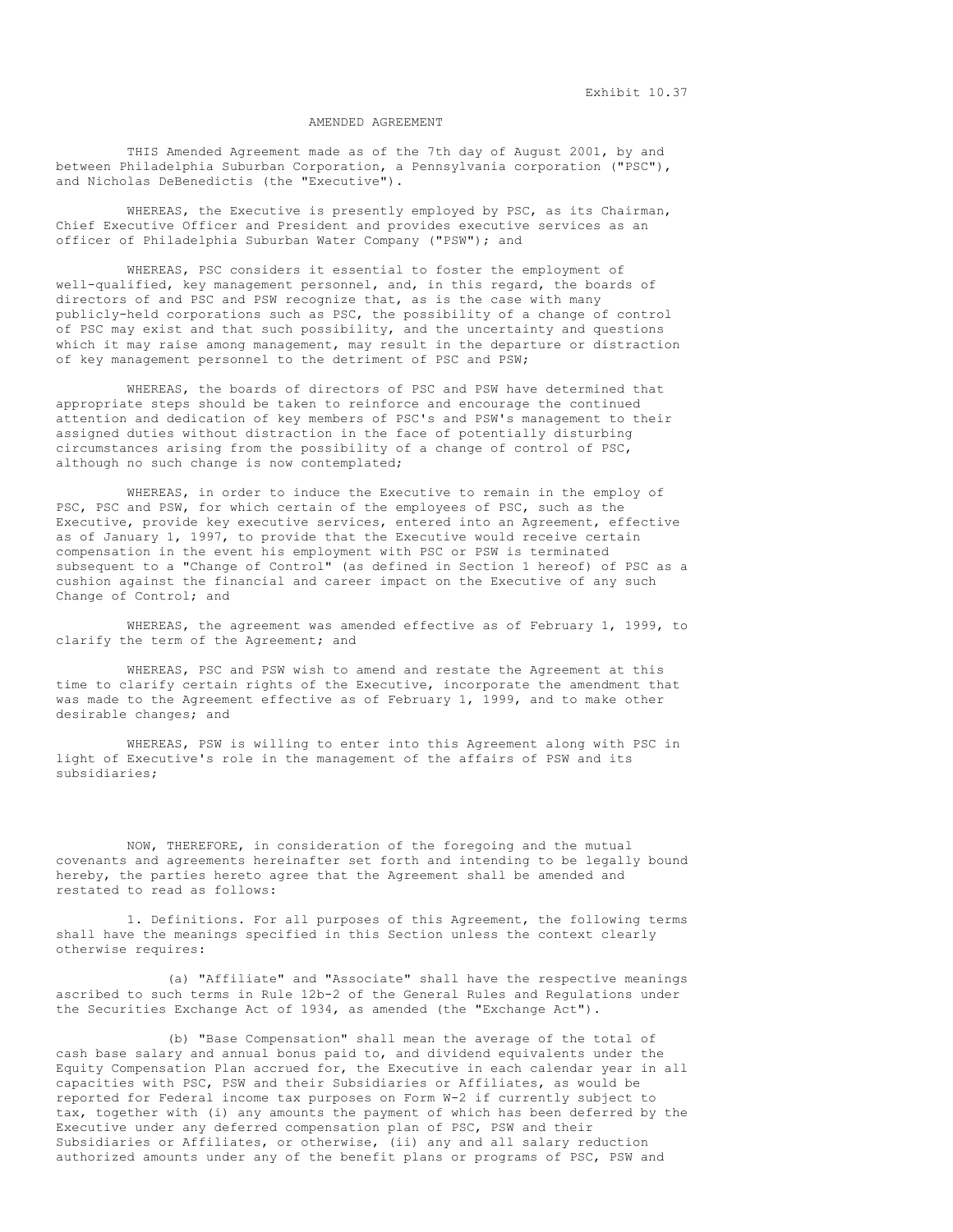their Subsidiaries or Affiliates, (iii) the value, as shown in PSC's Proxy, for each calendar year in which a grant was made, of the stock option grants made to the Executive under the Equity Compensation Plan, but excluding any amounts attributable to the exercise of stock options, and (iv) the value, based on the average value of shares vesting in each year, of the grants of Restricted Stock made to the Executive under the Equity Compensation Plan, for the three calendar years (or such number of actual full calendar years of employment, if less than three) immediately preceding the calendar year in which occurs a Change of Control or the Executive's Termination Date, whichever period produces the higher amount.

(c) A Person shall be deemed the "Beneficial Owner" of any securities: (i) that such Person or any of such Person's Affiliates or Associates, directly or indirectly, has the right to acquire (whether such right is exercisable immediately or only after the passage of time) pursuant to any agreement, arrangement or understanding (whether or not in writing) or upon the exercise of conversion rights, exchange rights, rights, warrants or options, or otherwise; provided, however, that a Person shall not be deemed the "Beneficial Owner" of securities tendered pursuant to a tender or exchange offer made by such Person or any of such Person's Affiliates or Associates until such tendered securities are accepted for payment, purchase or exchange; (ii) that such Person or any of such Person's Affiliates or Associates, directly or indirectly, has the right to vote or dispose of or has "beneficial ownership" of (as determined pursuant to Rule 13d-3 of the General Rules and Regulations under the Exchange Act), including without limitation pursuant to any agreement, arrangement or understanding, whether or not in writing; provided, however, that a Person shall not be deemed the "Beneficial Owner" of any security under this clause (ii) as a result of an oral or written agreement, arrangement or understanding to vote such security if such agreement, arrangement or understanding (A) arises solely from a revocable proxy given in response to a public proxy or consent solicitation made pursuant to, and in accordance with, the applicable provisions of the General Rules and Regulations under the Exchange Act, and (B) is not then reportable by such Person on Schedule 13D under the Exchange Act (or any comparable or successor report); or (iii) that are beneficially owned, directly or indirectly, by any other Person (or any Affiliate or Associate thereof) with which such Person (or any of such Person's Affiliates or Associates) has any agreement, arrangement or understanding (whether or not in writing) for the purpose of acquiring, holding, voting (except pursuant to a revocable proxy as described in the proviso to clause (ii) above) or disposing of any voting securities of PSC; provided, however, that nothing in this Section 1(c) shall cause a Person engaged in business as an underwriter of securities to be the "Beneficial Owner" of any securities acquired through such Person's participation in good faith in a firm commitment underwriting until the expiration of forty days after the date of such acquisition.

-2-

- (d) "Board" shall mean the board of directors of PSC.
- (e) "Change of Control" shall mean:

(i) any Person (including any individual, firm, corporation, partnership or other entity except PSC or the Company or any employee benefit plan of the PSC or the Company or of any Affiliate or Associate, any Person or entity organized, appointed or established by PSC or the Company for or pursuant to the terms of any such employee benefit plan), together with all Affiliates and Associates of such Person, shall become the Beneficial Owner in the aggregate of 20% or more of the Common Stock of PSC then outstanding;

(ii) during any twenty-four month period, individuals who at the beginning of such period constitute the Board cease for any reason to constitute a majority thereof, unless the election, or the nomination for election by PSC's shareholders, of at least seventy-five percent of the directors who were not directors at the beginning of such period was approved by a vote of at least seventy-five percent of the directors in office at the time of such election or nomination who were directors at the beginning of such period; or

(iii) there occurs a sale of substantially all of the assets of PSC or its liquidation is approved by a majority of its shareholders or PSC is merged into or is merged with an unrelated entity such that following the merger the shareholders of PSC no longer own more than 51% of the resultant entity. Notwithstanding anything in this Section 1(e) to the contrary, a Change of Control shall not be deemed to have taken place under clause (e)(i) above if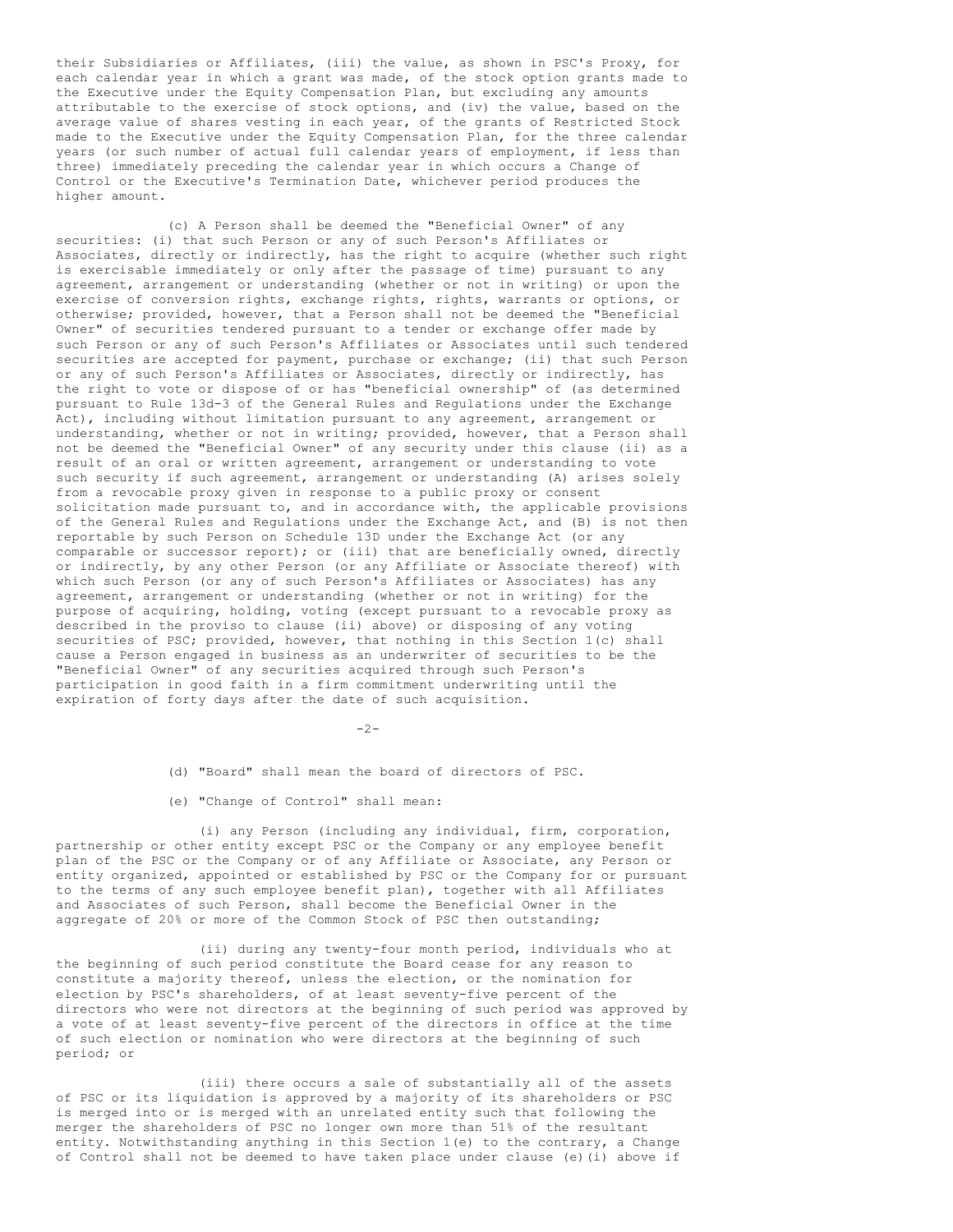(a) such Person becomes the beneficial owner in the aggregate of 20% or more of the Common Stock of PSC then outstanding as a result of an inadvertent acquisition by such Person if such Person, as soon as practicable, divests itself of a sufficient amount of its Common Stock so that it no longer owns 20% or more of the Common Stock then outstanding, as determined by the Board of Directors of PSC, or (ii) the shares of Common Stock required to be counted in order to meet the 20% minimum threshold described under such clause (i) include any of the shares described in subsections (i) through (iv) of section 2543(b) of the Pennsylvania Business Corporation Law of 1988 (15 Pa.C.S.A. '2543(b)) as in effect on the date of adoption of the Plan.

-3-

(f) "Cause" shall mean 1) misappropriation of funds, 2) habitual insobriety or substance abuse, 3) conviction of a crime involving moral turpitude, or 4) gross negligence in the performance of duties, which gross negligence has had a material adverse effect on the business, operations, assets, properties or financial condition of PSC.

(g) "Equity Compensation Plan" shall mean PSC's 1994 Equity Compensation Plan, and its predecessors and successors.

(h) "Good Reason Termination" shall mean a Termination of Employment initiated by the Executive upon one or more of the following occurrences:

(i) any failure of PSC or PSW or their successor(s) to comply with and satisfy any of the terms of this Agreement;

(ii) any significant involuntary reduction of the authority, duties, responsibilities or reporting relationships held by the Executive immediately prior to the Change of Control;

(iii) any involuntary removal of the Executive from the employment grade, compensation level or officer positions which the Executive holds with PSC or PSW or, if the Executive is employed by a Subsidiary, with a Subsidiary, held by him immediately prior to the Change of Control, except in connection with promotions to higher office;

(iv) any involuntary reduction in the Executive's target level of annual and long-term compensation as in effect immediately prior to the Change of Control;

(v) any transfer of the Executive, without his express written consent, to a location which is outside the Bryn Mawr, Pennsylvania area by more than 50 miles, other than on a temporary basis (less than 6 months);

(vi) the Executive being required to undertake business travel to an extent substantially greater than the Executive's business travel obligations immediately prior to the Change of Control; or

(vii) the Executive determines, in his sole discretion, at any time within 12 months after the Change of Control, that circumstances have changed with respect to PSC or PSW, and that he is no longer able to effectively perform his duties and responsibilities.

 $-4-$ 

(i) "Normal Retirement Date" shall mean the first day of the calendar month coincident with or next following the Executive's 65th birthday.

(j) "Subsidiary" shall mean any corporation in which PSC, directly or indirectly, owns at least a 50% interest or an unincorporated entity of which PSC, directly or indirectly, owns at least 50% of the profits or capital interests.

(k) "Termination Date" shall mean the date of receipt of the Notice of Termination described in Section 2 hereof or any later date specified therein, as the case may be.

(l) "Termination of Employment" shall mean the termination of the Executive's actual employment relationship with PSC, PSW and any of their Subsidiaries that actually employs the Executive.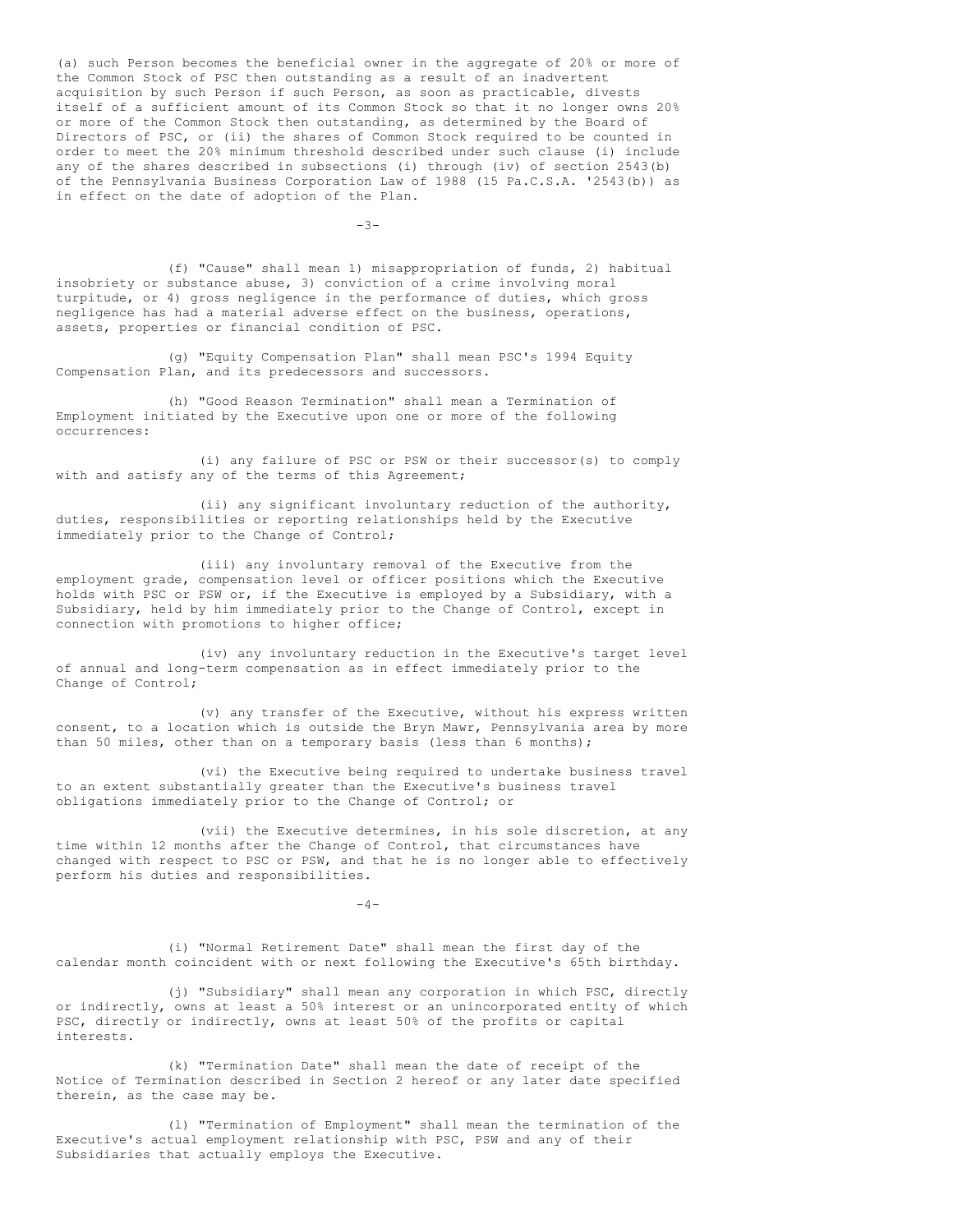2. Notice of Termination. Any Termination of Employment following a Change of Control shall be communicated by a Notice of Termination to the other party hereto given in accordance with Section 15 hereof. For purposes of this Agreement, a "Notice of Termination" means a written notice which (i) indicates the specific provision in this Agreement relied upon, (ii) briefly summarizes the facts and circumstances deemed to provide a basis for the Executive's Termination of Employment under the provision so indicated, and (iii) if the Termination Date is other than the date of receipt of such notice, specifies the Termination Date (which date shall not be more than 15 days after the giving of such notice).

3. Severance Compensation upon Termination.

(a) Subject to the provisions of Section 12 hereof, in the event of the Executive's involuntary Termination of Employment for any reason other than Cause or in the event of a Good Reason Termination, in either event within two years after a Change of Control, PSC shall pay to the Executive, upon the execution of a release in the form required by PSC or PSW of its terminating executives prior to the Change of Control, within 15 days after the Termination Date (or as soon as possible thereafter in the event that the procedures set forth in Section 11(b) hereof cannot be completed within 15 days), an amount in cash equal to three times the Executive's Base Compensation, subject to required employment taxes and deductions. In the event that PSC does not satisfy its obligation hereunder within the required time period, PSW shall pay or cause to be paid all compensation, benefits and other amounts remaining due to the Executive upon prompt written notice to PSW that PSC has not satisfied its obligation (or a portion thereof) to the Executive.

(b) In the event the Executive's Normal Retirement Date would occur prior to 12 months after the Termination Date, the aggregate cash amount determined as set forth in (a) above shall be reduced by multiplying it by a fraction, the numerator of which shall be the number of days from the Termination Date to the Executive's Normal Retirement Date and the denominator of which shall be 365 days. In the event the Termination Date occurs after the Executive's Normal Retirement Date, no payments shall be made under this Section 3.

 $-5-$ 

4. Other Payments and Benefits. The payment due under Section 3 hereof shall be in addition to and not in lieu of any payments or benefits due to the Executive under any other plan, policy or program of PSC or PSW, and their Subsidiaries or Affiliates. In addition, the Executive shall be entitled to (i) a continuation of health, dental, life and welfare benefits, excluding disability benefits, otherwise provided to senior level executives or employees generally, as the same may be amended for all such individuals from time to time, for the period of three years, (ii) for a one-year period after the Termination Date, the provision by PSC or the Company of office space and secretarial support equivalent to what was provided to the Executive in the calendar year immediately preceding the Change of Control, (iii) continued use of the automobile furnished to the Executive for the lesser of (1) three years after the Termination Date or (2) the balance of the applicable lease term, if any, in either case to the same extent as was provided to the Executive in the calendar year immediately preceding the Change of Control and the ability to purchase such automobile from PSC or PSW at its book value at the completion of such period, (iv) fully-paid executive level outplacement services from the provider of the Executive's choice for 12 months following the Termination Date, and (v) a transfer, without requiring a cash payment from him, of any life insurance policy maintained by PSC or PSW on his life pursuant to a split dollar life insurance agreement.

5. Restrictive Covenant.

(a) In exchange for the payments and benefits provided under this Agreement, for a period of 12 months after the Termination Date, the Executive agrees that he will not, unless acting pursuant with the prior written consent of the Board, directly or indirectly, own, manage, operate, join, control, finance or participate in the ownership, management, operation, control or financing of, or be connected as an officer, director, employee, partner, principal, agent, representative, consultant or otherwise with or use or permit his name to be used in connection with, any business or enterprise engaged in a geographic area in which PSC or any of its Subsidiaries is operating on the Termination Date (the "Geographic Area"), in any business that is competitive to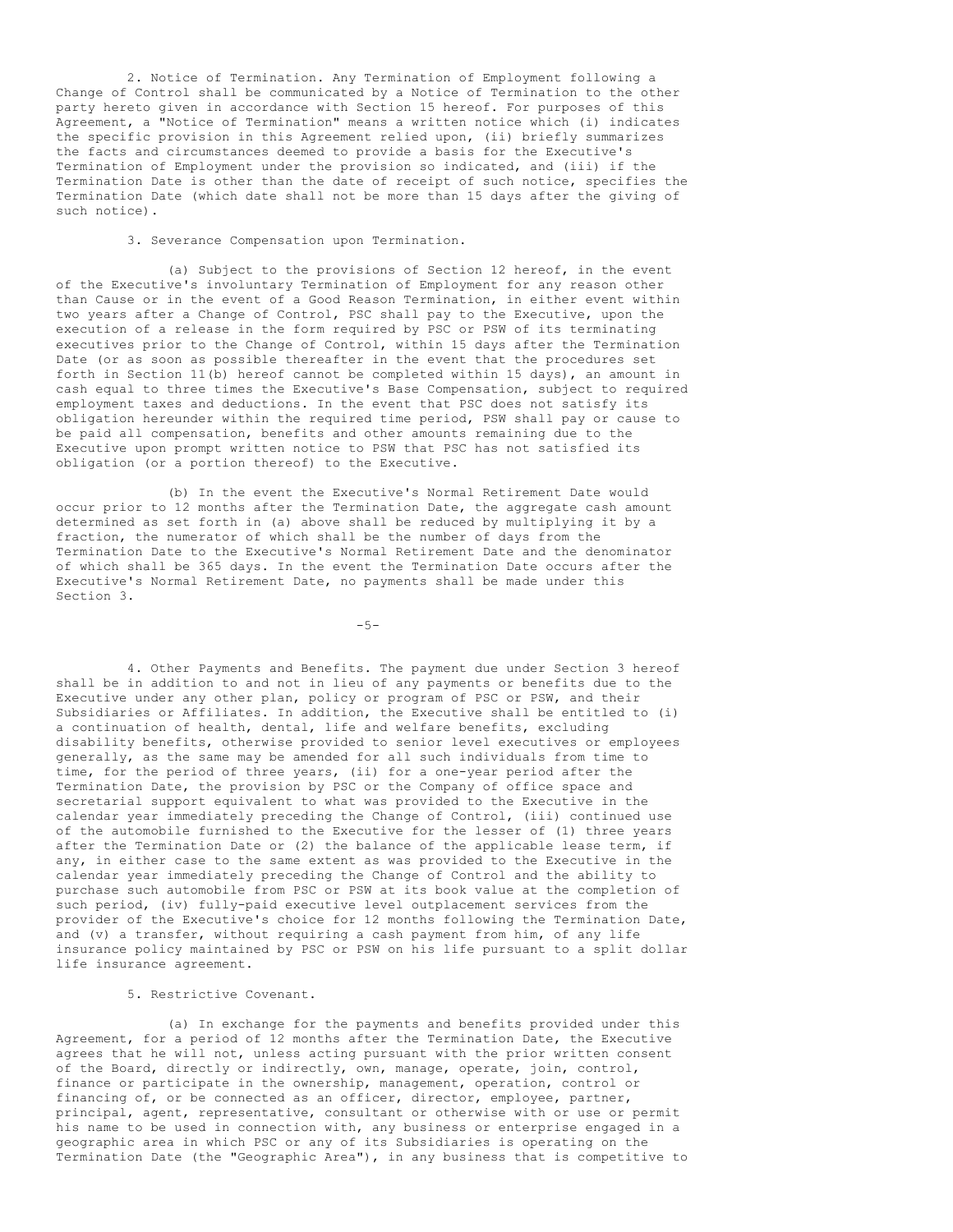a business from which PSC and any of its Subsidiaries, taken as a whole, derived at least ten percent of its respective annual gross revenues for the twelve (12) months preceding the Termination Date. It is recognized by the Executive that the business of PSC and its Subsidiaries and the Executive's connection therewith is or will be involved in activity throughout the Geographic Area, and that more limited geographical limitations on this non-competition covenant are therefore not appropriate. The foregoing restriction shall not be construed to prohibit the ownership by the Executive of less than one percent of any class of securities of any corporation which is engaged in any of the foregoing businesses having a class of securities registered pursuant to the Securities Exchange Act of 1934, provided that such ownership represents a passive investment and that neither the Executive nor any group of persons including the Executive in any way, either directly or indirectly, manages or exercises control of any such corporation, guarantees any of its financial obligations, otherwise takes any part in its business, other than exercising his rights as a shareholder, or seeks to do any of the foregoing.

 $-6-$ 

(b) The Executive acknowledges that the restrictions contained in paragraph (a) are reasonable and necessary to protect the legitimate interests of PSC and its Subsidiaries and Affiliates, and that any violation of those provisions will result in irreparable injury to PSC. The Executive represents that his experience and capabilities are such that the restrictions contained in paragraph (a) will not prevent the Executive from obtaining employment or otherwise earning a living at the same general level of economic benefit as is the case as of the date hereof. The Executive agrees that PSC shall be entitled to preliminary and permanent injunctive relief, without the necessity of proving actual damages, which right shall be cumulative and in addition to any other rights or remedies to which PSC may be entitled. In the event that any of the provisions of paragraph (a) should ever be adjudicated to exceed the time, geographic, service, or other limitations permitted by applicable law in any jurisdiction, then such provisions shall be deemed reformed in such jurisdiction to the maximum time, geographic, service, or other limitations permitted by applicable law.

6. Trust Fund. PSC sponsors an irrevocable trust fund pursuant to a trust agreement to hold assets to satisfy its obligations to the Executive under this Agreement. Funding of such trust fund shall be subject to the discretion of PSC's President, as set forth in the agreement pursuant to which the fund has been established.

7. Enforcement.

(a) In the event that PSC (or PSW, as appropriate) shall fail or refuse to make payment of any amounts due the Executive under Sections 3 and 4 hereof within the respective time periods provided therein, PSC shall pay to the Executive, in addition to the payment of any other sums provided in this Agreement, interest, compounded daily, on any amount remaining unpaid from the date payment is required under Section 3 or 4, as appropriate, until paid to the Executive, at the rate from time to time announced by PNC Bank as its "prime rate" plus 1%, each change in such rate to take effect on the effective date of the change in such prime rate.

(b) It is the intent of the parties that the Executive not be required to incur any expenses associated with the enforcement of his rights under this Agreement by arbitration, litigation or other legal action because the cost and expense thereof would substantially detract from the benefits intended to be extended to the Executive hereunder. Accordingly, PSC shall pay the Executive on demand the amount necessary to reimburse the Executive in full for all reasonable expenses (including all attorneys' fees and legal expenses) incurred by the Executive in enforcing any of the obligations of PSC or PSW under this Agreement.

8. No Mitigation. The Executive shall not be required to mitigate the amount of any payment or benefit provided for in this Agreement by seeking other employment or otherwise, nor shall the amount of any payment or benefit provided for herein be reduced by any compensation earned by other employment or otherwise.

9. Non-exclusivity of Rights. Nothing in this Agreement shall prevent or limit the Executive's continuing or future participation in or rights under any benefit, bonus, incentive or other plan or program provided by PSC, or any of its Subsidiaries or Affiliates, and for which the Executive may qualify.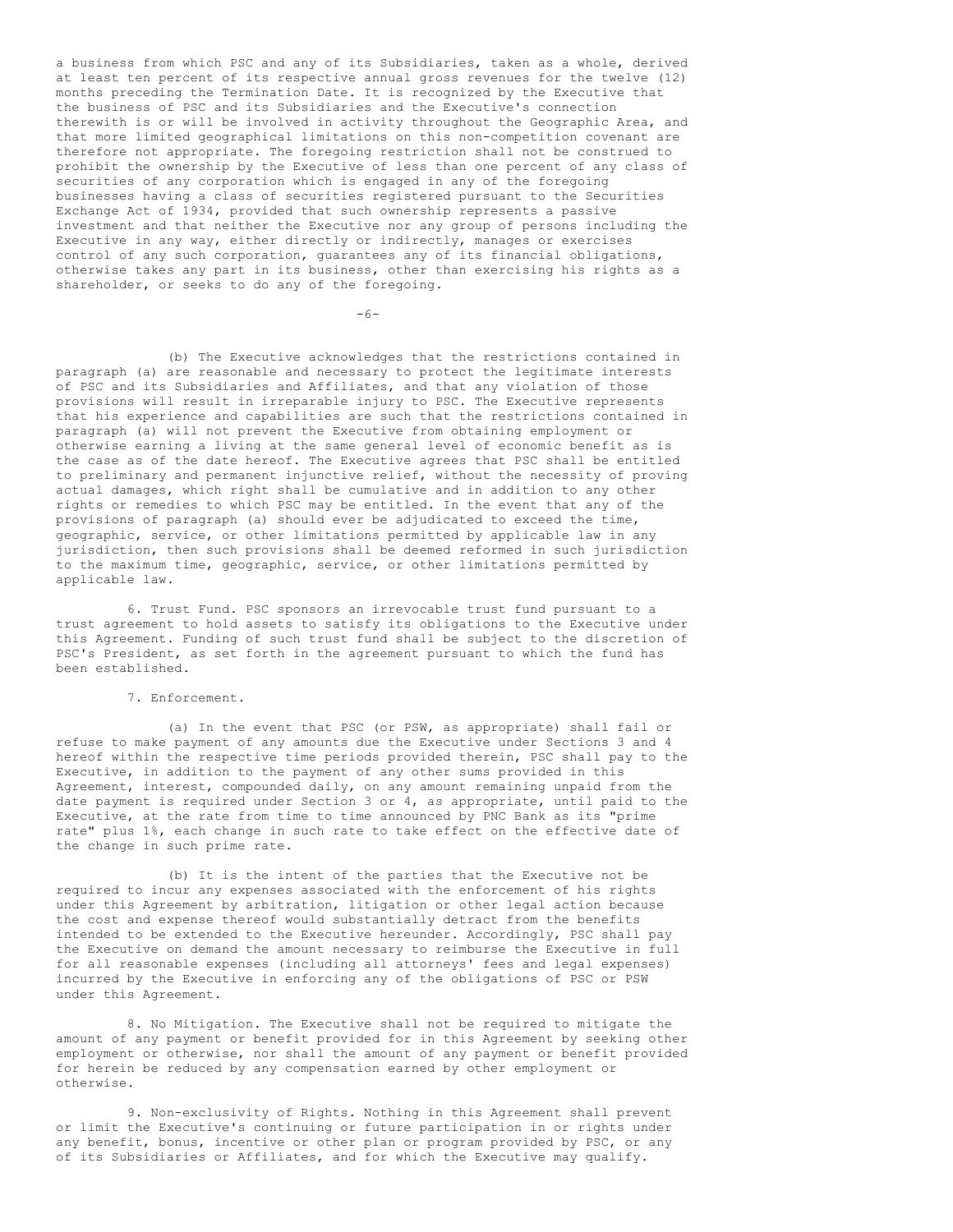10. No Set-Off. PSC's obligation to make the payments provided for in this Agreement and otherwise to perform its obligations hereunder shall not be affected by any circumstances, including, without limitation, any set-off, counterclaim, recoupment, defense or other right which PSC may have against the Executive or others.

11. Taxes. Any payment required under this Agreement shall be subject to all requirements of the law with regard to the withholding of taxes, filing, making of reports and the like, and PSC shall use its best efforts to satisfy promptly all such requirements.

12. Certain Conditional Payments.

(a) Anything in this Agreement to the contrary notwithstanding, in the event that it shall be determined that any payment or distribution by PSC to or for the benefit of the Executive, whether paid or payable or distributed or distributable pursuant to the terms of this Agreement or otherwise (the "Payment"), would constitute an "excess parachute payment" within the meaning of Section 280G of the Internal Revenue Code of 1986, as amended (the "Code"), the Executive shall be paid an additional amount (the "Gross-Up Payment") such that the net amount retained by the Executive after deduction of any excise tax imposed under Section 4999 of the Code, and any federal, state and local income and employment tax and excise tax imposed upon the Gross-Up Payment shall be equal to the Payment. For purposes of determining the amount of the Gross-Up Payment, the Executive shall be deemed to pay federal income tax and employment taxes at the highest marginal rate of federal income and employment taxation in the calendar year in which the Gross-Up Payment is to be made and state and local income taxes at the highest marginal rate of taxation in the state and locality of the Executive's residence (or, if greater, the state and locality in which the Executive is required to file a nonresident income tax return with respect to the Payment) on the Termination Date, net of the maximum reduction in federal income taxes that may be obtained from the deduction of such state and local taxes.

(b) All determinations to be made under this Section 12 shall be made by PSC's independent public accountant immediately prior to the Change of Control (the "Accounting Firm"), which firm shall provide its determinations and any supporting calculations both to PSC and the Executive within 10 days of the Termination Date. Any such determination by the Accounting Firm shall be binding upon PSC and the Executive. Within five days after the Accounting Firm's determination, PSC shall pay (or cause to be paid) or distribute (or cause to be distributed) to or for the benefit of the Executive such amounts as are then due to the Executive under this Agreement.

(c) The Executive shall notify PSC in writing of any claim by the Internal Revenue Service that, if successful, would require the payment by PSC of the Gross-Up Payment. Such notification shall be given as soon as practicable but no later than ten business days after the Executive knows of such claim and shall apprise PSC of the nature of such claim and the date on which such claim is requested to be paid. The Executive shall not pay such claim prior to the expiration of the thirty-day period following the date on which it gives such notice to PSC (or such shorter period ending on the date that any payment of taxes with respect to such claim is due). If PSC notifies the Executive in writing prior to the expiration of such period that it desires to contest such claim, the Executive shall:

 $-8-$ 

- (i) give PSC any information reasonably requested by PSC relating to such claim,
- (ii) take such action in connection with contesting such claim as PSC shall reasonably request in writing from time to time, including, without limitation, accepting legal representation with respect to such claim by an attorney mutually agreed to by the Executive and PSC,
- (iii) cooperate with PSC in good faith in order to effectively contest such claim, and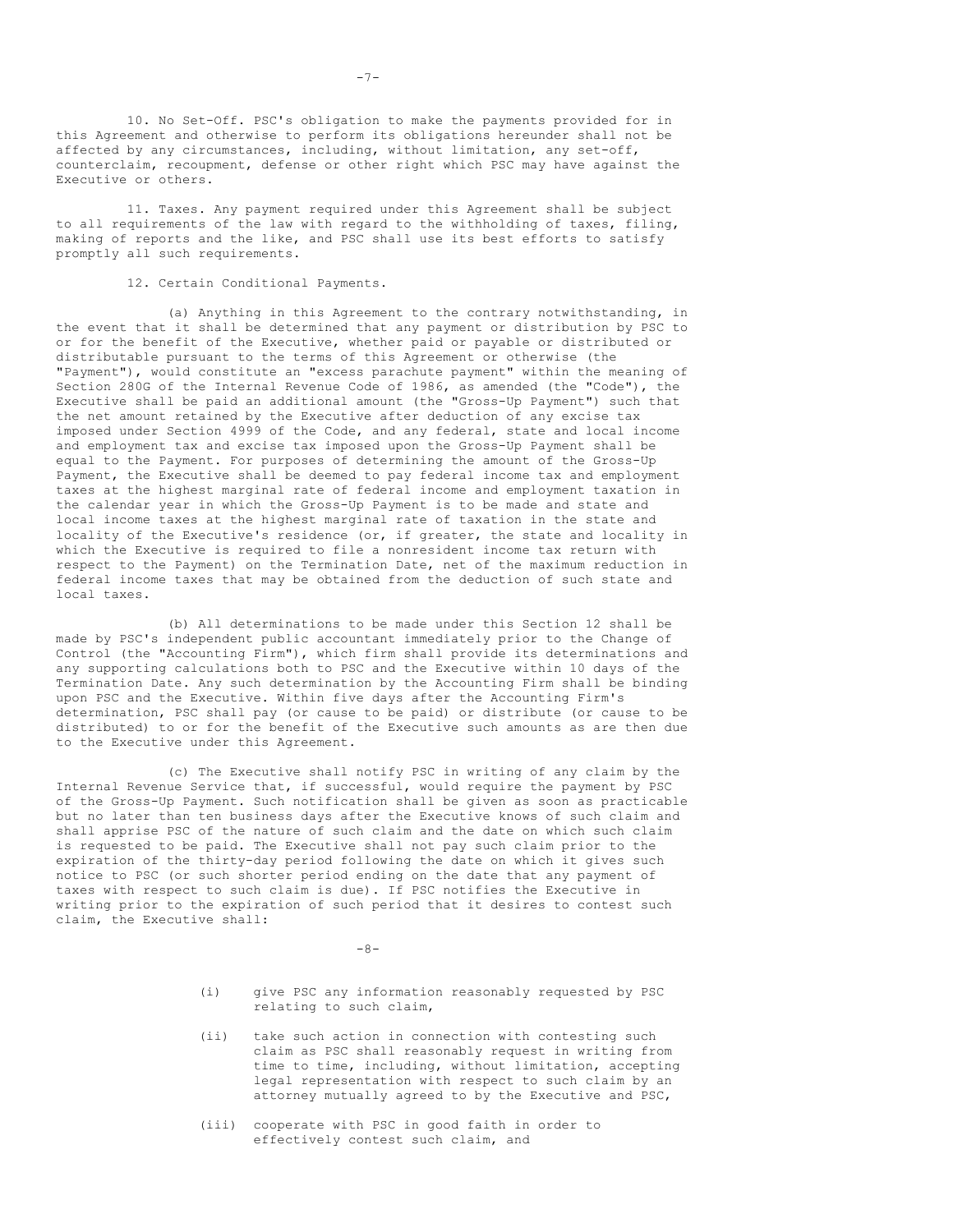## (iv) permit PSC to participate in any proceedings relating to such claim;

provided, however, that PSC shall bear and pay directly all costs and expenses (including additional interest and penalties) incurred in connection with such contest and shall indemnify and hold the Executive harmless, on an after-tax basis, for any Excise Tax, income tax or employment tax, including interest and penalties, with respect thereto, imposed as a result of such representation and payment of costs and expenses. Without limitation on the foregoing provisions of this Section 12, PSC shall control all proceedings taken in connection with such contest and, at its sole option, may pursue or forego any and all administrative appeals, proceedings, hearing and conferences with the taxing authority in respect of such claim and may, at its sole option, either direct the Executive to pay the tax claimed and sue for a refund or contest the claim in any permissible manner, and the Executive agrees to prosecute such contest to a termination before any administrative tribunal, in a court of initial jurisdiction and in one or more appellate courts, as PSC shall determine; provided, however, that if PSC directs the Executive to pay such claim and sue for a refund PSC shall advance the amount of such payment to the Executive, on an interest-free basis and shall indemnify and hold the Executive harmless, on an after-tax basis, from any Excise Tax, income tax or employment tax, including interest or penalties with respect thereto, imposed with respect to such advance or with respect to any imputed income with respect to such advance; and provided, further, that any extension of the statute of limitations relating to payment of taxes for the taxable year of the Executive with respect to which such contested amount is claimed to be due is limited solely to such contested amount. Furthermore, PSC's control of the contest shall be limited to issues with respect to which a Gross-Up Payment would be payable hereunder and the Executive shall be entitled to settle or contest, as the case may be, any other issue raised by the Internal Revenue Service or any other taxing authority.

(d) If, after the receipt by the Executive of an amount advanced by PSC pursuant to this Section, the Executive receives any refund with respect to such claim, the Executive shall (subject to PSC's complying with the requirements of subsection (a)) promptly pay to PSC the amount of such refund (together with any interest paid or credited thereon after taxes applicable thereto). If, after the receipt by the Executive of an amount advanced by PSC pursuant to this Section, a determination is made that the Executive shall not be entitled to any refund with respect to such claim and PSC does not notify the Executive in writing of its intent to contest such denial of refund prior to the expiration of thirty days after such determination, then such advance shall be forgiven and shall not be required to be repaid and the amount of such advance shall offset, to the extent thereof, the amount of Gross-Up Payment required to be paid as a result of the final determination.

 $-9-$ 

(e) All of the fees and expenses of the Accounting Firm in performing the determinations referred to above shall be borne solely by PSC. PSC agrees to indemnify and hold harmless the Accounting Firm of and from any and all claims, damages and expenses resulting from or relating to its determinations above, except for claims, damages or expenses resulting from the gross negligence or willful misconduct of the Accounting Firm.

13. Term of Agreement. The term of this Agreement shall be indefinite until PSC notifies the Executive in writing that this Agreement will not be renewed at least sixty days prior to the proposed termination; provided, however, that (i) after a Change of Control during the term of this Agreement, this Agreement shall remain in effect until all of the obligations of the parties hereunder are satisfied or have expired, and (ii) this Agreement shall terminate if, prior to a Change of Control, the employment of the Executive with PSC and its Subsidiaries, as the case may be, shall terminate for any reason; provided, however, that if a Change of Control occurs within 18 months after (a) the Executive's termination incurred for any reason other than a voluntary resignation or retirement (a Good Reason Termination shall not be deemed voluntary) or termination for Cause or (b) the termination of this Agreement, the Executive shall be entitled to all of the terms and conditions of this Agreement as if the Executive's termination had occurred on the date of the Change of Control.

14. Successor Company. PSC shall require any successor or successors (whether direct or indirect, by purchase, merger or otherwise) to all or substantially all of the business and/or assets of PSC or PSW, or of any of their Subsidiaries that actually employ the Executive, by agreement in form and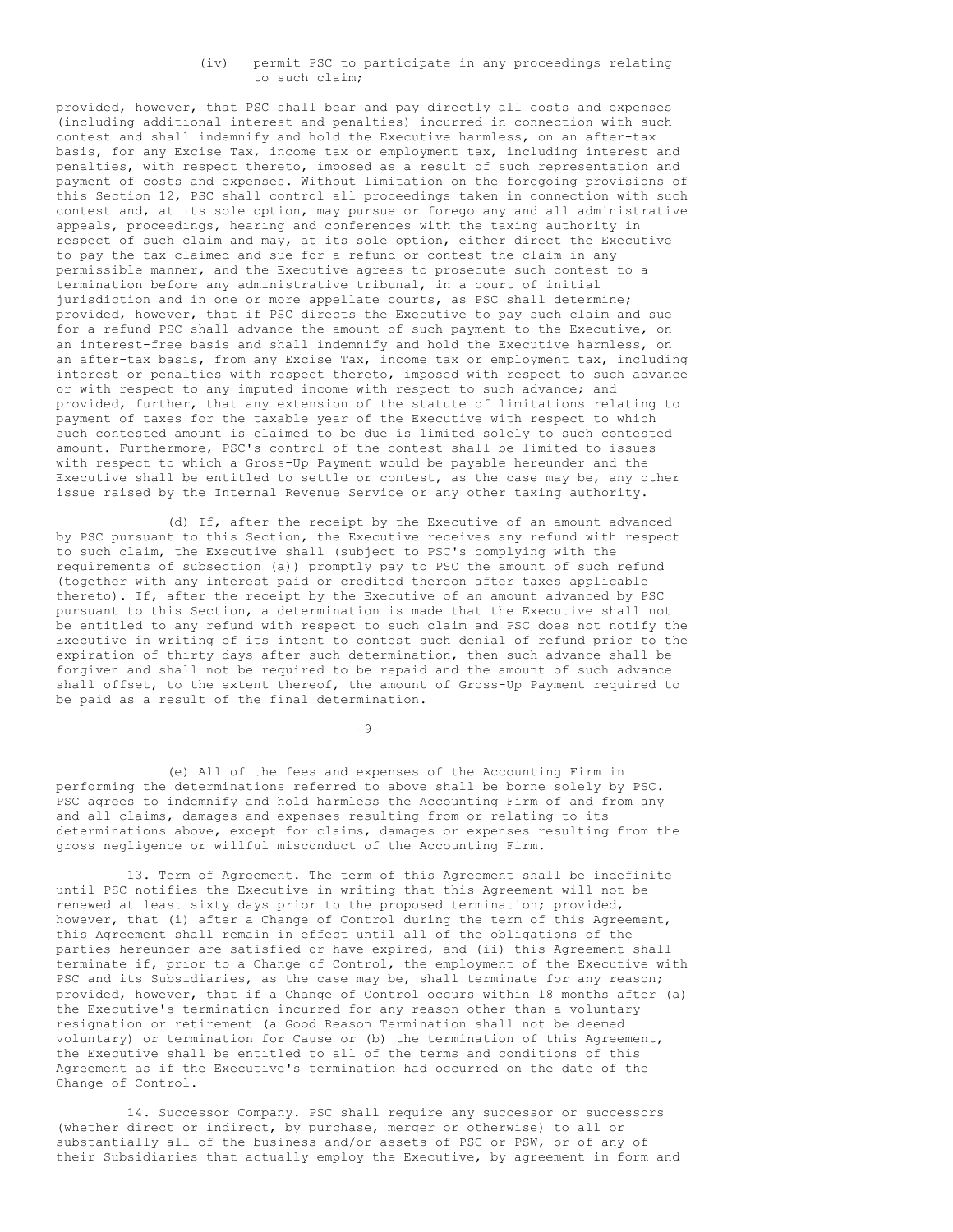substance satisfactory to the Executive, to acknowledge expressly that this Agreement is binding upon and enforceable against the successor or successors, in accordance with the terms hereof, and to become jointly and severally obligated with PSC and PSW to perform this Agreement in the same manner and to the same extent that PSC and PSW would be required to perform if no such succession or successions had taken place. Failure of PSC or PSW to notify the Executive in writing as to such successorship, to provide the Executive the opportunity to review and agree to the successor's assumption of this Agreement or to obtain such agreement prior to the effectiveness of any such succession shall be a breach of this Agreement. As used in this Agreement, PSC and PSW shall mean PSC and PSW, respectively, and their Subsidiaries as hereinbefore defined and any such successor or successors to their business and/or assets, jointly and severally.

15. Notice. All notices and other communications required or permitted hereunder or necessary or convenient in connection herewith shall be in writing and shall be delivered personally or mailed by registered or certified mail, return receipt requested, or by overnight express courier service, as follows:

 $-10-$ 

If to PSC or to PSW, to:

Philadelphia Suburban Corporation 762 W. Lancaster Avenue Bryn Mawr, PA 19010-3489 Attention: Chairman, Executive Compensation and Employee Benefits Committee

If to the Executive, to:

Mr. Nicholas DeBenedictis 231 Golf View Road Ardmore, PA 19003

or to such other names or addresses as PSC or the Executive, as the case may be, shall designate by notice to the other party hereto in the manner specified in this Section; provided, however, that if no such notice is given by PSC following a Change of Control, notice at the last address of PSC or to any successor pursuant to Section 13 hereof shall be deemed sufficient for the purposes hereof. Any such notice shall be deemed delivered and effective when received in the case of personal delivery, five days after deposit, postage prepaid, with the U.S. Postal Service in the case of registered or certified mail, or on the next business day in the case of overnight express courier service.

16 Governing Law. This Agreement shall be governed by and interpreted under the laws of the Commonwealth of Pennsylvania without giving effect to any conflict of laws provisions.

17. Contents of Agreement, Amendment and Assignment. This Agreement supersedes all prior agreements, sets forth the entire understanding between the parties hereto with respect to the subject matter hereof and cannot be changed, modified, extended or terminated except upon written amendment approved by PSC's Executive Compensation and Employee Benefits Committee, or its successor, and signed by the parties hereto. The provisions of this Agreement may require a variance from the terms and conditions of certain compensation or bonus plans under circumstances where such plans would not provide for payment thereof in order to obtain the maximum benefits for the Executive. It is the specific intention of the parties that the provisions of this Agreement shall supersede any provisions to the contrary in such plans, and such plans shall be deemed to have been amended to correspond with this Agreement without further action by PSC or the Board.

18. No Right to Continued Employment. Nothing in this Agreement shall be construed as giving the Executive any right to be retained in the employ of PSC, PSW or any of their subsidiaries.

19. Successors and Assigns. All of the terms and provisions of this Agreement shall be binding upon and inure to the benefit of and be enforceable by the respective heirs, representatives, successors and assigns of the parties hereto, except that the duties and responsibilities of PSC and PSW hereunder shall not be assignable in whole or in part.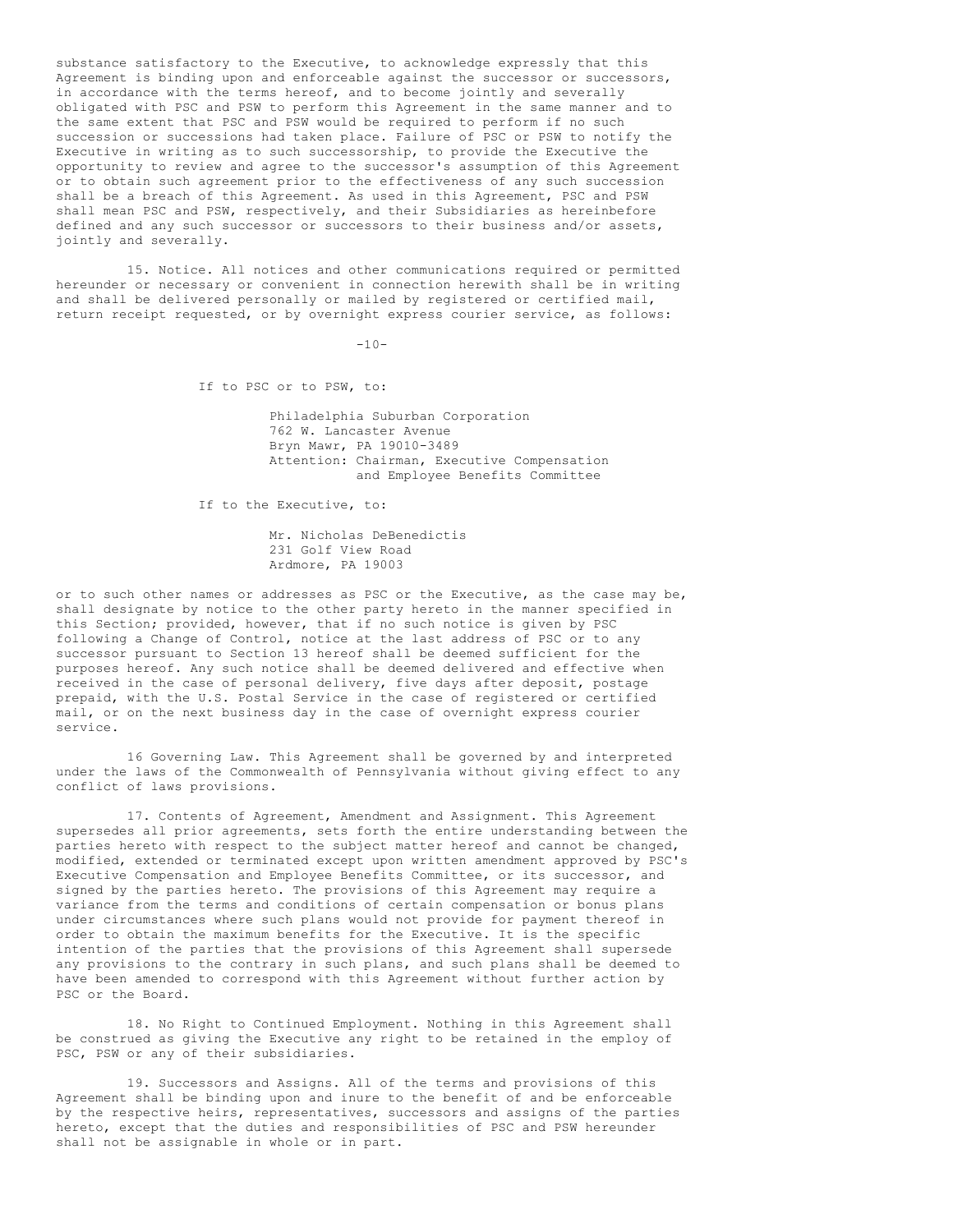20. Severability. If any provision of this Agreement or application thereof to anyone or under any circumstances shall be determined to be invalid or unenforceable, such invalidity or unenforceability shall not affect any other provisions or applications of this Agreement which can be given effect without the invalid or unenforceable provision or application.

21. Remedies Cumulative; No Waiver. No right conferred upon the Executive by this Agreement is intended to be exclusive of any other right or remedy, and each and every such right or remedy shall be cumulative and shall be in addition to any other right or remedy given hereunder or now or hereafter existing at law or in equity. No delay or omission by the Executive in exercising any right, remedy or power hereunder or existing at law or in equity shall be construed as a waiver thereof.

-11-

22. Miscellaneous. All section headings are for convenience only. This Agreement may be executed in several counterparts, each of which is an original. It shall not be necessary in making proof of this Agreement or any counterpart hereof to produce or account for any of the other counterparts.

23. Arbitration. In the event of any dispute under the provisions of this Agreement other than a dispute in which the sole relief sought is an equitable remedy such as an injunction, the parties shall be required to have the dispute, controversy or claim settled by arbitration in Bryn Mawr, Pennsylvania, in accordance with the National Rules for the Settlement of Employment Disputes of the American Arbitration Association, before one arbitrator who shall be an executive officer or former executive officer of a publicly traded corporation, selected by the parties. Any award entered by the arbitrator shall be final, binding and nonappealable and judgment may be entered thereon by either party in accordance with applicable law in any court of competent jurisdiction. This arbitration provision shall be specifically enforceable. The arbitrator shall have no authority to modify any provision of this Agreement or to award a remedy for a dispute involving this Agreement other than a benefit specifically provided under or by virtue of the Agreement. PSC shall be responsible for all of the fees of the American Arbitration Association and the arbitrator and any expenses relating to the conduct of the arbitration (including reasonable attorneys' fee`s and expenses).

24. Sole Agreement. In the event of a Termination of Employment following a Change of Control, a portion of the payment made to the Executive under Section 3 above, equal to one year of the Executive's base salary, shall be in lieu of the payment due to the Executive in the event his employment were actually or constructively terminated by PSC or PSW under, and this Agreement shall thereafter supersede, the next to the last paragraph of the Letter Agreement dated May 20, 1992, between PSC and the Executive with respect to the severance payment due to the Executive upon termination.

IN WITNESS WHEREOF, the undersigned, intending to be legally bound, have executed this Agreement as of the date first above written.

| ATTEST: |                     | PHILADELPHIA SUBURBAN CORPORATION   |
|---------|---------------------|-------------------------------------|
|         | /s/ Suzanne Falcone | By /s/ Roy H. Stahl                 |
|         | Secretary           |                                     |
| ATTEST: |                     | PHILADELPHIA SUBURBAN WATER COMPANY |
|         | /s/ Suzanne Falcone | By /s/ Roy H. Stahl                 |
|         | Secretary           |                                     |
|         | /s/ Maria Torres    | /s/ Nicholas DeBenedictis           |
| Witness |                     | Nicholas DeBenedictis               |
|         |                     |                                     |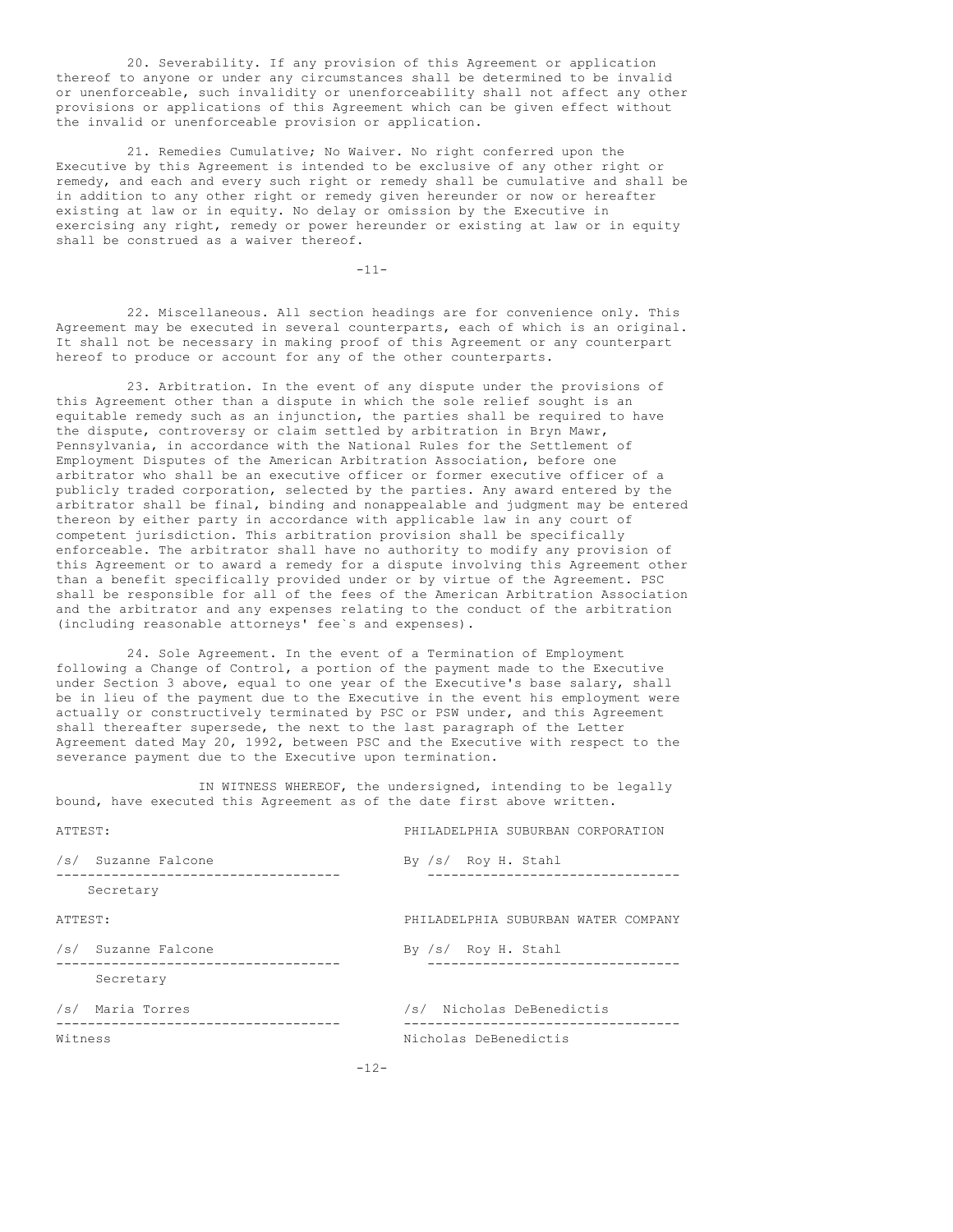Exhibit 10.38

## AMENDED AGREEMENT

THIS Amended Agreement made as of the 7th day of August, 2001, by and between Philadelphia Suburban Corporation, a Pennsylvania corporation ("PSC"), and Roy H. Stahl (the "Executive").

WHEREAS, the Executive is presently employed by PSC, as its Executive Vice President and General Counsel and also serves as an officer of Philadelphia Suburban Water Company ("PSW"); and

WHEREAS, PSC considers it essential to foster the employment of well-qualified, key management personnel, and, in this regard, the boards of directors of PSC and PSW recognize that, as is the case with many publicly-held corporations such as PSC, the possibility of a change of control of PSC may exist and that such possibility, and the uncertainty and questions which it may raise among management, may result in the departure or distraction of key management personnel to the detriment of PSC and PSW;

WHEREAS, the boards of directors of PSC and PSW have determined that appropriate steps should be taken to reinforce and encourage the continued attention and dedication of key members of PSC's and PSW's management to their assigned duties without distraction in the face of potentially disturbing circumstances arising from the possibility of a change of control of PSC, although no such change is now contemplated;

WHEREAS, in order to induce the Executive to remain in the employ of PSC, PSC and PSW, for which certain of the employees of PSC, such as the Executive, provide key executive services, entered into an Agreement, effective as of January 1, 1997, to provide that the Executive would receive certain compensation in the event his employment with PSC or PSW is terminated subsequent to a "Change of Control" (as defined in Section 1 hereof) of PSC as a cushion against the financial and career impact on the Executive of any such Change of Control; and

WHEREAS, the agreement was amended effective as of February 1, 1999, to clarify the term of the Agreement; and

WHEREAS, PSC and PSW wish to amend and restate the Agreement at this time to clarify certain rights of the Executive, incorporate the amendment that was made to the Agreement effective as of February 1, 1999, and to make other desirable changes; and

WHEREAS, PSW is willing to enter into this Agreement with PSC in light of his role in the management of the affairs of PSW or its subsidiaries;

NOW, THEREFORE, in consideration of the foregoing and the mutual covenants and agreements hereinafter set forth and intending to be legally bound hereby, the parties hereto agree that the Agreement shall be amended and restated to read as follows:

1. Definitions. For all purposes of this Agreement, the following terms shall have the meanings specified in this Section unless the context clearly otherwise requires:

(a) "Affiliate" and "Associate" shall have the respective meanings ascribed to such terms in Rule 12b-2 of the General Rules and Regulations under the Securities Exchange Act of 1934, as amended (the "Exchange Act").

(b) "Base Compensation" shall mean the average of the total of cash base salary and annual bonus paid to, and dividend equivalents under the Equity Compensation Plan accrued for, the Executive in each calendar year in all capacities with PSC, PSW and their Subsidiaries or Affiliates, as would be reported for Federal income tax purposes on Form W-2 if currently subject to tax, together with (i) any amounts the payment of which has been deferred by the Executive under any deferred compensation plan of PSC, PSW and their Subsidiaries or Affiliates, or otherwise, (ii) any and all salary reduction authorized amounts under any of the benefit plans or programs of PSC, PSW and their Subsidiaries or Affiliates, (iii) the value, as shown in PSC's Proxy, for each calendar year in which a grant was made, of the stock option grants made to the Executive under the Equity Compensation Plan, but excluding any amounts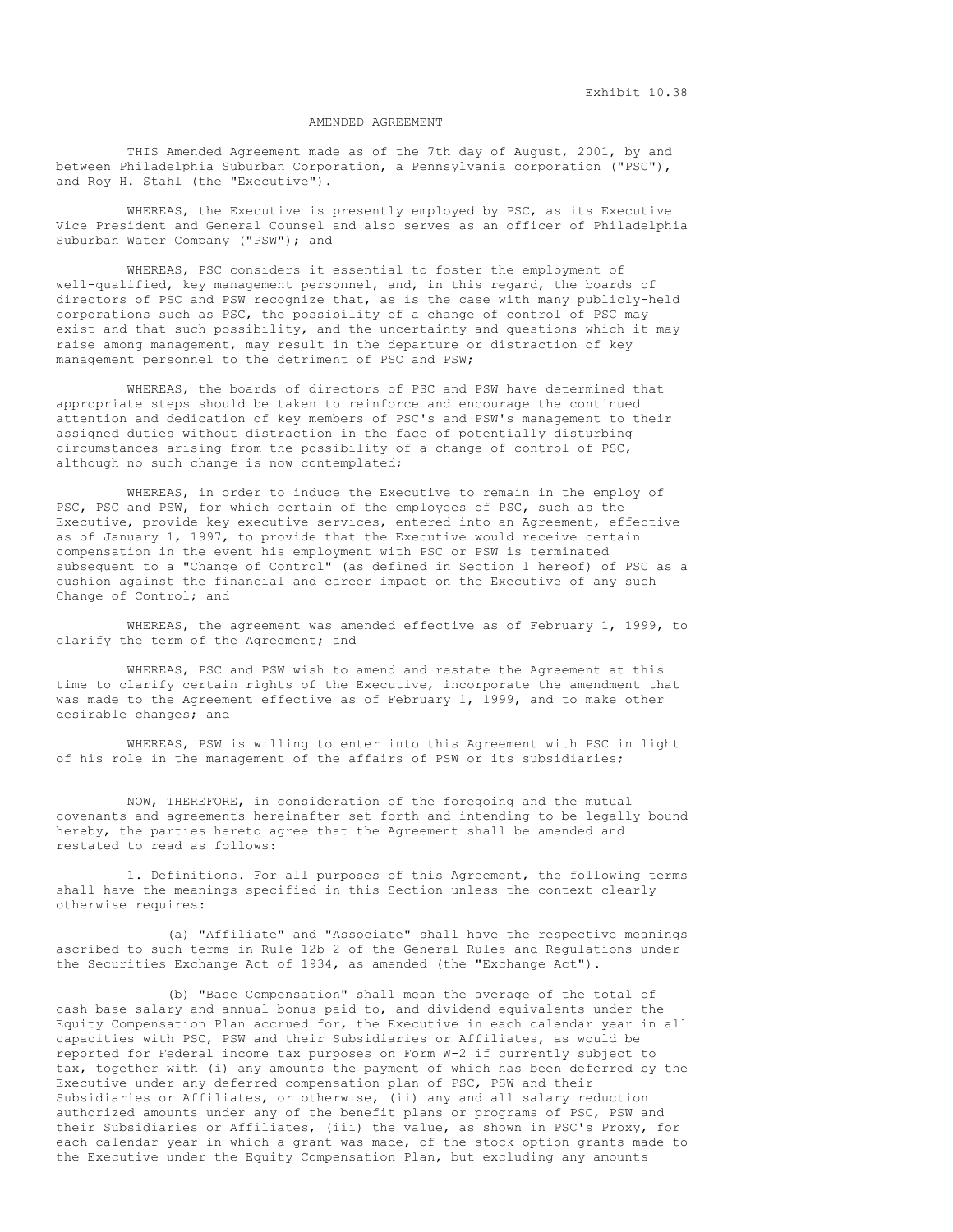attributable to the exercise of stock options, and (iv) the value, based on the average value of shares vesting in each year, of any grants of Restricted Stock made to the Executive under the Equity Compensation Plan, for the three calendar years (or such number of actual full calendar years of employment, if less than three) immediately preceding the calendar year in which occurs a Change of Control or the Executive's Termination Date, whichever period produces the higher amount.

(c) A Person shall be deemed the "Beneficial Owner" of any securities: (i) that such Person or any of such Person's Affiliates or Associates, directly or indirectly, has the right to acquire (whether such right is exercisable immediately or only after the passage of time) pursuant to any agreement, arrangement or understanding (whether or not in writing) or upon the exercise of conversion rights, exchange rights, rights, warrants or options, or otherwise; provided, however, that a Person shall not be deemed the "Beneficial Owner" of securities tendered pursuant to a tender or exchange offer made by such Person or any of such Person's Affiliates or Associates until such tendered securities are accepted for payment, purchase or exchange; (ii) that such Person or any of such Person's Affiliates or Associates, directly or indirectly, has the right to vote or dispose of or has "beneficial ownership" of (as determined pursuant to Rule 13d-3 of the General Rules and Regulations under the Exchange Act), including without limitation pursuant to any agreement, arrangement or understanding, whether or not in writing; provided, however, that a Person shall not be deemed the "Beneficial Owner" of any security under this clause (ii) as a result of an oral or written agreement, arrangement or understanding to vote such security if such agreement, arrangement or understanding (A) arises solely from a revocable proxy given in response to a public proxy or consent solicitation made pursuant to, and in accordance with, the applicable provisions of the General Rules and Regulations under the Exchange Act, and (B) is not then reportable by such Person on Schedule 13D under the Exchange Act (or any comparable or successor report); or (iii) that are beneficially owned, directly or indirectly, by any other Person (or any Affiliate or Associate thereof) with which such Person (or any of such Person's Affiliates or Associates) has any agreement, arrangement or understanding (whether or not in writing) for the purpose of acquiring, holding, voting (except pursuant to a revocable proxy as described in the proviso to clause (ii) above) or disposing of any voting securities of PSC; provided, however, that nothing in this Section 1(c) shall cause a Person engaged in business as an underwriter of securities to be the "Beneficial Owner" of any securities acquired through such Person's participation in good faith in a firm commitment underwriting until the expiration of forty days after the date of such acquisition.

 $-2-$ 

(d) "Board" shall mean the board of directors of PSC.

(e) "Change of Control" shall mean:

(i) any Person (including any individual, firm, corporation, partnership or other entity except PSC or the Company or any employee benefit plan of the PSC or the Company or of any Affiliate or Associate, any Person or entity organized, appointed or established by PSC or the Company for or pursuant to the terms of any such employee benefit plan), together with all Affiliates and Associates of such Person, shall become the Beneficial Owner in the aggregate of 20% or more of the Common Stock of PSC then outstanding;

(ii) during any twenty-four month period, individuals who at the beginning of such period constitute the Board cease for any reason to constitute a majority thereof, unless the election, or the nomination for election by PSC's shareholders, of at least seventy-five percent of the directors who were not directors at the beginning of such period was approved by a vote of at least seventy-five percent of the directors in office at the time of such election or nomination who were directors at the beginning of such period; or

(iii) there occurs a sale of substantially all of the assets of PSC or its liquidation is approved by a majority of its shareholders or PSC is merged into or is merged with an unrelated entity such that following the merger the shareholders of PSC no longer own more than 51% of the resultant entity. Notwithstanding anything in this Section 1(e) to the contrary, a Change of Control shall not be deemed to have taken place under clause (e)(i) above if (a) such Person becomes the beneficial owner in the aggregate of 20% or more of the Common Stock of PSC then outstanding as a result of an inadvertent acquisition by such Person if such Person, as soon as practicable, divests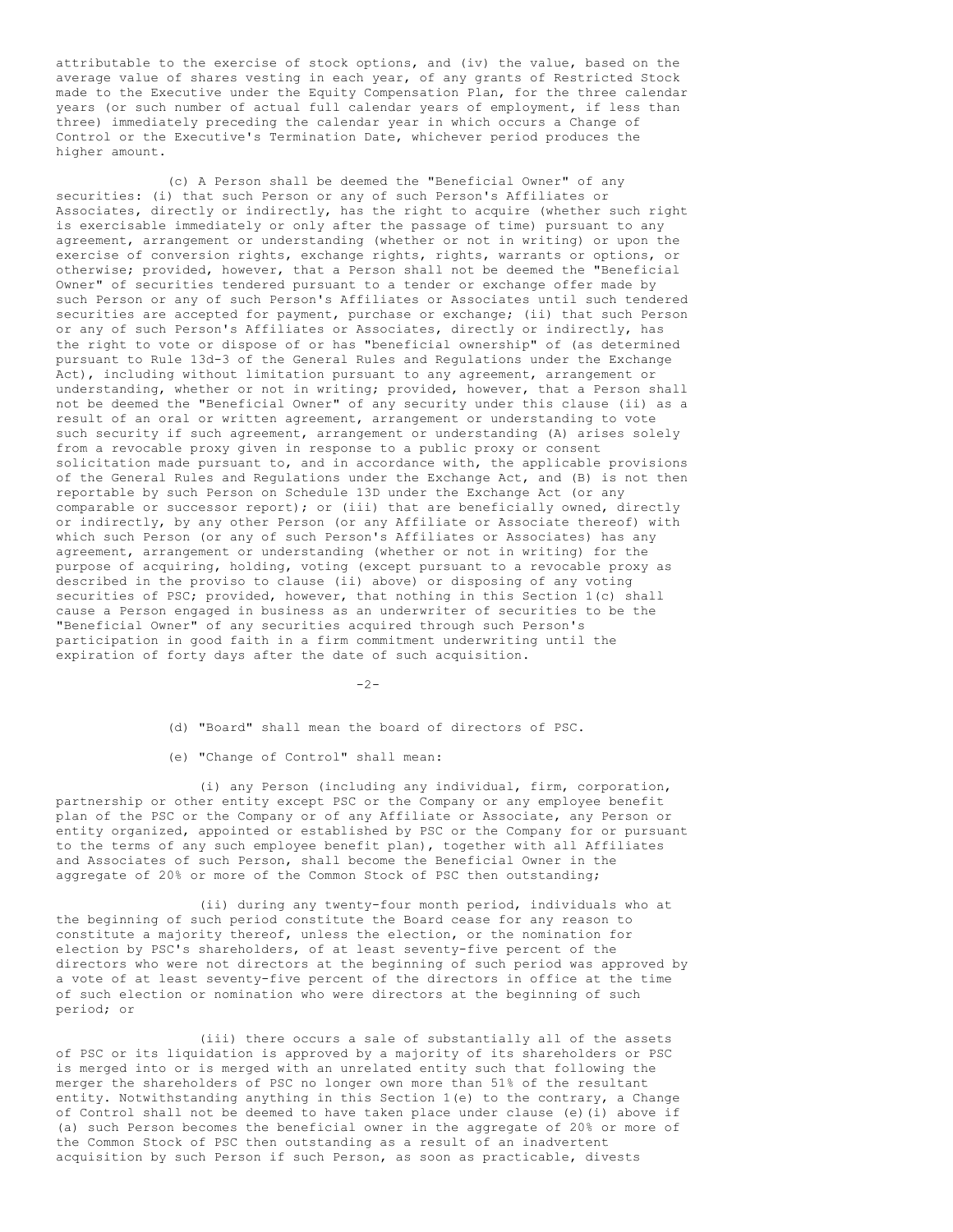itself of a sufficient amount of its Common Stock so that it no longer owns 20% or more of the Common Stock then outstanding, as determined by the Board of Directors of PSC, or (ii) the shares of Common Stock required to be counted in order to meet the 20% minimum threshold described under such clause (i) include any of the shares described in subsections (i) through (iv) of section 2543(b) of the Pennsylvania Business Corporation Law of 1988 (15 Pa.C.S.A. '2543(b)) as in effect on the date of adoption of the Plan.

 $-3-$ 

(f) "Cause" shall mean 1) misappropriation of funds, 2) habitual insobriety or substance abuse, 3) conviction of a crime involving moral turpitude, or 4) gross negligence in the performance of duties, which gross negligence has had a material adverse effect on the business, operations, assets, properties or financial condition of PSC.

(g) "Equity Compensation Plan" shall mean PSC's 1994 Equity Compensation Plan, and its predecessors and successors.

(h) "Good Reason Termination" shall mean a Termination of Employment initiated by the Executive upon one or more of the following occurrences:

(i) any failure of PSC or PSW or their successor(s) to comply with and satisfy any of the terms of this the Agreement;

(ii) any significant involuntary reduction of the authority, duties, responsibilities or reporting relationships held by the Executive immediately prior to the Change of Control;

(iii) any involuntary removal of the Executive from the employment grade, compensation level or officer positions which the Executive holds with PSC or PSW or, if the Executive is employed by a Subsidiary, with a Subsidiary, held by him immediately prior to the Change of Control, except in connection with promotions to higher office;

(iv) any involuntary reduction in the Executive's target level of annual and long-term compensation as in effect immediately prior to the Change of Control;

(v) any transfer of the Executive, without his express written consent, to a location which is outside the Bryn Mawr, Pennsylvania area by more than 50 miles, other than on a temporary basis (less than 6 months); or

(vi) the Executive being required to undertake business travel to an extent substantially greater than the Executive's business travel obligations immediately prior to the Change of Control.

(i) "Normal Retirement Date" shall mean the first day of the calendar month coincident with or next following the Executive's 65th birthday.

(j) "Subsidiary" shall mean any corporation in which PSC, directly or indirectly, owns at least a 50% interest or an unincorporated entity of which PSC, directly or indirectly, owns at least 50% of the profits or capital interests.

(k) "Termination Date" shall mean the date of receipt of the Notice of Termination described in Section 2 hereof or any later date specified therein, as the case may be.

(l) "Termination of Employment" shall mean the termination of the Executive's actual employment relationship with PSC, PSW and any of their Subsidiaries that actually employs the Executive.

 $-4-$ 

2. Notice of Termination. Any Termination of Employment following a Change of Control shall be communicated by a Notice of Termination to the other party hereto given in accordance with Section 14 hereof. For purposes of this Agreement, a "Notice of Termination" means a written notice which (i) indicates the specific provision in this Agreement relied upon, (ii) briefly summarizes the facts and circumstances deemed to provide a basis for the Executive's Termination of Employment under the provision so indicated, and (iii) if the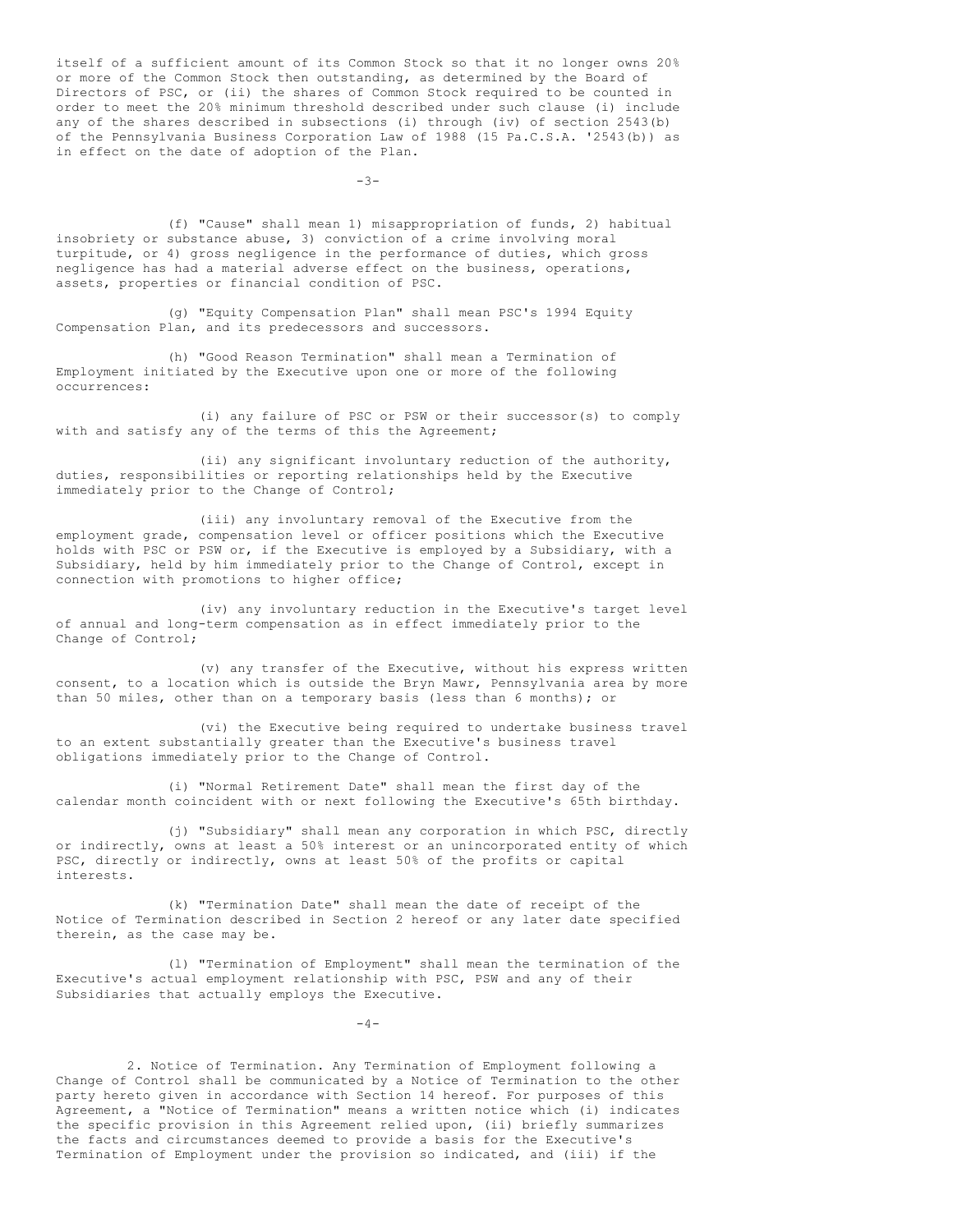Termination Date is other than the date of receipt of such notice, specifies the Termination Date (which date shall not be more than 15 days after the giving of such notice).

3. Severance Compensation upon Termination.

(a) Subject to the provisions of Section 11 hereof, in the event of the Executive's involuntary Termination of Employment for any reason other than Cause or in the event of a Good Reason Termination, in either event within two years after a Change of Control, PSC shall pay to the Executive, upon the execution of a release in the form required by PSC or PSW of its terminating executives prior to the Change of Control, within 15 days after the Termination Date (or as soon as possible thereafter in the event that the procedures set forth in Section 11(b) hereof cannot be completed within 15 days), an amount in cash equal to two times the Executive's Base Compensation, subject to required employment taxes and deductions. In the event that PSC does not satisfy its obligation hereunder within the required time period, PSW shall pay or cause to be paid all compensation, benefits and other amounts remaining due to the Executive upon prompt written notice to PSW that PSC has not satisfied its obligation (or a portion thereof) to the Executive.

(b) In the event the Executive's Normal Retirement Date would occur prior to 12 months after the Termination Date, the aggregate cash amount determined as set forth in (a) above shall be reduced by multiplying it by a fraction, the numerator of which shall be the number of days from the Termination Date to the Executive's Normal Retirement Date and the denominator of which shall be 365 days. In the event the Termination Date occurs after the Executive's Normal Retirement Date, no payments shall be made under this Section 3.

4. Other Payments and Benefits. The payment due under Section 3 hereof shall be in addition to and not in lieu of any payments or benefits due to the Executive under any other plan, policy or program of PSC or PSW, and their Subsidiaries or Affiliates. In addition, the Executive shall be entitled to (i) a continuation of health, dental, life and welfare benefits, excluding disability benefits, otherwise provided to senior level executives or employees generally, as the same may be amended for all such individuals from time to time, for the period of two years, (ii) continued use of the automobile furnished to the Executive for the lesser of (1) two years after the Termination Date or (2) the balance of the applicable lease term, if any, in either case to the same extent as was provided to the Executive in the calendar year immediately preceding the Change of Control and the ability to purchase such automobile from PSC or PSW at its book value at the completion of such period, and (iii) fully-paid executive level outplacement services from the provider of the Executive's choice for 6 months following the Termination Date.

5. Trust Fund. PSC sponsors an irrevocable trust fund pursuant to a trust agreement to hold assets to satisfy its obligations to the Executive under this Agreement. Funding of such trust fund shall be subject to the discretion of PSC's President, as set forth in the agreement pursuant to which the fund has been established.

-5-

#### 6. Enforcement.

(a) In the event that PSC (or PSW, as appropriate) shall fail or refuse to make payment of any amounts due the Executive under Sections 3 and 4 hereof within the respective time periods provided therein, PSC shall pay to the Executive, in addition to the payment of any other sums provided in this Agreement, interest, compounded daily, on any amount remaining unpaid from the date payment is required under Section 3 or 4, as appropriate, until paid to the Executive, at the rate from time to time announced by PNC Bank as its "prime rate" plus 1%, each change in such rate to take effect on the effective date of the change in such prime rate.

(b) It is the intent of the parties that the Executive not be required to incur any expenses associated with the enforcement of his rights under this Agreement by arbitration, litigation or other legal action because the cost and expense thereof would substantially detract from the benefits intended to be extended to the Executive hereunder. Accordingly, PSC shall pay the Executive on demand the amount necessary to reimburse the Executive in full for all reasonable expenses (including all attorneys' fees and legal expenses)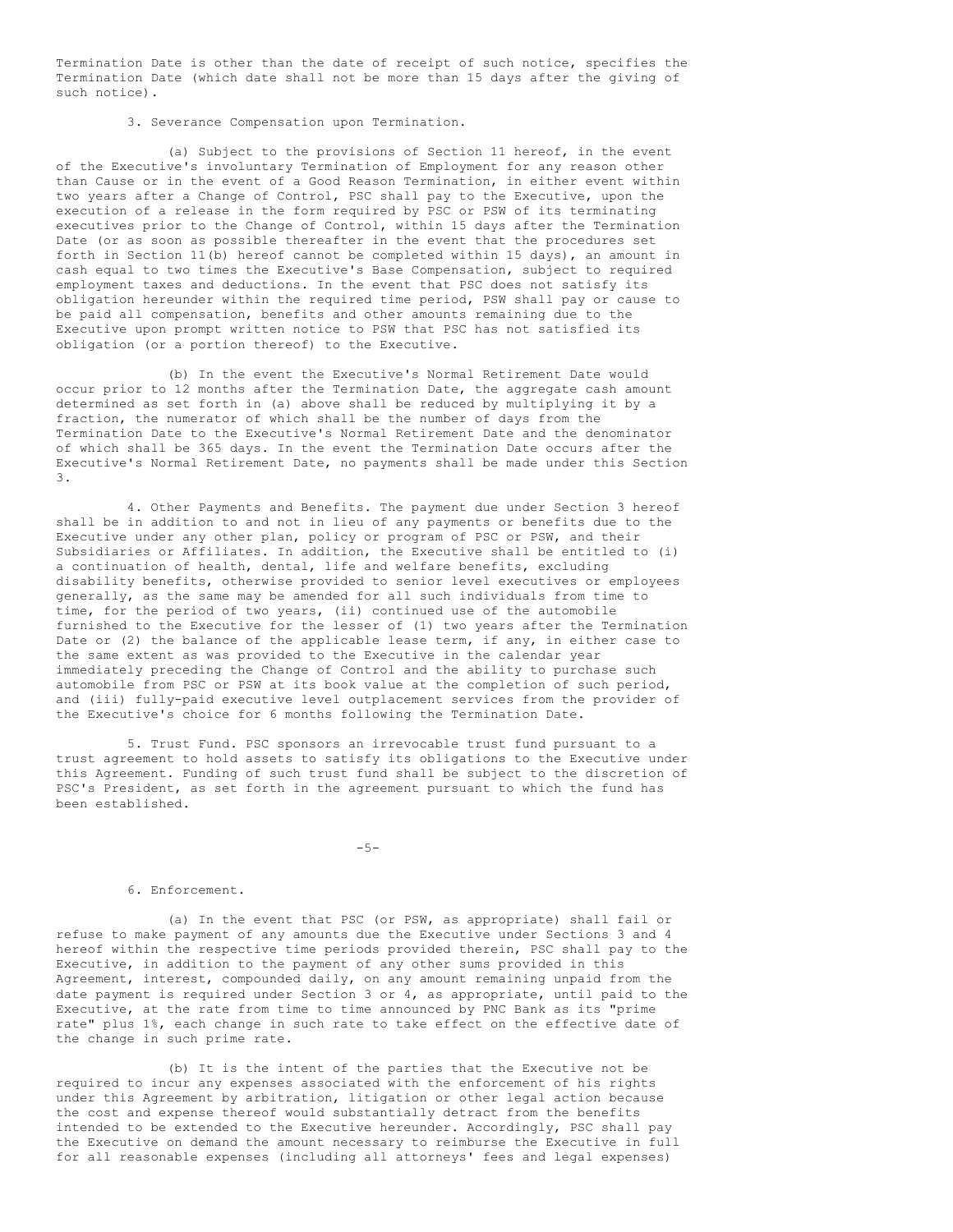incurred by the Executive in enforcing any of the obligations of PSC or PSW under this Agreement.

7. No Mitigation. The Executive shall not be required to mitigate the amount of any payment or benefit provided for in this Agreement by seeking other employment or otherwise, nor shall the amount of any payment or benefit provided for herein be reduced by any compensation earned by other employment or otherwise.

8. Non-exclusivity of Rights. Nothing in this Agreement shall prevent or limit the Executive's continuing or future participation in or rights under any benefit, bonus, incentive or other plan or program provided by PSC, or any of its Subsidiaries or Affiliates, and for which the Executive may qualify.

9. No Set-Off. PSC's obligation to make the payments provided for in this Agreement and otherwise to perform its obligations hereunder shall not be affected by any circumstances, including, without limitation, any set-off, counterclaim, recoupment, defense or other right which PSC may have against the Executive or others.

10. Taxes. Any payment required under this Agreement shall be subject to all requirements of the law with regard to the withholding of taxes, filing, making of reports and the like, and PSC shall use its best efforts to satisfy promptly all such requirements.

-6-

11. Certain Reduction of Payments.

(a) Anything in this Agreement to the contrary notwithstanding, in the event that it shall be determined that any payment or distribution by PSC to or for the benefit of the Executive, whether paid or payable or distributed or distributable pursuant to the terms of this Agreement or otherwise (a "Payment"), would constitute an "excess parachute payment" within the meaning of Section 280G of the Internal Revenue Code of 1986, as amended (the "Code"), the aggregate present value of amounts payable or distributable to or for the benefit of the Executive pursuant to this Agreement (such payments or distributions pursuant to this Agreement are hereinafter referred to as "Agreement Payments") shall be reduced (but not below zero) to the Reduced Amount. The "Reduced Amount" shall be an amount expressed in present value, which maximizes the aggregate present value of Agreement Payments without causing any Payment to be subject to the loss of deduction under Section 280G of the Code. For purposes of this Section 11, present value shall be determined in accordance with Section 280G(d)(4) of the Code.

(b) All determinations to be made under this Section 11 shall be made by PSC's independent public accountant immediately prior to the Change of Control (the "Accounting Firm"), which firm shall provide its determinations and any supporting calculations both to PSC and the Executive within 10 days of the Termination Date. Any such determination by the Accounting Firm shall be binding upon PSC and the Executive. The Executive shall then have the right to determine which of the Agreement Payments shall be eliminated or reduced in order to produce the Reduced Amount in accordance with the requirements of this Section. Within five days after this determination, PSC shall pay (or cause to be paid) or distribute (or cause to be distributed) to or for the benefit of the Executive such amounts as are then due to the Executive under this Agreement.

(c) As a result of the uncertainty in the application of Section 280G of the Code at the time of the initial determination by the Accounting Firm hereunder, it is possible that Agreement Payments, as the case may be, will have been made by PSC which should not have been made ("Overpayment") or that additional Agreement Payments which have not been made by PSC could have been made ("Underpayment"), in each case, consistent with the calculations required to be made hereunder. Within two years after the Termination of Employment, the Accounting Firm shall review the determination made by it pursuant to the preceding paragraph and PSC shall cooperate and provide all information necessary for such review. In the event that the Accounting Firm determines that an Overpayment has been made, any such Overpayment shall be treated for all purposes as a loan to the Executive which the Executive shall repay to PSC together with interest from the date of payment under this Agreement at the applicable Federal rate provided for in Section  $7872(f)(2)$  of the Code (the "Federal Rate"); provided, however, that no amount shall be payable by the Executive to PSC if and to the extent such payment would not reduce the limit on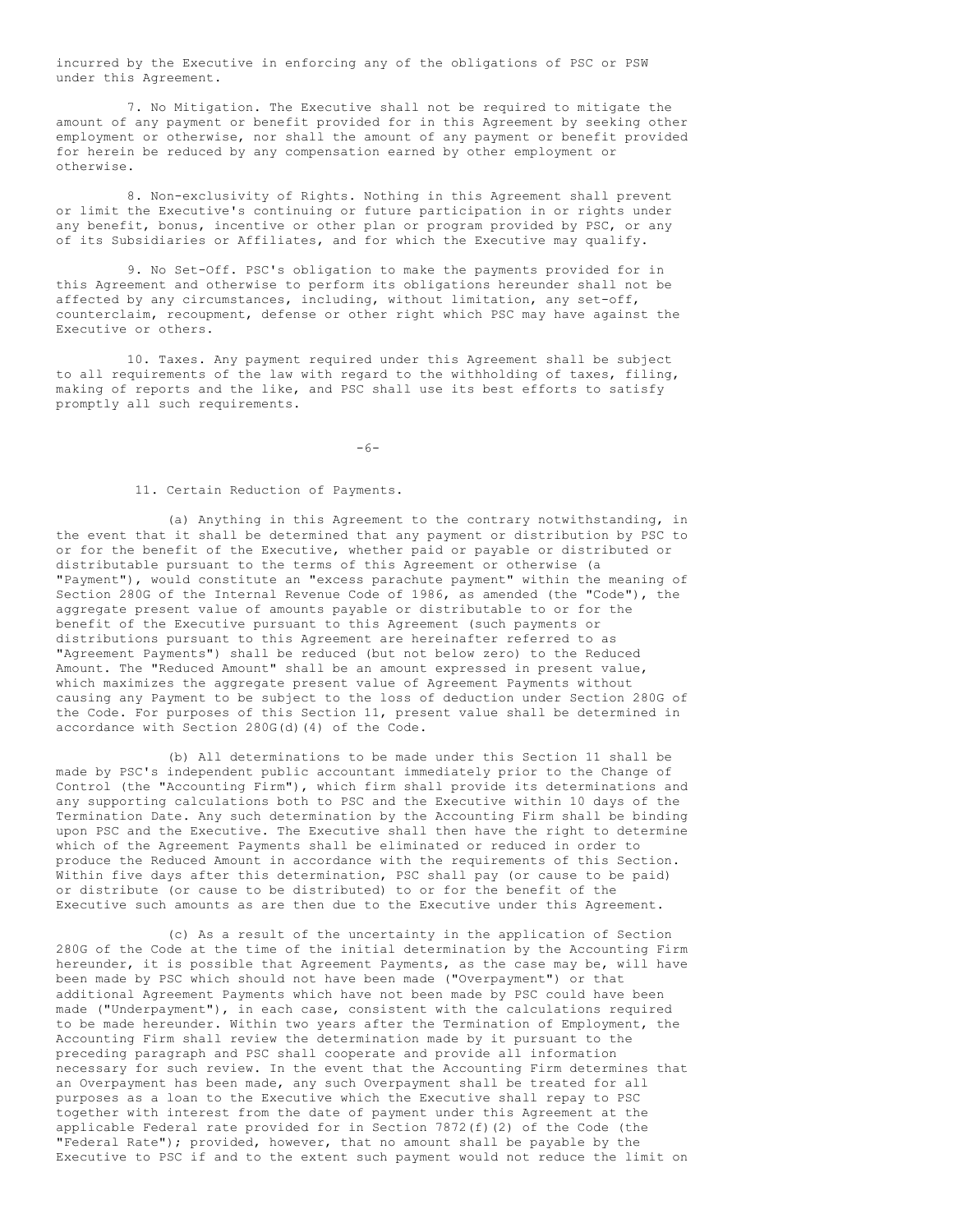the amount that is deductible under Section 280G of the Code. In the event that the Accounting Firm determines that an Underpayment has occurred, any such Underpayment shall be promptly paid by PSC to or for the benefit of the Executive together with interest from the date of payment under this Agreement at the Federal Rate.

(d) All of the fees and expenses of the Accounting Firm in performing the determinations referred to in subsections (b) and (c) above shall be borne solely by PSC. PSC agrees to indemnify and hold harmless the Accounting Firm of and from any and all claims, damages and expenses resulting from or relating to its determinations pursuant to subsections (b) and (c) above, except for claims, damages or expenses resulting from the gross negligence or willful misconduct of the Accounting Firm.

 $-7-$ 

12. Term of Agreement. The term of this Agreement shall be indefinite until PSC notifies the Executive in writing that this Agreement will not be renewed at least sixty days prior to the proposed termination; provided, however, that (i) after a Change of Control during the term of this Agreement, this Agreement shall remain in effect until all of the obligations of the parties hereunder are satisfied or have expired, and (ii) this Agreement shall terminate if, prior to a Change of Control, the employment of the Executive with PSC and its Subsidiaries, as the case may be, shall terminate for any reason; provided, however, that if a Change of Control occurs within 18 months after (a) the Executive's termination incurred for any reason other than a voluntary resignation or retirement (a Good Reason Termination shall not be deemed voluntary) or termination for Cause or (b) the termination of this Agreement, the Executive shall be entitled to all of the terms and conditions of this Agreement as if the Executive's termination had occurred on the date of the Change of Control.

13. Successor Company. PSC shall require any successor or successors (whether direct or indirect, by purchase, merger or otherwise) to all or substantially all of the business and/or assets of PSC or PSW, or of any of their Subsidiaries that actually employ the Executive, by agreement in form and substance satisfactory to the Executive, to acknowledge expressly that this Agreement is binding upon and enforceable against the successor or successors, in accordance with the terms hereof, and to become jointly and severally obligated with PSC and PSW to perform this Agreement in the same manner and to the same extent that PSC and PSW would be required to perform if no such succession or successions had taken place. Failure of PSC or PSW to notify the Executive in writing as to such successorship, to provide the Executive the opportunity to review and agree to the successor's assumption of this Agreement or to obtain such agreement prior to the effectiveness of any such succession shall be a breach of this Agreement. As used in this Agreement, PSC and the Company shall mean PSC and PSW, respectively, and their Subsidiaries as hereinbefore defined and any such successor or successors to their business and/or assets, jointly and severally.

14. Notice. All notices and other communications required or permitted hereunder or necessary or convenient in connection herewith shall be in writing and shall be delivered personally or mailed by registered or certified mail, return receipt requested, or by overnight express courier service, as follows:

 $-8-$ 

If to PSC or to PSW, to:

Philadelphia Suburban Corporation 762 W. Lancaster Avenue Bryn Mawr, PA 19010-3489 Attention: Chairman, Executive Compensation and Employee Benefits Committee

If to the Executive, to:

Mr. Roy H. Stahl 1884 Black Rock Lane Paoli, PA 19301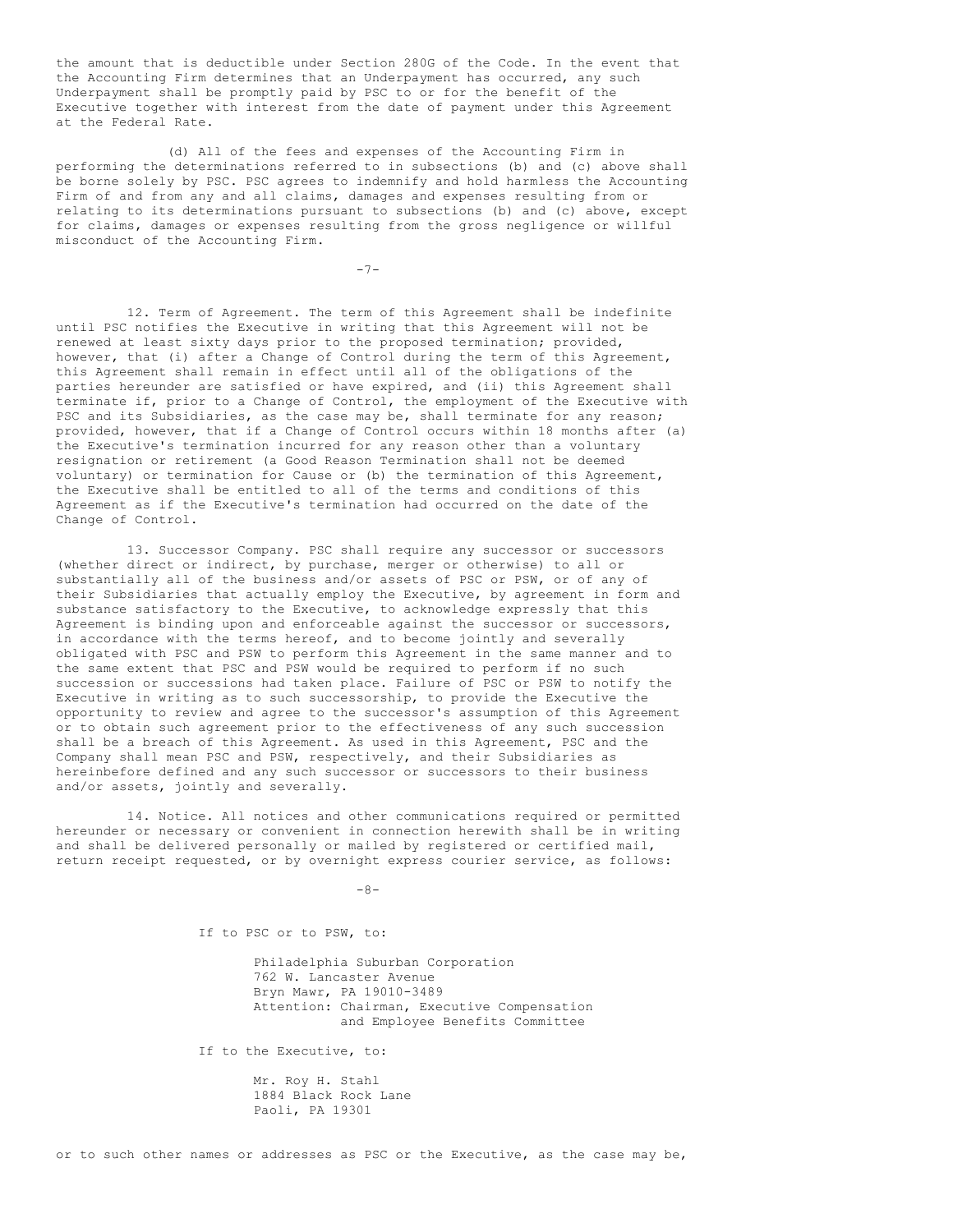shall designate by notice to the other party hereto in the manner specified in this Section; provided, however, that if no such notice is given by PSC following a Change of Control, notice at the last address of PSC or to any successor pursuant to Section 13 hereof shall be deemed sufficient for the purposes hereof. Any such notice shall be deemed delivered and effective when received in the case of personal delivery, five days after deposit, postage prepaid, with the U.S. Postal Service in the case of registered or certified mail, or on the next business day in the case of overnight express courier service.

15 Governing Law. This Agreement shall be governed by and interpreted under the laws of the Commonwealth of Pennsylvania without giving effect to any conflict of laws provisions.

16. Contents of Agreement, Amendment and Assignment. This Agreement supersedes all prior agreements, sets forth the entire understanding between the parties hereto with respect to the subject matter hereof and cannot be changed, modified, extended or terminated except upon written amendment approved by PSC's Executive Compensation and Employee Benefits Committee, or its successor, and signed by the parties hereto. The provisions of this Agreement may require a variance from the terms and conditions of certain compensation or bonus plans under circumstances where such plans would not provide for payment thereof in order to obtain the maximum benefits for the Executive. It is the specific intention of the parties that the provisions of this Agreement shall supersede any provisions to the contrary in such plans, and such plans shall be deemed to have been amended to correspond with this Agreement without further action by PSC or the Board.

17. No Right to Continued Employment. Nothing in this Agreement shall be construed as giving the Executive any right to be retained in the employ of PSC or PSW.

18. Successors and Assigns. All of the terms and provisions of this Agreement shall be binding upon and inure to the benefit of and be enforceable by the respective heirs, representatives, successors and assigns of the parties hereto, except that the duties and responsibilities of PSC and PSW hereunder shall not be assignable in whole or in part.

19. Severability. If any provision of this Agreement or application thereof to anyone or under any circumstances shall be determined to be invalid or unenforceable, such invalidity or unenforceability shall not affect any other provisions or applications of this Agreement which can be given effect without the invalid or unenforceable provision or application.

 $-9-$ 

20. Remedies Cumulative; No Waiver. No right conferred upon the Executive by this Agreement is intended to be exclusive of any other right or remedy, and each and every such right or remedy shall be cumulative and shall be in addition to any other right or remedy given hereunder or now or hereafter existing at law or in equity. No delay or omission by the Executive in exercising any right, remedy or power hereunder or existing at law or in equity shall be construed as a waiver thereof.

21. Miscellaneous. All section headings are for convenience only. This Agreement may be executed in several counterparts, each of which is an original. It shall not be necessary in making proof of this Agreement or any counterpart hereof to produce or account for any of the other counterparts.

22. Arbitration. In the event of any dispute under the provisions of this Agreement other than a dispute in which the sole relief sought is an equitable remedy such as an injunction, the parties shall be required to have the dispute, controversy or claim settled by arbitration in Bryn Mawr, Pennsylvania, in accordance with the National Rules for the Settlement of Employment Disputes of the American Arbitration Association, before one arbitrator who shall be an executive officer or former executive officer of a publicly traded corporation, selected by the parties. Any award entered by the arbitrator shall be final, binding and nonappealable and judgment may be entered thereon by either party in accordance with applicable law in any court of competent jurisdiction. This arbitration provision shall be specifically enforceable. The arbitrator shall have no authority to modify any provision of this Agreement or to award a remedy for a dispute involving this Agreement other than a benefit specifically provided under or by virtue of the Agreement. PSC shall be responsible for all of the fees of the American Arbitration Association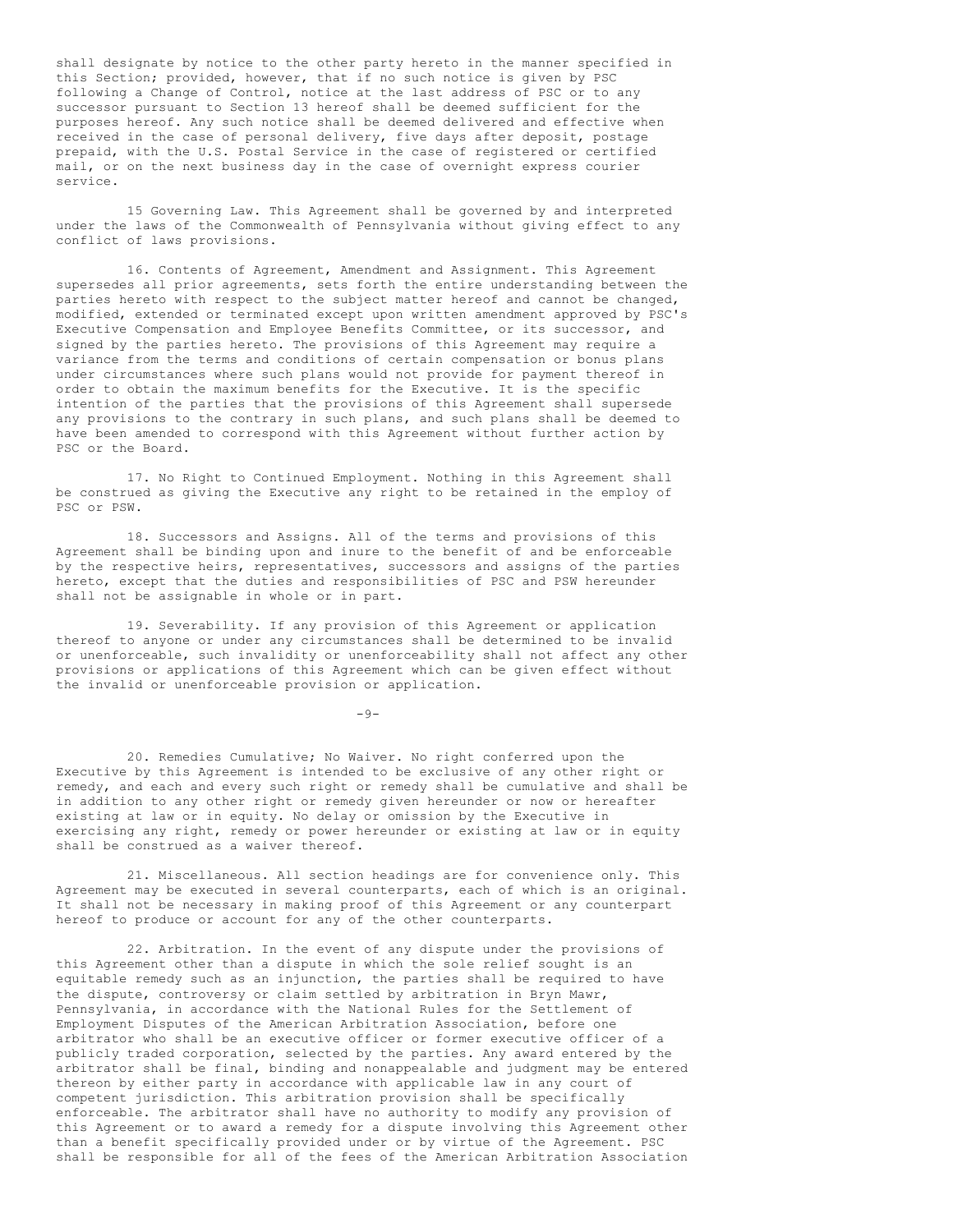and the arbitrator and any expenses relating to the conduct of the arbitration (including reasonable attorneys' fees and expenses).

IN WITNESS WHEREOF, the undersigned, intending to be legally bound, have executed this Agreement as of the date first above written. ATTEST: PHILADELPHIA SUBURBAN CORPORATION /s/ Suzanne Falcone by /s/ David P. Smeltzer ------------------------------------ --------------------------------- Secretary ATTEST: PHILADELPHIA SUBURBAN WATER COMPANY /s/ Suzanne Falcone By /s/ David P. Smeltzer ------------------------------------ --------------------------------- Secretary EXECUTIVE

/s/ Corinne J. Stahl /s/ Roy H. Stahl Witness

------------------------------------ ------------------------------------

 $-10-$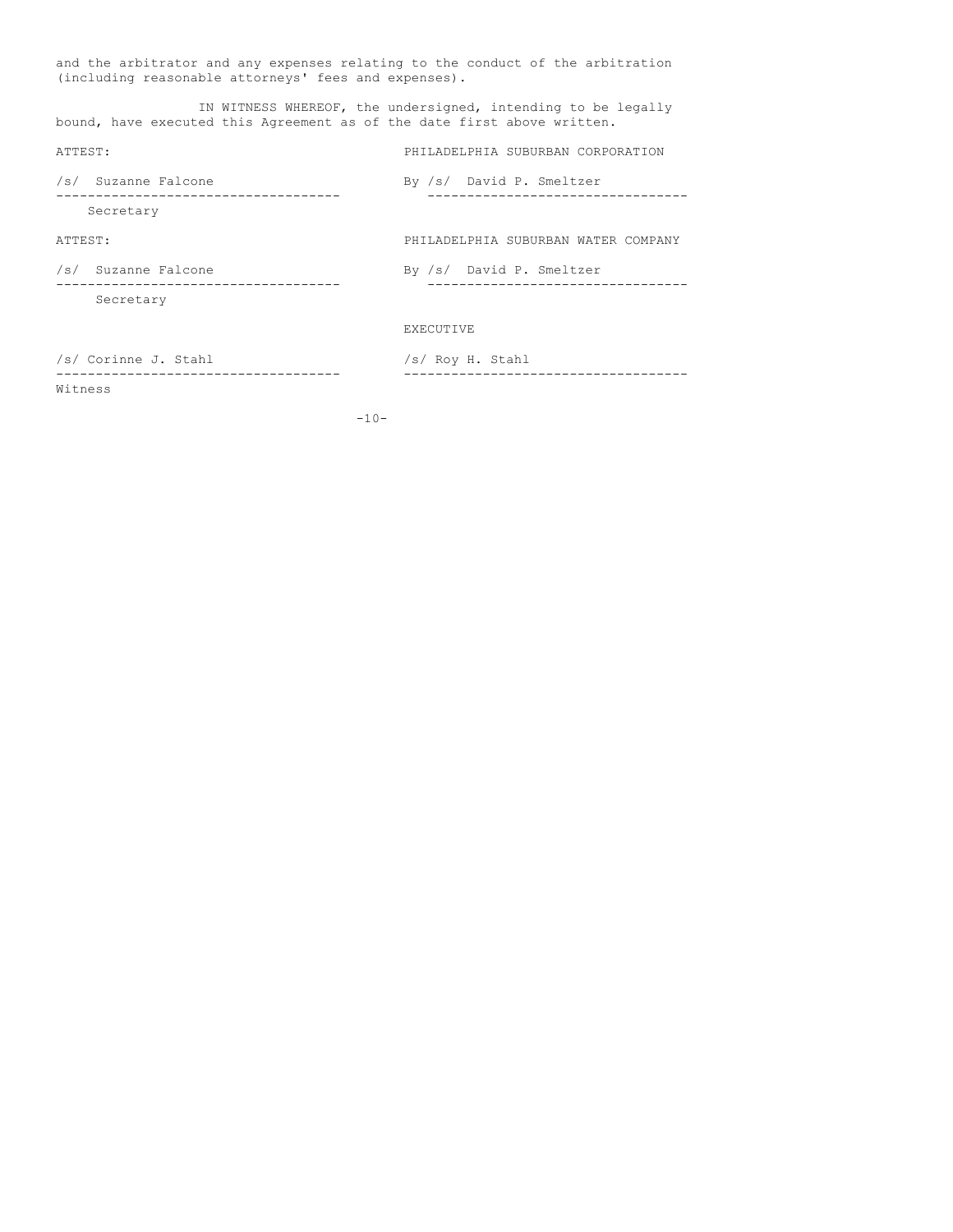#### AMENDED AGREEMENT

THIS Amended Agreement made as of the 7th day of August, 2001, by and between Philadelphia Suburban Corporation, a Pennsylvania corporation ("PSC"), and Richard R. Riegler (the "Executive").

WHEREAS, the Executive is presently employed by PSC, as its Senior Vice President - Engineering and Environmental Affairs and also serves as an officer of Philadelphia Suburban Water Company ("PSW"); and

WHEREAS, PSC considers it essential to foster the employment of well-qualified, key management personnel, and, in this regard, the boards of directors of PSC and PSW recognize that, as is the case with many publicly-held corporations such as PSC, the possibility of a change of control of PSC may exist and that such possibility, and the uncertainty and questions which it may raise among management, may result in the departure or distraction of key management personnel to the detriment of PSC and PSW;

WHEREAS, the boards of directors of PSC and PSW have determined that appropriate steps should be taken to reinforce and encourage the continued attention and dedication of key members of PSC's and PSW's management to their assigned duties without distraction in the face of potentially disturbing circumstances arising from the possibility of a change of control of PSC, although no such change is now contemplated;

WHEREAS, in order to induce the Executive to remain in the employ of PSC, PSC and PSW, for which certain of the employees of PSC, such as the Executive, provide key executive services, entered into an Agreement, effective as of January 1, 1997, to provide that the Executive would receive certain compensation in the event his employment with PSC or PSW is terminated subsequent to a "Change of Control" (as defined in Section 1 hereof) of PSC as a cushion against the financial and career impact on the Executive of any such Change of Control; and

WHEREAS, the agreement was amended effective as of February 1, 1999, to clarify the term of the Agreement; and

WHEREAS, PSC and PSW wish to amend and restate the Agreement at this time to clarify certain rights of the Executive, incorporate the amendment that was made to the Agreement effective as of February 1, 1999, and to make other desirable changes; and

WHEREAS, PSW is willing to enter into this Agreement with PSC in light of his role in the management of the affairs of PSW or its subsidiaries;

NOW, THEREFORE, in consideration of the foregoing and the mutual covenants and agreements hereinafter set forth and intending to be legally bound hereby, the parties hereto agree that the Agreement shall be amended and restated to read as follows:

1. Definitions. For all purposes of this Agreement, the following terms shall have the meanings specified in this Section unless the context clearly otherwise requires:

(a) "Affiliate" and "Associate" shall have the respective meanings ascribed to such terms in Rule 12b-2 of the General Rules and Regulations under the Securities Exchange Act of 1934, as amended (the "Exchange Act").

(b) "Base Compensation" shall mean the average of the total of cash base salary and annual bonus paid to, and dividend equivalents under the Equity Compensation Plan accrued for, the Executive in each calendar year in all capacities with PSC, PSW and their Subsidiaries or Affiliates, as would be reported for Federal income tax purposes on Form W-2 if currently subject to tax, together with (i) any amounts the payment of which has been deferred by the Executive under any deferred compensation plan of PSC, PSW and their Subsidiaries or Affiliates, or otherwise, (ii) any and all salary reduction authorized amounts under any of the benefit plans or programs of PSC, PSW and their Subsidiaries or Affiliates, (iii) the value, as shown in PSC's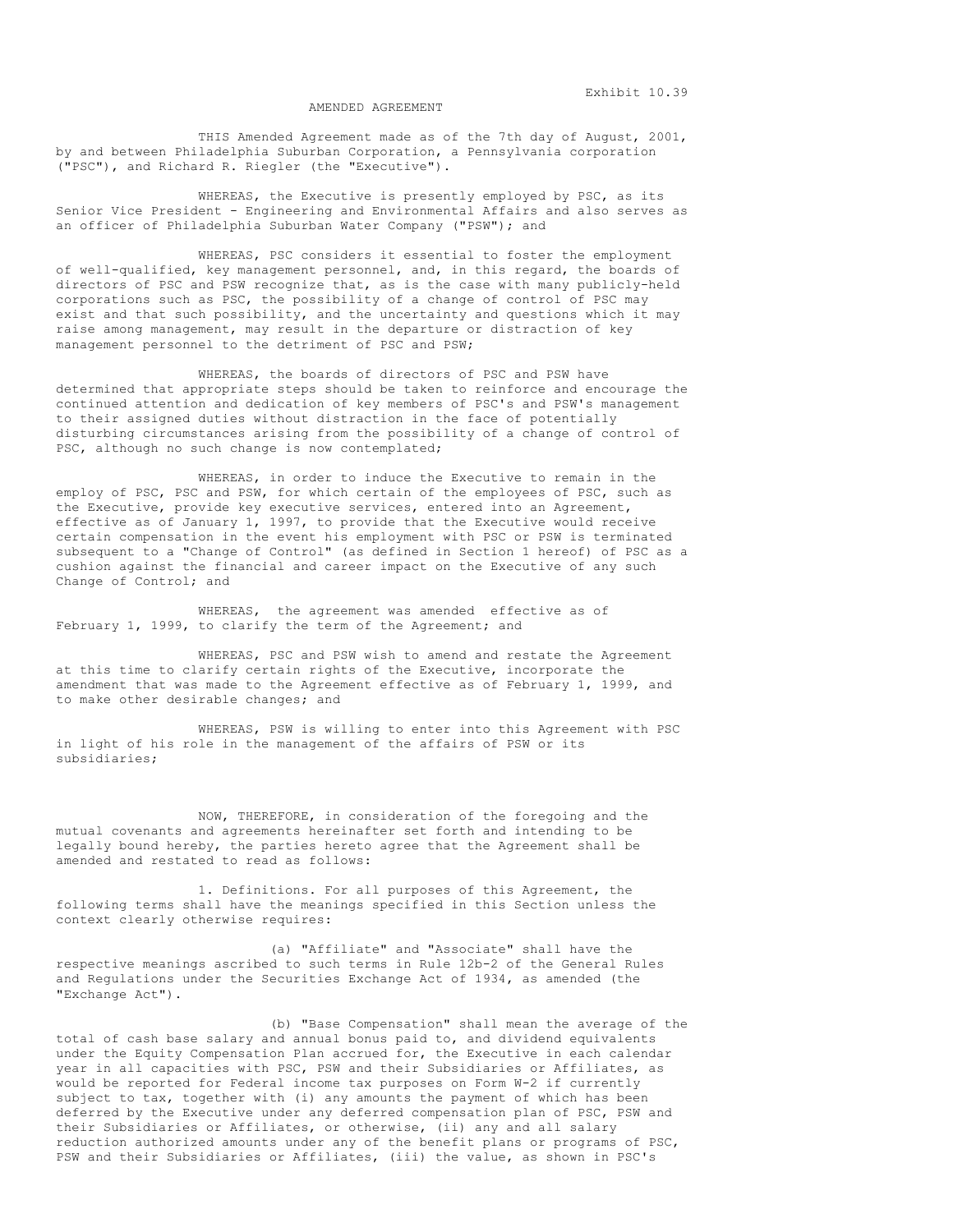Proxy, for each calendar year in which a grant was made, of the stock option grants made to the Executive under the Equity Compensation Plan, but excluding any amounts attributable to the exercise of stock options, and (iv) the value, based on the average value of shares vesting in each year, of any grants of Restricted Stock made to the Executive under the Equity Compensation Plan, for the three calendar years (or such number of actual full calendar years of employment, if less than three) immediately preceding the calendar year in which occurs a Change of Control or the Executive's Termination Date, whichever period produces the higher amount.

(c) A Person shall be deemed the "Beneficial Owner" of any securities: (i) that such Person or any of such Person's Affiliates or Associates, directly or indirectly, has the right to acquire (whether such right is exercisable immediately or only after the passage of time) pursuant to any agreement, arrangement or understanding (whether or not in writing) or upon the exercise of conversion rights, exchange rights, rights, warrants or options, or otherwise; provided, however, that a Person shall not be deemed the "Beneficial Owner" of securities tendered pursuant to a tender or exchange offer made by such Person or any of such Person's Affiliates or Associates until such tendered securities are accepted for payment, purchase or exchange; (ii) that such Person

 $-2-$ 

or any of such Person's Affiliates or Associates, directly or indirectly, has the right to vote or dispose of or has "beneficial ownership" of (as determined pursuant to Rule 13d-3 of the General Rules and Regulations under the Exchange Act), including without limitation pursuant to any agreement, arrangement or understanding, whether or not in writing; provided, however, that a Person shall not be deemed the "Beneficial Owner" of any security under this clause (ii) as a result of an oral or written agreement, arrangement or understanding to vote such security if such agreement, arrangement or understanding (A) arises solely from a revocable proxy given in response to a public proxy or consent solicitation made pursuant to, and in accordance with, the applicable provisions of the General Rules and Regulations under the Exchange Act, and (B) is not then reportable by such Person on Schedule 13D under the Exchange Act (or any comparable or successor report); or (iii) that are beneficially owned, directly or indirectly, by any other Person (or any Affiliate or Associate thereof) with which such Person (or any of such Person's Affiliates or Associates) has any agreement, arrangement or understanding (whether or not in writing) for the purpose of acquiring, holding, voting (except pursuant to a revocable proxy as described in the proviso to clause (ii) above) or disposing of any voting securities of PSC; provided, however, that nothing in this Section 1(c) shall cause a Person engaged in business as an underwriter of securities to be the "Beneficial Owner" of any securities acquired through such Person's participation in good faith in a firm commitment underwriting until the expiration of forty days after the date of such acquisition.

(d) "Board" shall mean the board of directors of PSC.

(e) "Change of Control" shall mean:

(i) any Person (including any individual, firm, corporation, partnership or other entity except PSC or the Company or any employee benefit plan of the PSC or the Company or of any Affiliate or Associate, any Person or entity organized, appointed or established by PSC or the Company for or pursuant to the terms of any such employee benefit plan), together with all Affiliates and Associates of such Person, shall become the Beneficial Owner in the aggregate of 20% or more of the Common Stock of PSC then outstanding;

(ii) during any twenty-four month period, individuals who at the beginning of such period constitute the Board cease for any reason to constitute a majority thereof, unless the election, or the nomination for election by PSC's shareholders, of at least seventy-five percent of the directors who were not directors at the beginning of such period was approved by a vote of at least seventy-five percent of the directors in office at the time of such election or nomination who were directors at the beginning of such period; or

-3-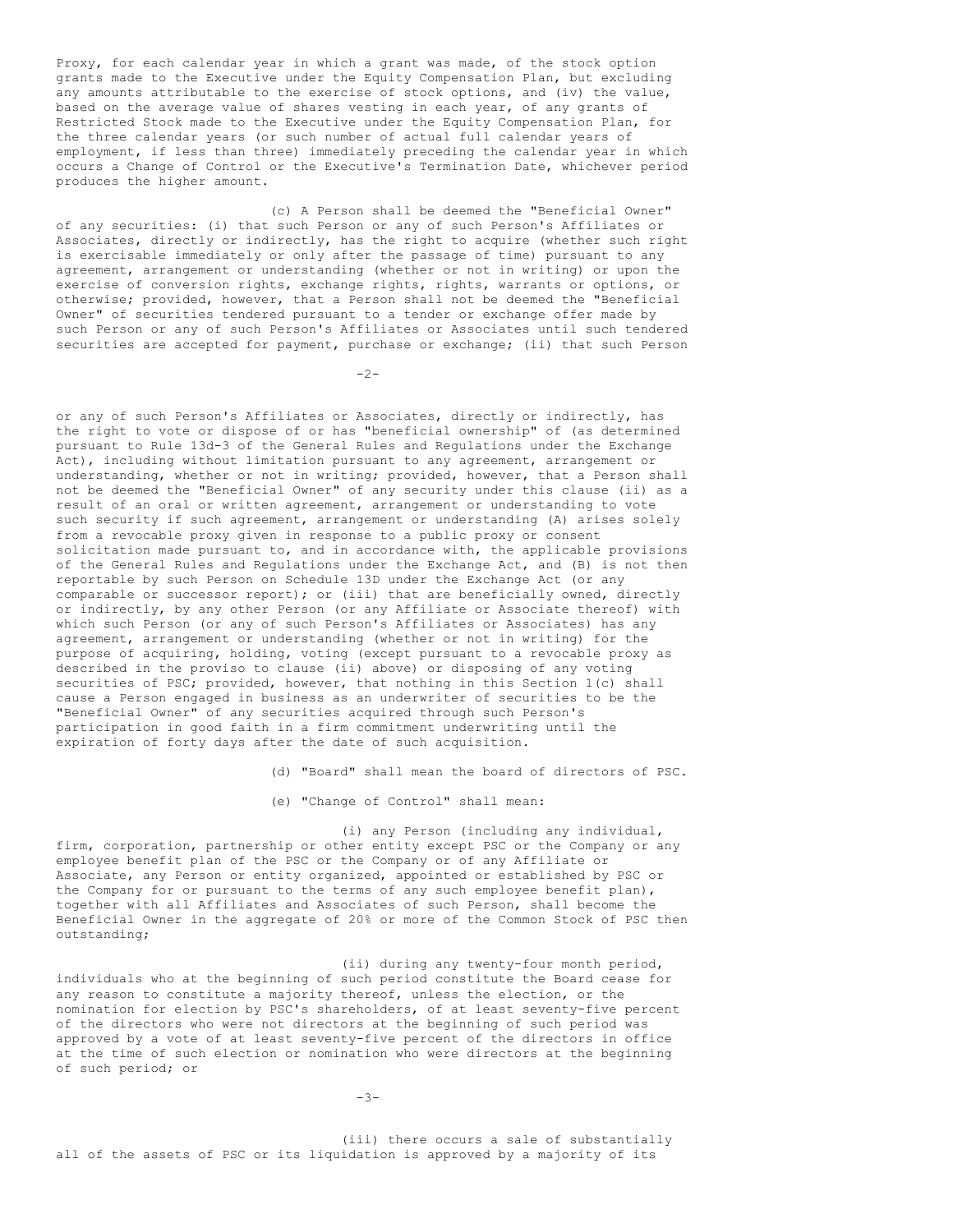shareholders or PSC is merged into or is merged with an unrelated entity such that following the merger the shareholders of PSC no longer own more than 51% of the resultant entity. Notwithstanding anything in this Section 1(e) to the contrary, a Change of Control shall not be deemed to have taken place under clause (e)(i) above if (a) such Person becomes the beneficial owner in the aggregate of 20% or more of the Common Stock of PSC then outstanding as a result of an inadvertent acquisition by such Person if such Person, as soon as practicable, divests itself of a sufficient amount of its Common Stock so that it no longer owns 20% or more of the Common Stock then outstanding, as determined by the Board of Directors of PSC, or (ii) the shares of Common Stock required to be counted in order to meet the 20% minimum threshold described under such clause (i) include any of the shares described in subsections (i) through (iv) of section 2543(b) of the Pennsylvania Business Corporation Law of 1988 (15 Pa.C.S.A. '2543(b)) as in effect on the date of adoption of the Plan.

(f) "Cause" shall mean 1) misappropriation of funds, 2) habitual insobriety or substance abuse, 3) conviction of a crime involving moral turpitude, or 4) gross negligence in the performance of duties, which gross negligence has had a material adverse effect on the business, operations, assets, properties or financial condition of PSC.

(g) "Equity Compensation Plan" shall mean PSC's 1994 Equity Compensation Plan, and its predecessors and successors.

(h) "Good Reason Termination" shall mean a Termination of Employment initiated by the Executive upon one or more of the following occurrences:

(i) any failure of PSC or PSW or their successor(s) to comply with and satisfy any of the terms of this the Agreement;

(ii) any significant involuntary reduction of the authority, duties, responsibilities or reporting relationships held by the Executive immediately prior to the Change of Control;

(iii) any involuntary removal of the Executive from the employment grade, compensation level or officer positions which the Executive holds with PSC or PSW or, if the Executive is employed by a Subsidiary, with a Subsidiary, held by him immediately prior to the Change of Control, except in connection with promotions to higher office;

 $-4-$ 

(iv) any involuntary reduction in the Executive's target level of annual and long-term compensation as in effect immediately prior to the Change of Control;

(v) any transfer of the Executive, without his express written consent, to a location which is outside the Bryn Mawr, Pennsylvania area by more than 50 miles, other than on a temporary basis (less than 6 months); or

(vi) the Executive being required to undertake business travel to an extent substantially greater than the Executive's business travel obligations immediately prior to the Change of Control.

(i) "Normal Retirement Date" shall mean the first day of the calendar month coincident with or next following the Executive's 65th birthday.

(j) "Subsidiary" shall mean any corporation in which PSC, directly or indirectly, owns at least a 50% interest or an unincorporated entity of which PSC, directly or indirectly, owns at least 50% of the profits or capital interests.

(k) "Termination Date" shall mean the date of receipt of the Notice of Termination described in Section 2 hereof or any later date specified therein, as the case may be.

(l) "Termination of Employment" shall mean the termination of the Executive's actual employment relationship with PSC, PSW and any of their Subsidiaries that actually employs the Executive.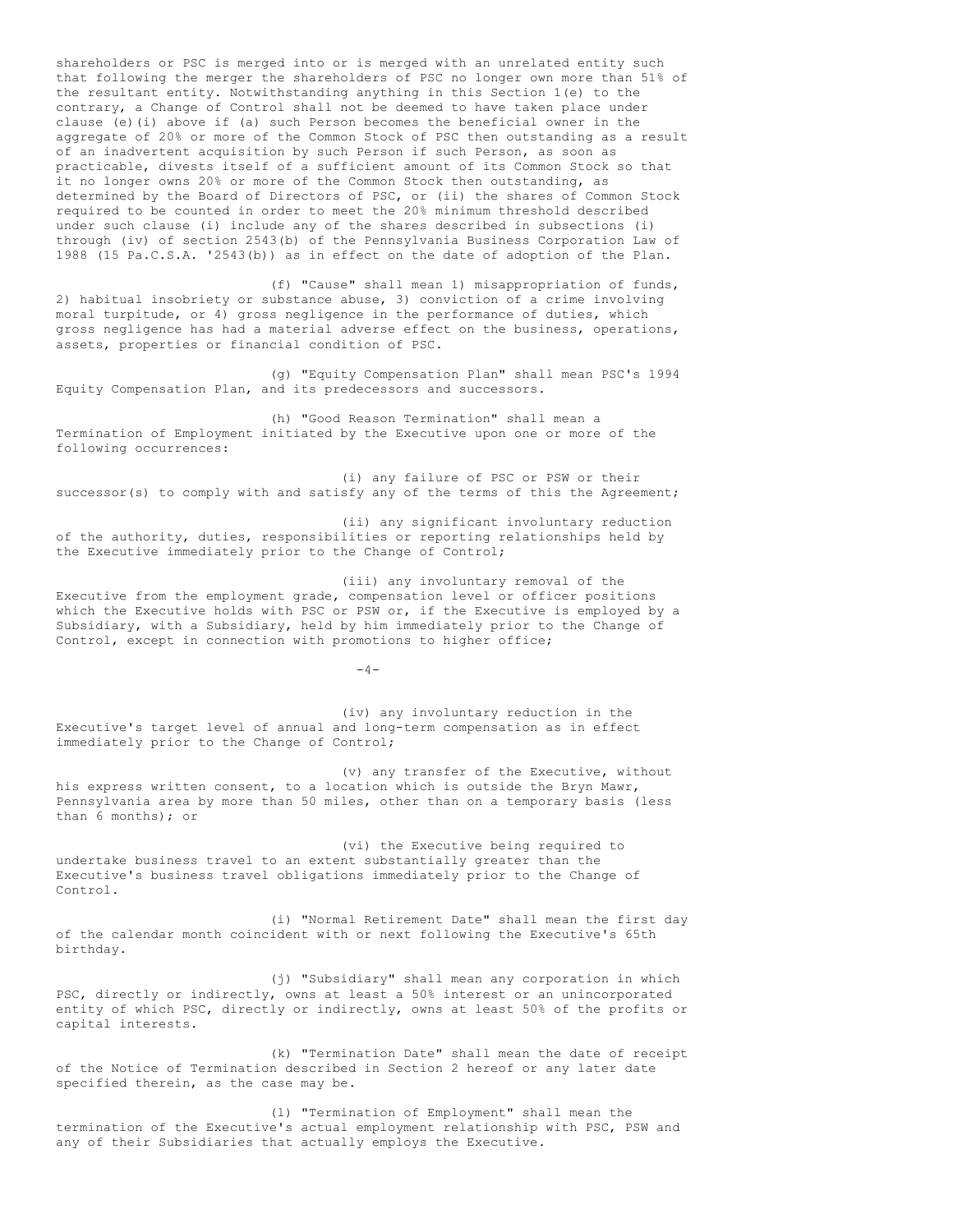2. Notice of Termination. Any Termination of Employment following a Change of Control shall be communicated by a Notice of Termination to the other party hereto given in accordance with Section 14 hereof. For purposes of this Agreement, a "Notice of Termination" means a written notice which (i) indicates the specific provision in this Agreement relied upon, (ii) briefly summarizes the facts and circumstances deemed to provide a basis for the Executive's Termination of Employment under the provision so indicated, and (iii) if the Termination Date is other than the date of receipt of such notice, specifies the Termination Date (which date shall not be more than 15 days after the giving of such notice).

3. Severance Compensation upon Termination.

(a) Subject to the provisions of Section 11 hereof, in the event of the Executive's involuntary Termination of Employment for any reason other than Cause or in the event of a Good Reason Termination, in either

 $-5-$ 

event within two years after a Change of Control, PSC shall pay to the Executive, upon the execution of a release in the form required by PSC or PSW of its terminating executives prior to the Change of Control, within 15 days after the Termination Date (or as soon as possible thereafter in the event that the procedures set forth in Section 11(b) hereof cannot be completed within 15 days), an amount in cash equal to two times the Executive's Base Compensation, subject to required employment taxes and deductions. In the event that PSC does not satisfy its obligation hereunder within the required time period, PSW shall pay or cause to be paid all compensation, benefits and other amounts remaining due to the Executive upon prompt written notice to PSW that PSC has not satisfied its obligation (or a portion thereof) to the Executive.

(b) In the event the Executive's Normal Retirement Date would occur prior to 12 months after the Termination Date, the aggregate cash amount determined as set forth in (a) above shall be reduced by multiplying it by a fraction, the numerator of which shall be the number of days from the Termination Date to the Executive's Normal Retirement Date and the denominator of which shall be 365 days. In the event the Termination Date occurs after the Executive's Normal Retirement Date, no payments shall be made under this Section 3.

4. Other Payments and Benefits. The payment due under Section 3 hereof shall be in addition to and not in lieu of any payments or benefits due to the Executive under any other plan, policy or program of PSC or PSW, and their Subsidiaries or Affiliates. In addition, the Executive shall be entitled to (i) a continuation of health, dental, life and welfare benefits, excluding disability benefits, otherwise provided to senior level executives or employees generally, as the same may be amended for all such individuals from time to time, for the period of two years, (ii) continued use of the automobile furnished to the Executive for the lesser of (1) two years after the Termination Date or (2) the balance of the applicable lease term, if any, in either case to the same extent as was provided to the Executive in the calendar year immediately preceding the Change of Control and the ability to purchase such automobile from PSC or PSW at its book value at the completion of such period, and (iii) fully-paid executive level outplacement services from the provider of the Executive's choice for 6 months following the Termination Date.

5. Trust Fund. PSC sponsors an irrevocable trust fund pursuant to a trust agreement to hold assets to satisfy its obligations to the Executive under this Agreement. Funding of such trust fund shall be subject to the discretion of PSC's President, as set forth in the agreement pursuant to which the fund has been established.

-6-

## 6. Enforcement.

(a) In the event that PSC (or PSW, as appropriate) shall fail or refuse to make payment of any amounts due the Executive under Sections 3 and 4 hereof within the respective time periods provided therein, PSC shall pay to the Executive, in addition to the payment of any other sums provided in this Agreement, interest, compounded daily, on any amount remaining unpaid from the date payment is required under Section 3 or  $4$ , as appropriate,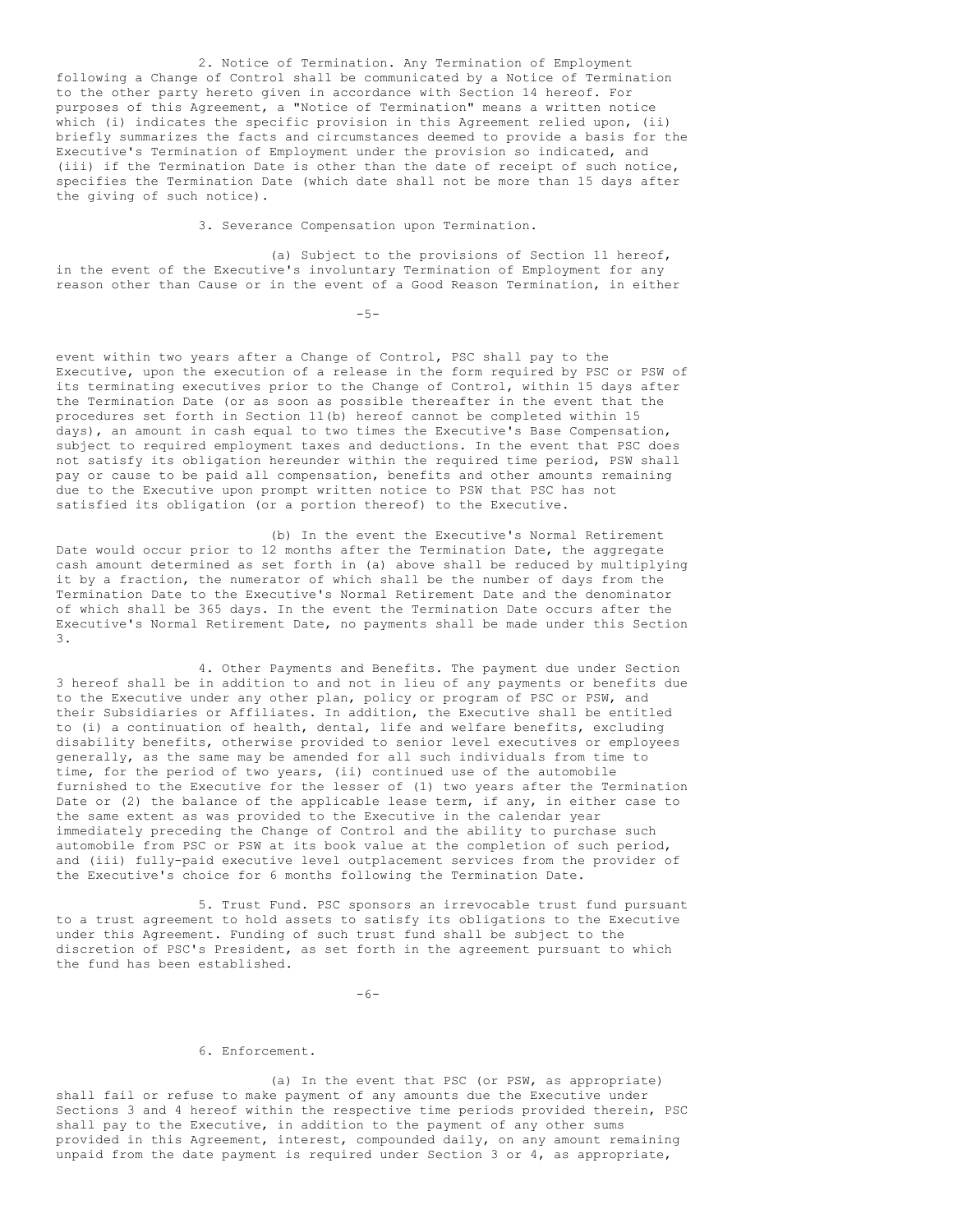until paid to the Executive, at the rate from time to time announced by PNC Bank as its "prime rate" plus 1%, each change in such rate to take effect on the effective date of the change in such prime rate.

(b) It is the intent of the parties that the Executive not be required to incur any expenses associated with the enforcement of his rights under this Agreement by arbitration, litigation or other legal action because the cost and expense thereof would substantially detract from the benefits intended to be extended to the Executive hereunder. Accordingly, PSC shall pay the Executive on demand the amount necessary to reimburse the Executive in full for all reasonable expenses (including all attorneys' fees and legal expenses) incurred by the Executive in enforcing any of the obligations of PSC or PSW under this Agreement.

7. No Mitigation. The Executive shall not be required to mitigate the amount of any payment or benefit provided for in this Agreement by seeking other employment or otherwise, nor shall the amount of any payment or benefit provided for herein be reduced by any compensation earned by other employment or otherwise.

8. Non-exclusivity of Rights. Nothing in this Agreement shall prevent or limit the Executive's continuing or future participation in or rights under any benefit, bonus, incentive or other plan or program provided by PSC, or any of its Subsidiaries or Affiliates, and for which the Executive may qualify.

9. No Set-Off. PSC's obligation to make the payments provided for in this Agreement and otherwise to perform its obligations hereunder shall not be affected by any circumstances, including, without limitation, any set-off, counterclaim, recoupment, defense or other right which PSC may have against the Executive or others.

10. Taxes. Any payment required under this Agreement shall be subject to all requirements of the law with regard to the withholding of taxes, filing, making of reports and the like, and PSC shall use its best efforts to satisfy promptly all such requirements.

-7-

#### 11. Certain Reduction of Payments.

(a) Anything in this Agreement to the contrary notwithstanding, in the event that it shall be determined that any payment or distribution by PSC to or for the benefit of the Executive, whether paid or payable or distributed or distributable pursuant to the terms of this Agreement or otherwise (a "Payment"), would constitute an "excess parachute payment" within the meaning of Section 280G of the Internal Revenue Code of 1986, as amended (the "Code"), the aggregate present value of amounts payable or distributable to or for the benefit of the Executive pursuant to this Agreement (such payments or distributions pursuant to this Agreement are hereinafter referred to as "Agreement Payments") shall be reduced (but not below zero) to the Reduced Amount. The "Reduced Amount" shall be an amount expressed in present value, which maximizes the aggregate present value of Agreement Payments without causing any Payment to be subject to the loss of deduction under Section 280G of the Code. For purposes of this Section 11, present value shall be determined in accordance with Section 280G(d)(4) of the Code.

(b) All determinations to be made under this Section 11 shall be made by PSC's independent public accountant immediately prior to the Change of Control (the "Accounting Firm"), which firm shall provide its determinations and any supporting calculations both to PSC and the Executive within 10 days of the Termination Date. Any such determination by the Accounting Firm shall be binding upon PSC and the Executive. The Executive shall then have the right to determine which of the Agreement Payments shall be eliminated or reduced in order to produce the Reduced Amount in accordance with the requirements of this Section. Within five days after this determination, PSC shall pay (or cause to be paid) or distribute (or cause to be distributed) to or for the benefit of the Executive such amounts as are then due to the Executive under this Agreement.

(c) As a result of the uncertainty in the application of Section 280G of the Code at the time of the initial determination by the Accounting Firm hereunder, it is possible that Agreement Payments, as the case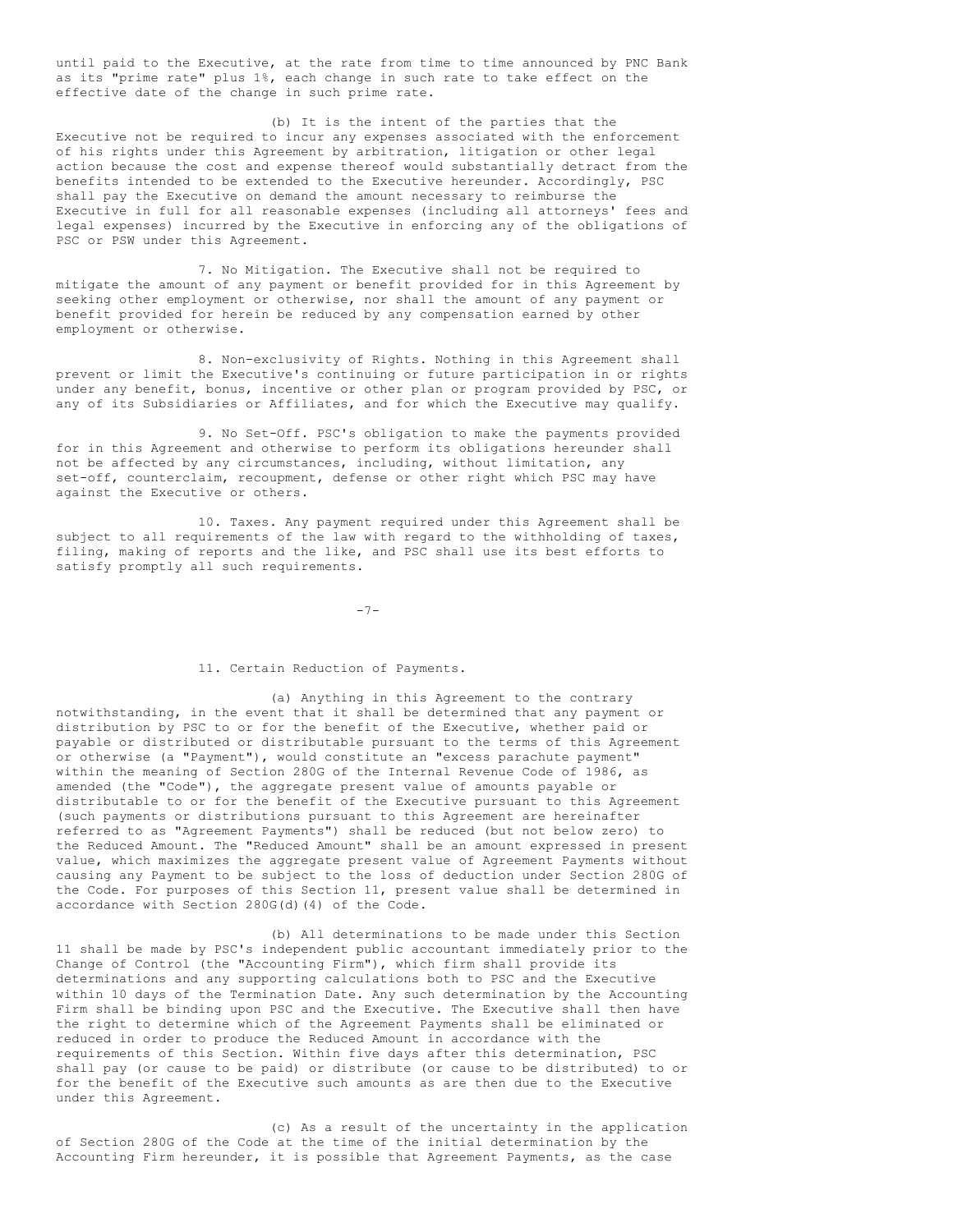may be, will have been made by PSC which should not have been made ("Overpayment") or that additional Agreement Payments which have not been made by PSC could have been made ("Underpayment"), in each case, consistent with the calculations required to be made hereunder. Within two years after the Termination of Employment, the Accounting Firm shall review the determination made by it pursuant to the preceding paragraph and PSC shall cooperate and provide all information necessary for such review. In the event that the Accounting Firm determines that an Overpayment has been made, any such Overpayment shall be treated for all purposes as a loan to the Executive which the Executive shall repay to PSC together with interest from the date of payment

 $-8-$ 

under this Agreement at the applicable Federal rate provided for in Section 7872(f)(2) of the Code (the "Federal Rate"); provided, however, that no amount shall be payable by the Executive to PSC if and to the extent such payment would not reduce the limit on the amount that is deductible under Section 280G of the Code. In the event that the Accounting Firm determines that an Underpayment has occurred, any such Underpayment shall be promptly paid by PSC to or for the benefit of the Executive together with interest from the date of payment under this Agreement at the Federal Rate.

(d) All of the fees and expenses of the Accounting Firm in performing the determinations referred to in subsections (b) and (c) above shall be borne solely by PSC. PSC agrees to indemnify and hold harmless the Accounting Firm of and from any and all claims, damages and expenses resulting from or relating to its determinations pursuant to subsections (b) and (c) above, except for claims, damages or expenses resulting from the gross negligence or willful misconduct of the Accounting Firm.

12. Term of Agreement. The term of this Agreement shall be indefinite until PSC notifies the Executive in writing that this Agreement will not be renewed at least sixty days prior to the proposed termination; provided, however, that (i) after a Change of Control during the term of this Agreement, this Agreement shall remain in effect until all of the obligations of the parties hereunder are satisfied or have expired, and (ii) this Agreement shall terminate if, prior to a Change of Control, the employment of the Executive with PSC and its Subsidiaries, as the case may be, shall terminate for any reason; provided, however, that if a Change of Control occurs within 18 months after (a) the Executive's termination incurred for any reason other than a voluntary resignation or retirement (a Good Reason Termination shall not be deemed voluntary) or termination for Cause or (b) the termination of this Agreement, the Executive shall be entitled to all of the terms and conditions of this Agreement as if the Executive's termination had occurred on the date of the Change of Control.

13. Successor Company. PSC shall require any successor or successors (whether direct or indirect, by purchase, merger or otherwise) to all or substantially all of the business and/or assets of PSC or PSW, or of any of their Subsidiaries that actually employ the Executive, by agreement in form and substance satisfactory to the Executive, to acknowledge expressly that this Agreement is binding upon and enforceable against the successor or successors, in accordance with the terms hereof, and to become jointly and severally obligated with PSC and PSW to perform this Agreement in the same manner and to the same extent that PSC and PSW would be required to perform if no such succession or successions had taken place. Failure of PSC or PSW to notify the

 $-9-$ 

Executive in writing as to such successorship, to provide the Executive the opportunity to review and agree to the successor's assumption of this Agreement or to obtain such agreement prior to the effectiveness of any such succession shall be a breach of this Agreement. As used in this Agreement, PSC and the Company shall mean PSC and PSW, respectively, and their Subsidiaries as hereinbefore defined and any such successor or successors to their business and/or assets, jointly and severally.

14. Notice. All notices and other communications required or permitted hereunder or necessary or convenient in connection herewith shall be in writing and shall be delivered personally or mailed by registered or certified mail, return receipt requested, or by overnight express courier service, as follows: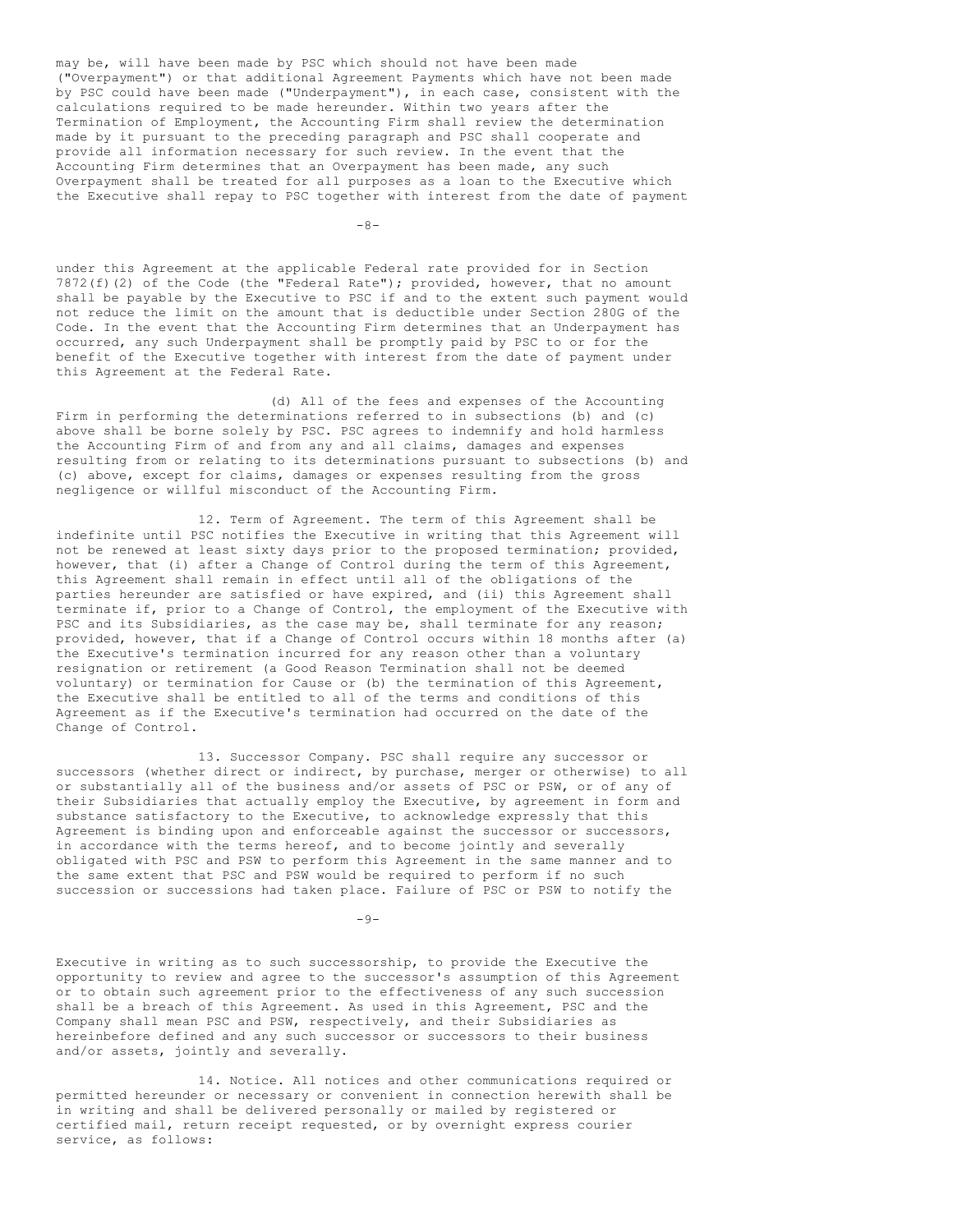Philadelphia Suburban Corporation 762 W. Lancaster Avenue Bryn Mawr, PA 19010-3489 Attention: Chairman, Executive Compensation and Employee Benefits Committee

If to the Executive, to:

Mr. Richard R. Riegler 2592 Sibel Circle Lansdale, PA 19446

or to such other names or addresses as PSC or the Executive, as the case may be, shall designate by notice to the other party hereto in the manner specified in this Section; provided, however, that if no such notice is given by PSC following a Change of Control, notice at the last address of PSC or to any successor pursuant to Section 13 hereof shall be deemed sufficient for the purposes hereof. Any such notice shall be deemed delivered and effective when received in the case of personal delivery, five days after deposit, postage prepaid, with the U.S. Postal Service in the case of registered or certified mail, or on the next business day in the case of overnight express courier service.

 $-10-$ 

15 Governing Law. This Agreement shall be governed by and interpreted under the laws of the Commonwealth of Pennsylvania without giving effect to any conflict of laws provisions.

16. Contents of Agreement, Amendment and Assignment. This Agreement supersedes all prior agreements, sets forth the entire understanding between the parties hereto with respect to the subject matter hereof and cannot be changed, modified, extended or terminated except upon written amendment approved by PSC's Executive Compensation and Employee Benefits Committee, or its successor, and signed by the parties hereto. The provisions of this Agreement may require a variance from the terms and conditions of certain compensation or bonus plans under circumstances where such plans would not provide for payment thereof in order to obtain the maximum benefits for the Executive. It is the specific intention of the parties that the provisions of this Agreement shall supersede any provisions to the contrary in such plans, and such plans shall be deemed to have been amended to correspond with this Agreement without further action by PSC or the Board.

17. No Right to Continued Employment. Nothing in this Agreement shall be construed as giving the Executive any right to be retained in the employ of PSC or PSW.

18. Successors and Assigns. All of the terms and provisions of this Agreement shall be binding upon and inure to the benefit of and be enforceable by the respective heirs, representatives, successors and assigns of the parties hereto, except that the duties and responsibilities of PSC and PSW hereunder shall not be assignable in whole or in part.

19. Severability. If any provision of this Agreement or application thereof to anyone or under any circumstances shall be determined to be invalid or unenforceable, such invalidity or unenforceability shall not affect any other provisions or applications of this Agreement which can be given effect without the invalid or unenforceable provision or application.

20. Remedies Cumulative; No Waiver. No right conferred upon the Executive by this Agreement is intended to be exclusive of any other right or remedy, and each and every such right or remedy shall be cumulative and shall be in addition to any other right or remedy given hereunder or now or hereafter existing at law or in equity. No delay or omission by the Executive in exercising any right, remedy or power hereunder or existing at law or in equity shall be construed as a waiver thereof.

-11-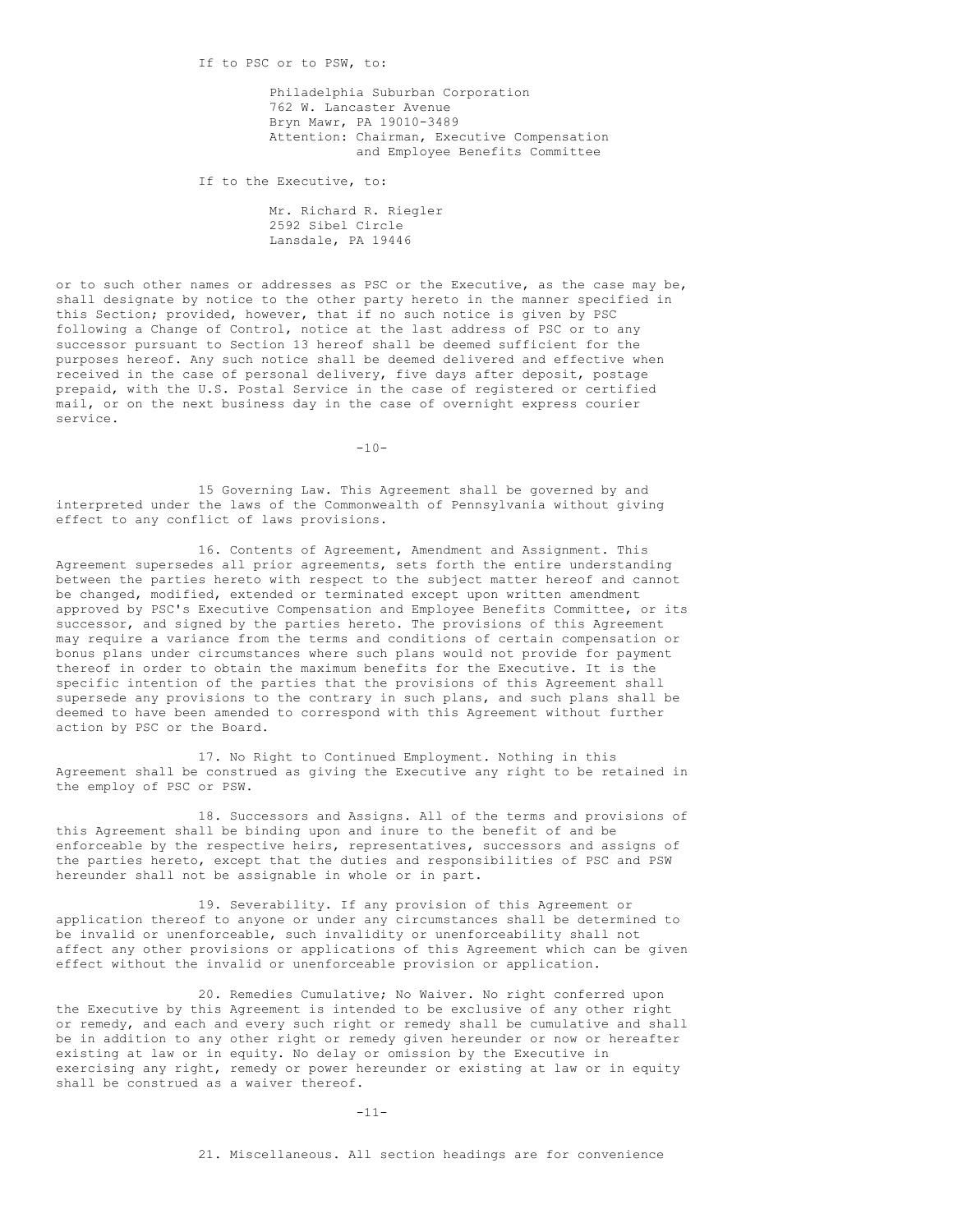only. This Agreement may be executed in several counterparts, each of which is an original. It shall not be necessary in making proof of this Agreement or any counterpart hereof to produce or account for any of the other counterparts.

22. Arbitration. In the event of any dispute under the provisions of this Agreement other than a dispute in which the sole relief sought is an equitable remedy such as an injunction, the parties shall be required to have the dispute, controversy or claim settled by arbitration in Bryn Mawr, Pennsylvania, in accordance with the National Rules for the Settlement of Employment Disputes of the American Arbitration Association, before one arbitrator who shall be an executive officer or former executive officer of a publicly traded corporation, selected by the parties. Any award entered by the arbitrator shall be final, binding and nonappealable and judgment may be entered thereon by either party in accordance with applicable law in any court of competent jurisdiction. This arbitration provision shall be specifically enforceable. The arbitrator shall have no authority to modify any provision of this Agreement or to award a remedy for a dispute involving this Agreement other than a benefit specifically provided under or by virtue of the Agreement. PSC shall be responsible for all of the fees of the American Arbitration Association and the arbitrator and any expenses relating to the conduct of the arbitration (including reasonable attorneys' fees and expenses).

 $-12-$ 

IN WITNESS WHEREOF, the undersigned, intending to be legally bound, have executed this Agreement as of the date first above written.

| ATTEST: |                     | PHILADELPHIA SUBURBAN CORPORATION   |
|---------|---------------------|-------------------------------------|
|         | /s/ Suzanne Falcone | By /s/ Roy H. Stahl                 |
|         | Secretary           |                                     |
| ATTEST: |                     | PHILADELPHIA SUBURBAN WATER COMPANY |
|         | /s/ Suzanne Falcone | By /s/ Roy H. Stahl                 |
|         | Secretary           |                                     |
|         |                     | EXECUTIVE                           |

/s/ Branda A. Davis /s/ Richard R. Riegler ----------------------------------------- ------------------------------------ Witness

-13-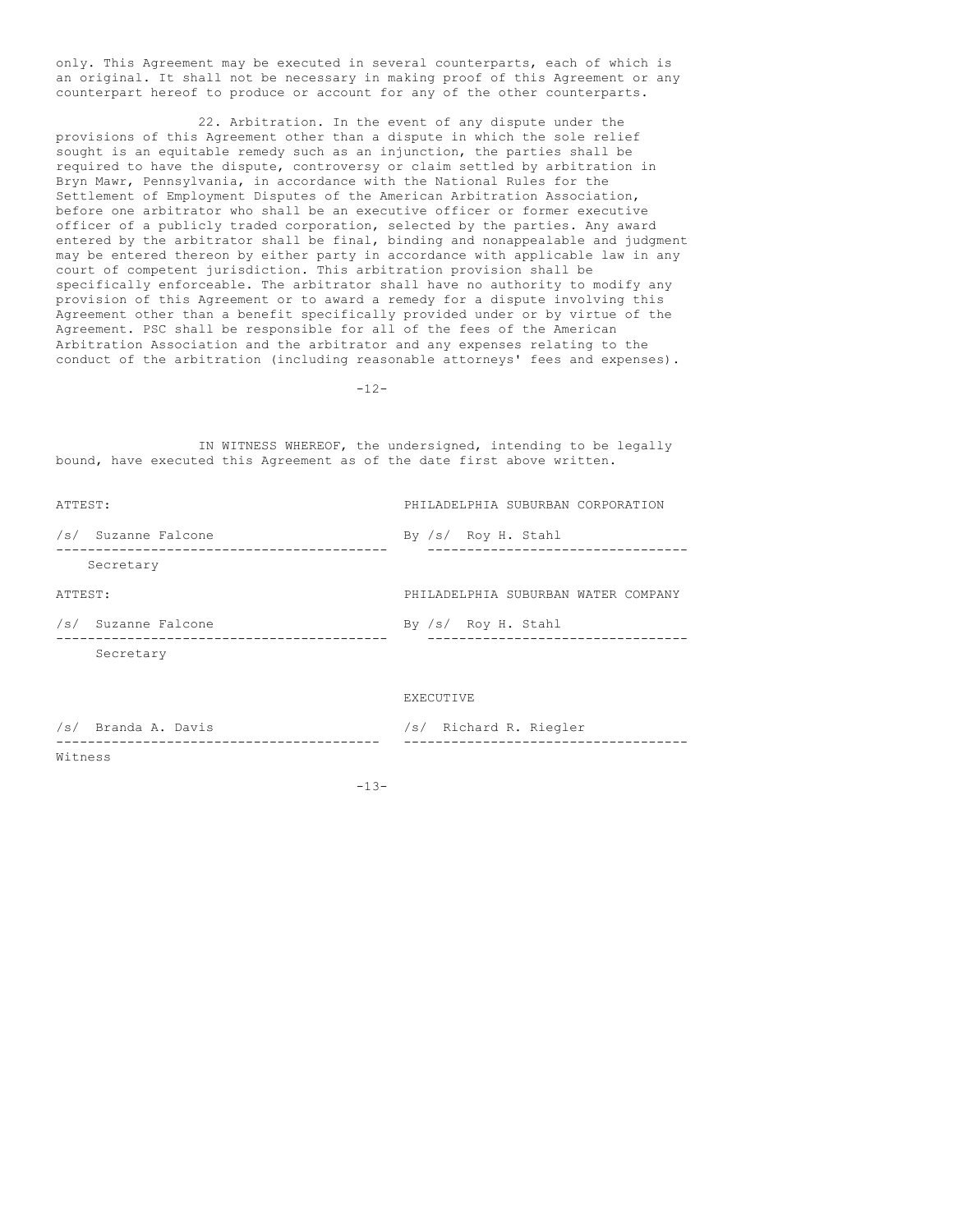Exhibit 10.40

## AMENDED AGREEMENT

THIS Amended Agreement made as of the 7th day of August, 2001, by and between Philadelphia Suburban Corporation, a Pennsylvania corporation ("PSC"), and David P. Smeltzer (the "Executive").

WHEREAS, the Executive is presently employed by PSC, as its Senior Vice President - Finance and Chief Financial Officer and also serves as an officer of Philadelphia Suburban Water Company ("PSW"); and

WHEREAS, PSC considers it essential to foster the employment of well-qualified, key management personnel, and, in this regard, the boards of directors of PSC and PSW recognize that, as is the case with many publicly-held corporations such as PSC, the possibility of a change of control of PSC may exist and that such possibility, and the uncertainty and questions which it may raise among management, may result in the departure or distraction of key management personnel to the detriment of PSC and PSW;

WHEREAS, the boards of directors of PSC and PSW have determined that appropriate steps should be taken to reinforce and encourage the continued attention and dedication of key members of PSC's and PSW's management to their assigned duties without distraction in the face of potentially disturbing circumstances arising from the possibility of a change of control of PSC, although no such change is now contemplated;

WHEREAS, in order to induce the Executive to remain in the employ of PSC, PSC and PSW, for which certain of the employees of PSC, such as the Executive, provide key executive services, entered into an Agreement, effective as of January 1, 1997, to provide that the Executive would receive certain compensation in the event his employment with PSC or PSW is terminated subsequent to a "Change of Control" (as defined in Section 1 hereof) of PSC as a cushion against the financial and career impact on the Executive of any such Change of Control; and

WHEREAS, the agreement was amended effective as of December 1, 1999, and WHEREAS, PSC and PSW wish to amend and restate the Agreement at this time to clarify certain rights of the Executive, incorporate the amendment that was made to the Agreement effective as of February 1, 1999, and to make other desirable changes; and

WHEREAS, PSW is willing to enter into this Agreement with PSC in light of his role in the management of the affairs of PSW or its subsidiaries;

NOW, THEREFORE, in consideration of the foregoing and the mutual covenants and agreements hereinafter set forth and intending to be legally bound hereby, the parties hereto agree that the Agreement shall be amended and restated to read as follows:

1. Definitions. For all purposes of this Agreement, the following terms shall have the meanings specified in this Section unless the context clearly otherwise requires:

(a) "Affiliate" and "Associate" shall have the respective meanings ascribed to such terms in Rule 12b-2 of the General Rules and Regulations under the Securities Exchange Act of 1934, as amended (the "Exchange Act").

(b) "Base Compensation" shall mean the average of the total of cash base salary and annual bonus paid to, and dividend equivalents under the Equity Compensation Plan accrued for, the Executive in each calendar year in all capacities with PSC, PSW and their Subsidiaries or Affiliates, as would be reported for Federal income tax purposes on Form W-2 if currently subject to tax, together with (i) any amounts the payment of which has been deferred by the Executive under any deferred compensation plan of PSC, PSW and their Subsidiaries or Affiliates, or otherwise, (ii) any and all salary reduction authorized amounts under any of the benefit plans or programs of PSC, PSW and their Subsidiaries or Affiliates, (iii) the value, as shown in PSC's Proxy, for each calendar year in which a grant was made, of the stock option grants made to the Executive under the Equity Compensation Plan, but excluding any amounts attributable to the exercise of stock options, and (iv) the value, based on the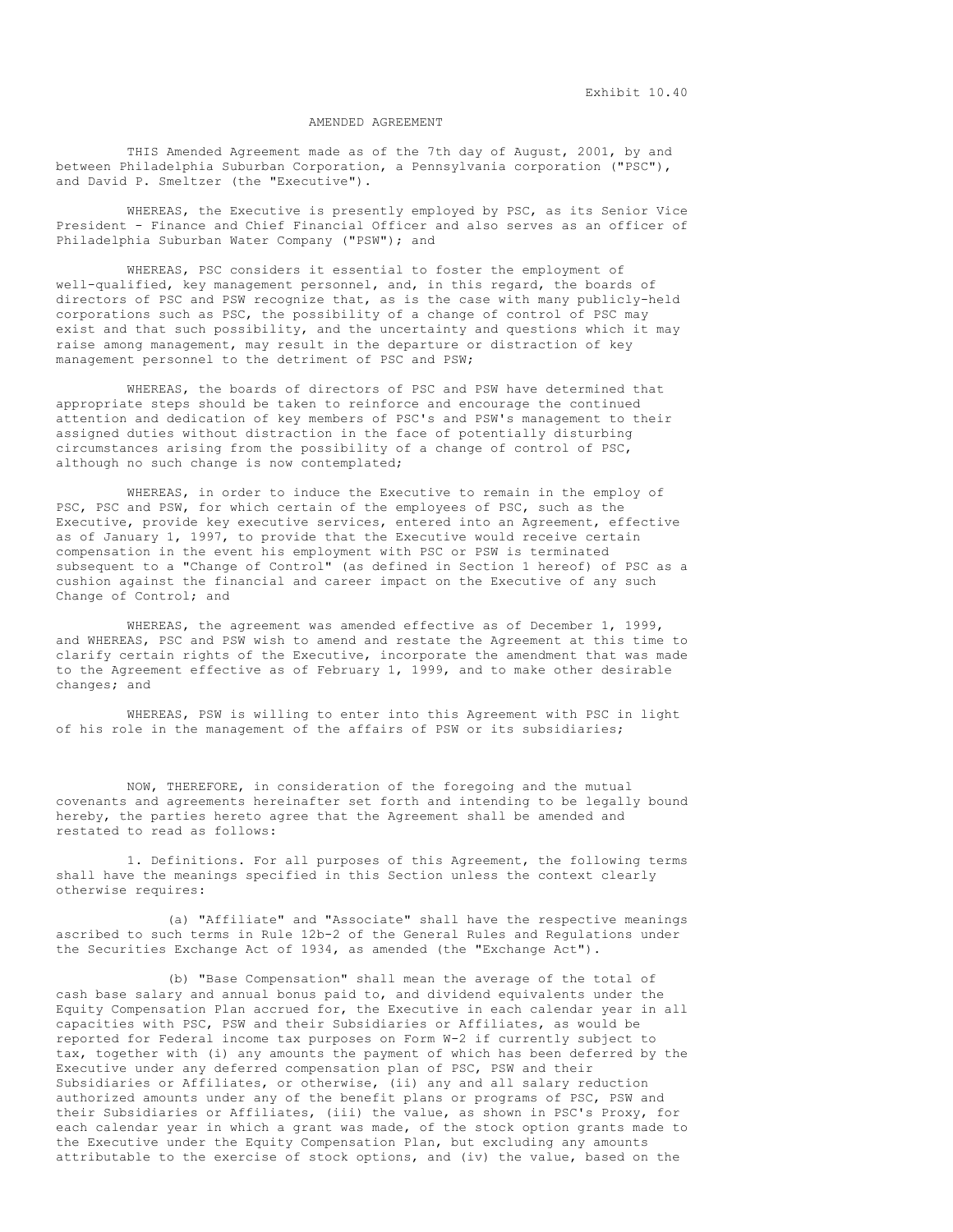average value of shares vesting in each year, of any grants of Restricted Stock made to the Executive under the Equity Compensation Plan, for the three calendar years (or such number of actual full calendar years of employment, if less than three) immediately preceding the calendar year in which occurs a Change of Control or the Executive's Termination Date, whichever period produces the higher amount.

(c) A Person shall be deemed the "Beneficial Owner" of any securities: (i) that such Person or any of such Person's Affiliates or Associates, directly or indirectly, has the right to acquire (whether such right is exercisable immediately or only after the passage of time) pursuant to any agreement, arrangement or understanding (whether or not in writing) or upon the exercise of conversion rights, exchange rights, rights, warrants or options, or otherwise; provided, however, that a Person shall not be deemed the "Beneficial Owner" of securities tendered pursuant to a tender or exchange offer made by such Person or any of such Person's Affiliates or Associates until such tendered securities are accepted for payment, purchase or exchange; (ii) that such Person or any of such Person's Affiliates or Associates, directly or indirectly, has the right to vote or dispose of or has "beneficial ownership" of (as determined pursuant to Rule 13d-3 of the General Rules and Regulations under the Exchange Act), including without limitation pursuant to any agreement, arrangement or understanding, whether or not in writing; provided, however, that a Person shall not be deemed the "Beneficial Owner" of any security under this clause (ii) as a result of an oral or written agreement, arrangement or understanding to vote such security if such agreement, arrangement or understanding (A) arises solely from a revocable proxy given in response to a public proxy or consent solicitation made pursuant to, and in accordance with, the applicable provisions of the General Rules and Regulations under the Exchange Act, and (B) is not then reportable by such Person on Schedule 13D under the Exchange Act (or any comparable or successor report); or (iii) that are beneficially owned, directly or indirectly, by any other Person (or any Affiliate or Associate thereof) with which such Person (or any of such Person's Affiliates or Associates) has any agreement, arrangement or understanding (whether or not in writing) for the purpose of acquiring, holding, voting (except pursuant to a revocable proxy as described in the proviso to clause (ii) above) or disposing of any voting securities of PSC; provided, however, that nothing in this Section 1(c) shall cause a Person engaged in business as an underwriter of securities to be the "Beneficial Owner" of any securities acquired through such Person's participation in good faith in a firm commitment underwriting until the expiration of forty days after the date of such acquisition.

 $-2-$ 

(d) "Board" shall mean the board of directors of PSC.

(e) "Change of Control" shall mean:

(i) any Person (including any individual, firm, corporation, partnership or other entity except PSC or the Company or any employee benefit plan of the PSC or the Company or of any Affiliate or Associate, any Person or entity organized, appointed or established by PSC or the Company for or pursuant to the terms of any such employee benefit plan), together with all Affiliates and Associates of such Person, shall become the Beneficial Owner in the aggregate of 20% or more of the Common Stock of PSC then outstanding;

(ii) during any twenty-four month period, individuals who at the beginning of such period constitute the Board cease for any reason to constitute a majority thereof, unless the election, or the nomination for election by PSC's shareholders, of at least seventy-five percent of the directors who were not directors at the beginning of such period was approved by a vote of at least seventy-five percent of the directors in office at the time of such election or nomination who were directors at the beginning of such period; or

(iii) there occurs a sale of substantially all of the assets of PSC or its liquidation is approved by a majority of its shareholders or PSC is merged into or is merged with an unrelated entity such that following the merger the shareholders of PSC no longer own more than 51% of the resultant entity. Notwithstanding anything in this Section 1(e) to the contrary, a Change of Control shall not be deemed to have taken place under clause (e)(i) above if (a) such Person becomes the beneficial owner in the aggregate of 20% or more of the Common Stock of PSC then outstanding as a result of an inadvertent acquisition by such Person if such Person, as soon as practicable, divests itself of a sufficient amount of its Common Stock so that it no longer owns 20% or more of the Common Stock then outstanding, as determined by the Board of Directors of PSC, or (ii) the shares of Common Stock required to be counted in order to meet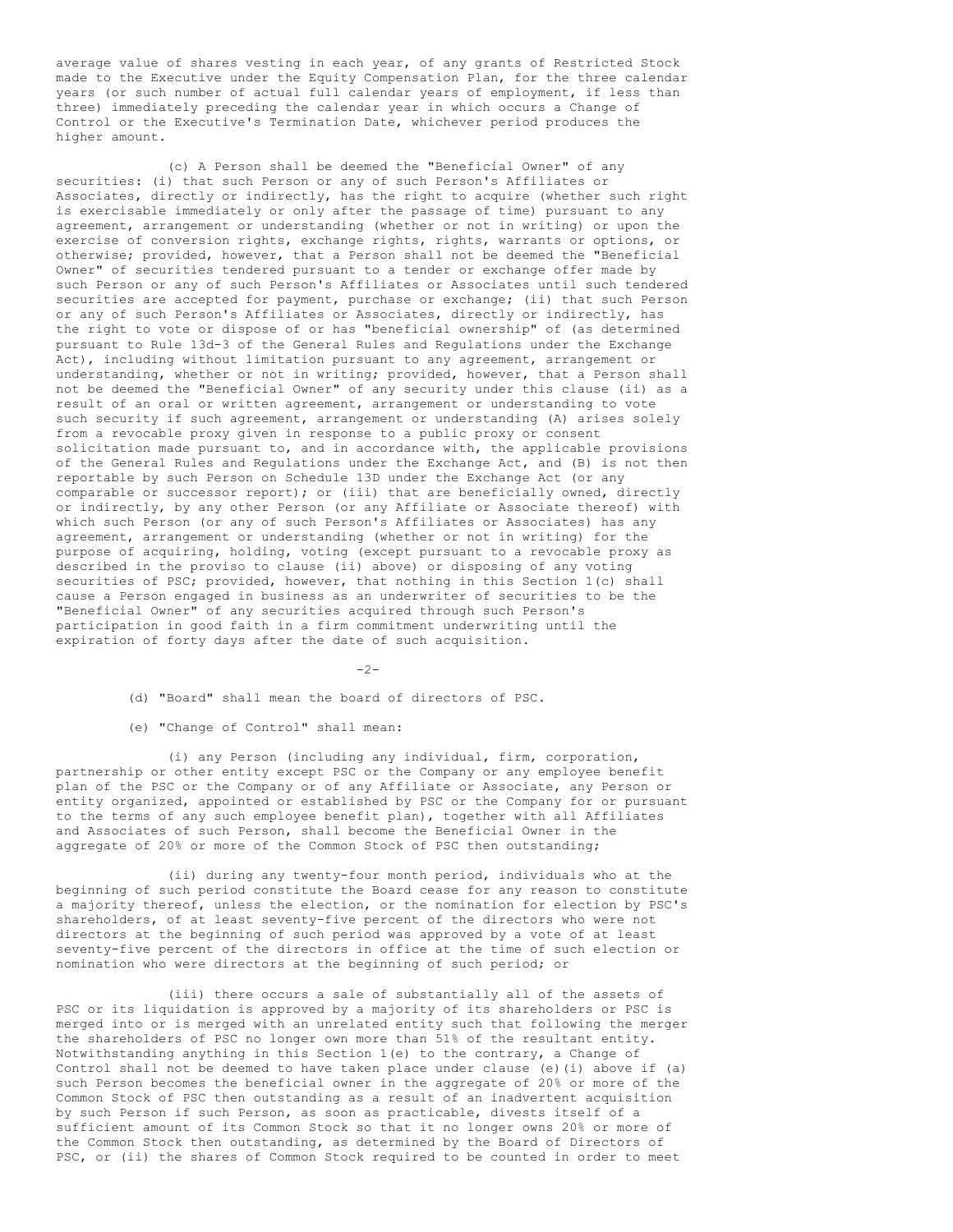the 20% minimum threshold described under such clause (i) include any of the shares described in subsections (i) through (iv) of section 2543(b) of the Pennsylvania Business Corporation Law of 1988 (15 Pa.C.S.A. '2543(b)) as in effect on the date of adoption of the Plan.

(f) "Cause" shall mean 1) misappropriation of funds, 2) habitual insobriety or substance abuse, 3) conviction of a crime involving moral turpitude, or 4) gross negligence in the performance of duties, which gross negligence has had a material adverse effect on the business, operations, assets, properties or financial condition of PSC.

-3-

(g) "Equity Compensation Plan" shall mean PSC's 1994 Equity Compensation Plan, and its predecessors and successors.

(h) "Good Reason Termination" shall mean a Termination of Employment initiated by the Executive upon one or more of the following occurrences:

(i) any failure of PSC or PSW or their successor(s) to comply with and satisfy any of the terms of this the Agreement;

(ii) any significant involuntary reduction of the authority, duties, responsibilities or reporting relationships held by the Executive immediately prior to the Change of Control;

(iii) any involuntary removal of the Executive from the employment grade, compensation level or officer positions which the Executive holds with PSC or PSW or, if the Executive is employed by a Subsidiary, with a Subsidiary, held by him immediately prior to the Change of Control, except in connection with promotions to higher office;

(iv) any involuntary reduction in the Executive's target level of annual and long-term compensation as in effect immediately prior to the Change of Control;

(v) any transfer of the Executive, without his express written consent, to a location which is outside the Bryn Mawr, Pennsylvania area by more than 50 miles, other than on a temporary basis (less than 6 months); or

(vi) the Executive being required to undertake business travel to an extent substantially greater than the Executive's business travel obligations immediately prior to the Change of Control.

(i) "Normal Retirement Date" shall mean the first day of the calendar month coincident with or next following the Executive's 65th birthday.

(j) "Subsidiary" shall mean any corporation in which PSC, directly or indirectly, owns at least a 50% interest or an unincorporated entity of which PSC, directly or indirectly, owns at least 50% of the profits or capital interests.

(k) "Termination Date" shall mean the date of receipt of the Notice of Termination described in Section 2 hereof or any later date specified therein, as the case may be.

(l) "Termination of Employment" shall mean the termination of the Executive's actual employment relationship with PSC, PSW and any of their Subsidiaries that actually employs the Executive.

 $-4-$ 

2. Notice of Termination. Any Termination of Employment following a Change of Control shall be communicated by a Notice of Termination to the other party hereto given in accordance with Section 14 hereof. For purposes of this Agreement, a "Notice of Termination" means a written notice which (i) indicates the specific provision in this Agreement relied upon, (ii) briefly summarizes the facts and circumstances deemed to provide a basis for the Executive's Termination of Employment under the provision so indicated, and (iii) if the Termination Date is other than the date of receipt of such notice, specifies the Termination Date (which date shall not be more than 15 days after the giving of such notice).

3. Severance Compensation upon Termination.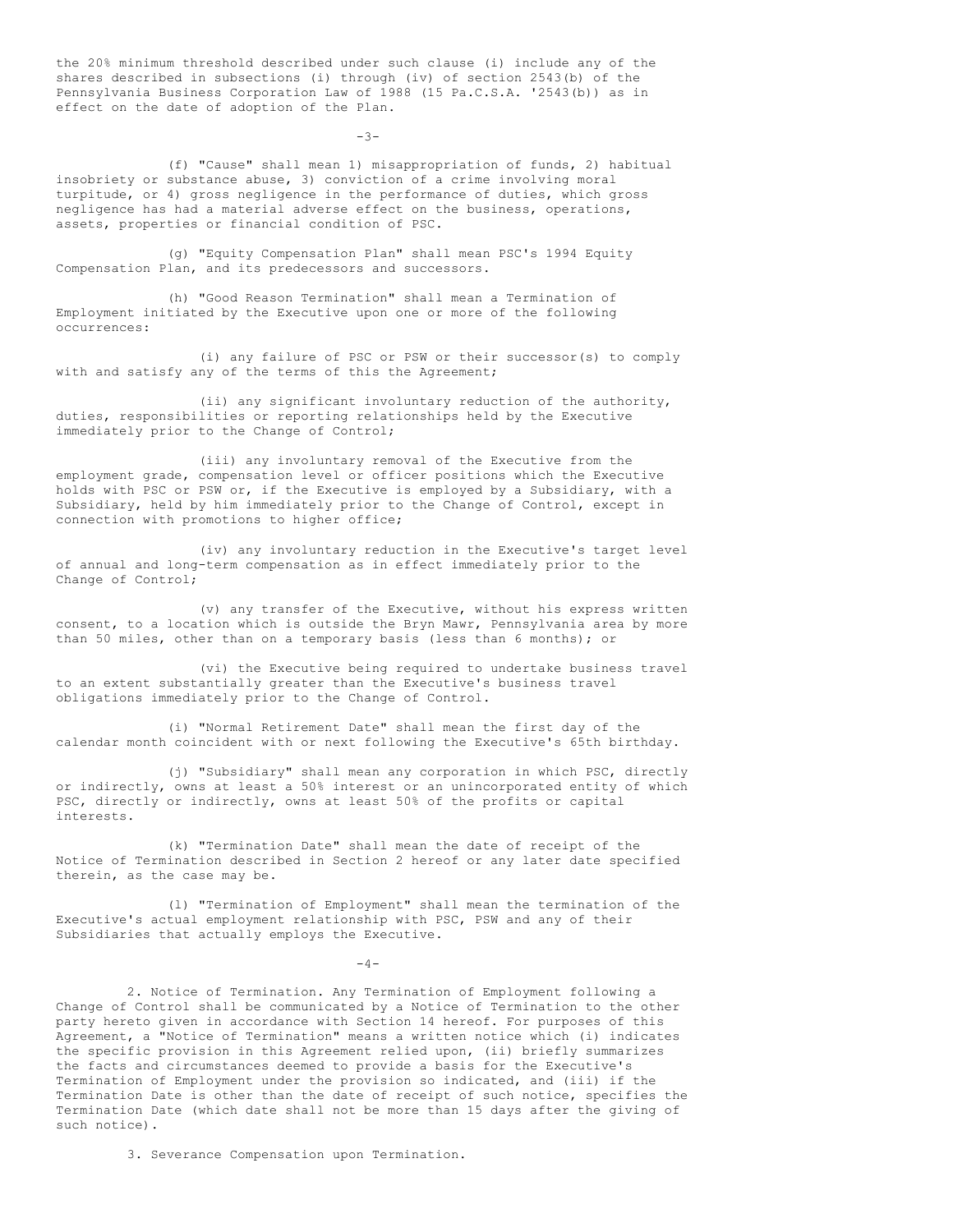(a) Subject to the provisions of Section 11 hereof, in the event of the Executive's involuntary Termination of Employment for any reason other than Cause or in the event of a Good Reason Termination, in either event within two years after a Change of Control, PSC shall pay to the Executive, upon the execution of a release in the form required by PSC or PSW of its terminating executives prior to the Change of Control, within 15 days after the Termination Date (or as soon as possible thereafter in the event that the procedures set forth in Section 11(b) hereof cannot be completed within 15 days), an amount in cash equal to two times the Executive's Base Compensation, subject to required employment taxes and deductions. In the event that PSC does not satisfy its obligation hereunder within the required time period, PSW shall pay or cause to be paid all compensation, benefits and other amounts remaining due to the Executive upon prompt written notice to PSW that PSC has not satisfied its obligation (or a portion thereof) to the Executive.

(b) In the event the Executive's Normal Retirement Date would occur prior to 12 months after the Termination Date, the aggregate cash amount determined as set forth in (a) above shall be reduced by multiplying it by a fraction, the numerator of which shall be the number of days from the Termination Date to the Executive's Normal Retirement Date and the denominator of which shall be 365 days. In the event the Termination Date occurs after the Executive's Normal Retirement Date, no payments shall be made under this Section 3.

4. Other Payments and Benefits. The payment due under Section 3 hereof shall be in addition to and not in lieu of any payments or benefits due to the Executive under any other plan, policy or program of PSC or PSW, and their Subsidiaries or Affiliates. In addition, the Executive shall be entitled to (i) a continuation of health, dental, life and welfare benefits, excluding disability benefits, otherwise provided to senior level executives or employees generally, as the same may be amended for all such individuals from time to time, for the period of two years, (ii) continued use of the automobile furnished to the Executive for the lesser of (1) two years after the Termination Date or (2) the balance of the applicable lease term, if any, in either case to the same extent as was provided to the Executive in the calendar year immediately preceding the Change of Control and the ability to purchase such automobile from PSC or PSW at its book value at the completion of such period, and (iii) fully-paid executive level outplacement services from the provider of the Executive's choice for 6 months following the Termination Date.

5. Trust Fund. PSC sponsors an irrevocable trust fund pursuant to a trust agreement to hold assets to satisfy its obligations to the Executive under this Agreement. Funding of such trust fund shall be subject to the discretion of PSC's President, as set forth in the agreement pursuant to which the fund has been established.

 $-5-$ 

#### 6. Enforcement.

(a) In the event that PSC (or PSW, as appropriate) shall fail or refuse to make payment of any amounts due the Executive under Sections 3 and 4 hereof within the respective time periods provided therein, PSC shall pay to the Executive, in addition to the payment of any other sums provided in this Agreement, interest, compounded daily, on any amount remaining unpaid from the date payment is required under Section 3 or 4, as appropriate, until paid to the Executive, at the rate from time to time announced by PNC Bank as its "prime rate" plus 1%, each change in such rate to take effect on the effective date of the change in such prime rate.

(b) It is the intent of the parties that the Executive not be required to incur any expenses associated with the enforcement of his rights under this Agreement by arbitration, litigation or other legal action because the cost and expense thereof would substantially detract from the benefits intended to be extended to the Executive hereunder. Accordingly, PSC shall pay the Executive on demand the amount necessary to reimburse the Executive in full for all reasonable expenses (including all attorneys' fees and legal expenses) incurred by the Executive in enforcing any of the obligations of PSC or PSW under this Agreement.

7. No Mitigation. The Executive shall not be required to mitigate the amount of any payment or benefit provided for in this Agreement by seeking other employment or otherwise, nor shall the amount of any payment or benefit provided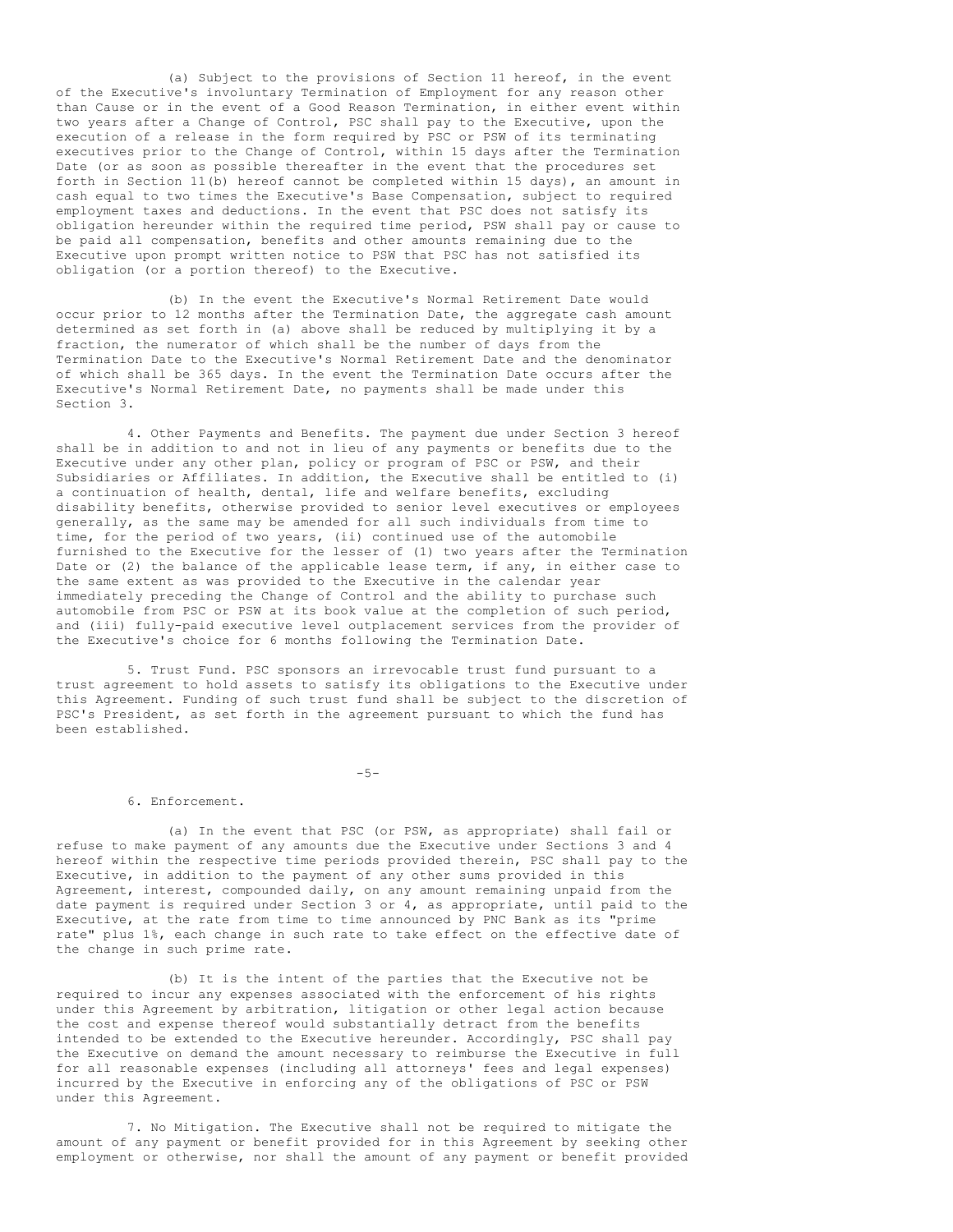for herein be reduced by any compensation earned by other employment or otherwise.

8. Non-exclusivity of Rights. Nothing in this Agreement shall prevent or limit the Executive's continuing or future participation in or rights under any benefit, bonus, incentive or other plan or program provided by PSC, or any of its Subsidiaries or Affiliates, and for which the Executive may qualify.

9. No Set-Off. PSC's obligation to make the payments provided for in this Agreement and otherwise to perform its obligations hereunder shall not be affected by any circumstances, including, without limitation, any set-off, counterclaim, recoupment, defense or other right which PSC may have against the Executive or others.

10. Taxes. Any payment required under this Agreement shall be subject to all requirements of the law with regard to the withholding of taxes, filing, making of reports and the like, and PSC shall use its best efforts to satisfy promptly all such requirements.

 $-6-$ 

## 11. Certain Reduction of Payments.

(a) Anything in this Agreement to the contrary notwithstanding, in the event that it shall be determined that any payment or distribution by PSC to or for the benefit of the Executive, whether paid or payable or distributed or distributable pursuant to the terms of this Agreement or otherwise (a "Payment"), would constitute an "excess parachute payment" within the meaning of Section 280G of the Internal Revenue Code of 1986, as amended (the "Code"), the aggregate present value of amounts payable or distributable to or for the benefit of the Executive pursuant to this Agreement (such payments or distributions pursuant to this Agreement are hereinafter referred to as "Agreement Payments") shall be reduced (but not below zero) to the Reduced Amount. The "Reduced Amount" shall be an amount expressed in present value, which maximizes the aggregate present value of Agreement Payments without causing any Payment to be subject to the loss of deduction under Section 280G of the Code. For purposes of this Section 11, present value shall be determined in accordance with Section 280G(d)(4) of the Code.

(b) All determinations to be made under this Section 11 shall be made by PSC's independent public accountant immediately prior to the Change of Control (the "Accounting Firm"), which firm shall provide its determinations and any supporting calculations both to PSC and the Executive within 10 days of the Termination Date. Any such determination by the Accounting Firm shall be binding upon PSC and the Executive. The Executive shall then have the right to determine which of the Agreement Payments shall be eliminated or reduced in order to produce the Reduced Amount in accordance with the requirements of this Section. Within five days after this determination, PSC shall pay (or cause to be paid) or distribute (or cause to be distributed) to or for the benefit of the Executive such amounts as are then due to the Executive under this Agreement.

(c) As a result of the uncertainty in the application of Section 280G of the Code at the time of the initial determination by the Accounting Firm hereunder, it is possible that Agreement Payments, as the case may be, will have been made by PSC which should not have been made ("Overpayment") or that additional Agreement Payments which have not been made by PSC could have been made ("Underpayment"), in each case, consistent with the calculations required to be made hereunder. Within two years after the Termination of Employment, the Accounting Firm shall review the determination made by it pursuant to the preceding paragraph and PSC shall cooperate and provide all information necessary for such review. In the event that the Accounting Firm determines that an Overpayment has been made, any such Overpayment shall be treated for all purposes as a loan to the Executive which the Executive shall repay to PSC together with interest from the date of payment under this Agreement at the applicable Federal rate provided for in Section 7872(f)(2) of the Code (the "Federal Rate"); provided, however, that no amount shall be payable by the Executive to PSC if and to the extent such payment would not reduce the limit on the amount that is deductible under Section 280G of the Code. In the event that the Accounting Firm determines that an Underpayment has occurred, any such Underpayment shall be promptly paid by PSC to or for the benefit of the Executive together with interest from the date of payment under this Agreement at the Federal Rate.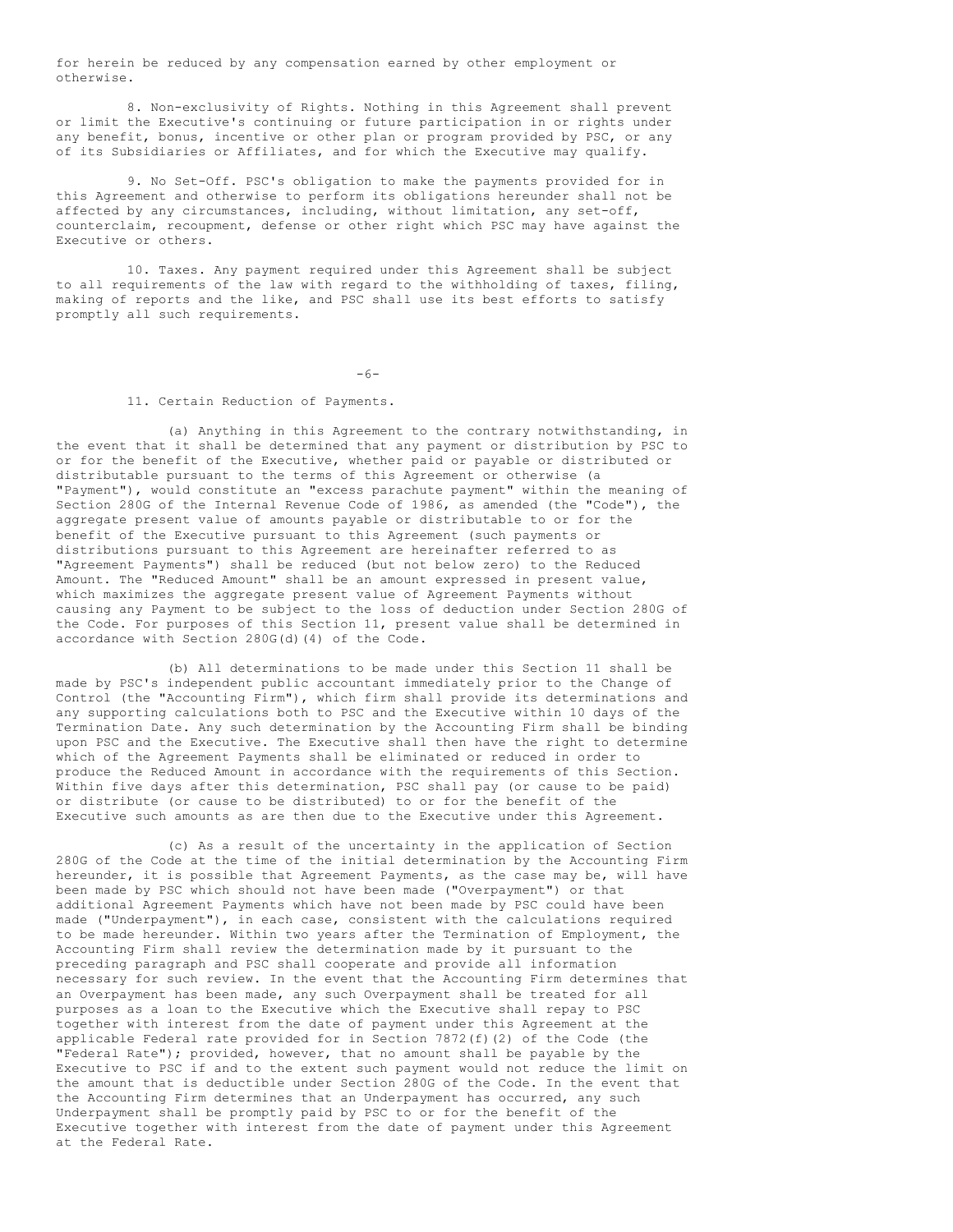(d) All of the fees and expenses of the Accounting Firm in performing the determinations referred to in subsections (b) and (c) above shall be borne solely by PSC. PSC agrees to indemnify and hold harmless the Accounting Firm of and from any and all claims, damages and expenses resulting from or relating to its determinations pursuant to subsections (b) and (c) above, except for claims, damages or expenses resulting from the gross negligence or willful misconduct of the Accounting Firm.

 $-7-$ 

12. Term of Agreement. The term of this Agreement shall be indefinite until PSC notifies the Executive in writing that this Agreement will not be renewed at least sixty days prior to the proposed termination; provided, however, that (i) after a Change of Control during the term of this Agreement, this Agreement shall remain in effect until all of the obligations of the parties hereunder are satisfied or have expired, and (ii) this Agreement shall terminate if, prior to a Change of Control, the employment of the Executive with PSC and its Subsidiaries, as the case may be, shall terminate for any reason; provided, however, that if a Change of Control occurs within 18 months after (a) the Executive's termination incurred for any reason other than a voluntary resignation or retirement (a Good Reason Termination shall not be deemed voluntary) or termination for Cause or (b) the termination of this Agreement, the Executive shall be entitled to all of the terms and conditions of this Agreement as if the Executive's termination had occurred on the date of the Change of Control.

13. Successor Company. PSC shall require any successor or successors (whether direct or indirect, by purchase, merger or otherwise) to all or substantially all of the business and/or assets of PSC or PSW, or of any of their Subsidiaries that actually employ the Executive, by agreement in form and substance satisfactory to the Executive, to acknowledge expressly that this Agreement is binding upon and enforceable against the successor or successors, in accordance with the terms hereof, and to become jointly and severally obligated with PSC and PSW to perform this Agreement in the same manner and to the same extent that PSC and PSW would be required to perform if no such succession or successions had taken place. Failure of PSC or PSW to notify the Executive in writing as to such successorship, to provide the Executive the opportunity to review and agree to the successor's assumption of this Agreement or to obtain such agreement prior to the effectiveness of any such succession shall be a breach of this Agreement. As used in this Agreement, PSC and the Company shall mean PSC and PSW, respectively, and their Subsidiaries as hereinbefore defined and any such successor or successors to their business and/or assets, jointly and severally.

14. Notice. All notices and other communications required or permitted hereunder or necessary or convenient in connection herewith shall be in writing and shall be delivered personally or mailed by registered or certified mail, return receipt requested, or by overnight express courier service, as follows:

If to PSC or to PSW, to:

Philadelphia Suburban Corporation 762 W. Lancaster Avenue Bryn Mawr, PA 19010-3489 Attention: Chairman, Executive Compensation and Employee Benefits Committee

If to the Executive, to:

Mr. Davidn P. Smeltzer 910 Ridgeview Lane Lower Gwynedd, PA 19002

 $-8-$ 

or to such other names or addresses as PSC or the Executive, as the case may be, shall designate by notice to the other party hereto in the manner specified in this Section; provided, however, that if no such notice is given by PSC following a Change of Control, notice at the last address of PSC or to any successor pursuant to Section 13 hereof shall be deemed sufficient for the purposes hereof. Any such notice shall be deemed delivered and effective when received in the case of personal delivery, five days after deposit, postage prepaid, with the U.S. Postal Service in the case of registered or certified mail, or on the next business day in the case of overnight express courier service.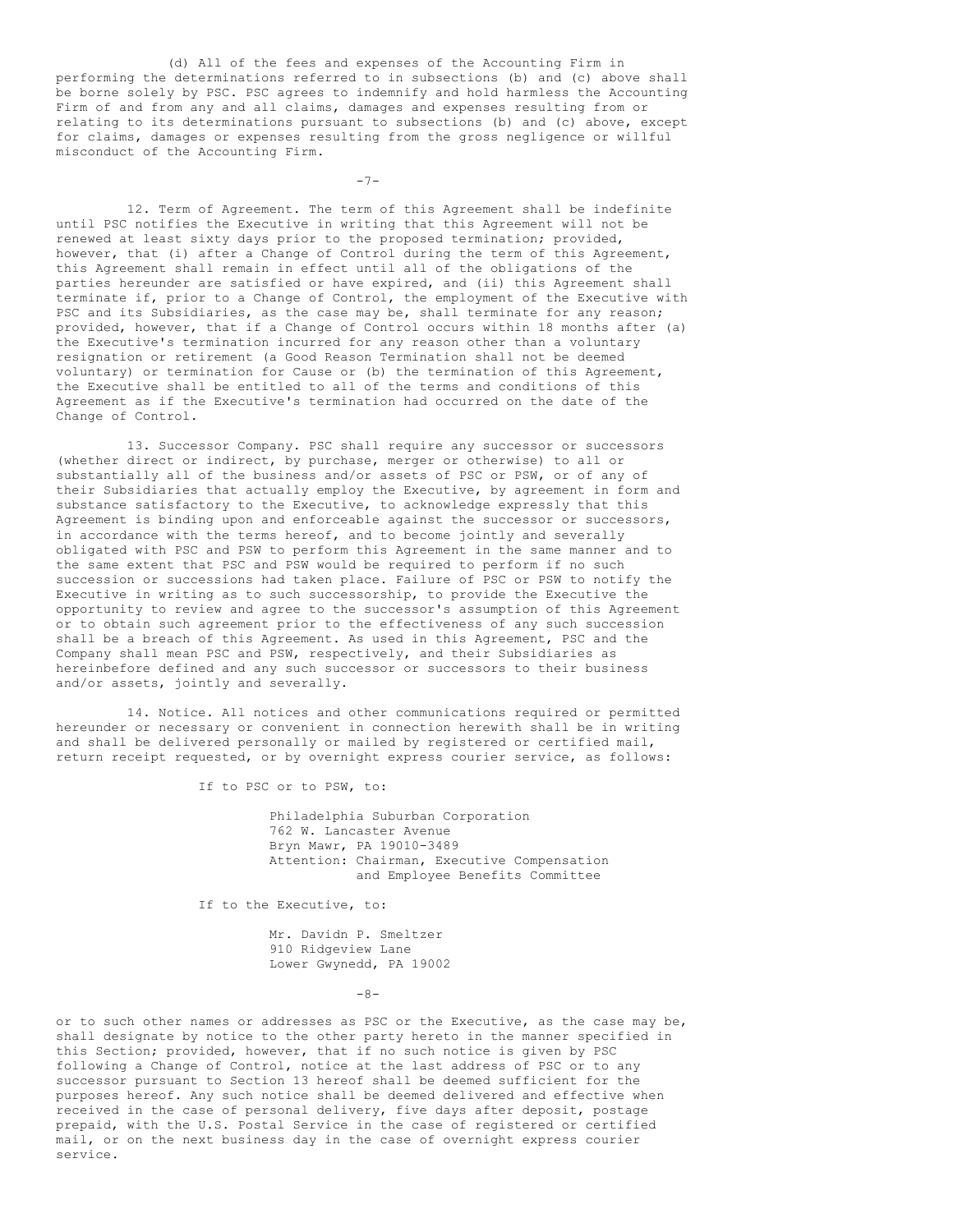15 Governing Law. This Agreement shall be governed by and interpreted under the laws of the Commonwealth of Pennsylvania without giving effect to any conflict of laws provisions.

16. Contents of Agreement, Amendment and Assignment. This Agreement supersedes all prior agreements, sets forth the entire understanding between the parties hereto with respect to the subject matter hereof and cannot be changed, modified, extended or terminated except upon written amendment approved by PSC's Executive Compensation and Employee Benefits Committee, or its successor, and signed by the parties hereto. The provisions of this Agreement may require a variance from the terms and conditions of certain compensation or bonus plans under circumstances where such plans would not provide for payment thereof in order to obtain the maximum benefits for the Executive. It is the specific intention of the parties that the provisions of this Agreement shall supersede any provisions to the contrary in such plans, and such plans shall be deemed to have been amended to correspond with this Agreement without further action by PSC or the Board.

17. No Right to Continued Employment. Nothing in this Agreement shall be construed as giving the Executive any right to be retained in the employ of PSC or PSW.

18. Successors and Assigns. All of the terms and provisions of this Agreement shall be binding upon and inure to the benefit of and be enforceable by the respective heirs, representatives, successors and assigns of the parties hereto, except that the duties and responsibilities of PSC and PSW hereunder shall not be assignable in whole or in part.

19. Severability. If any provision of this Agreement or application thereof to anyone or under any circumstances shall be determined to be invalid or unenforceable, such invalidity or unenforceability shall not affect any other provisions or applications of this Agreement which can be given effect without the invalid or unenforceable provision or application.

20. Remedies Cumulative; No Waiver. No right conferred upon the Executive by this Agreement is intended to be exclusive of any other right or remedy, and each and every such right or remedy shall be cumulative and shall be in addition to any other right or remedy given hereunder or now or hereafter existing at law or in equity. No delay or omission by the Executive in exercising any right, remedy or power hereunder or existing at law or in equity shall be construed as a waiver thereof.

21. Miscellaneous. All section headings are for convenience only. This Agreement may be executed in several counterparts, each of which is an original. It shall not be necessary in making proof of this Agreement or any counterpart hereof to produce or account for any of the other counterparts.

22. Arbitration. In the event of any dispute under the provisions of this Agreement other than a dispute in which the sole relief sought is an equitable remedy such as an injunction, the parties shall be required to have the dispute, controversy or claim settled by arbitration in Bryn Mawr, Pennsylvania, in accordance with the National Rules for the Settlement of Employment Disputes of the American Arbitration Association, before one arbitrator who shall be an executive officer or former executive officer of a publicly traded corporation, selected by the parties. Any award entered by the arbitrator shall be final, binding and nonappealable and judgment may be entered thereon by either party in accordance with applicable law in any court of competent jurisdiction. This arbitration provision shall be specifically enforceable. The arbitrator shall have no authority to modify any provision of this Agreement or to award a remedy for a dispute involving this Agreement other than a benefit specifically provided under or by virtue of the Agreement. PSC shall be responsible for all of the fees of the American Arbitration Association and the arbitrator and any expenses relating to the conduct of the arbitration (including reasonable attorneys' fees and expenses).

IN WITNESS WHEREOF, the undersigned, intending to be legally bound, have executed this Agreement as of the date first above written.

ATTEST: PHILADELPHIA SUBURBAN CORPORATION /s/ Suzanne Falcone By /s/ Roy H. Stahl ------------------------------------ --------------------------------

 $-9-$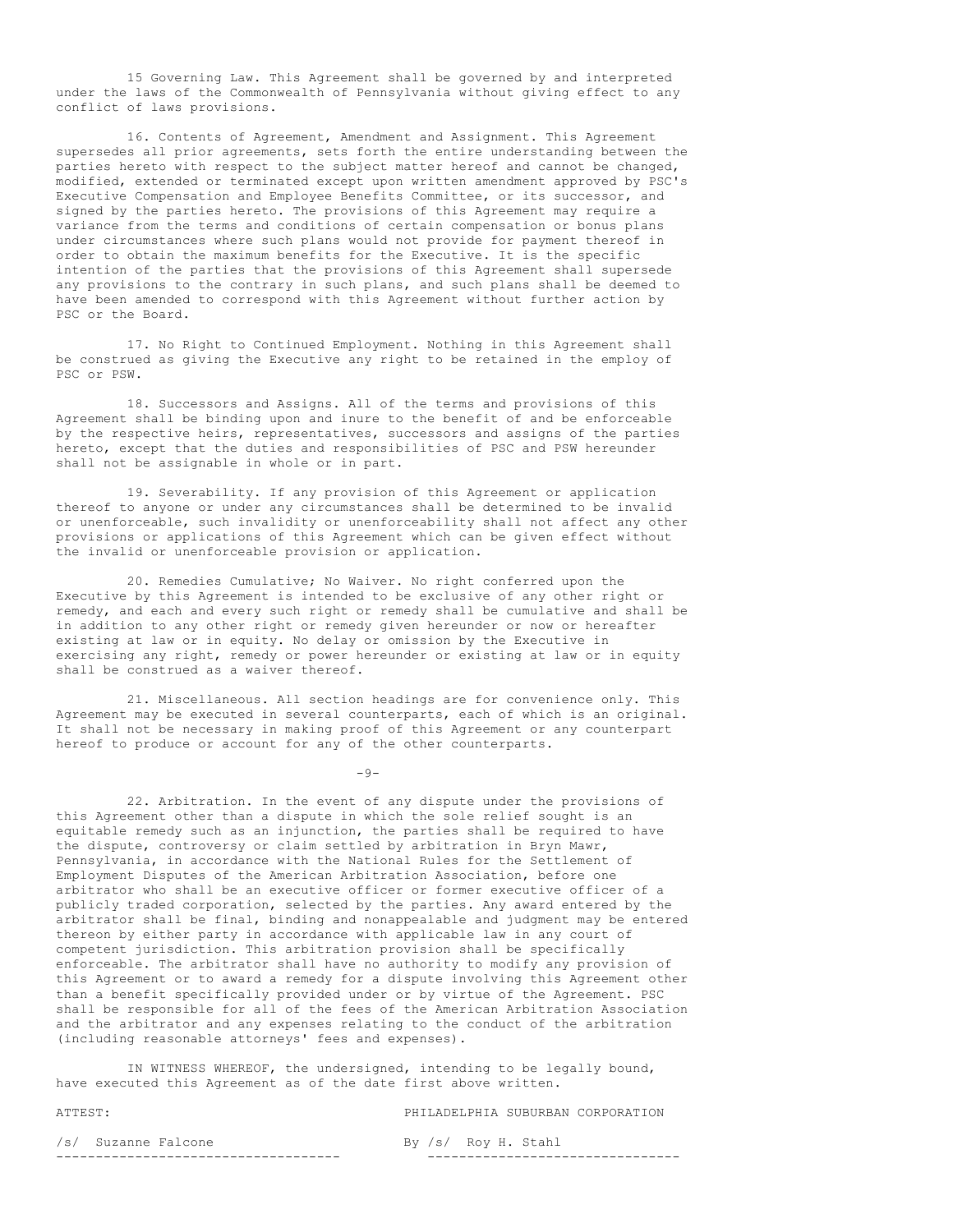Secretary

ATTEST: PHILADELPHIA SUBURBAN WATER COMPANY

/s/ Suzanne Falcone By /s/ Roy H. Stahl ------------------------------------ -------------------------------- Secretary

EXECUTIVE

/s/ Robert Rubin /s/ David P. Smeltzer

Witness

------------------------------------ -----------------------------------

-10-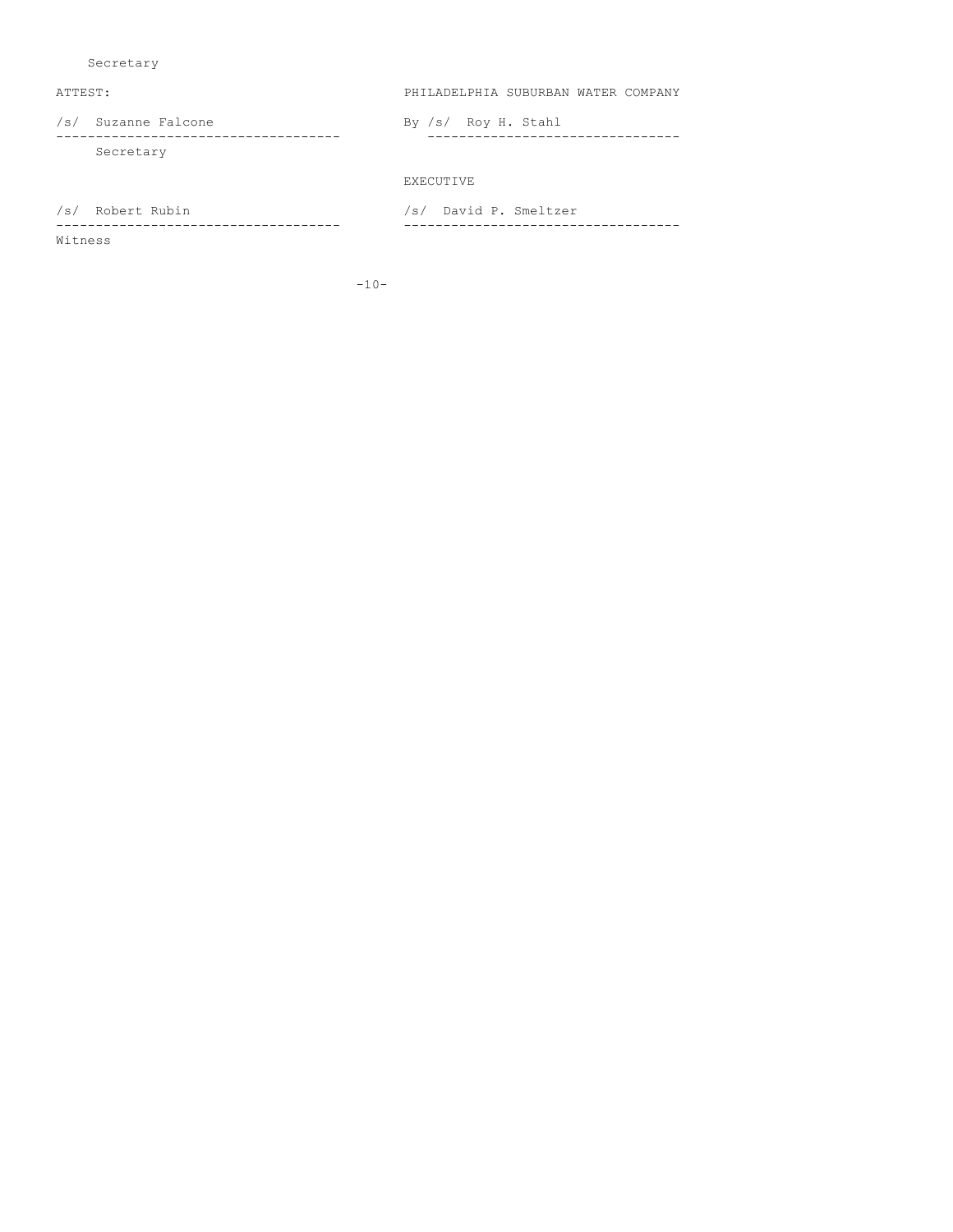#### Philadelphia Suburban Corporation and Subsidiaries

Selected Portions of Annual Report to Shareholders for the year ended December 31, 2001

#### PHILADELPHIA SUBURBAN CORPORATION AND SUBSIDIARIES

MANAGEMENT'S DISCUSSION AND ANALYSIS OF FINANCIAL CONDITION AND RESULTS OF OPERATIONS (continued) (In thousands of dollars, except per share amounts)

> FORWARD-LOOKING STATEMENTS --------------------------

This report by Philadelphia Suburban Corporation ("we" or "us") contains, in addition to historical information, forward-looking statements within the meaning of the Private Securities Litigation Reform Act of 1995. These forward-looking statements address, among other things: our use of cash; projected capital expenditures; liquidity; as well as information contained elsewhere in this report where statements are preceded by, followed by or include the words "believes," "expects," "anticipates," "plans" or similar expressions. These statements are based on a number of assumptions concerning future events, and are subject to a number of uncertainties and other factors, many of which are outside our control. Actual results may differ materially from such statements for a number of reasons, including the effects of regulation, abnormal weather, changes in capital requirements and funding, and the success of our growth strategy. We undertake no obligation to update or revise forward-looking statements, whether as a result of new information, future events or otherwise.

#### GENERAL INFORMATION -------------------

Philadelphia Suburban Corporation is the holding company for regulated utilities providing water or wastewater services to approximately 2 million people in Pennsylvania, Ohio, Illinois, New Jersey, Maine and North Carolina. Our two primary subsidiaries are Pennsylvania Suburban Water Company ("PSW"), a regulated public utility that provides water or wastewater services to about 1.3 million residents in the suburban areas north and west of the City of Philadelphia and in ten other counties in Pennsylvania, and Consumers Water Company ("CWC"), a holding company for several regulated public utility companies that provide water or wastewater service to about 700,000 residents in various communities in the other states where we operate. We are among the largest investor-owned water utilities in the United States based on the number of customers. In addition, we provide water service to approximately 35,000 people through operating and maintenance contracts with municipal authorities and other parties close to our operating companies' service territories. Some of our subsidiaries provide wastewater services (primarily residential) to approximately 40,000 people in Pennsylvania, Illinois, New Jersey and North Carolina. During 2001 and each of the previous four years, the operating revenues associated with wastewater services have been less than 3% of our consolidated operating revenues.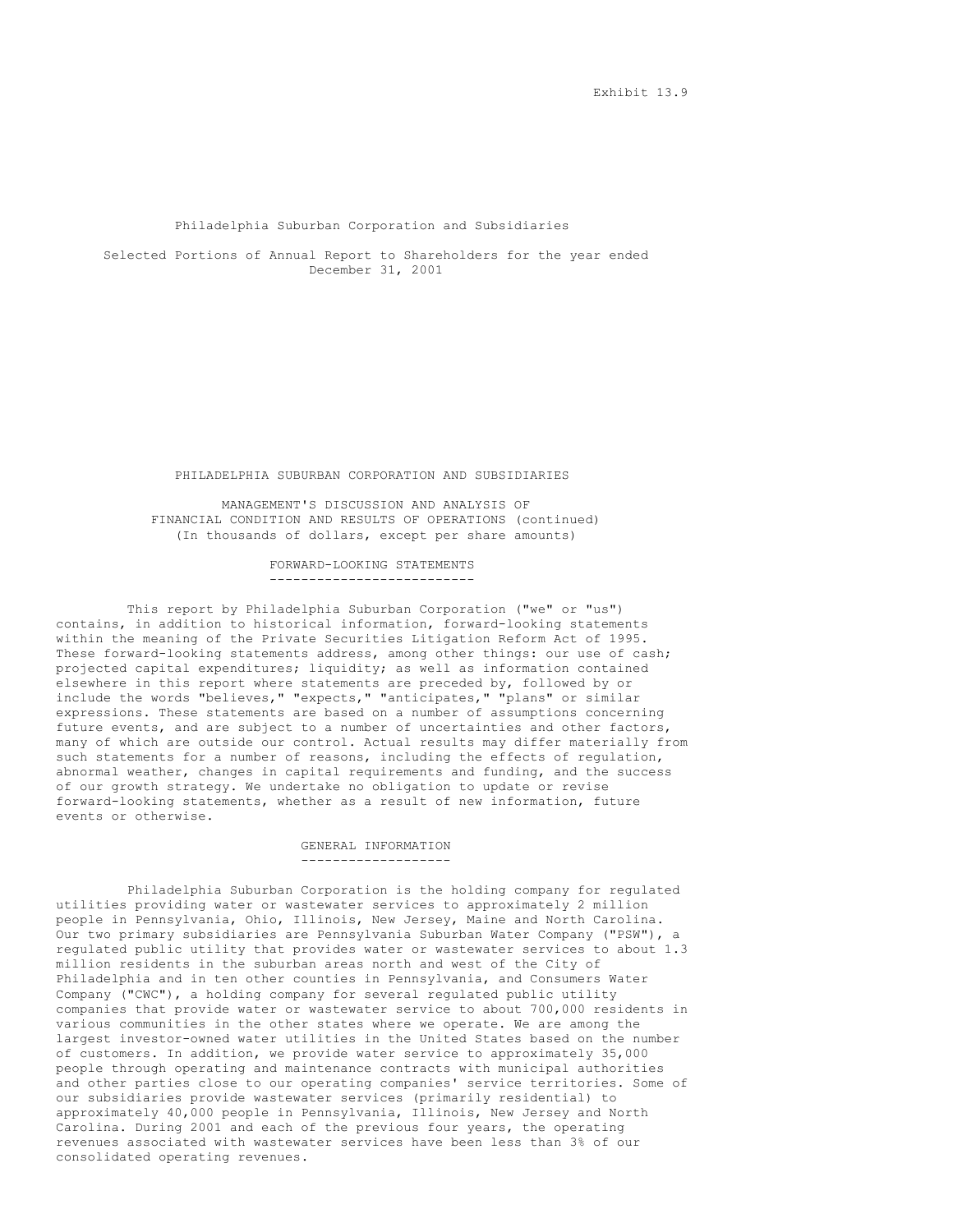In March 1999, we completed a merger with CWC. Shares of our common stock were exchanged for all of the outstanding shares of CWC and CWC became a wholly-owned subsidiary. The merger was accounted for under the pooling-of-interests method of accounting. Accordingly, this report includes the accounts and results of CWC as if the merger had been completed as of the beginning of the earliest period presented.

In January 2002, Philadelphia Suburban Water Company and various of our other Pennsylvania operating subsidiaries were merged together into Pennsylvania Suburban Water Company. The purpose of the merger was to achieve certain legal, financing and administrative efficiencies and benefits. For operational purposes, these entities will continue to do business under their former names. For discussion purposes, all references to PSW relate to Pennsylvania Suburban Water Company or its predecessor companies.

1

## PHILADELPHIA SUBURBAN CORPORATION AND SUBSIDIARIES

MANAGEMENT'S DISCUSSION AND ANALYSIS OF FINANCIAL CONDITION AND RESULTS OF OPERATIONS (continued) (In thousands of dollars, except per share amounts)

Following are our selected five-year financial statistics:

| Years ended December 31,                                                                |                                              | 2001 2000 1999 1998 1997                                |  |      |
|-----------------------------------------------------------------------------------------|----------------------------------------------|---------------------------------------------------------|--|------|
| Operating revenues (a) $$307,280$ $$274,014$ $$256,546$ $$250,718$ $$235,162$           |                                              |                                                         |  |      |
| Income from continuing operations 560,111 552,890 \$36,384 \$45,015 \$35,210            |                                              |                                                         |  |      |
| Income from continuing operations<br>before income taxes and<br>non-recurring items (b) | \$99,087 \$82,954 \$73,036 \$68,453 \$57,642 |                                                         |  |      |
| Operating Statistics                                                                    |                                              |                                                         |  |      |
| Operating revenues                                                                      |                                              | $100.0%$ $100.0%$ $100.0%$ $100.0%$ $100.0%$ $100.0%$   |  |      |
| Costs and expenses:                                                                     |                                              |                                                         |  |      |
| Operations and maintenance                                                              | $36.4\%$ $37.1\%$ $38.5\%$ $39.9\%$ $41.1\%$ |                                                         |  |      |
| Depreciation and amortization                                                           | $13.1\%$ $12.4\%$ $12.4\%$ $11.8\%$ $11.9\%$ |                                                         |  |      |
| Taxes other than income taxes                                                           |                                              | $6.8\%$ $8.2\%$ $8.5\%$ $8.7\%$                         |  | 9.1% |
| Interest expense and other (c)                                                          | $11.9\%$ 12.9% 12.9% 12.8% 13.8%             |                                                         |  |      |
| Allowance for funds used during<br>construction                                         |                                              | $(0.4)$ $(0.4)$ $(0.9)$ $(0.8)$ $(0.5)$ $(0.4)$ $(0.4)$ |  |      |
| Total costs and expenses                                                                |                                              | $67.8\%$ $69.7\%$ $71.5\%$ $72.7\%$ $75.5\%$            |  |      |
| Income from continuing operations                                                       |                                              |                                                         |  |      |
| before income taxes and                                                                 | $32.2\%$ $30.3\%$ $28.5\%$ $27.3\%$ $24.5\%$ |                                                         |  |      |
| non-recurring items (b)                                                                 |                                              |                                                         |  |      |
| Effective tax rates (a)                                                                 | $39.3\%$ $39.2\%$ $42.2\%$ $40.1\%$ $38.9\%$ |                                                         |  |      |

(a) Continuing operations only.

(b) Non-recurring items include the 2000 gain of \$2,236 (\$4,041 pre-tax) for the partial recovery of the merger costs related to the 1999 merger with Consumers Water Company, 1999 charges of \$8,596 (\$10,121 pre-tax) for transaction costs and restructuring costs related to the merger with Consumers Water Company, and the 1998 gain of \$3,903 (\$6,680 pre-tax) on the sale of Consumer Water Company's New Hampshire system.

(c) Includes dividends on preferred stock of subsidiary and minority interest.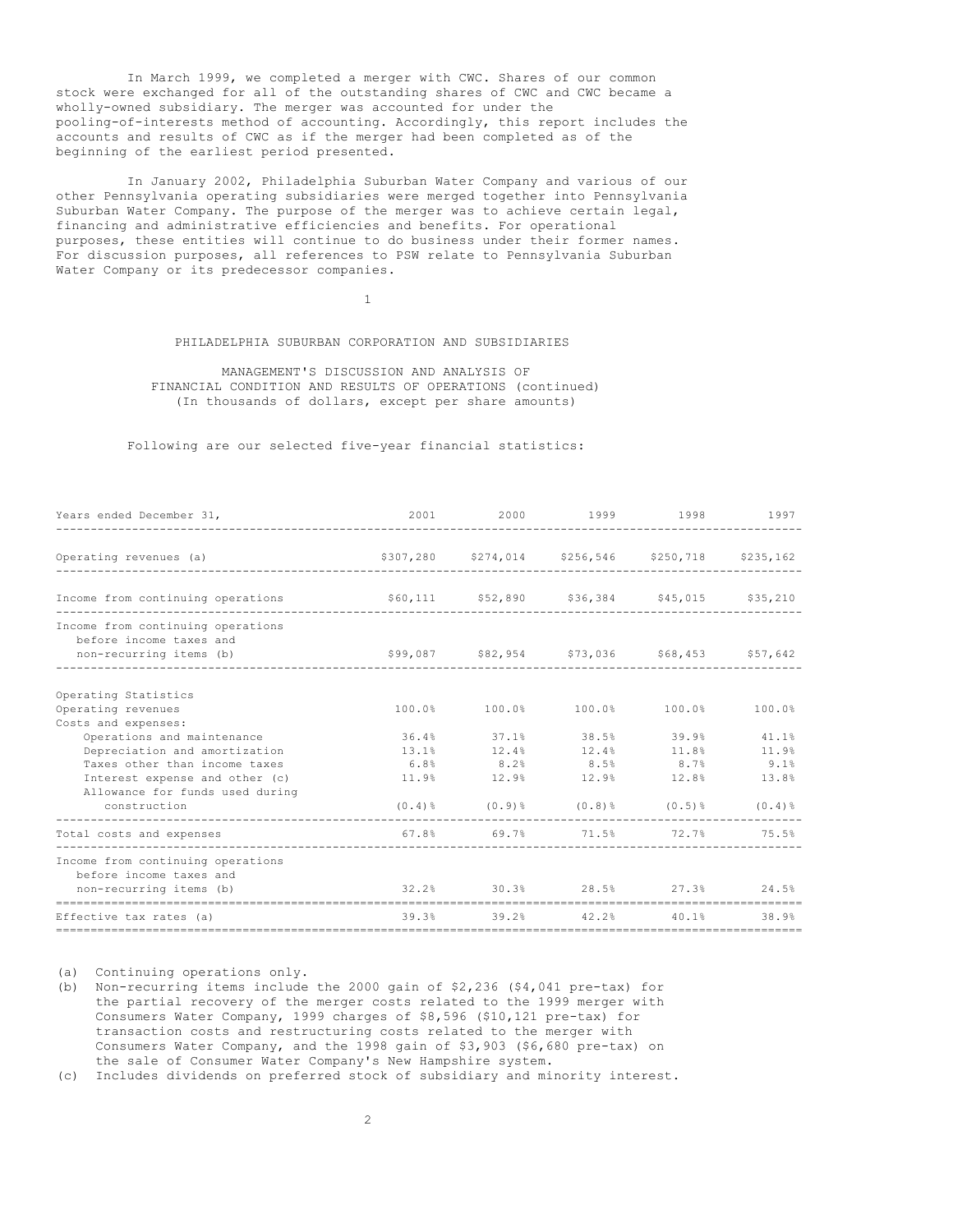### MANAGEMENT'S DISCUSSION AND ANALYSIS OF FINANCIAL CONDITION AND RESULTS OF OPERATIONS (continued) (In thousands of dollars, except per share amounts)

## Following are our selected five-year operating and sales statistics:

| Years ended December 31, |                                       | 2001                     | 2000                     | 1999                            | 1998                     | 1997                     |
|--------------------------|---------------------------------------|--------------------------|--------------------------|---------------------------------|--------------------------|--------------------------|
| Customers                | Residential water<br>Commercial water | 526,776<br>29,745        | 512,442                  | 497.937<br>29,317 29,241 27,612 | 478,160                  | 473,309<br>26,369        |
|                          | Industrial water<br>Other water       | 1,454<br>9,947           | 1,446<br>9,500           | 1,430<br>9,067                  | 1,327<br>8,277           | 1,386<br>7,574           |
|                          | Wastewater<br>Operating contracts     | 19,615<br>14,973         | 12,441<br>14,073         | 11,262 10,583<br>8,525          | 7,888                    | 10,522<br>7,480          |
|                          | Total                                 | 602,510                  |                          | 579,219 557,462                 | 533,847                  | 526,640                  |
| Operating                | Residential water                     | \$188,303                | \$170,597                | \$154,881                       | \$156,523                | \$148,323                |
| Revenues                 | Commercial water<br>Industrial water  | 53,103<br>16,140         | 47,109<br>14,943         | 45,192 44,894<br>13,944         | 13,970                   | 40,439<br>12,818         |
|                          | Other water<br>Wastewater<br>Other    | 35,682<br>6,960<br>7,092 | 29.582<br>5,414<br>6,369 | 31,999<br>5,235<br>5,295        | 25,672<br>4,755<br>4,904 | 25,132<br>4,378<br>4,072 |
|                          | Total                                 | \$307,280                |                          | \$274,014 \$256,546 \$250,718   |                          | \$235,162                |

## RESULTS OF OPERATIONS ---------------------

Our income from continuing operations has grown at an annual compound rate of approximately 15.5% during the five-year period ended December 31, 2001. During this same period, operating revenues grew at a compound rate of 7.3% and total expenses, exclusive of income taxes, grew at a compound rate of 4.5%.

### Operating Revenues ------------------

The growth in revenues over the past five years is a result of increases in the customer base and in water rates. The number of customers increased at an annual compound rate of 3.6% in the past five years primarily as a result of acquisitions of local water systems. Acquisitions made during the five-year period ended December 31, 2001 have provided water and wastewater revenues of approximately \$17,427 in 2001, \$10,637 in 2000 and \$5,606 in 1999. Excluding the effect of acquisitions, our customer base increased at a five-year annual compound rate of 0.9%. Rate increases implemented during the past three years have provided additional operating revenues of approximately \$13,100 in 2001, \$15,400 in 2000 and \$1,700 in 1999. In addition to water and wastewater operating revenues, we had other non-regulated revenues that were primarily associated with operating and management contracts, and data processing service fees of \$7,092 in 2001, \$6,369 in 2000 and \$5,295 in 1999.

Economic Regulation - Our water and wastewater utility operations are subject to regulation by their respective state regulatory commissions, which have broad administrative power and authority to regulate rates and charges, determine franchise areas and conditions of service, approve acquisitions and authorize the issuance of securities. The profitability of our utility operations is influenced to a great extent by the timeliness and adequacy of rate allowances in the various states in which we operate. Accordingly, we maintain a rate case

3

#### PHILADELPHIA SUBURBAN CORPORATION AND SUBSIDIARIES

MANAGEMENT'S DISCUSSION AND ANALYSIS OF FINANCIAL CONDITION AND RESULTS OF OPERATIONS (continued) (In thousands of dollars, except per share amounts)

management capability to ensure that the tariffs of the utility operations reflect, to the extent practicable, the timely recovery of increases in costs of operations, capital, taxes, energy, materials and compliance with environmental regulations. In assessing our rate case strategy, we consider the amount of utility plant additions and replacements made since the previous rate decision,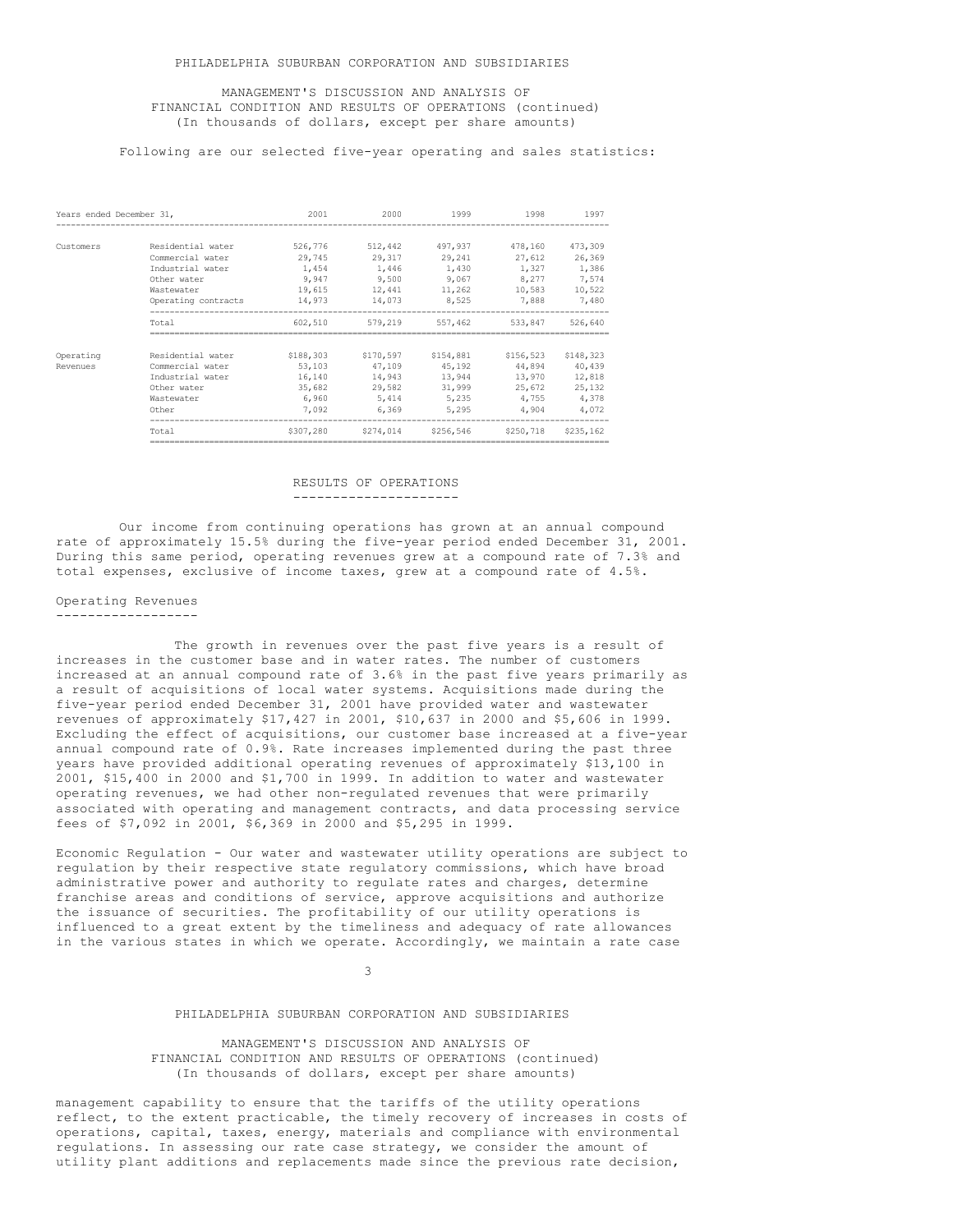the changes in the cost of capital, changes in the capital structure and changes in other costs. Based on these assessments, our utility operations periodically file rate increase requests with their respective state regulatory commissions. The rates for some divisions of CWC's Ohio subsidiary can be fixed by negotiated agreements with the municipalities that are served by those divisions in lieu of regulatory approval from the Public Utility Commission of Ohio. Currently, two of the six regulated divisions in Ohio are operating under such rate ordinances.

In November 2001, Pennsylvania Suburban Water Company filed an application with the Pennsylvania Public Utility Commission ("PAPUC") requesting a \$28,000 or 13.4% increase in annual revenues. The application is currently pending before the PAPUC and a final determination is anticipated by August 2002. In April 2000, the PAPUC approved a rate settlement reached between Pennsylvania Suburban Water Company and the parties actively litigating the joint rate application filed in October 1999. The settlement was designed to increase annual revenues by \$17,000 or 9.4% above the level in effect at the time of the filing. The rates in effect at the time of the filing included \$7,347 in Distribution System Improvement Charges ("DSIC") ranging from 0.33% to 5%. Consequently, the settlement resulted in a total base rate increase of \$24,347 or 13.5% above the rates in effect before the DSIC was applied. The settlement agreement also provided for the recovery of up to \$5,295 (the merger costs allocable to our Pennsylvania operations) of the \$10,121 (\$8,596 after-tax) in merger costs that were expensed in 1999 in connection with the CWC merger. During 2000, a regulatory asset was established to reflect the amount to be recovered as a result of the rate settlement. This resulted in a recovery of \$1,136 of restructuring costs and \$2,905 of merger transaction costs as reported on the Consolidated Statements of Income and Comprehensive Income.

The CWC operating subsidiaries were allowed annual rate increases of \$4,799 in 2001, \$698 in 2000 and \$390 in 1999 resulting from nine, four and two rate decisions, respectively. Revenues from these increases realized in the year of grant were approximately  $$4,200$  in 2001,  $$450$  in 2000 and  $$308$  in 1999. The CWC operating subsidiaries currently have four rate requests in process requesting a \$3,858 increase in annual revenues. The applications are currently under review by the respective state regulatory commission.

Distribution System Improvement Charges - The PAPUC permits Pennsylvania water utilities to add a surcharge to their water bills to offset the additional depreciation and capital costs associated with certain capital expenditures related to replacing and rehabilitating distribution systems. Prior to the DSIC mechanism being approved in 1996, water utilities absorbed all of the depreciation and capital costs of these projects between base rate increases without the benefit of additional revenues. The gap between the time that a capital project is completed and the recovery of its costs in base rates is known as regulatory lag. The DSIC mechanism is intended to substantially reduce regulatory lag that often acted as a disincentive to water utilities in rehabilitating their distribution systems.

The DSIC is adjusted quarterly based on additional qualified capital expenditures made in the previous quarter. The DSIC is capped at 5% of base rates. The DSIC is reset to zero when new base rates that reflect the costs of those additions become effective or when a utility's earnings exceed a PAPUC benchmark that is determined quarterly. The DSIC in 2000 was set at 5% until new base rates became effective in April 2000, at which point the DSIC was reset to zero. The DSIC in 2001 ranged from the first quarter amount of 2.2% and increased each successive quarter to 5% in the fourth quarter. The DSIC has been set at 5% in the first quarter of 2002. The DSIC provided revenues of \$6,672 in 2001, \$2,301 in 2000 and \$4,140 in 1999.

4

# PHILADELPHIA SUBURBAN CORPORATION AND SUBSIDIARIES

MANAGEMENT'S DISCUSSION AND ANALYSIS OF FINANCIAL CONDITION AND RESULTS OF OPERATIONS (continued) (In thousands of dollars, except per share amounts)

In 2001, the Illinois Commerce Commission issued regulations implementing an infrastructure surcharge mechanism known as a Qualifying Infrastructure Plant Surcharge ("QIPS") for use by Illinois water and wastewater utilities. QIPS is similar to DSIC, however, it is established annually and prospectively based on anticipated qualifying capital expenditures, and it includes a broader range of qualifying capital expenditures, including certain wastewater capital expenditures. Our operating subsidiary in Illinois received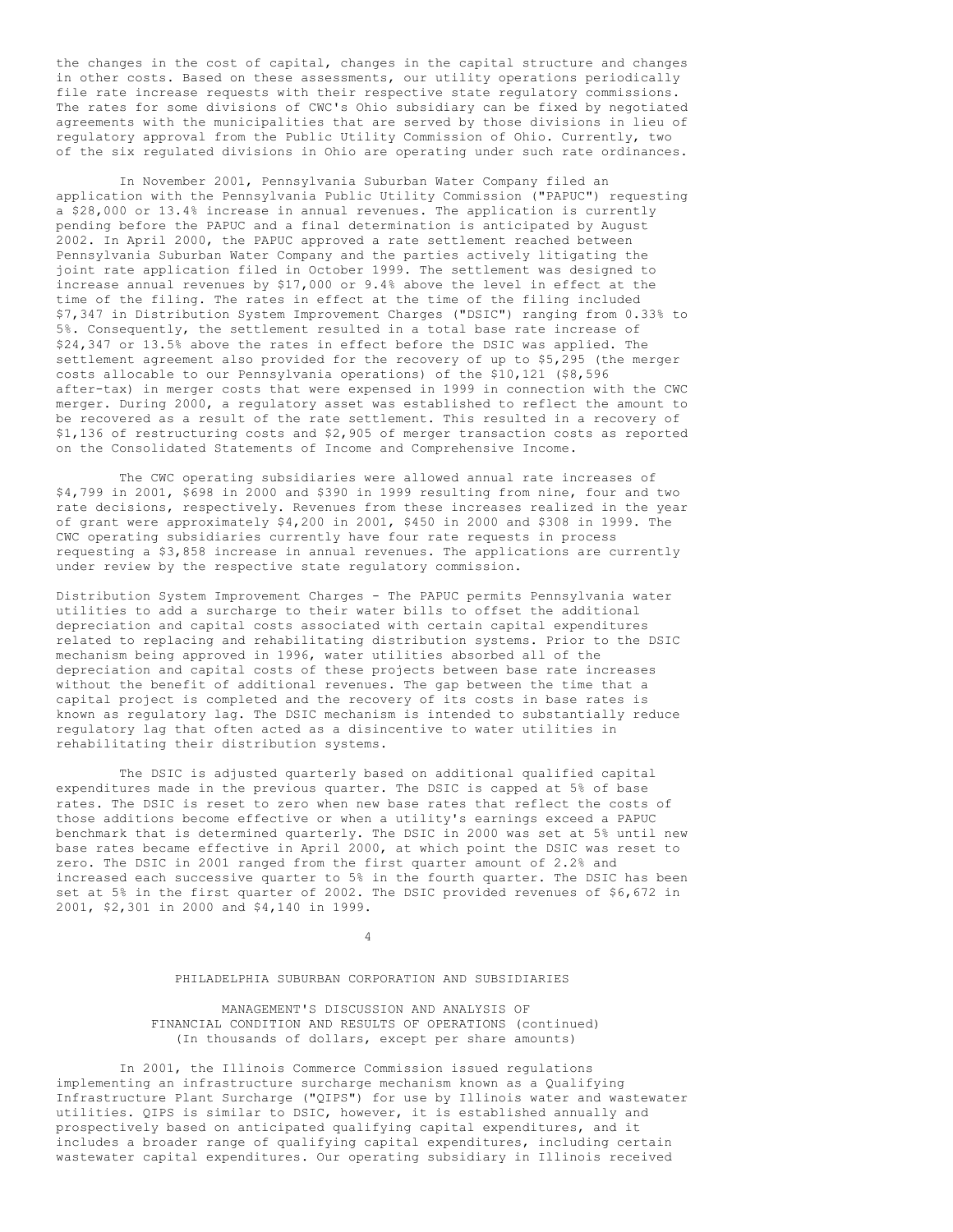approval to add a QIPS to its bills in three of its operating divisions beginning January 1, 2002 at various rates ranging from 1.06% to 2.49%.

Rate Surcharges - In addition to its base rates and DSIC, our Pennsylvania subsidiary has utilized a surcharge or credit on its bills to reflect certain changes in Pennsylvania State taxes until such time as the tax changes are incorporated in base rates. Operating revenues were reduced by rate credits of \$639 in 2001 and increased by rate surcharges of \$74 in 2000 and \$1,306 in 1999. In the first quarter of 2002, the rate credit has been set at 0.35%.

Sendout - "Sendout" represents the quantity of treated water delivered to our distribution systems. We use sendout as an indicator of customer demand. Weather conditions tend to impact water consumption, particularly during the late spring and summer months when nonessential and recreational use of water is at its highest. Consequently, a higher proportion of annual operating revenues is realized in the second and third quarters. In general during this period, an extended period of dry weather increases water consumption, while above average rainfall decreases water consumption. Also, an increase in the average temperature generally causes an increase in water consumption. Conservation efforts, construction codes which require the use of low flow plumbing fixtures as well as mandated water use restrictions in response to drought conditions also affect water consumption.

Our exposure to regional weather conditions is lessened by our geographic diversity, as our customers are located in the following states: 65% in Pennsylvania, 14% in Ohio, 11% in Illinois, 6% in New Jersey, 3% in Maine and 1% in North Carolina. In 2001, our territories in Pennsylvania and New Jersey experienced hot, dry weather. As a result, water consumption in these portions of our service territory increased during this period. In 2000, our service territories in several states, in particular the southeastern Pennsylvania territory, experienced cool and wet weather conditions during the summer months. As a result, water consumption in these portions of our service territory declined during this period.

On occasion, drought warnings and water use restrictions are issued by governmental authorities for portions of our service territories in response to extended periods of dry weather conditions. The timing and duration of the warnings and restrictions can have an impact on our water revenues and net income. In general, water consumption in the summer months is affected by drought warnings and restrictions to a higher degree because nonessential and recreational use of water is highest. At times other than the summer months, warnings and restrictions generally have less of an effect on water consumption. In February 2002, a drought emergency was declared in 24 counties, including seven of the counties we serve in Pennsylvania. A drought emergency imposes a ban on nonessential water use. A drought warning and drought watch had previously been issued in November 2001 for portions of our service territory in Pennsylvania. Water use restrictions were also issued during the summer of 1999, in Pennsylvania and New Jersey, when we experienced abnormally dry weather in our service areas resulting in governmental authorities declaring drought warnings and water use restrictions in the affected areas. As a result of these actions, water consumption and water revenues in these areas declined to levels below those experienced in 1998. When the drought restrictions were lifted in the fall of 1999, water revenues returned to normal levels. Throughout the restriction periods, we generally had sufficient quantities of raw water and maintained adequate storage levels of treated water.

5

#### PHILADELPHIA SUBURBAN CORPORATION AND SUBSIDIARIES

MANAGEMENT'S DISCUSSION AND ANALYSIS OF FINANCIAL CONDITION AND RESULTS OF OPERATIONS (continued) (In thousands of dollars, except per share amounts)

Operations and Maintenance Expenses -----------------------------------

Operations and maintenance expenses totaled \$111,885 in 2001, \$101,741 in 2000 and \$98,758 in 1999. Most elements of operating costs are subject to the effects of inflation, as well as the effects of changes in the number of customers served, in water consumption and the degree of water treatment required due to variations in the quality of the raw water. The principal elements of operating costs are labor, electricity, chemicals and maintenance expenses. Electricity and chemical expenses vary in relationship to water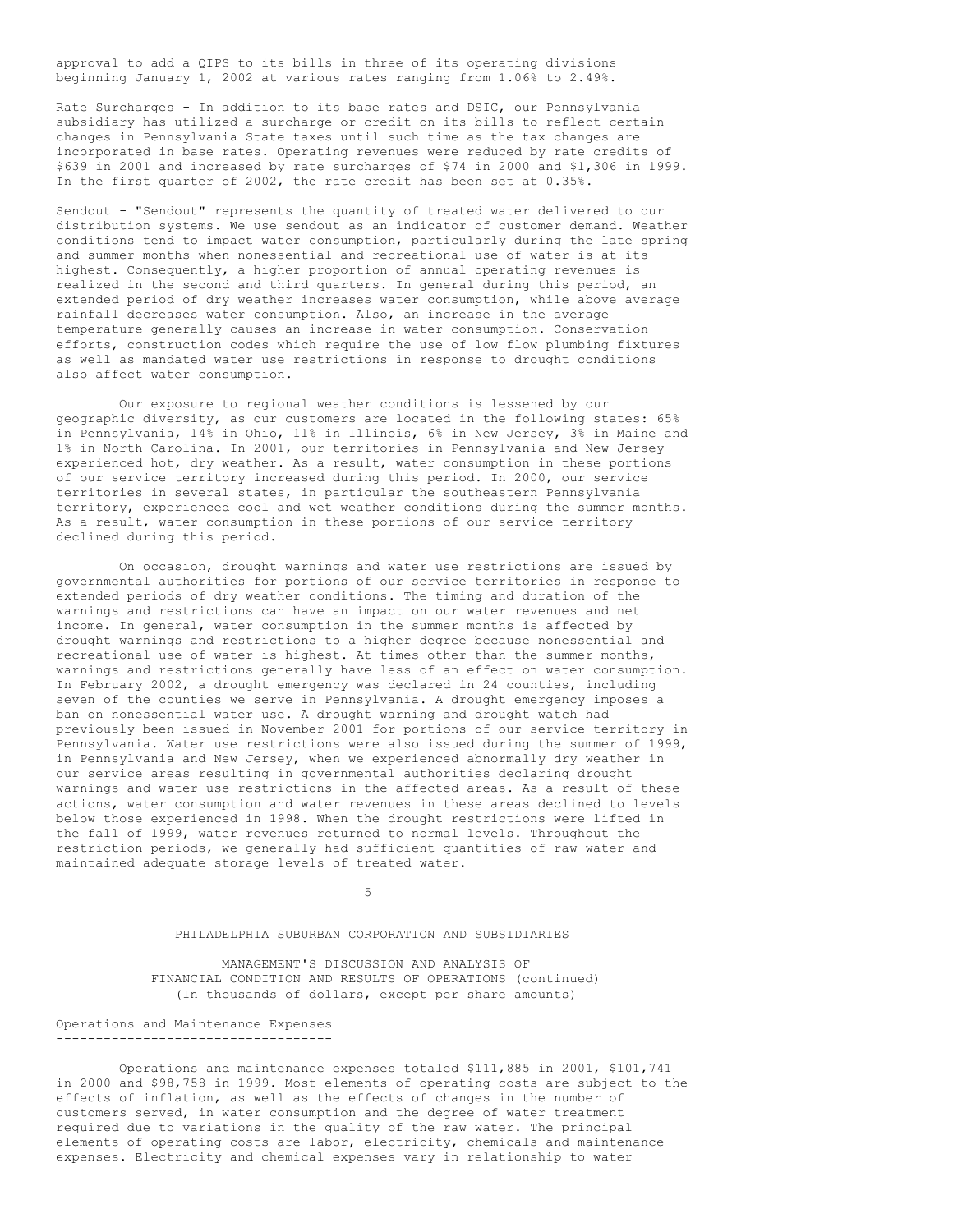consumption, raw water quality, and to a lesser extent the electric market in some of the states in which we operate. Maintenance expenses are sensitive to extremely cold weather, which can cause water mains to rupture. Operations and maintenance expenses increased in 2001 as compared to 2000 by \$10,144 or 10.0% due to additional operating costs associated with acquisitions, increased water production expenses associated with the higher water consumption, and increased wage and benefit costs.

Operations and maintenance expenses increased in 2000 as compared to 1999 by \$2,983 or 3.0% due to additional operating costs associated with acquisitions, higher fuel and electric costs, and increased administrative costs, offset in part by a reduction in corporate costs as part of our cost containment initiatives. Administrative costs increased as a result of increases in insurance costs and an increased allowance for doubtful accounts. The reduction in corporate costs was related to the cost synergies resulting from the Consumers Water Company merger in March 1999.

#### Depreciation and Amortization Expenses --------------------------------------

Depreciation expense was \$37,979 in 2001, \$32,271 in 2000 and \$30,612 in 1999, and has increased principally as a result of the significant capital expenditures made to expand and improve the utility facilities, and as a result of acquisitions of water systems, offset in part by the effect in 2000 of a change in depreciation rates.

Amortization expense was \$2,189 in 2001, \$1,829 in 2000 and \$1,291 in 1999. The increase in 2001 and 2000 is due to the amortization of the costs associated with, and other costs being recovered in, various rate filings. Expenses associated with filing rate cases are deferred and amortized over periods that generally range from one to three years.

Taxes Other than Income Taxes -----------------------------

Taxes other than income taxes decreased by \$1,633 or 7.3% in 2001 as compared to 2000 and increased by \$687 or 3.1% in 2000 as compared to the previous year. The decrease in 2001 is due to a reduction in state and local taxes and a decrease in the Pennsylvania Capital Stock Tax. The increase in 2000 is associated with increased property taxes and an increase in Pennsylvania Public Utility Realty tax due to a higher base on which the tax is calculated.

#### Restructuring costs (recovery) ------------------------------

During 2000, a recovery of restructuring costs of \$1,136 resulted from an April 2000 rate settlement. These costs were included in a 1999 charge of \$3,787 for restructuring costs that included severances of \$2,940 and exit costs associated with the closing of CWC's corporate office.

6

### PHILADELPHIA SUBURBAN CORPORATION AND SUBSIDIARIES

MANAGEMENT'S DISCUSSION AND ANALYSIS OF FINANCIAL CONDITION AND RESULTS OF OPERATIONS (continued) (In thousands of dollars, except per share amounts)

Interest Expense, net ---------------------

Net interest expense was \$39,859 in 2001, \$40,360 in 2000 and \$33,698 in 1999. Interest expense decreased in 2001 primarily as a result of decreased interest rates on short-term borrowings, offset in part by increased borrowings to fund capital expenditures and the acquisition of other utility systems. Interest expense during 2001 was favorably impacted by a reduction in the weighted cost of long-term debt from 7.2% at December 31, 2000 to 7.0% at December 31, 2001. Interest expense increased in 2000 primarily as a result of higher levels of borrowing in order to finance capital expenditures and the acquisition of other water systems, offset partially by the effects of decreased interest rates on short-term borrowings.

Gains on Sale of Other Assets -----------------------------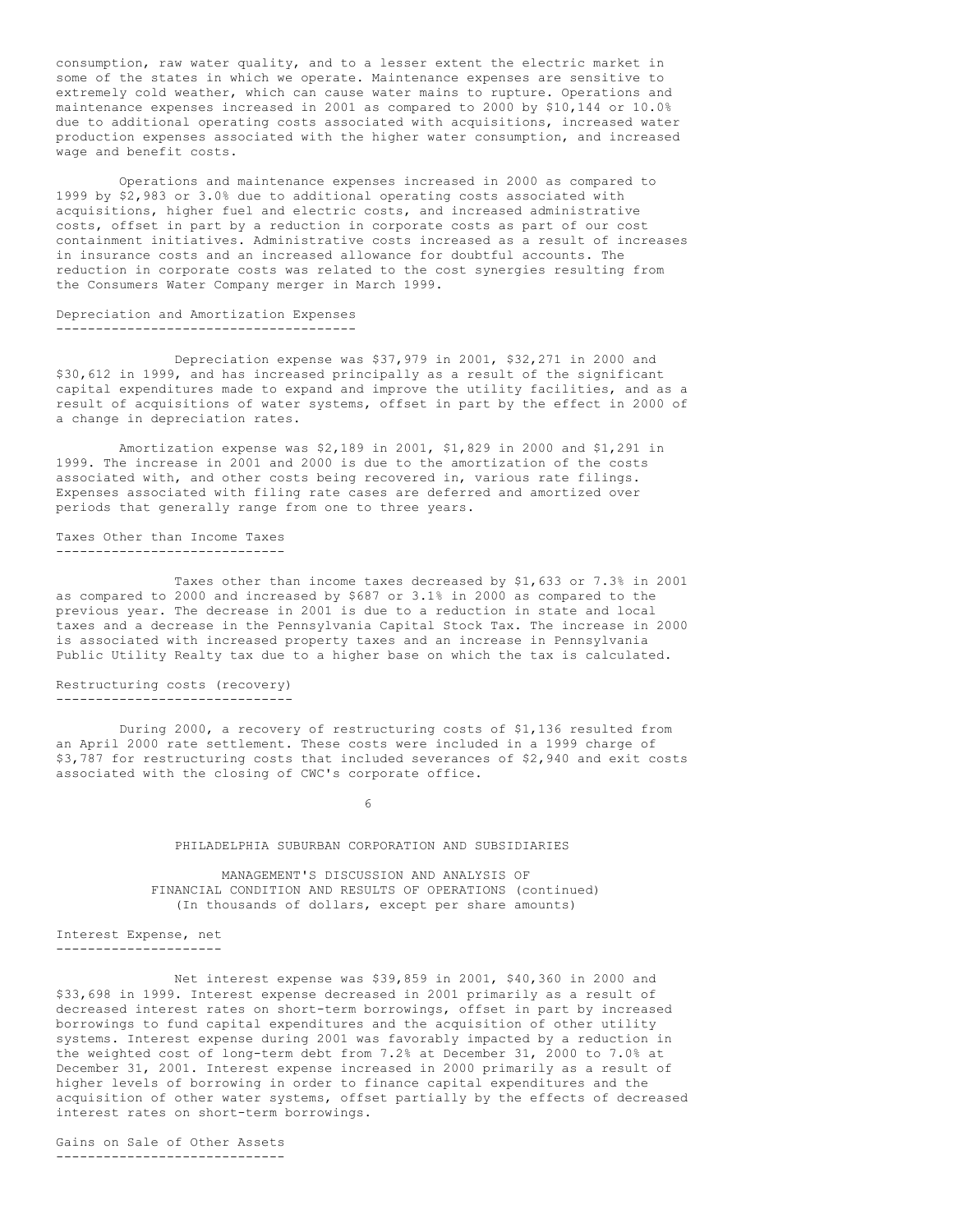Gains on sale of other assets totaled \$3,384 in 2001, \$5,076 in 2000 and \$780 in 1999. Gains on sale of land totaled \$3,018 in 2001, \$1,524 in 2000 and \$780 in 1999. Gains on sale of marketable securities totaled \$366 in 2001 and \$3,552 in 2000. There were no marketable securities sold in 1999.

### Dividends on Preferred Stock of Subsidiary and Minority Interest ----------------------------------------------------------------

Dividends on preferred stock of subsidiary and minority interest were \$0 in 2001, \$103 in 2000 and \$93 in 1999. The change in 2001 is a result of substantially eliminating the minority ownership of three operating subsidiaries during 2001 and the redemption of the preferred stock of subsidiaries.

# Allowance for Funds Used During Construction

--------------------------------------------

The allowance for funds used during construction ("AFUDC") was \$1,222 in 2001, \$2,688 in 2000 and \$1,995 in 1999 and has varied over the years as a result of changes in the average balance of utility plant construction work in progress ("CWIP"), to which AFUDC is applied, and to changes in the AFUDC rate. The decrease in 2001 is a result of a reduction in the average balance of CWIP, to which AFUDC is applied, due to the completion of a \$35,000 water treatment plant in the third quarter of 2000 and a decrease in the AFUDC rate. The increase in 2000 is a result of an increased average balance of CWIP, to which AFUDC is applied, due to the increased level of capital expenditures in 2000, particularly due to the construction of a \$35,000 water treatment plant. Construction commenced on this facility in 1997 and was completed in 2000.

#### Merger transaction costs (recovery) -----------------------------------

During 2000, a recovery of merger transaction costs of \$2,905 was recognized resulting from the April 2000 rate settlement. These costs were included in a \$6,334 charge that was recorded in 1999 when the CWC merger was completed. The charge represents the fees for investment bankers, attorneys, accountants and other administrative charges.

### Income Taxes ------------

Our effective income tax rate was 39.3% in 2001, 39.2% in 2000 and 42.2% in 1999. The effective tax rate was higher in 1999 due to the estimated non-deductible portion of the \$6,334 of merger transaction costs recorded in 1999. Exclusive of the merger transaction costs and related tax benefits of \$200, the 1999 effective tax rate would have been 38.6%. The changes in the effective tax rates in 2001 and 2000 are due to differences between tax deductible expenses and book expenses.

7

### PHILADELPHIA SUBURBAN CORPORATION AND SUBSIDIARIES

MANAGEMENT'S DISCUSSION AND ANALYSIS OF FINANCIAL CONDITION AND RESULTS OF OPERATIONS (continued) (In thousands of dollars, except per share amounts)

#### Summary -------

Operating income was \$134,340 in 2001, \$116,789 in 2000 and \$100,265 in 1999 and net income was \$60,111 in 2001, \$52,890 in 2000 and \$36,384 in 1999. Our operating results have been affected by several non-operating items in 2000 and 1999. Operating income and net income for 2000 includes the gain for the partial recovery of restructuring costs related to the CWC merger of \$1,136 (\$665 after tax or \$0.01 per share) and for 1999 includes the charge for restructuring costs related to the CWC merger of \$3,787 (\$2,462 after tax or \$0.04 per share). Net income for 2000 includes the gain for the partial recovery of merger transaction costs related to the CWC merger of \$2,905 (\$1,571 after tax or \$0.02 per share) and for 1999 includes the charge for \$6,334 (\$6,134 after tax or \$0.09 per share) of merger transaction costs associated with the CWC merger. Diluted net income per share was \$0.87 in 2001, \$0.81 in 2000 and \$0.56 in 1999. Diluted income per share from operations, exclusive of the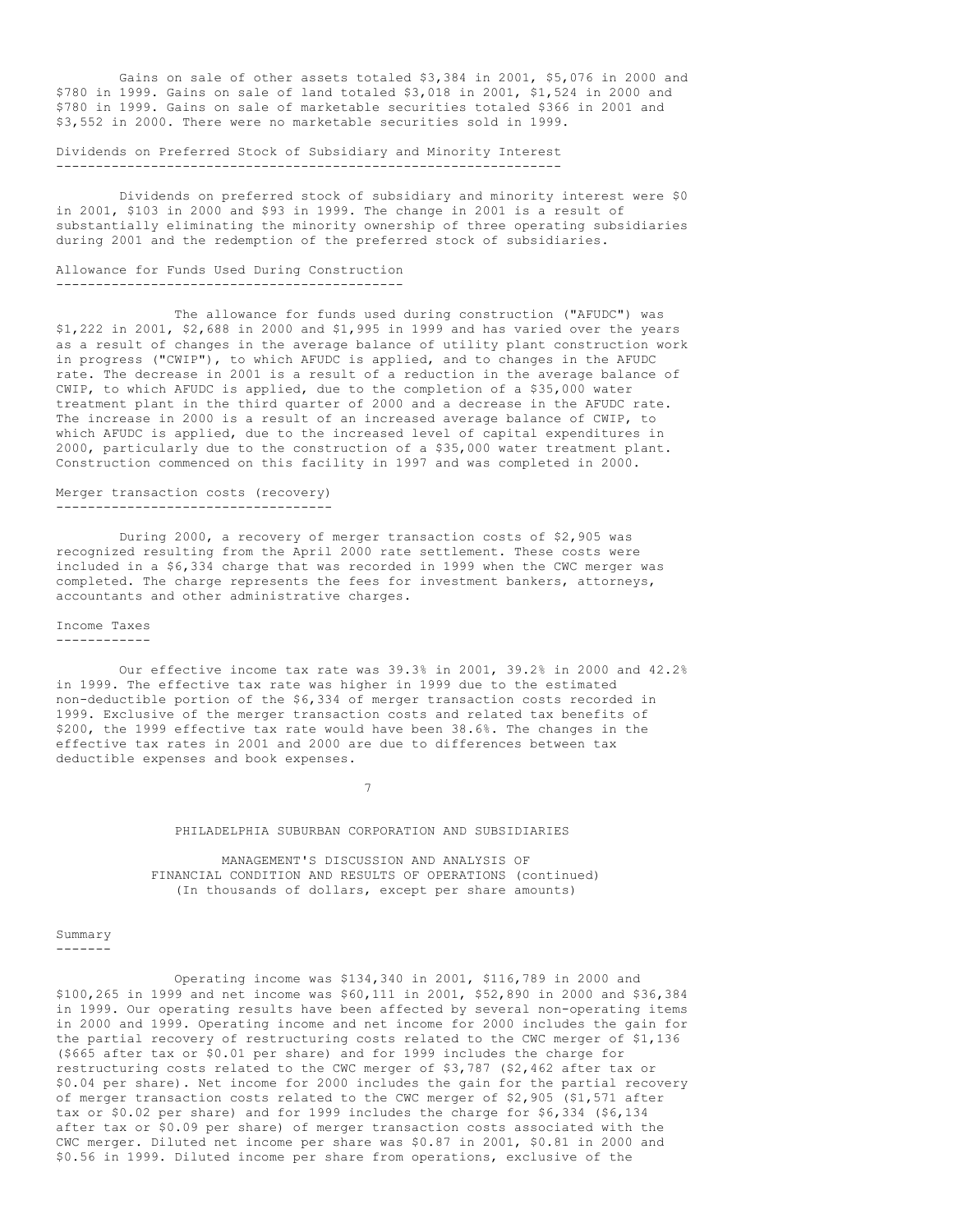aforementioned non-recurring items, was \$0.87 in 2001, \$0.77 in 2000 and \$0.70 in 1999. The changes in the per share income in 2001 and 2000 over the previous years were due to the aforementioned changes in income and impacted by a 5.1% and 1.4% increase in the average number of common shares outstanding during 2001 and 2000, respectively.

Although we have experienced increased income in the recent past, continued adequate rate increases reflecting increased operating costs and new capital investments are important to the future realization of improved profitability.

Fourth Quarter Results ----------------------

Net income available to common stock was \$12,209 in the fourth quarter of 2001 and \$12,434 in the same period of 2000. The change in net income is due to a \$5,932 increase in operating revenues, and a reduction in interest expense of \$401, offset by \$3,931 of increases in costs and expenses, and \$2,213 of lower gains realized from the sales of other assets in the fourth quarter of 2001 as compared to 2000. The increase in operating revenues was a result of an increase in water rates, additional revenues from acquisitions and non-regulated revenues associated with operating and management contracts and rental income. The decreased interest expense is a result of lower interest rates primarily on short-term borrowings. Operations and maintenance expenses increased primarily due to operating costs associated with acquisitions, higher water production expenses associated with higher water consumption, and increased wage and benefit costs. Depreciation expense increased \$1,303 due to utility plant additions and acquisitions made since the fourth quarter of 2000. The change in the gains realized from the sale of other assets is a result of a pre-tax gain on the sale of marketable securities of \$2,491 being realized in the fourth quarter of 2000 compared to \$211 realized in the fourth quarter of 2001.

Effects of Inflation --------------------

As a regulated enterprise, our rates are established to provide recovery of costs and a return on our investment. Recovery of the effects of inflation through higher water rates is dependent upon receiving adequate and timely rate increases. However, rate increases are not retroactive and often lag increases in costs caused by inflation. During periods of moderate to low inflation, as has been experienced for the past several years, the effects of inflation on our operating results are not significant.

8

### PHILADELPHIA SUBURBAN CORPORATION AND SUBSIDIARIES

MANAGEMENT'S DISCUSSION AND ANALYSIS OF FINANCIAL CONDITION AND RESULTS OF OPERATIONS (continued) (In thousands of dollars, except per share amounts)

#### Security --------

In light of recent concerns regarding security in the wake of the September 11, 2001 terrorist attacks, we have increased security measures at our facilities. These increased security measures were not made in response to any specific threat. We are in contact with federal, state and local authorities and industry trade associations regarding current information on possible threats and security measures for water utility operations. The cost of the increased security measures is expected to be fully recoverable in water rates and is not expected to have a material impact on our results from operations or financial condition.

## FINANCIAL CONDITION -------------------

Cash Flow and Capital Expenditures ----------------------------------

Net operating cash flow, dividends paid on common stock and capital expenditures, including allowances for funds used during construction, for the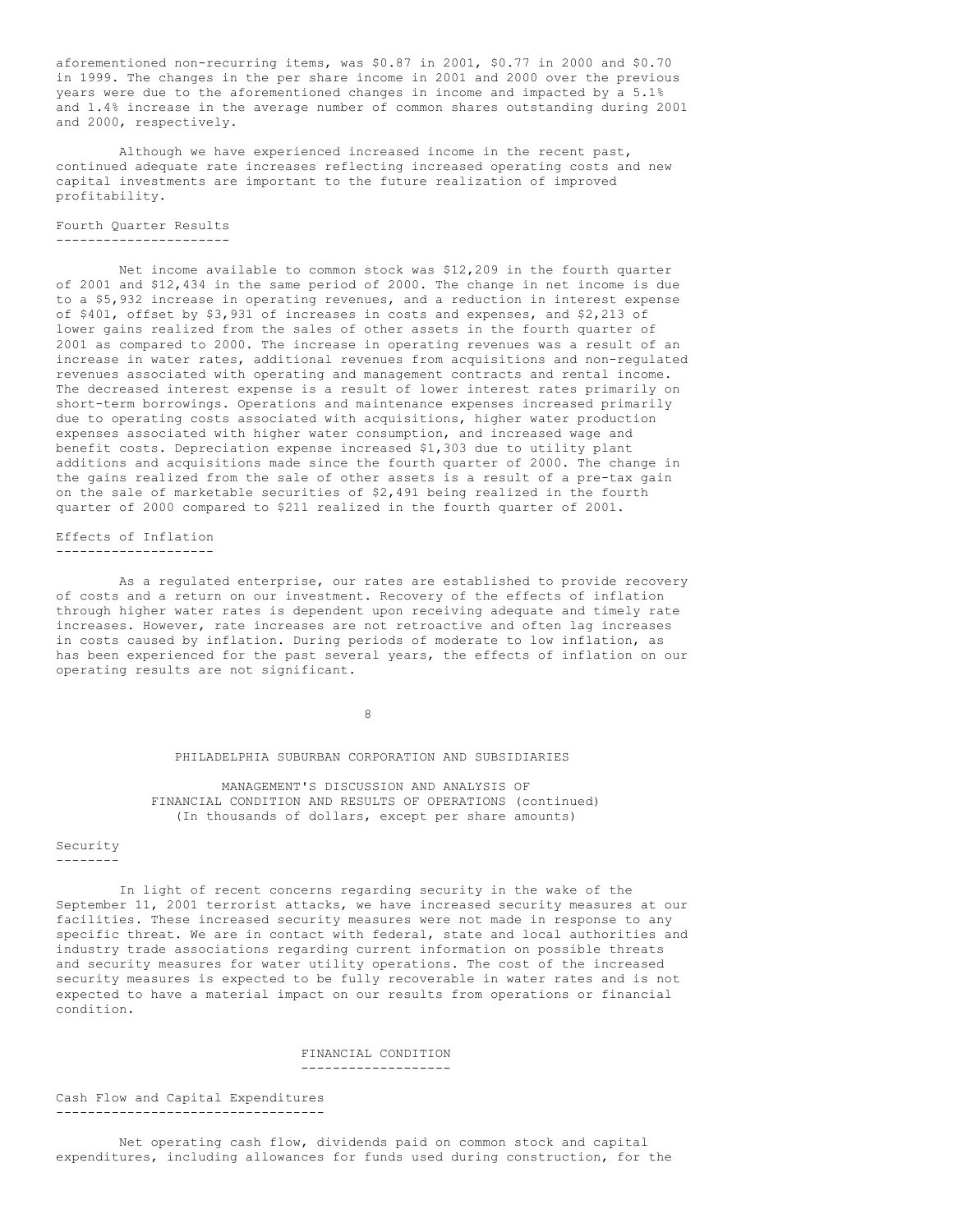|                                      | Net Operating<br>Cash Flow                            | Common<br>Dividends                                  | Capital<br>Expenditures                                |
|--------------------------------------|-------------------------------------------------------|------------------------------------------------------|--------------------------------------------------------|
| 1997<br>1998<br>1999<br>2000<br>2001 | 71,252<br>Ŝ.<br>84,362<br>74,103<br>86,972<br>102,165 | 26,752<br>S.<br>29,349<br>29,217<br>30,406<br>34,234 | 67,378<br>S.<br>87,973<br>96,383<br>129,740<br>124,088 |
|                                      | \$418,854                                             | \$149,958                                            | \$505,562                                              |

Included in capital expenditures for the five-year period are: expenditures for the modernization and replacement of existing treatment plants; new water mains and customer service lines; rehabilitation of existing water mains, hydrants and customer service lines; water meters; and the construction of a divisional operations center. During this five-year period, we received \$29,052 of customer advances and contributions in aid of construction to finance new water mains and related facilities. In addition, during this period, we have made sinking fund contributions and retired debt in the amount of \$53,921, retired \$7,747 of preferred stock, and have refunded \$20,620 of customer advances for construction. Despite an annual increase in the common dividends declared and paid on our common stock over the past five years, the total common dividends paid in 1999 declined as compared to 1998 due to the exchange of the Consumers Water Company common stock for our common stock.

During the past five years, we have also expended \$92,063 related to the acquisitions of utility systems, primarily water utilities and some wastewater utilities, including the issuance of 976,148 shares of common stock. These acquisitions were accounted for as purchases. In March 1999, we completed a merger with Consumers Water Company. On the date of the merger, we issued 20,334,398 shares of Common Stock in exchange for all of the outstanding shares of CWC and CWC became our wholly-owned subsidiary. Our common shares issued in the CWC merger have been restated for the effect of the 2001 5-for-4 common

9

#### PHILADELPHIA SUBURBAN CORPORATION AND SUBSIDIARIES

### MANAGEMENT'S DISCUSSION AND ANALYSIS OF FINANCIAL CONDITION AND RESULTS OF OPERATIONS (continued) (In thousands of dollars, except per share amounts)

stock split in the form of a 25% stock distribution. The CWC merger has been accounted for as a pooling-of-interests. In 1998, CWC's New Hampshire operations were sold under the New Hampshire condemnation statute for \$33,728, net of certain closing costs, which was used to pay down long-term debt.

Since net operating cash flow plus advances and contributions in aid of construction have not been sufficient to fully fund cash requirements, we issued approximately \$228,752 of First Mortgage Bonds and obtained other short-term borrowings during the past five years. In September 2000, we sold 2,066,406 shares of common stock in a public offering for net proceeds of \$29,689. The proceeds of this offering were used to make an equity contribution to PSW. In 1998, we sold 1,953,125 shares of common stock in a public offering for net proceeds of \$25,840. The proceeds of this offering were used to make a \$19,000 equity contribution to PSW and to repay short-term debt. At December 31, 2001, we had short-term lines of credit and other credit facilities of \$195,500, of which \$85,832 was available. Our short-term lines of credit and other credit facilities are either payable on demand or have a 364-day term.

We offer a Dividend Reinvestment and Direct Stock Purchase Plan ("Plan") that provides a convenient and economical way to purchase shares of Philadelphia Suburban Corporation. Under the direct stock purchase portion of the Plan, shares are sold throughout the year and the shares are obtained by our transfer agent in the open market. The dividend reinvestment portion of the Plan offers a 5% discount on the purchase of original issue shares of common stock with reinvested dividends. As of the December 2001 dividend payment, holders of 17.5% of the common shares outstanding participated in the dividend reinvestment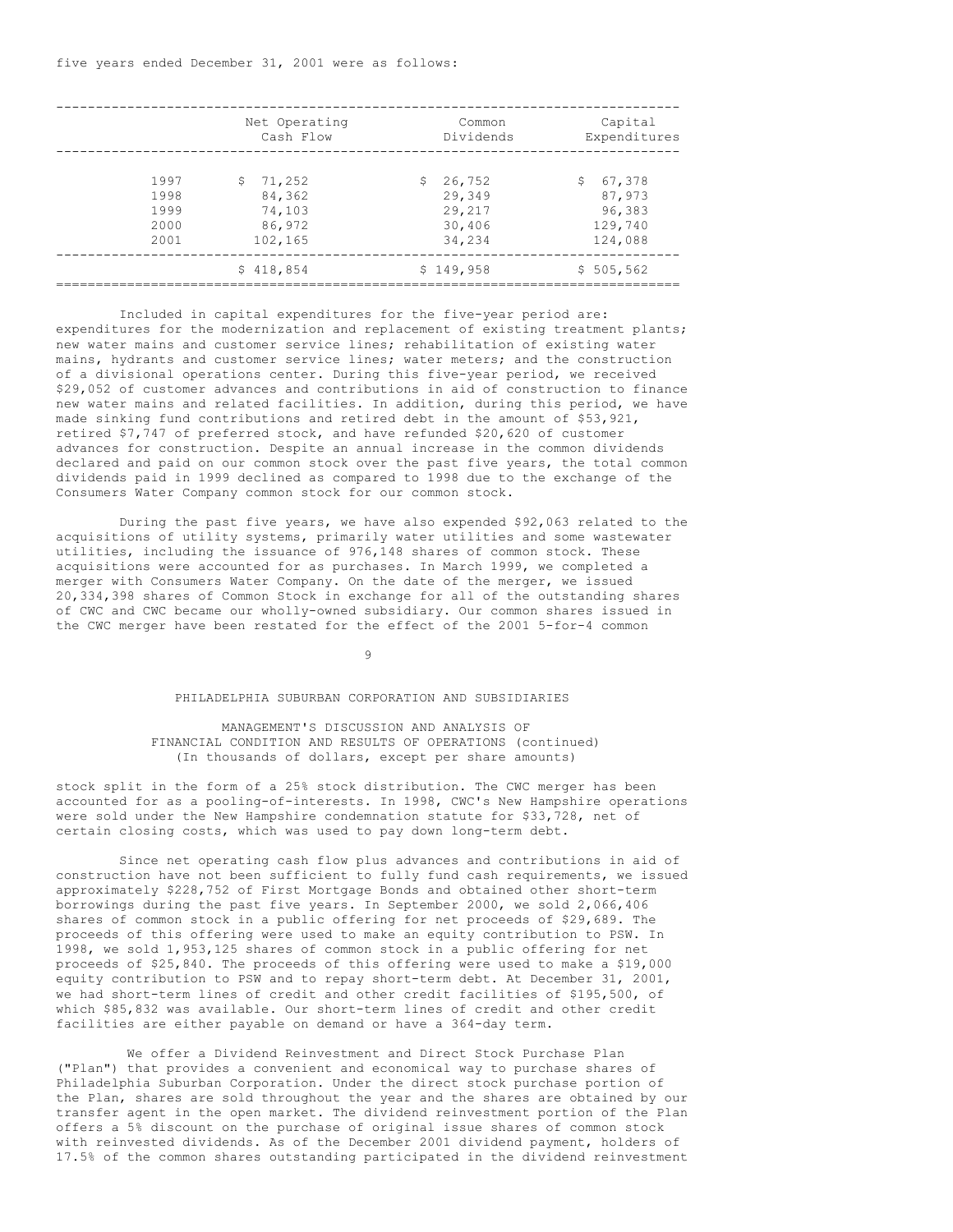portion of the Plan. During the past five years, we have sold 2,246,563 original issue shares of common stock for net proceeds of \$28,028 through the dividend reinvestment portion of the Plan and the proceeds were used to invest in our operating subsidiaries, to relieve our operating subsidiaries of the need to pay a dividend to us, to repay short-term debt, and for general corporate purposes.

The Board of Directors has authorized us to purchase our common stock, from time to time, in the open market or through privately negotiated transactions. There were no shares repurchased in 2001 in the open market or through privately negotiated transactions. We purchased 288,750 shares in 2000 and 127,188 shares in 1999 at a net cost of \$3,500 in 2000 and \$1,771 in 1999. For comparative purposes the number of shares purchased is presented as if they were adjusted for the effect of the 2001 5-for-4 common stock split in the form of a 25% stock distribution. As of December 31, 2001, 328,967 shares remain available for repurchase. Funding for future stock purchases, if any, is not expected to have a material impact on our financial position.

As of December 31, 2001, our contractual cash obligations are as follows:

|                                                              |                   | Payments Due By Period |                   |                 |                 |                      |                     |
|--------------------------------------------------------------|-------------------|------------------------|-------------------|-----------------|-----------------|----------------------|---------------------|
|                                                              | 2002              | 2003                   | 2004              | 2005            | 2006            | Thereafter           | Total               |
| Long-term debt<br>Operating leases<br>Unconditional purchase | \$14,935<br>1,901 | \$ 34,945<br>1,655     | \$39,972<br>1,140 | \$40.961<br>795 | \$17.130<br>651 | \$ 383,512<br>15,907 | \$531,455<br>22,049 |
| obligations                                                  | 7.205             | 8,098                  | 8,098             | 6,919           | 6,811           | 36,947               | 74,078              |
| Total                                                        | \$24.041          | \$44.698               | \$49.210          | \$48,675        | \$24,592        | \$436,366            | \$627,582           |

The amounts reported as long-term debt in the above table represent sinking fund obligations and debt maturities that are due in the periods noted. We lease motor vehicles, buildings, land and other equipment under operating leases that are noncancelable. The unconditional purchase obligations represent our commitment to purchase minimum quantities of water as stipulated in agreements with municipal authorities. We use purchased water to

### 10

#### PHILADELPHIA SUBURBAN CORPORATION AND SUBSIDIARIES

### MANAGEMENT'S DISCUSSION AND ANALYSIS OF FINANCIAL CONDITION AND RESULTS OF OPERATIONS (continued) (In thousands of dollars, except per share amounts)

supplement our water supply, particularly during periods of peak customer demand. In addition to these obligations, we make refunds on Customers' Advances for Construction over a specific period of time based on operating revenues related to developer-installed water mains or as new customers are connected to and take service from such mains. After all refunds are made, any remaining balance is transferred to Contributions in Aid of Construction. The refund amounts are not included in the above table because the refund amounts and timing cannot be accurately estimated since future refund payments depend on several variables, including new customer connections, customer consumption levels and future rate increases. Portions of these refund amounts are payable annually through 2017 and amounts not paid by the contract expiration dates become non-refundable.

Our planned 2002 capital program, exclusive of the costs of new mains financed by advances and contributions in aid of construction, is estimated to be \$120,021 of which \$38,959 is for DSIC-qualified projects in Pennsylvania and QIPS-qualified projects in Illinois. We have increased our capital spending for infrastructure rehabilitation in response to the DSIC and QIPS and should these infrastructure surcharge mechanisms be discontinued for any reason, which is not anticipated, we would likely reduce our capital program significantly. Our 2002 capital program, along with \$14,935 of sinking fund obligations and debt maturities, and \$9,106 of other contractual cash obligations, is expected to be financed through internally-generated funds, our revolving credit facilities, our equity investments and the issuance of new long-term debt.

Future utility construction in the period 2003 through 2006, including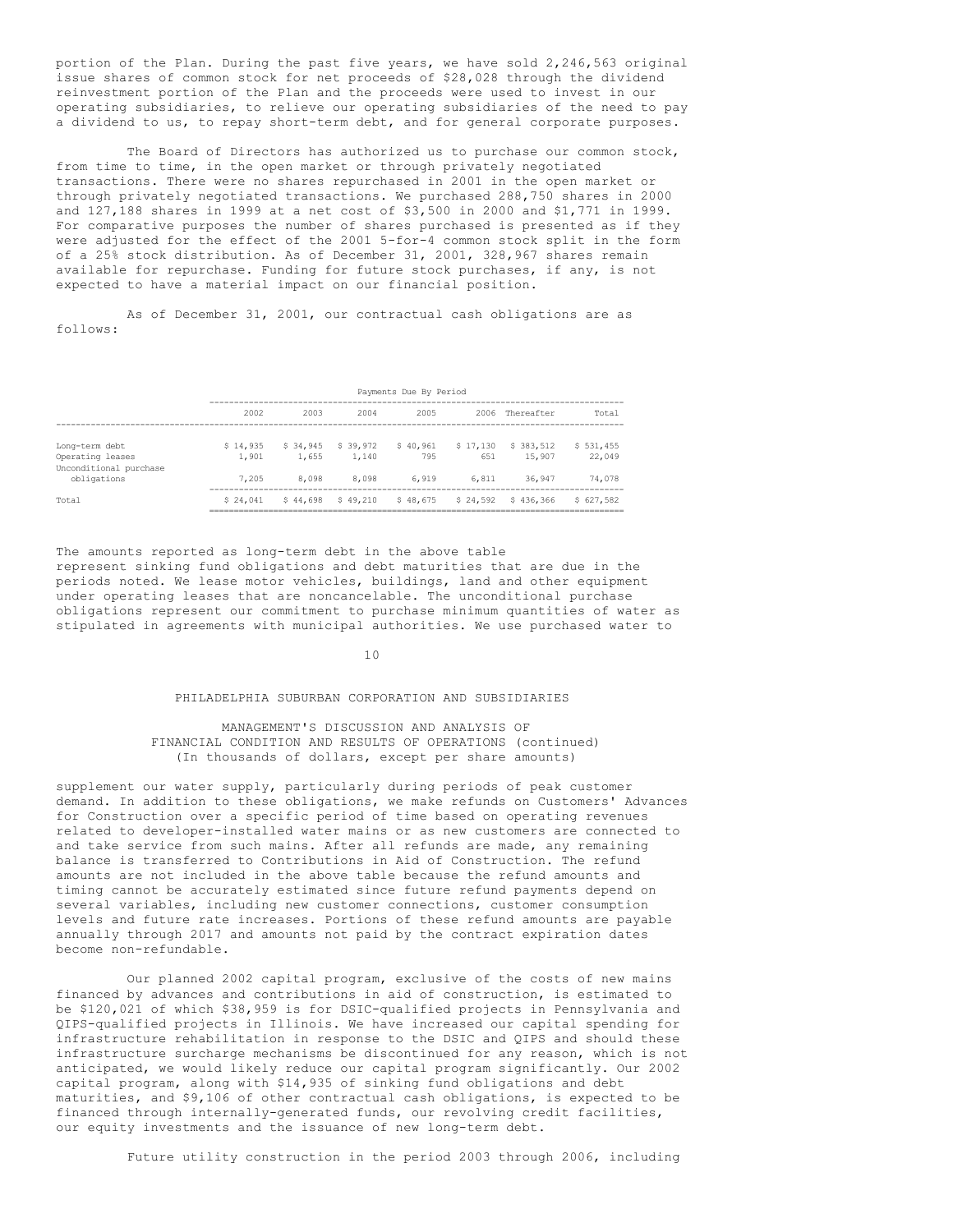recurring programs, such as the ongoing replacement of water meters, the rehabilitation of water mains and additional transmission mains to meet customer demands, exclusive of the costs of new mains financed by advances and contributions in aid of construction, is estimated to require aggregate expenditures of approximately \$500,000. We anticipate that less than one-half of these expenditures will require external financing including the additional issuance of Common Stock through our dividend reinvestment plan and possible future public equity offerings. We expect to refinance \$133,008 of sinking fund obligations and debt maturities during this period as they become due with new issues of long-term debt. The estimates discussed above do not include any amounts for possible future acquisitions of water systems or the financing necessary to support them.

We continue to hold acquisition discussions with several water systems. Acquisitions are expected to be financed through the issuance of equity or funded initially with short-term debt with subsequent repayment from the proceeds of long-term debt or proceeds from equity offerings.

Our primary source of liquidity is cash flows from operations, borrowings under various short-term lines of credit and other credit facilities, and advances and contributions in aid of construction. Our cash flow from operations, or internally-generated funds, is impacted by the timing of rate relief and water consumption. We fund our capital and acquisition programs through internally-generated funds, supplemented by short-term borrowings. Over time, we refinance our short-term borrowings with long-term debt and proceeds from the issuance of common stock. The ability to finance our future construction programs, as well as our acquisition activities, depends on our ability to attract the necessary external financing and maintain or increase internally-generated funds. Rate orders permitting compensatory rates of return on invested capital and timely rate adjustments will be required by our operating subsidiaries to achieve an adequate level of earnings to enable them to secure the capital they will need and to maintain satisfactory debt coverage ratios.

11

### PHILADELPHIA SUBURBAN CORPORATION AND SUBSIDIARIES

MANAGEMENT'S DISCUSSION AND ANALYSIS OF FINANCIAL CONDITION AND RESULTS OF OPERATIONS (continued) (In thousands of dollars, except per share amounts)

### Market Risk -----------

We are subject to market risks in the normal course of business, including changes in interest rates and equity prices. The exposure to changes in interest rates is a result of financings through the issuance of fixed-rate, long-term debt. Such exposure is typically related to financings between utility rate increases, since generally our rate increases provide a revenue level to allow recovery of our current cost of capital. Interest rate risk is managed through the use of a combination of long-term debt, which is at fixed interest rates and short-term debt, which is at floating interest rates. As of December 31, 2001, the debt maturities by period and the weighted average interest rate

|                       | 2002  | 2003  | 2004  | 2005  |       | 2006 Thereafter | Total                                                                      | Fair<br>Value |
|-----------------------|-------|-------|-------|-------|-------|-----------------|----------------------------------------------------------------------------|---------------|
| Long-term             |       |       |       |       |       |                 |                                                                            |               |
| debt (fixed rate)     |       |       |       |       |       |                 | \$14,935 \$34,945 \$39,972 \$40,961 \$17,130 \$383,512 \$531,455 \$562,740 |               |
| Average interest rate | 6.54% | 6.75% | 6.36% | 7.22% | 7.20% | 7.02%           | 6.96%                                                                      |               |

for fixed-rate, long-term debt are as follows:

From time to time, we make investments in marketable equity securities. As a result, we are exposed to the risk of changes in equity prices for the "available for sale" marketable equity securities. As of December 31, 2001, our carrying value of marketable equity securities was \$6,425, which reflects the market value of such securities. The market risks that we are exposed to are consistent with the risks that we were exposed to in the prior year.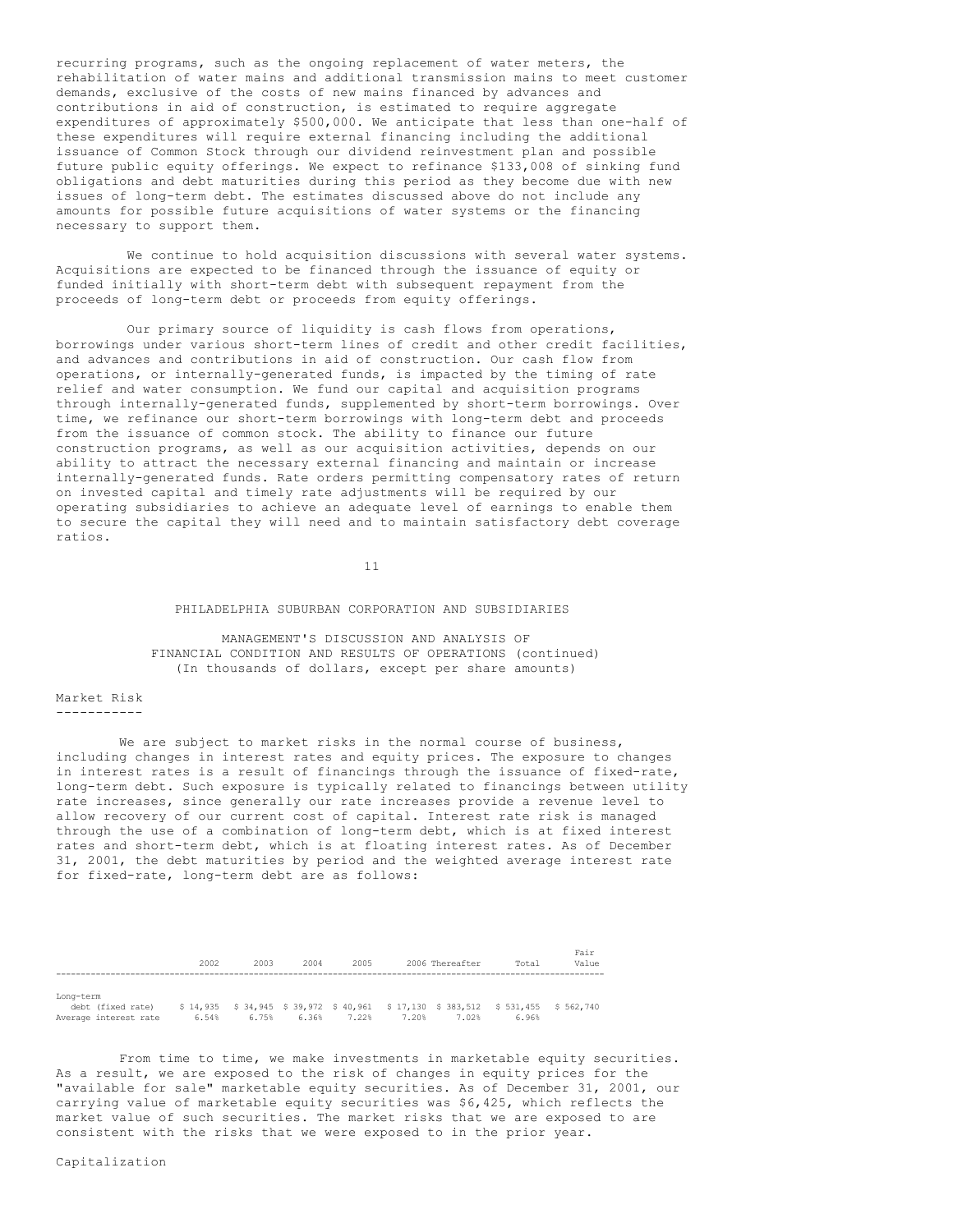The following table summarizes our capitalization during the past five years:

| December 31,                | 2001   | 2000   | 1999   | 1998   | 1997   |
|-----------------------------|--------|--------|--------|--------|--------|
|                             |        |        |        |        |        |
| Long-term debt*             | 52.9%  | 52.4%  | 53.8%  | 51.9%  | 56.9%  |
| Preferred stock*            | 0.1%   | 0.2%   | 0.2%   | 0.4%   | 1.0%   |
| Common stockholders' equity | 47.0%  | 47.4%  | 46.0%  | 47.7%  | 42.1%  |
|                             | 100.0% | 100.0% | 100.0% | 100.0% | 100.0% |
|                             |        |        |        |        |        |

\*Includes current portion.

The changes in the capitalization ratios primarily result from the issuance of common stock over the past five years and the issuance of debt to finance our acquisitions and capital program. It is our goal to maintain an equity ratio adequate to support PSW's current Standard and Poors corporate credit rating of "A+" and its senior secured debt rating of "AA-".

12

#### PHILADELPHIA SUBURBAN CORPORATION AND SUBSIDIARIES

MANAGEMENT'S DISCUSSION AND ANALYSIS OF FINANCIAL CONDITION AND RESULTS OF OPERATIONS (continued) (In thousands of dollars, except per share amounts)

# Dividends on Common Stock

-------------------------

We have paid common dividends consecutively for 57 years. In 2001, our Board of Directors authorized an increase of 6.9% in the dividend rate over the amount we previously paid. As a result of this authorization, beginning with the dividend payment in December 2001, the annual dividend rate increased to \$0.53 per share. We presently intend to pay quarterly cash dividends in the future, on March 1, June 1, September 1 and December 1, subject to our earnings and financial condition, regulatory requirements and such other factors as our Board of Directors may deem relevant. During the past five years, after restatement for the 1999 CWC pooling, our common dividends paid have averaged 65.3% of income from continuing operations.

> CRITICAL ACCOUNTING POLICIES ----------------------------

Our financial condition and results of operations are impacted by the methods, assumptions, and estimates used in the application of critical accounting policies. The following accounting policies are particularly important to our financial condition or results of operations, and require estimates or other judgements of matters of uncertainty. Changes in the estimates or other judgements included within these accounting policies could result in a significant change to the financial statements. We believe our most critical accounting policies include revenue recognition, the use of regulatory assets and liabilities as permitted by Statement of Financial Accounting Standards ("SFAS") No. 71, "Accounting for the Effects of Certain Types of Regulation", the review for impairment of our long-lived assets which consist primarily of Utility Plant in Service and regulatory assets, and our accounting for pensions and other postretirement benefits.

Our utility revenues recognized in an accounting period include amounts billed to customers on a cycle basis and unbilled amounts based on estimated usage from the last billing to the end of the accounting period. The estimated usage is based on our judgement and assumptions; our actual results could differ from these estimates which would result in operating revenues being adjusted in the period that the revision to our estimates are determined.

SFAS No. 71 stipulates generally accepted accounting principles for companies whose rates are established by or are subject to approval by an independent third-party regulator. In accordance with SFAS No. 71, we defer costs and credits on the balance sheet as regulatory assets and liabilities when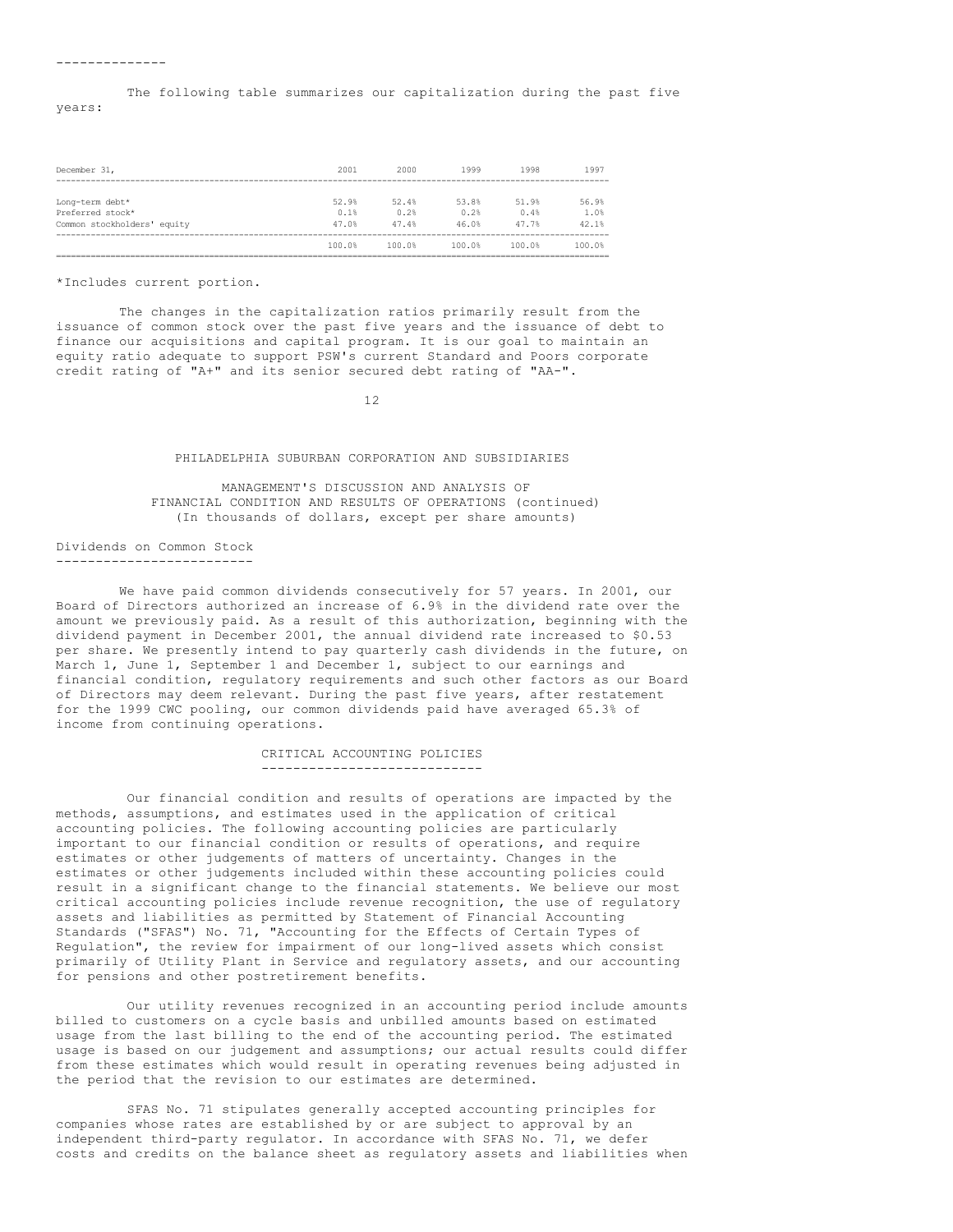it is probable that these costs and credits will be recognized in the rate-making process in a period different from when the costs and credits were incurred. These deferred amounts, both assets and liabilities, are then recognized in the income statement in the same period that they are reflected in our rates charged for water and wastewater service. In the event that our assessment as to the probability of the inclusion in the rate-making process is incorrect, the associated regulatory asset or liability would be adjusted to reflect the change in our assessment or change in regulatory approval.

In accordance with the requirements of SFAS No. 121, "Accounting for the Impairment of Long-lived Assets and for Long-lived Assets to Be Disposed Of", we review for impairment of our long-lived assets, including Utility Plant in Service. We also review regulatory assets for the continued application of SFAS No. 71. Our review determines whether there have been changes in circumstances or events that have occurred that require adjustments to the carrying value of these assets. In accordance with SFAS No. 71, adjustments to the carrying value of these assets would be made in instances where the inclusion in the rate-making process is unlikely.

13

## PHILADELPHIA SUBURBAN CORPORATION AND SUBSIDIARIES

### MANAGEMENT'S DISCUSSION AND ANALYSIS OF FINANCIAL CONDITION AND RESULTS OF OPERATIONS (continued) (In thousands of dollars, except per share amounts)

We have defined benefit plans that cover our full-time employees and we offer certain postretirement benefits other than pensions to our employees retiring with a minimum level of service. Accounting for pensions and other postretirement benefits requires an extensive use of assumptions about the discount rate, expected return on plan assets, the rate of future compensation increases received by our employees, mortality, turnover and medical costs. While our actuarial consultants provide guidance in establishing the assumptions, the assumptions that we use may differ materially from actual results due to changes in actual circumstances, conditions or experience. These differences will impact the amount of pension and other postretirement benefit expense that we recognize. We expect future changes in the amount of expense recognized will be properly included in the rate-making process.

### IMPACT OF RECENT ACCOUNTING PRONOUNCEMENTS ------------------------------------------

In June 1998, the Financial Accounting Standards Board ("FASB") issued SFAS No. 133, "Accounting for Derivative Instruments and Hedging Activities," and in June 1999 amended this standard by issuing SFAS No. 137, "Accounting for Derivative Instruments and Hedging Activities - Deferral of the Effective Date of FASB Statement No. 133." In September 2000, the FASB issued SFAS No. 138, "Accounting for Certain Derivative Instruments and Certain Hedging Activities," an amendment to SFAS No. 133. SFAS No. 138 establishes accounting and reporting standards for derivative instruments and for hedging activities and requires that an entity recognize all derivatives as either assets or liabilities in the statement of financial position and measure those instruments at fair value. SFAS No. 137 changed the timing of the implementation of SFAS No. 133. The adoption of these statements on January 1, 2001 did not have a material impact on our results of operations or financial condition. As of December 31, 2001, we had no derivative instruments or hedging activities.

In June 2001, the FASB approved SFAS No. 141, "Business Combinations," and SFAS No. 142, "Goodwill and Other Intangible Assets." SFAS No. 141 requires that the purchase method of accounting be used for all business combinations initiated after June 30, 2001. SFAS No. 142 changes the accounting for goodwill from an amortization method to an impairment-only approach. We adopted SFAS No. 142 on January 1, 2002 as required, and this statement applies to all goodwill and other intangible assets recorded on our balance sheet at that date, regardless of when those assets were originally recorded. We adopted SFAS No. 141 on July 1, 2001 and it did not have a material impact on our results of operations or financial position.

In July 2001, the FASB approved SFAS No. 143, "Accounting for Asset Retirement Obligations." SFAS No. 143 requires that the fair value of a liability for an asset retirement obligation be recognized in the period in which it is incurred. When the liability is initially recognized, the carrying amount of the related long-lived asset is increased by the same amount. Over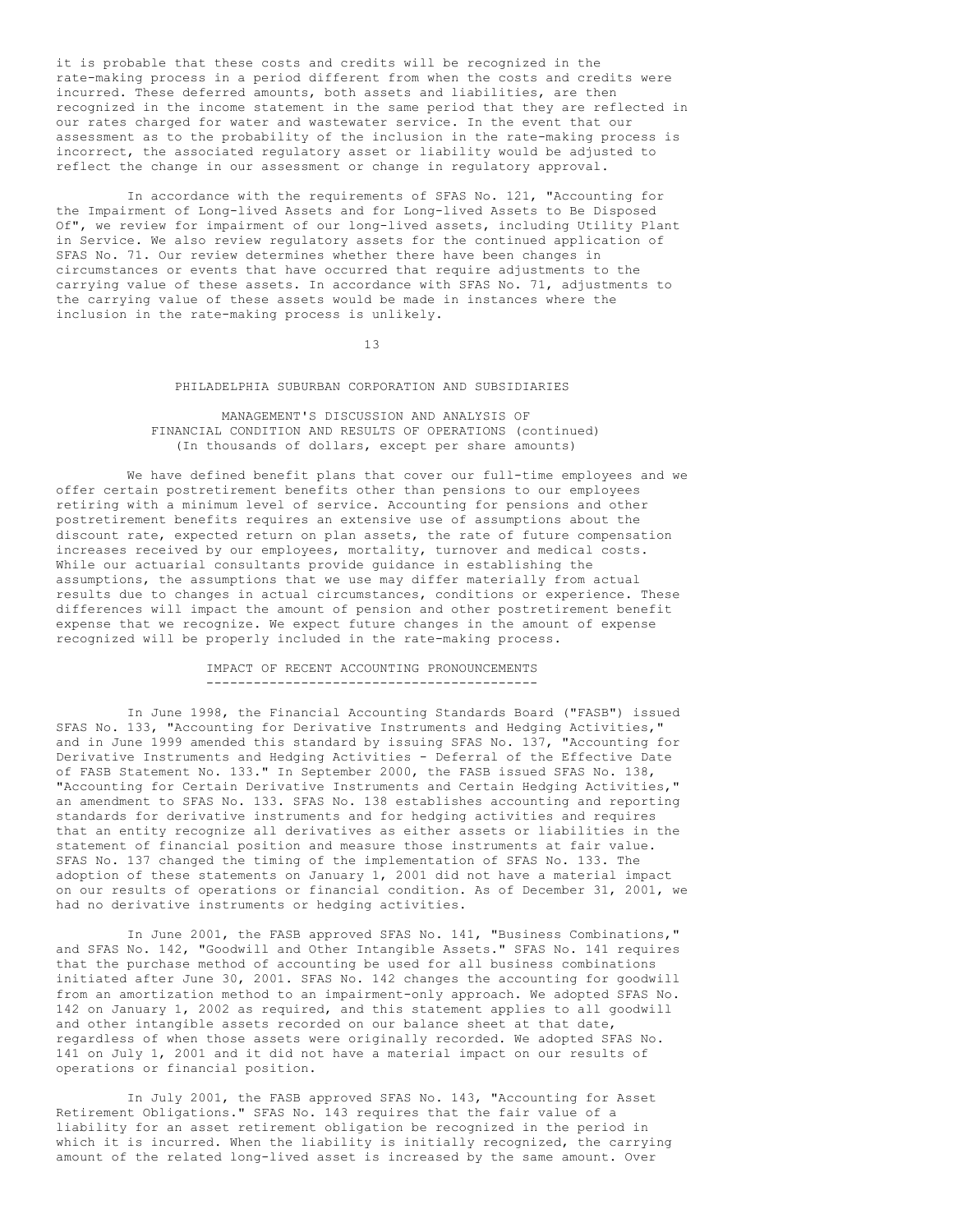time, the liability is accreted to its present value each period, and the capitalized cost is depreciated over the useful life of the related asset. Upon settlement of the liability, we may settle the obligation for its recorded amount, or an alternative amount, thereby incurring a gain or loss upon settlement. We intend to adopt this statement as required in 2003. We are currently evaluating the provisions of this statement and have not yet determined the effect of adoption on our results of operations or financial position.

In August 2001, the FASB approved SFAS No. 144, "Accounting for the Impairment or Disposal of Long-Lived Assets." SFAS No. 144 replaces SFAS No. 121, "Accounting for the Impairment of Long-Lived Assets and for Long-Lived Assets to be Disposed Of." We adopted SFAS No. 144 on January 1, 2002 as required and it did not have a material impact on our results of operations or financial position.

14

## PHILADELPHIA SUBURBAN CORPORATION AND SUBSIDIARIES

### Report of Management

The consolidated financial statements and related information for the years ended December 31, 2001, 2000 and 1999 were prepared by management in accordance with accounting principles generally accepted in the United States of America and include management's best estimates and judgments, as required. Financial information included in other sections of this annual report is consistent with that in the consolidated financial statements.

The Company has an internal accounting control structure designed to provide reasonable assurance that assets are safeguarded and that transactions are properly authorized and recorded in accordance with established policies and procedures. The internal control structure is supported by the selection and training of qualified personnel, the delegation of management authority and responsibility and dissemination of policies and procedures.

The Company's independent accountants, PricewaterhouseCoopers LLP, provide an independent review of management's reporting of results of operations and financial condition. PricewaterhouseCoopers has audited the financial statements by conducting tests as they deemed appropriate and their report follows.

The Board of Directors through the Audit Committee selects the Company's independent auditors and reviews the scope and results of their audits. The Audit Committee also reviews the adequacy of the Company's internal control structure and other significant matters. The Audit Committee is comprised of three outside Directors who meet periodically with management, our internal audit director and the independent auditors. The Audit Committee held two meetings in 2001.

/s/ Nicholas DeBenedictis /s/ David P. Smeltzer

President

Nicholas DeBenedictis and David P. Smeltzer<br>Chairman & Senior Vice President - Fin Senior Vice President - Finance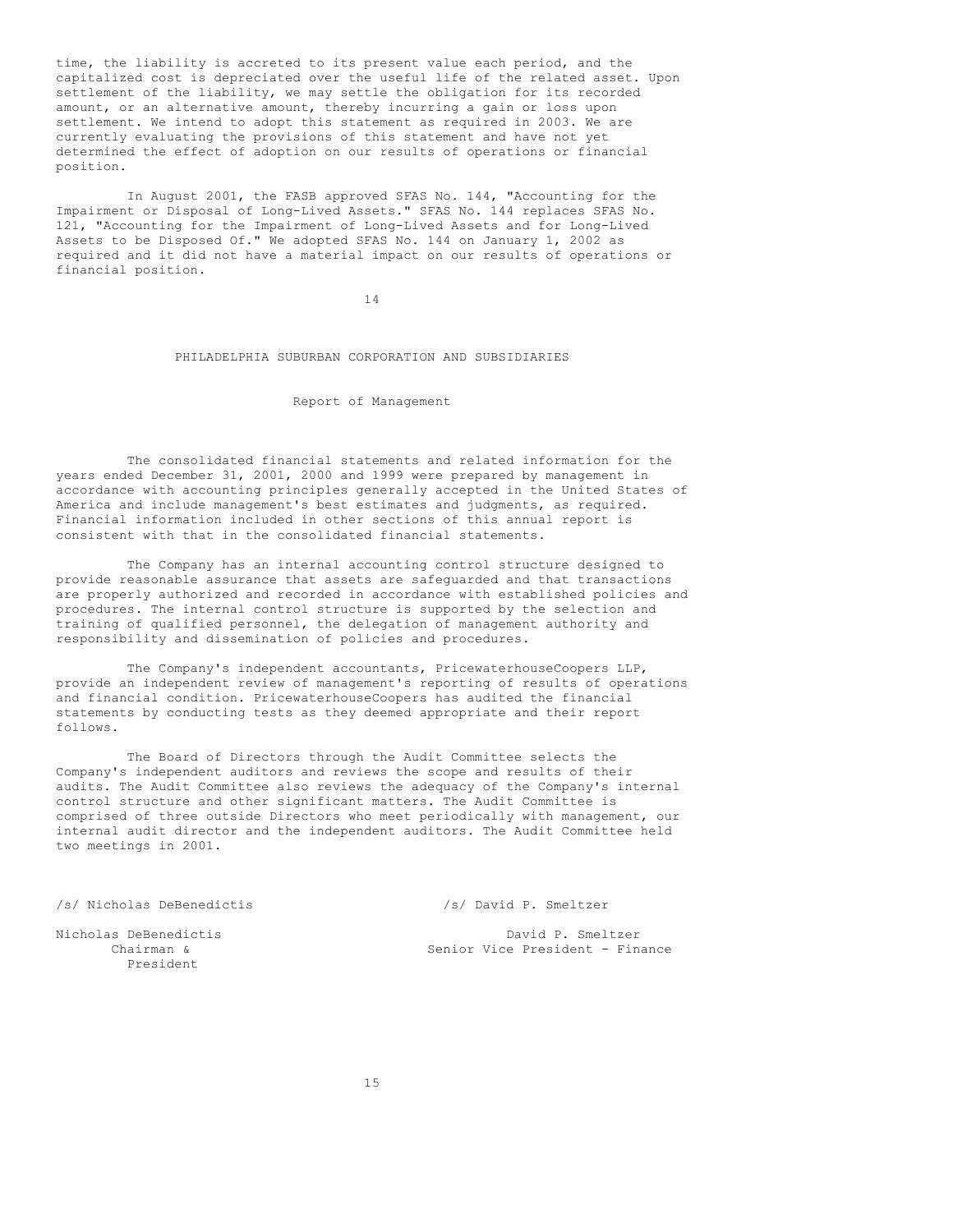Report of Independent Accountants

To the Board of Directors and Stockholders of Philadelphia Suburban Corporation:

In our opinion, the accompanying consolidated balance sheets and the related consolidated statements of income and comprehensive income, of capitalization and of cash flow present fairly, in all material respects, the financial position of Philadelphia Suburban Corporation and its subsidiaries at December 31, 2001 and 2000, and the results of their operations and their cash flows for the years then ended in conformity with accounting principles generally accepted in the United States of America. These financial statements are the responsibility of the Company's management; our responsibility is to express an opinion on these financial statements based on our audits. We conducted our audits of these statements in accordance with auditing standards generally accepted in the United States of America, which require that we plan and perform the audit to obtain reasonable assurance about whether the financial statements are free of material misstatement. An audit includes examining, on a test basis, evidence supporting the amounts and disclosures in the financial statements, assessing the accounting principles used and significant estimates made by management, and evaluating the overall financial statement presentation. We believe that our audits provide a reasonable basis for our opinion. The financial statements of the Company as of December 31, 1999 and for the year then ended were audited by other independent accountants whose report dated January 31, 2000 expressed an unqualified opinion on those statements.

/s/ PricewaterhouseCoopers LLP

PricewaterhouseCoopers LLP Philadelphia, PA February 1, 2002

16

PHILADELPHIA SUBURBAN CORPORATION AND SUBSIDIARIES CONSOLIDATED STATEMENTS OF INCOME AND COMPREHENSIVE INCOME (In thousands, except per share amounts) Years ended December 31, 2001, 2000 and 1999

|                                                                                                                                                                                                                     | 2001      | 2000 1999                                                                                                 |                 |
|---------------------------------------------------------------------------------------------------------------------------------------------------------------------------------------------------------------------|-----------|-----------------------------------------------------------------------------------------------------------|-----------------|
| Operating revenues<br>Costs and expenses:                                                                                                                                                                           | \$307,280 | \$274,014                                                                                                 | \$256,546       |
| Operations and maintenance<br>Depreciation<br>Amortization<br>Taxes other than income taxes                                                                                                                         |           | 111,885 101,741 98,758<br>37,979 32,271<br>2,189 1,829 1,291<br>20,887 22,520 21,833                      | 30,612          |
| Restructuring costs (recovery)                                                                                                                                                                                      |           | $-$ (1,136) 3,787<br>172,940 157,225 156,281                                                              |                 |
| Operating income<br>Other expense (income):                                                                                                                                                                         |           | 134,340 116,789 100,265                                                                                   |                 |
| Interest expense, net<br>Allowance for funds used during construction<br>Gain on sale of other assets<br>Merger transaction costs (recovery)<br>Dividends on preferred stock of subsidiary<br>and minority interest |           | 39,859 40,360<br>$(1, 222)$ $(2, 688)$ $(1, 995)$<br>$(3, 384)$ $(5, 076)$<br>$-$ (2,905) 6,334<br>103 93 | 33,698<br>(780) |
| Income before income taxes<br>Provision for income taxes                                                                                                                                                            |           | 99.087 86.995 62.915<br>38,976 34,105 26,531                                                              |                 |
| Net income<br>Dividends on preferred stock                                                                                                                                                                          | 106       | 60,111 52,890 36,384<br>106                                                                               | 109             |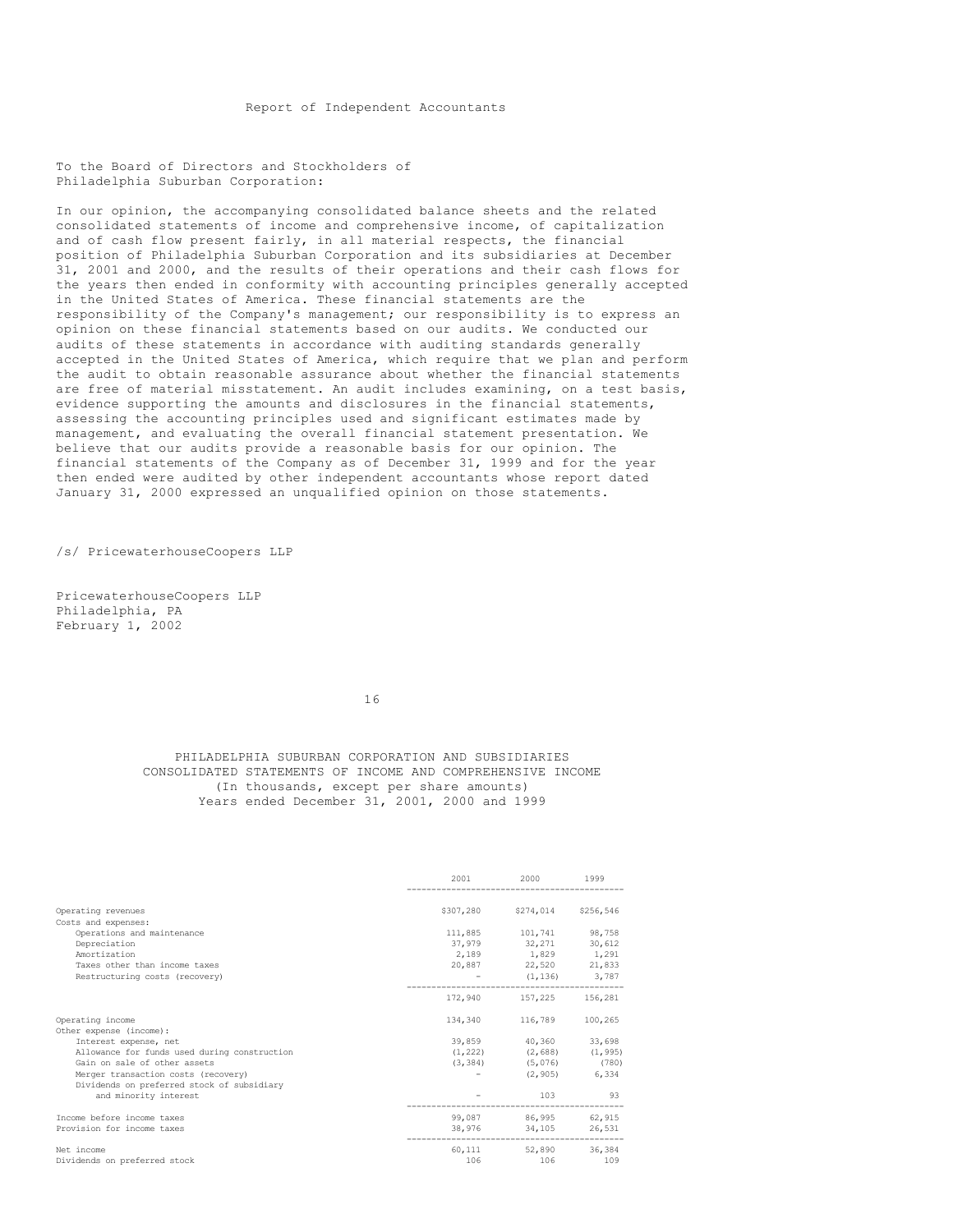| Net income available to common stock                                                           | \$60,005   | $$52,784$ $$36,275$        |            |
|------------------------------------------------------------------------------------------------|------------|----------------------------|------------|
| Net income<br>Other comprehensive income (loss), net of tax:                                   |            | $$60,111$ $$52,890$        | \$36,384   |
| Unrealized gains on securities<br>Reclassification adjustment for gains reported in net income | 39         | $(239)$ $(2,002)$          | 908 2,020  |
|                                                                                                |            | $(200)$ $(1,094)$          | 2,020      |
| Comprehensive income                                                                           |            | \$59,911 \$51,796 \$38,404 |            |
| Net income per common share:<br>Basic                                                          | S.         | $0.88$ $5$ $0.82$          | $S = 0.57$ |
| Diluted                                                                                        | 0.87<br>S. | \$0.81                     | \$0.56     |
| Average common shares outstanding during the period:<br>Basic                                  | 67,873     | 64,759                     | 63,850     |
| Diluted                                                                                        | 68,755     | 65,414                     | 64,539     |

See accompanying notes to consolidated financial statements.

17

## PHILADELPHIA SUBURBAN CORPORATION AND SUBSIDIARIES CONSOLIDATED BALANCE SHEETS (In thousands of dollars, except per share amounts) December 31, 2001 and 2000

|                                                                                                                                                                                                                                                                                                                                                                                          | 2001<br>------------------------                                                  | 2000                                                                                                      |
|------------------------------------------------------------------------------------------------------------------------------------------------------------------------------------------------------------------------------------------------------------------------------------------------------------------------------------------------------------------------------------------|-----------------------------------------------------------------------------------|-----------------------------------------------------------------------------------------------------------|
| Assets                                                                                                                                                                                                                                                                                                                                                                                   |                                                                                   |                                                                                                           |
| Property, plant and equipment, at cost<br>Less accumulated depreciation                                                                                                                                                                                                                                                                                                                  | --------------------------------                                                  | $$1,677,061$ $$1,536,162$<br>308,946 284,735                                                              |
| Net property, plant and equipment                                                                                                                                                                                                                                                                                                                                                        | --------------------------------                                                  | 1,368,115 1,251,427                                                                                       |
| Current assets:<br>Cash and cash equivalents<br>Accounts receivable and unbilled revenues, net<br>Inventory, materials and supplies<br>Prepayments and other current assets<br>Total current assets                                                                                                                                                                                      | 1,010<br>56,331<br>4,446                                                          | 4,087<br>50,242<br>4,352<br>$\frac{4,446}{8,085}$ $\frac{4,332}{7,054}$<br>69,872 65,735                  |
| Requlatory assets<br>Deferred charges and other assets, net<br>Funds restricted for construction activity                                                                                                                                                                                                                                                                                | 19,768<br>__________________________________                                      | 79,669 67,470<br>22,915 25,129<br>3,962<br>\$1,560,339 \$1,413,723                                        |
| Liabilities and Stockholders' Equity                                                                                                                                                                                                                                                                                                                                                     |                                                                                   |                                                                                                           |
| Stockholders' equity:<br>6.05% Series B cumulative preferred stock<br>Common stock at \$.50 par value, authorized 100,000,000 shares,<br>issued 69,300,346 and 67,939,281 in 2001 and 2000<br>Capital in excess of par value<br>Retained earnings<br>Minority interest<br>Treasury stock, at cost, 913,877 and 844,376 shares in 2001 and 2000<br>Accumulated other comprehensive income | 787<br>(17, 167)<br>726                                                           | $$1,116$ $$1,760$<br>34,650 $27,260$<br>304,039 $291,013$<br>149,682 123,911<br>2,823<br>(15, 346)<br>926 |
| Total stockholders' equity                                                                                                                                                                                                                                                                                                                                                               | 473,833                                                                           | 432,347                                                                                                   |
| Long-term debt, excluding current portion<br>Commitments                                                                                                                                                                                                                                                                                                                                 |                                                                                   | 516,520 468,769                                                                                           |
| Current liabilities:<br>Current portion of long-term debt<br>Loans payable<br>Accounts payable<br>Accrued interest<br>Accrued taxes<br>Other accrued liabilities<br>Total current liabilities                                                                                                                                                                                            | 14,935<br>109,668<br>27,667<br>10,199<br>22,865<br>------------------------------ | 3,943<br>3,943<br>100,994<br>20,635<br>10,199<br>15,815<br>$17,301$ $21,310$<br>202,635 172,896           |
| Deferred credits and other liabilities:<br>Deferred income taxes and investment tax credits<br>Customers' advances for construction                                                                                                                                                                                                                                                      | 59,886                                                                            | 167,577 151,718<br>58,718                                                                                 |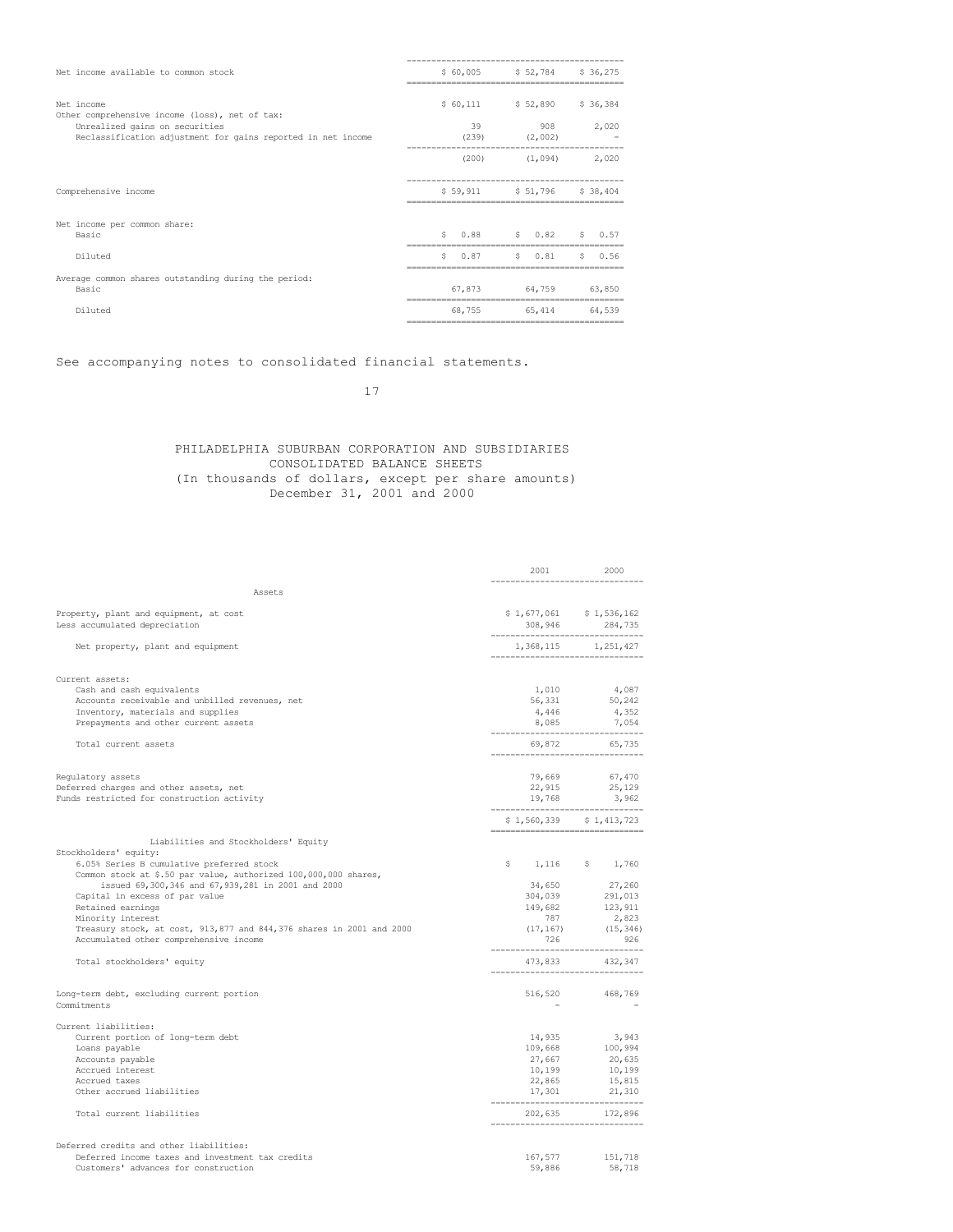| Other                                        | 9,204                                          | 9,109       |
|----------------------------------------------|------------------------------------------------|-------------|
| Total deferred credits and other liabilities | 236,667                                        | 219,545     |
| Contributions in aid of construction         | 130,684                                        | 120,166     |
|                                              | \$1,560,339<br>------------------------------- | \$1,413,723 |

See accompanying notes to consolidated financial statements.

18

## PHILADELPHIA SUBURBAN CORPORATION AND SUBSIDIARIES CONSOLIDATED STATEMENTS OF CAPITALIZATION (In thousands of dollars, except per share amounts) December 31, 2001 and 2000

| Stockholders' equity:<br>$$1,116$ $$1,760$<br>6.05% Series B cumulative preferred stock<br>34,650 27,260<br>Common stock, \$.50 par value<br>304,039 291,013<br>Capital in excess of par value<br>149,682 123,911<br>Retained earnings<br>2,823<br>Minority interest<br>787<br>$(17, 167)$ $(15, 346)$<br>Treasury stock, at cost<br>Accumulated other comprehensive income<br>726 926<br>Total stockholders' equity<br>473,833 432,347<br>----------------<br>Long-term debt:<br>First Mortgage Bonds secured by utility plant:<br>Interest Rate Range<br>0.00% to 2.49%<br>8,325 4,368<br>6,712<br>2.50% to 4.99%<br>9,023<br>50,545 6,667<br>5.00% to 5.49%<br>5.50% to 5.99%<br>30,660 31,060<br>160,525 145,570<br>6.00% to 6.49%<br>55,200 55,200<br>6.50% to 6.99%<br>7.00% to 7.49%<br>60,000 62,007<br>7.50% to 7.99%<br>23,000 23,000<br>17,595 16,621<br>8.00% to 8.49%<br>9,000 10,460<br>8.50% to 8.99%<br>9.00% to 9.49%<br>53,535<br>53,615<br>9.50% to 9.99%<br>46,031<br>49,831<br>6,000 6,167<br>10.00% to 10.50%<br>$529,439$ $471,278$<br>644 -<br>Total First Mortgage Bonds<br>Note payable, 6.05%, due 2006<br>$1,372$ 1,434<br>Installment note payable, 9%, due in equal annual payments through 2013<br>531,455 472,712<br>14,935 3,943<br>----------------------------<br>516,520 468,769<br>Long-term debt, excluding current portion<br>\$990,353 \$901,116<br>Total capitalization |                                   | 2001 2000 |  |
|------------------------------------------------------------------------------------------------------------------------------------------------------------------------------------------------------------------------------------------------------------------------------------------------------------------------------------------------------------------------------------------------------------------------------------------------------------------------------------------------------------------------------------------------------------------------------------------------------------------------------------------------------------------------------------------------------------------------------------------------------------------------------------------------------------------------------------------------------------------------------------------------------------------------------------------------------------------------------------------------------------------------------------------------------------------------------------------------------------------------------------------------------------------------------------------------------------------------------------------------------------------------------------------------------------------------------------------------------------------------------------------------------------------|-----------------------------------|-----------|--|
|                                                                                                                                                                                                                                                                                                                                                                                                                                                                                                                                                                                                                                                                                                                                                                                                                                                                                                                                                                                                                                                                                                                                                                                                                                                                                                                                                                                                                  |                                   |           |  |
|                                                                                                                                                                                                                                                                                                                                                                                                                                                                                                                                                                                                                                                                                                                                                                                                                                                                                                                                                                                                                                                                                                                                                                                                                                                                                                                                                                                                                  |                                   |           |  |
|                                                                                                                                                                                                                                                                                                                                                                                                                                                                                                                                                                                                                                                                                                                                                                                                                                                                                                                                                                                                                                                                                                                                                                                                                                                                                                                                                                                                                  |                                   |           |  |
|                                                                                                                                                                                                                                                                                                                                                                                                                                                                                                                                                                                                                                                                                                                                                                                                                                                                                                                                                                                                                                                                                                                                                                                                                                                                                                                                                                                                                  |                                   |           |  |
|                                                                                                                                                                                                                                                                                                                                                                                                                                                                                                                                                                                                                                                                                                                                                                                                                                                                                                                                                                                                                                                                                                                                                                                                                                                                                                                                                                                                                  |                                   |           |  |
|                                                                                                                                                                                                                                                                                                                                                                                                                                                                                                                                                                                                                                                                                                                                                                                                                                                                                                                                                                                                                                                                                                                                                                                                                                                                                                                                                                                                                  |                                   |           |  |
|                                                                                                                                                                                                                                                                                                                                                                                                                                                                                                                                                                                                                                                                                                                                                                                                                                                                                                                                                                                                                                                                                                                                                                                                                                                                                                                                                                                                                  |                                   |           |  |
|                                                                                                                                                                                                                                                                                                                                                                                                                                                                                                                                                                                                                                                                                                                                                                                                                                                                                                                                                                                                                                                                                                                                                                                                                                                                                                                                                                                                                  |                                   |           |  |
|                                                                                                                                                                                                                                                                                                                                                                                                                                                                                                                                                                                                                                                                                                                                                                                                                                                                                                                                                                                                                                                                                                                                                                                                                                                                                                                                                                                                                  |                                   |           |  |
|                                                                                                                                                                                                                                                                                                                                                                                                                                                                                                                                                                                                                                                                                                                                                                                                                                                                                                                                                                                                                                                                                                                                                                                                                                                                                                                                                                                                                  |                                   |           |  |
|                                                                                                                                                                                                                                                                                                                                                                                                                                                                                                                                                                                                                                                                                                                                                                                                                                                                                                                                                                                                                                                                                                                                                                                                                                                                                                                                                                                                                  |                                   |           |  |
|                                                                                                                                                                                                                                                                                                                                                                                                                                                                                                                                                                                                                                                                                                                                                                                                                                                                                                                                                                                                                                                                                                                                                                                                                                                                                                                                                                                                                  |                                   |           |  |
|                                                                                                                                                                                                                                                                                                                                                                                                                                                                                                                                                                                                                                                                                                                                                                                                                                                                                                                                                                                                                                                                                                                                                                                                                                                                                                                                                                                                                  |                                   |           |  |
|                                                                                                                                                                                                                                                                                                                                                                                                                                                                                                                                                                                                                                                                                                                                                                                                                                                                                                                                                                                                                                                                                                                                                                                                                                                                                                                                                                                                                  |                                   |           |  |
|                                                                                                                                                                                                                                                                                                                                                                                                                                                                                                                                                                                                                                                                                                                                                                                                                                                                                                                                                                                                                                                                                                                                                                                                                                                                                                                                                                                                                  |                                   |           |  |
|                                                                                                                                                                                                                                                                                                                                                                                                                                                                                                                                                                                                                                                                                                                                                                                                                                                                                                                                                                                                                                                                                                                                                                                                                                                                                                                                                                                                                  |                                   |           |  |
|                                                                                                                                                                                                                                                                                                                                                                                                                                                                                                                                                                                                                                                                                                                                                                                                                                                                                                                                                                                                                                                                                                                                                                                                                                                                                                                                                                                                                  |                                   |           |  |
|                                                                                                                                                                                                                                                                                                                                                                                                                                                                                                                                                                                                                                                                                                                                                                                                                                                                                                                                                                                                                                                                                                                                                                                                                                                                                                                                                                                                                  |                                   |           |  |
|                                                                                                                                                                                                                                                                                                                                                                                                                                                                                                                                                                                                                                                                                                                                                                                                                                                                                                                                                                                                                                                                                                                                                                                                                                                                                                                                                                                                                  |                                   |           |  |
|                                                                                                                                                                                                                                                                                                                                                                                                                                                                                                                                                                                                                                                                                                                                                                                                                                                                                                                                                                                                                                                                                                                                                                                                                                                                                                                                                                                                                  |                                   |           |  |
|                                                                                                                                                                                                                                                                                                                                                                                                                                                                                                                                                                                                                                                                                                                                                                                                                                                                                                                                                                                                                                                                                                                                                                                                                                                                                                                                                                                                                  |                                   |           |  |
|                                                                                                                                                                                                                                                                                                                                                                                                                                                                                                                                                                                                                                                                                                                                                                                                                                                                                                                                                                                                                                                                                                                                                                                                                                                                                                                                                                                                                  |                                   |           |  |
|                                                                                                                                                                                                                                                                                                                                                                                                                                                                                                                                                                                                                                                                                                                                                                                                                                                                                                                                                                                                                                                                                                                                                                                                                                                                                                                                                                                                                  |                                   |           |  |
|                                                                                                                                                                                                                                                                                                                                                                                                                                                                                                                                                                                                                                                                                                                                                                                                                                                                                                                                                                                                                                                                                                                                                                                                                                                                                                                                                                                                                  |                                   |           |  |
|                                                                                                                                                                                                                                                                                                                                                                                                                                                                                                                                                                                                                                                                                                                                                                                                                                                                                                                                                                                                                                                                                                                                                                                                                                                                                                                                                                                                                  |                                   |           |  |
|                                                                                                                                                                                                                                                                                                                                                                                                                                                                                                                                                                                                                                                                                                                                                                                                                                                                                                                                                                                                                                                                                                                                                                                                                                                                                                                                                                                                                  |                                   |           |  |
|                                                                                                                                                                                                                                                                                                                                                                                                                                                                                                                                                                                                                                                                                                                                                                                                                                                                                                                                                                                                                                                                                                                                                                                                                                                                                                                                                                                                                  |                                   |           |  |
|                                                                                                                                                                                                                                                                                                                                                                                                                                                                                                                                                                                                                                                                                                                                                                                                                                                                                                                                                                                                                                                                                                                                                                                                                                                                                                                                                                                                                  |                                   |           |  |
|                                                                                                                                                                                                                                                                                                                                                                                                                                                                                                                                                                                                                                                                                                                                                                                                                                                                                                                                                                                                                                                                                                                                                                                                                                                                                                                                                                                                                  |                                   |           |  |
|                                                                                                                                                                                                                                                                                                                                                                                                                                                                                                                                                                                                                                                                                                                                                                                                                                                                                                                                                                                                                                                                                                                                                                                                                                                                                                                                                                                                                  |                                   |           |  |
|                                                                                                                                                                                                                                                                                                                                                                                                                                                                                                                                                                                                                                                                                                                                                                                                                                                                                                                                                                                                                                                                                                                                                                                                                                                                                                                                                                                                                  |                                   |           |  |
|                                                                                                                                                                                                                                                                                                                                                                                                                                                                                                                                                                                                                                                                                                                                                                                                                                                                                                                                                                                                                                                                                                                                                                                                                                                                                                                                                                                                                  | Current portion of long-term debt |           |  |
|                                                                                                                                                                                                                                                                                                                                                                                                                                                                                                                                                                                                                                                                                                                                                                                                                                                                                                                                                                                                                                                                                                                                                                                                                                                                                                                                                                                                                  |                                   |           |  |
|                                                                                                                                                                                                                                                                                                                                                                                                                                                                                                                                                                                                                                                                                                                                                                                                                                                                                                                                                                                                                                                                                                                                                                                                                                                                                                                                                                                                                  |                                   |           |  |

See accompanying notes to consolidated financial statements.

# 19

PHILADELPHIA SUBURBAN CORPORATION AND SUBSIDIARIES CONSOLIDATED CASH FLOW STATEMENTS (In thousands of dollars) Years ended December 31, 2001, 2000 and 1999

2001 2000 1999 -----------------------------------------------

Cash flows from operating activities: Net income \$ 52,890 \$ 36,384 \$ 52,890 \$ 36,384 \$ 52,890 \$ 36,384 \$ 52,890 \$ 36,384 \$ 36,384 \$ 36,384 \$ 36,384 \$ 36,384 \$ 36,384 \$ 36,384 \$ 36,384 \$ 52,890 \$ 36,384 \$ 52,890 \$ 36,384 \$ 52,890 \$ 36,384 \$ 52,890 \$ 52,890 \$ 52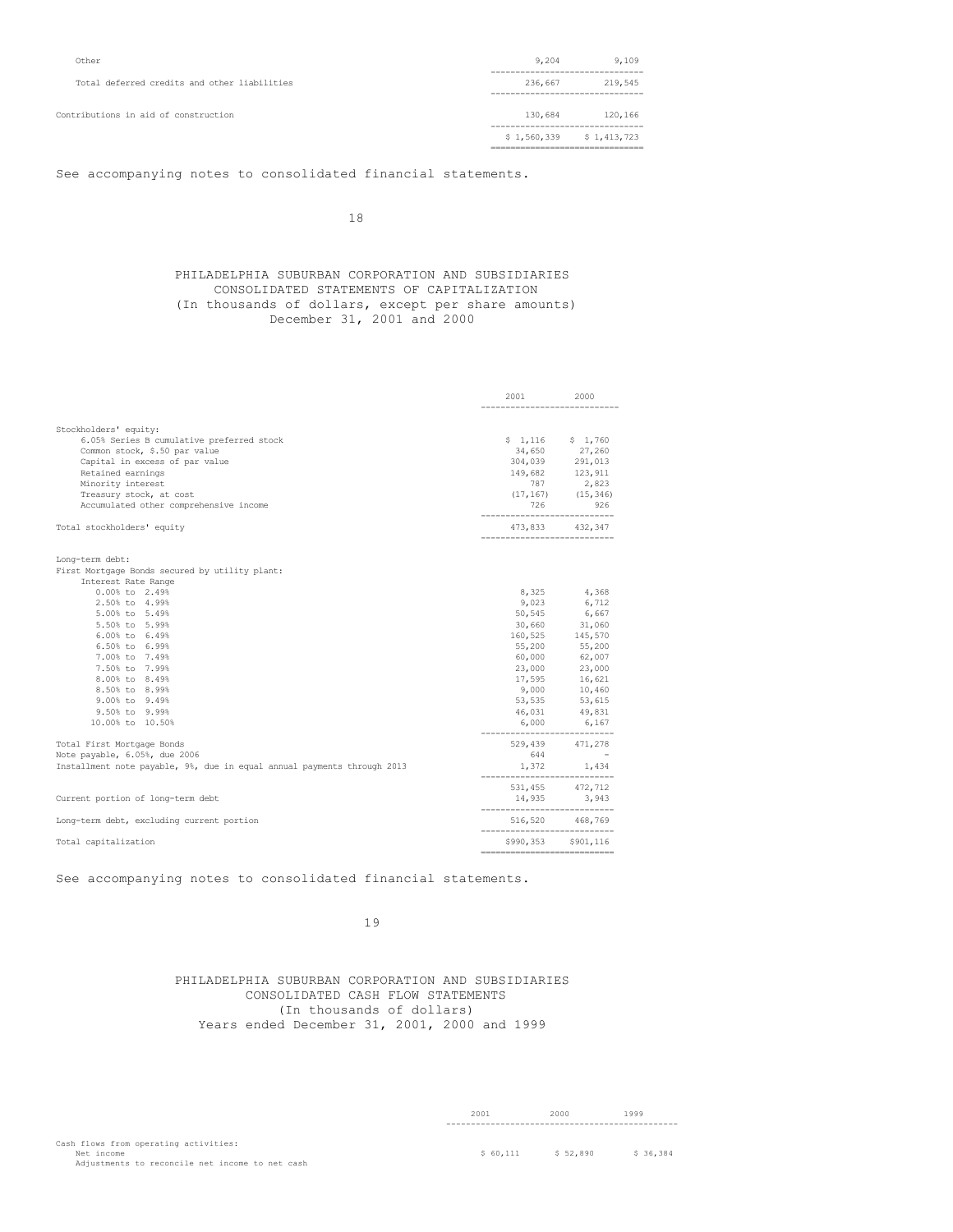| flows from operating activities:                                 |                                                                      |                                                                                                                                                        |          |
|------------------------------------------------------------------|----------------------------------------------------------------------|--------------------------------------------------------------------------------------------------------------------------------------------------------|----------|
| Depreciation and amortization                                    | 40,168                                                               | 34,100                                                                                                                                                 | 31,903   |
| Deferred income taxes                                            | 14,935                                                               | 10,885                                                                                                                                                 | 6,342    |
| Gain on sale of other assets                                     |                                                                      |                                                                                                                                                        |          |
| Net increase in receivables, inventory and prepayments           |                                                                      | $(3,384) \qquad (5,076) \qquad (780)$ $(5,295) \qquad (5,531) \qquad (3,073)$                                                                          |          |
| Net increase in payables, accrued interest, accrued taxes        |                                                                      |                                                                                                                                                        |          |
| and other accrued liabilities                                    |                                                                      | 7,045 4,247 444                                                                                                                                        |          |
| Payment of Competitive Transition Charge                         | (11, 465)                                                            |                                                                                                                                                        |          |
| Other                                                            |                                                                      | $(11, 465)$ - $-$<br>50 $(4, 543)$ 2,380                                                                                                               |          |
| Net cash flows from discontinued operations                      | <b>Contract Contract</b>                                             |                                                                                                                                                        |          |
|                                                                  |                                                                      |                                                                                                                                                        |          |
| Net cash flows from operating activities                         |                                                                      | 102,165 86,972 74,103                                                                                                                                  |          |
| Cash flows from investing activities:                            |                                                                      |                                                                                                                                                        |          |
| Property, plant and equipment additions, including allowance for |                                                                      |                                                                                                                                                        |          |
| funds used during construction of \$1,222, \$2,688 and \$1,995   | $(124,088)$ $(129,740)$ $(96,383)$<br>$(9,517)$ $(3,546)$ $(39,164)$ |                                                                                                                                                        |          |
| Acquisitions of water and wastewater systems                     |                                                                      |                                                                                                                                                        |          |
| Net increase in funds restricted for construction activity       |                                                                      |                                                                                                                                                        |          |
| Net proceeds from the sale (purchases) of other assets           |                                                                      | $(15, 806)$ $(3, 962)$ -<br>5,211 $5, 896$ $(4, 789)$                                                                                                  |          |
| Other                                                            |                                                                      |                                                                                                                                                        |          |
| Net cash flows used in investing activities                      | $(144, 373)$ $(133, 063)$ $(140, 616)$                               |                                                                                                                                                        |          |
| Cash flows from financing activities:                            |                                                                      |                                                                                                                                                        |          |
| Customers' advances and contributions in aid of construction     |                                                                      | 5,175 7,603 5,345                                                                                                                                      |          |
| Repayments of customers' advances                                |                                                                      |                                                                                                                                                        |          |
| Net proceeds (repayments) of short-term debt                     |                                                                      | $(4, 652)$ $(4, 642)$ $(4, 077)$<br>8,385 $(14, 075)$ 39,519                                                                                           |          |
| Proceeds from long-term debt                                     |                                                                      |                                                                                                                                                        |          |
| Repayments of long-term debt                                     |                                                                      | $\begin{array}{cccc} 64,024 & 67,791 & 54,412 \\ (8,498) & (13,289) & (6,733) \\ (1,349) & & & & \\ (644) & - & & & \\ (1,460) & & & & \\ \end{array}$ | (6, 733) |
| Redemption of preferred stock of subsidiary                      |                                                                      |                                                                                                                                                        |          |
| Redemption of preferred stock                                    |                                                                      |                                                                                                                                                        | (1, 460) |
| Proceeds from issuing common stock                               |                                                                      |                                                                                                                                                        |          |
| Repurchase of common stock                                       |                                                                      | 13,522 37,190 7,061<br>(2,493) (4,383) (1,773)                                                                                                         |          |
| Dividends paid on preferred stock                                |                                                                      |                                                                                                                                                        |          |
| Dividends paid on common stock                                   |                                                                      | $(106)$ $(106)$ $(117)$<br>$(34,234)$ $(30,406)$ $(29,217)$                                                                                            |          |
| Other                                                            | $\sim$ 1                                                             | $(163)$ (36)                                                                                                                                           |          |
|                                                                  |                                                                      |                                                                                                                                                        |          |
| Net cash flows from financing activities                         |                                                                      | $39,131$ $45,520$ $62,924$                                                                                                                             |          |
|                                                                  |                                                                      |                                                                                                                                                        |          |
| Net decrease in cash and cash equivalents                        |                                                                      | $(3, 077)$ $(571)$ $(3, 589)$                                                                                                                          |          |
| Cash and cash equivalents at beginning of year                   |                                                                      | $4,087$ $4,658$ $8,247$                                                                                                                                |          |
| Cash and cash equivalents at end of year                         |                                                                      | $$1,010$ $$4,087$ $$4,658$                                                                                                                             |          |
| Cash paid during the year for:                                   |                                                                      |                                                                                                                                                        |          |
| Interest, net of amounts capitalized                             |                                                                      | \$38,637 \$36,507 \$31,036                                                                                                                             |          |
| Income taxes                                                     |                                                                      | \$19,388 \$23,008 \$20,313                                                                                                                             |          |
|                                                                  |                                                                      |                                                                                                                                                        |          |

See Summary of Significant Accounting Policies-Customers' Advances for Construction, Merger with Consumers Water Company, Acquisitions and Water Sale Agreements and Employee Stock and and Incentive Plans footnotes for description of non-cash activities.

See accompanying notes to consolidated financial statements.

 $20$ 

### PHILADELPHIA SUBURBAN CORPORATION AND SUBSIDIARIES

Notes to Consolidated Financial Statements (In thousands of dollars, except per share amounts)

#### Summary of Significant Accounting Policies ------------------------------------------

Basis of Presentation - On March 10, 1999, Philadelphia Suburban Corporation (the "Company" or "PSC") completed a merger (the "Merger") with Consumers Water Company ("CWC"). On the date of the Merger, the Company issued 20,334,398 shares of Common Stock in exchange for all of the outstanding shares of CWC and CWC became a wholly-owned subsidiary of the Company. The Company's common shares issued and exchanged for CWC shares have been restated for the effect of the 2001 5-for-4 common stock split effected in the form of a stock distribution. The Merger has been accounted for as a pooling-of-interests under Accounting Principles Board Opinion No. 16. Accordingly, the Company's consolidated financial statements and footnotes presented in this report include the accounts and results of CWC as if the Merger had been completed as of the beginning of the earliest period presented.

Nature of Operations - The business of Philadelphia Suburban Corporation is conducted primarily through its wholly-owned subsidiary Pennsylvania Suburban Water Company ("PSW") and the four operating companies of CWC (collectively referred to as "operating companies"). The operating companies of PSC are regulated public utilities which supply water and provide wastewater service to 602,510 customers in Pennsylvania, Ohio, Illinois, New Jersey, Maine and North Carolina. The customers of our operating companies are residential, commercial and industrial in nature. PSW, our largest subsidiary, is a regulated public utility which supplies water to approximately 336,700 customers, principally in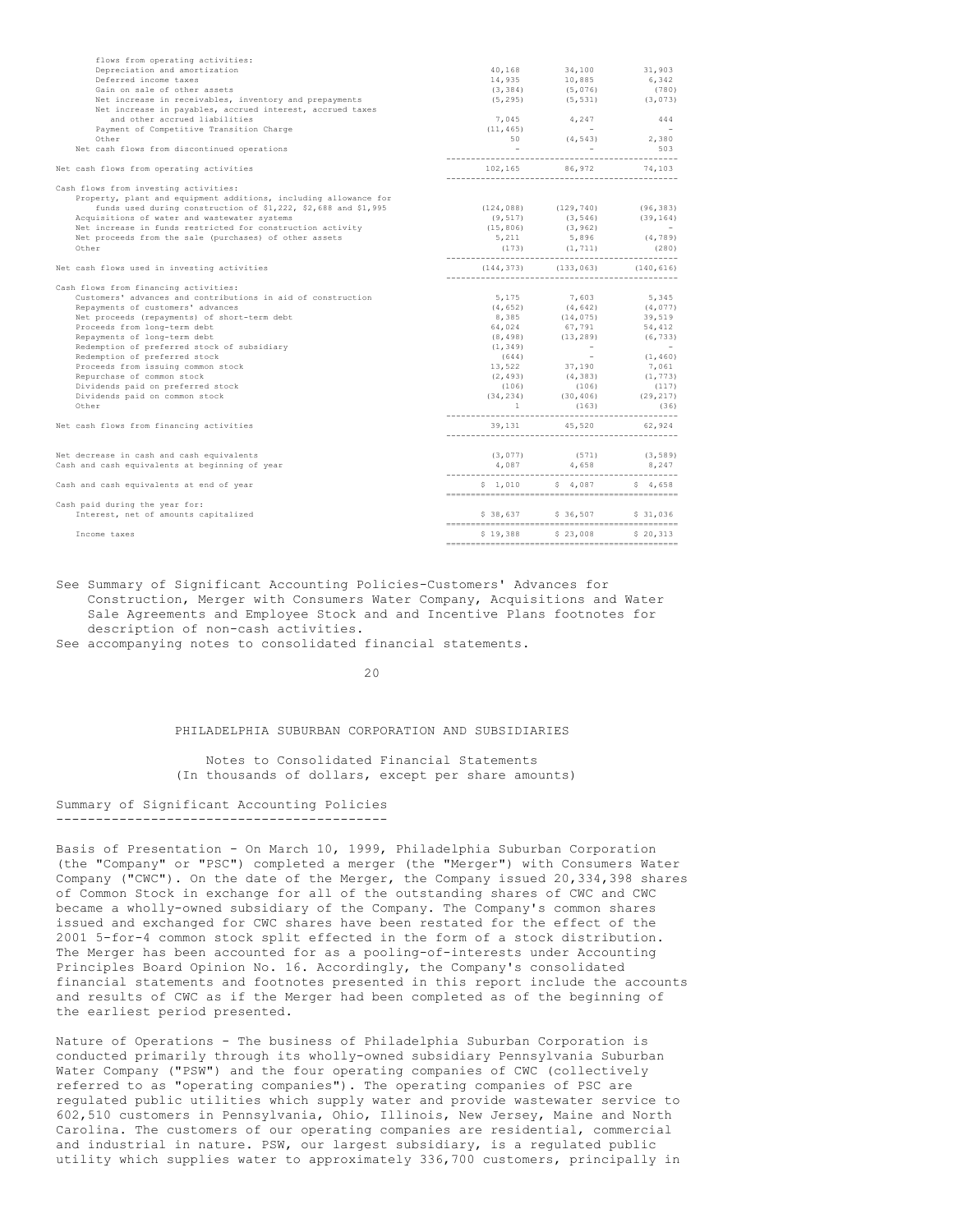the suburban areas north and west of the City of Philadelphia and in ten other counties in western, north central and northeastern Pennsylvania. In January 2002, Philadelphia Suburban Water Company and various other wholly-owned Pennsylvania operating subsidiaries were merged together into Pennsylvania Suburban Water Company. For operational purposes, these entities will continue to do business under their former names. For discussion purposes, all references to PSW relate to Pennsylvania Suburban Water Company or its predecessor companies. CWC owns 100% of the voting stock of three water companies and at least 99% of the voting stock of one water company. In addition, the Company provides water and wastewater service to approximately 15,000 customers through operating and maintenance contracts in Pennsylvania, Illinois, New Jersey and Maine.

Regulation - The operating companies that are regulated public utilities are subject to regulation by the public utility commissions of the states in which they operate. The respective public utility commissions have jurisdiction with respect to rates, service, accounting procedures, issuance of securities, acquisitions and other matters. Regulated public utilities follow Statement of Financial Accounting Standards ("SFAS") No. 71, "Accounting for the Effects of Certain Types of Regulation." SFAS No. 71 provides for the recognition of regulatory assets and liabilities as allowed by state regulators for costs or credits that are reflected in current rates or are considered probable of being included in future rates. The regulatory assets or liabilities are then relieved as the cost or credit is reflected in rates.

Consolidation - The consolidated financial statements include the accounts of the Company and its subsidiaries. All material intercompany accounts and transactions have been eliminated where appropriate.

Recognition of Revenues - Revenues include amounts billed to customers on a cycle basis and unbilled amounts based on estimated usage from the latest billing to the end of the accounting period. Non-utility revenues are recognized when services are performed.

Property, Plant and Equipment and Depreciation - Property, plant and equipment consist primarily of utility plant. The cost of additions includes contracted cost, direct labor and fringe benefits, materials, overheads and, for certain utility plant, allowance for funds used during construction. Water systems acquired are recorded at estimated original cost of utility plant when first devoted to utility service and the applicable depreciation is recorded to accumulated depreciation. The difference between the estimated original cost,

 $21$ 

#### PHILADELPHIA SUBURBAN CORPORATION AND SUBSIDIARIES

### Notes to Consolidated Financial Statements (continued) (In thousands of dollars, except per share amounts)

less applicable accumulated depreciation, and the purchase price is recorded as an acquisition adjustment within utility plant. At December 31, 2001, utility plant includes a net credit acquisition adjustment of \$9,043, which is being amortized over 20 to 40 years. Consistent with the Company's rate settlements, \$545 was amortized during 2001, \$541 was amortized during 2000 and \$558 was amortized during 1999.

Utility expenditures for maintenance and repairs, including minor renewals and betterments, are charged to operating expenses in accordance with the system of accounts prescribed by the public utility commissions of the states in which the company operates. The cost of new units of property and betterments are capitalized. When units of utility property are replaced, retired or abandoned, the recorded value thereof is credited to the asset account and such value, together with the net cost of removal, is charged to accumulated depreciation.

The straight-line remaining life method is used to compute depreciation on utility plant. Generally, the straight-line method is used with respect to transportation and mechanical equipment, office equipment and laboratory equipment.

In accordance with the requirements of Statement of Financial Accounting Standards ("SFAS") No. 121, "Accounting for the Impairment of Long-lived Assets and for Long-lived Assets to Be Disposed Of", the long-lived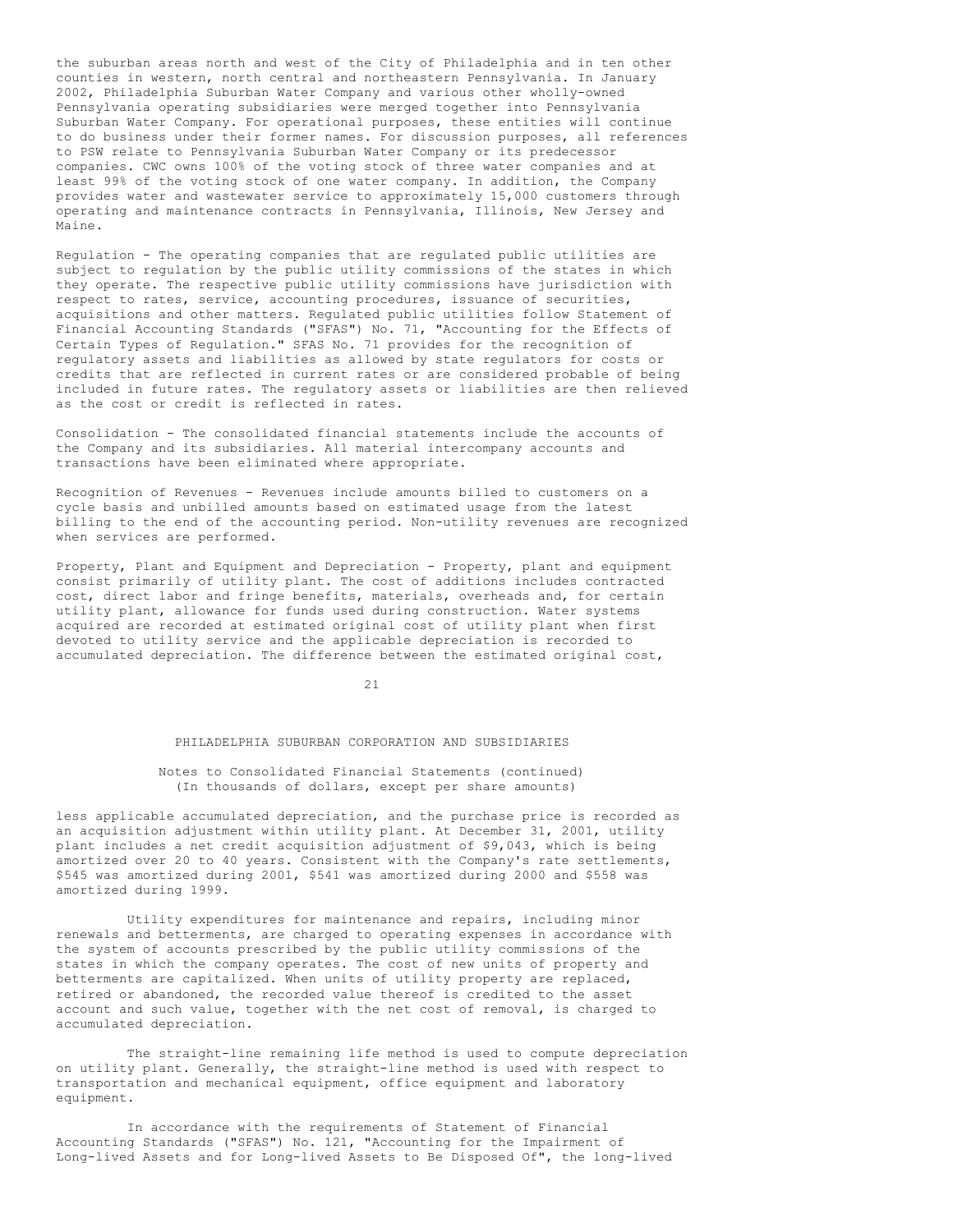assets of the Company, which consist primarily of Utility Plant in Service and regulatory assets, have been reviewed for impairment. There has been no change in circumstances or events that have occurred that require adjustments to the carrying values of these assets.

Allowance for Funds Used During Construction - The allowance for funds used during construction ("AFUDC") is a non-cash credit which represents the estimated cost of funds used to finance the construction of utility plant. In general, AFUDC is applied to construction projects requiring more than one month to complete. No AFUDC is applied to projects funded by customer advances for construction or contributions in aid of construction. AFUDC includes the net cost of borrowed funds and a rate of return on other funds when used, and is recovered through water rates as the utility plant is depreciated. The amount of AFUDC related to equity funds was \$334 in 2000 and \$57 in 1999. There was no AFUDC related to equity funds in 2001.

Cash Equivalents - The Company considers all highly liquid investments with an original maturity of three months or less, which are not restricted for construction activity, to be cash equivalents.

Deferred Charges and Other Assets - Deferred charges and other assets consist of financing expenses, other costs and marketable securities. Deferred bond issuance expenses are amortized by the straight-line method over the life of the related issues. Call premiums related to the early redemption of long-term debt, along with the unamortized balance of the related issuance expense, are deferred and amortized over the life of the long-term debt used to fund the redemption. Other costs, for which the Company has received or expects to receive prospective rate recovery, are deferred and amortized over the period of rate recovery in accordance with SFAS No. 71.

Marketable securities are considered "available-for-sale" and accordingly, are carried on the balance sheet at fair market value. Unrecognized gains are included in other comprehensive income.

Income Taxes - The Company accounts for certain income and expense items in different time periods for financial reporting than for tax reporting purposes. Deferred income taxes are provided on the temporary differences between the tax

22

### PHILADELPHIA SUBURBAN CORPORATION AND SUBSIDIARIES

### Notes to Consolidated Financial Statements (continued) (In thousands of dollars, except per share amounts)

basis of the assets and liabilities and the amounts at which they are carried in the consolidated financial statements. The income tax effect of temporary differences not allowed currently in rates is recorded as deferred taxes with an offsetting regulatory asset or liability. These deferred income taxes are based on the enacted tax rates expected to be in effect when such temporary differences are projected to reverse. Investment tax credits are deferred and amortized over the estimated useful lives of the related properties.

Customers' Advances for Construction - Water mains or, in some instances, cash advances to reimburse the Company for its costs to construct water mains, are contributed to the Company by customers, real estate developers and builders in order to extend water service to their properties. The value of these contributions is recorded as Customers' Advances for Construction. The Company makes refunds on these advances over a specific period of time based on operating revenues related to the main or as new customers are connected to and take service from the main. After all refunds are made, any remaining balance is transferred to Contributions in Aid of Construction. Non-cash property, in the form of water mains, has been received, generally from developers, as advances or contributions of \$10,196, \$6,060 and \$10,069 in 2001, 2000 and 1999.

Contributions in Aid of Construction - Contributions in aid of construction include direct non-refundable contributions and the portion of customers' advances for construction that become non-refundable.

Inventories, Materials and Supplies - Inventories are stated at cost. Cost is determined using the first-in, first-out method and the average cost method.

Stock-Based Compensation - The Company adopted SFAS No. 123, "Accounting for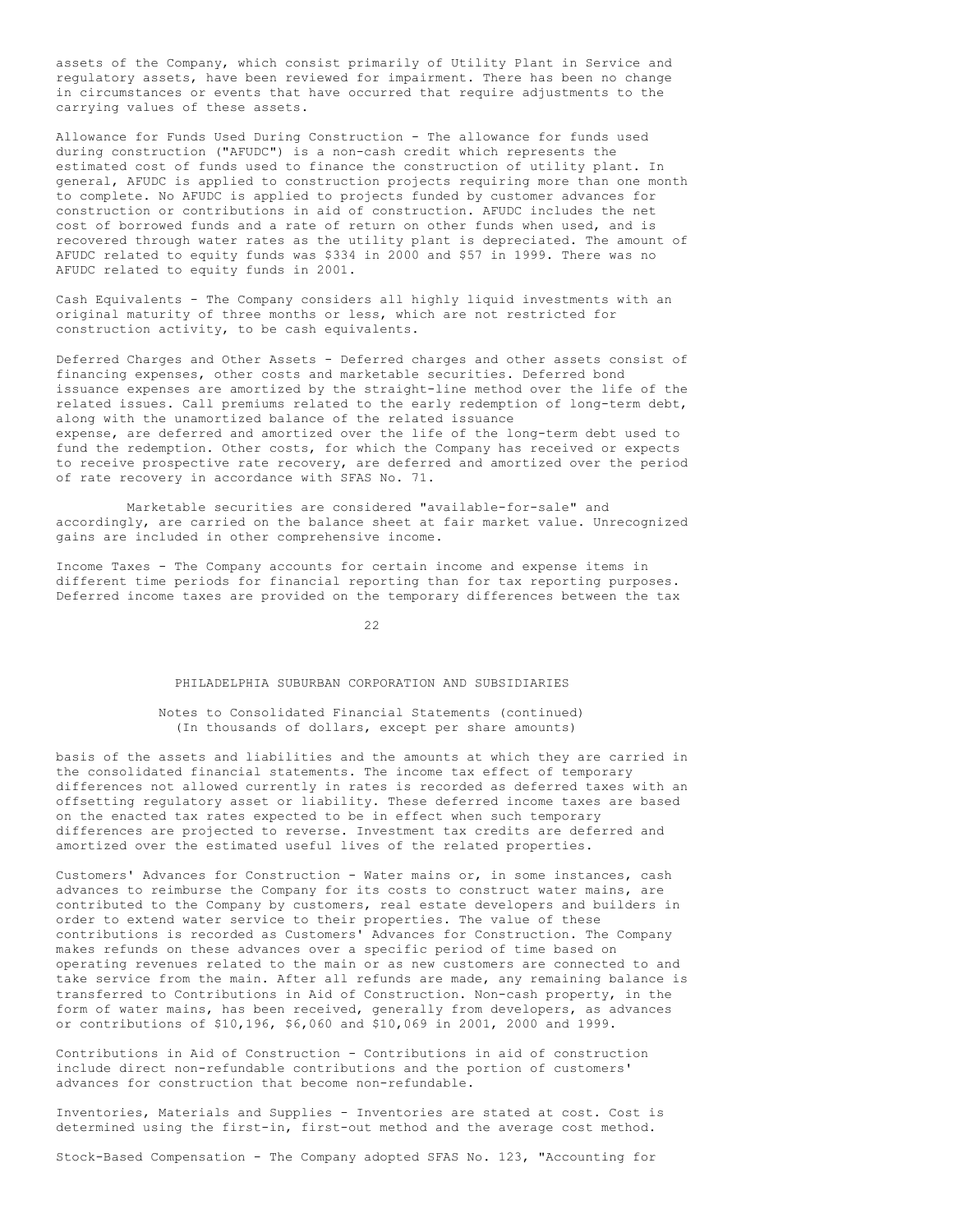Stock-Based Compensation", electing the provision of the statement allowing it to continue its practice of not recognizing compensation expense related to granting of stock options to the extent that the option price of the underlying stock was equal to, or greater than, the market price on the date of option grant. Disclosure of the impact on the results of operations, had the Company elected to recognize compensation expense, is provided in the Employee Stock and Incentive Plans footnote as required by the Statement.

Use of Estimates in Preparation of Consolidated Financial Statements - The preparation of consolidated financial statements in conformity with accounting principles generally accepted in the United States of America requires management to make estimates and assumptions that affect the reported amounts of assets and liabilities and disclosure of contingent assets and liabilities at the date of the financial statements and the reported amounts of revenues and expenses during the reporting period. Actual results could differ from those estimates.

Reclassifications - Certain prior year amounts have been reclassified to conform with current year's presentation.

Recent Accounting Pronouncements - In June 1998, the Financial Accounting Standards Board ("FASB") issued SFAS No. 133, "Accounting for Derivative Instruments and Hedging Activities," and in June 1999 amended this standard by issuing SFAS No. 137, "Accounting for Derivative Instruments and Hedging Activities - Deferral of the Effective Date of FASB Statement No. 133." In September 2000, the FASB issued SFAS No. 138, "Accounting for Certain Derivative Instruments and Certain Hedging Activities," an amendment to SFAS No. 133. SFAS No. 138 establishes accounting and reporting standards for derivative instruments and for hedging activities and requires that an entity recognize all derivatives as either assets or liabilities in the statement of financial position and measure those instruments at fair value. SFAS No. 137 changed the timing of the implementation of SFAS No. 133. The adoption of these statements on January 1, 2001 did not have a material impact on the Company's results of operations or financial condition. As of December 31, 2001, the Company had no derivative instruments or hedging activities.

 $23$ 

#### PHILADELPHIA SUBURBAN CORPORATION AND SUBSIDIARIES

Notes to Consolidated Financial Statements (continued) (In thousands of dollars, except per share amounts)

In June 2001, the FASB approved SFAS No. 141, "Business Combinations," and SFAS No. 142, "Goodwill and Other Intangible Assets." SFAS No. 141 requires that the purchase method of accounting be used for all business combinations initiated after June 30, 2001. SFAS No. 142 changes the accounting for goodwill from an amortization method to an impairment-only approach. The Company adopted SFAS No. 142 on January 1, 2002 as required, and this statement applies to all goodwill and other intangible assets recorded on our balance sheet at that date, regardless of when those assets were originally recorded. The adoption of SFAS No. 141 on July 1, 2001 did not have a material impact on the Company's results of operations or financial position.

In July 2001, the FASB approved SFAS No. 143, "Accounting for Asset Retirement Obligations." SFAS No. 143 requires that the fair value of a liability for an asset retirement obligation be recognized in the period in which it is incurred. When the liability is initially recognized, the carrying amount of the related long-lived asset is increased by the same amount. Over time, the liability is accreted to its present value each period, and the capitalized cost is depreciated over the useful life of the related asset. Upon settlement of the liability, the Company may settle the obligation for its recorded amount, or an alternative amount, thereby incurring a gain or loss upon settlement. The Company intends to adopt this statement as required in 2003. The Company is currently evaluating the provisions of this statement and has not yet determined the effect of adoption on its results of operations or financial position.

In August 2001, the FASB approved SFAS No. 144, "Accounting for the Impairment or Disposal of Long-Lived Assets." SFAS No. 144 replaces SFAS No. 121, "Accounting for the Impairment of Long-Lived Assets and for Long-Lived Assets to be Disposed Of." The adoption of SFAS No. 144 on January 1, 2002 did not have a material impact on the Company's results of operations or financial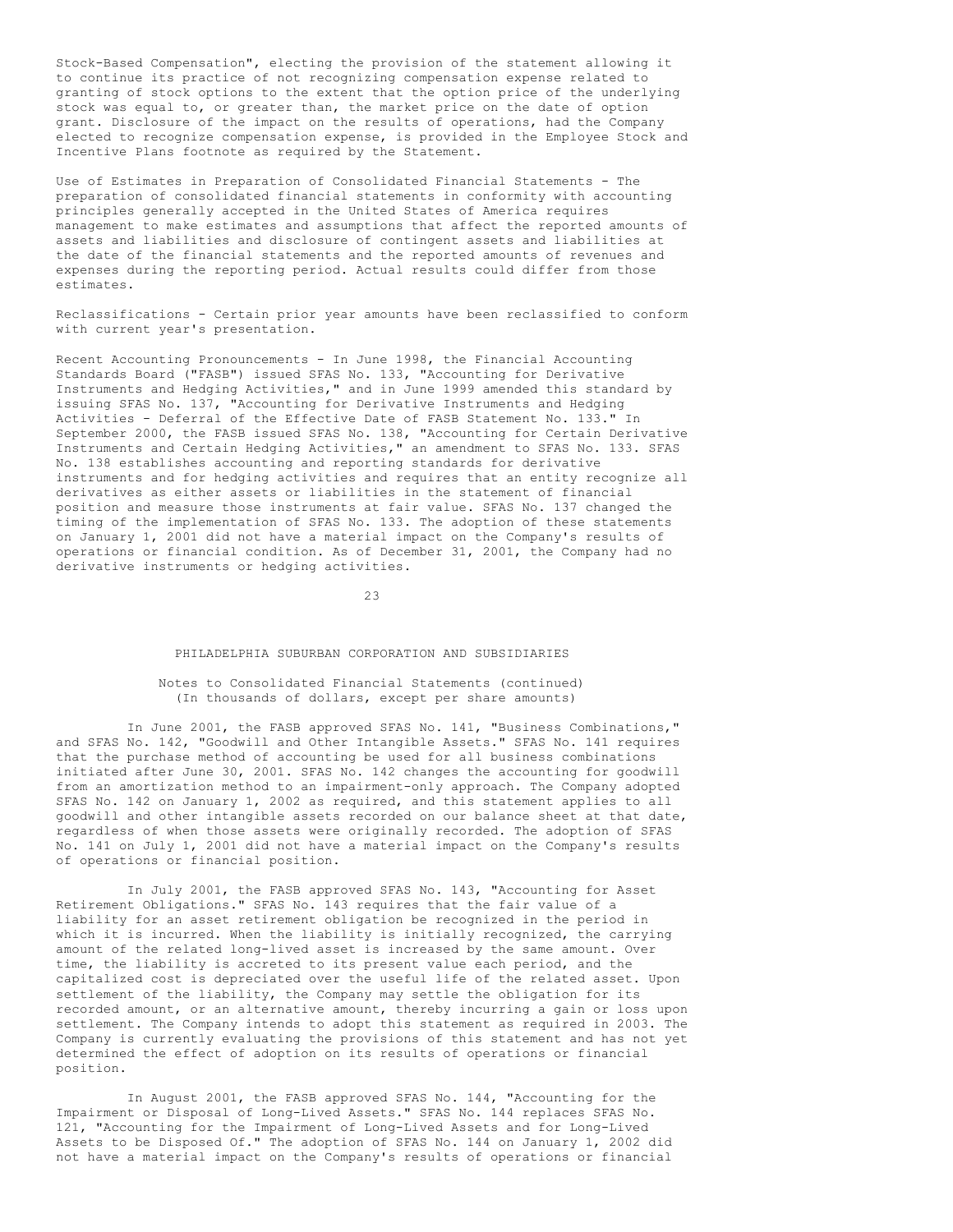position.

### Merger with Consumers Water Company -----------------------------------

On March 10, 1999, the Company completed a merger ("the Merger") with CWC. Pursuant to the merger agreement, the Company issued 20,334,398 shares of Common Stock in exchange for all of the outstanding stock of CWC. CWC common shareholders received 2.2 shares of the Company's Common Stock for each CWC common share and CWC preferred shareholders received 8.8 shares of the Company's Common Stock for each CWC preferred share. The Company's common shares issued and exchanged for CWC shares have been restated for the effect of the 2001 5-for-4 common stock split effected in the form of a 25% stock distribution. As a result of the Merger, CWC became a wholly-owned subsidiary of the Company. CWC's water companies serve approximately 245,000 customers in service territories covering parts of five states in which we operate.

During 1999, the Company recorded a charge of \$6,334 (\$6,134, after tax benefits of \$200) for merger transaction costs consisting primarily of fees for investment bankers, attorneys, accountants and other administrative charges. In addition, the Company recorded a restructuring reserve of \$3,787 (\$2,462, after tax benefits of \$1,325) in 1999 that includes severances of \$2,940 and exit costs associated with the closing of CWC's corporate office. Since the restructuring reserve was established, cash payments have substantially eliminated this reserve balance during the first half of 2000. In connection with a rate settlement received in 2000, recovery of a portion of the merger costs has been granted and a regulatory asset was established to reflect this recovery. As a result, a gain on recovery of merger costs of \$2,236 (\$4,041 pre-tax) was recognized in 2000. The merger transaction costs and related recovery have been reported in Other expenses and the restructuring costs and related recovery have been reported as Costs and expenses in the Consolidated Statements of Income and Comprehensive Income.

24

#### PHILADELPHIA SUBURBAN CORPORATION AND SUBSIDIARIES

Notes to Consolidated Financial Statements (continued) (In thousands of dollars, except per share amounts)

#### Acquisitions and Water Sale Agreements --------------------------------------

During 2001, the Company completed 20 acquisitions or other growth ventures in the various states in which the Company operates. The total purchase price of \$14,878 for the systems acquired in 2001 consisted of \$9,517 in cash and the issuance of 331,710 shares of the Company's common stock. The increase in annual revenues resulting from the acquired systems approximate \$4,699 (unaudited) and operating revenues included in the consolidated financial statements during the period owned by the Company was \$3,432.

During 2000, the Company completed 18 acquisitions or other growth ventures, including the Company's entry into a sixth state, North Carolina. The total purchase price of \$11,840 for the systems acquired in 2000 consisted of \$3,546 in cash and the issuance of 578,813 shares of the Company's common stock. Operating revenues included in the consolidated financial statements related to the systems acquired in 2000 were \$2,623 in 2001 and \$394 in 2000.

During 1999, exclusive of the Merger, the Company completed 16 acquisitions or other growth ventures in the various states where the Company operates. The total purchase price for the systems acquired in 1999 was \$39,164 in cash. Operating revenues included in the consolidated financial statements related to the systems acquired in 1999 were \$5,101 in 2001, \$4,808 in 2000 and \$559 in 1999.

Property, Plant and Equipment -----------------------------

> December 31, ---------------------------------- 2001 2000 ----------------------------------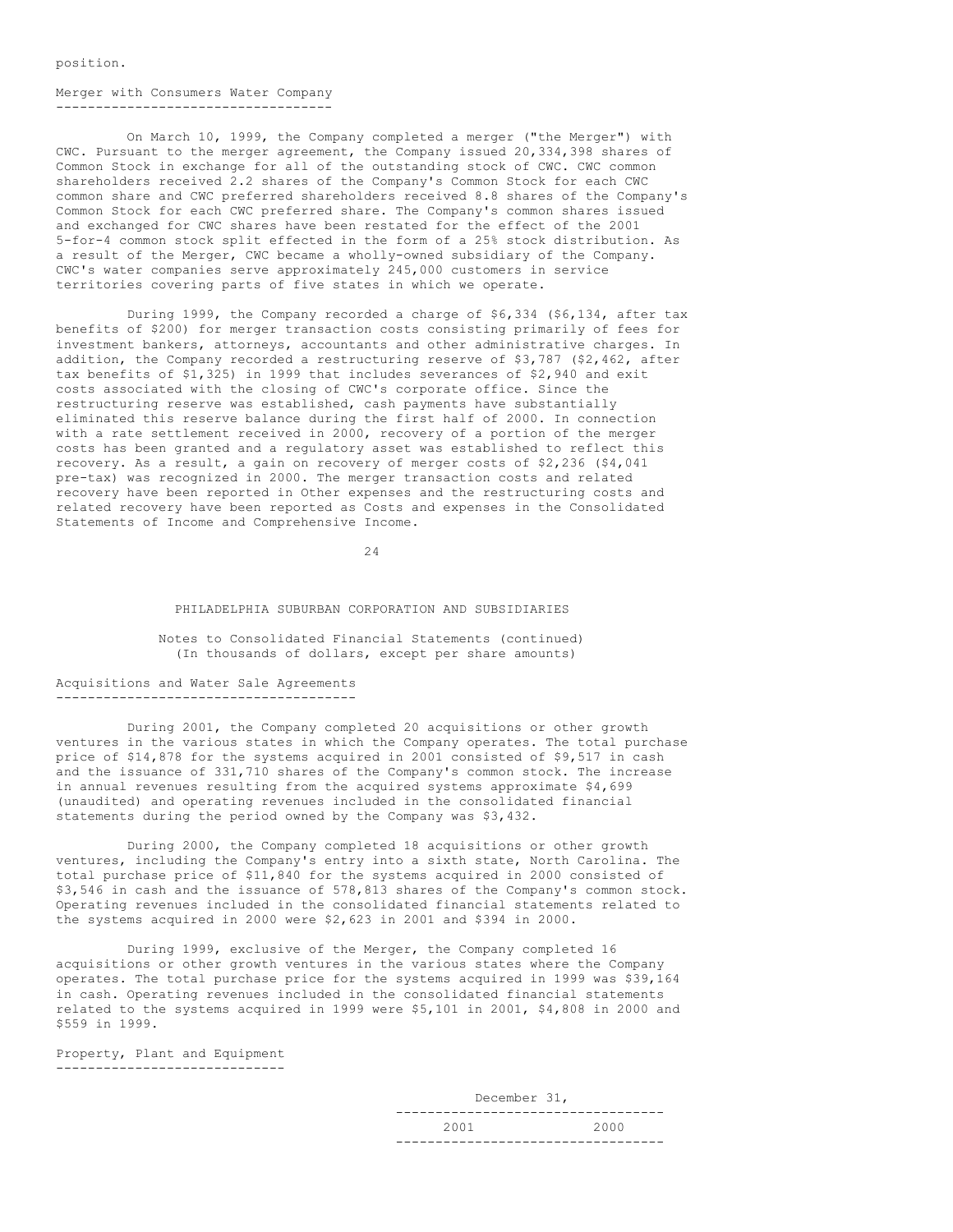| Utility plant and equipment           | \$1,622,788 | \$1,513,480 |
|---------------------------------------|-------------|-------------|
| Utility construction work in progress | 51,531      | 19,820      |
| Non-utility plant and equipment       | 2,742       | 2,862       |
| Total property, plant and equipment   | \$1.677.061 | \$1,536,162 |

Depreciation is computed based on estimated useful lives of 2 to 110 years for utility plant and 3 to 10 years for both utility transportation and mechanical equipment and all non-utility plant, office equipment and laboratory equipment.

Accounts Receivable --------------------

|                                                             | December 31,                |                           |  |  |
|-------------------------------------------------------------|-----------------------------|---------------------------|--|--|
|                                                             | 2001                        | 2000                      |  |  |
| Billed utility revenue<br>Unbilled utility revenue<br>Other | \$33,476<br>23,493<br>1,844 | \$30,846<br>20,645<br>658 |  |  |
| Less allowance for doubtful accounts                        | 58,813<br>2,482             | 52,149<br>1,907           |  |  |
| Net accounts receivable                                     | \$56,331                    | \$50,242                  |  |  |

The Company's customers are located in the following states: 65% in Pennsylvania, 14% in Ohio, 11% in Illinois, 6% in New Jersey, 3% in Maine and 1% in North Carolina. No single customer accounted for more than one percent of the Company's operating revenues during the years ended December 31, 2001, 2000 or 1999.

25

#### PHILADELPHIA SUBURBAN CORPORATION AND SUBSIDIARIES

Notes to Consolidated Financial Statements (continued) (In thousands of dollars, except per share amounts)

Regulatory Assets -----------------

The regulatory assets represent costs that are excluded from the Company's rate base but are expected to be fully recovered in future rates. The components of this asset are as follows:

|                                       | December 31, |          |
|---------------------------------------|--------------|----------|
|                                       | 2001         | 2000     |
| Income taxes                          | \$61,080     | \$58,650 |
| Competitive Transition Charge payment | 10,319       |          |
| Postretirement benefits               | 1,374        | 1,685    |
| Merger costs                          | 3,759        | 4,308    |
| Water tank painting                   | 2,088        | 1,657    |
| Rate case filing expenses and other   | 1,049        | 1,170    |
|                                       | \$79,669     | \$67,470 |
|                                       |              |          |

Items giving rise to deferred state income taxes, as well as a portion of deferred Federal income taxes related to certain differences between tax and book depreciation expense, are recognized in the rate setting process on a cash or flow-through basis and will be recovered as they reverse. The regulatory asset associated with the Competitive Transition Charge payment represents the full pay off in 2001, net of amortization, of the allocable share of a Competitive Transition Charge ("CTC") as negotiated by PSW from its electric distribution company, PECO Energy Company. The Pennsylvania Electricity Generation Customer Choice and Competition Act permitted electric distribution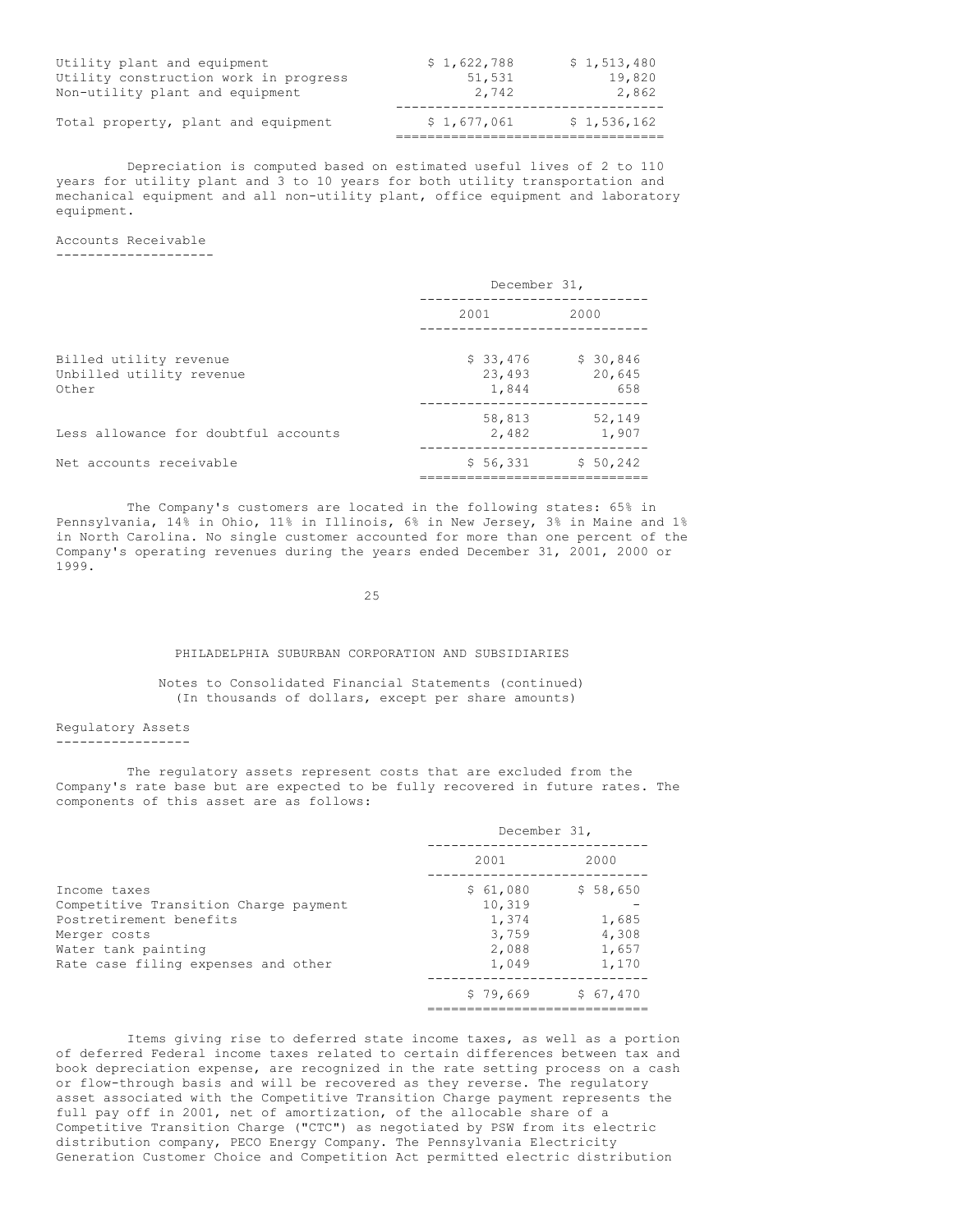utilities to recover their stranded costs from its customers in the form of a CTC. The \$11,465 CTC payment is expected to be recovered in future water rates over 10 years. Postretirement benefits include pension and other postretirement benefits. The pension costs are deferred net pension expense in excess of amounts funded which the Company believes will be recoverable in future years as pension funding is required. The regulatory asset related to postretirement benefits other than pensions represents costs that were deferred between the time that the accrual method of accounting for these benefits was adopted in 1993 and the recognition of the accrual method in the Company's rates as prescribed in subsequent rate filings. Amortization of the amount deferred for postretirement benefits other than pensions began in 1994 and is currently being recovered in rates. The regulatory asset related to the recovery of merger costs represents the portion of the CWC merger costs that will be recovered in rates as a result of a rate settlement in 2000 and is being amortized over the recovery period. Expenses associated with water tank painting are deferred and amortized over a period of time as approved in the regulatory process. The regulatory asset related to rate case filing expenses represents the costs associated with filing for rate increases that are deferred and amortized over periods that generally range from one to three years.

26

#### PHILADELPHIA SUBURBAN CORPORATION AND SUBSIDIARIES

Notes to Consolidated Financial Statements (continued) (In thousands of dollars, except per share amounts)

Income Taxes ------------

The provision for income taxes consists of:

|                              |        | Years Ended December 31,     |                   |
|------------------------------|--------|------------------------------|-------------------|
|                              | 2001   | 2000                         | 1999              |
| Current:<br>Federal<br>State | 5,106  | $$18,935$ $$19,888$<br>4,900 | \$15,233<br>3,695 |
|                              | 24,041 | 24,788                       | 18,928            |
| Deferred:                    |        |                              |                   |
| Federal                      | 13,048 | 8,371                        | 6,862             |
| State                        | 1,887  | 946                          | 741               |
|                              | 14,935 | 9,317                        | 7,603             |
| Total tax expense            |        | $$38,976$ $$34,105$          | \$26,531          |

The statutory Federal tax rate is 35% and the state corporate net income tax rates range from 7.18% to 9.99% for all years presented. The Company's Federal income tax returns for all years through 1997 have been closed.

The reasons for the differences between amounts computed by applying the statutory Federal income tax rate to income before income tax expense are as follows:

|      |                                    | Years Ended December 31, |        |  |      |               |  |
|------|------------------------------------|--------------------------|--------|--|------|---------------|--|
| 2001 |                                    |                          | 2000   |  | 1999 |               |  |
|      |                                    |                          |        |  |      |               |  |
|      | $\sim$ $\sim$ $\sim$ $\sim$ $\sim$ |                          | 0.0000 |  |      | $\sim$ 00 000 |  |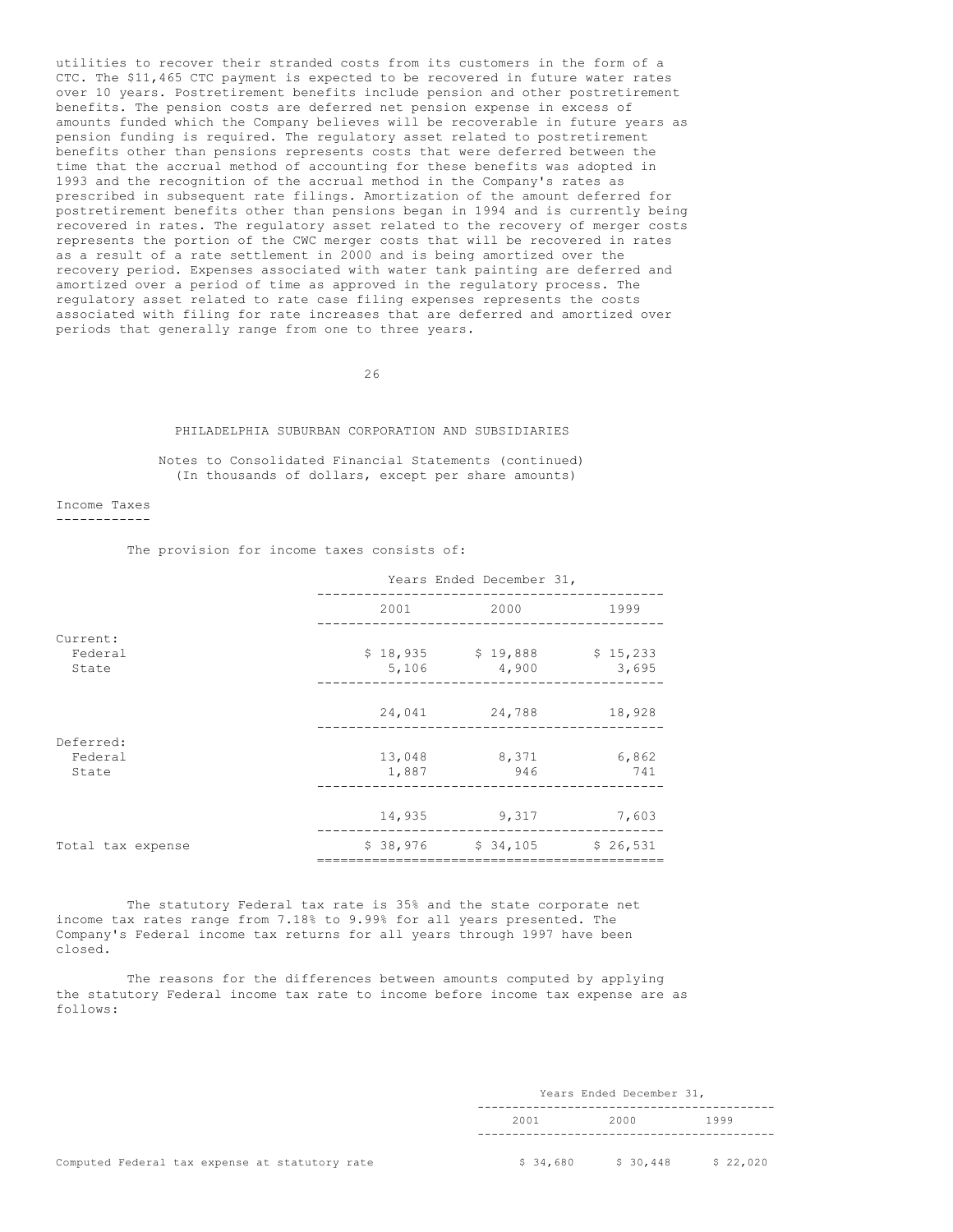| Increase in tax expense for depreciation expense |           |          |          |
|--------------------------------------------------|-----------|----------|----------|
| to be recovered in future rates                  | 452       | 353      | 387      |
| Merger transaction costs                         |           | 120      | 2,017    |
| Charitable contribution                          |           | (83)     | (479)    |
| Gain on sale of land                             |           |          | 83       |
| Amortization of deferred investment tax credits  | (276)     | (287)    | (279)    |
| Prior year rate reductions                       | (322)     | (311)    | (313)    |
| State income taxes, net of federal tax benefit   | 4,545     | 3,799    | 2,883    |
| Other, net                                       | (103)     | 66       | 212      |
| Actual income tax expense                        | \$ 38,976 | \$34,105 | \$26,531 |
|                                                  |           |          |          |

27

### PHILADELPHIA SUBURBAN CORPORATION AND SUBSIDIARIES

## Notes to Consolidated Financial Statements (continued) (In thousands of dollars, except per share amounts)

The tax effects of temporary differences between book and tax accounting that give rise to the deferred tax assets and deferred tax liabilities are as follows:

|                                                                                                                                                                                                                              | December 31,              |                                            |  |
|------------------------------------------------------------------------------------------------------------------------------------------------------------------------------------------------------------------------------|---------------------------|--------------------------------------------|--|
|                                                                                                                                                                                                                              |                           | 2001 2000                                  |  |
| Deferred tax assets:<br>Customers' advances for construction<br>Costs expensed for book not deducted                                                                                                                         |                           | $$18,060$ $$19,120$                        |  |
| for tax, principally accrued expenses<br>and bad debt reserves<br>Other                                                                                                                                                      | 290                       | 1,689 5,064                                |  |
| Total gross deferred tax assets                                                                                                                                                                                              |                           | 20,039 24,184                              |  |
| Deferred tax liabilities:<br>Utility plant, principally due to<br>depreciation and differences in the basis<br>of fixed assets due to variation in tax<br>and book accounting<br>Deferred taxes associated with the gross-up |                           | 156,332 143,615                            |  |
| of revenues necessary to recover, in rates,<br>the effect of temporary differences<br>Deferred investment tax credit<br>Unrealized gain on marketable securities<br>Other                                                    | 439                       | 23,626 23,344<br>7,219 7,498<br>547<br>898 |  |
| Total gross deferred tax liabilities                                                                                                                                                                                         |                           | 187,616 175,902                            |  |
| Net deferred tax liability                                                                                                                                                                                                   | ========================= | \$167,577 \$151,718                        |  |

# Commitments

-----------

The Company maintains agreements with municipal authorities for the purchase of water to supplement its water supply, particularly during periods of peak demand. The agreements stipulate purchases of minimum quantities of water to the year 2026. The estimated annual commitments related to such purchases are expected to approximate \$7,426 through 2006. The Company purchased approximately \$5,807, \$5,592 and \$3,172 of water under these agreements during the years ended December 31, 2001, 2000 and 1999, respectively.

The Company leases motor vehicles, buildings and other equipment under operating leases that are noncancelable. During the next five years, \$4,271 of future minimum lease payments are due: \$1,526 in 2002, \$1,281 in 2003, \$766 in 2004, \$421 in 2005 and \$277 in 2006. PSW leases parcels of land on which its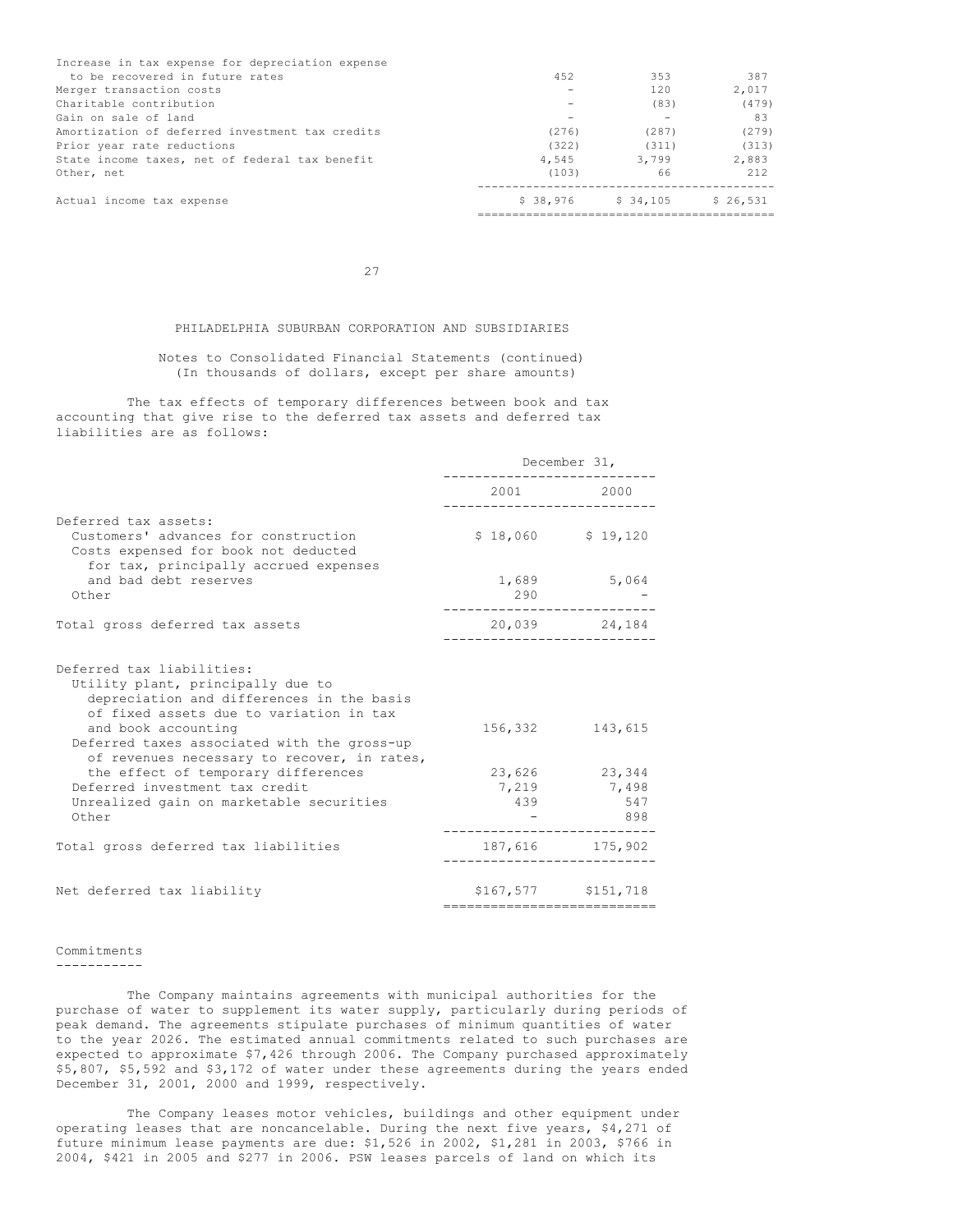Media treatment plant and other facilities are situated and adjacent parcels that are used for watershed protection. The two operating leases are noncancelable, expire in 2045 and 2052 and contain certain renewal provisions. The leases are subject to an adjustment every five years based on changes in the Consumer Price Index. During each of the next five years, \$374 of lease payments for land, subject to the aforesaid adjustment, are due.

Rent expense was \$2,281, \$1,815 and \$1,894 for the years ended December 31, 2001, 2000 and 1999, respectively.

28

#### PHILADELPHIA SUBURBAN CORPORATION AND SUBSIDIARIES

Notes to Consolidated Financial Statements (continued) (In thousands of dollars, except per share amounts)

Long-term Debt and Loans Payable --------------------------------

The Consolidated Statements of Capitalization provides a summary of long-term debt and loans outstanding as of December 31, 2001 and 2000. The supplemental indentures with respect to certain issues of the First Mortgage Bonds restrict the ability of PSW and CWC to declare dividends, in cash or property, or repurchase or otherwise acquire PSW's and CWC's stock. As of December 31, 2001, approximately \$203,000 of PSW's and \$49,000 of CWC's retained earnings were free of these restrictions. Certain supplemental indentures also prohibit PSW and CWC from making loans to, or purchasing the stock of, the Company.

Annual sinking fund payments are required for certain issues of First Mortgage Bonds by the supplemental indentures. The future sinking fund payments and debt maturities of the Company's long-term debt are as follows:

| Interest Rate Range  | 2002     | 2003              | 2004     | 2005     | 2006     | Thereafter |
|----------------------|----------|-------------------|----------|----------|----------|------------|
|                      |          |                   |          |          |          |            |
| $0.00$ % to<br>2.49% | \$395    | \$387             | \$ 394   | \$396    | \$381    | \$6,372    |
| 2.50% to<br>4.99%    | 347      | 357               | 362      | 372      | 381      | 7,204      |
| 5.00% to<br>5.49%    | 60       | 60                | 70       | 70       | 75       | 50,210     |
| 5.50% to<br>5.99%    | 400      | 10,000            | 10,000   |          |          | 10,260     |
| $6.00%$ to<br>6.49%  | 10,000   | $\qquad \qquad -$ | 15,000   |          | 644      | 135,525    |
| 6.50% to<br>6.99%    | -        | 10,400            | 400      | 10,400   | 10,400   | 23,600     |
| 7.00% to<br>7.49%    | 2,000    | 12,000            | 12,000   | 28,000   | 2,000    | 4,000      |
| 7.50% to<br>7.99%    |          |                   |          |          |          | 23,000     |
| 8.00% to<br>8.49%    | 31       | 33                | 31       |          |          | 17,500     |
| 8.50% to<br>8.99%    |          |                   |          |          |          | 9,000      |
| $9.00%$ to<br>9.49%  | 548      | 554               | 561      | 568      | 576      | 52,100     |
| 9.50% to<br>9.99%    | 1,154    | 1,154             | 1,154    | 1,155    | 2,673    | 38,741     |
| 10.00% to<br>10.50%  |          |                   |          |          |          | 6,000      |
| Total                | \$14,935 | \$34,945          | \$39,972 | \$40,961 | \$17,130 | \$383,512  |
|                      |          |                   |          |          |          |            |

PSW has a five-year \$300,000 medium-term note program through December 2004 that provides for the issuance of long-term debt with maturities ranging between one and 35 years at fixed rates of interest, as determined at the time of issuance. The notes issued under this program are secured by the Thirty-Third Supplement to the trust indenture relating to PSW's First Mortgage Bonds. In October 2001, PSW issued First Mortgage Bonds through the program of \$15,000 6.21% Series due 2011. In January 2000, PSW issued First Mortgage Bonds through the program of \$15,000 7.40% Series due 2005, and in April 2000, \$11,000 7.40% Series due 2005. The proceeds from these issuances were used to fund acquisitions, to reduce the balance of PSW's short-term debt and for PSW's ongoing capital program.

In September 2001, one of CWC's operating subsidiaries issued \$12,000 of tax-exempt bonds due in 2031 at a rate of 5.00%. In November 2001, PSW issued \$30,000 in First Mortgage Bonds 5.35% Series due 2031 as security for an equal amount of Bonds issued by the Delaware County Industrial Development Authority.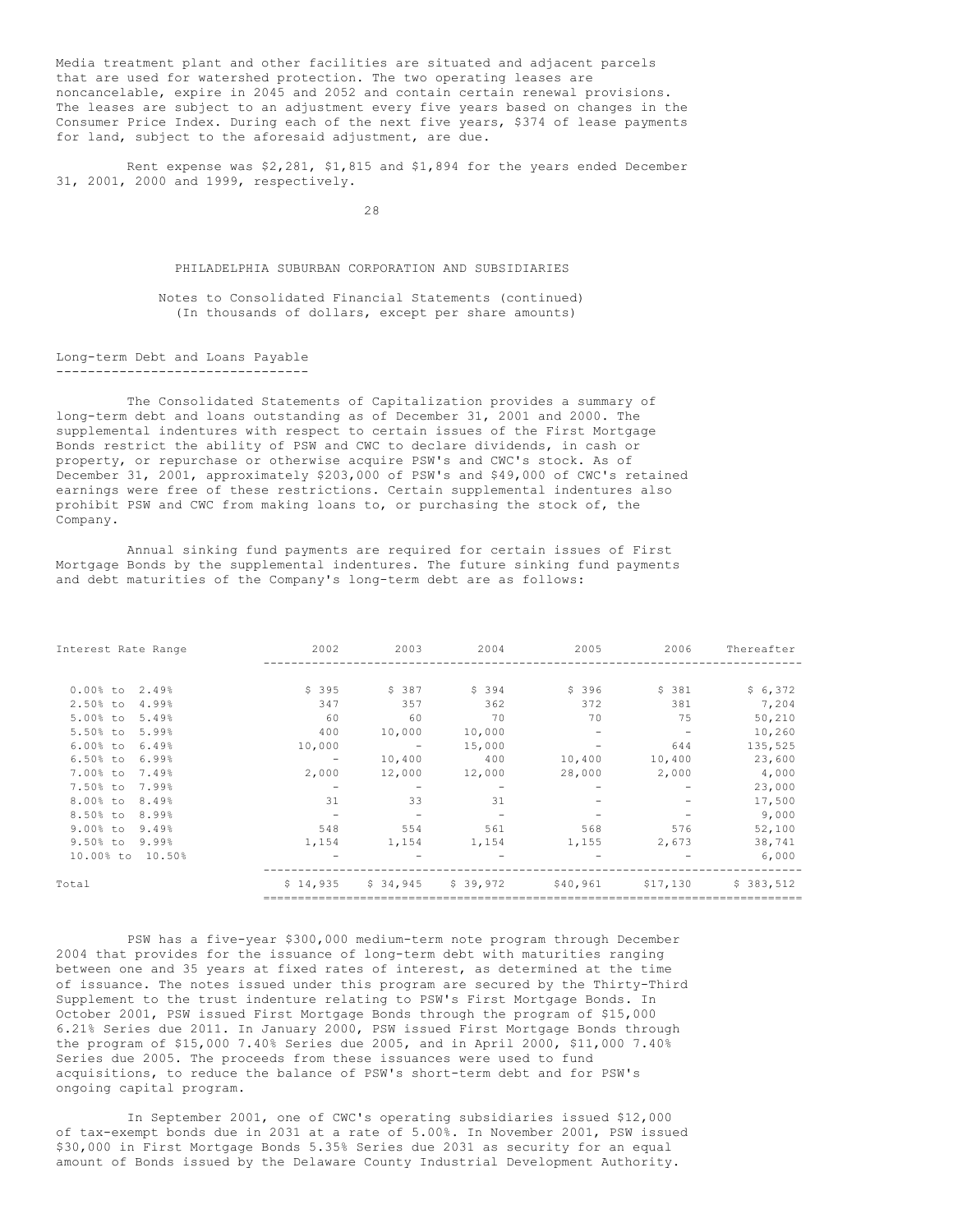The proceeds from these bonds are restricted to funding the costs of certain capital projects. At various times during 2001, PSW and other operating subsidiaries issued notes payable in aggregate of \$6,725 at a weighted average interest rate of 2.8% due at various times in 2006, 2021, 2022 and 2031. The proceeds from the notes payable issued in 2001 were used to reduce a portion of the balance of short-term debt at each of the respective operating subsidiaries, to redeem \$2,400 of 9.6% First Mortgage Bonds of one of CWC's operating subsidiaries through an early redemption, and redeem PSC preferred stock of

29

### PHILADELPHIA SUBURBAN CORPORATION AND SUBSIDIARIES

### Notes to Consolidated Financial Statements (continued) (In thousands of dollars, except per share amounts)

\$644. As of December 31, 2001, the Trustees for seven issues held \$19,768 pending completion of the projects financed with the issues and are reported in the consolidated balance sheet as funds restricted for construction activity.

In June 2000, PSW issued \$18,360 of tax-exempt bonds due in 2030 at a rate of 6.00%. At various times during 2000, PSW and other operating subsidiaries issued notes payable in aggregate of \$12,583 at various rates of interest ranging from 0% to 5.4% due at various times in 2019, 2020, and 2030. The proceeds from the other issues were used to reduce a portion of the balance of short-term debt at each of the respective operating subsidiaries. In connection with various acquisitions completed during 2000, the Company acquired \$3,102 of long-term debt at various rates of interest ranging from 1% to 10.5% due in various years. During 2001, a substantial portion of this debt has been refinanced with lower-cost debt. The pro forma weighted cost of long-term debt at December 31, 2001 and 2000 was 7.0% and 7.2%, respectively.

PSW has a \$70,000 364-day revolving credit facility with four banks and CWC has a \$20,000 364-day bank revolving credit facility. Funds borrowed under these agreements are classified as loans payable and are used to provide working capital. The PSW facility replaced an expiring facility of \$50,000 and has been increased in order to consolidate borrowings of the Pennsylvania operating subsidiaries and reduce the short-term lines of credit. As of December 31, 2001 and 2000, funds borrowed under the PSW revolving credit agreements were \$64,882 and \$46,270, respectively, and \$13,500 and \$12,000 were borrowed under the CWC revolving credit agreement, respectively. Interest under these facilities is based, at the borrower's option, on the prime rate, an adjusted federal funds rate, an adjusted London Interbank Offered Rate corresponding to the interest period selected, an adjusted Euro-Rate corresponding to the interest period selected or at rates offered by the banks. These agreements restrict the total amount of short-term borrowings of PSW and CWC. A commitment fee ranging from 1/4 to 1/10 of 1% is charged on the unused portion of the revolving credit agreements. The average cost of borrowing under these facilities was 4.5% and 6.8%, and the average borrowing was \$60,417 and \$56,541, during 2001 and 2000, respectively. The maximum amount outstanding at the end of any one month was \$78,382 in 2001 and \$64,000 in 2000.

At December 31, 2001 and 2000, the Company had combined short-term lines of credit of \$105,500 and \$120,000, respectively. Funds borrowed under these lines are classified as loans payable and are used to provide working capital. The average borrowing under the lines was \$61,232 and \$49,901 during 2001 and 2000, respectively. The maximum amount outstanding at the end of any one month was \$76,858 in 2001 and \$58,878 in 2000. Interest under the lines is based at the Company's option, depending on the line, on the prime rate, an adjusted Euro-Rate, an adjusted federal funds rate or at rates offered by the banks. The average cost of borrowings under all lines during 2001 and 2000 was 5.2% and 7.3%, respectively.

30

## PHILADELPHIA SUBURBAN CORPORATION AND SUBSIDIARIES

Notes to Consolidated Financial Statements (continued) (In thousands of dollars, except per share amounts)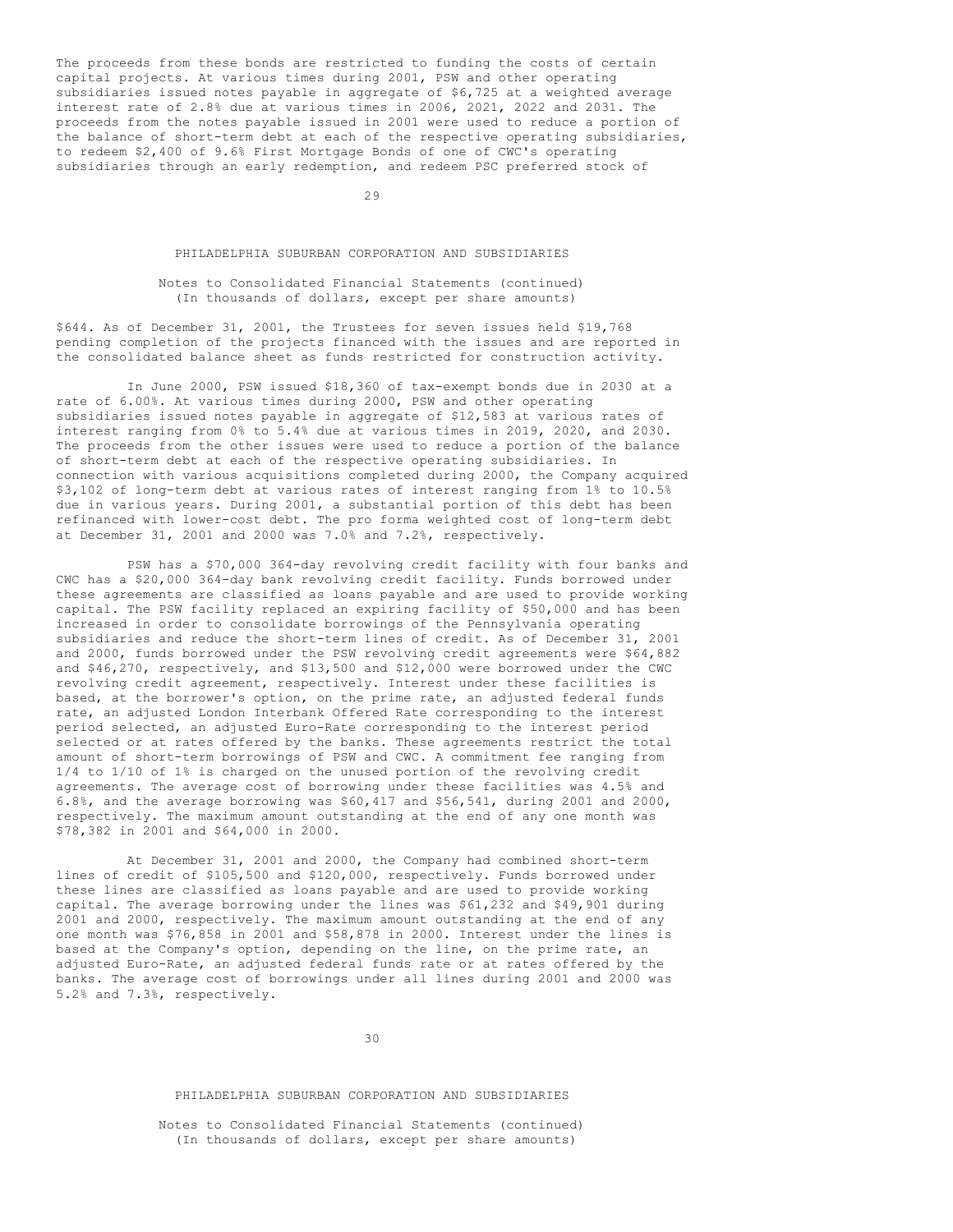#### -------------------------------

The Company's subsidiaries have preferred stock (\$100 par value) authorized as of December 31, 2001:

|                                  | Cumulative<br>Dividend<br>Rate | Current<br>Call Price<br>Per Share | Shares<br>Authorized | Shares<br>Outstanding    |
|----------------------------------|--------------------------------|------------------------------------|----------------------|--------------------------|
| Consumers Illinois Water Company | 5.50%                          | 107                                | 5,000                | 3,575                    |
| Consumers Maine Water Company    | $\overline{\phantom{0}}$       | None                               | 4,000                | $\overline{\phantom{0}}$ |

During 2001, Consumers Maine Water Company called and retired 2,739 shares of its preferred stock for an aggregate amount of \$288 and Consumers Pennsylvania - Shenango Valley Division called and substantially retired 9,646 shares of preferred stock for an aggregate amount of \$1,061.

#### Fair Value of Financial Instruments -----------------------------------

The carrying amount of current assets and liabilities that are considered financial instruments approximates their fair value as of the dates presented. The carrying amount and estimated fair value of the Company's long-term debt are as follows:

|                                         |                      | December 31,         |  |  |  |
|-----------------------------------------|----------------------|----------------------|--|--|--|
|                                         | 2001                 | 2000                 |  |  |  |
| Carrying amount<br>Estimated fair value | \$531,455<br>562,740 | \$472,712<br>475,330 |  |  |  |

The fair value of long-term debt has been determined by discounting the future cash flows using current market interest rates for similar financial instruments of the same duration. The Company's customers' advances for construction and related tax deposits have a carrying value of \$59,886 and \$58,718 at December 31, 2001 and 2000, respectively. Their relative fair values cannot be accurately estimated since future refund payments depend on several variables, including new customer connections, customer consumption levels and future rate increases. Portions of these non-interest bearing instruments are payable annually through 2017 and amounts not paid by the contract expiration dates become non-refundable. The fair value of these amounts would, however, be less than their carrying value due to the non-interest bearing feature.

31

### PHILADELPHIA SUBURBAN CORPORATION AND SUBSIDIARIES

Notes to Consolidated Financial Statements (continued) (In thousands of dollars, except per share amounts)

#### Stockholders' Equity --------------------

At December 31, 2001, the Company had 1,770,819 shares of Series Preferred Stock with a \$1.00 par value authorized, of which 100,000 shares are designated as Series A Preferred Stock. During 1996, the Company designated 32,200 shares as Series B Preferred Stock, \$1.00 par value. The Series A Preferred Stock, as well as the undesignated shares of Series Preferred Stock, remains unissued. In 1996, the Company issued all of the 6.05% Series B Preferred Stock in connection with an acquisition. The Series B Preferred Stock is recorded on the balance sheet at its liquidation value of \$100 per share. Dividends on the Series B Preferred Stock are cumulative and payable quarterly. PSC may not pay dividends on common stock unless provision has been made for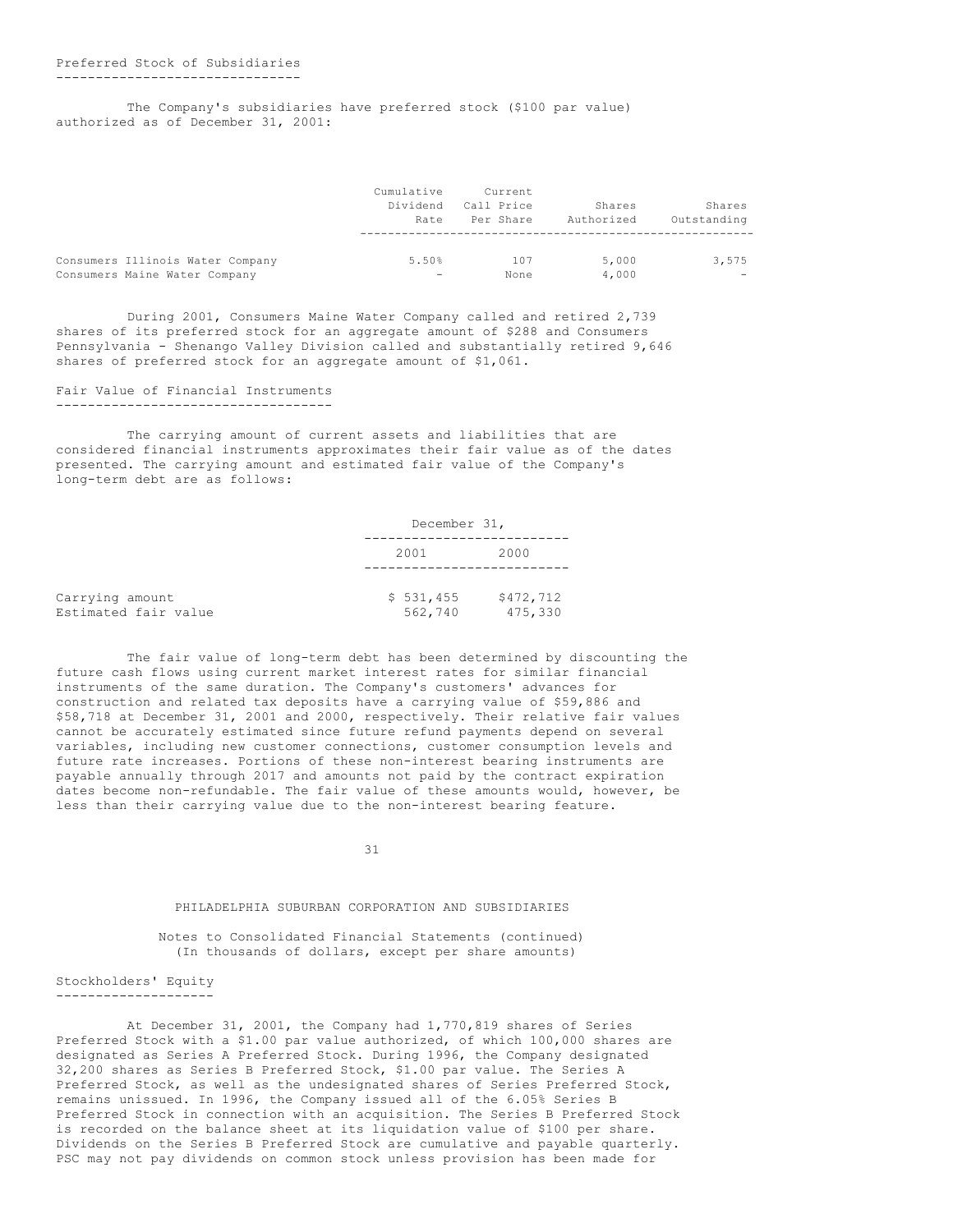payment of the preferred dividends. Under the provisions of this issue, the holders may redeem the shares, in whole or in part, at the liquidation value beginning December 1, 1998 and the Company may redeem up to 20% of this issue each year beginning December 1, 2001 and, at the holders' option, this redemption may be made in cash or through the issuance of debt with a five year maturity at an interest rate of 6.05%. As of December 31, 2001, all dividends have been provided for. In January 1999, 14,600 shares of Series B Preferred Stock were redeemed in cash at the liquidation value of \$100 per share. In December 2001, 6,440 shares of Series B Preferred Stock were redeemed at the liquidation value of \$100 per share and the holder chose to receive a five year note for the redemption proceeds of \$644 at an interest rate of 6.05%. In January 2002, an additional 3,000 shares were redeemed at the holders' option in cash at the liquidation value of \$100 per share.

In August 2001, the Company's Board of Director's declared a 5-for-4 common stock split effected in the form of a 25% stock distribution for all common shares outstanding, to shareholders of record on November 16, 2001. Common shares outstanding do not include shares held by the Company in treasury. The new shares were distributed on December 1, 2001. The Company's par value of \$0.50 per share remained unchanged and \$6,829 was transferred from Capital in Excess of Par Value to Common Stock to record the split. All share and per share data for all periods presented have been restated to give effect to the stock split.

At December 31, 2001, the Company had 100,000,000 shares of common stock authorized; par value \$0.50. Shares outstanding at December 31, 2001, 2000 and 1999 were 68,386,469, 67,094,905 and 64,082,197 respectively. Treasury shares held at December 31, 2001, 2000 and 1999 were 913,877, 844,376, and 615,038, respectively.

### 32

### PHILADELPHIA SUBURBAN CORPORATION AND SUBSIDIARIES

Notes to Consolidated Financial Statements (continued) (In thousands of dollars, except per share amounts)

The following table summarizes the activity of common stockholders' equity:

|                                            | Common<br>stock          | Treasury<br>stock | Capital in<br>excess of<br>par value | Retained<br>earnings | Accumulated<br>Other<br>Comprehensive<br>Income | Total               |
|--------------------------------------------|--------------------------|-------------------|--------------------------------------|----------------------|-------------------------------------------------|---------------------|
|                                            |                          |                   |                                      |                      |                                                 |                     |
| Balance at December 31, 1998<br>Net income | \$20,617                 | \$ (9, 478)       | \$244,457                            | \$91,683<br>36,275   | s                                               | \$347,279<br>36,275 |
| Other comprehensive income,                |                          |                   |                                      |                      |                                                 |                     |
| net of income tax of \$1,433               |                          |                   |                                      |                      | 2,020                                           | 2,020               |
| Dividends                                  |                          |                   |                                      | (26, 425)            |                                                 | (26, 425)           |
| Sale of stock                              | 114                      | 354               | 4,807                                |                      |                                                 | 5,275               |
| Repurchase of stock                        | $\overline{\phantom{a}}$ | (2, 146)          | $\overline{\phantom{a}}$             |                      |                                                 | (2, 146)            |
| Equity Compensation Plan                   | $\overline{2}$           |                   | 98                                   |                      |                                                 | 100                 |
| Exercise of stock options                  | 81                       |                   | 1,873                                |                      |                                                 | 1,954               |
| Tax benefit from exercise of               |                          |                   |                                      |                      |                                                 |                     |
| employee stock options                     |                          |                   | 205                                  |                      |                                                 | 205                 |
| Balance at December 31, 1999               | 20,814                   | (11, 270)         | 251,440                              | 101,533              | 2,020                                           | 364,537             |
| Net income                                 |                          |                   |                                      | 52,784               |                                                 | 52,784              |
| Other comprehensive income,                |                          |                   |                                      |                      |                                                 |                     |
| net of income tax of \$489                 |                          |                   |                                      |                      | 908                                             | 908                 |
| Reclassification adjustment for            |                          |                   |                                      |                      |                                                 |                     |
| gains reported in net income,              |                          |                   |                                      |                      |                                                 |                     |
| net of income tax of \$1,375               |                          |                   |                                      |                      | (2,002)                                         | (2,002)             |
| Dividends                                  |                          |                   |                                      | (30, 406)            |                                                 | (30, 406)           |
| Stock split                                | 5,319                    |                   | (5, 319)                             |                      |                                                 |                     |
| Stock issued for acquisitions              | 228                      |                   | 8,067                                |                      |                                                 | 8,295               |
| Sale of stock                              | 803                      | 307               | 34,318                               |                      |                                                 | 35,428              |
| Repurchase of stock                        | $\overline{\phantom{a}}$ | (4, 383)          | $\sim$                               |                      |                                                 | (4, 383)            |
| Equity Compensation Plan                   | 12                       |                   | 545                                  |                      |                                                 | 557                 |
| Exercise of stock options                  | 84                       |                   | 1,677                                |                      |                                                 | 1,761               |
| Tax benefit from exercise of               |                          |                   |                                      |                      |                                                 |                     |
| employee stock options                     |                          |                   | 285                                  |                      |                                                 | 285                 |
| Balance at December 31, 2000               | 27,260                   | (15, 346)         | 291,013                              | 123,911              | 926                                             | 427,764             |
| Net income                                 |                          |                   |                                      | 60,005               |                                                 | 60,005              |
| Other comprehensive income,                |                          |                   |                                      |                      |                                                 |                     |
| net of income tax of \$19                  |                          |                   |                                      |                      | 39                                              | 39                  |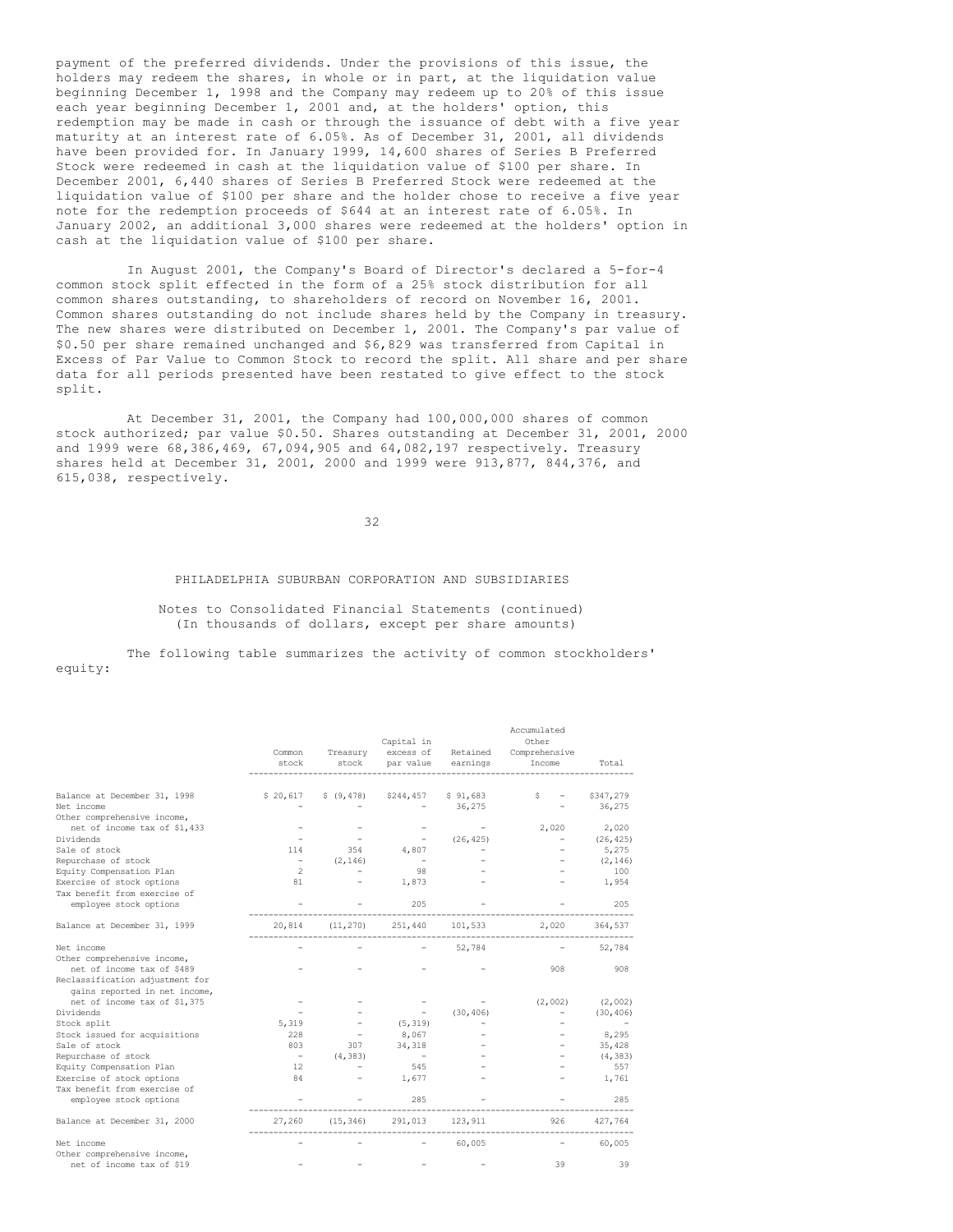| Reclassification adjustment for |          |             |           |           |       |           |
|---------------------------------|----------|-------------|-----------|-----------|-------|-----------|
| gains reported in net income,   |          |             |           |           |       |           |
| net of income tax of \$127      |          |             |           |           | (239) | (239)     |
| Dividends                       |          |             | -         | (34, 234) |       | (34, 234) |
| Stock split                     | 6,829    |             | (6, 829)  |           |       |           |
| Stock issued for acquisitions   | 133      |             | 5,228     |           |       | 5,361     |
| Sale of stock                   | 128      | 672         | 5,783     |           |       | 6,583     |
| Repurchase of stock             |          | (2, 493)    |           |           |       | (2.493)   |
| Equity Compensation Plan        | 3        |             | 141       |           |       | 144       |
| Exercise of stock options       | 297      |             | 6.642     |           |       | 6.939     |
| Tax benefit from exercise of    |          |             |           |           |       |           |
| employee stock options          |          |             | 2.061     |           |       | 2,061     |
| Balance at December 31, 2001    | \$34,650 | \$(17, 167) | \$304,039 | \$149,682 | 726   | \$471,930 |
|                                 |          |             |           |           |       |           |

33

### PHILADELPHIA SUBURBAN CORPORATION AND SUBSIDIARIES

### Notes to Consolidated Financial Statements (continued) (In thousands of dollars, except per share amounts)

In September 2000, the Company issued 2,066,406 shares of common stock through a public offering, providing net proceeds of \$29,689 which were used to make an equity contribution to PSW. PSW used the contribution from the Company to reduce the balance of its revolving credit loan.

In December 1999, the Company filed a shelf registration statement with the Securities and Exchange Commission for the offering and sale of up to 2,000,000 shares of common stock and 500,000 shares of preferred stock. During 2001 and 2000, 331,710 and 578,813 shares of common stock totaling \$5,361 and \$8,295, respectively, were issued to acquire water and wastewater systems. The Company expects to offer from time to time, the remainder of these shares for acquisitions. The precise amount and timing of the application of such proceeds will depend upon our funding requirements and the availability and cost of other funds.

The Company reports comprehensive income in accordance with SFAS No. 130, "Reporting Comprehensive Income." Accordingly, the Company's accumulated other comprehensive income for unrealized gains on securities is reported in the Stockholders' Equity section of the Consolidated Balance Sheets and the related other comprehensive income is reported in the Consolidated Statements of Income and Comprehensive Income.

The Company has a Dividend Reinvestment and Direct Stock Purchase Plan ("Plan") that allows reinvested dividends to be used to purchase original issue shares of common stock at a five percent discount from the current market value. Under the direct stock purchase program, shares are purchased by investors at market price and the shares are purchased by the Company's transfer agent in the open-market at least weekly. During 2001, 2000 and 1999, under the dividend reinvestment portion of the Plan, 303,906, 419,766 and 358,556 original issue shares of common stock were sold providing the Company with proceeds of \$5,980, \$5,482 and \$5,044, respectively.

The Board of Directors has authorized the Company to purchase its common stock, from time to time, in the open market or through privately negotiated transactions. During 2000 and 1999, 288,750 and 127,188 shares have been purchased at a net cost of \$3,500 and \$1,771, respectively. There were no shares repurchased in 2001 in the open market or through privately negotiated transactions. For comparative purposes the number of shares purchased is presented as if they were adjusted for the effect of the 2001 5-for-4 common stock split in the form of a 25% stock distribution. As of December 31, 2001, 328,967 shares remain available for purchase by the Company.

34

### PHILADELPHIA SUBURBAN CORPORATION AND SUBSIDIARIES

Notes to Consolidated Financial Statements (continued) (In thousands of dollars, except per share amounts)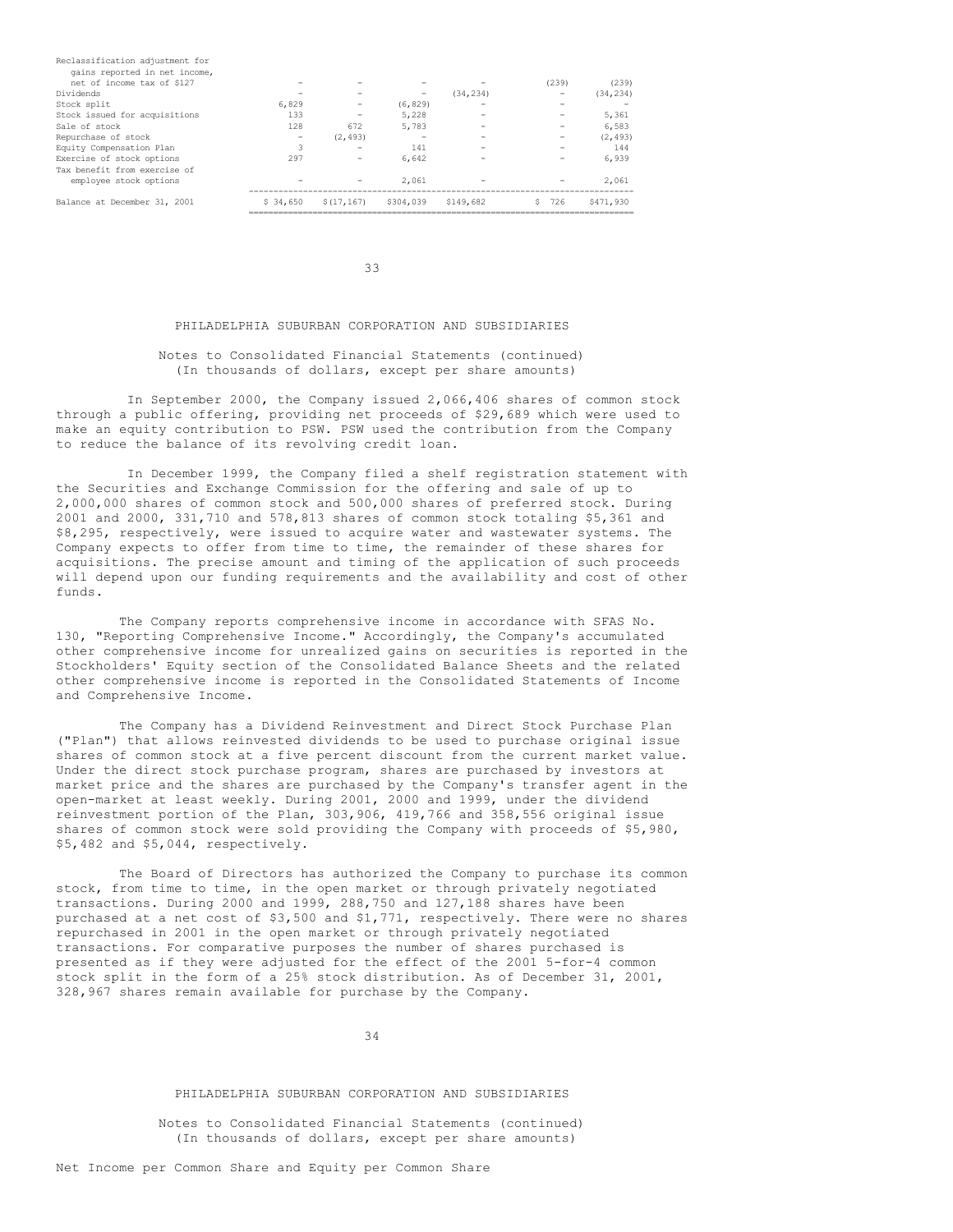#### -------------------------------------------------------

Basic net income per share is based on the weighted average number of common shares outstanding. Diluted net income per share is based on the weighted average number of common shares outstanding and potentially dilutive shares. The dilutive effect of employee stock options is included in the computation of Diluted net income per share. The following table summarizes the shares, in thousands, used in computing Basic and Diluted net income per share:

|                                                                                                                           |               | Years ended December 31, |               |  |
|---------------------------------------------------------------------------------------------------------------------------|---------------|--------------------------|---------------|--|
|                                                                                                                           | 2001          | 2000                     | 1999          |  |
| Average common shares outstanding during<br>the period for Basic computation<br>Dilutive effect of employee stock options | 67,873<br>882 | 64,759<br>655            | 63,850<br>689 |  |
| Average common shares outstanding during<br>the period for Diluted computation                                            | 68,755        | 65,414                   | 64,539        |  |

Equity per common share was \$6.90 and \$6.38 at December 31, 2001 and 2000, respectively. These amounts were computed by dividing common stockholders' equity by the number of shares of common stock outstanding at the end of each year.

## Shareholder Rights Plan

#### -----------------------

The Company has a Shareholder Rights Plan designed to protect the Company's shareholders in the event of an unsolicited unfair offer to acquire the Company. Each outstanding common share is entitled to one Right which is evidenced by the common share certificate. In the event that any person acquires 20% or more of the outstanding common shares or commences a tender or exchange offer which, if consummated, would result in a person or corporation owning at least 20% of the outstanding common shares of the Company, the Rights will begin to trade independently from the common shares and, if certain circumstances occur, including the acquisition by a person of 20% or more of the outstanding common shares, each Right would then entitle its holder to purchase a number of common shares of the Company at a substantial discount. If the Company is involved in a merger or other business combination at any time after the Rights become exercisable, the Rights will entitle the holder to acquire a certain number of shares of common stock of the acquiring company at a substantial discount. The Rights are redeemable by the Company at a redemption price of \$.01 per Right at any time before the Rights become exercisable. The Rights will expire on March 1, 2008, unless previously redeemed.

Employee Stock and Incentive Plans ----------------------------------

Under the 1994 Equity Compensation Plan ("1994 Plan"), as amended and restated effective March 3, 1998, the Company may grant qualified and non-qualified stock options to officers, key employees and consultants. Officers and key employees may also be granted dividend equivalents and restricted stock. Restricted stock may also be granted to non-employee members of the Board of Directors ("Board"). In November 1998, the Shareholders authorized an increase to the number of shares from 1,900,000 shares to 2,900,000 shares of common stock for issuance under the 1994 Plan. The maximum number of shares that may be subject to grants under the 1994 Plan to any one individual in any one year is 100,000. Awards under this plan are made by the Board of Directors or a committee of the Board.

35

### PHILADELPHIA SUBURBAN CORPORATION AND SUBSIDIARIES

### Notes to Consolidated Financial Statements (continued) (In thousands of dollars, except per share amounts)

Options under the 1994 plan, as well as the earlier 1988 Stock Option Plan were issued at the market price of the stock on the day of the grant. Options are exercisable in installments of 33% annually, starting one year from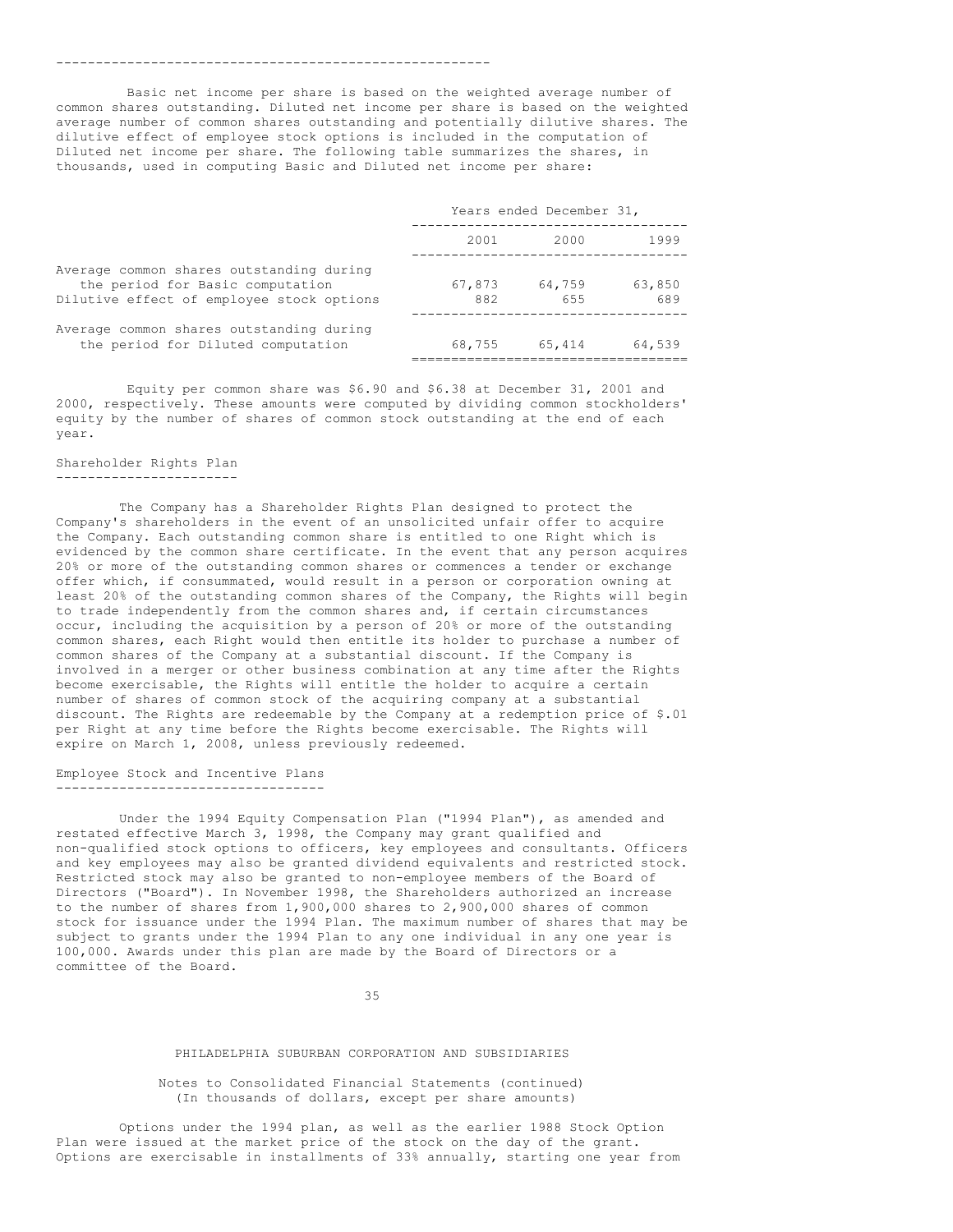the date of the grant and expire 10 years from the date of the grant.

The following table summarizes stock option transactions for the two plans:

|                                                         | As of or For the Years Ended December 31, |                                          |                                                      |                                          |                                   |                                          |
|---------------------------------------------------------|-------------------------------------------|------------------------------------------|------------------------------------------------------|------------------------------------------|-----------------------------------|------------------------------------------|
|                                                         | 2001                                      |                                          | 2000                                                 |                                          | 1999                              |                                          |
|                                                         | Shares                                    | Weighted<br>Average<br>Exercise<br>Price | Shares                                               | Weighted<br>Average<br>Exercise<br>Price | Shares                            | Weighted<br>Average<br>Exercise<br>Price |
|                                                         |                                           |                                          |                                                      |                                          |                                   |                                          |
| Options:                                                |                                           |                                          |                                                      |                                          |                                   |                                          |
| Outstanding, beginning of year<br>Granted<br>Terminated | 2,263,803<br>535,679<br>(18, 183)         | 19.10                                    | \$10.69 2.005.194<br>560,609<br>12.13 (70.911) 13.17 | \$10.12<br>11.75                         | 1,771,730<br>472,656<br>(11, 807) | \$8.80<br>13.71<br>13.12                 |
| Exercised                                               | (733, 489)                                | 9.39                                     | (231, 089)                                           | 7.58                                     | (227, 385)                        | 7.15                                     |
| Outstanding, end of year                                | 2,047,810                                 | \$13.32                                  |                                                      | 2,263,803 \$10.69                        | 2,005,194                         | \$10.12                                  |
| Exercisable, end of year                                | 1,015,708                                 |                                          | \$10.79   1,295,561   \$9.21                         |                                          | 1,132,550                         | 57.71                                    |

Options exercised during 2001 ranged in price from \$4.60 per share to \$15.28 per share. At December 31, 2001, 991,937 options under the 1994 Plan were still available for grant. The following table summarizes the price ranges of the options outstanding and options exercisable as of December 31, 2001:

|                                                                                               | Options Outstanding                      |                                                  |                                          |                                | Options Exercisable                      |  |  |
|-----------------------------------------------------------------------------------------------|------------------------------------------|--------------------------------------------------|------------------------------------------|--------------------------------|------------------------------------------|--|--|
|                                                                                               | Shares                                   | Weighted<br>Average<br>Remaining<br>Life (years) | Weighted<br>Average<br>Exercise<br>Price | Shares                         | Weighted<br>Average<br>Exercise<br>Price |  |  |
| Range of prices:<br>$$5.78 - 8.99$<br>$$9.00 - 11.99$<br>$$12.00 - 14.99$<br>$$15.00 - 19.10$ | 281,185<br>670,089<br>562,083<br>534,453 | 3.6<br>7.3<br>6.8<br>9.2                         | \$6.47<br>11.13<br>13.88<br>19.09        | 281,185<br>313, 472<br>421,051 | \$6.47<br>10.44<br>13.94                 |  |  |
|                                                                                               | 2,047,810                                | 7.1                                              | \$13.32                                  | 1,015,708                      | \$10.79                                  |  |  |

Under SFAS No. 123, "Accounting for Stock-Based Compensation", the Company elects to continue to apply the provisions of APB Opinion No. 25 and to provide the pro forma disclosure provisions of this statement. Accordingly, no compensation cost has been recognized in the financial statements for stock options that have been granted. Had the Company determined compensation cost

36

#### PHILADELPHIA SUBURBAN CORPORATION AND SUBSIDIARIES

### Notes to Consolidated Financial Statements (continued) (In thousands of dollars, except per share amounts)

based on the fair value at the grant date for its stock options under SFAS No. 123, the Company's net income available to common stock and Basic and Diluted net income per share would have been reduced to the pro forma amounts indicated below:

|                                                      | Years Ended December 31, |           |           |
|------------------------------------------------------|--------------------------|-----------|-----------|
|                                                      | 2001                     | 2000.     | 1999      |
| Net income available to common stock:<br>As reported | \$60,005                 | \$ 52,784 | \$ 36,275 |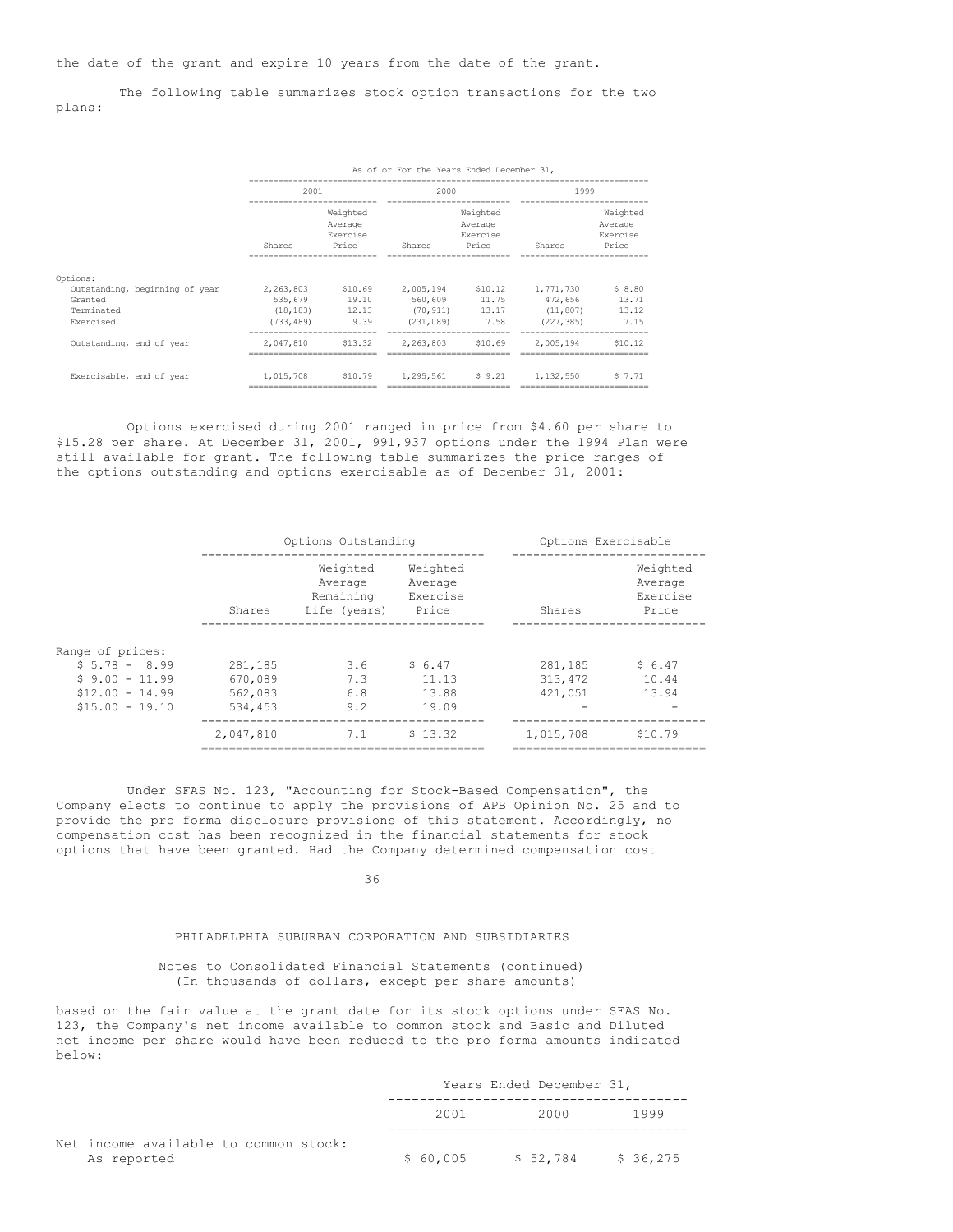| Proforma                      | 57,013 | 51,206 | 35,398 |
|-------------------------------|--------|--------|--------|
| Basic net income per share:   |        |        |        |
| As reported                   | \$0.88 | \$0.82 | \$0.57 |
| Proforma                      | 0.84   | 0.79   | 0.55   |
| Diluted net income per share: |        |        |        |
| As reported                   | \$0.87 | \$0.81 | \$0.56 |
| Proforma                      | 0.83   | 0.78   | 0.55   |

The per share weighted-average fair value at the date of grant for stock options granted during 2001, 2000 and 1999 was \$5.58, \$2.82, and \$3.42 per option, respectively. The fair value of options at the date of grant was estimated using the Black-Scholes option-pricing model with the following weighted average assumptions:

|                       | 2001  | 2000  | 1999  |
|-----------------------|-------|-------|-------|
| Expected life (years) | 5.2   | 1 O   | 10    |
| Interest rate         | 5.0%  | 6.4%  | 5.4%  |
| Volatility            | 32.7% | 21.1% | 20.9% |
| Dividend vield        | 2.6%  | 3.9%  | 3.2%  |

Restricted stock awards provide the grantee with the rights of a shareholder, including the right to receive dividends and to vote such shares, but not the right to sell or otherwise transfer the shares during the restriction period. During 2001, 2000 and 1999, 7,875, 36,875 and 6,875 shares of restricted stock were granted with a restriction period ranging from six to 36 months. The value of restricted stock awards, which are "compensatory", is equal to the fair market value of the stock on the date of the grant less payments made by the grantee and is amortized ratably over the restriction period.

Pension Plans and Other Postretirement Benefits -----------------------------------------------

The Company has defined benefit pension plans that cover its full-time employees. Retirement benefits under the plans are generally based on the employee's total years of service and compensation during the last five years of employment. The Company's policy is to fund these plans annually at a level which is deductible for income tax purposes and which provides assets sufficient to meet its pension obligations. To offset certain limitations imposed by the Internal Revenue Code with respect to payments under qualified plans, the Company has a non-qualified Excess Benefit Plan for Salaried Employees in order to prevent certain employees from being penalized by these limitations. The Company also has non-qualified Supplemental Executive Retirement Plans for current and retired employees. The net pension costs and obligations of the qualified and non-qualified plans are included in the tables which follow.

37

## PHILADELPHIA SUBURBAN CORPORATION AND SUBSIDIARIES

## Notes to Consolidated Financial Statements (continued) (In thousands of dollars, except per share amounts)

In addition to providing pension benefits, the Company offers certain Postretirement Benefits other than Pensions ("PBOPs") to employees retiring with a minimum level of service. These PBOPs include continuation of medical and prescription drug benefits for all eligible retirees and life insurance benefits for certain eligible retirees. The Company funds its gross PBOP cost through various trust accounts.

The Company's pension expense (credit) includes the following components:

|      |  | Years Ended December 31, |      |  |
|------|--|--------------------------|------|--|
| 2001 |  | 2000                     | 1999 |  |
| .    |  | .                        | .    |  |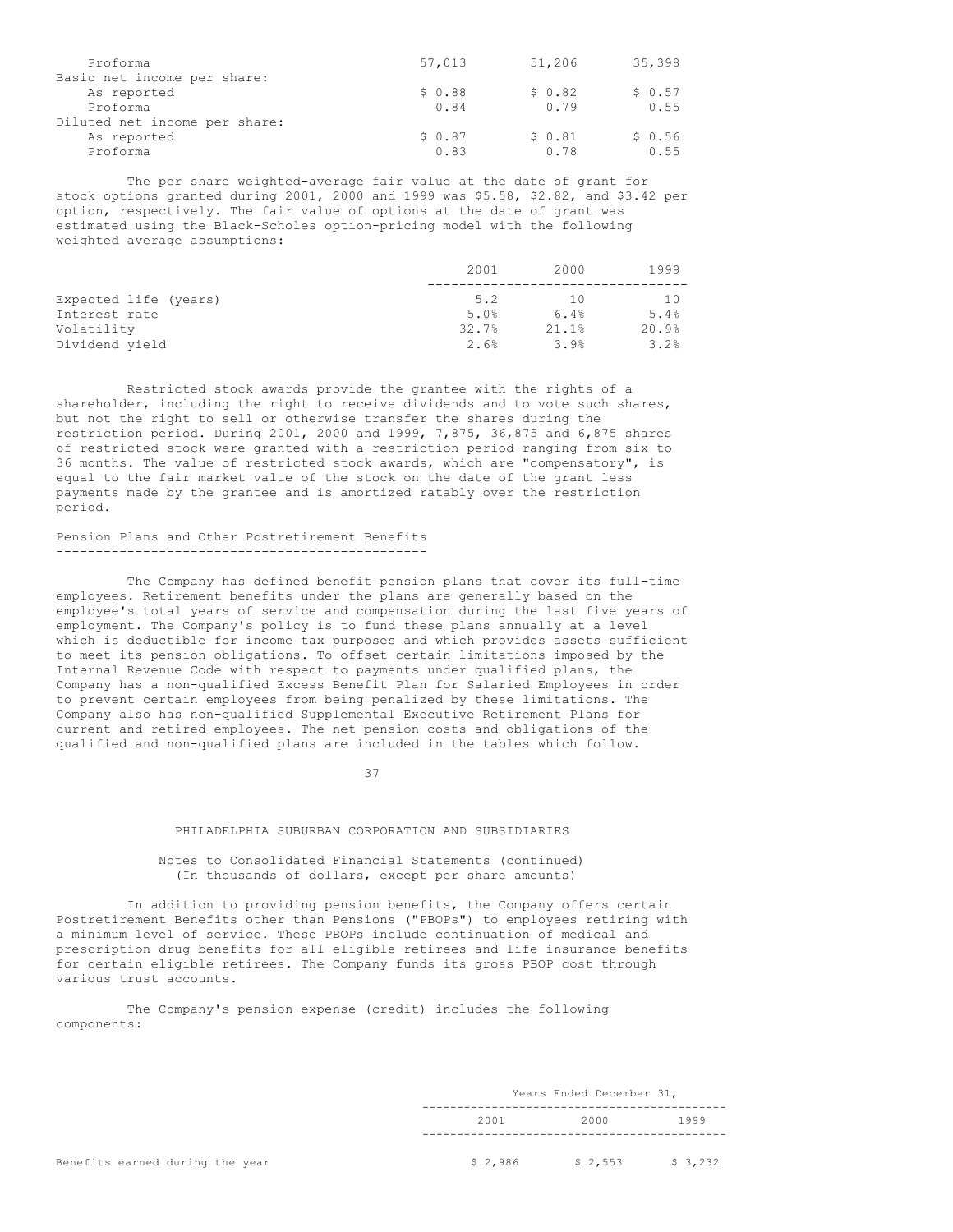| Interest cost on projected benefit obligation | 8,261     | 7.612     | 7.214     |
|-----------------------------------------------|-----------|-----------|-----------|
| Expected return on plan assets                | (10, 891) | (11, 281) | (10, 304) |
| Net amortization and deferral                 | (206)     | (1, 283)  | (105)     |
| Capitalized costs                             | (49)      | (56)      | (47)      |
| Rate-regulated adjustment                     | (553)     | 1,403     | 430       |
| Special termination benefits                  |           | 43        | 716       |
| Net pension cost (credit)                     | \$(452)   | \$(1,009) | \$1,136   |
|                                               |           |           |           |

The rate-regulated adjustment set forth above is required in order to reflect pension expense (credit) for the Company in accordance with the method used in establishing water rates. During 2000 and 1999, the Company instituted early retirement and restructuring programs. These actions resulted in additional termination benefits of \$43 in 2000 and \$716 in 1999.

The Company's costs for postretirement benefits other than pensions includes the following components:

|                                                                                                                                                                                         | Years Ended December 31,              |                                        |                                              |  |  |  |
|-----------------------------------------------------------------------------------------------------------------------------------------------------------------------------------------|---------------------------------------|----------------------------------------|----------------------------------------------|--|--|--|
|                                                                                                                                                                                         | 2001                                  | 2000                                   | 1999                                         |  |  |  |
| Benefits earned during the year<br>Interest cost<br>Expected return on plan assets<br>Net amortization and deferral<br>Special termination benefits<br>Amortization of regulatory asset | \$705<br>1,427<br>(947)<br>567<br>136 | \$ 555<br>1,267<br>(920)<br>417<br>208 | \$645<br>1,249<br>(699)<br>628<br>209<br>208 |  |  |  |
| Gross PBOP cost<br>Capitalized costs                                                                                                                                                    |                                       | 1,888 1,527 2,240<br>$(475)$ $(512)$   | (464)                                        |  |  |  |
| Net PBOP cost                                                                                                                                                                           |                                       | $$1,413$ $$1,015$ $$1,776$             |                                              |  |  |  |

38

# PHILADELPHIA SUBURBAN CORPORATION AND SUBSIDIARIES

## Notes to Consolidated Financial Statements (continued) (In thousands of dollars, except per share amounts)

The changes in the benefit obligation and fair value of plan assets, the funded status of the plans and the assumptions used in the measurement of the company's benefit obligation are as follows:

|                                                                                                                                                                                                                                |                                                    | Pension Benefits <b>Senson</b> Postretirement Benefits                                 |                                                                                                                                                    | Other                                   |  |
|--------------------------------------------------------------------------------------------------------------------------------------------------------------------------------------------------------------------------------|----------------------------------------------------|----------------------------------------------------------------------------------------|----------------------------------------------------------------------------------------------------------------------------------------------------|-----------------------------------------|--|
|                                                                                                                                                                                                                                | ---------------                                    |                                                                                        | 2001 2000 2001                                                                                                                                     | 2000<br>\$17.292<br>555<br>282<br>(815) |  |
| Change in benefit obligation:<br>Benefit obligation at January 1,<br>Service cost<br>Interest cost<br>Special termination benefits<br>Plan amendments<br>Actuarial loss<br>Benefits paid<br>Benefit obligation at December 31, | $\overline{\phantom{a}}$<br>(5, 439)<br>---------- | 2,986 2,553<br>43<br>$\sim$ $-$<br>3,645 6,963 3,680<br>$(5, 185)$ (872)<br>---------- | \$110,214 \$98,228 \$18,581<br>705<br>8,261 7,612 1,428 1,267<br>$\sim 100$ m $^{-1}$<br>(1, 205)<br>____________<br>119,667 110,214 22,317 18,581 |                                         |  |
| Change in plan assets:                                                                                                                                                                                                         |                                                    |                                                                                        |                                                                                                                                                    |                                         |  |
| Fair value of plan assets at January 1,<br>Actual return on plan assets<br>Employer contributions<br>Benefits paid                                                                                                             | 55<br>----------                                   | 54<br>_________                                                                        | 123,715 128,367 11,896 11,097<br>$(5,001)$ $479$ $(688)$ $(323)$<br>1,880<br>$(5.439)$ $(5.185)$ $(872)$ $(815)$                                   | 1,937                                   |  |
| Fair value of plan assets at December 31,                                                                                                                                                                                      | ----------                                         | __________                                                                             | 113.330 123.715 12.216 11.896<br>and the component of the component of the component of the component of the component of the component of the     |                                         |  |
| Funded status of plan:                                                                                                                                                                                                         |                                                    |                                                                                        |                                                                                                                                                    |                                         |  |
| Funded status at December 31,<br>Unrecognized actuarial gain (loss)                                                                                                                                                            |                                                    | $(2,051)$ 18,014 854                                                                   | 6,337 (13,501) 10,101                                                                                                                              | 6,685<br>6,345                          |  |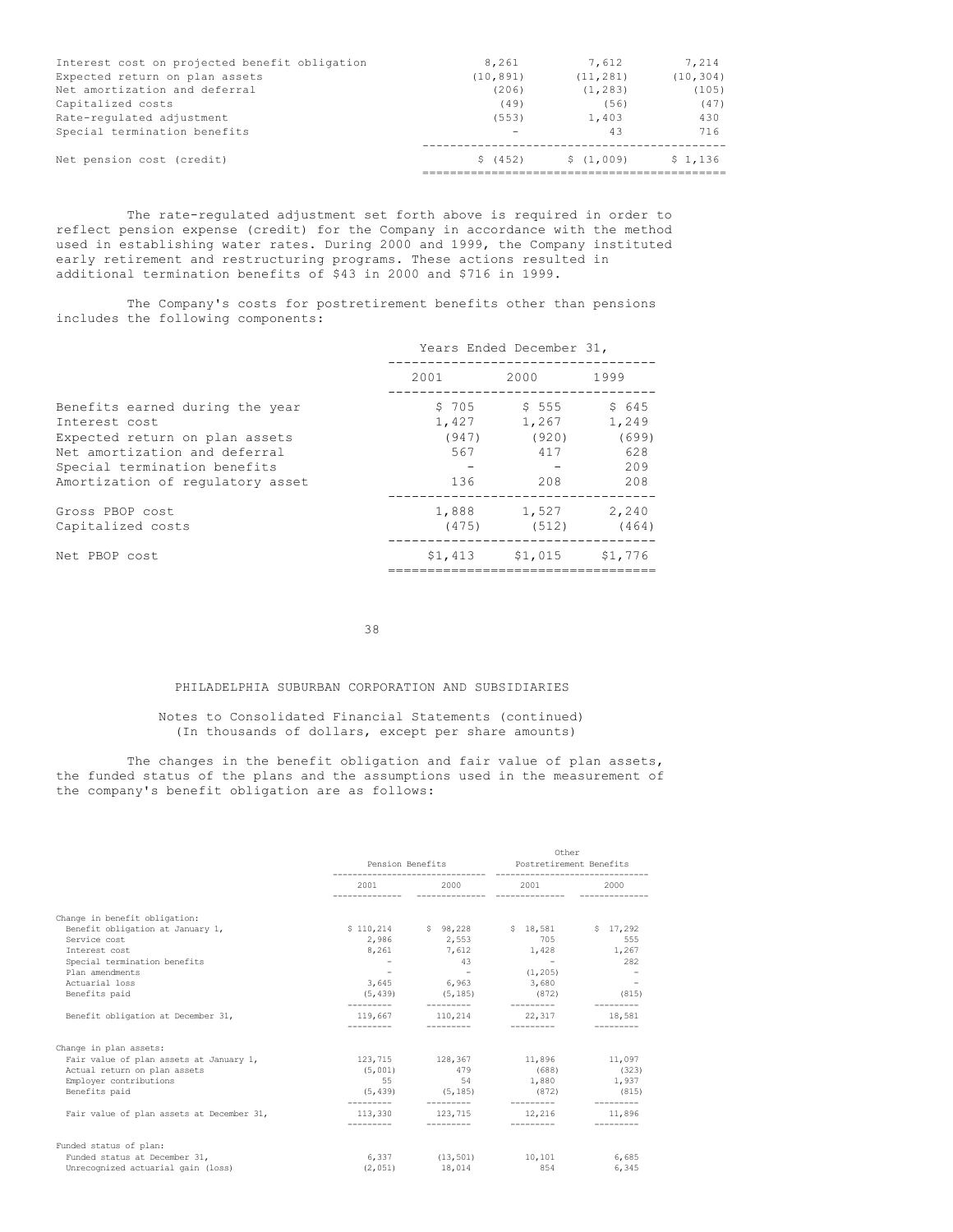| Unrecognized prior service cost<br>Rate-regulated adjustment<br>Unrecognized net transition obligation                                    | (2.581)<br>(516)<br>1,645<br>-------- | (3.012)<br>37<br>1,755          | 704<br>-<br>(8, 838)                 | 761<br>-<br>(10, 846)<br>-------     |
|-------------------------------------------------------------------------------------------------------------------------------------------|---------------------------------------|---------------------------------|--------------------------------------|--------------------------------------|
| Accrued benefit costs                                                                                                                     | 2,834<br>Ŝ.<br>_________<br>--------- | 3,293<br>________<br>_________  | 2.821<br>S<br>_________<br>_________ | 2,945<br>s<br>_________<br>--------- |
| Weighted-average assumptions<br>as of December 31,<br>Discount rate<br>Expected return on plan assets<br>compensation increase<br>Rate of | 7.25%<br>9.00%<br>$4.50 - 5.50$       | 7.50%<br>9.00%<br>$4.50 - 5.50$ | 7.25%<br>$6.00 - 9.00$<br>4.50%      | 7.50%<br>$6.00 - 9.00$<br>4.50%      |

The accumulated benefit obligation is in excess of plan assets for certain non-qualified plans. The projected benefit obligation, accumulated benefit obligation and fair value of plan assets for these plans were \$3,551, \$2,341 and \$0, and \$3,490, \$2,078 and \$0, respectively as of December 31, 2001 and 2000.

The assumed medical inflation rates under the PSC and CWC plans are 12.0%, reducing to 5.0% by 2006. The effect of a 1% increase in the assumed medical inflation rates would be to increase the accumulated postretirement benefit obligation as of December 31, 2001 and the 2001 PBOP costs by \$664 and \$71, respectively. The effect of a 1% decrease in the assumed medical inflation rates would be to decrease the accumulated postretirement benefit obligation as of December 31, 2001 and the 2001 PBOP costs by \$866 and \$154, respectively. The benefits of retired officers and certain other retirees are paid by the Company and not from plan assets due to limitations imposed by the Internal Revenue Code.

39

### PHILADELPHIA SUBURBAN CORPORATION AND SUBSIDIARIES

## Notes to Consolidated Financial Statements (continued) (In thousands of dollars, except per share amounts)

The Company has 401(k) savings plans that cover substantially all employees. The Company makes matching contributions that are invested in PSC common stock based on a percentage of an employee's contribution, subject to certain limitations. The Company's matching contribution, recorded as compensation expense, was \$798, \$786 and \$741 for the years ended December 31, 2001, 2000 and 1999, respectively.

#### Water Rates -----------

In November 2001, PSW filed an application with the Pennsylvania Public Utility Commission ("PAPUC") for our Pennsylvania subsidiaries requesting a \$28,000 or 13.4% increase in annual revenues. The application is currently pending before the PAPUC and a final determination is anticipated by August 2002.

On April 27, 2000, the PAPUC approved a rate settlement reached between PSC's Pennsylvania utility subsidiaries, and the parties actively litigating the joint rate application filed in October 1999. The settlement was designed to increase annual revenue by \$17,000 or 9.4% above the level in effect at the time of the filing. The rates in effect at the time of the filing included \$7,347 in Distribution System Improvement Charges ("DSIC") ranging from 0.33% to 5%. Consequently, the settlement resulted in a total base rate increase of \$24,347 or 13.5% above the rates in effect before the DSIC was applied. As a part of the rate settlement, the DSIC was reset to zero. The settlement agreement also provided for the recovery of up to \$5,295 (the merger costs allocable to our Pennsylvania operations) of the \$10,121 (\$8,596 after-tax) in merger costs that were expensed in the first quarter of 1999 in connection with the Merger. As a result, a regulatory asset was established to reflect the amount to be recovered as a result of the rate settlement.

The CWC operating subsidiaries were allowed annual rate increases of \$4,799 in 2001, \$698 in 2000 and \$390 in 1999, represented by nine, four and two rate decisions, respectively. Revenues from these increases realized in the year of grant were approximately \$4,200, \$450 and \$308 in 2001, 2000 and 1999, respectively.

The DSIC enables water utilities in Pennsylvania to add a surcharge to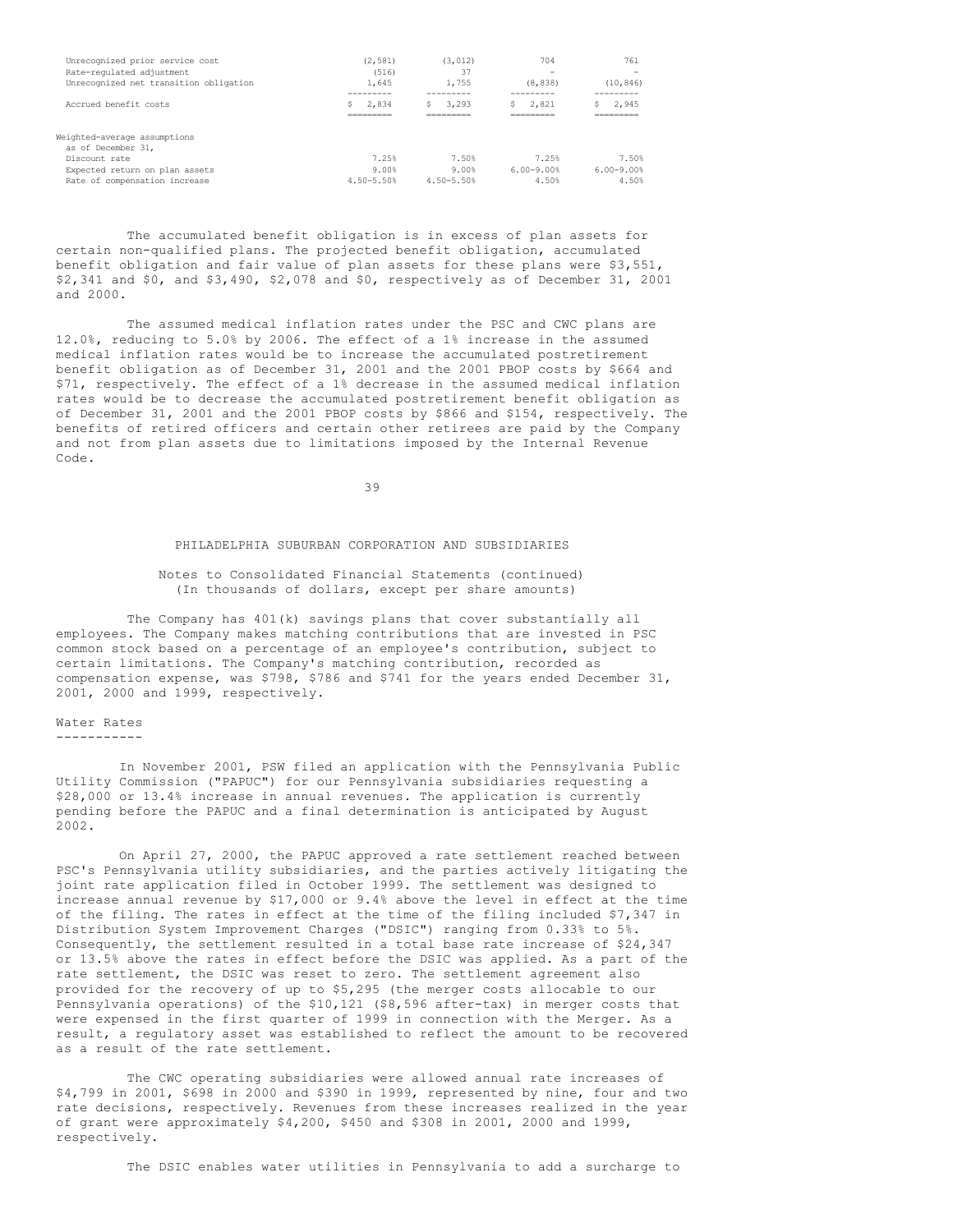customer bills reflecting the capital costs and depreciation related to certain distribution system improvement projects completed and placed into service between base rate filings. PSW is permitted to request adjustments to the DSIC quarterly to reflect subsequent capital expenditures and it is reset to zero when new base rates that reflect the costs of those additions become effective or when PSW's pro forma earnings exceed a PUC benchmark. The maximum DSIC that can be in effect at any time is 5%. The DSIC in 2001 ranged from 2.21% in the first quarter to 5% in the fourth quarter, and has been set at 5% in the first quarter of 2002. The DSIC provided revenues in 2001, 2000 and 1999 of \$6,672, \$2,301 and \$4,140, respectively.

In 2001, the Illinois Commerce Commission issued regulations implementing an infrastructure surcharge known as a Qualifying Infrastructure Plant Surcharge ("QIPS") for use by Illinois water and wastewater utilities. QIPS is similar to DSIC, however, it is established annually and prospectively based on anticipated qualifying capital expenditures, and it includes a broader range of qualifying capital expenditures, including certain wastewater capital expenditures. Our operating subsidiary in Illinois received approval to add a QIPS to its bills in three of its operating divisions beginning January 1, 2002 at various rates ranging from 1.06% to 2.49%.

In addition to its base rates and DSIC, PSW has utilized a surcharge or credit on its bills to reflect certain changes in Pennsylvania State taxes until such time as the tax changes are incorporated in base rates. A rate credit reduced operating revenues in 2001 by \$639, and various surcharge rates provided operating revenues of \$74 in 2000 and \$1,306 in 1999.

40

# ---------------------------------------------

Selected Quarterly Financial Data (Unaudited) Philadelphia Suburban Corporation and Subsidiaries

First Second Third Fourth Year

(in thousands of dollars, except per share amounts)

| 2001                                |        |                                               |                   |             |        |
|-------------------------------------|--------|-----------------------------------------------|-------------------|-------------|--------|
| Operating revenues                  |        | \$70,193 \$77,240 \$84,726 \$75,121 \$307,280 |                   |             |        |
| Operations and maintenance expense  |        | 26,186 26,462 28,994 30,243 111,885           |                   |             |        |
| Net income available to common      |        |                                               |                   |             |        |
| stock                               |        | 13,085 15,432 19,279 12,209 60,005            |                   |             |        |
| Basic net income per common share   |        | $0.19$ $0.23$ $0.28$ $0.18$ $0.88$            |                   |             |        |
| Diluted net income per common share |        | $0.19$ $0.22$ $0.28$ $0.18$ $0.87$            |                   |             |        |
| Dividend paid per common share      |        | $0.124$ 0.124 0.124 0.13248                   |                   |             | 0.504  |
| Dividend declared per common share  | 0.124  | 0.124                                         | 0.25648           |             | 0.504  |
| Price range of common stock         |        |                                               |                   |             |        |
| - high                              |        | 19.39 20.40                                   | 23.28             | 24.64       | 24.64  |
| $-$ low                             |        | 15.65 16.60 18.66                             |                   | 20.80       | 15.65  |
| 2000                                |        |                                               |                   |             |        |
| Operating revenues                  |        | \$64,208 \$68,494 \$72,123 \$69,189 \$274,014 |                   |             |        |
| Operations and maintenance expense  |        | 24,928 24,350 25,037 27,426 101,741           |                   |             |        |
| Net income available to common      |        |                                               |                   |             |        |
| stock                               |        | 10.246 13.565 16.539 12.434 52.784            |                   |             |        |
| Basic net income per common share   |        | $0.16$ $0.21$                                 |                   | $0.26$ 0.19 | 0.82   |
| Diluted net income per common share |        | $0.16$ $0.21$ $0.25$ $0.18$ $0.81$            |                   |             |        |
| Dividend paid per common share      | 0.1152 |                                               | $0.1152$ $0.1152$ | 0.124       | 0.4696 |
| Dividend declared per common share  | 0.1152 | 0.1152                                        | 0.2392            |             | 0.4696 |
| Price range of common stock         |        |                                               |                   |             |        |
| - high                              |        | 14.08 15.96 15.56 19.95                       |                   |             | 19.95  |
| $-$ low                             |        | 10.56 11.60                                   | 12.80             | 13.56       | 10.56  |

All per share data as presented has been adjusted for the 2001 5-for-4 common stock split effected in the form of a 25% stock distribution. High and low prices of the Company's common stock are as reported on the New York Stock Exchange Composite Tape. The cash dividends paid in December 2001 of \$0.13248 and December 2000 of \$0.124 were declared in August 2001 and August 2000, respectively.

Net income available to common stock and net income per common share for 2000 includes the partial recovery of the merger costs related to the Merger as follows: \$972 (\$1,059 pre-tax) or \$0.02 per share in the second quarter and \$1,264 (\$2,982 pre-tax) or \$0.02 per share in the third quarter.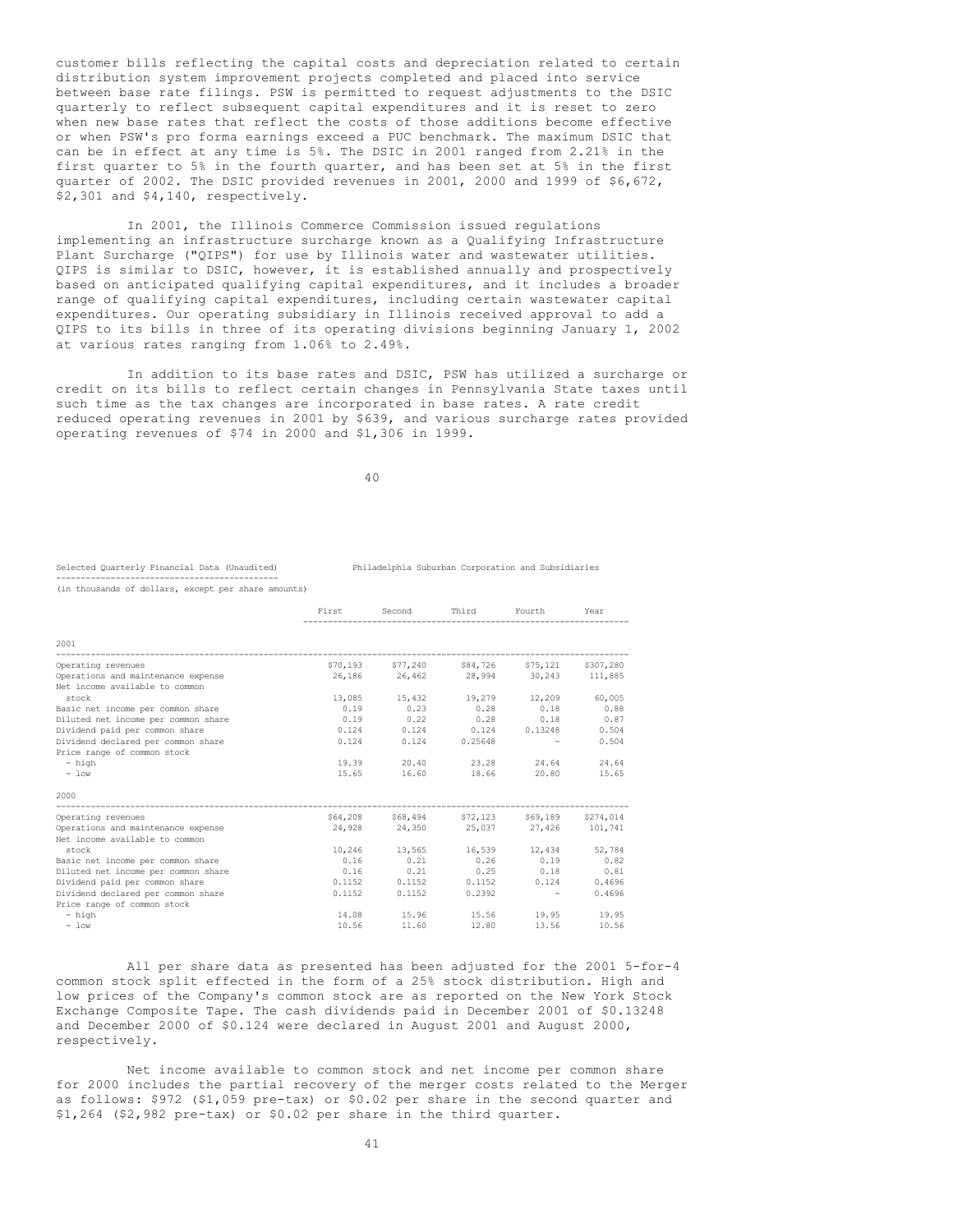(in thousands of dollars, except per share amounts)

Summary of Selected Financial Data Philadelphia Suburban Corporation and Subsidiaries

| Years ended December 31,                       | 2001       | $2000*$                          | $1999*$                                                                | $1998*$                                  | $1997*$     |
|------------------------------------------------|------------|----------------------------------|------------------------------------------------------------------------|------------------------------------------|-------------|
|                                                |            |                                  |                                                                        |                                          |             |
|                                                |            |                                  |                                                                        |                                          |             |
| PER COMMON SHARE:                              |            |                                  |                                                                        |                                          |             |
| Income from continuing operations (a)          |            |                                  |                                                                        |                                          |             |
| Basic                                          | 0.88<br>s. | $5 \t 0.82$                      | 0.57<br>$S = 1$                                                        | 0.71<br>$S = 1$                          | 0.58<br>S   |
| Diluted                                        | 0.87       | 0.81                             | 0.56                                                                   | 0.70                                     | 0.58        |
| Net income (a)                                 |            |                                  |                                                                        |                                          |             |
| Basic                                          | 0.88       | 0.82                             | 0.57                                                                   | 0.71                                     | 0.54        |
| Diluted                                        | 0.87       |                                  | $0.81$ $0.56$                                                          | 0.70                                     | 0.53        |
| Cash dividends paid (b)                        | 0.50       | 0.47                             | 0.45                                                                   | 0.43                                     | 0.40        |
| Cash dividends declared (b) (c)                | 0.50       | 0.47                             | 0.45                                                                   | 0.32                                     | 0.50        |
| Return on average stockholders' equity (a) (d) | 13.3%      |                                  | $13.2%$ $10.1%$ $13.6%$                                                |                                          | $11.8\,$    |
| Book value at year end                         |            |                                  | 56.90 56.38 55.69 55.46 \$4.93                                         |                                          |             |
| Market value at year end                       | 22.55      |                                  | 19.60 13.24 18.92                                                      |                                          | 14.13       |
| INCOME STATEMENT HIGHLIGHTS:                   |            |                                  |                                                                        |                                          |             |
| Operating revenues (d)                         | \$307,280  | \$274,014                        | \$256,546                                                              | \$250,718                                | \$235,162   |
| Depreciation and amortization (d)              |            |                                  | 40,168 34,100 31,903 29,464 27,977                                     |                                          |             |
| Interest expense (d) (e)                       | 38,637     | 37,775                           | 31,796                                                                 | 30,785                                   | 32, 317     |
| Income before income taxes (d)                 |            |                                  | $99,087$ $86,995$ $62,915$                                             | 75,133                                   | 57,642      |
| Provision for income taxes (d)                 |            |                                  | 38,976 34,105 26,531 30,118 22,432                                     |                                          |             |
| Income from continuing operations (a)          |            |                                  | $60,111$ $52,890$ $36,384$ $45,015$ $35,210$                           |                                          |             |
| Net income available to common stock (a)       |            |                                  | 60,005 52,784 36,275 44,820                                            |                                          | 32,278      |
|                                                |            |                                  |                                                                        |                                          |             |
| BALANCE SHEET HIGHLIGHTS:                      |            |                                  |                                                                        |                                          |             |
| Total assets                                   |            | \$1,560,339 \$1,413,723          | \$1,280,805                                                            | \$1,156,733                              | \$1,083,162 |
| Property, plant and equipment, net             |            |                                  | 1,368,115 1,251,427 1,135,364 1,016,194                                |                                          |             |
| Stockholders' equity                           | 473,833    |                                  | $432,347$<br>$368,901$<br>$1,016,194$<br>$353,088$<br>$306,816$<br>$-$ |                                          |             |
| Preferred stock with mandatory redemption (f)  | $\sim$ $-$ |                                  |                                                                        |                                          | 4,214       |
| Long-term debt (f)                             |            |                                  | 531,455 472,712 425,946 377,355 407,526                                |                                          |             |
| Total debt                                     |            |                                  | 641,123 573,706 529,015 440,905 436,756                                |                                          |             |
|                                                |            |                                  |                                                                        |                                          |             |
| ADDITIONAL INFORMATION:                        |            |                                  | $5 \t 74, 103$                                                         | \$84.362                                 |             |
| Net cash flows from operating activities       | \$102, 165 | \$86,972                         |                                                                        |                                          | 5, 71, 252  |
| Capital additions (d) (g)                      |            | 124,088 129,740<br>34,234 30,406 |                                                                        |                                          | 67,378      |
| Dividends on common stock                      |            |                                  | 602,510 579,219 557,462 533,847                                        | $29,217$<br>$55,303$<br>$67,973$<br>$65$ | 26,752      |
| Number of customers served                     |            |                                  |                                                                        |                                          | 526,640     |
| Number of shareholders of common stock         |            |                                  | 20,920 20,978 21,187 20,553 19,902                                     |                                          |             |
| Common shares outstanding (000)                | 68,386     |                                  | $67,095$ $64,082$ $63,597$                                             |                                          | 61, 112     |
| Employees (full-time)                          | 951        | 943                              | 945                                                                    | 973                                      | 979         |

\*Share and per share data has been restated for the 2001 5-for-4 stock split.<br>
(a) The 2000 amounts include a net gain of \$2,236 (\$4,041 pre-tax) or \$0.04 per share for the partial recovery<br>
of the merger costs related to

(d) Continuing operations only. (e) Includes dividends on preferred stock of subsidiary and minority interest; net of allowance for funds

used during construction.<br>
(f) Includes current portion.<br>
(g) Excludes payments for acquired water systems of \$9,517 in 2001, \$3,546 in 2000, \$39,164 in 1999,<br>
\$24,498 in 1998, and \$1,226 in 1997.

42

#### PHILADELPHIA SUBURBAN CORPORATION

-------------------------------------------------------------------------------------------------------------- FINANCIAL HIGHLIGHTS

| (In thousands of dollars, except per share amounts) |  |  |  |  |
|-----------------------------------------------------|--|--|--|--|
|                                                     |  |  |  |  |

|                                                  |           | 2001    | 2000      | % Change |
|--------------------------------------------------|-----------|---------|-----------|----------|
|                                                  |           |         |           |          |
|                                                  |           |         |           |          |
| Operating revenues                               | S.        | 307,280 | \$274.014 | 12.1     |
| Income from operations, exclusive of             |           |         |           |          |
| nonrecurring item (a)                            |           | 60,005  | 50,548    | 18.7     |
| Net income available to common stock (b)         |           | 60,005  | 52,784    | 13.7     |
| Diluted income per common share from operations, |           |         |           |          |
| exclusive of nonrecurring items (a) (c)          |           | 0.87    | 0.77      | 13.0     |
| Diluted net income per common share (b) (c)      |           | 0.87    | 0.81      | 7.4      |
| Annual dividend rate per common share (c)        |           | 0.53    | 0.50      | 6.0      |
| Dividends paid per common share (c)              |           | 0.50    | 0.47      | 6.4      |
| Common stockholders' equity per share (c)        |           | 6.90    | 6.38      | 8.2      |
| Stockholders' equity                             |           | 473,833 | 432,347   | 9.6      |
| Total assets                                     | 1,560,339 |         | 1,413,723 | 10.4     |
| Capital additions (d)                            |           | 124,088 | 129,740   | (4.4)    |
| Number of customers served                       |           | 602,510 | 579,219   | 4.0      |
|                                                  |           |         |           |          |

(a) Excludes 2000 net gain of \$2,236 (\$0.04 per share) for the partial recovery of the

merger costs related to the Consumers Water Company merger. (b) Includes nonrecurring items noted in (a) above.

(c) Restated for 2001 5-for-4 stock split.

(d) Excludes payments for acquired water systems: \$9,517 in 2001 and \$3,546 in 2000.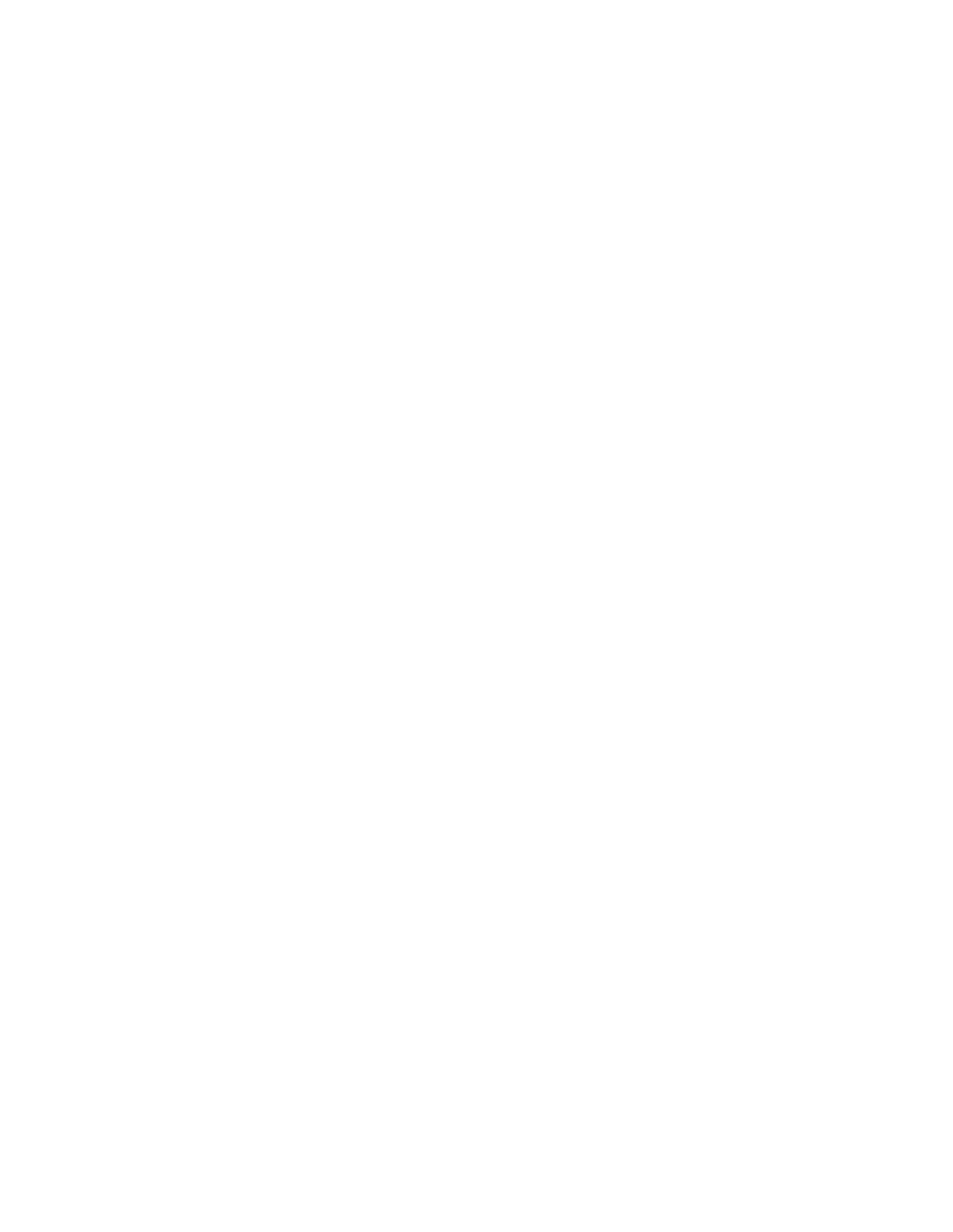PHILADELPHIA SUBURBAN CORPORATION AND SUBSIDIARIES

The following table lists the significant subsidiaries and other active subsidiaries of Philadelphia Suburban Corporation at December 31, 2001:

> Pennsylvania Suburban Water Company (Pa.) Suburban Environmental Services, Inc. (Pa.) Little Washington Wastewater Company (Pa.) Consumers Water Company (Pa.) Consumers Ohio Water Company (Ohio) Consumers Applegrove Water Company (Ohio) Consumers Illinois Water Company (Illinois) Consumers New Jersey Water Company (New Jersey) Consumers Maine Water Company (Maine) Consumers North Carolina Water Company, Inc. (North Carolina) Hawley Water Company (Pa) Utility & Municipal Services, Inc. (Pa)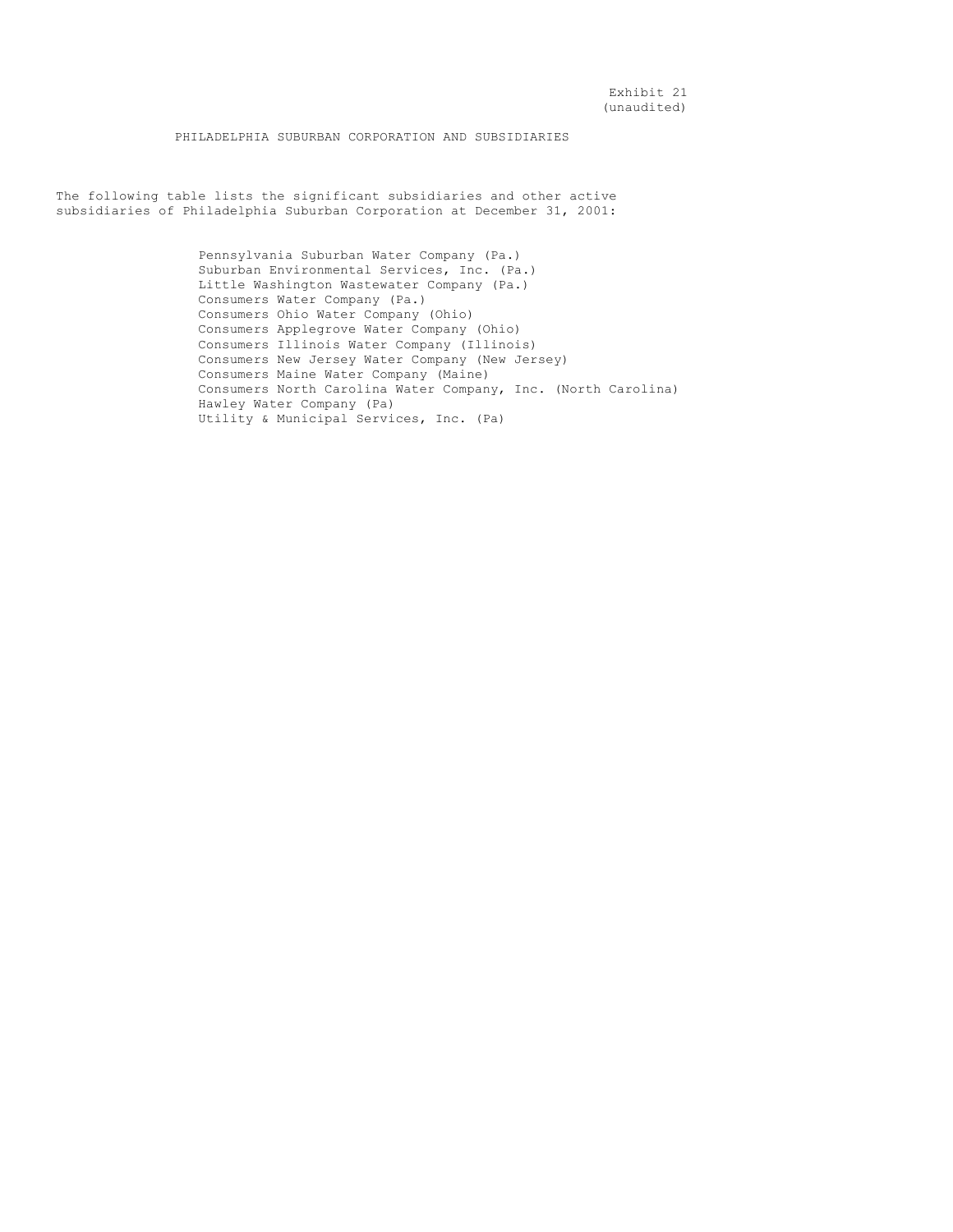Exhibit 23.1

# CONSENT OF INDEPENDENT ACCOUNTANTS

We hereby consent to the incorporation by reference in the Registration Statements on Form S-3 (Nos. 333-61772 and 333-42275), on Form S-4 (No. 333-93243), and on Form S-8 (Nos. 333-61768, 333-70859, 033-52557, 33-27032, 2-81757, 333-81085) of Philadelphia Suburban Corporation of our report dated February 1, 2002 relating to the consolidated financial statements, which appears in the Annual Report to Shareholders, which is incorporated in this Annual Report on Form 10-K.

/s/ PricewaterhouseCoopers LLP

Philadelphia, Pennsylvania March 19, 2002